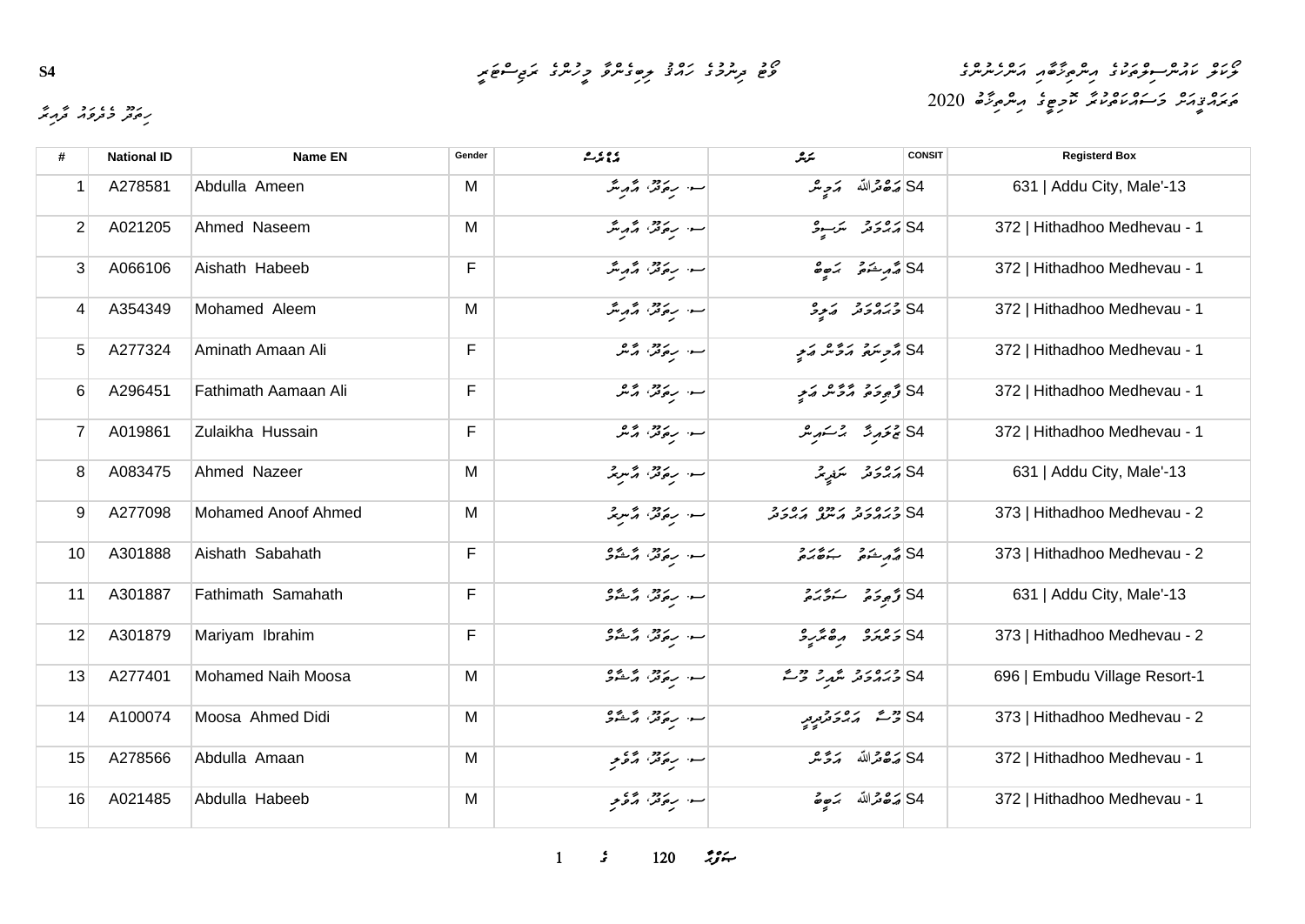*sCw7q7s5w7m< o<n9nOoAw7o< sCq;mAwBoEw7q<m; wBm;vB 2020<sup>, م</sup>وجدة المصرورة المجموعة المستورجة والم*جموعة والمجموعة والمجموعة والمجموعة والمجموعة والمجموعة والمجموعة

| 17 | A152089 | Ahmed Habeeb         | M           | سه ره در دره د                    | $502.525$ S4                                                                 | 372   Hithadhoo Medhevau - 1 |
|----|---------|----------------------|-------------|-----------------------------------|------------------------------------------------------------------------------|------------------------------|
| 18 | A055277 | Ali Habeeb           | M           | سه ره ده په کار                   | $\frac{2}{3}$ $\frac{2}{3}$ S4                                               | 372   Hithadhoo Medhevau - 1 |
| 19 | A308387 | Aminath Habeeb       | $\mathsf F$ | سە رەۋر ئەغ بو                    | $5.25$ $\frac{2}{3}$ $\frac{2}{3}$ $\frac{2}{3}$ $\frac{2}{3}$ $\frac{2}{3}$ | 372   Hithadhoo Medhevau - 1 |
| 20 | A308386 | Fathmath Fauziyya    | F           | سە رەۋىش مەھرىپ                   | S4 ژ <sub>ېج</sub> و تو تر توره شر                                           | 631   Addu City, Male'-13    |
| 21 | A308393 | Hassan Habeeb        | M           | اسو برەدە بوي                     | S4 كەسكە <i>كەھ</i>                                                          | 631   Addu City, Male'-13    |
| 22 | A308388 | Hussain Habeeb       | M           | سه ره ده په کار                   | S4 بر <i>کمبر مربور می</i>                                                   | 372   Hithadhoo Medhevau - 1 |
| 23 | A308390 | Ibrahim Habeeb       | M           | سة رەۋىش ەرەپىيە                  | $5.25$ $\frac{2}{3}$ $\frac{2}{3}$ $\frac{2}{3}$ $\frac{2}{3}$ $\frac{2}{3}$ | 372   Hithadhoo Medhevau - 1 |
| 24 | A278579 | Ibrahim Ayaadh Ahmed | M           | ے رہ تھ میں                       | S4 مەھگرىق مەمۇر مەدور                                                       | 372   Hithadhoo Medhevau - 1 |
| 25 | A308391 | Khadheeja Habeeb     | F           | سه ره ده وی                       |                                                                              | 631   Addu City, Male'-13    |
| 26 | A099502 | Mohamed Habeeb       | M           | سور سره ده در در کار در است       | $5002$ $5002$ $504$                                                          | 631   Addu City, Male'-13    |
| 27 | A308392 | Zulaikha Habeeb      | $\mathsf F$ | سە رەۋر ئەتمى                     | $50 - 52$ $54$                                                               | 631   Addu City, Male'-13    |
| 28 | A323517 | Ahmed Saeed          | M           | سە بەۋترا مەھم بورى تۇسكەنگر      | S4 كەبرى ئىر سىمبەتر                                                         | 372   Hithadhoo Medhevau - 1 |
| 29 | A309443 | Fasana Mohamed       | $\mathsf F$ | سە بەرە ئەتەرىكى ئورى كۆرىشكەنلەر | S4 ۇشەمىر دېمەد تىر                                                          | 372   Hithadhoo Medhevau - 1 |
| 30 | A093533 | Fathimath Amana      | $\mathsf F$ | - بەۋتر، مەتەببەد ئەشەر           | S4 زَّەپ <i>ەدَە م</i> ۇنىڭر                                                 | 372   Hithadhoo Medhevau - 1 |
| 31 | A309437 | Khadeeja Mohamed     | F           | ب رود په دوه شود ک                | S4 زَمَرِيحَ     دُبَرُ دُرَ تَرُ                                            | 372   Hithadhoo Medhevau - 1 |
| 32 | A020956 | Mohamed Hussain      | M           | ے روتر، مگرورو ویک                | S4 دېرم د د مشهد ش                                                           | 372   Hithadhoo Medhevau - 1 |
| 33 | A132966 | Zareena Mohamed      | F           | سە بەۋترا مەھم بورى تۇسكەنگر      | S4 كۈمىرىگە ئەممەمەتەر                                                       | 372   Hithadhoo Medhevau - 1 |

*n8o<n@ q<m=s@s> r@mAo5*

 $2$  *s*  $120$  *z*  $25$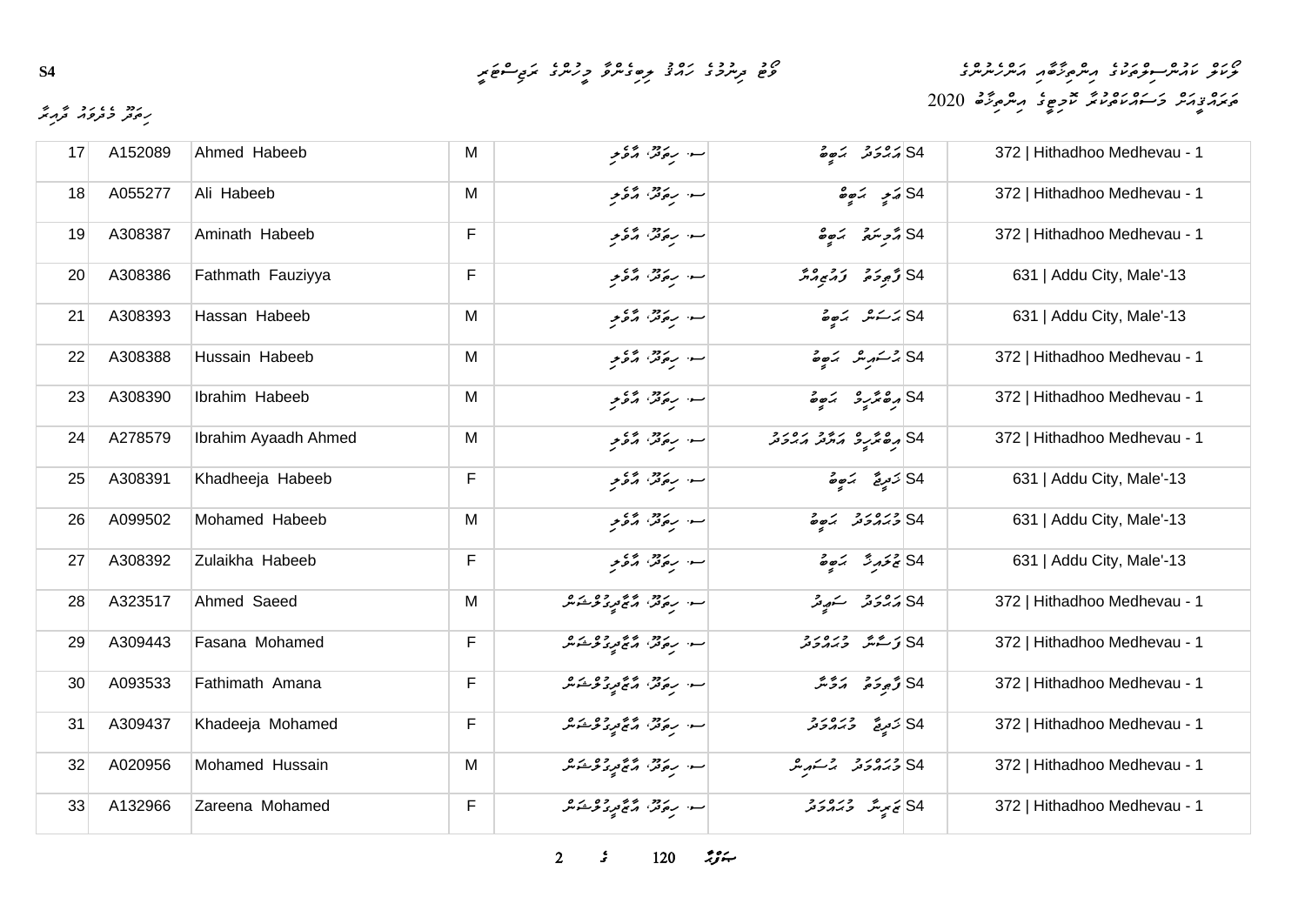*sCw7q7s5w7m< o<n9nOoAw7o< sCq;mAwBoEw7q<m; wBm;vB* م من المرة المرة المرة المرجع المرجع في المركبة 2020<br>مجم*د المريض المربوط المربع المرجع في المراجع المركبة* 

| سە بەھ ئەرە ئەستىم تېرى<br>S4 مَەڤْتَراللە جَ <i>ّحْرى</i><br>Abdulla Salih<br>34<br>A045813<br>M<br>سە رەۋەر ئەتجەر ئا<br>S4 كەردىيە جەم ئ<br>35<br>A019729<br>Ahmed Mujuthaba<br>M<br>S4 كەبۇسە ئىر ئىگە بور<br>سە رەۋىش مەتت <sub>ى</sub> تورى<br>36<br>A252226<br>Ahsan Nazim<br>M<br>S4  كەمچە سە <i>مبە</i> ر<br>Ali Salih<br>ے رکھ پی کھیلی ہے۔<br>مسر رکھونی اور تھی تعریف<br>37<br>A024391<br>M<br>$\mathsf F$<br>سە سەھەت ئەسىم تېرى<br>S4 مُرْحِ سَمَعُ مِرِ مِرِ<br>A019728<br>Aminath Didi<br>38<br>ے روڈن مرکز دی<br>S4 دُبرو د وروپر<br>39<br>A043072<br><b>Mohamed Didi</b><br>M<br>ے رکوفر، ویکی فری<br>S4 سَرَے پرِسْ <sub>م</sub> ِی گَرِرِیْتِ<br>$\mathsf F$<br>40<br>Nasreen Ibrahim<br>A024203<br>S4 سىرترىپە مەھ <i>ترى</i> رى<br>$\mathsf F$<br>ے رکوفر، ویکی فری<br>41<br>A038519<br>Shirmeen Ibrahim<br>S4 مَرْحْمَّدْاللَّه شَّمْسْ<br>42<br>A020563<br>Abdulla Shaan<br>M<br>ب رودن وکامرد<br>S4 مەم ئىققى ئوتى ئىگە<br>A020574<br>Aishath Fazna<br>F<br>43<br>سه روده رَه پر<br>S4 أَمُّ حِسَنَ مِنْ مَدَّ حَسَنَ مِنْ حَسَنَ مِنْ حَسَنَ مِنْ حَسَنَ مِنْ حَسَنَ مِنْ حَسَنَ مِنْ<br>$\mathsf F$<br>A303462<br>Aminath Mohamed<br>ب رەقر، مەھبرى<br>44<br>S4 جُسِيرَة وبرەرو<br>ب رودن وکھیری<br>$\mathsf F$<br>45<br>Asiyath Mohamed<br>A303460<br>S4 تَرْجِعَةً حُمَّرِيَّتَر<br>$\mathsf F$<br>46<br>A056175<br>Fathimath Shahida<br>ب رەتر، رەپر<br>S4 بَرَسَة مَتَّبِعِيمَّة السَّعْبِيمَ<br>47<br>A020417<br>Hassan Nazeer<br>M<br>ب رەتر، رەپر<br>S4 پر کمبر سر سر کمبر کرد.<br>ا<br>M<br>48<br>A020552<br>Hussain Nazeer<br>سه روده رَه پر<br>S4 رەئۇرۇ ئەمەدىر<br>A303464<br>Ibrahim Mohamed<br>ب روده رومرد<br>49<br>M<br>S4 ئەجرىزى سەيتر<br>$\mathsf F$<br>50<br>A303465<br>Mariyam Sana<br>ب رەتر، رەپر |  |  |  |                              |
|-----------------------------------------------------------------------------------------------------------------------------------------------------------------------------------------------------------------------------------------------------------------------------------------------------------------------------------------------------------------------------------------------------------------------------------------------------------------------------------------------------------------------------------------------------------------------------------------------------------------------------------------------------------------------------------------------------------------------------------------------------------------------------------------------------------------------------------------------------------------------------------------------------------------------------------------------------------------------------------------------------------------------------------------------------------------------------------------------------------------------------------------------------------------------------------------------------------------------------------------------------------------------------------------------------------------------------------------------------------------------------------------------------------------------------------------------------------------------------------------------------------------------------------------------------------------------------------------------------------------------------------------------------------------------------------------------------------------------------------------------------|--|--|--|------------------------------|
|                                                                                                                                                                                                                                                                                                                                                                                                                                                                                                                                                                                                                                                                                                                                                                                                                                                                                                                                                                                                                                                                                                                                                                                                                                                                                                                                                                                                                                                                                                                                                                                                                                                                                                                                                     |  |  |  | 631   Addu City, Male'-13    |
|                                                                                                                                                                                                                                                                                                                                                                                                                                                                                                                                                                                                                                                                                                                                                                                                                                                                                                                                                                                                                                                                                                                                                                                                                                                                                                                                                                                                                                                                                                                                                                                                                                                                                                                                                     |  |  |  | 373   Hithadhoo Medhevau - 2 |
|                                                                                                                                                                                                                                                                                                                                                                                                                                                                                                                                                                                                                                                                                                                                                                                                                                                                                                                                                                                                                                                                                                                                                                                                                                                                                                                                                                                                                                                                                                                                                                                                                                                                                                                                                     |  |  |  | 373   Hithadhoo Medhevau - 2 |
|                                                                                                                                                                                                                                                                                                                                                                                                                                                                                                                                                                                                                                                                                                                                                                                                                                                                                                                                                                                                                                                                                                                                                                                                                                                                                                                                                                                                                                                                                                                                                                                                                                                                                                                                                     |  |  |  | 631   Addu City, Male'-13    |
|                                                                                                                                                                                                                                                                                                                                                                                                                                                                                                                                                                                                                                                                                                                                                                                                                                                                                                                                                                                                                                                                                                                                                                                                                                                                                                                                                                                                                                                                                                                                                                                                                                                                                                                                                     |  |  |  | 373   Hithadhoo Medhevau - 2 |
|                                                                                                                                                                                                                                                                                                                                                                                                                                                                                                                                                                                                                                                                                                                                                                                                                                                                                                                                                                                                                                                                                                                                                                                                                                                                                                                                                                                                                                                                                                                                                                                                                                                                                                                                                     |  |  |  | 373   Hithadhoo Medhevau - 2 |
|                                                                                                                                                                                                                                                                                                                                                                                                                                                                                                                                                                                                                                                                                                                                                                                                                                                                                                                                                                                                                                                                                                                                                                                                                                                                                                                                                                                                                                                                                                                                                                                                                                                                                                                                                     |  |  |  | 631   Addu City, Male'-13    |
|                                                                                                                                                                                                                                                                                                                                                                                                                                                                                                                                                                                                                                                                                                                                                                                                                                                                                                                                                                                                                                                                                                                                                                                                                                                                                                                                                                                                                                                                                                                                                                                                                                                                                                                                                     |  |  |  | 460   Srilanka / Colombo - 1 |
|                                                                                                                                                                                                                                                                                                                                                                                                                                                                                                                                                                                                                                                                                                                                                                                                                                                                                                                                                                                                                                                                                                                                                                                                                                                                                                                                                                                                                                                                                                                                                                                                                                                                                                                                                     |  |  |  | 373   Hithadhoo Medhevau - 2 |
|                                                                                                                                                                                                                                                                                                                                                                                                                                                                                                                                                                                                                                                                                                                                                                                                                                                                                                                                                                                                                                                                                                                                                                                                                                                                                                                                                                                                                                                                                                                                                                                                                                                                                                                                                     |  |  |  | 631   Addu City, Male'-13    |
|                                                                                                                                                                                                                                                                                                                                                                                                                                                                                                                                                                                                                                                                                                                                                                                                                                                                                                                                                                                                                                                                                                                                                                                                                                                                                                                                                                                                                                                                                                                                                                                                                                                                                                                                                     |  |  |  | 373   Hithadhoo Medhevau - 2 |
|                                                                                                                                                                                                                                                                                                                                                                                                                                                                                                                                                                                                                                                                                                                                                                                                                                                                                                                                                                                                                                                                                                                                                                                                                                                                                                                                                                                                                                                                                                                                                                                                                                                                                                                                                     |  |  |  | 373   Hithadhoo Medhevau - 2 |
|                                                                                                                                                                                                                                                                                                                                                                                                                                                                                                                                                                                                                                                                                                                                                                                                                                                                                                                                                                                                                                                                                                                                                                                                                                                                                                                                                                                                                                                                                                                                                                                                                                                                                                                                                     |  |  |  | 631   Addu City, Male'-13    |
|                                                                                                                                                                                                                                                                                                                                                                                                                                                                                                                                                                                                                                                                                                                                                                                                                                                                                                                                                                                                                                                                                                                                                                                                                                                                                                                                                                                                                                                                                                                                                                                                                                                                                                                                                     |  |  |  | 373   Hithadhoo Medhevau - 2 |
|                                                                                                                                                                                                                                                                                                                                                                                                                                                                                                                                                                                                                                                                                                                                                                                                                                                                                                                                                                                                                                                                                                                                                                                                                                                                                                                                                                                                                                                                                                                                                                                                                                                                                                                                                     |  |  |  | 373   Hithadhoo Medhevau - 2 |
|                                                                                                                                                                                                                                                                                                                                                                                                                                                                                                                                                                                                                                                                                                                                                                                                                                                                                                                                                                                                                                                                                                                                                                                                                                                                                                                                                                                                                                                                                                                                                                                                                                                                                                                                                     |  |  |  | 373   Hithadhoo Medhevau - 2 |
|                                                                                                                                                                                                                                                                                                                                                                                                                                                                                                                                                                                                                                                                                                                                                                                                                                                                                                                                                                                                                                                                                                                                                                                                                                                                                                                                                                                                                                                                                                                                                                                                                                                                                                                                                     |  |  |  | 373   Hithadhoo Medhevau - 2 |

*3 <i><i>s s* **120** *<i>z*<sub>3</sub> *z*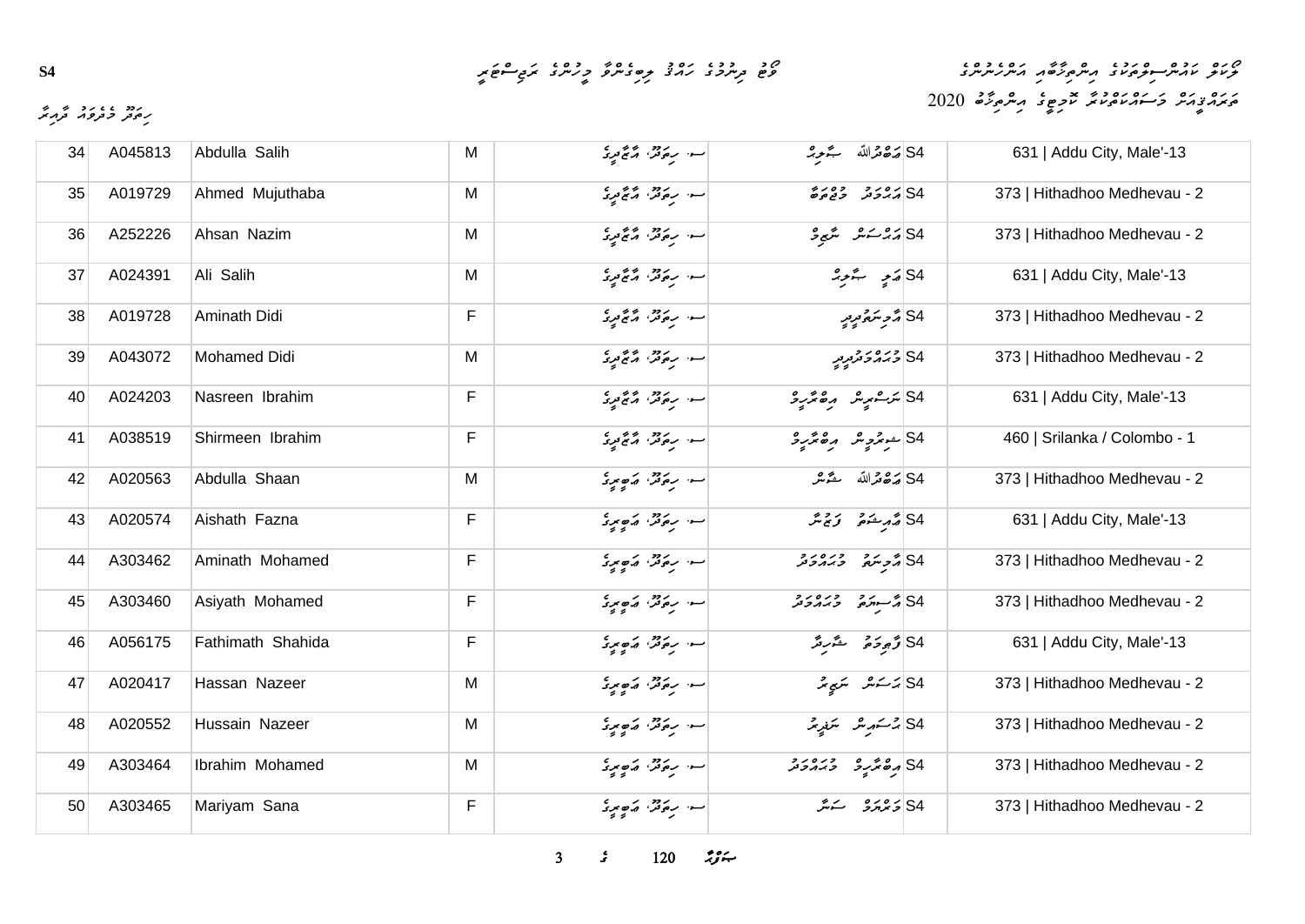*sCw7q7s5w7m< o<n9nOoAw7o< sCq;mAwBoEw7q<m; wBm;vB 2020<sup>, م</sup>وسوق المسجد التحقيق وسرمونية والم*جمع المسجد المسجد المسجد المسجد المسجد المسجد المسجد المسجد المسجد ال

| 51 | A010960 | Ahmed Moosa          | M           | سه ره ده ده ده د                                                                          | S4 كەبرى تەرىخ ئەسىگە                  | 373   Hithadhoo Medhevau - 2  |
|----|---------|----------------------|-------------|-------------------------------------------------------------------------------------------|----------------------------------------|-------------------------------|
| 52 | A307251 | Ahmed Sahul          | M           | $\begin{pmatrix} 2700 & 770 \\ 5200 & 280 \end{pmatrix}$                                  | S4 كەبروتر سەر يو                      | 373   Hithadhoo Medhevau - 2  |
| 53 | A278992 | Aishath Naila        | F           |                                                                                           | S4 مەم ئىقىم ئىتىمبە ئىتى              | 266   M. Mulah - 2            |
| 54 | A020462 | Aishath Dhiye        | F           | $\frac{1}{2}$                                                                             | S4 مەم ئىسكە قويىرىگە                  | 373   Hithadhoo Medhevau - 2  |
| 55 | A307127 | Aminath Moosa        | $\mathsf F$ | $\begin{pmatrix} 2700 & 777 \\ 5200 & 979 \end{pmatrix}$                                  | S4 أُمَّ جِسَعَةٍ حَمَّتَ ا            | 373   Hithadhoo Medhevau - 2  |
| 56 | A366453 | Aminath Safa         | F           | $\begin{pmatrix} 2700 & 770 \\ 5200 & 2900 \end{pmatrix}$                                 | S4 مَرْحِسَمَۃ سَوَرَّ                 | 373   Hithadhoo Medhevau - 2  |
| 57 | A020978 | Azma Ibrahim Didi    | F           | $\overbrace{S_{\mathcal{R}}^{(390\,\prime)}}^{\mathcal{R}}$                               | S4 كەنتى ھەھەر ئىسى ئەربىر             | 373   Hithadhoo Medhevau - 2  |
| 58 | A021072 | Azra Ibrahim Didi    | F           | $\begin{pmatrix} 2700 & 770 \\ 2800 & 2900 \end{pmatrix}$                                 | S4 كەنىرىگە ب <i>ەھ ئۈر</i> دېرىر      | 373   Hithadhoo Medhevau - 2  |
| 59 | A157294 | Fathimath Moosa      | F           | $\overbrace{S_{\mathcal{R}}^{(390\,\prime)}}^{\mathcal{S}_{\mathcal{R}}^{(390\,\prime)}}$ | S4 تَهِ حَرْمَ حَرْمَتُهُ مِنْ         | 373   Hithadhoo Medhevau - 2  |
| 60 | A307243 | Hussain Azuraf       | M           | $\begin{pmatrix} 2700 & 777 \\ 5200 & 979 \end{pmatrix}$                                  | S4 پر کے مربعہ مربع ہوتر               | 454   Asseyri Jail - 1        |
| 61 | A142963 | Hussain Anwar Ali    | M           | $\overbrace{S_{\mathcal{R}}^{(390\,\prime)}}^{\mathcal{S}_{\mathcal{R}}^{(390\,\prime)}}$ | S4 بر سَمبر شرعه محمد م <i>حبو</i>     | 373   Hithadhoo Medhevau - 2  |
| 62 | A026510 | Naseem Moosa         | M           | سه رود روده د                                                                             | S4  سَرَسِوڤ وَ"سَدُّ                  | 373   Hithadhoo Medhevau - 2  |
| 63 | A020593 | Hawwa Mohamed        | F           | ر دود.<br>سه رجونس ارتربرتری                                                              | S4 يُروم ورەرو                         | 372   Hithadhoo Medhevau - 1  |
| 64 | A025556 | Ibrahim Ali          | M           | سه ره دو زر دره د                                                                         | S4  مەھم <i>تى</i> ي <sup>ى </sup> مەم | 372   Hithadhoo Medhevau - 1  |
| 65 | A012784 | Mohamed Nizam        | M           | ( - رەدەر كەندىرى                                                                         | S4 3225 سرگ <sup>2</sup> و             | 372   Hithadhoo Medhevau - 1  |
| 66 | A277862 | Saamee Mohamed Nizam | M           | سه ره دو زر دره د                                                                         | S4 گو ئ <i>525 تا مۇۋ</i>              | 372   Hithadhoo Medhevau - 1  |
| 67 | A028079 | Adnan Ibrahim        | M           | سه ره در بر د                                                                             | S4  مەمەتىرىش مەھەتگەرچ                | 638   Hulhumale', Ehenihen-24 |

# *n8o<n@ q<m=s@s> r@mAo5*

*4 <i>s 120 <i>z*<sub>*s*</sub><sup>2</sup>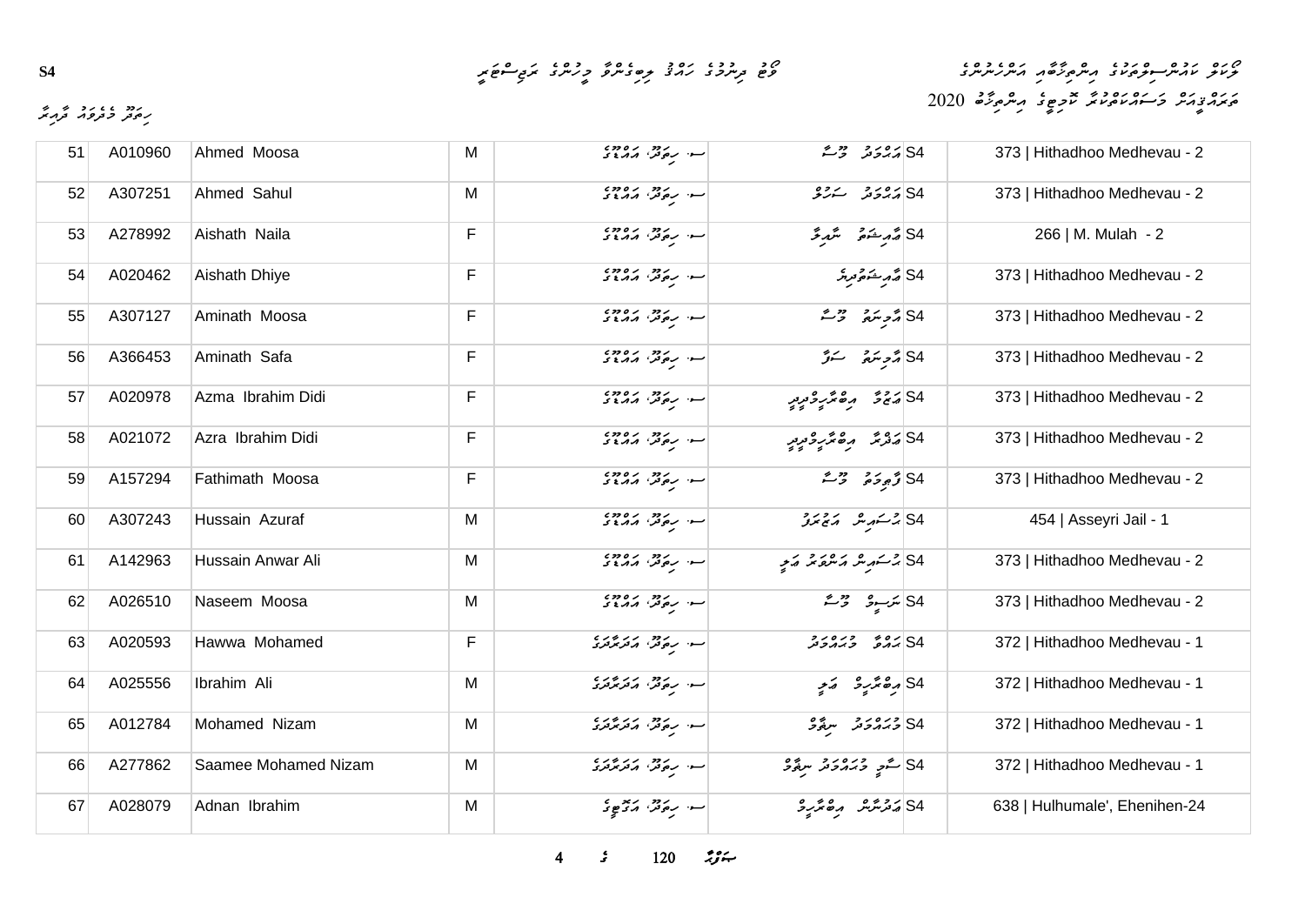*sCw7q7s5w7m< o<n9nOoAw7o< sCq;mAwBoEw7q<m; wBm;vB 2020<sup>, م</sup>وجدة المصرورة المجموعة المستورجة والم*جموعة والمجموعة والمجموعة والمجموعة والمجموعة والمجموعة والمجموعة

| 68 | A099556 | Ahmed Afzal Ibrahim         | M            | سه رود ریو ،                                                                                                                                                                                                                                                                         | S4 رَبَّ دَو رَوْ يَنْ مِنْ مَحْرَبِ        | 631   Addu City, Male'-13                         |
|----|---------|-----------------------------|--------------|--------------------------------------------------------------------------------------------------------------------------------------------------------------------------------------------------------------------------------------------------------------------------------------|---------------------------------------------|---------------------------------------------------|
| 69 | A020795 | Ali Mufeed                  | M            | سه ره در بر بو د                                                                                                                                                                                                                                                                     | S4 ک <sup>ے</sup> پر گروگر                  | 372   Hithadhoo Medhevau - 1                      |
| 70 | A054866 | Aminath Adheela             | F            | سه ره در دره در                                                                                                                                                                                                                                                                      | S4 مَّ <i>جِ سَعْہ</i> مَعرِمَّ             | 631   Addu City, Male'-13                         |
| 71 | A020602 | Fathimath Moosa Manikufaanu | F            | سه رېږي. ريو ،                                                                                                                                                                                                                                                                       | S4 ژ <sub>ېج</sub> و د همنځ سرار د د        | 372   Hithadhoo Medhevau - 1                      |
| 72 | A111493 | Hussain Manikfaan           | M            | سه ره در برد د                                                                                                                                                                                                                                                                       | S4 ئرسەمەمىرى سرىدۇ تىر                     | 754   Taj Coral Reef Resort and Spa<br>Maldives-1 |
| 73 | A023068 | Mariyam Shareefa            | $\mathsf F$  | سه ره در بر بو د                                                                                                                                                                                                                                                                     | S4 <i>وَبُرْ بِرُوْ</i> شَمَعِي <i>وْ</i> ً | 631   Addu City, Male'-13                         |
| 74 | A055487 | Mohamed Manikfaan           | M            | سه ره ده ربو پ                                                                                                                                                                                                                                                                       | S4 <i>ۋېرو د وگرو سره ۋ</i> ېتر             | 372   Hithadhoo Medhevau - 1                      |
| 75 | A121787 | Nusrath Ibrahim             | $\mathsf F$  | سه رېږده ريو پ                                                                                                                                                                                                                                                                       | S4 برجور مقتربة                             | 567   Villimale' Ehenihen - 2                     |
| 76 | A309119 | Ahmed Nishath               | M            | $\begin{pmatrix} 0.770 & 0.77 & 0.77 & 0.77 & 0.77 & 0.77 & 0.77 & 0.77 & 0.77 & 0.77 & 0.77 & 0.77 & 0.77 & 0.77 & 0.77 & 0.77 & 0.77 & 0.77 & 0.77 & 0.77 & 0.77 & 0.77 & 0.77 & 0.77 & 0.77 & 0.77 & 0.77 & 0.77 & 0.77 & 0.77 & 0.77 & 0.77 & 0.77 & 0.77 & 0.77 & 0.$           | S4 كەبروتر سرىشى <i>تى</i>                  | 373   Hithadhoo Medhevau - 2                      |
| 77 | A309134 | Ahmed Shifrah               | M            | ת הפעי ההגזיינים                                                                                                                                                                                                                                                                     | S4 كەبرى قىرىشو ئۆتكە                       | 631   Addu City, Male'-13                         |
| 78 | A278128 | Aishath Shudha              | $\mathsf F$  | سه رود زم دوه                                                                                                                                                                                                                                                                        | S4 مەم ئىشقى ئىشقىر                         | 373   Hithadhoo Medhevau - 2                      |
| 79 | A161752 | Ali Shaaif                  | M            | سه ره ده نه د ۱۶۵۵                                                                                                                                                                                                                                                                   | S4 كەمچە ئىش <i>ەر</i> ۇ                    | 631   Addu City, Male'-13                         |
| 80 | A309122 | Aminath Shazla              | $\mathsf{F}$ | سه ره ده کرد کاره ده                                                                                                                                                                                                                                                                 | S4 مَّ حِسَمَةٌ حَسَنَةٌ مَحَ               | 631   Addu City, Male'-13                         |
| 81 | A020899 | Aminath Dhie                | F            | سه ره ده نه ده ۱۶۵۵                                                                                                                                                                                                                                                                  | S4 أُمَّ حِ سَمَعْ مِرِ مَ                  | 373   Hithadhoo Medhevau - 2                      |
| 82 | A020902 | Fathimath Hussain           | F            | $\begin{pmatrix} 0.770 & 0.770 \\ 0.770 & 0.770 \\ 0.770 & 0.770 \\ 0.770 & 0.770 \\ 0.770 & 0.770 \\ 0.770 & 0.770 \\ 0.770 & 0.770 \\ 0.770 & 0.770 \\ 0.770 & 0.770 \\ 0.770 & 0.770 \\ 0.770 & 0.770 \\ 0.770 & 0.770 \\ 0.770 & 0.770 \\ 0.770 & 0.770 \\ 0.770 & 0.770 \\ 0.7$ | S4 ۇ <sub>جو</sub> رۇ ب <sub>ى</sub> ئەسرىك | 373   Hithadhoo Medhevau - 2                      |
| 83 | A356486 | Fathimath Nashaya           | F            | $\frac{1}{2}$                                                                                                                                                                                                                                                                        | S4 ۇي <sub>م</sub> وكى مىرىشىرگە            | 373   Hithadhoo Medhevau - 2                      |
| 84 | A309125 | Fathimath Shifnaaza         | F            | ת ני הפיני הה ביינופי                                                                                                                                                                                                                                                                | S4 ۇ <sub>جو</sub> رَى ھورشىتى              | 373   Hithadhoo Medhevau - 2                      |

# *n8o<n@ q<m=s@s> r@mAo5*

 $5$   $\qquad$   $\qquad$   $120$   $\qquad$   $\qquad$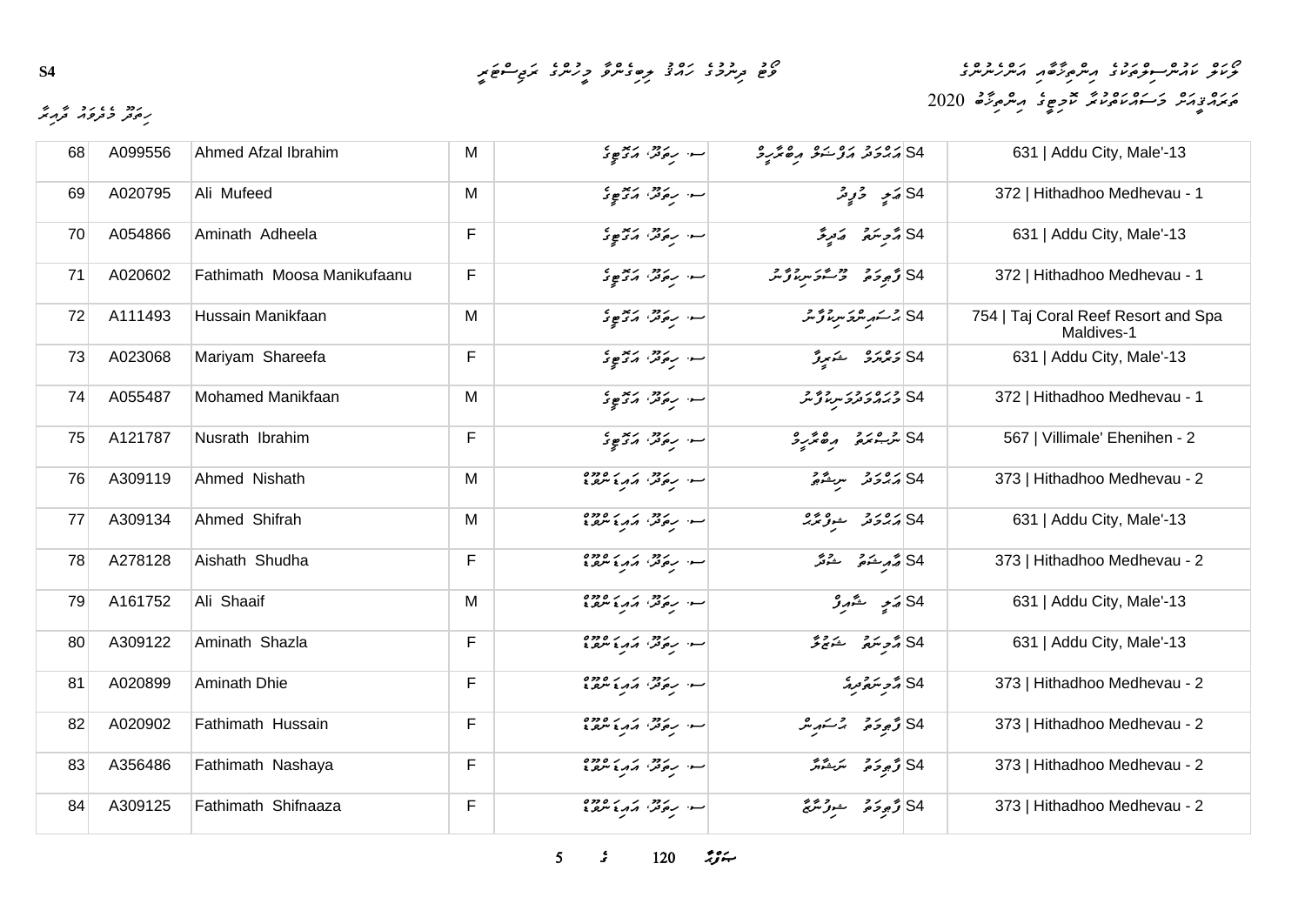*sCw7q7s5w7m< o<n9nOoAw7o< sCq;mAwBoEw7q<m; wBm;vB 2020<sup>, م</sup>وسوق المسجد التحقيق وسرمونية والم*جمع المسجد المسجد المسجد المسجد المسجد المسجد المسجد المسجد المسجد ال

| 85  | A347867 | <b>Fathmath Eima Waseem</b> | F           | سه رړونه ته د ۱۶۵۵                                                                                                                                                                                                                                                         | S4 ژ <sub>نجو</sub> ځر <sub>پر</sub> و ځې د       | 631   Addu City, Male'-13    |
|-----|---------|-----------------------------|-------------|----------------------------------------------------------------------------------------------------------------------------------------------------------------------------------------------------------------------------------------------------------------------------|---------------------------------------------------|------------------------------|
| 86  | A309108 | Hawwa Sameena               | F           | سه ره دو زم ده ۱۶۶۵                                                                                                                                                                                                                                                        | S4 ئەيرقە سىمبرىتىر                               | 631   Addu City, Male'-13    |
| 87  | A309117 | Ibrahim Shifaz              | M           | سه ره ده کرد کاروه                                                                                                                                                                                                                                                         | S4 مەھەر بەر ئىسىرتى چ                            | 631   Addu City, Male'-13    |
| 88  | A059230 | Ibrahim Zareer              | M           | $\begin{pmatrix} 0.770 & 0.77 & 0.77 & 0.77 & 0.77 & 0.77 & 0.77 & 0.77 & 0.77 & 0.77 & 0.77 & 0.77 & 0.77 & 0.77 & 0.77 & 0.77 & 0.77 & 0.77 & 0.77 & 0.77 & 0.77 & 0.77 & 0.77 & 0.77 & 0.77 & 0.77 & 0.77 & 0.77 & 0.77 & 0.77 & 0.77 & 0.77 & 0.77 & 0.77 & 0.77 & 0.$ | S4 م <i>وھ مُرْرِدْ تم م</i> ِيمْر                | 373   Hithadhoo Medhevau - 2 |
| 89  | A100257 | Mohamed Shafraz             | м           | سه رحوص مهر و ۵۶۶۵                                                                                                                                                                                                                                                         | S4 <i>ډېر دور</i> شو <i>وند</i> ی                 | 631   Addu City, Male'-13    |
| 90  | A026172 | Mohamed Waseem              | M           | سه ره دو زم ده ۱۶۶۵                                                                                                                                                                                                                                                        | S4 <i>\$ بروتى ق س</i> وتر                        | 373   Hithadhoo Medhevau - 2 |
| 91  | A321744 | Mohamed Zaahee Zareer       | M           | سه ره دو زم ده ۱۶۶۵                                                                                                                                                                                                                                                        | S4 دُبَرُه دَتَه جُرٍ <sub>مَح</sub> سِرِ بَرَ    | 460   Srilanka / Colombo - 1 |
| 92  | A021559 | Abdulla Didi                | M           |                                                                                                                                                                                                                                                                            | S4 صَرْحَةَ مِّرَاللَّهُ مِرِمِرِ                 | 372   Hithadhoo Medhevau - 1 |
| 93  | A298274 | Ahmed Madheeh               | M           | سه رودو رومره                                                                                                                                                                                                                                                              | S4   كەش <sup>ى</sup> كەنگە كەنگەر                | 372   Hithadhoo Medhevau - 1 |
| 94  | A307695 | Fathmath Wafa Abdulla       | $\mathsf F$ | سه رود رو ده                                                                                                                                                                                                                                                               | S4 وَجِعِ حَرَمَ صَحَّةً صَ <i>عَّةً لِ</i> لَّهُ | 372   Hithadhoo Medhevau - 1 |
| 95  | A307696 | Hassan Mubaah               | M           | سو رەدو كەنج مەھ                                                                                                                                                                                                                                                           | S4 بر کشتر و محدثه مح                             | 372   Hithadhoo Medhevau - 1 |
| 96  | A256620 | Ibrahim Mausoom             | M           |                                                                                                                                                                                                                                                                            | $37.35$ $32.5$ $84$                               | 372   Hithadhoo Medhevau - 1 |
| 97  | A020405 | Mohamed Misbaah             | M           |                                                                                                                                                                                                                                                                            | $22222$ $27225$ $54$                              | 372   Hithadhoo Medhevau - 1 |
| 98  | A309067 | Abdul Basith Abdul Rasheed  | M           | ے رہے پرووٹ                                                                                                                                                                                                                                                                | S4 ره وه د حسن ده وه مرشود ک                      | 631   Addu City, Male'-13    |
| 99  | A032232 | Abdulla Thohir              | M           | ے رپوتر، مروتوں                                                                                                                                                                                                                                                            | S4 مَرْحَدْ لِلَّهُ بِمَحْرَ مِرْ                 | 372   Hithadhoo Medhevau - 1 |
| 100 | A106196 | <b>Ahmed Azim Thohir</b>    | M           | ے رکبوتر، مرکز شر                                                                                                                                                                                                                                                          | S4 كەبروتىر كەنبە 3 كۈرىتى                        | 372   Hithadhoo Medhevau - 1 |
| 101 | A020110 | Aishath Naila               | F           | ب رود روو و                                                                                                                                                                                                                                                                | S4 مەم ئىقىم ئىتىمبەقتى                           | 372   Hithadhoo Medhevau - 1 |

*n8o<n@ q<m=s@s> r@mAo5*

 $6$   $\cancel{5}$   $120$   $\cancel{25}$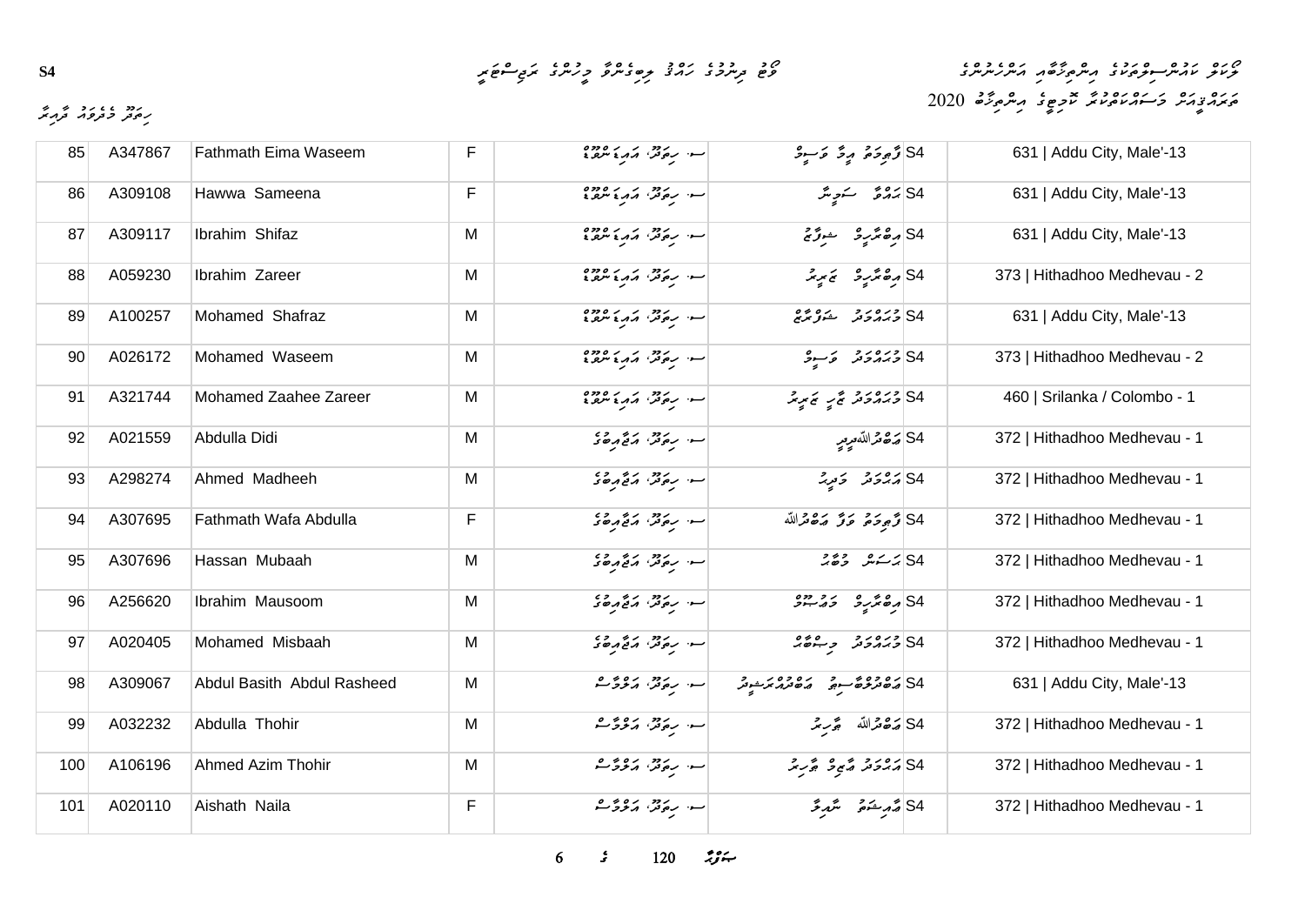*sCw7q7s5w7m< o<n9nOoAw7o< sCq;mAwBoEw7q<m; wBm;vB 2020<sup>, م</sup>وسوق المسجد التحقيق وسرمونية والم*جمع المسجد المسجد المسجد المسجد المسجد المسجد المسجد المسجد المسجد ال

| 102 | A020109 | Aminath Najma       | F           | ے رپوتر، مروترے                        | S4 مُجِسَعَ مَنْ مَرْضَ                             | 372   Hithadhoo Medhevau - 1  |
|-----|---------|---------------------|-------------|----------------------------------------|-----------------------------------------------------|-------------------------------|
| 103 | A165248 | Easha Athif         | F           | ب رپۇن مۇۋى                            | S4 ۾ِڪْ <i>۾ُڄوَ</i>                                | 372   Hithadhoo Medhevau - 1  |
| 104 | A021977 | Fathimath Nasrath   | $\mathsf F$ | ے رپوتر، مرورم                         | S4 ۇج <sub>و</sub> ڭ ھېرىيە بىر قىلىدىن ئىستىدىن ئى | 372   Hithadhoo Medhevau - 1  |
| 105 | A099542 | Ibrahim Asim        | M           | ے رِیوتر، مرکورٹ                       | S4 مەھم <i>گىرى مەج</i> و                           | 372   Hithadhoo Medhevau - 1  |
| 106 | A027609 | Mohamed Athif       | M           | ے رپوتر، مرورم                         | S4 <i>جەنەدى ھەب</i> ۇ                              | 372   Hithadhoo Medhevau - 1  |
| 107 | A164804 | Naaheedh Thahir     | F           | ے رِیوتر، مرکورٹ                       | S4 مگربہ قد چ <sup>ی</sup> بہ                       | 631   Addu City, Male'-13     |
| 108 | A309068 | Nadha Abdul Rasheed | F           | ے رِیوتر، مرکورٹ                       | S4 ى <i>رتى مەھەرم ترىش</i> وتر                     | 638   Hulhumale', Ehenihen-24 |
| 109 | A309057 | Nazfa Thohir        | F           | ے رپوتر، روم و                         | S4 سَهْرَقَ پُرسِرٌ                                 | 372   Hithadhoo Medhevau - 1  |
| 110 | A020108 | Zahira Ibrahim Didi | F           | ے رِیوتر، مرکورٹ                       | S4 تجرىتمە ب <i>رەتترىي</i> ۋىرىر                   | 372   Hithadhoo Medhevau - 1  |
| 111 | A021931 | Junainath Luthfy    | F           | سه رود وه                              | S4 <i>في مكرم مكرة متحرقو</i> بي                    | 372   Hithadhoo Medhevau - 1  |
| 112 | A292440 | Mohamed Mufarrih    | M           | سه ره ده چه                            | S4 ديرورو وروبر                                     | 372   Hithadhoo Medhevau - 1  |
| 113 | A067176 | Mushaffau Luthufee  | M           | ب ره ده په د                           | S4 ۇش <i>ەۋەقى</i> قى <i>لە</i> ر                   | 372   Hithadhoo Medhevau - 1  |
| 114 | A356014 | Nafeesa Ibrahim     | F           | سه رود وه                              | S4 سَمِرٍ شَمَّ مِرْھ مَّرْرِدْ                     | 372   Hithadhoo Medhevau - 1  |
| 115 | A292453 | Yamin Anwar         | M           | ر دود وه<br>ب- رهوند <sup>،</sup> اړند | S4 مَرْحِ مَدْ مَسْعَدَ مَدْ                        | 155   K. Hinmafushi - 2       |
| 116 | A020742 | Ahmed Amir          | M           | سە رەۋر، مەرەق                         | S4 كەبرى قىم ئەرىتى                                 | 84   N. Holhudhoo - 2         |
| 117 | A153986 | Hassan Arif         | M           | سە رەۋرى مىروگە                        | S4 ئەسەمىر مەيرى <i>ۋ</i>                           | 373   Hithadhoo Medhevau - 2  |
| 118 | A307384 | Hussain Azim        | M           | سە رەۋر، مەرەق                         | S4 برسكوبى <i>گە مەتبى</i> ئ                        | 638   Hulhumale', Ehenihen-24 |

*n8o<n@ q<m=s@s> r@mAo5*

*7 sC 120 nNw?mS*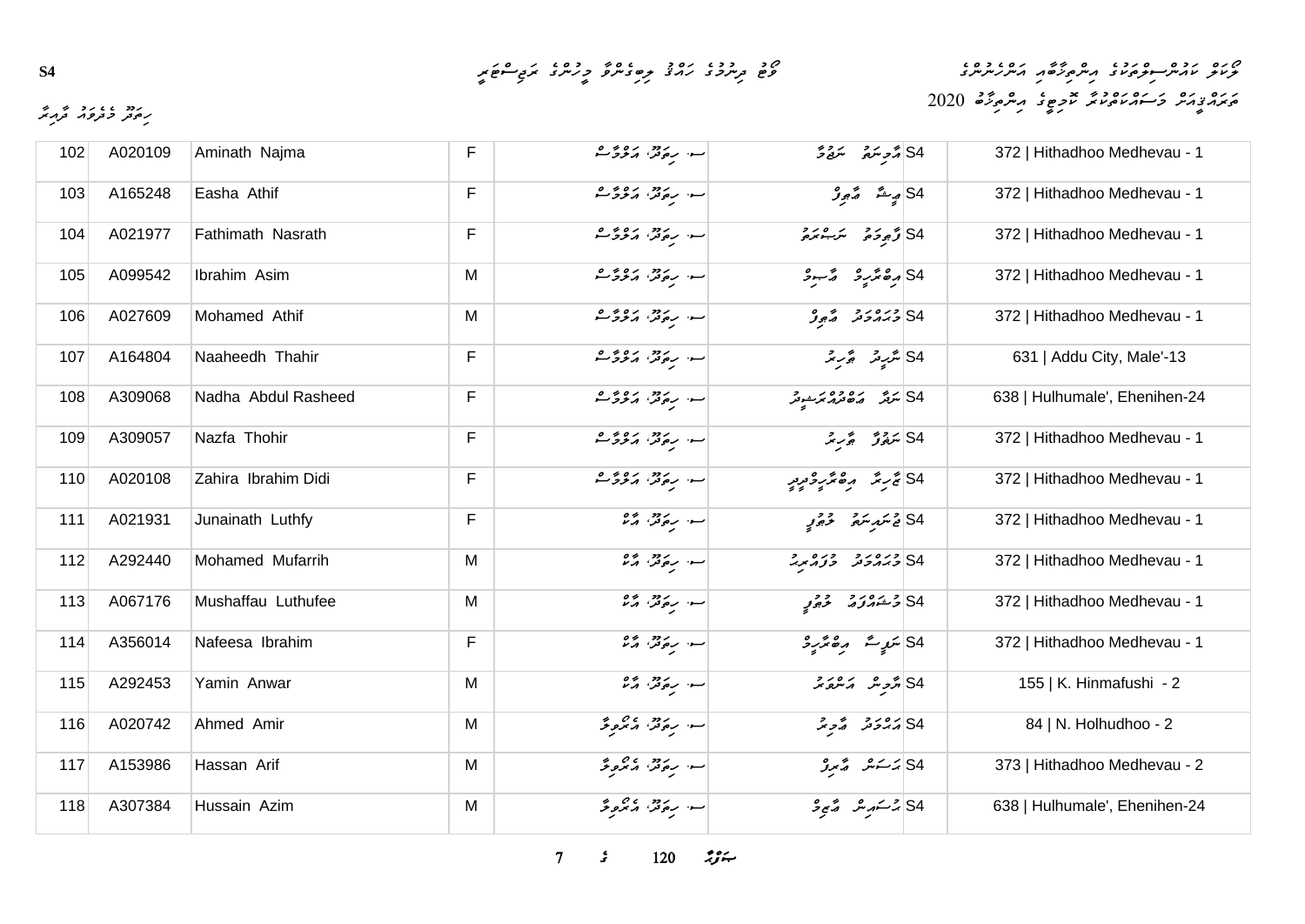*sCw7q7s5w7m< o<n9nOoAw7o< sCq;mAwBoEw7q<m; wBm;vB 2020<sup>, م</sup>وسوق المسجد التحقيق وسرمونية والم*جمع المسجد المسجد المسجد المسجد المسجد المسجد المسجد المسجد المسجد ال

| 119 | A043467 | Mohamed Naseem         | M            | سە رەۋر، م <i>ې</i> روگر                                                                                                                                                                                                                                                                                                                                                                                                                                          | S4  <i>32,323, مَنْ</i> سِوْدُ       | 631   Addu City, Male'-13     |
|-----|---------|------------------------|--------------|-------------------------------------------------------------------------------------------------------------------------------------------------------------------------------------------------------------------------------------------------------------------------------------------------------------------------------------------------------------------------------------------------------------------------------------------------------------------|--------------------------------------|-------------------------------|
| 120 | A307383 | Tharifa Ibrahim        | F            | سە رەۋرى م <sup>ى</sup> رە ئىچ                                                                                                                                                                                                                                                                                                                                                                                                                                    | S4 بۇ <i>برۇ بەھ ئۇر</i> 3           | 631   Addu City, Male'-13     |
| 121 | A027473 | Ahmed Moosa            | M            | ر در دور در در دوره<br>سوسر مرکز کرد و سوفرس                                                                                                                                                                                                                                                                                                                                                                                                                      | S4 كەبرى قورىم ئىستە                 | 373   Hithadhoo Medhevau - 2  |
| 122 | A020808 | Aishath Zulfa          | $\mathsf{F}$ | ر در دور در در ۲۶۵۵<br>سوس ره تور او در تاتورنوی                                                                                                                                                                                                                                                                                                                                                                                                                  | S4 مەم ھىم ئىم ئىم ئى                | 631   Addu City, Male'-13     |
| 123 | A307660 | Aminath Shiunee        | F            |                                                                                                                                                                                                                                                                                                                                                                                                                                                                   | S4 مُرْحِ سَرَمُ مُسْتَخْرِ مَسْتِرِ | 638   Hulhumale', Ehenihen-24 |
| 124 | A307659 | Fathimath Alha Mohamed | $\mathsf F$  | ر دو در رد و دود و د<br>سوسرحوش اړجوی سوترس                                                                                                                                                                                                                                                                                                                                                                                                                       | S4 وٌجود ۾ موبر وره دو               | 638   Hulhumale', Ehenihen-24 |
| 125 | A022433 | Hussain Rasheed        | M            |                                                                                                                                                                                                                                                                                                                                                                                                                                                                   | S4 پر کے مریکہ محرک کے لیے مقر       | 373   Hithadhoo Medhevau - 2  |
| 126 | A021771 | Ibrahim Salih          | M            | ر در دو برگرده بود و د<br>سوسر مرکز در ایران میتوان                                                                                                                                                                                                                                                                                                                                                                                                               | S4 مەھم <i>گىر</i> 3 سۇمە            | 373   Hithadhoo Medhevau - 2  |
| 127 | A023454 | Khadeeja               | $\mathsf{F}$ | ر دو در ر ر ه پر و د<br>سوس رجونش ایران کا سوتوس                                                                                                                                                                                                                                                                                                                                                                                                                  | S4 كَتَوِيَّحَ                       | 373   Hithadhoo Medhevau - 2  |
| 128 | A308750 | Hassan Sunaad          | M            | سىز سەنتىر، ھەھ ب                                                                                                                                                                                                                                                                                                                                                                                                                                                 | S4 ئەسەئىر سىمەتتىر                  | 373   Hithadhoo Medhevau - 2  |
| 129 | A021226 | Reki Futha             | M            | سوا رەترا ھەت                                                                                                                                                                                                                                                                                                                                                                                                                                                     | S4 بۇرى <sub>ر قە</sub> مۇ           | 373   Hithadhoo Medhevau - 2  |
| 130 | A026201 | Mohamed Naseem         | M            | ب رړو په وه                                                                                                                                                                                                                                                                                                                                                                                                                                                       | S4 <i>ڈیزو ڈو</i> سرب                | 372   Hithadhoo Medhevau - 1  |
| 131 | A148613 | Mohamed Nazeef         | M            | ب رړو په وه                                                                                                                                                                                                                                                                                                                                                                                                                                                       | S4 \$ <i>\$ \$ \$ \$ \$ \$ \$</i>    | 372   Hithadhoo Medhevau - 1  |
| 132 | A277810 | Ahmed Nadhuhu          | M            | $\begin{pmatrix} 1 & 1 & 1 & 1 \\ 1 & 1 & 1 & 1 \\ 1 & 1 & 1 & 1 \end{pmatrix}$                                                                                                                                                                                                                                                                                                                                                                                   | S4 كەبرى بىر سىرتىر 2                | 372   Hithadhoo Medhevau - 1  |
| 133 | A306621 | Aminath Sheela         | F            | $\begin{array}{lll} c\neq C\,\, & \nearrow\,\, & \nearrow\,\, & \nearrow\,\, \\ c\neq C\,\, & \nearrow\,\, & \nearrow\,\, & \nearrow\,\, & \nearrow\,\, \\ c\neq C\,\, & \nearrow\,\, & \nearrow\,\, & \nearrow\,\, & \nearrow\,\, \\ c\neq C\,\, & \nearrow\,\, & \nearrow\,\, & \nearrow\,\, & \nearrow\,\, \\ c\neq C\,\, & \nearrow\,\, & \nearrow\,\, & \nearrow\,\, & \nearrow\,\, & \nearrow\,\, \\ c\neq C\,\, & \nearrow\,\, & \nearrow\,\, & \nearrow\$ | S4 مُرْحِسَمُ مُسِوَّدٌ              | 372   Hithadhoo Medhevau - 1  |
| 134 | A020492 | Mohamed Kalo           | M            | 590/0                                                                                                                                                                                                                                                                                                                                                                                                                                                             | S4 <i>جەنگە جىنى ئى</i> كى           | 372   Hithadhoo Medhevau - 1  |
| 135 | A306637 | Nahudhaa Mohamed       | F            | 590/27/20                                                                                                                                                                                                                                                                                                                                                                                                                                                         | S4 سُرْرْتُرٌ وَبَرُورُورٌ           | 372   Hithadhoo Medhevau - 1  |

*n8o<n@ q<m=s@s> r@mAo5*

*8 sC 120 nNw?mS*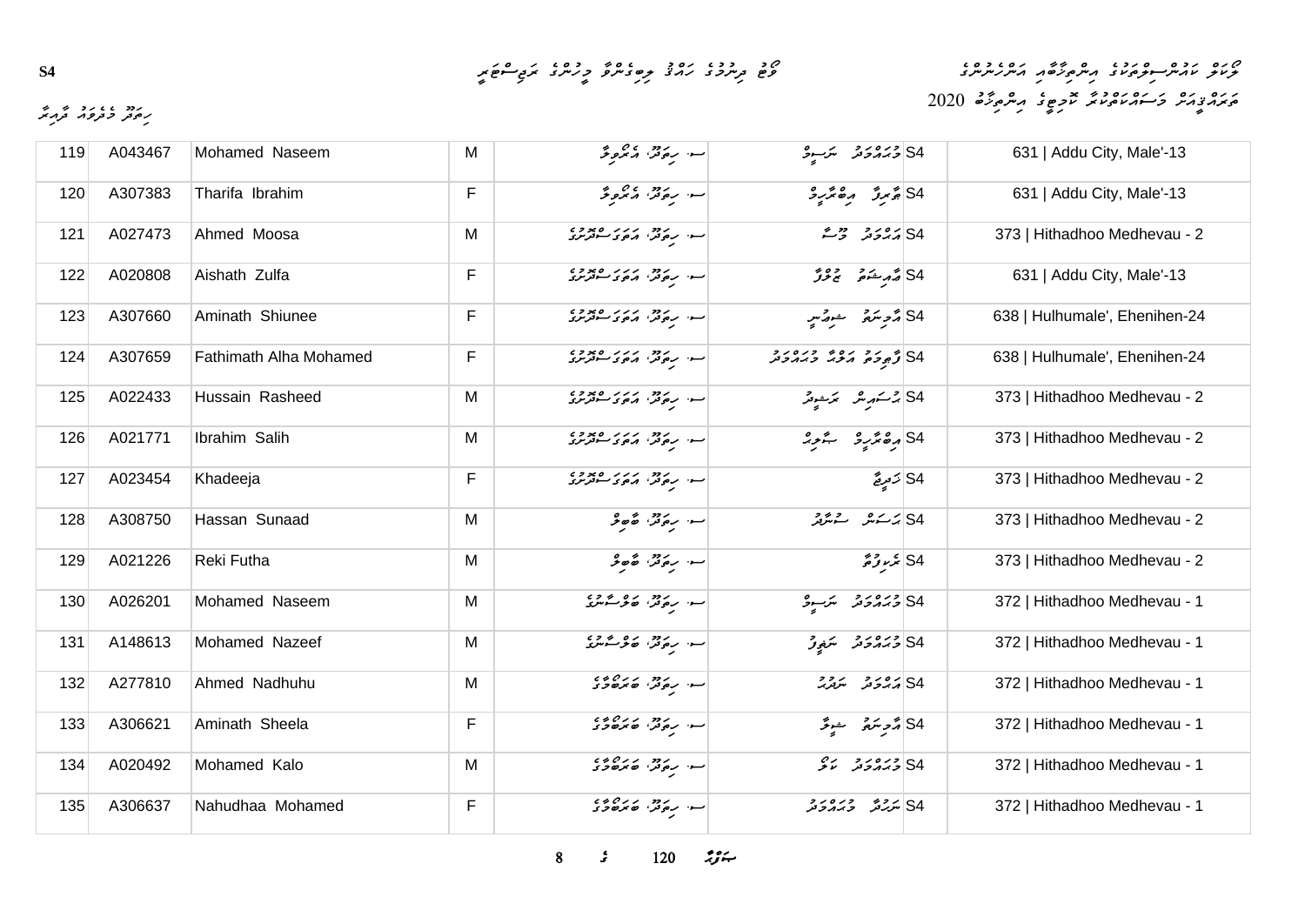*sCw7q7s5w7m< o<n9nOoAw7o< sCq;mAwBoEw7q<m; wBm;vB 2020<sup>, م</sup>وجدة المصرورة المجموعة المستورجة والم*جموعة والمجموعة والمجموعة والمجموعة والمجموعة والمجموعة والمجموعة

| 136 | A021093 | Abdulla Didi                    | M            | سه رړونه د پر ده د                 | S4 صَ5هُ قَدْاللَّهُ مَرِمِرِ                | 372   Hithadhoo Medhevau - 1  |
|-----|---------|---------------------------------|--------------|------------------------------------|----------------------------------------------|-------------------------------|
| 137 | A307106 | Aishath Minha                   | F            | ر دو در د دره<br>سه روتر، ځنگرستور | S4 مەم ئىقىم ب <i>ويىل</i> گە                | 372   Hithadhoo Medhevau - 1  |
| 138 | A366285 | Hassan Nazeer                   | M            | سه رکونس کامر سعوی                 | S4   يَرْسَسْ مَدِيرَ                        | 372   Hithadhoo Medhevau - 1  |
| 139 | A277673 | Zaha Mohamed                    | $\mathsf F$  | سه رکونس کامر سعوی                 | S4 يُرُّ وَبُرُودُو                          | 372   Hithadhoo Medhevau - 1  |
| 140 | A021478 | Abdulla Naseer                  | M            | - رود ھەرەبرە                      | S4  بَرْحْقِرْاللَّهُ       مَرْسِوِيْر      | 372   Hithadhoo Medhevau - 1  |
| 141 | A021374 | Ahmed Naseer                    | M            | سه رود هم دوره                     | S4 كەبروتىر سىبەيتى                          | 372   Hithadhoo Medhevau - 1  |
| 142 | A308471 | <b>Ahmed Raaif Mohamed</b>      | M            | ٢٠٠٠٠٠٠٠٠٠٠٠٠٠                     | S4 ההכת תוק כמהכת                            | 372   Hithadhoo Medhevau - 1  |
| 143 | A308470 | Aishath Naseer                  | F            | سه رود ھگرونگر                     | S4 مُذْمِرْ مُشَمَّرٌ مُنْ سَرْسِوْ مُدْ     | 372   Hithadhoo Medhevau - 1  |
| 144 | A021527 | Ali Naseer                      | M            | سه رود ھگرونگر                     | S4 كەمچە سىرسى <i>م</i> ىگە                  | 372   Hithadhoo Medhevau - 1  |
| 145 | A021406 | Aminath Naseer                  | F            | سە رەدىر، ھەممەر ھ                 | S4 مُتَصِبَعَةٌ مَرَسِبِعْهُ                 | 372   Hithadhoo Medhevau - 1  |
| 146 | A060751 | Fathimath Sobira                | $\mathsf F$  | سه رود ه دوره                      | S4 ۇج <sub>و</sub> دَى ئەھ                   | 372   Hithadhoo Medhevau - 1  |
| 147 | A350100 | <b>Fathimath Raushan Naseer</b> | F            | - رەقرا ھەركەتكە                   | S4 زَّەپ <i>ەدە بزە</i> شەش س <i>رَ-ب</i> ەش | 372   Hithadhoo Medhevau - 1  |
| 148 | A308467 | Hawwa Naseer                    | F            | ٢٠ رود ھەرەبىر                     | S4 <i>بَدْهُ مَّا مَدْبِيقُ</i>              | 372   Hithadhoo Medhevau - 1  |
| 149 | A021488 | Ibrahim Naseer                  | M            | سه رود ھگرونگر                     | S4 مەھە <i>تگەي</i> ھەسپەتمى                 | 638   Hulhumale', Ehenihen-24 |
| 150 | A021486 | Mariyam Saeeda                  | $\mathsf{F}$ | سە رەد ھەرەتكە                     | S4 <i>د ج</i> رير ه سکه پر تگر               | 372   Hithadhoo Medhevau - 1  |
| 151 | A308468 | Mohamed Naseer                  | M            | سه رود ه دوره                      | S4 <i>وُبَهُ دُونُو سَرَجِي</i> گ            | 631   Addu City, Male'-13     |
| 152 | A321777 | <b>Mohamed Rasim Naseer</b>     | M            | ۔ رومز، ھەر ئەھ                    | S4  <i>دبرہ دوتم</i> مگر ہو مگر ہوتمہ        | 631   Addu City, Male'-13     |

*n8o<n@ q<m=s@s> r@mAo5*

*9 s* 120 *i*<sub>s</sub>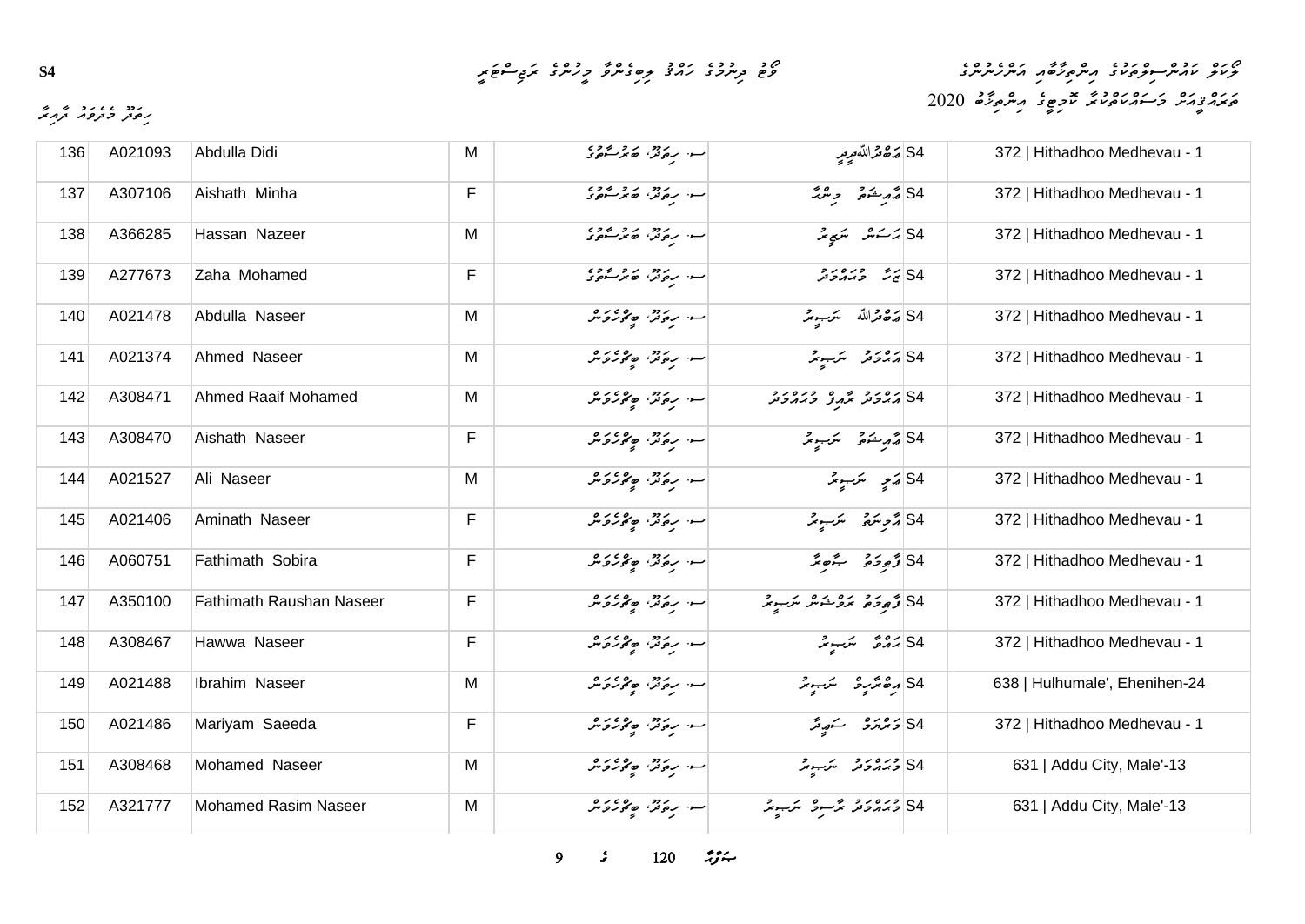*sCw7q7s5w7m< o<n9nOoAw7o< sCq;mAwBoEw7q<m; wBm;vB 2020<sup>, م</sup>وسوق المسجد التحقيق وسرمونية والم*جمع المسجد المسجد المسجد المسجد المسجد المسجد المسجد المسجد المسجد ال

| 153 | A308469 | Moosa Ali Naseer              | M | - رەقر، ھەمرەتكە                                   | S4 جُ شَہُ کہ پہ سَرَب پُر                                                    | 372   Hithadhoo Medhevau - 1 |
|-----|---------|-------------------------------|---|----------------------------------------------------|-------------------------------------------------------------------------------|------------------------------|
| 154 | A277656 | Abdulla Min-aam Mohamed Saudy | M |                                                    | S4 رَصْحْرَاللَّهُ مِسْرَمْدَةً مِهْدُمَ مِنْ مِنْ مِنْ مِنْ مِنْ مِنْ مِسْرٌ | 372   Hithadhoo Medhevau - 1 |
| 155 | A303007 | Ahmed Naayif Mohamed          | M | سە رەۋر ھېڭە                                       | S4 גיבצי יישות 2010 ביו                                                       | 372   Hithadhoo Medhevau - 1 |
| 156 | A020256 | Fathimath Saeed               | F | سے روڈن جنگر                                       | S4 وَجوحَة مَ سَهِيقَر                                                        | 372   Hithadhoo Medhevau - 1 |
| 157 | A020020 | Mohamed Saudy Hassan          | M | سے برہ قرار صد                                     | S4 <i>وبروبرو سورتو برسکر</i>                                                 | 372   Hithadhoo Medhevau - 1 |
| 158 | A019648 | Aishath Hussain               | F | سه رود ۵۶۶۶۵<br>سه رونز، ۱۳۶۵۶                     | S4 مەم ئىسكىم بىر ئىسكىمبىر                                                   | 631   Addu City, Male'-13    |
| 159 | A067200 | Ali Hussain                   | M | הי תוקנים בינקים<br>הי תוקנים יש בינקים            | S4 كەيچە ب <sup>ە</sup> شكەر بىر                                              | 372   Hithadhoo Medhevau - 1 |
| 160 | A019857 | Aminath Hussain               | F | ה קפתי סממכם<br>הי קפתי שי <i>ב</i> ינכ            | S4 مَّ <i>جِي مَنْ جِي سَنْ مِي</i> شَرِ                                      | 372   Hithadhoo Medhevau - 1 |
| 161 | A019853 | Hassan Hussain                | M | ر دو ووووه<br>سه ر <sub>حو</sub> تر، <i>ه</i> وبرو | S4 ئەسىھ ئەسىمەش                                                              | 372   Hithadhoo Medhevau - 1 |
| 162 | A278303 | <b>Ahmed Yanis Ashraf</b>     | M | سە رەۋە ئەر ئارىم                                  | S4 كەبرو تە ئەسرىشى كەشلىرى كە                                                | 372   Hithadhoo Medhevau - 1 |
| 163 | A021039 | Mohamed Ashraf                | M | سە رەۋە 20 مۇھۇ                                    | S4 دېره ده کم شومره                                                           | 6   HA. Hoarafushi - 3       |
| 164 | A021040 | Thalhath Hassan               | M | ے رود میں عاصورت                                   | S4 ي <i>ۇنى</i> ق ئەسەش                                                       | 372   Hithadhoo Medhevau - 1 |
| 165 | A020489 | Ansar Ahmed                   | M | سه رړونه ځورونه                                    | S4 كەشرىكى مەردىتىر                                                           | 453   Maafushi Jail - 2      |
| 166 | A023796 | Ibrahim Kamil                 | M | سه رړونه ځېږدن                                     | S4 مەھە <i>تگەي</i> ئەربى                                                     | 373   Hithadhoo Medhevau - 2 |
| 167 | A020558 | Mohamed Arif                  | M | ے رکوش صرفری                                       | S4 <i>22222 مجمو</i> ر                                                        | 373   Hithadhoo Medhevau - 2 |
| 168 | A019692 | Abdulla Ibrahim               | M |                                                    | S4 مَـُ صَمَّرْ للّه مِـ صَمَّرِ 3                                            | 373   Hithadhoo Medhevau - 2 |
| 169 | A019882 | <b>Fathimath Didi</b>         | F | ת בר קרי באת היו                                   | S4   قُنْھِ بِحَنَّةً فَرْبِعِيد                                              | 631   Addu City, Male'-13    |

 $10$  *s*  $120$   $29$   $\div$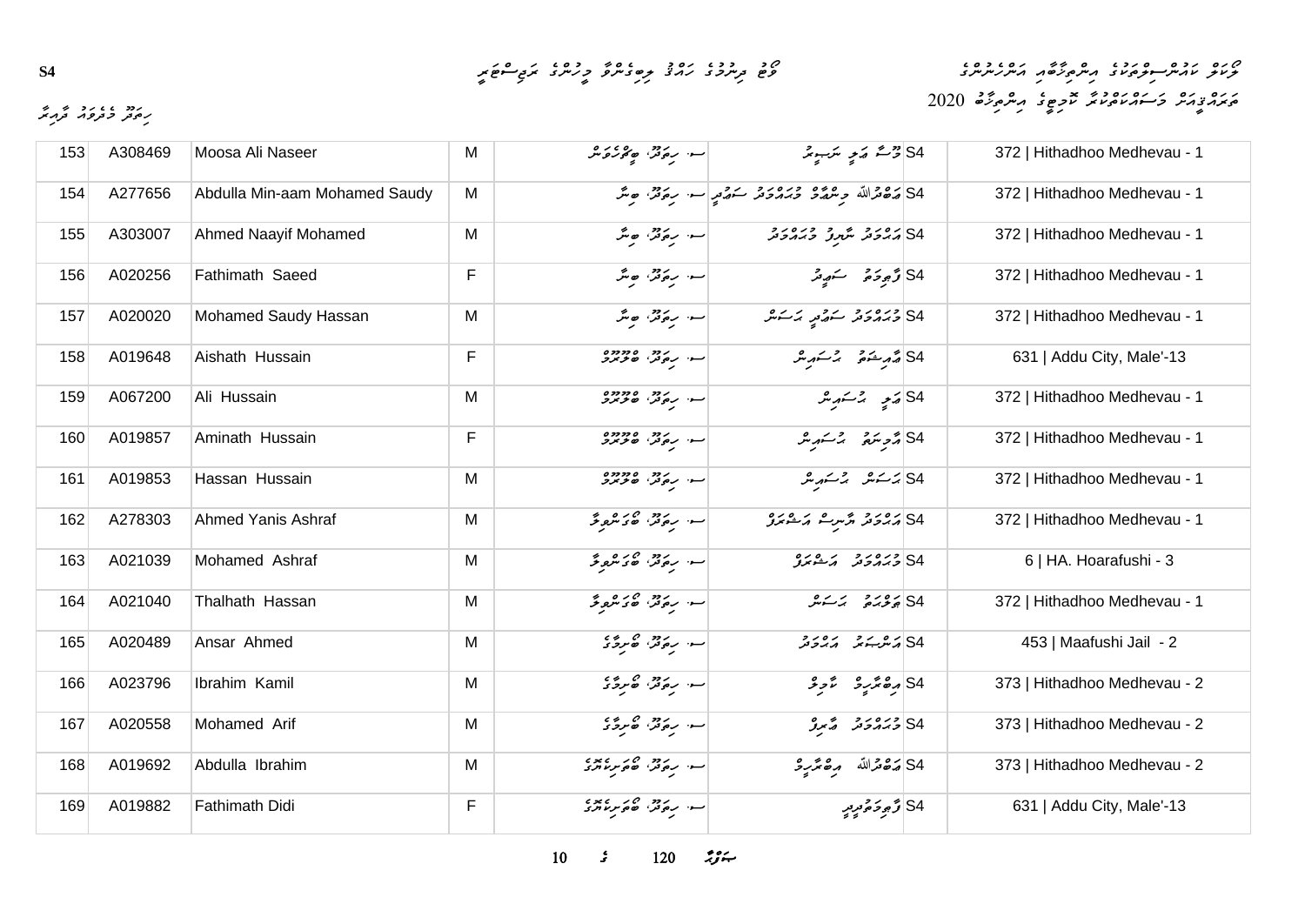*sCw7q7s5w7m< o<n9nOoAw7o< sCq;mAwBoEw7q<m; wBm;vB* م من المرة المرة المرة المرجع المرجع في المركبة 2020<br>مجم*د المريض المربوط المربع المرجع في المراجع المركبة* 

| 170 | A027338 | Hawwa Faiza           | $\mathsf F$ | ת בר קיבור ביני                                                                                                                                                                                                                 | S4 يَرْدُعُ تَرْمَتَى            | 631   Addu City, Male'-13    |
|-----|---------|-----------------------|-------------|---------------------------------------------------------------------------------------------------------------------------------------------------------------------------------------------------------------------------------|----------------------------------|------------------------------|
| 171 | A141487 | Naseema Ibrahim       | F           | גי תקר פיתוחים                                                                                                                                                                                                                  | S4 <i>ترب و م مگرد</i> و         | 373   Hithadhoo Medhevau - 2 |
| 172 | A308880 | Ahmed Shinaz Ali      | M           | سه ره ده می در ده د                                                                                                                                                                                                             | S4 كەبرى قىر سىيەتتى كەم         | 373   Hithadhoo Medhevau - 2 |
| 173 | A308882 | Mohamed Manikufaanu   | M           | ب ره ده مور د ورو د                                                                                                                                                                                                             | S4 <i>ۋېرو د وېر سره ۋ</i> ېر    | 373   Hithadhoo Medhevau - 2 |
| 174 | A308885 | Mohamed Shifaz Ali    | M           | ب ره ده مور د ورو د                                                                                                                                                                                                             | S4 دُبَرُ دور دوگري کرم          | 373   Hithadhoo Medhevau - 2 |
| 175 | A349818 | Ahmed Anfal           | M           | ر در دو سور محدود و در در در در در استاند در در استاند در در در استاند در استان در استان در استان در استان در<br>مستقبل در استان در استاند در استاند در استاند در استاند در استان در استان در استان در استان در استان در استان  | S4 كەبرو كەندى ئوغ               | 373   Hithadhoo Medhevau - 2 |
| 176 | A078984 | Aishath Shazna        | F           | ر در دو سور ده دو د و د<br>سه رموند، هم د سه نرمرد                                                                                                                                                                              | S4 <i>۾ُ مِ</i> شَمَر شَنَرْسَّر | 373   Hithadhoo Medhevau - 2 |
| 177 | A038111 | Ali Nizar             | M           |                                                                                                                                                                                                                                 | S4 کیمو سرچ تم                   | 373   Hithadhoo Medhevau - 2 |
| 178 | A306721 | Hawwa Shifaza         | $\mathsf F$ | ر دو بو د ه بود و .<br>سه روتر، ه د کشتر د د                                                                                                                                                                                    | S4 بَرْدُمُّ شَعِرَّتْرَ         | 631   Addu City, Male'-13    |
| 179 | A306713 | Mohamed Hussain       | M           | ر در دو سور محدود و در در در در در استاند در در استاند در در در استاند در استان در استان در استان در استان در<br>مستقبل در استان در استاند در استاند در استاند در استاند در استان در استان در استان در استان در استان در استان  | S4 ديره در د حسد شر              | 373   Hithadhoo Medhevau - 2 |
| 180 | A020636 | Hawwa Dhie            | $\mathsf F$ | ے روتر، ھر سرو ڈ                                                                                                                                                                                                                | S4 بَرْدْءٌ مِرْدً               | 373   Hithadhoo Medhevau - 2 |
| 181 | A256859 | Ibrahim Qasim         | M           | ب رەتر، ھۆسمەت                                                                                                                                                                                                                  | S4  مەھەر بۇ سىمىتى ئىسىرى       | 373   Hithadhoo Medhevau - 2 |
| 182 | A020637 | Mariyam Shareefa      | $\mathsf F$ | ب رەتر، ھۆسمەت                                                                                                                                                                                                                  | S4 <i>5 بروگر شمېرن</i> گ        | 373   Hithadhoo Medhevau - 2 |
| 183 | A100370 | Mohamed Ibrahim Gasim | M           | ۔ رومن ھرسرو گ                                                                                                                                                                                                                  | S4 درور ده ژرو ڈبرو              | 373   Hithadhoo Medhevau - 2 |
| 184 | A021066 | Ahmed Ibrahim         | M           | ر دو و و و دو د د د و د کار د کار د کار د کار د کار د کار د کار د کار د کار د کار د کار د کار د کار د کار د کا<br>د کار د کار د کار د کار کار کار د کار د کار د کار د کار د کار د کار د کار کار د کار د کار د کار د کار د کار د | S4 <i>הُגُכ</i> َى مِصْرَّرِدْ   | 372   Hithadhoo Medhevau - 1 |
| 185 | A162776 | Faiza Hussain         | $\mathsf F$ | ر دو و و و د و د د و د<br>سه رجونس ن جرجونا مو د                                                                                                                                                                                | S4 ۇرىئے گ <sup>ىر</sup> مەرش    | 372   Hithadhoo Medhevau - 1 |
| 186 | A307470 | Fathimath Ahmed       | F           | ر دو و و و دو د د د و د کار د کار د کار د کار د کار د کار د کار د کار د کار د کار د کار د کار د کار د کار د کا<br>د کار د کار د کار د کار کار کار د کار د کار د کار د کار د کار د کار د کار کار د کار کار د کار کار د کار د کار | S4 وَجوحَمَ مَ <sup>روح</sup>    | 372   Hithadhoo Medhevau - 1 |

ردد ، ، ، ر د م*ع*د بر<br>برحو<sub>م</sub> و ترجمہ تحریر بر

 $11$  *s*  $120$  *if*<sub>s</sub>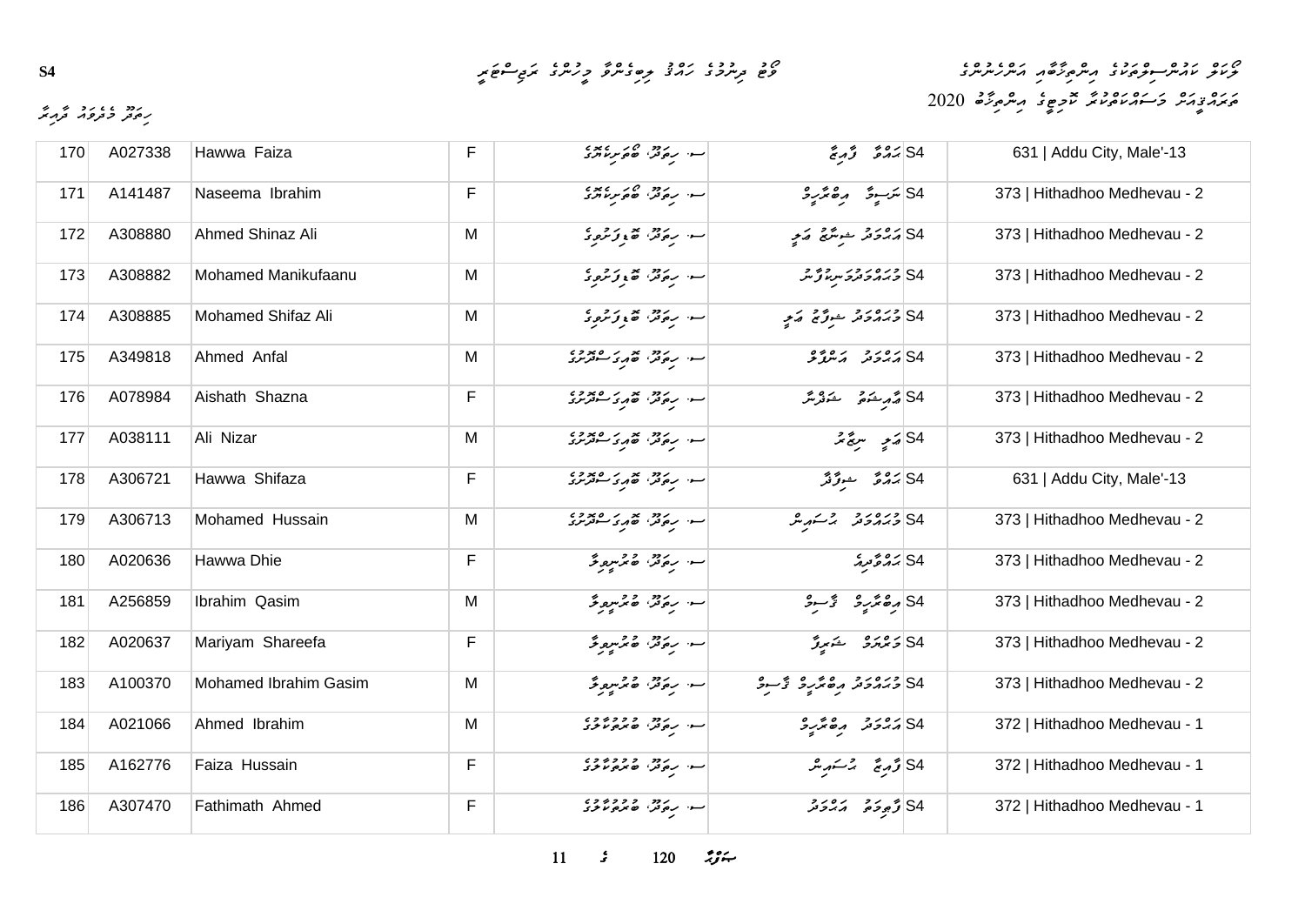*sCw7q7s5w7m< o<n9nOoAw7o< sCq;mAwBoEw7q<m; wBm;vB 2020<sup>, م</sup>وسوق المسجد التحقيق وسرمونية والم*جمع المسجد المسجد المسجد المسجد المسجد المسجد المسجد المسجد المسجد ال

| 187 | A307471 | Hassan Nashid              | M            | ر دو و و و دو د د د و د<br>سه روتر، ه برونامرد | S4   ئەسكەنلەر ئىگرىشون <b>ى</b> ر        | 372   Hithadhoo Medhevau - 1 |
|-----|---------|----------------------------|--------------|------------------------------------------------|-------------------------------------------|------------------------------|
| 188 | A307475 | <b>Ibrahim Naaif Ahmed</b> | M            | در دو و و و دو د و ع<br>د سرمونس ت مرمونو و ع  | S4 مەھزىرى ئىزىق مەددىر                   | 372   Hithadhoo Medhevau - 1 |
| 189 | A307469 | Mohamed Ahmed              | M            | سه رود ودوده<br>سه روتر، همونامری              | S4 دره در بره دور                         | 454   Asseyri Jail - 1       |
| 190 | A050488 | Ahmed Shahid               | M            | سه ره دد نمود و                                | S4 كەبرى قىرىتى ئىقتىرىتىلىكى ئىل         | 372   Hithadhoo Medhevau - 1 |
| 191 | A020210 | Ibrahim Didi               | M            | سه ره دو کړي ،                                 | S4 <sub>مر</sub> ھ تژر دوپر               | 372   Hithadhoo Medhevau - 1 |
| 192 | A069868 | Inaya Mohamed              | F            | سه ره دد درد،                                  | S4 مەشتر <i>225.55</i>                    | 372   Hithadhoo Medhevau - 1 |
| 193 | A303339 | Ahushaam Ibrahim           | M            | سه رود بره ده د                                | S4  كارتىسى مەھك <i>رى</i> دى             | 372   Hithadhoo Medhevau - 1 |
| 194 | A020348 | Aishath Dhiye              | $\mathsf{F}$ | ر به رود به ده ده ده<br>پ                      | S4 صَّەر ھەمھ <sup>و</sup> مرە <i>ت</i> ر | 372   Hithadhoo Medhevau - 1 |
| 195 | A049061 | Ibrahim Mohamed            | M            | سه رود بوه ده د                                | S4 مەھەر بەر 27مەدىر                      | 372   Hithadhoo Medhevau - 1 |
| 196 | A157834 | Mohamed Sanee              | M            | ر دود بره ده ده.<br>پ. روس محمد ده د           | S4 دېمه دي سته په                         | 372   Hithadhoo Medhevau - 1 |
| 197 | A020530 | Ahmed Siraaj               | M            | سه رود رود و                                   | S4 كەبروتر س <i>ې</i> تىر                 | 373   Hithadhoo Medhevau - 2 |
| 198 | A306740 | Aishath Neena              | F            | سە رەتر، ئامرىي دە                             | S4 مەم ئىستىمى سېرىتىر                    | 373   Hithadhoo Medhevau - 2 |
| 199 | A023674 | Ali Moosa                  | M            | سه رړونه کامرمانون                             | S4 کی تی تخریحہ م                         | 631   Addu City, Male'-13    |
| 200 | A148216 | Aminath Seena              | $\mathsf{F}$ | سه رړود عبر ده د                               | S4 مُرْحِبَهُ سِبْئَر                     | 373   Hithadhoo Medhevau - 2 |
| 201 | A020451 | Dhalaika Didi              | $\mathsf{F}$ | سه رکونس کامریز دی                             | S4 مری محمد مومو                          | 373   Hithadhoo Medhevau - 2 |
| 202 | A306741 | Fathimath Nizna            | F            | سه رود رود و                                   | S4 ۇ <sub>م</sub> ودۇ س <sub>ى</sub> مەش  | 373   Hithadhoo Medhevau - 2 |
| 203 | A306737 | Hussain Jinadh             | M            | سه رړود رمړنون                                 | S4 بر سَمبر مَر سي مُرْمَرٌ.              | 373   Hithadhoo Medhevau - 2 |

 $12$  *s*  $120$  *i*<sub>s</sub>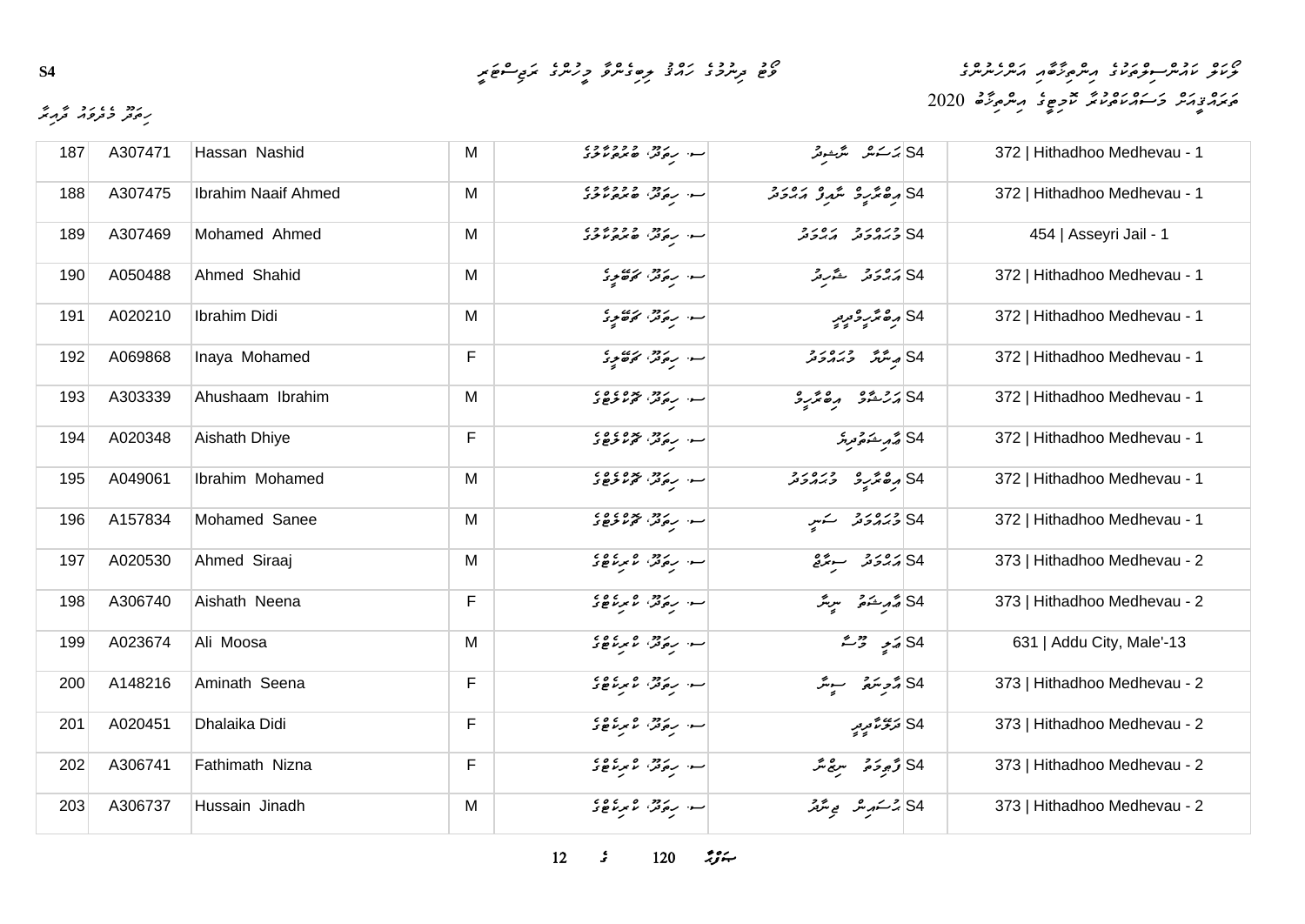*sCw7q7s5w7m< o<n9nOoAw7o< sCq;mAwBoEw7q<m; wBm;vB 2020<sup>, م</sup>وسوق المسجد التحقيق وسرمونية والم*جمع المسجد المسجد المسجد المسجد المسجد المسجد المسجد المسجد المسجد ال

| 204 | A020526 | Ilyas Moosa          | M           | سه رود رود و         | S4 مەنزىر تەرىئە                          | 433   Gili Lankanfushi - 1   |
|-----|---------|----------------------|-------------|----------------------|-------------------------------------------|------------------------------|
| 205 | A306738 | Meena Moosa          | F           | ب رود رود و ده       | S4 <sub>حو</sub> مثر تۇش                  | 373   Hithadhoo Medhevau - 2 |
| 206 | A306744 | Mohamed Hanafee      | M           | سه رود رود و         | S4  <i>\$تە\$قى بەتتى</i> ي               | 373   Hithadhoo Medhevau - 2 |
| 207 | A306743 | Mohamed Irufaan Ali  | M           | سو روده کامرمان      | S4 <i>دې ور و پرو</i> گر <sub>مکم</sub> ر | 373   Hithadhoo Medhevau - 2 |
| 208 | A021459 | Samiya Moosa         | F           | سو روده کامرمان      | S4 سُمْرِیْر ڈیسے                         | 373   Hithadhoo Medhevau - 2 |
| 209 | A294622 | Mohamed Raif Ibrahim | M           | ب رەتر، ئابرىشقۇ بور | S4 درەرد تر وق مەھترىرى                   | 372   Hithadhoo Medhevau - 1 |
| 210 | A122279 | Ahmed Asif           | M           | سە رەۋش بورۇ بۇ      | S4 كەبر <i>دى</i> ر گەسى <i>ر</i> ۇ       | 372   Hithadhoo Medhevau - 1 |
| 211 | A308677 | Ahmed Mohamed        | M           | سىز سەنقرا بورۇپى    | S4 ג׳כית כגמכת                            | 372   Hithadhoo Medhevau - 1 |
| 212 | A383054 | Ahmed Arsham Mohamed | M           | سە رەۋىش بىرە دې     | S4 גזיג היה הייני היידיק                  | 631   Addu City, Male'-13    |
| 213 | A021531 | Aishath Sharumeela   | F           | سە رەۋر بوروپى       | S4 مُەرِسَەمْ سَىمْر <sub>ُ</sub> رِ ئُرَ | 372   Hithadhoo Medhevau - 1 |
| 214 | A303519 | Ali Shiyaau          | M           | سە رەۋىش بورۇ د      | S4 كەمچە سى <i>مەتگە</i>                  | 372   Hithadhoo Medhevau - 1 |
| 215 | A021376 | Aminath Shabnam      | F           | سە رەۋش بورو ؟       | S4 مُتَّحِسَمُ مُشَوَّسَةِ                | 456   India / Trivandrum - 1 |
| 216 | A308676 | Hawwa Shamla         | $\mathsf F$ | سە رەۋىش بورو ؟      | S4 كەبر <i>ۇ</i> شەرىخ                    | 372   Hithadhoo Medhevau - 1 |
| 217 | A308674 | Hussain Ibrahim      | M           | سە رەۋىش بورو ؟      | S4 جُسَمبر شهر مرگار مرگار برگ            | 372   Hithadhoo Medhevau - 1 |
| 218 | A307587 | Mariyam Shahuza      | F           | سە رەۋش بورۇپ        | S4 كو <i>نترمرك</i> ر مشركتم              | 372   Hithadhoo Medhevau - 1 |
| 219 | A326147 | Shafaq Hussain       | $\mathsf F$ | سە رەۋىر، بورو ؟     | S4 خۇتۇق ئەستى <i>ر بىر</i>               | 372   Hithadhoo Medhevau - 1 |
| 220 | A278630 | Shama Hussain        | F           | سە رەڭ بورو ؟        | S4 خەنز كەربىر                            | 631   Addu City, Male'-13    |

# *n8o<n@ q<m=s@s> r@mAo5*

 $13$  *s*  $120$  *n***<sub>s</sub>**  $\frac{2}{3}$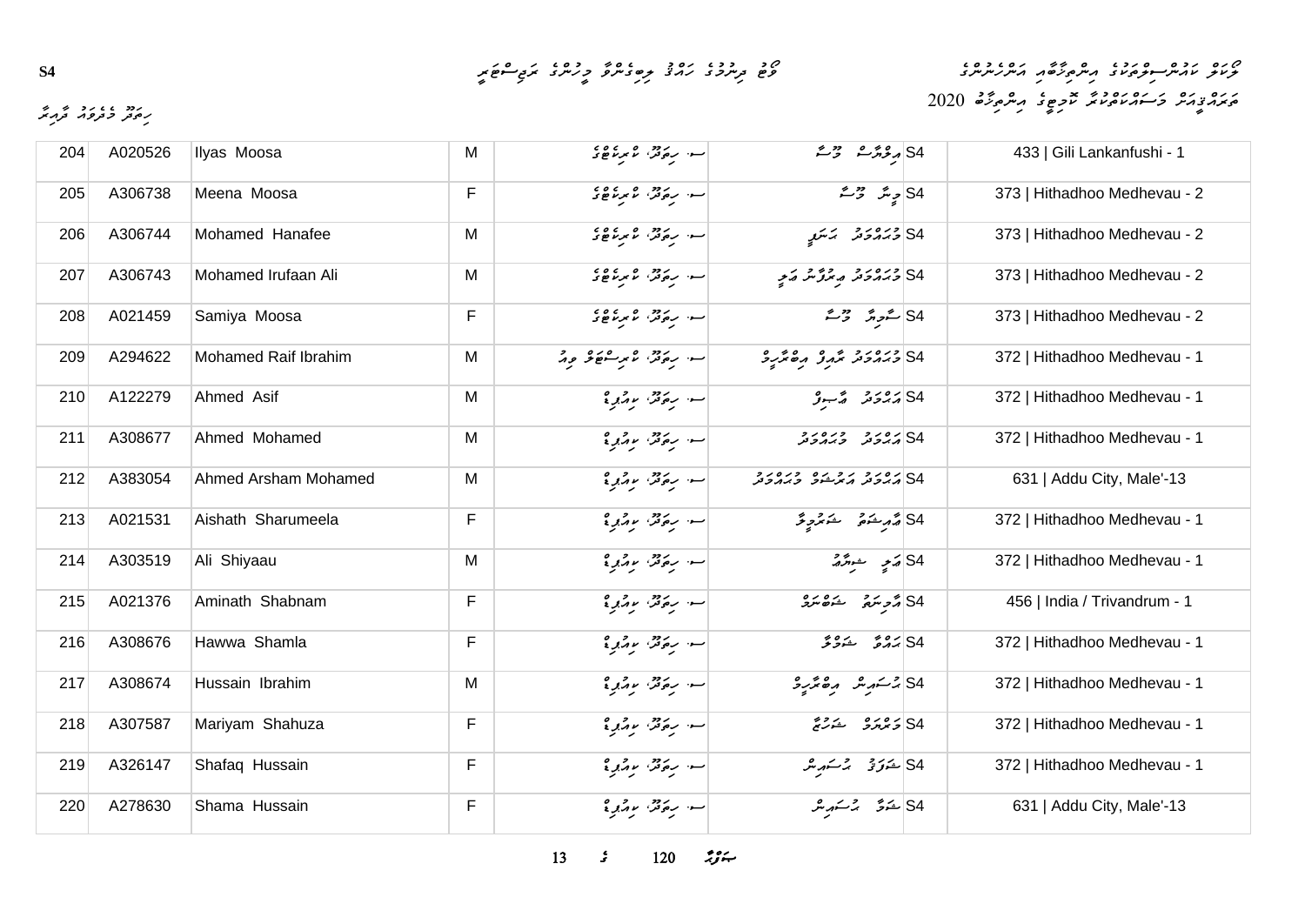*sCw7q7s5w7m< o<n9nOoAw7o< sCq;mAwBoEw7q<m; wBm;vB 2020<sup>, م</sup>وسوق المسجد التحقيق وسرمونية والم*جمع المسجد المسجد المسجد المسجد المسجد المسجد المسجد المسجد المسجد ال

| 221 | A383053 | Unais Mohamed               | M           | سە رەۋىش بىرە بوي                      | S4 مُتَمَدِّ حَمَدَ مَحَدَّ             | 372   Hithadhoo Medhevau - 1 |
|-----|---------|-----------------------------|-------------|----------------------------------------|-----------------------------------------|------------------------------|
| 222 | A047663 | Ahmed Shafeeu               | M           | سو رود پیوره د                         | S4   <i>مربر حرقہ</i> ش <i>ور</i>       | 631   Addu City, Male'-13    |
| 223 | A019392 | Hussain Manika              | M           | سو رود پیوره د                         | S4 پر کے م <i>ر</i> مرکز سریدگا         | 372   Hithadhoo Medhevau - 1 |
| 224 | A309363 | Shabana Hussain             | $\mathsf F$ | سه رود پره وه                          | S4 شۇھ ئ <i>ىر ئىكى</i> رى <i>گ</i>     | 372   Hithadhoo Medhevau - 1 |
| 225 | A278969 | Ahmed Mahy                  | M           | سە رەتر، دىخ مۇرغۇ                     | S4   <i>مانادة وي</i>                   | 372   Hithadhoo Medhevau - 1 |
| 226 | A308294 | Aishath Safa                | F           | سە رەتر، بە ئەرەبى                     | S4 مەم ئىستىرگە ئىستىرگە                | 372   Hithadhoo Medhevau - 1 |
| 227 | A019214 | Ali Hussain                 | M           | سە رەتر، بە ئەرەبى                     | S4 <i>ھَ۔مجب حاضر م</i> یں              | 372   Hithadhoo Medhevau - 1 |
| 228 | A308297 | Aminath Sana                | F           | سە رەتر، بە ئەرەبى                     | S4 مَرْحِ سَعَدَّ سَ <del>مَ</del> دَّر | 372   Hithadhoo Medhevau - 1 |
| 229 | A278970 | Asiyath Sada Ali            | F           | سە رەتر، بە خەرجۇ ئ                    | S4 صحيح په محمد صحي                     | 372   Hithadhoo Medhevau - 1 |
| 230 | A308289 | Fathimath Sama              | F           | سە رەتر، دىكەھۇم                       | S4 رَّج <i>و ح</i> ق سَقَرَّ            | 372   Hithadhoo Medhevau - 1 |
| 231 | A018417 | Mariyam Abdulla             | $\mathsf F$ | سە رەۋر، بە ئۇروغۇر                    | S4 كريمرد كرك قرالله                    | 372   Hithadhoo Medhevau - 1 |
| 232 | A308291 | Mohamed Saalim              | M           | سة رەقدا وخمەھ بى                      | S4 <i>ۋېزو دو</i> گوۋ                   | 372   Hithadhoo Medhevau - 1 |
| 233 | A301762 | Abdulla Saeed               | M           | ر دود.<br>سوسر موفر، فروی              | S4 كەڭداللە كىھەتمە                     | 373   Hithadhoo Medhevau - 2 |
| 234 | A019873 | Ahmed Zubair                | M           | ر دو براد در در با<br>سود برخوش افرو ب | $5.62$ $5.25$ $54$                      | 373   Hithadhoo Medhevau - 2 |
| 235 | A372428 | <b>Mohamed Afzal Zubair</b> | M           | سه رود در د                            | SA כגמכני הנגב הסגל                     | 373   Hithadhoo Medhevau - 2 |
| 236 | A001152 | Abdulla Ibrahim             | M           | ب ریږد. ترسیږي                         | S4 مَەمْراللە مەھمَّرِدْ                | 631   Addu City, Male'-13    |
| 237 | A366864 | Aishath Faiha Abdulla       | F           | سه رړيو. ترسرچ                         | S4 صَّمِ شَمَّع وَمِ يَّ صَرَّةَ للَّه  | 631   Addu City, Male'-13    |

*n8o<n@ q<m=s@s> r@mAo5*

 $14$  *s*  $120$  *i*<sub>s</sub>  $\frac{2}{3}$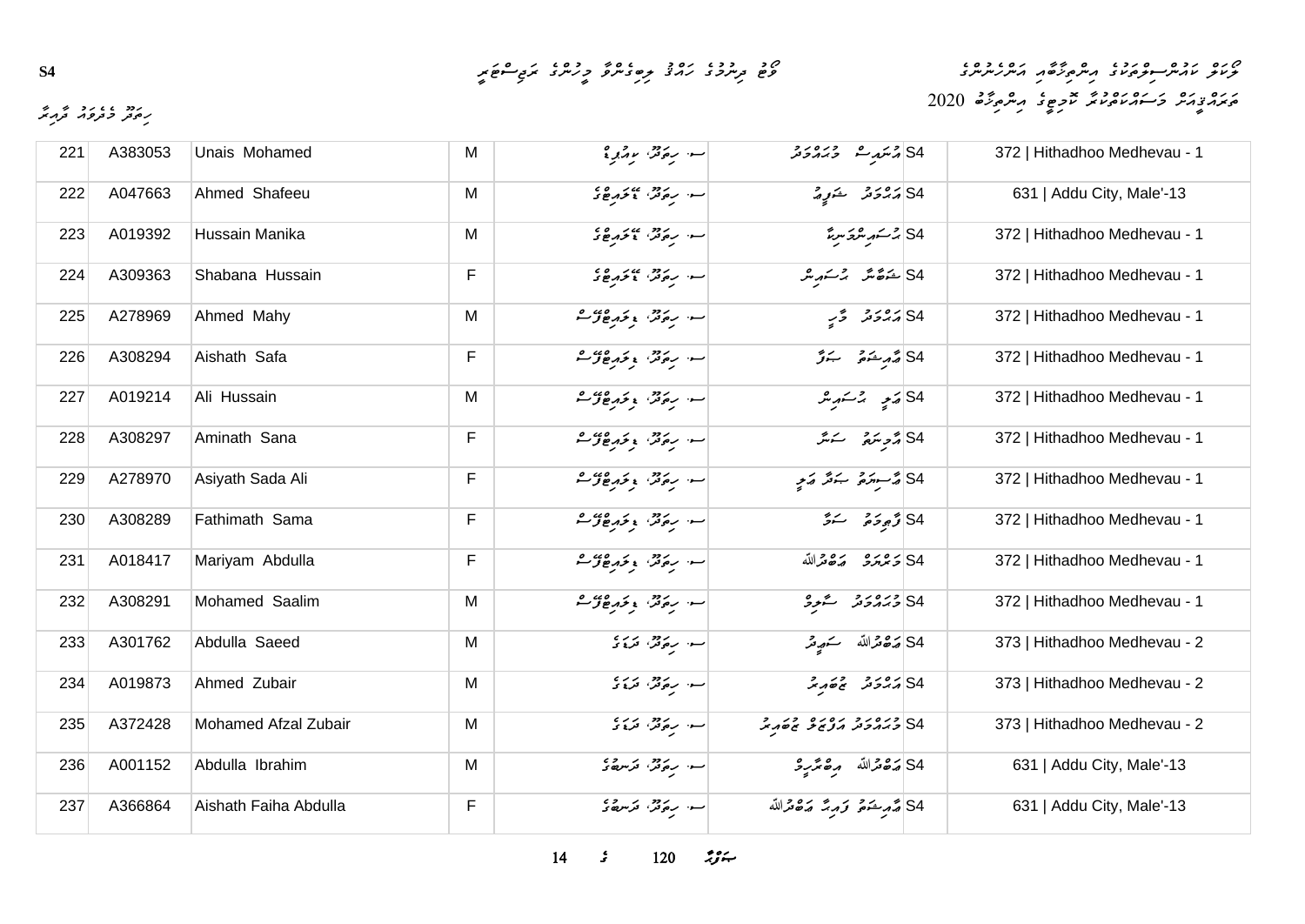*sCw7q7s5w7m< o<n9nOoAw7o< sCq;mAwBoEw7q<m; wBm;vB 2020<sup>, م</sup>وجدة المصرورة المجموعة المستورجة والم*جموعة والمجموعة والمجموعة والمجموعة والمجموعة والمجموعة والمجموعة

| 238 | A277341 | Aishath Sawahath Mumthaz  | F           | سه ريدود ترسيف                            | S4 مەم شەھ سىۋىرە دەم ج                    | 631   Addu City, Male'-13     |
|-----|---------|---------------------------|-------------|-------------------------------------------|--------------------------------------------|-------------------------------|
| 239 | A054214 | Ali Ibrahim               | M           | سە رەۋر ترسەدى                            | S4 <i>ڇَڄِ رهنڙپ</i> و                     | 631   Addu City, Male'-13     |
| 240 | A277338 | Aminath Sidhurath Mumthaz | F           | سه رود ترس                                | S4 مُجرِسَمَ سِورِ و وه وه                 | 372   Hithadhoo Medhevau - 1  |
| 241 | A019852 | Fathimath Najma           | F           | سه رجون ترس                               | S4 تَ <i>وجو جمع</i> سَمَةِ تَرَ           | 372   Hithadhoo Medhevau - 1  |
| 242 | A019672 | Hussain Ibrahim           | M           | ے ریے تر رہے ۔                            | S4 يُرْسَمبر شَر مِرْجَمْرِ فِرْ           | 372   Hithadhoo Medhevau - 1  |
| 243 | A296531 | Mariyam Saeeda            | $\mathsf F$ | سه رود ترس                                | S4 <i>ۇيۇيۇ سۇم</i> بۇ                     | 372   Hithadhoo Medhevau - 1  |
| 244 | A146949 | Mohamed Faizan            | M           | سه رود ترس                                | S4 دېم د تر د کم ش                         | 638   Hulhumale', Ehenihen-24 |
| 245 | A284004 | Mohamed Ibrahim           | M           | سه رود ترس                                | S4 درورو مقتربة                            | 372   Hithadhoo Medhevau - 1  |
| 246 | A149935 | Mohamed Safaz             | M           | سه روده ترسعه                             | S4 دېږدونه سونونو                          | 631   Addu City, Male'-13     |
| 247 | A100398 | Aishath Jameel            | F           | سه ریږد رووړي                             | S4 صَّمِي شَمَّعَ فَيَ حِي مَحْرِ          | 631   Addu City, Male'-13     |
| 248 | A078757 | Ali Naeem                 | M           | ر دو روو ده.<br>پ. روس ترونرس             | S4 كەبىر سەرد                              | 404   You & Me By Cocoon - 1  |
| 249 | A020592 | Ibrahim Jameel            | M           | ر در برود در دوره و در د                  | S4 م <i>ِ هُ مَّرِ دُ</i> گَ <i>ج</i> ِ دُ | 373   Hithadhoo Medhevau - 2  |
| 250 | A307588 | Iburahim Saeed            | M           | ر در ده درووره<br>سه روفر، ترومه          | S4 مەھ <i>مگرى</i> ئىسكىمىتىر              | 373   Hithadhoo Medhevau - 2  |
| 251 | A020610 | Mohamed Jameel            | M           | ر دو رووه وه<br>پ روتر، ترونرس            | S4 <i>وَبَرْدُوَنَرْ</i> يَحْرِ وَ         | 373   Hithadhoo Medhevau - 2  |
| 252 | A307266 | Aminath Asma              | F           |                                           | S4 أَمَّ <i>جِسَعَةَ مَ</i> سَنَّقَّ       | 373   Hithadhoo Medhevau - 2  |
| 253 | A020473 | Badhoora                  | $\mathsf F$ |                                           | S4 ھۇرىگە                                  | 373   Hithadhoo Medhevau - 2  |
| 254 | A277834 | Fathimath Samra Nizam     | F           | ر دود. دورد ده د<br>سه روفر، فرمانو در در | S4 ۇَمِوَدَە سَوَتَرَ سِهْرَدْ             | 373   Hithadhoo Medhevau - 2  |

*n8o<n@ q<m=s@s> r@mAo5*

 $15$  *s*  $120$  *i*<sub>s</sub>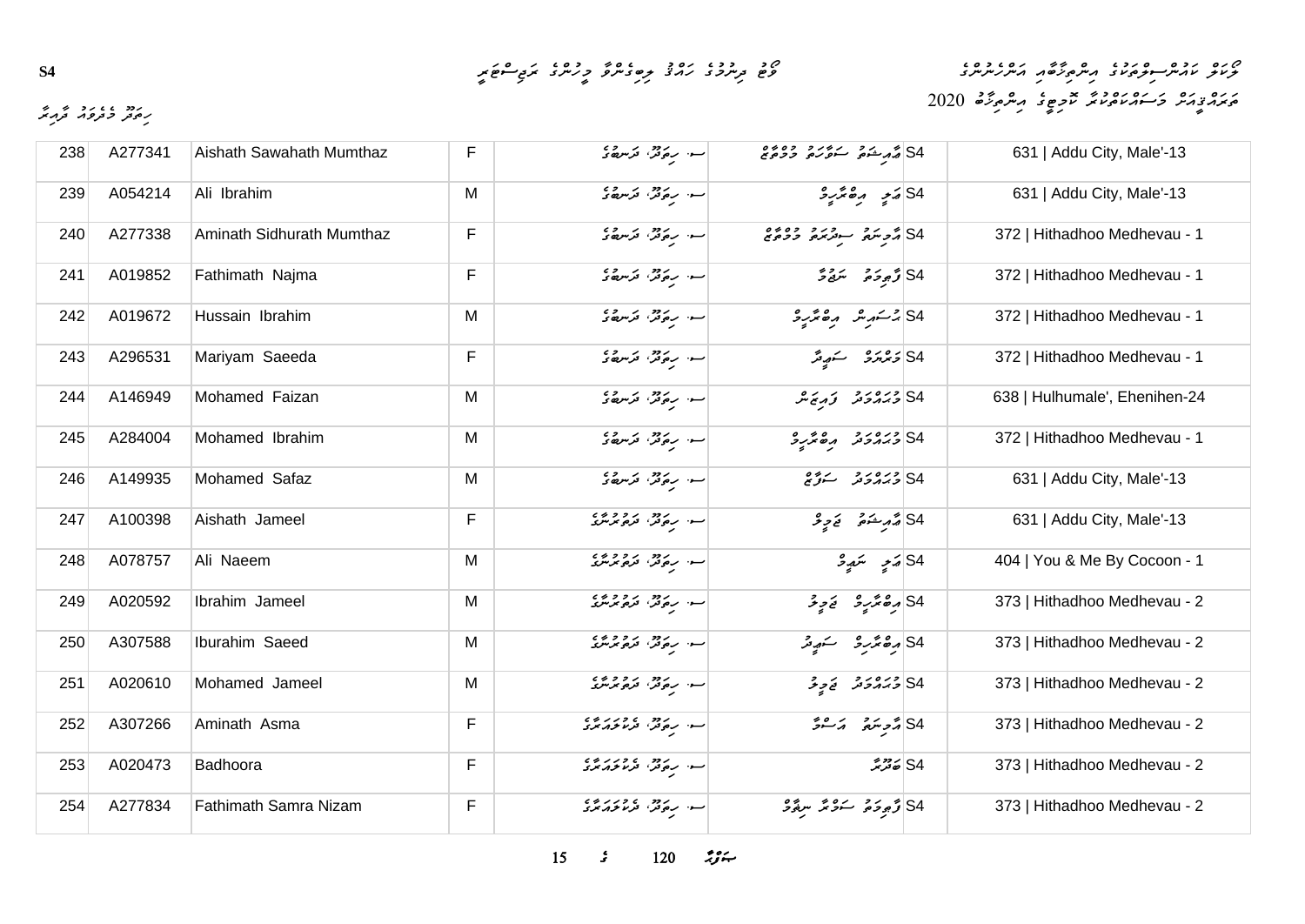*sCw7q7s5w7m< o<n9nOoAw7o< sCq;mAwBoEw7q<m; wBm;vB 2020<sup>, م</sup>وسوق المسجد التحقيق وسرمونية والم*جمع المسجد المسجد المسجد المسجد المسجد المسجد المسجد المسجد المسجد ال

| 255 | A103626 | Ibrahim Mausoom       | M           | سه ریږده عاور ده و                             | S4  مەھمەرىيە خەمبىيەد             | 373   Hithadhoo Medhevau - 2 |
|-----|---------|-----------------------|-------------|------------------------------------------------|------------------------------------|------------------------------|
| 256 | A023426 | Mariyam Saeeda        | $\mathsf F$ |                                                | S4 كەمھەر ئىستەر ئىگە بىر          | 373   Hithadhoo Medhevau - 2 |
| 257 | A307275 | Mohamed Aruham        | M           | ر دود. دور ده د<br>سه روتر، تر دور در          | $5.222$ $5.222$ $5.4$              | 373   Hithadhoo Medhevau - 2 |
| 258 | A307274 | Mohamed Aslam         | M           | ر دود.<br>سه ره تر تر د د بر د د               | S4 دېره د ته ده ده                 | 373   Hithadhoo Medhevau - 2 |
| 259 | A302241 | Aishath Nadha Mohamed | $\mathsf F$ | ( ده مرده ده ده ده)<br>( سواسي مرد مرد مرد برد | S4 مەم شەھ سەبۇ جەم جىلىرى بىر     | 373   Hithadhoo Medhevau - 2 |
| 260 | A068935 | Mariyam Mohamed       | $\mathsf F$ | سه ره ده دره ده                                | S4 كرورو ورورو                     | 373   Hithadhoo Medhevau - 2 |
| 261 | A076652 | Musthafa Adam         | M           | ر دود دوده<br>سو روتر، تر در دو                | S4 ترەپرى ئەرە                     | 373   Hithadhoo Medhevau - 2 |
| 262 | A019755 | Shaheema Adam         | $\mathsf F$ | سه ره ده دره ده                                | S4 ڪر <i>ي</i> و گھرو              | 373   Hithadhoo Medhevau - 2 |
| 263 | A160239 | Abdulla Didi          | M           | سه ره ده ده و ه                                | S4 كەشكەللەمبىر                    | 372   Hithadhoo Medhevau - 1 |
| 264 | A164512 | Ahmed Rafeeu          | M           | ر دود در د<br>سه ره تروی                       | S4 كەندى كەرگە                     | 119   B. Dharavandhoo - 1    |
| 265 | A019328 | Ahmed Didi            | M           | سه ره ده ده و                                  | S4 كەرگە تەتەپرىيە                 | 372   Hithadhoo Medhevau - 1 |
| 266 | A019732 | Aishath Adheela       | F           | سە رەۋر ئۇچ                                    | S4 م <i>ەم ھەقى</i> ر قەرىم        | 372   Hithadhoo Medhevau - 1 |
| 267 | A277369 | Aishath Siyadath      | $\mathsf F$ | سه ره ده چره                                   | S4 ۾ پرڪو سوپر <i>يو</i> ج         | 320   L. Kalaidhoo - 1       |
| 268 | A277365 | Aishath Mayaa Hussain | F           | سه رەۋە ئەدى                                   | S4 مُمبِّسَمْ وَمُرَّ بُرْسَمَبِسْ | 372   Hithadhoo Medhevau - 1 |
| 269 | A161303 | Aminath Nisfa         | $\mathsf F$ | سه ره دو به دی                                 | S4 مُتَعِسَمَة سِبَوَّرٌ           | 372   Hithadhoo Medhevau - 1 |
| 270 | A296692 | Aminath Didi          | $\mathsf F$ | سه ره ده ده و                                  | S4 ۾َ <i>جِ سَهوُ م</i> ِرِمِرِ    | 372   Hithadhoo Medhevau - 1 |
| 271 | A301683 | Firushaan             | M           | سە رەۋىق ئۇچ <sub>ى</sub> ك                    | S4ع پر متر مشتر مثر                | 372   Hithadhoo Medhevau - 1 |

*n8o<n@ q<m=s@s> r@mAo5*

 $16$  *s*  $120$  *z***<sub>3</sub>**  $\frac{2}{3}$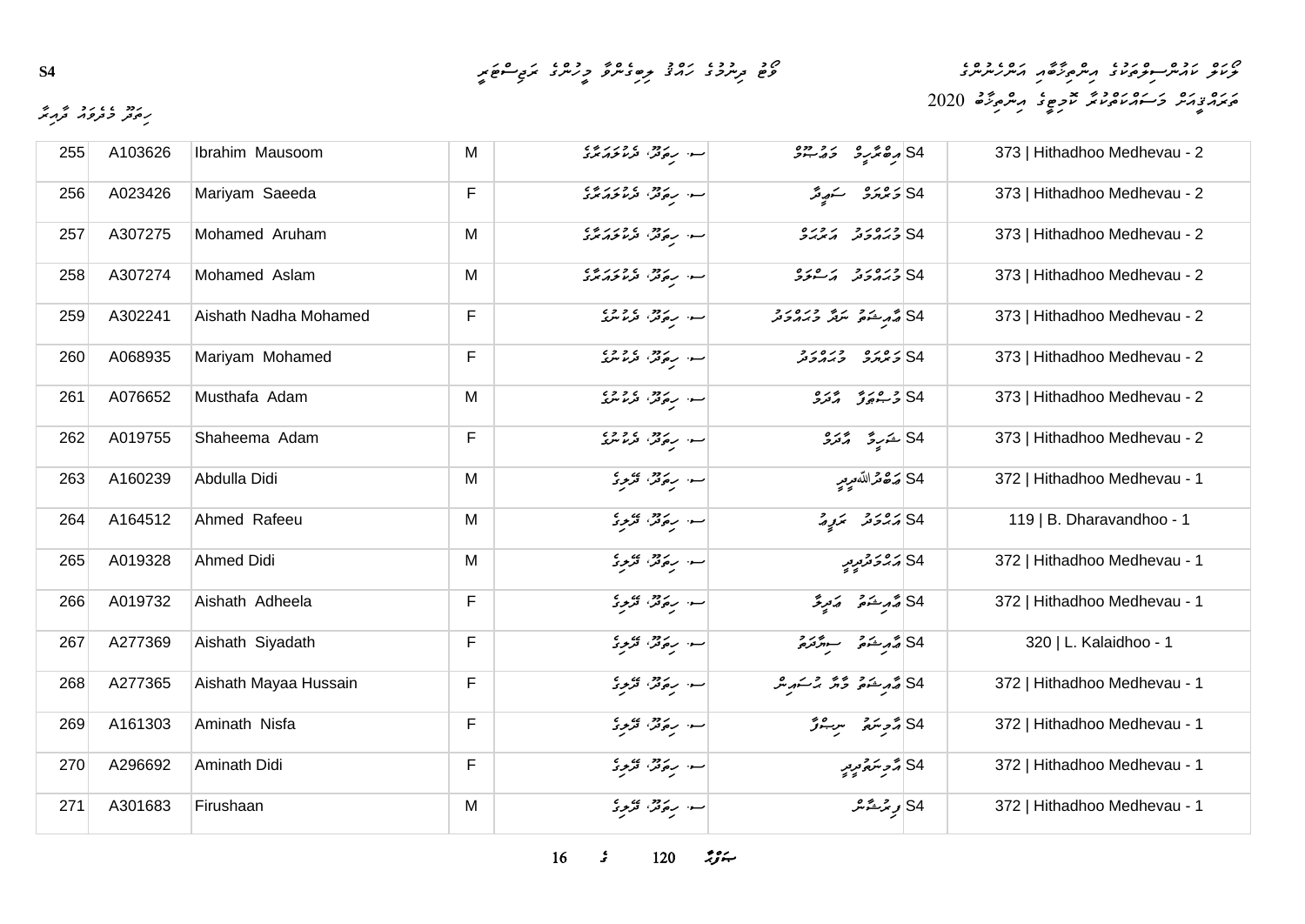*sCw7q7s5w7m< o<n9nOoAw7o< sCq;mAwBoEw7q<m; wBm;vB 2020<sup>, م</sup>وسوق المسجد التحقيق وسرمونية والم*جمع المسجد المسجد المسجد المسجد المسجد المسجد المسجد المسجد المسجد ال

| 272 | A084425 | Hussain Didi               | M           | سه رەۋە بىرى                  | S4 ترڪير نٿرميرير                 | 153   K. Huraa - 2           |
|-----|---------|----------------------------|-------------|-------------------------------|-----------------------------------|------------------------------|
| 273 | A318681 | Ibrahim Rafeeu             | M           | سه ره ده چره                  | S4 مەھەر ئىر ئىرىمىتى ئىرىدى كىل  | 372   Hithadhoo Medhevau - 1 |
| 274 | A296693 | Ibrahim Didi               | M           | سه ره ده ده و                 | S4 م <i>وڭ مۇرچ م</i> رىر         | 372   Hithadhoo Medhevau - 1 |
| 275 | A019674 | Mariyam Waheeda            | $\mathsf F$ | سه رەۋر تەرى                  | S4 <i>5 پروژ</i> کامیاٹر          | 372   Hithadhoo Medhevau - 1 |
| 276 | A083732 | <b>Mohamed Didi</b>        | M           | سه ره ده چره                  | S4 32285 ترتويو                   | 372   Hithadhoo Medhevau - 1 |
| 277 | A296697 | Salma Ali                  | $\mathsf F$ | سه رەۋر ئەرى                  | S4 جەنزى كەي <sub>ج</sub>         | 372   Hithadhoo Medhevau - 1 |
| 278 | A114423 | Shakeela Rafeeg            | $\mathsf F$ | سە رەۋر ئىچە                  | S4 ڪيو تھ سکو پڙ                  | 372   Hithadhoo Medhevau - 1 |
| 279 | A296696 | Shareefa Didi              | $\mathsf F$ | سه ره ده ده و                 | S4 شمېرتژمېږ                      | 372   Hithadhoo Medhevau - 1 |
| 280 | A277373 | Siyana Ibrahim Didi        | $\mathsf F$ | سه ره ده پرو                  | S4 سورش مەھمەر ۋىرىر              | 372   Hithadhoo Medhevau - 1 |
| 281 | A301704 | Abdulla Ibrahim            | M           | ب، رەۋر، مروكى شەھ بۇ         | S4 مَصْعَراللَّهُ مِصْعَمَٰدٍ \$  | 372   Hithadhoo Medhevau - 1 |
| 282 | A301702 | Ali Ibrahim                | M           | ب، رەۋر، مروكى شەھ بۇ         | S4 <i>ڇَجِ په ڇُئ</i> ِيرُو       | 631   Addu City, Male'-13    |
| 283 | A301710 | Imran Ali                  | M           | ب. رەقرا مروكى شەھ ئە         | S4  م <i>وڅنگر مکم</i>            | 34   HDh. Kurin'bee - 1      |
| 284 | A156098 | Ahmed Shareef              | M           | ے روکڑ، ترس                   |                                   | 372   Hithadhoo Medhevau - 1 |
| 285 | A276894 | Aishath Alma Ahmed Shareef | $\mathsf F$ | سه رموندا توس                 | S4 مەم شەم كەن كەرەر ئەمرۇ        | 631   Addu City, Male'-13    |
| 286 | A020430 | Aishath Didi               | $\mathsf F$ | سه ره در در مرس<br>مسر از مر  | S4 ۾ مرڪو <i>مو</i> مبر           | 372   Hithadhoo Medhevau - 1 |
| 287 | A381443 | Hassan Azaan Shareef       | M           | ے روڈر مرس                    | S4 ئەسەمگە ئەقرىگر خ <i>ەمبەر</i> | 372   Hithadhoo Medhevau - 1 |
| 288 | A277807 | Mohamed Abaan Shareef      | M           | سه ره در تورس<br>  را در مرکز | S4 درەرد رەپر شىرى                | 372   Hithadhoo Medhevau - 1 |

*n8o<n@ q<m=s@s> r@mAo5*

 $17$  *s*  $120$  *i*<sub>s</sub>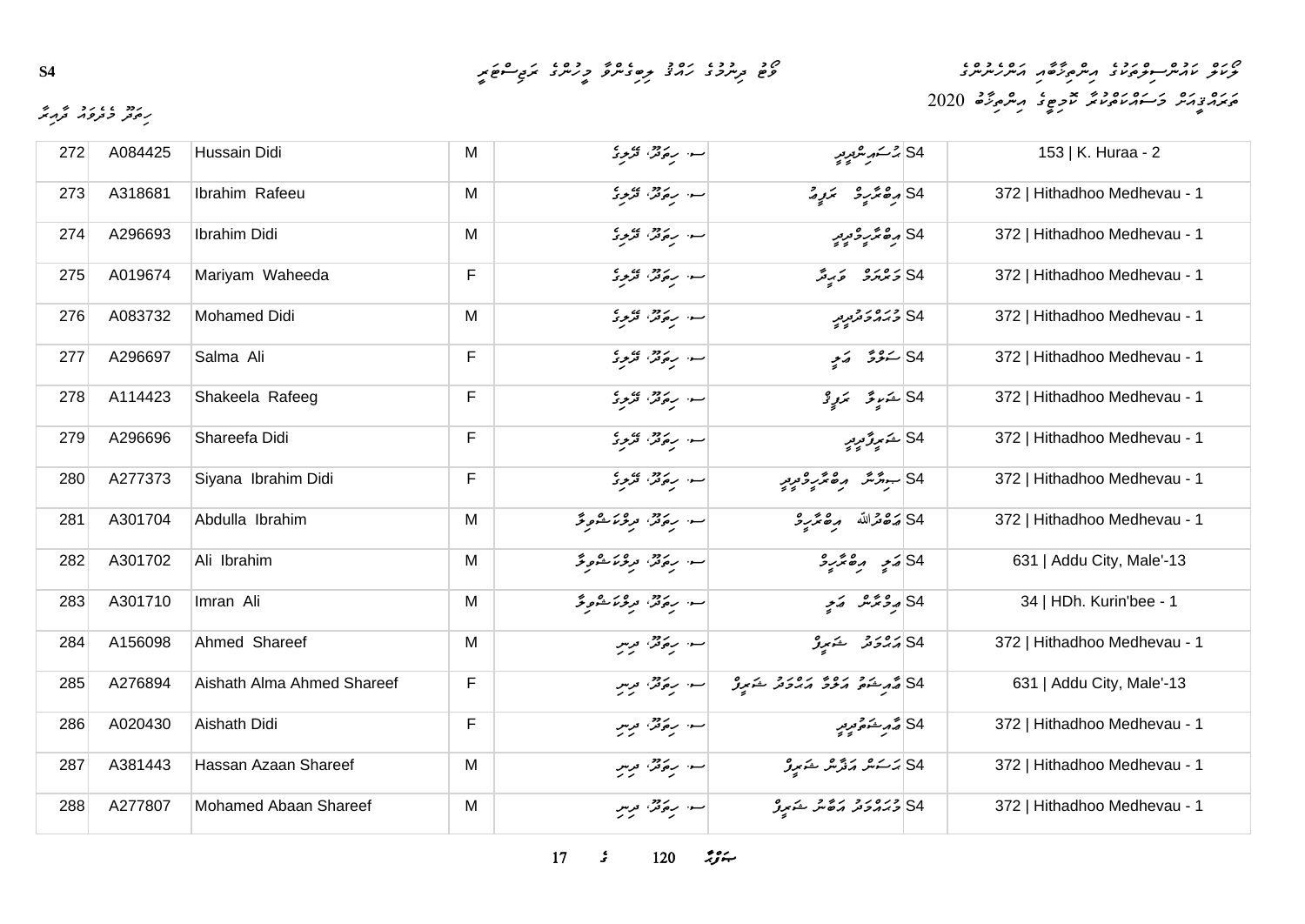*sCw7q7s5w7m< o<n9nOoAw7o< sCq;mAwBoEw7q<m; wBm;vB 2020*<br>*په پوهر وسوډيرونو لومو د موجو د مرمونه* 2020

| 289 | A303148 | Abdulla Shafeeg       | M           | ے رکھڑ مرتزقرفری                                               | S4 كەھەراللە خىموتى                                                   | 372   Hithadhoo Medhevau - 1 |
|-----|---------|-----------------------|-------------|----------------------------------------------------------------|-----------------------------------------------------------------------|------------------------------|
|     |         |                       |             |                                                                |                                                                       |                              |
| 290 | A020240 | Ahmed Shafeeg         | M           | ے رود درعودی                                                   | S4 كەشكەتقىر ئىسكى <i>ر قى</i>                                        | 631   Addu City, Male'-13    |
| 291 | A100438 | Aishath Shafeeg       | F           | ر رەپىر ئوترىۋى                                                | S4 مَگْرِسْتَمْ صُورِتْر                                              | 372   Hithadhoo Medhevau - 1 |
| 292 | A303146 | Aminath Shafeeq       | F           | ر بەدە بەرەپە دەپرە<br>سەربەتى بېرترىۋى                        | S4 مَرْحِ سَمَوٍ حَسَنٍ تَحْرِ بِرَّ                                  | 631   Addu City, Male'-13    |
| 293 | A020228 | Fathimath Saudiyya    | F           | ے رکوبی مرتزقرور                                               | S4 ۇج <sub>و</sub> رى ئەرەپەر                                         | 372   Hithadhoo Medhevau - 1 |
| 294 | A303150 | Hawwa Shafeeg         | $\mathsf F$ | ے رکھڑ مرتزقرفری                                               | S4 كەنگە ئەرىخى ئىكتىر تەرىخى                                         | 372   Hithadhoo Medhevau - 1 |
| 295 | A148160 | Ibrahim Shafeeg       | M           | سه رود و ۱۶۶۴ و د                                              | S4  مەھەر ئەھەر تەرىخ                                                 | 631   Addu City, Male'-13    |
| 296 | A020407 | Mariyam Shafeeq       | F           | ر رەددە مەترى <i>ۋى</i><br>سەر <i>بەق</i> را مەترى <i>ۋىلى</i> | S4 <i>5 برېږ شوي</i> تو                                               | 372   Hithadhoo Medhevau - 1 |
| 297 | A020387 | Mohamed Shafeeq       | M           | ے رکھی مرکز دی ہے<br>۔ رکھی مرکز دی                            | S4 <i>ۇبرۇ بۇر شۇر ق</i>                                              | 372   Hithadhoo Medhevau - 1 |
| 298 | A055003 | Ahmed Habeeb          | M           | ر در برود بورگروی<br>سه بروتر، ترسرپروی                        | $502.5225$ S4                                                         | 372   Hithadhoo Medhevau - 1 |
| 299 | A157257 | Ali Habyb             | M           | ے رکوبی موردہ ہ                                                | $\frac{2}{3}$ $\frac{2}{3}$ $\frac{2}{3}$ $\frac{2}{3}$ $\frac{2}{3}$ | 372   Hithadhoo Medhevau - 1 |
| 300 | A305416 | Fathmath Safa Rasheed | F           | ر دو پورز ده.<br>سه رجونس ترس دور                              | S4 تَ <i>وْجِودَةْ</i> سَنَرَّ بَرَسْبِ <sup>وت</sup> ر               | 3   HA. Molhadhoo - 1        |
| 301 | A138924 | Hawwa Habeeba         | F           | سه رود بورده                                                   | $502$ $52$ $54$                                                       | 372   Hithadhoo Medhevau - 1 |
| 302 | A020638 | Ibrahim Thakhkhaan    | M           | ر در دو بورگروی<br>سه روفر، فرس دور                            | S4 <sub>مەھ</sub> م <i>ر دەھ</i> رىتىر                                | 372   Hithadhoo Medhevau - 1 |
| 303 | A020702 | Mariyam Shirmeen      | F           | ر دود. پورز ده د<br>سه رمونز، ترسربرو د                        | S4  <i>5 پر<sub>ا</sub>برو جو پرچ</i> ر                               | 372   Hithadhoo Medhevau - 1 |
| 304 | A083264 | Mohamed Habeeb        | M           | سه روده بورروه                                                 | $5.5225$ S4                                                           | 372   Hithadhoo Medhevau - 1 |
| 305 | A086767 | Mohamed Zaeem         | M           | ر در دو پورز ده<br>سه رجونس ترسربروی                           | S4 <i>\$222 مَ م</i> حم                                               | 631   Addu City, Male'-13    |

 $18$  *s*  $120$  *n***<sub>s</sub>**  $\frac{2}{3}$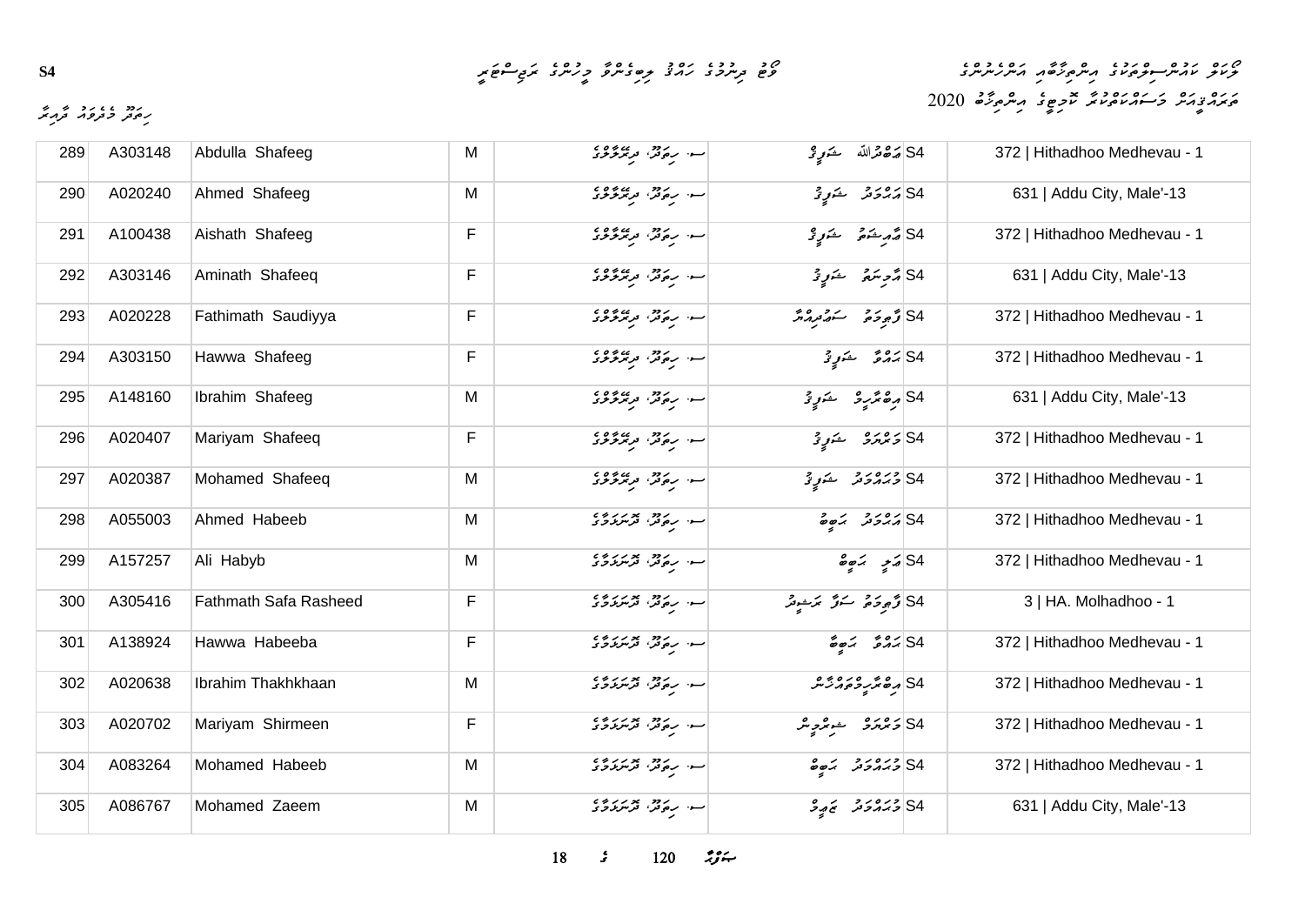*sCw7q7s5w7m< o<n9nOoAw7o< sCq;mAwBoEw7q<m; wBm;vB 2020<sup>, م</sup>وجدة المصرورة المجموعة المستورجة والم*جموعة والمجموعة والمجموعة والمجموعة والمجموعة والمجموعة والمجموعة

| 306 | A020774 | Naseera Ibrahim        | F           | ر به رود بورگروی<br>سوسی فرس فرس            | S4 ىترىبوبتر ب <i>ەھ ت</i> رى <sub>ب</sub> ى | 631   Addu City, Male'-13                 |
|-----|---------|------------------------|-------------|---------------------------------------------|----------------------------------------------|-------------------------------------------|
| 307 | A020916 | Rasheeda Ibrahim       | F           | ے رکوبر الائتریز کا دیا                     | S4 ىَرَسْبِقَ مِنْ صَمَّرِيْتَ               | 372   Hithadhoo Medhevau - 1              |
| 308 | A307728 | Sofiyya Ibrahim        | F           | سه رود پورره و                              | S4 جَو <i>َدْهُ جَهْ جُدِ</i> دْ             | 372   Hithadhoo Medhevau - 1              |
| 309 | A296637 | Abdulla Farushaam      | M           | ر در برده بروبر و ،<br>سه روز، تربرز و ژ    | S4 مَەمْرَاللَّه وَمَرْشَوْتَر               | 425   One & Only Reethi Rah, Maldives - 1 |
| 310 | A296625 | Ahmed Nabeel           | M           | ر به رود بروبر و ،<br>پ. روز، تربرز و ژ     | S4 كەبردىقر س <i>تھى</i> ۋ                   | 372   Hithadhoo Medhevau - 1              |
| 311 | A296616 | Ali Naeem              | M           | ر به رود بروبر و بر<br>سوسروتر، تربرتر مورد | S4 <i>جَ جِهْ سَمِي</i> وْ                   | 372   Hithadhoo Medhevau - 1              |
| 312 | A392629 | Aminath Shoora Mohamed | F           | ے رکومی مدورہ دی۔                           | S4 أَرَّحِ سَهْمٍ مَسْتَمَرٌ وَبَرْدُونَدِ   | 372   Hithadhoo Medhevau - 1              |
| 313 | A277342 | Ansam Mohamed          | $\mathsf F$ | ر در دو بروبر و ،<br>پ. روز تربرز و د ،     | S4 كەشرىكى ئەرەر د                           | 372   Hithadhoo Medhevau - 1              |
| 314 | A277343 | Hassan Alfaaf          | M           | ر به رود بودیو وی<br>سه روزه تربرز و دی     | S4 ئەسەھەر بەر <i>ەۋ</i> ۇ                   | 372   Hithadhoo Medhevau - 1              |
| 315 | A345967 | Ibrahim Fazeel         | M           | ر به رود بروبر و ،<br>پ. روز، تربرز و ژ     | S4 مەھەر بۇ تەسىر ئ                          | 684   LUX* North Male Atoll-1             |
| 316 | A390596 | Ibrahim Sulthaan       | M           | ر به رود بروبر و ،<br>سه روز، تربرز و ژ     | S4 مەھەرىرى سىۋەر مى                         | 454   Asseyri Jail - 1                    |
| 317 | A277346 | Imthishaal Mohamed     | F           | ب رړو. پر دید د ،                           | S4 مرۇم شگى ئىقتىم دىر                       | 631   Addu City, Male'-13                 |
| 318 | A296573 | Khadeeja Ibrahim       | $\mathsf F$ | ر به رود بروبر و ،<br>د روتر، تربرز و ژ     | S4 كَتَعِيقٌ مِنْ صُغَّرِ فِي                | 372   Hithadhoo Medhevau - 1              |
| 319 | A131278 | Mohamed Ibrahim        | M           | ر به رود بودیو وی<br>سه روزه تربرز و دی     | S4 دُبرورو مِهْتَدِةِ                        | 372   Hithadhoo Medhevau - 1              |
| 320 | A019871 | Mohamed Naaif          | M           | ے رکوش مردور دی                             | S4 <i>2222 سُمَدِ</i> رْ                     | 372   Hithadhoo Medhevau - 1              |
| 321 | A296575 | Zulaikha Ibrahim       | F           | ر به رود بروبر و ،<br>سه روز، تربرز و ژ     | S4 ىخ <i>قرېر شەھ تۈر</i> ئو                 | 372   Hithadhoo Medhevau - 1              |
| 322 | A317124 | Aishath Naahy Rasheed  | F           | ے رود دورہ                                  | S4 مُرمِسْدَمْ مُرَبِّ مَرْسُوتِرْ           | 373   Hithadhoo Medhevau - 2              |

*19 sC 120 nNw?mS*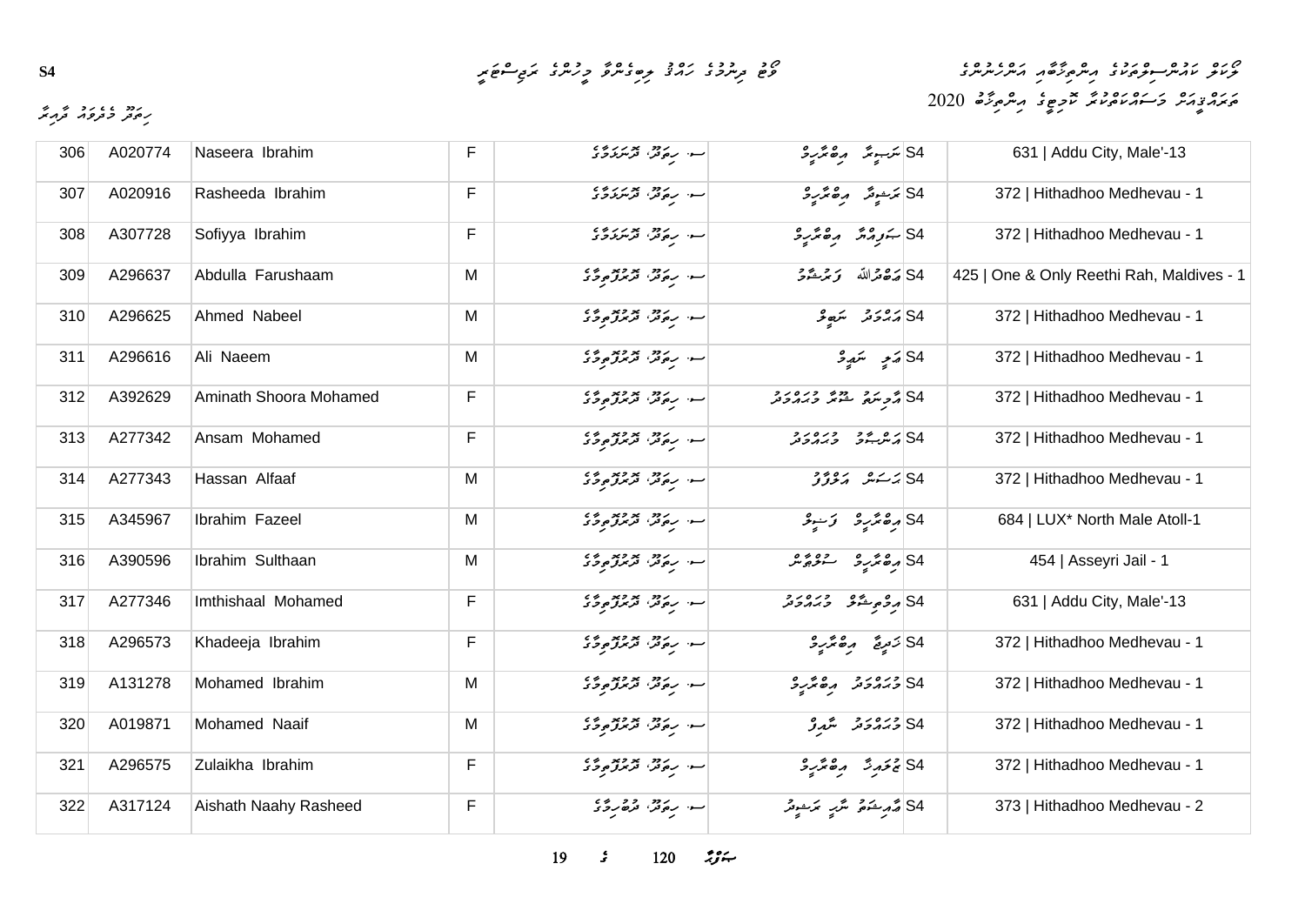*sCw7q7s5w7m< o<n9nOoAw7o< sCq;mAwBoEw7q<m; wBm;vB 2020<sup>, م</sup>وجدة المصرورة المجموعة المستورجة والم*جموعة والمجموعة والمجموعة والمجموعة والمجموعة والمجموعة والمجموعة

| 323 | A019747 | Aminath Waheedha     | F | ے رکھی ترکھری        | S4 مَّرْمِسَمَّۃُ      وَبرِقَّہ      | 373   Hithadhoo Medhevau - 2 |
|-----|---------|----------------------|---|----------------------|---------------------------------------|------------------------------|
| 324 | A302278 | Fathimath Samha      | F | ے رکوش فرھ روم       | S4 ۇ <sub>جو</sub> رَى ئەدبۇ          | 373   Hithadhoo Medhevau - 2 |
| 325 | A019947 | Mohamed Mahuzam      | M | ے رکوش ترکھرون       | $555$ $5555$ $54$                     | 631   Addu City, Male'-13    |
| 326 | A366158 | Naajih Rasheed       | M | ے رکوش فرھ دی        | S4 سَمْعِ بِرَّ سَمَسْوِمْر           | 373   Hithadhoo Medhevau - 2 |
| 327 | A304100 | Nahusha Rasheed      | F | ۔ روزہ ترکھروی       | S4 مَرَكَتْمٌ مَرَسُومَّرُ            | 373   Hithadhoo Medhevau - 2 |
| 328 | A366157 | Najaah Rasheedh      | M | ے رکون ترکوری        | S4 سَرَةً مُرَ سَرَسُوسُ              | 373   Hithadhoo Medhevau - 2 |
| 329 | A304102 | Nashih Rasheedh      | M | سه ره ده دو ده       | S4 سَرْسُورُ کَرَسُومُرُ              | 373   Hithadhoo Medhevau - 2 |
| 330 | A021503 | Ahmed Shareef        | M | سه ره در مربع ترکن و | S4 كەش <sup>ى</sup> كىرى سىكىرىتى كىل | 373   Hithadhoo Medhevau - 2 |
| 331 | A106748 | Aishath Hassan       | F | سە رەۋر، رېم ئرمىقى  | S4 مەم يىقىمە ئەسكەنلىر               | 373   Hithadhoo Medhevau - 2 |
| 332 | A020820 | Aminath Zahida       | F | سە رەۋىر، مەي ئرسوڭ  | S4 مَّ حِسَمَةٌ تَجْ سِعَّهُ          | 373   Hithadhoo Medhevau - 2 |
| 333 | A020821 | Fathmath Rasheedha   | F | ے رکوئر، دیج ترکھیے  | S4 ۇج <sub>و</sub> دَى ترىنوش         | 460   Srilanka / Colombo - 1 |
| 334 | A033612 | Hassan Moosa         | M | سه رود ریم شده       | S4 پرسەپر بۇشە                        | 373   Hithadhoo Medhevau - 2 |
| 335 | A042799 | Hawwa Nasira         | F | سە رەۋر، رېم ئرمىقى  | S4 <i>بَدْهُ مَّنْ</i> جَدَّ          | 373   Hithadhoo Medhevau - 2 |
| 336 | A020838 | Ibrahim Shafeeu      | M | سە رەۋر، رېم ئوسوم   | S4  مەھەر ئەھەر ئىكتى ئىچە ئەر        | 454   Asseyri Jail - 1       |
| 337 | A032327 | Khadeeja Hassan      | F | سە رەۋىر، مەيرىك ھ   | S4 زَمَرِیَجُ ) بَرَسَہْر             | 373   Hithadhoo Medhevau - 2 |
| 338 | A055308 | Mariyam Zahira       | F | سە رەۋر، رېم ئرسوم   | S4 <i>وَ بِرْ بِرْ بِيَّ بِ</i> بَرْ  | 373   Hithadhoo Medhevau - 2 |
| 339 | A277999 | Mohamed Aman Shareef | M | سە رەۋىر، مەيرىكرىشق | S4 <i>دېم</i> دې پرې شمېر تر          | 373   Hithadhoo Medhevau - 2 |

 $20$  *s*  $120$  *z***<sub>3</sub>**  $\frac{2}{3}$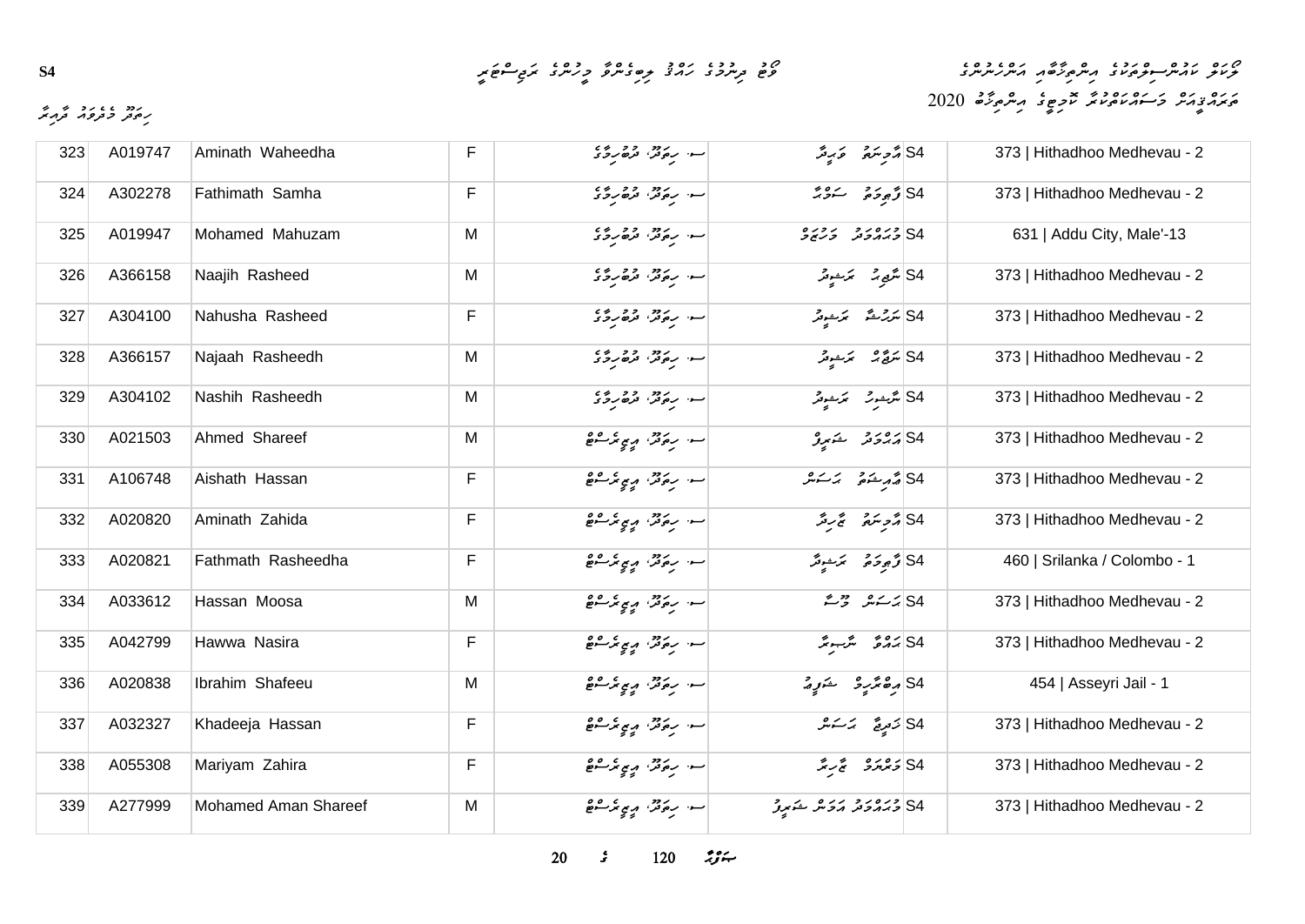*sCw7q7s5w7m< o<n9nOoAw7o< sCq;mAwBoEw7q<m; wBm;vB* م من المسجد المسجد المسجد المسجد المسجد العام 2020<br>مسجد المسجد المسجد المسجد المسجد المسجد المسجد المسجد المسجد ال

| 340 | A122007 | Abdulla Mohamed         | M           | سه ره دو ۶۵۶۵<br>سه ره تر مورد           | S4 مَەھْرَاللە <i>دېرو</i> تىر                     | 373   Hithadhoo Medhevau - 2  |
|-----|---------|-------------------------|-------------|------------------------------------------|----------------------------------------------------|-------------------------------|
| 341 | A306813 | Afrah Abdul Rahym       | M           | سه رود ۶۶۵۶                              | S4 <i>הؤيژبر م</i> ەمەمەر 2                        | 373   Hithadhoo Medhevau - 2  |
| 342 | A020480 | Afsheen                 | M           | ر دو ۵۵۰۰۰<br>د روتر، دود د              | S4 كەرۋىسەپىر                                      | 373   Hithadhoo Medhevau - 2  |
| 343 | A306855 | Ali Alhaan              | M           | ر دود ۵۶۵۰<br>د روتر، دود د              | S4 پر پر پروگ                                      | 638   Hulhumale', Ehenihen-24 |
| 344 | A277813 | Aminath Rifath Rasheed  | F           |                                          | S4 <i>مُّ حِ سَمَعُ مِرْدُهُ مِّ</i> سَمِّةٍ مِّرْ | 373   Hithadhoo Medhevau - 2  |
| 345 | A306862 | Azaalath Abdul Raheem   | F           | ر دو ۵۵۰۰۰<br> سوار موفرا ادامون         | S4 ביציב הסינה <i>ב</i> לב                         | 631   Addu City, Male'-13     |
| 346 | A020517 | Fauziyya Mohamed        | F           | سه رود ۶۶۵۶                              | S4 زَرَم مِرْ مَرَ دَرَ د                          | 373   Hithadhoo Medhevau - 2  |
| 347 | A311427 | Mohamed Afzal           | M           | ر دود ۱۶۵۷<br>سه روفر، دووی              | S4 دېرورو دوبرو                                    | 373   Hithadhoo Medhevau - 2  |
| 348 | A306809 | Mohamed Hussain         | M           | ر رود ٥٥٠٠٠<br>روز ده در                 | S4 دېم د د مختصر مثر                               | 373   Hithadhoo Medhevau - 2  |
| 349 | A020516 | Muradh Mohamed          | M           | ر دو ۵۵۰۰۰<br>سول موفر اړود ک            | S4 دُبُرُتر دِبروتر                                | 437   W Maldives - 1          |
| 350 | A021684 | Nizar Mohamed           | M           | سه رقص وه وه                             | S4 سرچ پر 1995 ک                                   | 373   Hithadhoo Medhevau - 2  |
| 351 | A149361 | Saleela Hussain Fayaz   | F           | سه رود ۶۶۵۶                              | S4 سَوِیْر بُرسَهریر وَبَرْتْ ِ                    | 631   Addu City, Male'-13     |
| 352 | A278327 | Aishath Azka Musthafa   | $\mathsf F$ | سه رود برره به بره و                     | S4 مەم شەھ مەم ئ                                   | 372   Hithadhoo Medhevau - 1  |
| 353 | A019333 | Ali Musthafa Mohamed    | M           | سه رود بر ده و ده وه                     | S4 كەير 3-مەرىر 2005 كەندى                         | 122   B. Eydhafushi - 2       |
| 354 | A307899 | Dhimyaa Musthafa        | F           | ر دود بررده و دره و در ده د              | S4 ىر <i>ۇنگە ق-مېۋۇ</i>                           | 372   Hithadhoo Medhevau - 1  |
| 355 | A307900 | Lamha Musthafa          | F           | ر دو بررده به ده<br>سه روتر دوبرو و سهره | S4 كۇۋېژ ۋېبوتۇ                                    | 372   Hithadhoo Medhevau - 1  |
| 356 | A307901 | Mohamed Munzim Musthafa | M           | سه رود برده به به ده                     | S4 دره د د وه و و ورځ                              | 372   Hithadhoo Medhevau - 1  |

 $21$  *s*  $120$  *z***<sub>3</sub>**  $\frac{2}{3}$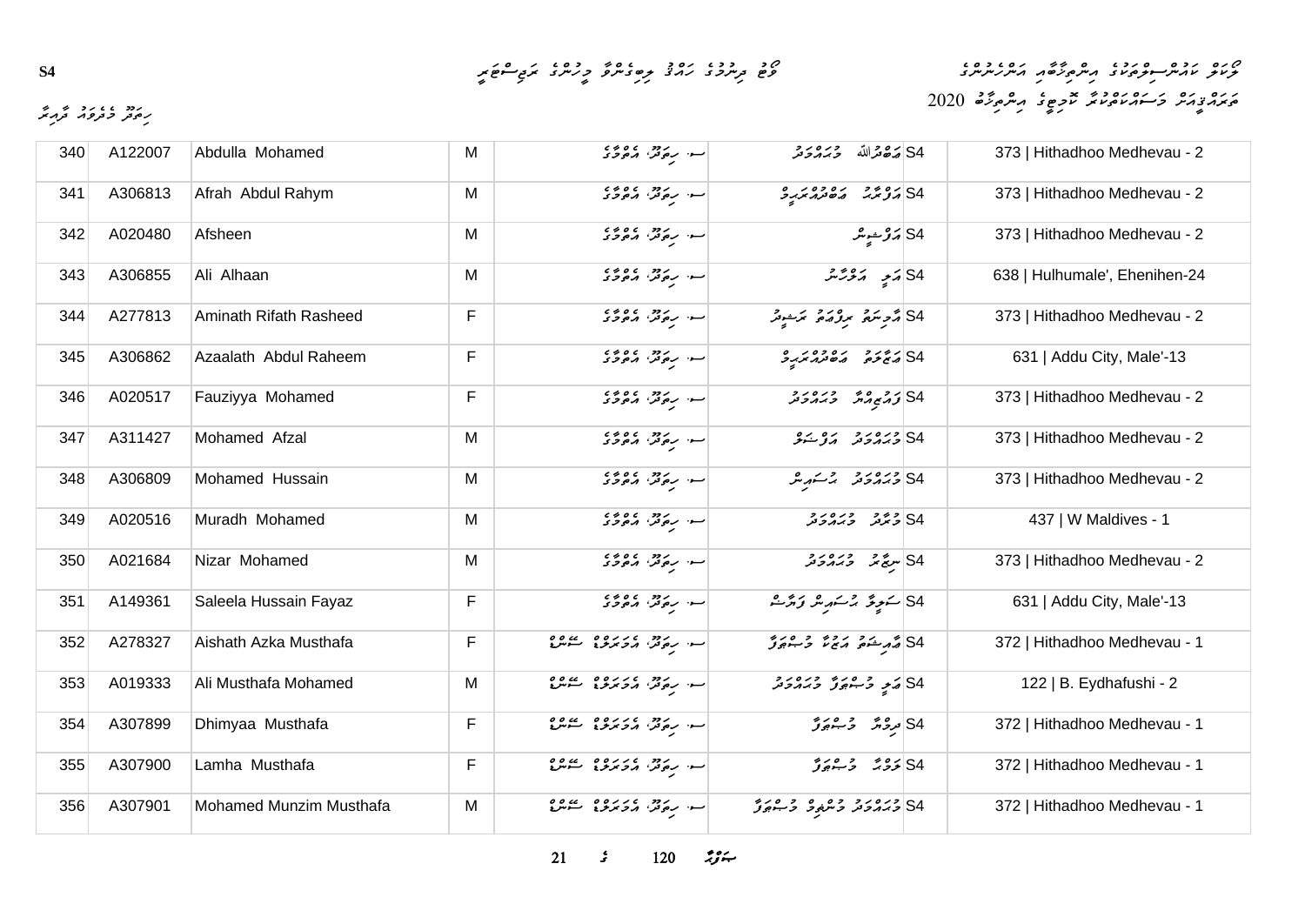*sCw7q7s5w7m< o<n9nOoAw7o< sCq;mAwBoEw7q<m; wBm;vB 2020<sup>, م</sup>وجدة المصرورة المجموعة المستورجة والم*جموعة والمجموعة والمجموعة والمجموعة والمجموعة والمجموعة والمجموعة

| 357 | A306883 | Ahmed Ahusam      | M | ر در در در در ده<br>سوسر دونس از در در ده | S4 كەبروتىر كەرگەنى                     | 373   Hithadhoo Medhevau - 2  |
|-----|---------|-------------------|---|-------------------------------------------|-----------------------------------------|-------------------------------|
| 358 | A306869 | Aishath Haifa     | F | - رود بر وروه                             | S4 مەم شىم ئىمب <i>ۇ</i>                | 373   Hithadhoo Medhevau - 2  |
| 359 | A148290 | Aishath Shazleen  | F | سە بەرەدە بىر بەر مۇ                      | S4 مَّ مِ حَمَّ صَّنَّ مِ مَّرْ مِ مَّ  | 373   Hithadhoo Medhevau - 2  |
| 360 | A306864 | Aminath Ahmed     | F | - رود برور وه                             | S4 مُجِسَعَةِ مَ <sup>م</sup> ِحَةٍ     | 373   Hithadhoo Medhevau - 2  |
| 361 | A306878 | Aminath Yoona     | F | سه ردود ، د و ه ه ه                       | S4 مُرْحِسَةِ مِنْ مُرْسَرٌ             | 82   N. Manadhoo - 2          |
| 362 | A306879 | Garuha Gayoom     | F | سە رەۋرى مەركەت                           | S4 تومر بره دوه<br>S4 تومر              | 373   Hithadhoo Medhevau - 2  |
| 363 | A020457 | Hawwa Shadhiya    | F | سە رەۋرى مۇيۇسۇ                           | S4 كَ <i>مْ دُمْ تَقْ مِيرْدُ</i> ّ     | 373   Hithadhoo Medhevau - 2  |
| 364 | A306880 | Mariyam Samha     | F | سە رەۋرى بەر ئەھ                          | S4 كەمەر بەر يەرە يە                    | 631   Addu City, Male'-13     |
| 365 | A306870 | Mohamed Hainam    | M | سە رەۋرى دۇرۇھ                            | S4 دُبَرْدُونَرْ كَهِ سَرَدَ            | 631   Addu City, Male'-13     |
| 366 | A306871 | Rafaa-ath Mohamed | F | سە رەۋە بىر ئەم ھ                         | S4 تروره وره رو                         | 638   Hulhumale', Ehenihen-24 |
| 367 | A065594 | Waseema Ahmed     | F | سە رەۋە بىر ئەم ھ                         | S4  كاسبونتر    كەبىر <i>كەن</i> دىر    | 373   Hithadhoo Medhevau - 2  |
| 368 | A161534 | Ahmed Asim        | M | سە رەۋىر، ئەشرى                           | S4 كەبروتىر گەسىۋ                       | 372   Hithadhoo Medhevau - 1  |
| 369 | A019658 | Aishath Saeeda    | F | سود رمونو، او ملاحا                       | S4 مُەمِسْنَعْمْ سَمَ <i>وِيْدُ</i>     | 372   Hithadhoo Medhevau - 1  |
| 370 | A296240 | Aminath Nuzuha    | F | سە رەۋر، ئەشھ                             |                                         | 631   Addu City, Male'-13     |
| 371 | A019703 | Fathimath Nelfa   | F | سىز سەتتىر، ئەشرىج                        | S4 رَّج <i>و دَمَ</i> سَرْحَرَدَ        | 631   Addu City, Male'-13     |
| 372 | A025660 | Hassan Jabir      | M | سه ره ده پروه                             | S4 ئەسەنىش ق <mark>ە</mark> ھەتمە       | 372   Hithadhoo Medhevau - 1  |
| 373 | A153984 | Hawwa Nafia       | F | سه رود بروه<br>سه روتر، ارس               | S4 كەش <sup>ى</sup> ر سى <i>تىبە</i> ئى | 631   Addu City, Male'-13     |

*n8o<n@ q<m=s@s> r@mAo5*

 $22$  *s*  $120$   $23$   $\div$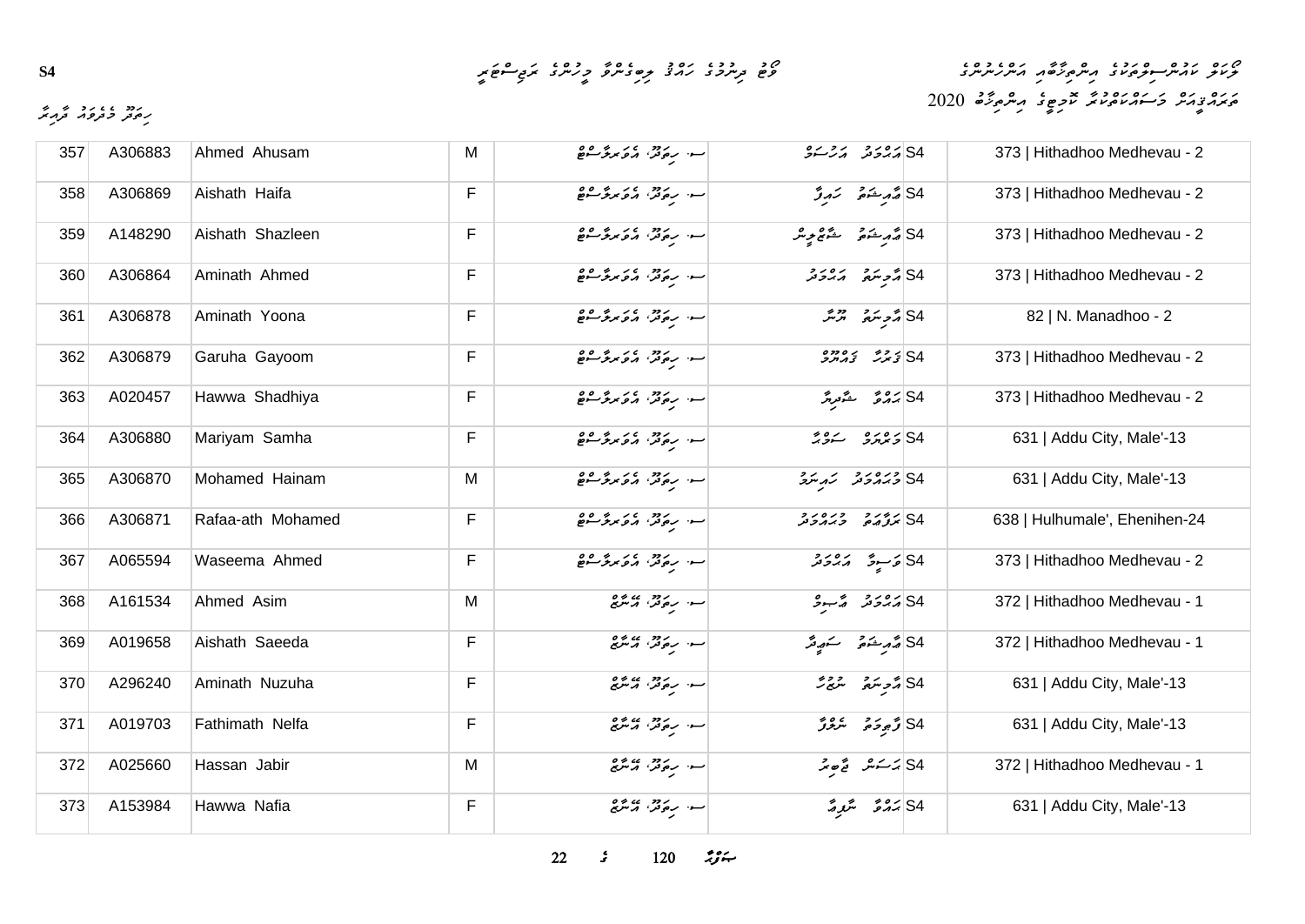*sCw7q7s5w7m< o<n9nOoAw7o< sCq;mAwBoEw7q<m; wBm;vB 2020<sup>, م</sup>وسوق المسجد التحقيق وسرمونية والم*جمع المسجد المسجد المسجد المسجد المسجد المسجد المسجد المسجد المسجد ال

| 374 | A296232 | Mariyam Naufa           | F           | سه ره ده بره و         | $522$ $575$ $\sqrt{54}$              | 372   Hithadhoo Medhevau - 1 |
|-----|---------|-------------------------|-------------|------------------------|--------------------------------------|------------------------------|
| 375 | A339214 | Nafha Hassan            | $\mathsf F$ | سه ره ده بره و         | S4 يتروجه - بر <i>ست</i> هر          | 372   Hithadhoo Medhevau - 1 |
| 376 | A019868 | Aishath Didi            | $\mathsf F$ | سە رەۋىش ئەنگەرى       | S4 ۾ پرڪوڪوپريس                      | 373   Hithadhoo Medhevau - 2 |
| 377 | A127687 | Ali Rasheed             | M           | سە رەۋىش ئەنگە بىرى    | S4 كەمچە كىرىش <sub>و</sub> تر       | 373   Hithadhoo Medhevau - 2 |
| 378 | A301748 | Mariyam Nashfaa         | $\mathsf F$ | سە رەۋش ئەھۋىرى        | S4 كەممەر تەر ئىرىشۇ ئى              | 373   Hithadhoo Medhevau - 2 |
| 379 | A301746 | Mohamed Muaz            | M           | سە رەۋىش ئەنگە بولۇر   | S4 دېروبر ومړنو                      | 373   Hithadhoo Medhevau - 2 |
| 380 | A001148 | Moosa Zihuny            | M           | سە بەھ قرائق ئوسى      | S4 فرج پر محسن پر                    | 373   Hithadhoo Medhevau - 2 |
| 381 | A019904 | Warudha Ibrahim         | $\mathsf F$ | سە رەۋر ئەندەرى        | S4 <i>وَبَرْتَرَ مِنْ مِرْبِ</i> دْ  | 373   Hithadhoo Medhevau - 2 |
| 382 | A321764 | Abdulla Isaam           | M           | سە رەتر، ۋىرىرەكرىمى ئ | S4 مَ <b>صْ</b> مَرْاللّه مِسْدَمْرٌ | 373   Hithadhoo Medhevau - 2 |
| 383 | A072440 | Ahmed Maufooz           | M           | سە رەتر، ئېرىردىگەنج   | S4 كەبرو بەدەدە                      | 373   Hithadhoo Medhevau - 2 |
| 384 | A308338 | Aishath Bushra          | $\mathsf F$ | – رەتر، زىرىرەش ج      | S4 مُجمِّسَۃ صَّشَعُّہُ              | 373   Hithadhoo Medhevau - 2 |
| 385 | A324141 | Aishath Nabaahath Moosa | $\mathsf F$ | - رەتر، زىرىرەش ۋ      | S4 مُرمشو سھرو دیے                   | 631   Addu City, Male'-13    |
| 386 | A021300 | Fareeda Mohamed         | $\mathsf F$ | - رەتر، زىرىردىر       | S4 كۆمىرىتر بەر دىمبر 2 كىل          | 373   Hithadhoo Medhevau - 2 |
| 387 | A100249 | Fathimath Sofoora       | F           | - رەتر، زىرىردىر       | S4 ۇ <sub>مو</sub> رَمْ سوزىمە       | 631   Addu City, Male'-13    |
| 388 | A308339 | Hawwa Maufooza          | $\mathsf F$ | سە رەتر، زېږېږد شہر د  | 5722225                              | 373   Hithadhoo Medhevau - 2 |
| 389 | A308343 | Mariyam Sana            | F           | - رەتر، زىرىردىر       | S4 ئەجرىرى سەنگە                     | 631   Addu City, Male'-13    |
| 390 | A308337 | Mariyam Dhiye           | F           | سە رەتر، زېږېږد شہر د  | S4 كەبىر بىر ئەرىكر                  | 373   Hithadhoo Medhevau - 2 |

 $23$  *s*  $120$  *n***<sub>s</sub>**  $25$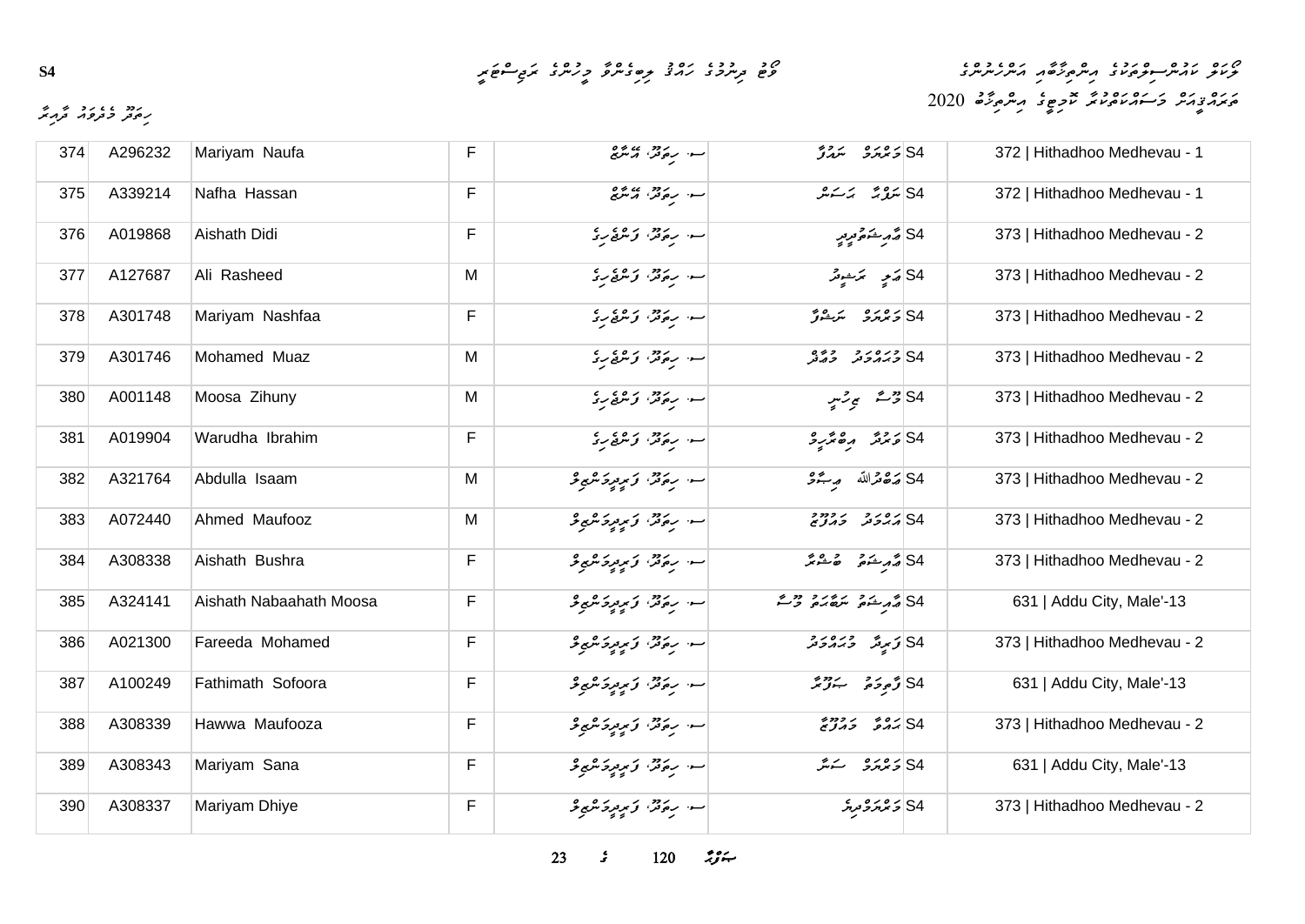*sCw7q7s5w7m< o<n9nOoAw7o< sCq;mAwBoEw7q<m; wBm;vB 2020*<br>*په پوهر وسوډيرونو لومو د موجو د مرمونه* 2020

| 391 | A374337 | Mariyam Thoobaa Moosa    | F | سە رەڭ ئېرىردىگەنى             | S4 ځمه ده ده ده ش                  | 631   Addu City, Male'-13                |
|-----|---------|--------------------------|---|--------------------------------|------------------------------------|------------------------------------------|
| 392 | A308341 | Mohamed Imad             | M | ىسە رەتر، <i>ۋېرىرە ئىرى</i>   | S4  <i>\$22,232, م</i> ۇنر         | 698   Vilamendhoo Island Resort and Spa- |
| 393 | A154485 | Naseem Mohamed           | M | سە رەڭ ئېرىردىگەنى             | S4 يترسون المجمد وترافير           | 373   Hithadhoo Medhevau - 2             |
| 394 | A021302 | Naseera Muneer           | F | - سەقدا ئەيدىرى مىي ئ          |                                    | 631   Addu City, Male'-13                |
| 395 | A019714 | Ahmed Didi               | M | ب. رەۋش ئەيدىرە ئ              | S4 كەبر3 قرىرىر                    | 373   Hithadhoo Medhevau - 2             |
| 396 | A295180 | <b>Ahmed Nahid Jamal</b> | M | سە رەتۇ، ئېرىروگ               | S4   كەندى قىرىق قى ئۇ ئو          | 373   Hithadhoo Medhevau - 2             |
| 397 | A351222 | Aishath Naufa Jamal      | F | ب رەۋش كەيدىرە ئە              | S4 مەم شەھ سىمىڭ ئى <i>3</i> .     | 373   Hithadhoo Medhevau - 2             |
| 398 | A019878 | Ali Ahmed Didi           | M | سە رەپىر، ئ <i>ېرىرە</i> ئ     | S4  كەبىر بەرگە ئەتەبىرى <i>يە</i> | 373   Hithadhoo Medhevau - 2             |
| 399 | A019888 | Fathimath Hussain        | F | ىسە رەۋش <sub>كە يوپوروگ</sub> | S4 ۇ <sub>جو</sub> رَى ئەسكىرىش    | 373   Hithadhoo Medhevau - 2             |
| 400 | A295190 | Fathimath Niha           | F | ىسە رەڭ ئ <i>ېرىرو</i> گە      | S4 ۇ <sub>جو</sub> رۇ مېرىژ        | 373   Hithadhoo Medhevau - 2             |
| 401 | A113090 | Fathimath Nuha           | F | ب. رەۋش ئەيدىرە ئ              | S4 <i>وَّجوح</i> قو مَتَرَبَّهُ    | 631   Addu City, Male'-13                |
| 402 | A090936 | Fathimath Neena Jamaal   | F | سە رەپىر، ئ <i>ېرىرە</i> ئ     | S4 ژَّجِردَةُ سِنَّرَ مَرَّدَّةِ   | 631   Addu City, Male'-13                |
| 403 | A051491 | Ibrahim Ahmed Didi       | M | ب رېږده. د پرېږدونځه           | S4  مەھەرىرى   مەكەر مەرىرىيە      | 373   Hithadhoo Medhevau - 2             |
| 404 | A090937 | Mariyam Ahmed Didi       | F | ىسە رەۋش كەيرى <i>رو</i> گە    | S4 كەبەر <i>25 كەبەر بورىي</i> ر   | 373   Hithadhoo Medhevau - 2             |
| 405 | A092214 | Mohamed Nihad Jamal      | M | سە رەۋىر، ئەيرىرە ئ            | S4 دره د د سرگانگاه کارگانگا       | 373   Hithadhoo Medhevau - 2             |
| 406 | A295187 | Mohamed Zayan Ibrahim    | M | - رەتۇ، ئېرىروگ                | S4 دره در و روه ره و ده            | 373   Hithadhoo Medhevau - 2             |
| 407 | A020498 | Aminath Rasheeda         | F | ب رەڭ ئېرىرد                   | S4 مٌحِ سَمَعٌ مَ سَمِعٌ مَ        | 373   Hithadhoo Medhevau - 2             |

*n8o<n@ q<m=s@s> r@mAo5*

 $24$  *s*  $120$  *z***<sub>3</sub>**  $\frac{2}{3}$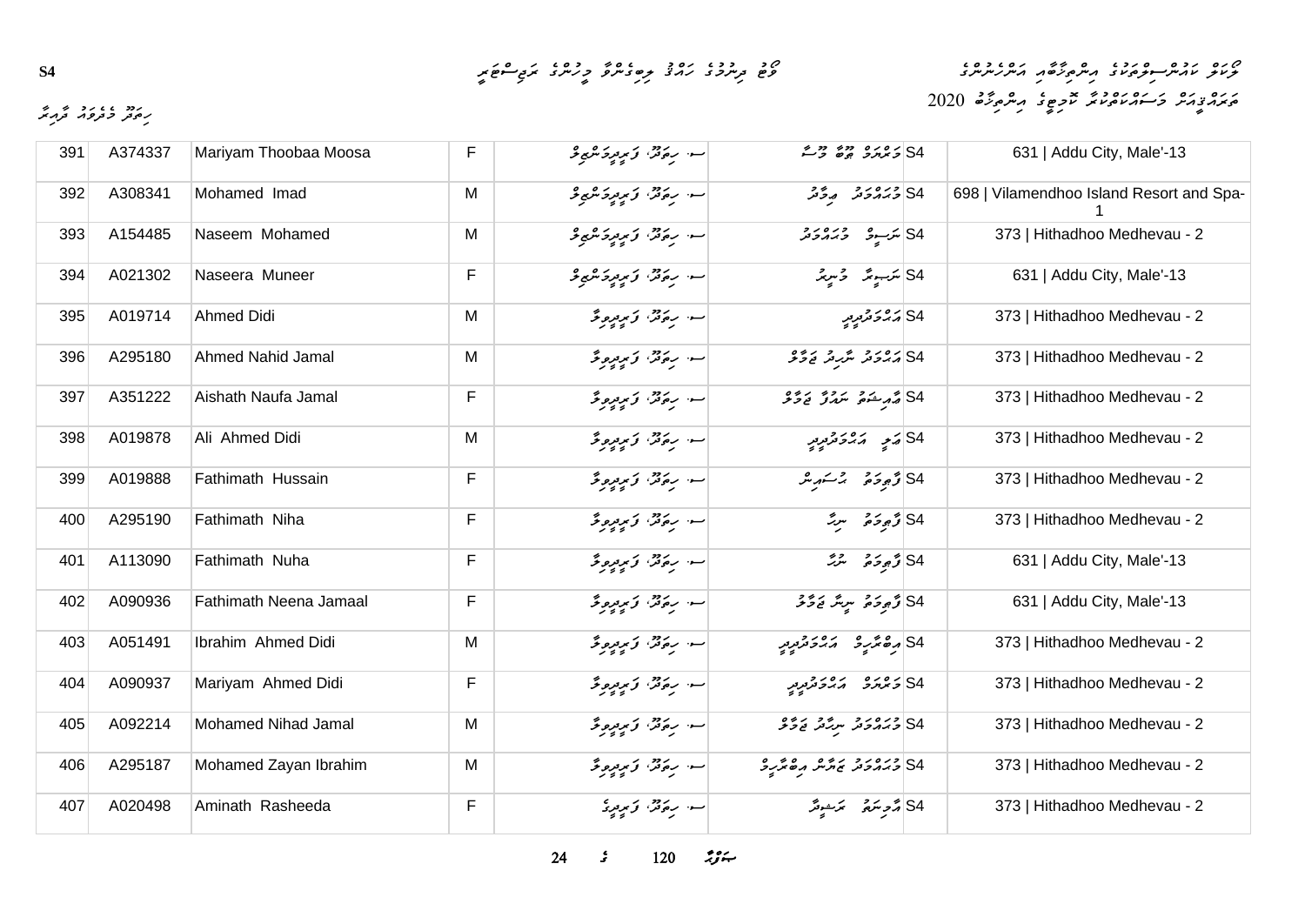*sCw7q7s5w7m< o<n9nOoAw7o< sCq;mAwBoEw7q<m; wBm;vB 2020<sup>, م</sup>وجدة المصرورة المجموعة المستورجة والم*جموعة والمجموعة والمجموعة والمجموعة والمجموعة والمجموعة والمجموعة

| 408 | A020499 | Hawwa Afeefa           | F            | سە رەۋش ئەربىرد                               | S4  يَہْدُوَ کَمَ <i>وِ</i> وَ          | 373   Hithadhoo Medhevau - 2                               |
|-----|---------|------------------------|--------------|-----------------------------------------------|-----------------------------------------|------------------------------------------------------------|
| 409 | A306580 | Ibrahim Nifaz          | M            | سە رەۋش كەيدىدى                               | S4 مەھم <i>گىي</i> ھەرقىمى              | 373   Hithadhoo Medhevau - 2                               |
| 410 | A306577 | Mohamed Infaaz         | M            | سە رەۋش كەيدىدۇ.                              | S4 درور د مرس                           | 62   Sh. Maroshi - 1                                       |
| 411 | A032759 | Ahmed Hassan           | M            | سه رود روور ده                                | S4 كەبروتى ئەسكىش                       | 631   Addu City, Male'-13                                  |
| 412 | A062453 | Aishath Hassan         | F            | سه روده و ووړ ده.<br>سه روون و مرمره د کړې    | S4 مەم يىشقى ئەسكەنلىر                  | 631   Addu City, Male'-13                                  |
| 413 | A057412 | Ali Hassan             | M            | ر دود. د دور به د د<br>پ. روتر، و برتره د گرد | S4  كەبىي كەسكەنلەر                     | 631   Addu City, Male'-13                                  |
| 414 | A027583 | Fathimath Abdul Rahman | F            | ــــ رود د وور ده                             |                                         | 631   Addu City, Male'-13                                  |
| 415 | A052580 | Hassan Hussain         | M            | سه رمود. د وور په د                           | S4  كەسكەر - يەسكە <i>ر بى</i> ر        | 631   Addu City, Male'-13                                  |
| 416 | A054019 | Ibrahim Hassan         | M            | سه رود و دور ده                               | S4 مەھەر بەر ئەسكەش                     | 631   Addu City, Male'-13                                  |
| 417 | A341797 | Mohamed Huzam          | M            | سه رمود. د وور ده و                           | S4 دېرونو دي.                           | 667   Diamonds Thudufushi Beach &<br><b>Water Villas-1</b> |
| 418 | A155875 | Abdul Raafiu           | M            | ب رود روويره وه                               | S4 كەھىر مەمۇر بەر                      | 372   Hithadhoo Medhevau - 1                               |
| 419 | A301715 | Ahmed Shiuzan          | M            | ب رەپىر زەمەر مەر                             | S4 كەبرىق سىمكەنتىر                     | 372   Hithadhoo Medhevau - 1                               |
| 420 | A125139 | Aishath Dhooma         | F            | ب رەپىر زومەر مەر                             | S4 مُجمعة مَرْحَرَّ                     | 372   Hithadhoo Medhevau - 1                               |
| 421 | A301723 | Aminath Ashma Mohamed  | F            | ب رەپىر زومەر مەر                             | S4 جُرِسَمَ جَمَعْتُ وَيَرْمُرُونَر     | 372   Hithadhoo Medhevau - 1                               |
| 422 | A301712 | Fathmath Areefa        | $\mathsf{F}$ | ب رەپر زودىرە                                 | S4 وَّجِ حَمَّ صَمِيوَّ                 | 638   Hulhumale', Ehenihen-24                              |
| 423 | A301700 | Hawwa Ibrahim          | $\mathsf F$  | ر به رود د ودور مرد برخ                       | S4 <i>بَهُمَّة م</i> ِ <i>مَحْبِ</i> دِ | 372   Hithadhoo Medhevau - 1                               |
| 424 | A148773 | Ibrahim Hamdhoon       | M            | ب رەپەن ۋىرتەشرە ھەم                          | S4  مەھەرىرى بەدەرە                     | 446   Baglioni Resort Maldives - 1                         |

 $25$  *s*  $120$  *z***<sub>3</sub>**  $\frac{2}{3}$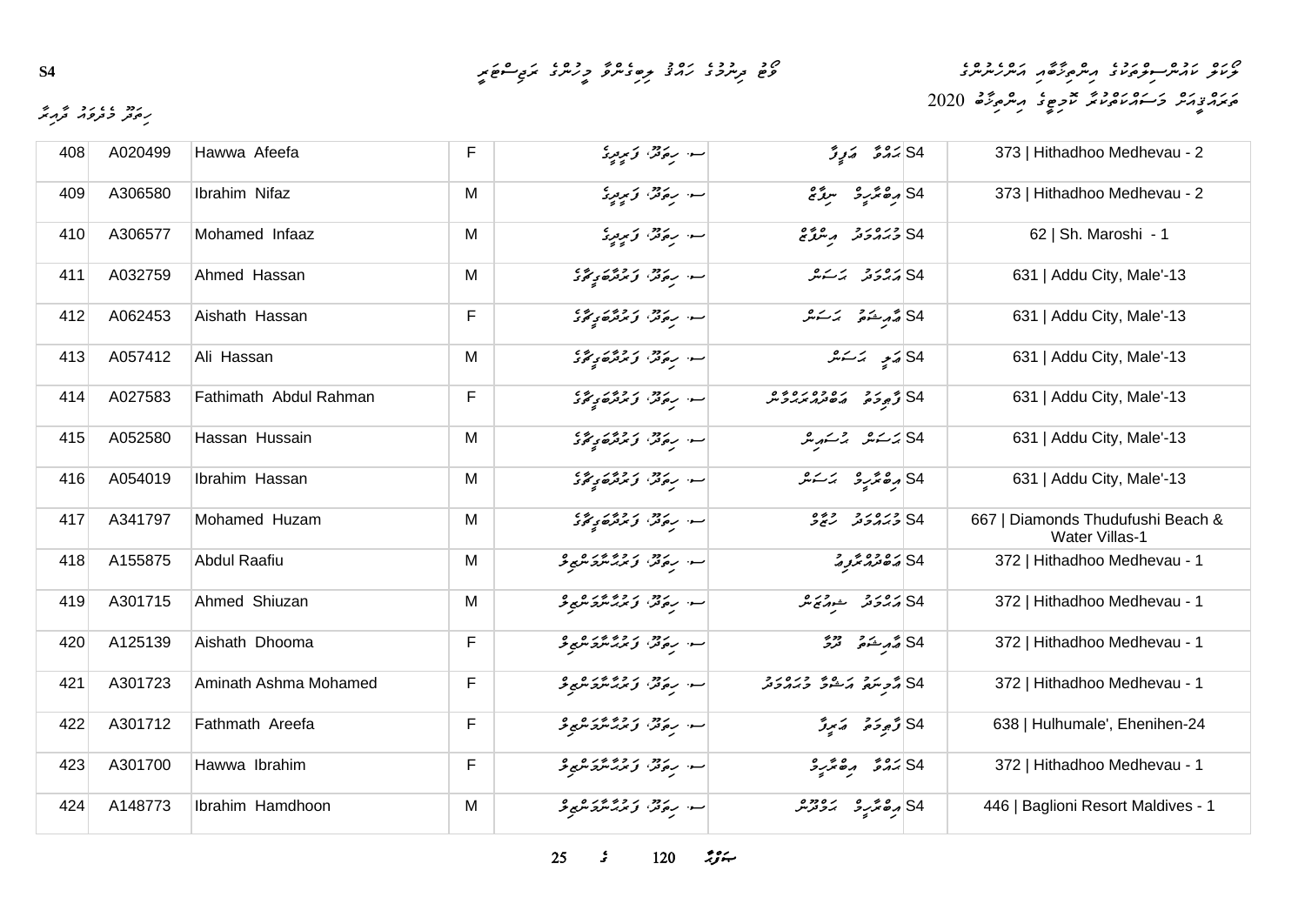*sCw7q7s5w7m< o<n9nOoAw7o< sCq;mAwBoEw7q<m; wBm;vB 2020<sup>, م</sup>وسوق المسجد التحقيق وسرمونية والم*جمع المسجد المسجد المسجد المسجد المسجد المسجد المسجد المسجد المسجد ال

| 425 | A301721 | Shamoon Mohamed       | M           | ب رەپر زودىرە                                    | S4 شوم مورور وردو                      | 451   Male' Jail - 1         |
|-----|---------|-----------------------|-------------|--------------------------------------------------|----------------------------------------|------------------------------|
| 426 | A365759 | Ahmed Layal Hassan    | M           | سە رەدىق ئەسىم بىر                               | S4  مەرىر ئەمەمى ئەسەھ                 | 373   Hithadhoo Medhevau - 2 |
| 427 | A158630 | Aminath Liusha        | F           | سە رەۋر ئەسىم بر                                 | S4 أَمَّ حِسَنَةً مَعَ حِسَنَةً        | 373   Hithadhoo Medhevau - 2 |
| 428 | A112906 | Hassan Sodig          | M           | سە رەۋىش ئۈستۈمبە                                | S4 ئەسەنىش سەھەرتى                     | 373   Hithadhoo Medhevau - 2 |
| 429 | A296117 | Aishath Latheefa      | $\mathsf F$ | سە رەۋىش ۋرەتىر                                  | S4 صَّمَرِ مَشَمَّرٍ حَمَدٍ وَّ        | 372   Hithadhoo Medhevau - 1 |
| 430 | A296112 | Aminath Latheefa      | $\mathsf F$ | سە رەۋىش ۋرەتىر                                  | S4 مَّ <i>جِ مَنْ جَمِيونَّ</i>        | 372   Hithadhoo Medhevau - 1 |
| 431 | A020678 | Fathimath Latheefa    | F           | سە رەۋىش ۋرىيمىز                                 | S4 وَّجِ حَمَّ حَج <sub>َ</sub> وَ     | 372   Hithadhoo Medhevau - 1 |
| 432 | A019541 | Ibrahim Salih         | M           | سە رەۋىش ۋرەمبر                                  | S4 مەھم <i>گىي</i> ئىستور              | 372   Hithadhoo Medhevau - 1 |
| 433 | A296115 | Mariyam Latheefa      | $\mathsf F$ | سە رەۋىش ۋرەمبر                                  | S4 كەممەر ئىمبۇ ئىچە ئى                | 372   Hithadhoo Medhevau - 1 |
| 434 | A296118 | Minna Latheef         | F           | سە رەۋىش ۋرىيمىز                                 | S4 <sub>ح</sub> ېشر ځېږو               | 372   Hithadhoo Medhevau - 1 |
| 435 | A020677 | Mohamed Latheef       | M           | سە رەۋىش ۋرىيمىر                                 | S4 دېرو دي ځېږو                        | 372   Hithadhoo Medhevau - 1 |
| 436 | A296106 | Zulaikha Ibrahim      | $\mathsf F$ | سە رەۋىش ۋرەم                                    | S4 ىخ ئور شەھ ئەر بىر ئى               | 372   Hithadhoo Medhevau - 1 |
| 437 | A307876 | Mariyam Zaina Ali     | $\mathsf F$ | ىسە ب <sub>ە ئ</sub> ۆتۈر ئۇنترىس <sub>ى</sub> د | S4 <i>دەرە <sub>تەم</sub>رىگە مۇ</i> ر | 373   Hithadhoo Medhevau - 2 |
| 438 | A295278 | Ahmed Shimau          | M           | ب رەۋە ئەھرىرى                                   | S4 كەبرى كىر ئىس <i>رە ئى</i> ر        | 631   Addu City, Male'-13    |
| 439 | A295281 | Ahmed Shammoou Naseer | M           | سە رەۋر، ۋىش ھەم                                 | S4 ג' <i>ביצי ה' פידי ה' היקית</i>     | 373   Hithadhoo Medhevau - 2 |
| 440 | A096702 | Ali Shifyan           | M           | ے رکوش ڈیٹرمیری                                  | S4   پر ہو گرمگر میں<br>               | 631   Addu City, Male'-13    |
| 441 | A096681 | Aminath Shanaaz       | F           | سە رەۋر، ۋىترومىرە                               | S4 مُرْحِسَةٌ حَدَّمَّتَّعَ            | 373   Hithadhoo Medhevau - 2 |

 $26$  *s*  $120$  *z*  $25$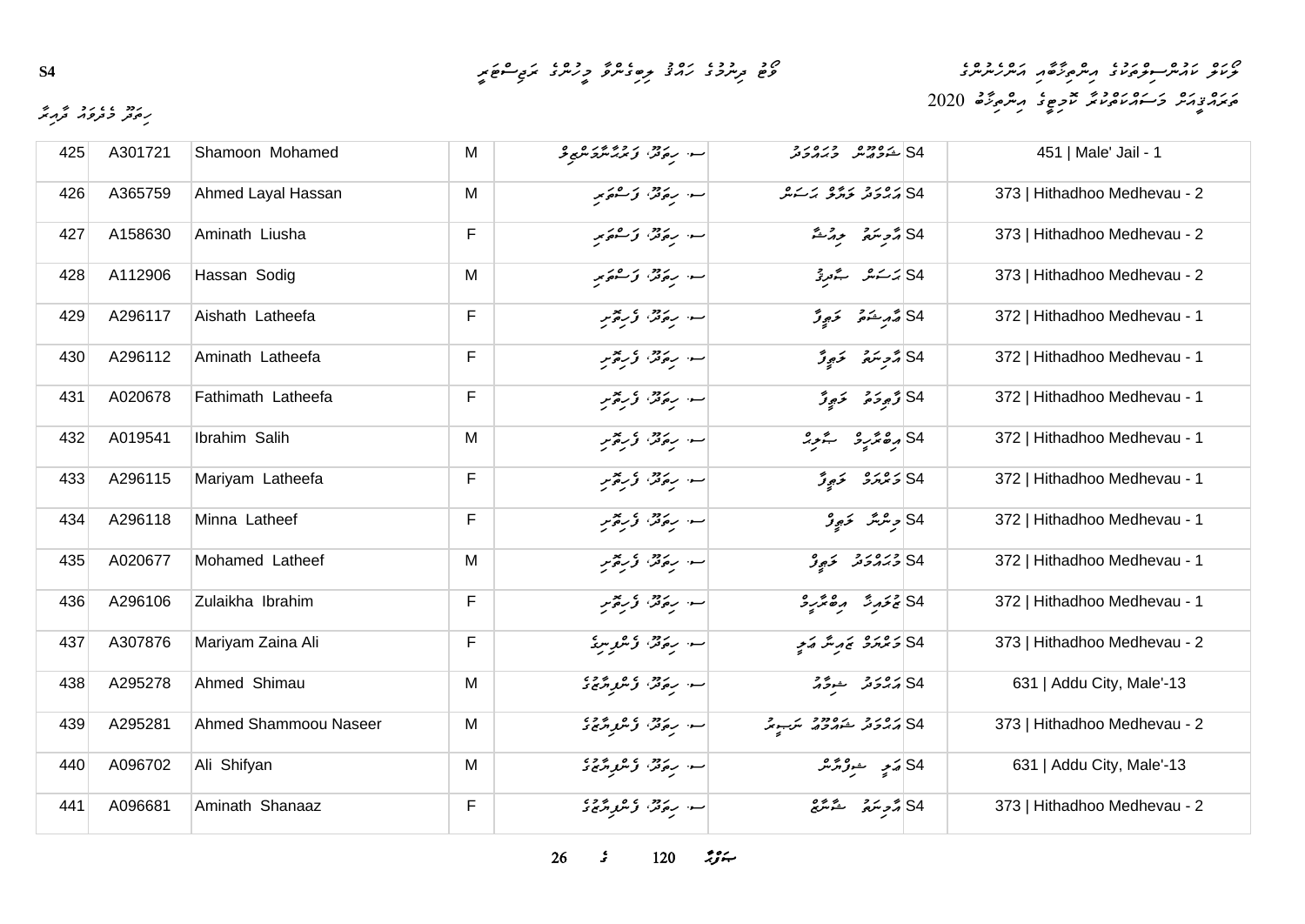*sCw7q7s5w7m< o<n9nOoAw7o< sCq;mAwBoEw7q<m; wBm;vB 2020<sup>, م</sup>وسوق المسجد التحقيق وسرمونية والم*جمع المسجد المسجد المسجد المسجد المسجد المسجد المسجد المسجد المسجد ال

| 442 | A295266 | Fathimath Haneefa   | F           | سە رەۋر ۋىلاپرى                        | S4 رَّج <i>وحَمْ بَ</i> سِرِدًّ                  | 373   Hithadhoo Medhevau - 2 |
|-----|---------|---------------------|-------------|----------------------------------------|--------------------------------------------------|------------------------------|
| 443 | A330659 | Hawwa Shama Ali     | $\mathsf F$ | سە رەۋر، ۋىترېۋىرى                     | S4 كَ <i>مَدْهُ مَّ</i> مَتَّحَدُّ مَ <i>َوْ</i> | 373   Hithadhoo Medhevau - 2 |
| 444 | A328435 | Mariyam Shaba Ali   | F           | سە رەۋر ۋىرومۇم ئ                      | S4 كا <i>كا جامبرد في شيخ مكرم</i>               | 373   Hithadhoo Medhevau - 2 |
| 445 | A065164 | Mohamed Hussain     | M           | سه رود و و دوه<br>سه روتر، ژنترون      | S4 دېم د د مختصر شر                              | 631   Addu City, Male'-13    |
| 446 | A329230 | Ahmed Azhan Mohamed | M           | ۔ رەقر، زىھوقۇ                         | S4 ג'מכנג השלית כמחכנג                           | 372   Hithadhoo Medhevau - 1 |
| 447 | A065510 | Aishath Haneef      | $\mathsf F$ | سە بەردە ۋىكروگۇر                      | S4 مَەمبە ئىككى بەس <i>ب</i> ۇ                   | 631   Addu City, Male'-13    |
| 448 | A020660 | Fathimath Sa'aadha  | $\mathsf F$ | ب رەقر، ۋىدە ۋە                        | S4 زَّەب <i>ە دَ</i> مَّ ئىستىر                  | 372   Hithadhoo Medhevau - 1 |
| 449 | A020653 | Aminath Naseera     | $\mathsf F$ | ر دود.<br>سه ره تر، و در سور در        | S4 مُرْحِبِّدَةٌ مَرْسِوِيْرٌ                    | 372   Hithadhoo Medhevau - 1 |
| 450 | A020652 | Fathimath Mausooma  | F           | ر در برود.<br>به برموتر، و پور کوتربرد | S4 زُجِرَة دَرُبَيْرَة                           | 372   Hithadhoo Medhevau - 1 |
| 451 | A021460 | Ibrahim Shihab      | M           | ر در برود.<br>سه بروتر، و وی سه تر دی  | S4 مەھم <i>گىر</i> ئىش <i>ەرگە</i>               | 372   Hithadhoo Medhevau - 1 |
| 452 | A253936 | Abdulla Ibrahim     | M           | سە رەقق ۋىلوگە                         | S4 مَەھمَراللە م <i>ەھمَّرد</i> گ                | 372   Hithadhoo Medhevau - 1 |
| 453 | A308551 | Aishath Ibrahim     | $\mathsf F$ | ے رکھن وسلام                           | S4 مُرمِسَمَ مِصْرَبِ                            | 631   Addu City, Male'-13    |
| 454 | A066543 | Asif Ibrahim        | M           | ے رکوش وسوکر                           | S4 م <sup>ح</sup> سور م <i>ەمگەي</i> ۇ           | 372   Hithadhoo Medhevau - 1 |
| 455 | A308562 | Fathimath Neeshan   | $\mathsf F$ | ے رکھی وسلام                           | S4 ۇي <sub>م</sub> وكى ھەسىسىسىسىسى              | 372   Hithadhoo Medhevau - 1 |
| 456 | A365396 | Hassan Amir         | M           | ے رکوش وسوکٹر                          | S4 پرسته گ <sub>ھر</sub> چہ                      | 372   Hithadhoo Medhevau - 1 |
| 457 | A021528 | Hawwa Dhie          | $\mathsf F$ | ے روڈن ویرونڈ                          | S4 بَرْدْءٌ مِرْدَ                               | 372   Hithadhoo Medhevau - 1 |
| 458 | A019211 | Ibrahim Hussain     | M           | ے رکوش وسوکٹر                          | S4  مەھەرىرى جەسىرىسى                            | 372   Hithadhoo Medhevau - 1 |

 $27$  *s*  $120$  *i*<sub>s</sub>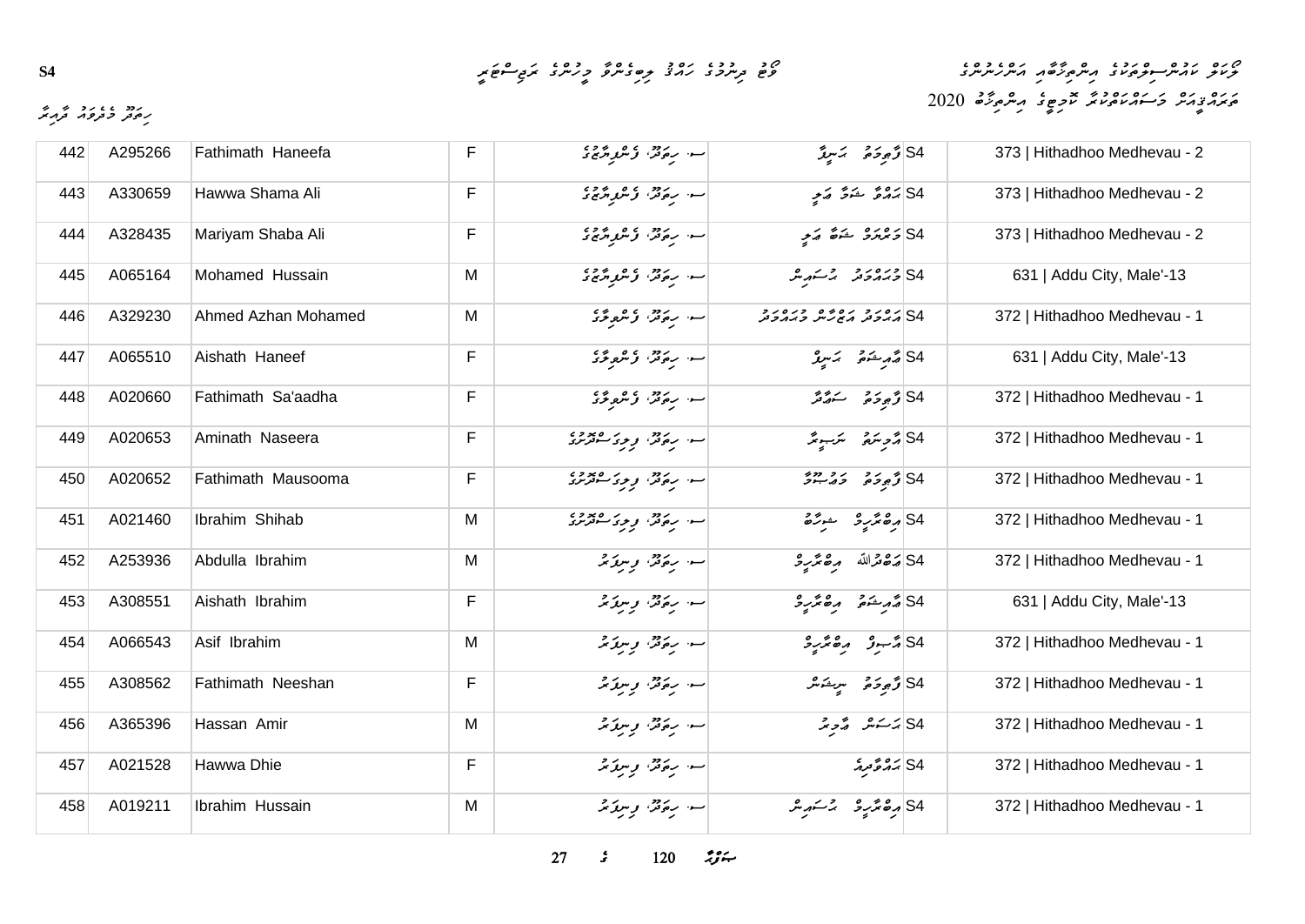*sCw7q7s5w7m< o<n9nOoAw7o< sCq;mAwBoEw7q<m; wBm;vB 2020<sup>, م</sup>وسوق المسجد التحقيق وسرمونية والم*جمع المسجد المسجد المسجد المسجد المسجد المسجد المسجد المسجد المسجد ال

| 459 | A308552 | Khadheeja Ibrahim       | $\mathsf{F}$ | ے رکوش وسوکر    | S4 كَتْرِيعٌ مِنْ صُرَّرِ \$         | 631   Addu City, Male'-13    |
|-----|---------|-------------------------|--------------|-----------------|--------------------------------------|------------------------------|
| 460 | A308553 | Mohamed Ahmed Didi      | M            | - رەقۇر وسۇنم   | S4 <i>22025 مىڭ قىرىرى</i> ر         | 631   Addu City, Male'-13    |
| 461 | A278612 | Mohamed Alim Ali        | M            | ے رکوش وسلام    | S4 <i>وبرەبرو مۇج</i> ۇ ك <i>ەي</i>  | 372   Hithadhoo Medhevau - 1 |
| 462 | A352044 | Rifgath Ahmed Dhidhi    | $\mathsf F$  | ے رکوش وسوکر    | S4 بروتز <i>قر مرد و ترور ب</i> ر    | 372   Hithadhoo Medhevau - 1 |
| 463 | A125652 | Samiya Ibrahim          | F            | ے رکوئی وسنگانگ | S4 گوچر م <i>ەمگرى</i> ئ             | 631   Addu City, Male'-13    |
| 464 | A162624 | Sharmeela Ibrahim       | $\mathsf F$  | سە رەۋش وسۇنم   | S4 ڪنگر <i>چو گري</i> مقديد ج        | 372   Hithadhoo Medhevau - 1 |
| 465 | A278614 | Shifa Ibrahim           | F            | ے رکوش وسویر    | S4 خوتر ب <i>رھ تر</i> پرو           | 631   Addu City, Male'-13    |
| 466 | A308560 | Zulaikha Ibrahim        | $\mathsf F$  | ے رکوش وسوکر    | S4 ىخ <i>مرد شىم مى</i> ئىچ          | 372   Hithadhoo Medhevau - 1 |
| 467 | A296226 | Abdulla Umar            | M            | سە رەۋى ۋىرۇ    | S4 مَەقىراللە مە <del>ر</del> ىمە    | 372   Hithadhoo Medhevau - 1 |
| 468 | A019640 | Ahmed Nashid            | M            | اسە رەدە رىدۇ   | S4 كەبرى بىر سىر ئىشىمىتىر           | 372   Hithadhoo Medhevau - 1 |
| 469 | A296241 | Aishath Hidhaya Hussain | F            | سە رەقرا وبىرد  | S4 مەم خىتى بەتكەر 2-ئىم بىر         | 372   Hithadhoo Medhevau - 1 |
| 470 | A296231 | Aminath Firasath        | F            | ے روترا ویبدی   | S4 مَّ <i>حِ سَمَعْ وِ مَدَّسَمْ</i> | 372   Hithadhoo Medhevau - 1 |
| 471 | A296236 | Fathimath Inaya Hussain | $\mathsf F$  | سە رەتر، وسرد   | S4 زَّەِرَە ئەسْرە ئەسەر س           | 372   Hithadhoo Medhevau - 1 |
| 472 | A296224 | Hassan Naaim            | M            | سە رەتر، وسرد   | S4 ئەسەئىر ئى <i>گە</i> م            | 372   Hithadhoo Medhevau - 1 |
| 473 | A125378 | Hussain Ahmed           | M            | ے روتر، ویبرڈ   | S4 پر <i>شہر میں می</i> کھیں         | 372   Hithadhoo Medhevau - 1 |
| 474 | A296223 | Ibrahim Nafiu           | M            | سە رەۋىر، ۋىلىڭ | S4 مەھەر ئىچە ئىستىمبىقى S4          | 372   Hithadhoo Medhevau - 1 |
| 475 | A296219 | Mohamed Nazim           | M            | سە رەۋر وسرد    | S4 <i>\$222 مرتب</i> و               | 372   Hithadhoo Medhevau - 1 |

*n8o<n@ q<m=s@s> r@mAo5*

 $28$  *s*  $120$  *z*  $25$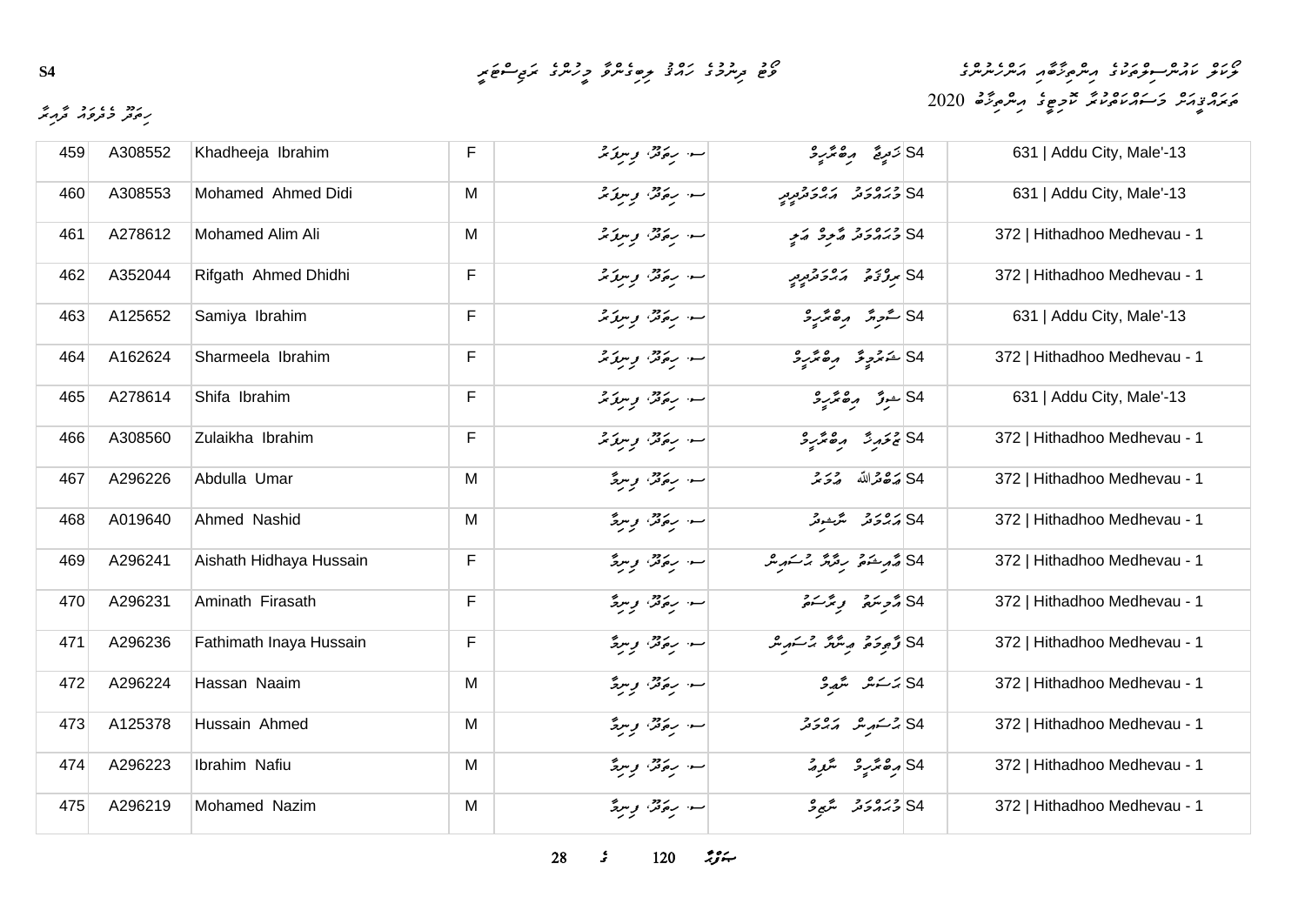*sCw7q7s5w7m< o<n9nOoAw7o< sCq;mAwBoEw7q<m; wBm;vB 2020<sup>, م</sup>وجدة المصرورة المجموعة المستورجة والم*جموعة والمجموعة والمجموعة والمجموعة والمجموعة والمجموعة والمجموعة

| 476 | A019702 | Zulaikha Ali      | $\mathsf{F}$ | سە رەۋىر، ۋىبرۇ                           | S4 جُحَم <i>دِتَ</i> صَعِ                                                                           | 372   Hithadhoo Medhevau - 1 |
|-----|---------|-------------------|--------------|-------------------------------------------|-----------------------------------------------------------------------------------------------------|------------------------------|
| 477 | A078383 | Abdulla Khalid    | M            | ے روڈن ویڑو روڈ                           | S4 مَەشراللە شەرقىر                                                                                 | 372   Hithadhoo Medhevau - 1 |
| 478 | A021701 | Ahmed Khalid      | M            | ب رەۋر، <i>و</i> مۇمروڭ                   | S4 كەنزى قىمىتى ئىل                                                                                 | 372   Hithadhoo Medhevau - 1 |
| 479 | A148768 | Aishath Khalid    | $\mathsf F$  | ب رەۋر، پەنھورە ئ                         | S4 مەمرىسىقى ئىمبىتىر                                                                               | 372   Hithadhoo Medhevau - 1 |
| 480 | A069799 | Ali Khaalid       | M            | ے رکوش و پڑھورو پھ                        | S4 کړې گرونگر                                                                                       | 372   Hithadhoo Medhevau - 1 |
| 481 | A032190 | Fathimath Khalid  | $\mathsf F$  | سە رەۋر <i>ا دەممىرە</i> ئ                | S4 وَّجِوَدَةٌ تَرْمِثْرُ                                                                           | 372   Hithadhoo Medhevau - 1 |
| 482 | A020200 | Hawwa Nisreen     | $\mathsf{F}$ | ب رەۋر، پەنگەر <i>بول</i>                 | S4 كەمگە ھەربىرىگە                                                                                  | 372   Hithadhoo Medhevau - 1 |
| 483 | A020328 | Ibrahim Khalid    | M            | ے روڈن ویڑو روڈ                           | S4 مەھەمگەر ئىگە دىمىتى ئىچە ئىككەن ئىچە ئىككەن ئىككەن ئىككەن ئىككەن ئىككەن ئىككەن ئىككەن ئىككەن ئى | 143   Lh. Olhuvelifushi - 1  |
| 484 | A024697 | Mohamed Khalid    | M            | ب رەۋر، <sub>ۋە</sub> رەتمىرە ئ           | S4 <i>\$222 \$3.52</i>                                                                              | 372   Hithadhoo Medhevau - 1 |
| 485 | A301871 | Ahmed Inaad       | M            | ے رکوم توسر موسر دی                       | S4 كەبرى قىر مەش <i>ەر</i>                                                                          | 373   Hithadhoo Medhevau - 2 |
| 486 | A075822 | Aishath Enas      | F            | ے روڈ پر روزورہ                           | S4 مۇم شۇمۇ بېرىشىشە                                                                                | 373   Hithadhoo Medhevau - 2 |
| 487 | A301872 | Aminath Inaza     | F            | ے رود پر دونوں                            | S4 مُرْحِسَةً مِسَّنَّةً                                                                            | 373   Hithadhoo Medhevau - 2 |
| 488 | A301874 | Fathimath Haseena | $\mathsf F$  | ے رکوم توسر موسر دی                       | S4 ۇج <sub>و</sub> چە ئەسىپىتىر                                                                     | 373   Hithadhoo Medhevau - 2 |
| 489 | A301873 | Hawwa Iyaanath    | $\mathsf F$  | ے رکوم توسر موسر دی                       | S4 بَرْدَةَ مِتَرَسْمَةِ                                                                            | 373   Hithadhoo Medhevau - 2 |
| 490 | A019786 | Mariyam Inaya     | $\mathsf{F}$ | ے روڈ پر روزورہ                           | S4 دىمەر ئەسىر ئىس                                                                                  | 373   Hithadhoo Medhevau - 2 |
| 491 | A060988 | Naseema Mohamed   | $\mathsf F$  | ر دود پر دو و دور<br>سوا روفرا و سرما شرس | S4   بَرَسٍوتٌ وَبَرَوْرُوتَر                                                                       | 373   Hithadhoo Medhevau - 2 |
| 492 | A301869 | Naseera Mohamed   | F            | ے روز ہورہ مرید ہوتا                      | S4 ىترىبوبتر - <i>3، 25%</i>                                                                        | 373   Hithadhoo Medhevau - 2 |

# *n8o<n@ q<m=s@s> r@mAo5*

 $29$  *s*  $120$  *z*  $29$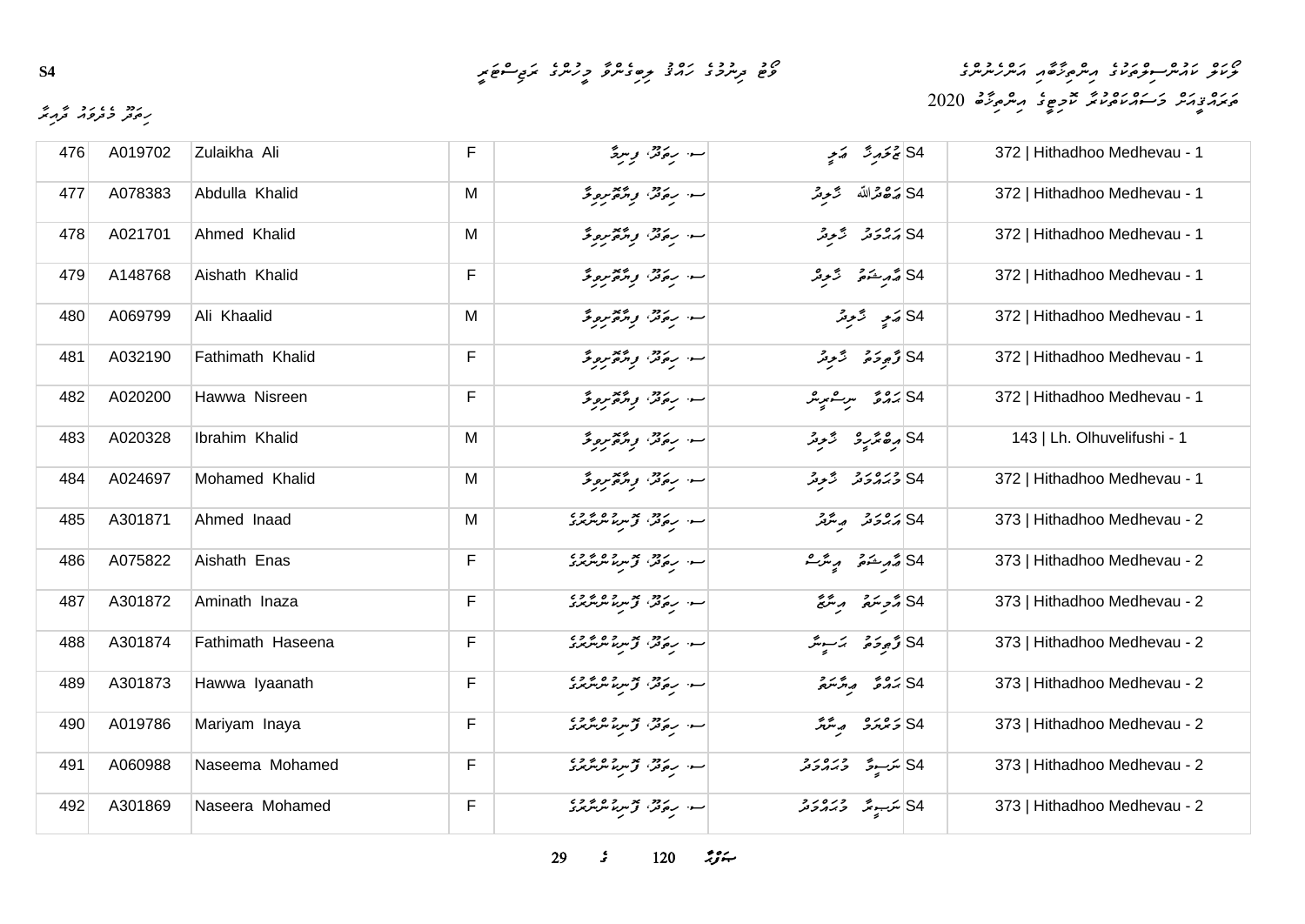*sCw7q7s5w7m< o<n9nOoAw7o< sCq;mAwBoEw7q<m; wBm;vB* م من المرة المرة المرة المرجع المرجع في المركبة 2020<br>مجم*د المريض المربوط المربع المرجع في المراجع المركبة* 

| 493 | A307717 | Aishath Layaal                  | F            | ب رود وه وه وه و شور            | S4 مُەمِسْمَى مَەرَّمْتَى                           | 372   Hithadhoo Medhevau - 1 |
|-----|---------|---------------------------------|--------------|---------------------------------|-----------------------------------------------------|------------------------------|
| 494 | A099424 | Aminath Waheedha                | F            | ے رکوش ویں وہ ہو                | S4 مُرْحِسَمُ وَبِهِ مَّ                            | 372   Hithadhoo Medhevau - 1 |
| 495 | A307718 | Hassan Aafaag                   | M            | ے رکوش ویں دہ دور               | S4 ئەسەئىر مەر <i>ق</i> ق                           | 372   Hithadhoo Medhevau - 1 |
| 496 | A277861 | Naifa Zahir                     | F            | ے رکوش وی دہ شوگر               | S4 سَمَدِ تَنْ سَمَرِ سَمَّ                         | 372   Hithadhoo Medhevau - 1 |
| 497 | A154329 | Aminath Ramzath                 | F            | سور سره ده و در د               | S4 مُرْحِسَمُ مَرْحَمَ مِ                           | 372   Hithadhoo Medhevau - 1 |
| 498 | A020538 | Fathmath Shafeega               | $\mathsf{F}$ | سه ره در و دود                  | S4 تَرْجِرَة حَمَّ مِسَوَيَّةَ                      | 372   Hithadhoo Medhevau - 1 |
| 499 | A295476 | Hassan Iththihaadh Raiu Hussain | M            |                                 | S4 ئەسەنگە مەھورگە ئەمەمە ئەسەمەش – سەنگە ئەمگە     | 372   Hithadhoo Medhevau - 1 |
| 500 | A166869 | Mariyam Amrath                  | $\mathsf F$  | سه ره در و دود                  | S4 كەمەدە بەھ <i>بەھ</i>                            | 372   Hithadhoo Medhevau - 1 |
| 501 | A033838 | Mohamed Niyaz                   | M            | سه رەتر، وترە                   | S4 دېم <i>ډېر د سرگن</i> ځ                          | 251   ADh. Dhangethi - 2     |
| 502 | A053296 | Ali Futha                       | M            | اسه برخ <sup>ود به</sup> دي     | S4 پرېژۀ                                            | 373   Hithadhoo Medhevau - 2 |
| 503 | A307583 | Ali Naail Najumee               | M            | سە رەۋىر، ئ <sup>ە</sup> ترى    | S4 كەير  شمېر تۇرىي بو                              | 373   Hithadhoo Medhevau - 2 |
| 504 | A041432 | Hassan Najmy                    | M            | ر دود ه د .<br>سور روفر، د تورد | S4 كەسكەنلەر س <i>ىۋەم</i>                          | 631   Addu City, Male'-13    |
| 505 | A075141 | Mariyam Dhiye                   | F            | سە رەۋىر، ئ <sup>ە</sup> ترى    | S4 كەبىر بىر ئەرىر                                  | 631   Addu City, Male'-13    |
| 506 | A278531 | Aishath Malha Ibrahim           | F            | سە رەۋىر، ئەۋەرە                | S4 مەم شىم تەرەب مەھەربى                            | 631   Addu City, Male'-13    |
| 507 | A132775 | Ali Rifsaan Ahmed               | M            | سور پروتر، د موسط               | S4 كەبىر بىرۇ يەش <i>ەر كەندە</i> تر                | 372   Hithadhoo Medhevau - 1 |
| 508 | A057414 | Hussain Nazeer                  | M            | سە رەۋە ئەمەم                   | S4 پر کے مریش میں ہونے                              | 631   Addu City, Male'-13    |
| 509 | A335195 | Mariyam Maaiya Ibrahim          | F            | اسە رەدەر ئەمەدە                | S4 <i>בֿיגּוּג'ב בֿ'וְ</i> וֹ <i>ב וַ</i> פּיּצֿיבַ | 631   Addu City, Male'-13    |

*30 sC 120 nNw?mS*

ردد ، ، ، ر د م*ع*د بر<br>برحو<sub>م</sub> و ترجمہ تحریر بر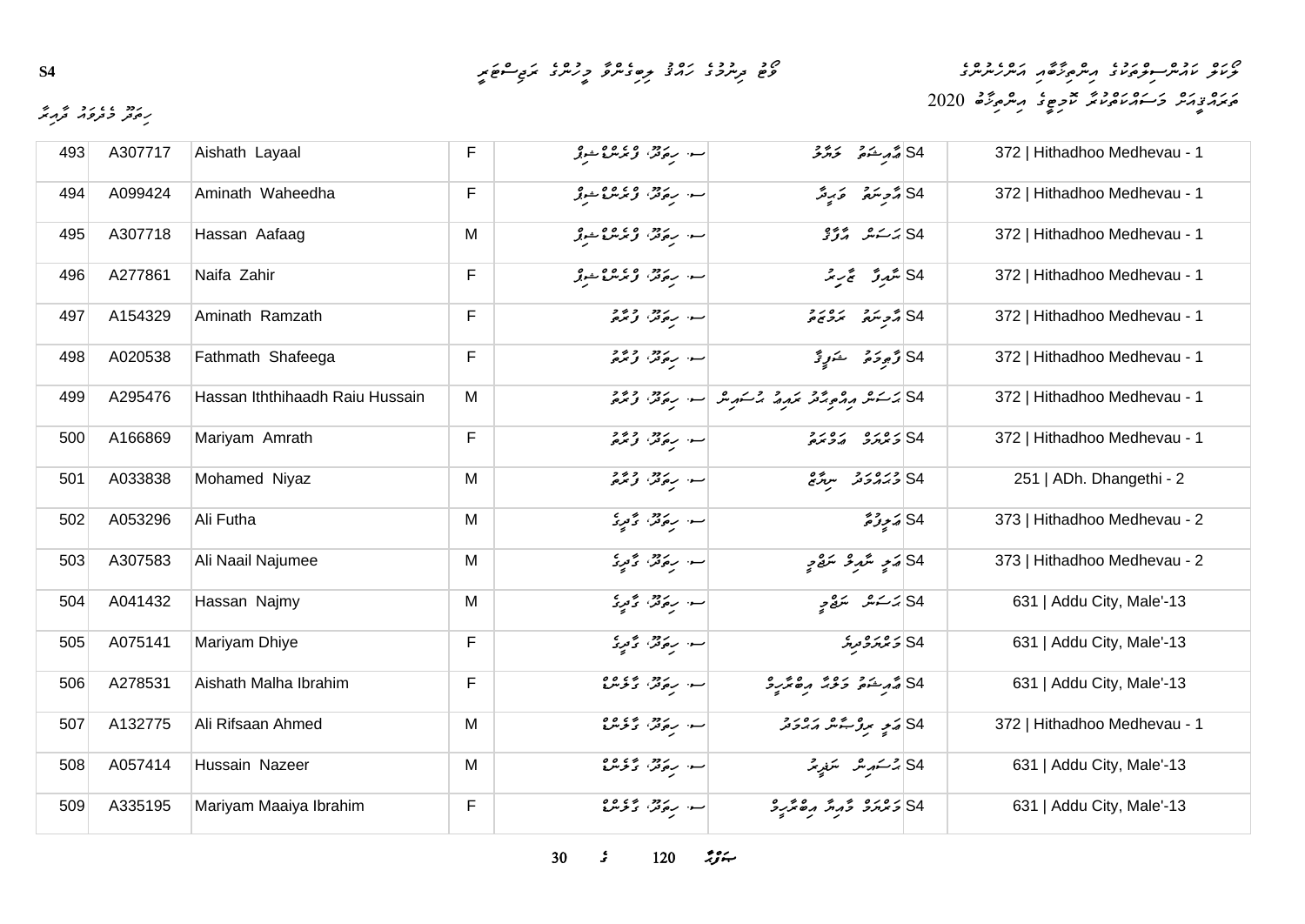*sCw7q7s5w7m< o<n9nOoAw7o< sCq;mAwBoEw7q<m; wBm;vB 2020<sup>, م</sup>وسوق المسجد التحقيق وسرمونية والم*جمع المسجد المسجد المسجد المسجد المسجد المسجد المسجد المسجد المسجد ال

| 510 | A020544 | Ahmed Sodiq      | M            | سه ریږده. صوبره                               | S4 كەبرى قىر سىگەر <i>تى</i>                   | 373   Hithadhoo Medhevau - 2 |
|-----|---------|------------------|--------------|-----------------------------------------------|------------------------------------------------|------------------------------|
| 511 | A020554 | Fathimath Leena  | $\mathsf{F}$ | سه رود ه ده د                                 | S4 <i>وَّجِودَة</i> مِيسَّر                    | 373   Hithadhoo Medhevau - 2 |
| 512 | A018822 | Hussain Fahumy   | M            | سه روده ۵ وروند                               | S4 پر کے <i>مربر تی تی</i>                     | 373   Hithadhoo Medhevau - 2 |
| 513 | A020470 | Ibrahim Rasheed  | M            | ر دو می دود.<br>سه روتر، و د و مرد            | S4 مەھەرىرى سىمئىيەتر                          | 373   Hithadhoo Medhevau - 2 |
| 514 | A149968 | Ahmed Faroog     | M            | سە رەپرى ئېرسروتخەر                           | S4 كەبروتر ئۇنىز <i>ۋ</i>                      | 631   Addu City, Male'-13    |
| 515 | A295207 | Ali Ahmed        | M            | سە رەپرا دېرىدۇ ئەر                           | S4 <i>جَرِحِہ مَہُدَوَمَہِ</i>                 | 373   Hithadhoo Medhevau - 2 |
| 516 | A295208 | Aminath Niyaza   | F            | سە رەترا كەيرىكرىگۈند                         | S4 أَمَّ حِسَمَةٌ مُسَمَّدَةٌ                  | 373   Hithadhoo Medhevau - 2 |
| 517 | A277442 | Ashraf Ali       | M            | سە رەترى ئېرىش ئەرىر                          | S4  پریٹریمربر ک <i>ے یو</i>                   | 303   Th. Omadhoo - 1        |
| 518 | A072574 | Hawwa Ahmed      | $\mathsf{F}$ | سه رمون ومره وه در به                         | S4 پروژ پروژو                                  | 373   Hithadhoo Medhevau - 2 |
| 519 | A141219 | Hawwa Didi       | F            | سە رەپرا دىرىش ۋە ئە                          | S4 كەمگەرىر                                    | 599   Fuvammulah Ehenihen-1  |
| 520 | A295210 | Ishfaag Ali      | M            | سە رەپرى ئېرىش ئەتكەر                         | S4 مِشْرَوَّةِ صَعِ                            | 631   Addu City, Male'-13    |
| 521 | A019715 | Jameela Ahmed    | $\mathsf{F}$ | سە رەپىر، ئەمرىكروگۇند                        | S4 <i>فَجِرةَ مَدْدَ</i> مْرَ                  | 373   Hithadhoo Medhevau - 2 |
| 522 | A154099 | Jenifa Ali       | $\mathsf{F}$ | سە رەترا كەيرىنگە ئەرىر                       | S4 فج س <i>بق ضع</i>                           | 373   Hithadhoo Medhevau - 2 |
| 523 | A019884 | Mohamed Naseem   | M            | سە رەپرە ەيرىش ۋە بر                          | S4 <i>\$ پروونز سرسو</i> د                     | 373   Hithadhoo Medhevau - 2 |
| 524 | A149039 | Naaznee Ibrahim  | M            | سە رەپرى ئېرىش ئەتكەر                         | S4 مَرْچ <sub>سم</sub> مِر <i>ە مَرْرِ د</i> ُ | 373   Hithadhoo Medhevau - 2 |
| 525 | A057639 | Sulthona Ibrahim | $\mathsf F$  | سە بەلەر ەيرىش ئەمەر                          | S4 جوء محمد مرکز مرکز پر                       | 373   Hithadhoo Medhevau - 2 |
| 526 | A050496 | Ahmed Huzam      | M            | سە ر <sub>ەۋى</sub> ن دېرىئ <sub>ىقى</sub> گە | S4 كەبرى بىر يەم 2%                            | 373   Hithadhoo Medhevau - 2 |

*n8o<n@ q<m=s@s> r@mAo5*

 $31$  *s*  $120$  *n***<sub>s</sub>**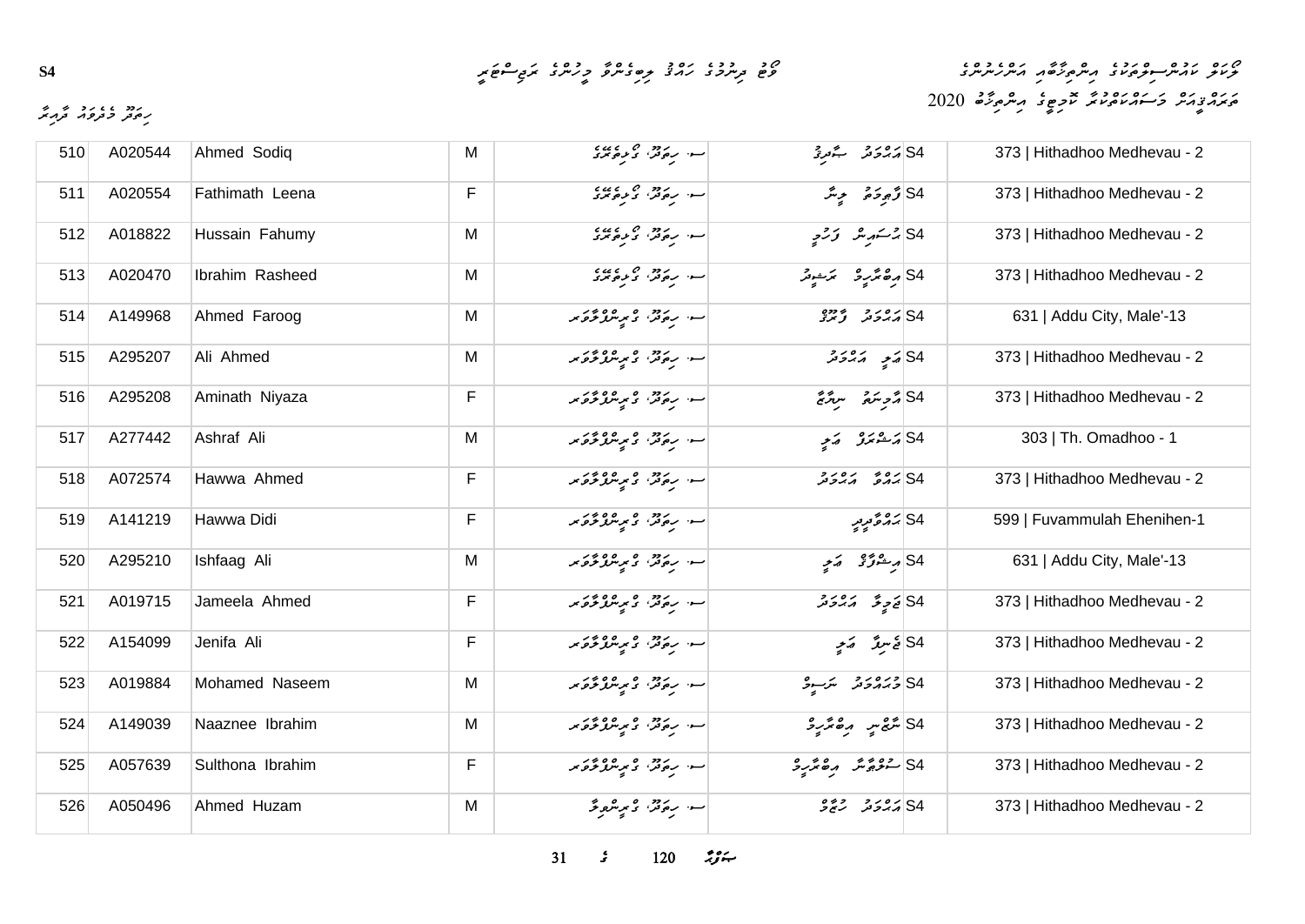*sCw7q7s5w7m< o<n9nOoAw7o< sCq;mAwBoEw7q<m; wBm;vB 2020<sup>, م</sup>وسوق المسجد التحقيق وسرمونية والم*جمع المسجد المسجد المسجد المسجد المسجد المسجد المسجد المسجد المسجد ال

| 527 | A020829 | Aishath Azeela        | F            | سە رەۋىر، دېرىئرو ئ   | S4 مَگْرِسْتَمْتَرْ كَرَى تَرْ              | 567   Villimale' Ehenihen - 2 |
|-----|---------|-----------------------|--------------|-----------------------|---------------------------------------------|-------------------------------|
| 528 | A307984 | Aishath Yumnaa Aazaad | F            | ے روڈن ویر شروڈ       | S4 \$ مەكتەم مەدەر مەيدىر                   | 631   Addu City, Male'-13     |
| 529 | A020757 | <b>Fathimath Dhie</b> | F            | ب رەمدا ئېرىشوق       | S4 ڙ <sub>ن</sub> جو <i>خ</i> وتورتر        | 373   Hithadhoo Medhevau - 2  |
| 530 | A020846 | Hawwa Dhie            | $\mathsf F$  | ے رکوش ویر شہر گھر    | S4 ئەرگە ئىروگە                             | 373   Hithadhoo Medhevau - 2  |
| 531 | A154743 | Laiza Mohamed         | F            | سە رەۋىر، دېرىئرو ئ   | S4 كَرْمِيحٌ وْبَرْمُ وَمَدْ                | 373   Hithadhoo Medhevau - 2  |
| 532 | A307979 | Mariyam Dhie          | $\mathsf F$  | سە رەۋىر، دېرىئرو ئ   | S4 كەممەر <i>2 مە</i> ركە                   | 373   Hithadhoo Medhevau - 2  |
| 533 | A278018 | Sausan Mohamed        | F            | سە رەۋىر، دىرىگرېز گ  | S4   سَهْرَسَتْ شَهْرِ 1945 كَمْبَرْدْ 1945 | 631   Addu City, Male'-13     |
| 534 | A021479 | Ahmed Waleed          | M            | سه رود و مرهوم        | S4 كەنزىقى ق <i>ۇم</i> ىتر                  | 373   Hithadhoo Medhevau - 2  |
| 535 | A062500 | Ali Shameem           | M            | سه رود و مرهوم        | S4  كەمچ ھەمچە ئى                           | 631   Addu City, Male'-13     |
| 536 | A021481 | Hassan Zareer         | M            | سه رود و مرهوم        | S4   يَرْسَدُ عَسَ سِمْرِ جَرْ              | 373   Hithadhoo Medhevau - 2  |
| 537 | A021251 | Hawwa Ramiza          | F            | سە رەۋر، دېرىگروكۇ    | S4 بَرْدْتَرْ بَرْدِيَّ                     | 373   Hithadhoo Medhevau - 2  |
| 538 | A021480 | Mohamed Ahmed         | M            | سه رود و مرهوم        | S4 درورو برورد                              | 373   Hithadhoo Medhevau - 2  |
| 539 | A021250 | Najma Ahmed           | $\mathsf F$  | سه رود و مرهوم        | S4 سَھتی مَدَومِر                           | 373   Hithadhoo Medhevau - 2  |
| 540 | A309253 | Zahuna Ahmed          | $\mathsf{F}$ | ے رکوش کی مرتکز کا کا | S4 ىخ شىر ئەيزى ئىلگەندىن بىر ئىلگەند       | 631   Addu City, Male'-13     |
| 541 | A020786 | Aishath Didi          | F            | سه رمون د و شهرون     | S4 ۾ پرڪو <i>تو</i> پر                      | 373   Hithadhoo Medhevau - 2  |
| 542 | A307498 | Aishath Zunaina       | $\mathsf F$  | سە رەۋر ئىمى          | S4 گەم شەھرىم تىم ئىرتىگر                   | 133   Lh. Hinnavaru - 3       |
| 543 | A307500 | Amin Ibrahim          | M            | اسه ربه دره ۲۶۷       | S4  مَرِيش مِرْهُ مَّرْرِدْ                 | 373   Hithadhoo Medhevau - 2  |

*n8o<n@ q<m=s@s> r@mAo5*

*32 sC 120 nNw?mS*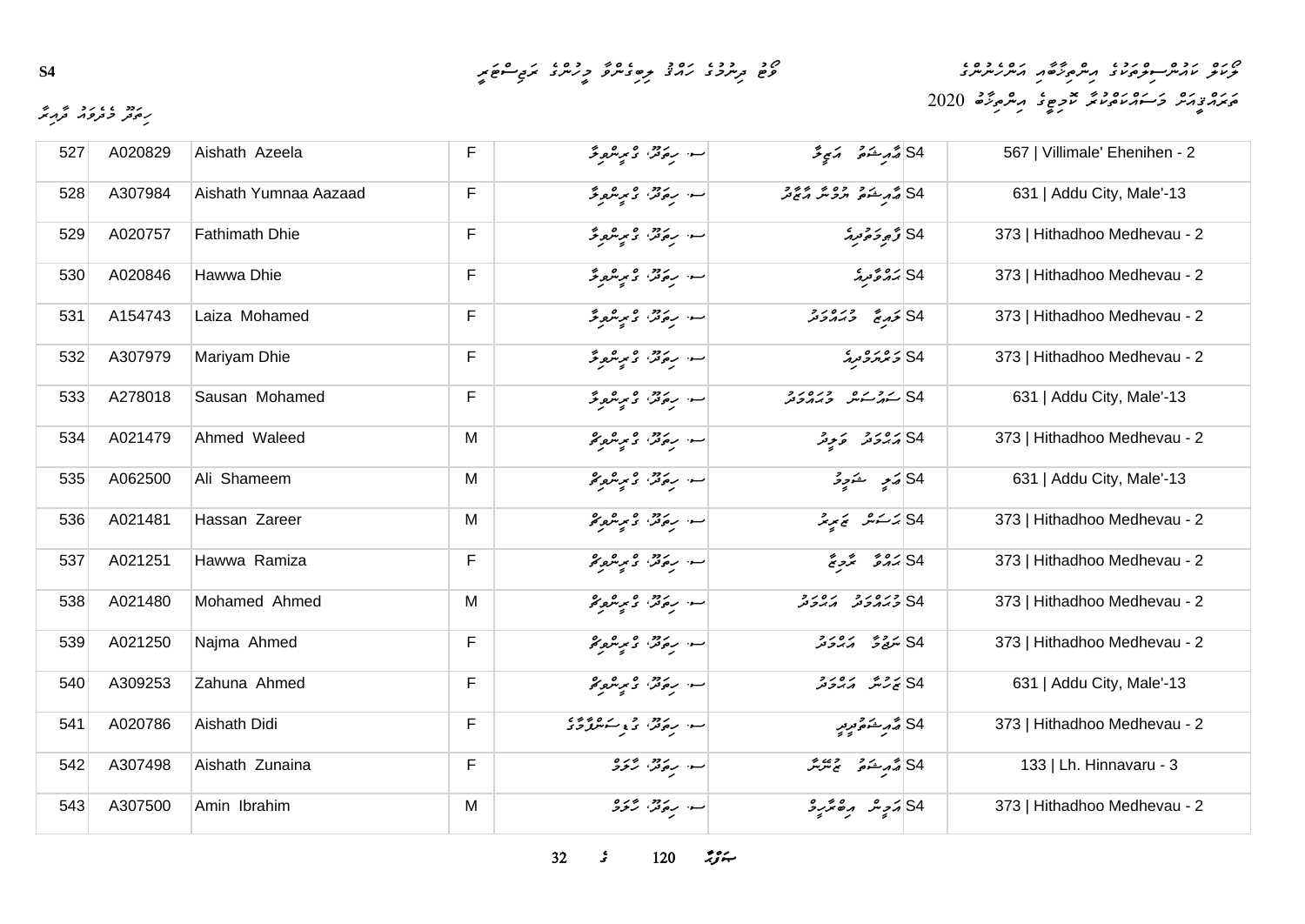*sCw7q7s5w7m< o<n9nOoAw7o< sCq;mAwBoEw7q<m; wBm;vB 2020<sup>, م</sup>وسوق المسجد التحقيق وسرمونية والم*جمع المسجد المسجد المسجد المسجد المسجد المسجد المسجد المسجد المسجد ال

| 544 | A307493 | Aminath Didi             | F           | سه رجود محرو                             | S4 مُرْحِ سَمْ وَمِرْمِرِ                      | 373   Hithadhoo Medhevau - 2 |
|-----|---------|--------------------------|-------------|------------------------------------------|------------------------------------------------|------------------------------|
| 545 | A112194 | Amjad Ahmed              | M           | سە رەتر، رىمى                            | S4 בכבת בכבת                                   | 373   Hithadhoo Medhevau - 2 |
| 546 | A253851 | Azheena Ahmed            | F           | سە رەتر، رىمى                            | S4 كەيج <i>يەش كەبىر دى</i> ر                  | 631   Addu City, Male'-13    |
| 547 | A020612 | Fathimath Ahmed          | $\mathsf F$ | سە رەۋى ئىۋو                             | S4 وَجوحَم مَدَحَمَد                           | 373   Hithadhoo Medhevau - 2 |
| 548 | A307501 | Hawwa Didi               | $\mathsf F$ | ر دو په ده<br>پ ر <sub>ک</sub> وتر، رنوو | S4 كەرگە ئوپور                                 | 373   Hithadhoo Medhevau - 2 |
| 549 | A277846 | Lamha Mohamed            | $\mathsf F$ | سە رەتر، رىمى                            | S4 كَرْوْبُرْ بْرَمْ دْمْرْ مْرْ               | 373   Hithadhoo Medhevau - 2 |
| 550 | A307497 | Mohamed Waseem           | M           | سە رەتر، رىمى                            | S4 <i>32222 ق</i> سور                          | 373   Hithadhoo Medhevau - 2 |
| 551 | A307499 | Moomin Ibrahim           | M           | سه ربه دره<br>سه ربوتر، ربود             | S4 دُمْرَ مِهْ مِهْرِ دِمْ                     | 631   Addu City, Male'-13    |
| 552 | A307076 | Noora Ibrahim            | F           | سە رەتر، رىخ                             | S4 تتربر معتقب                                 | 373   Hithadhoo Medhevau - 2 |
| 553 | A022835 | Abdulla Haneef           | M           | سه ره ده کرد وه                          | S4 كەھىراللە ئەس <i>بىر</i>                    | 373   Hithadhoo Medhevau - 2 |
| 554 | A307148 | <b>Ahmed Awsam Nafiz</b> | M           | سه رود روه                               | S4   د د د د ماه سره مسمَّدِی                  | 373   Hithadhoo Medhevau - 2 |
| 555 | A020928 | Aishath Wafa             | F           | سه ره ده ره ده                           | S4 مُگهرِ شَمَعٌ وَقَرْ                        | 373   Hithadhoo Medhevau - 2 |
| 556 | A020891 | Fathimath Saeeda         | F           | سه ره دو روه د                           | S4 ۇج <sub>و</sub> رَمْ سَمهِ مَّرْ            | 373   Hithadhoo Medhevau - 2 |
| 557 | A309374 | Fathmath Nava Haneef     | F           | سه ره ده که ده                           | S4 رَّج <i>ودَهُ</i> سَعَ بَسِيدٌ              | 373   Hithadhoo Medhevau - 2 |
| 558 | A020929 | Hussain Zaneef           | M           | سه ره ده کرد وه                          | S4 پر کے مری <sub>گر</sub> کے سرو <sup>2</sup> | 373   Hithadhoo Medhevau - 2 |
| 559 | A095436 | Ibrahim Nafiz            | M           | سه رود روه                               | S4 مەھەر بوھ س <i>گرىۋ</i>                     | 373   Hithadhoo Medhevau - 2 |
| 560 | A020890 | Mariyam Dhie             | F           | سە رەۋر، ئەھىرى                          | S4 كەبىر بىر ئەرىگە                            | 373   Hithadhoo Medhevau - 2 |

**33** *s* **120** *z***<sub>f</sub>** $\rightarrow$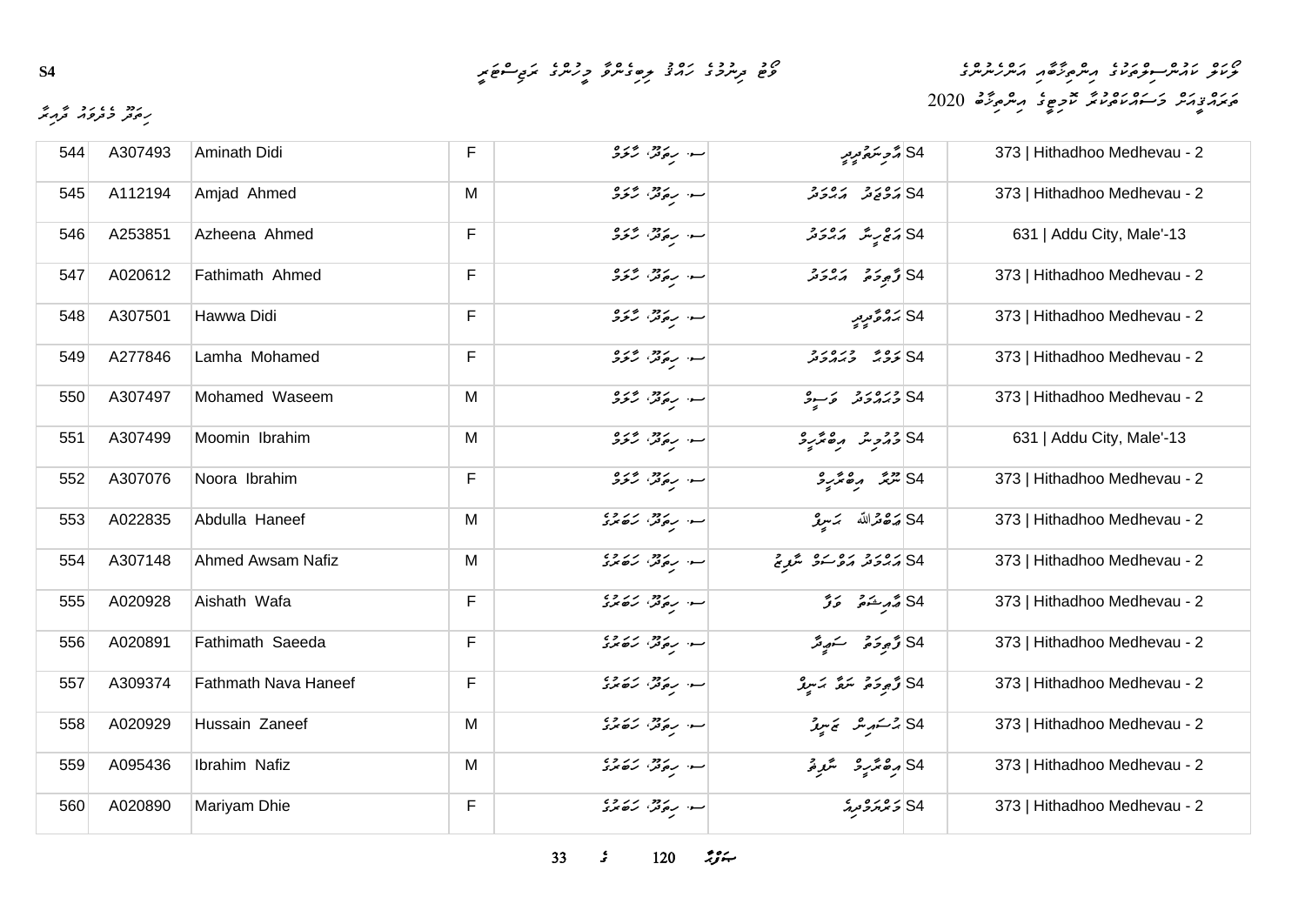*sCw7q7s5w7m< o<n9nOoAw7o< sCq;mAwBoEw7q<m; wBm;vB* م من المرة المرة المرة المرجع المرجع في المركبة 2020<br>مجم*د المريض المربوط المربع المرجع في المراجع المركبة* 

|  |  | 4 4 3 266 322    |  |
|--|--|------------------|--|
|  |  | رمير وتروم ترمهر |  |
|  |  |                  |  |

| 561 | A020486 | Abdulla Shareef       | м            | سه ره ده نومبره       | S4 كەڭ قىراللە     شەمبەر                                                                           | 437   W Maldives - 1         |
|-----|---------|-----------------------|--------------|-----------------------|-----------------------------------------------------------------------------------------------------|------------------------------|
| 562 | A020567 | Ahmed Ali             | M            | سه رړود کړېده         | S4  كەبۇر <i>كەنى ھەم</i>                                                                           | 373   Hithadhoo Medhevau - 2 |
| 563 | A306614 | Ahmed Nabeel          | M            | سه ره ده که عده       | S4   كەنگە ئىكدىنى ئىككە ئىككە ئىككە ئىككە ئىككە ئىككە ئىككە 194 كىل                                | 631   Addu City, Male'-13    |
| 564 | A020483 | Aishath Ali           | F            | سه ره ده که علاء      | S4 مُگهرڪو مَعِ                                                                                     | 373   Hithadhoo Medhevau - 2 |
| 565 | A020520 | Ali                   | M            | سه رود کرده           | S4 ڪچو                                                                                              | 373   Hithadhoo Medhevau - 2 |
| 566 | A020518 | Aminath Ali           | F            | سه رړود کړې ده.       | S4 م <i>ُّحِيدَة مَّ</i> حٍ                                                                         | 373   Hithadhoo Medhevau - 2 |
| 567 | A020568 | Asma Ali              | F            | سه ره ده کاونده       | S4 كەشىرى كەمب <i>ى</i>                                                                             | 373   Hithadhoo Medhevau - 2 |
| 568 | A021647 | Hawwa Ali             | F            | سه رړود کړېده         | S4 كەبۇر كەي <sub>ج</sub>                                                                           | 373   Hithadhoo Medhevau - 2 |
| 569 | A101047 | Hussain Ali           | M            | سه رړود کړېده         | S4 پرستمبر م <i>ی چ</i> و                                                                           | 373   Hithadhoo Medhevau - 2 |
| 570 | A020551 | Khadeeja Ali          | $\mathsf{F}$ | سه رړود کړې ده        | S4 كَتَمِيعٌ - مَتَمْحِ                                                                             | 631   Addu City, Male'-13    |
| 571 | A277808 | Mariyam Nabaahath     | F            | سه رړود کړېده.        | S4 كەبىر مەھمەم                                                                                     | 631   Addu City, Male'-13    |
| 572 | A112812 | Mariyam Zahira        | $\mathsf F$  | سه ره دود. که نام دره | S4 دېمهر د مخ پر مگر                                                                                | 373   Hithadhoo Medhevau - 2 |
| 573 | A020484 | Saeeda                | $\mathsf{F}$ | سه ره ده که عده       | S4 سَنَهُرِ مَدَّ                                                                                   | 373   Hithadhoo Medhevau - 2 |
| 574 | A296438 | Ahmed Nirushaam Saeed | M            | ے رکوش کو مرتزی       | S4 كەبرى قىر سىر ئىگە ئىگە ئىككەن ئىككەن ئىككەن ئىككەن ئىككەن ئىككەن ئىككەن ئىككەن ئىككەن ئىككەن ئى | 372   Hithadhoo Medhevau - 1 |
| 575 | A296433 | Ali Nirufaam          | M            | ے رکوش کے مرتزی       | S4  جرمير سيتمر <i>ؤ</i> د                                                                          | 372   Hithadhoo Medhevau - 1 |
| 576 | A296440 | Aminath Niusha        | F            | سە رەۋى ئەۋرەتمە      | S4 أَمَّ حِسَمَةٌ سِيمْشَّةٌ                                                                        | 372   Hithadhoo Medhevau - 1 |
| 577 | A296425 | Aminath Dhiye         | F            | ىسە رەۋىش ئەقەر قرى   | S4 أُمَّ حِ سَمَعُومِبَر                                                                            | 372   Hithadhoo Medhevau - 1 |

*34 sC 120 nNw?mS*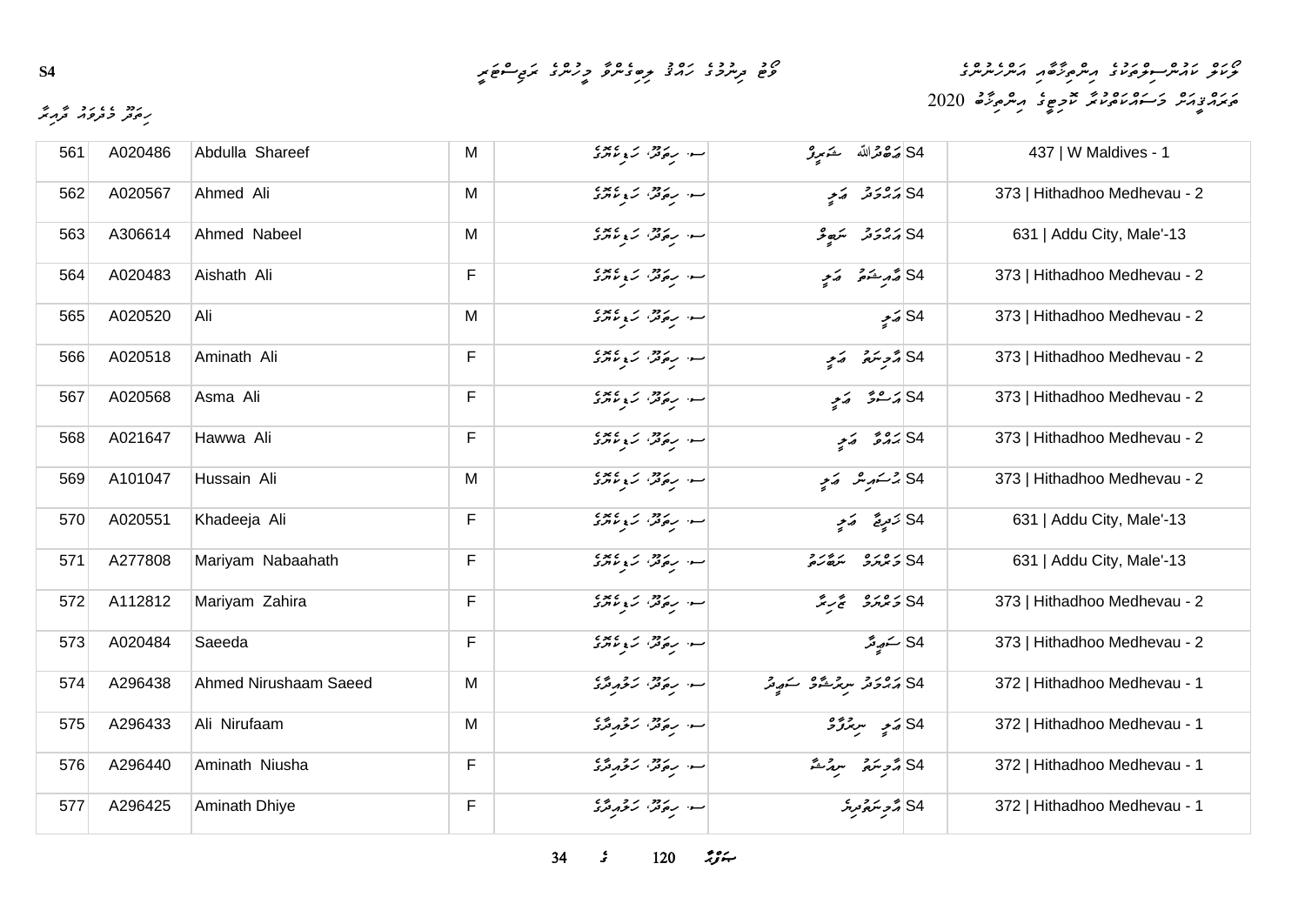*sCw7q7s5w7m< o<n9nOoAw7o< sCq;mAwBoEw7q<m; wBm;vB 2020<sup>, م</sup>وسوق المسجد التحقيق وسرمونية والم*جمع المسجد المسجد المسجد المسجد المسجد المسجد المسجد المسجد المسجد ال

| 578 | A071843 | Hawwa Nasreena              | F           | ىسە رەۋىقى ئەقەر قرى        | S4 ئەتر <i>ەش مىن شىرى</i> تر                                                  | 372   Hithadhoo Medhevau - 1   |
|-----|---------|-----------------------------|-------------|-----------------------------|--------------------------------------------------------------------------------|--------------------------------|
| 579 | A071844 | Khadeeja Mohamed            | F           | ر بەردە ئەقەرىمى<br>سەر بەھ | S4 كَتْمِيعٌ      وْيَرْوُوْتْرْ                                               | 372   Hithadhoo Medhevau - 1   |
| 580 | A343368 | Maisaan Mohamed Mausoom     | M           | سەر سەتر، ئەقەر قرى         | S4 زَبر شهر وره رو دوه                                                         | 372   Hithadhoo Medhevau - 1   |
| 581 | A092646 | Mohamed Thasdheeg           | M           | ىسە رەۋىقى ئەقەر قرى        | S4 <i>ۋېرە دو</i> ئەرم موسى <i>رى</i> تى                                       | 372   Hithadhoo Medhevau - 1   |
| 582 | A296430 | Mohamed Nirugham Saeed      | M           | ىسە رەۋى ئەۋەر قرى          | S4 <i>وبروبرو سربرو و سرب</i> رتر                                              | 649   The Residence Maldives-1 |
| 583 | A296436 | Nifsheena Saeed             | $\mathsf F$ | ب رەدد. ئەۋەپتى             | S4 سرگرھيں گر ڪوپيٽر                                                           | 372   Hithadhoo Medhevau - 1   |
| 584 | A121358 | Ahmed Naseer                | M           | سه رود ره ده ده             | S4 كەبروتىر سىبوتىر                                                            | 372   Hithadhoo Medhevau - 1   |
| 585 | A047483 | Aishath Naseer              | F           | سه رود ره ده ده             | S4 مەم ئىككە ئىش ئىككە ئىككە ئىككە ئىككە ئىككە ئىككە ئىككە ئىككە ئىككە 194 كىل | 631   Addu City, Male'-13      |
| 586 | A325367 | Aishath Himna Hassan        | F           | ے رکھی کی دی                | S4 مەم شەم بىرىگە ئەسەش                                                        | 372   Hithadhoo Medhevau - 1   |
| 587 | A303110 | Aishath Inasha Naseer       | $\mathsf F$ | سه رقمی زیگریزی             | S4 مَّەمِ شَمَّةٍ مِسَّرْشَّةٍ سَرَجِيْر                                       | 372   Hithadhoo Medhevau - 1   |
| 588 | A303101 | Ali Ahsan Naseer            | M           | ے رکھی کی دی                | S4 كەبىر كەشكەش ئىزىبويم                                                       | 372   Hithadhoo Medhevau - 1   |
| 589 | A303104 | Ali Shiyam Shakir           | M           | سه رود رود د.               | S4 كەنىي ھەترى ھەرىر                                                           | 372   Hithadhoo Medhevau - 1   |
| 590 | A020079 | Aminath Naseer              | $\mathsf F$ | سه رود رود د                | S4 مُجَ سَمَعُ مَسَنِ مِنْ                                                     | 631   Addu City, Male'-13      |
| 591 | A328893 | Aminath Hanoon Hassan       | $\mathsf F$ | ے رکھیں کی دی               | S4 گەجەنىھ بەشرىكە بەسەنگە                                                     | 372   Hithadhoo Medhevau - 1   |
| 592 | A161283 | Dr. Fathimath Amaany Naseer | F           | سه رجونو، رکانور مور        | \$8 يوم توجو <i>خو</i> مۇس ئىر بولىقى                                          | 372   Hithadhoo Medhevau - 1   |
| 593 | A303106 | Fathmath Hasna Hassan       | $\mathsf F$ | ے رکھی کی دی۔               | S4 ۇ <sub>جوخ</sub> و برىش <i>تر برىت</i> ىر                                   | 372   Hithadhoo Medhevau - 1   |
| 594 | A032266 | Hassan Naseer               | M           | سه رود روود                 | S4 كەسكەنلەر سىرسىر مىز                                                        | 372   Hithadhoo Medhevau - 1   |

*n8o<n@ q<m=s@s> r@mAo5*

*35 sC 120 nNw?mS*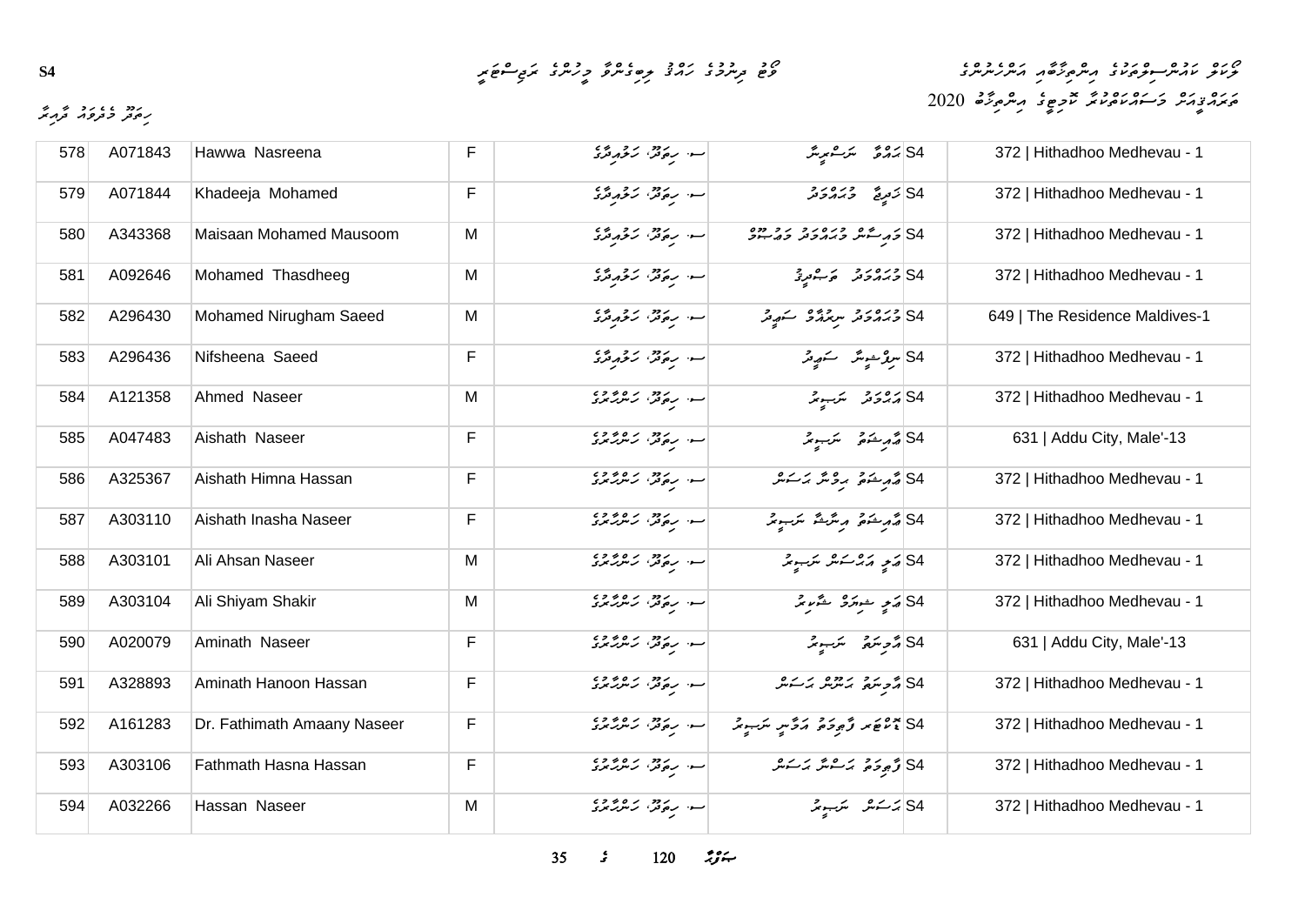*sCw7q7s5w7m< o<n9nOoAw7o< sCq;mAwBoEw7q<m; wBm;vB 2020<sup>, م</sup>وسوق المسجد التحقيق وسرمونية والم*جمع المسجد المسجد المسجد المسجد المسجد المسجد المسجد المسجد المسجد ال

| 595 | A061195 | Hawwa Naseera                | F            | سه ره دو زهره و ،               | S4 كەنزۇ ھەسىبەتىر                                  | 456   India / Trivandrum - 1          |
|-----|---------|------------------------------|--------------|---------------------------------|-----------------------------------------------------|---------------------------------------|
| 596 | A330331 | Ibrahim Azhan Naseer         | M            | ے رکھی کی دی                    | S4 مەھەر بەر ئەرگە ئىرگىچە ئىر                      | 372   Hithadhoo Medhevau - 1          |
| 597 | A303100 | Khadeeja Naseer              | $\mathsf{F}$ | سه رود ره دور                   | S4 كَتْرِيعٌ - سَرَسِوِيْرٌ -                       | 372   Hithadhoo Medhevau - 1          |
| 598 | A051335 | Mohamed Naseer               | M            | سه رود رود د.                   | S4 <i>ۋېرو دو</i> سربېر                             | 631   Addu City, Male'-13             |
| 599 | A303112 | Mohamed Haseen Hassan        | M            | سه رود. زه ده ده                | S4 <i>دېمم</i> وتر برس <sub>ې</sub> ش برخش          | 683   Velaa Private Island Maldives-1 |
| 600 | A161282 | <b>Mohamed Ihsaan Naseer</b> | M            | سه رود ره ده ده                 | S4 <i>ورەر دەستى</i> ر ئىب                          | 372   Hithadhoo Medhevau - 1          |
| 601 | A100193 | Afradh Mansoor               | M            | ے رکوش کروگرمی                  | S4 پرویژنر کریٹریٹر                                 | 638   Hulhumale', Ehenihen-24         |
| 602 | A073396 | Ahmed Azaan Marzooq          | M            | سە رەقۇ، ئەرگىدى                | S4 ג׳כ ב ג׳ ב ב ב ב ב ב                             | 631   Addu City, Male'-13             |
| 603 | A278381 | Ahmed Jazlaan Fayaz          | M            | سە رەۋىر، ئەرگەر ھ              | S4 كەبرو بەرە بەر بەر<br>S4 كەبروتىر   يۈرگىس ۋەرىخ | 372   Hithadhoo Medhevau - 1          |
| 604 | A308311 | Aminath Azman Marzooq        | $\mathsf{F}$ | ب رود بارده                     | S4 څرمنۍ پره ده.<br>په د کلمې پرې کري د درو         | 631   Addu City, Male'-13             |
| 605 | A021197 | Huda Mansoor                 | F            | ے رکوش کروگرمی                  | S4 ژنگر ځي <i>ه</i> رچينو                           | 631   Addu City, Male'-13             |
| 606 | A021196 | Imthiyaaz Mansoor            | M            | سە رەۋىر، ئ <sub>ە</sub> ر ئەرى | S4 موقومی کامردوج                                   | 372   Hithadhoo Medhevau - 1          |
| 607 | A021291 | Khadeeja Mohamed             | F            | ب رەقدا ئۇرگىرى                 | S4 كَتَمِيعٌ وَيَرْمُدَوْمَرْ                       | 372   Hithadhoo Medhevau - 1          |
| 608 | A306953 | Mohamed Jalaail Fayaz        | M            | ے روڈن کروگرو                   | S4 درورو رومز و روم                                 | 372   Hithadhoo Medhevau - 1          |
| 609 | A011295 | Nazima Mansoor               | F            | سە رەۋر ئورگىرى                 | S4 سَمْعِ حَسَّ حَسَّ حَسَّمَتْ                     | 372   Hithadhoo Medhevau - 1          |
| 610 | A021126 | Sadhuna Mansoor              | $\mathsf F$  | ے رکوش کروگرم                   | S4 گەنرىگر كەش <i>رىيەت</i> ر                       | 372   Hithadhoo Medhevau - 1          |
| 611 | A020735 | Ahmed Nasih                  | M            | سە رەۋش رىزدە ،                 | S4 <i>كەبردىق مۇسەبى</i>                            | 372   Hithadhoo Medhevau - 1          |

*36 sC 120 nNw?mS*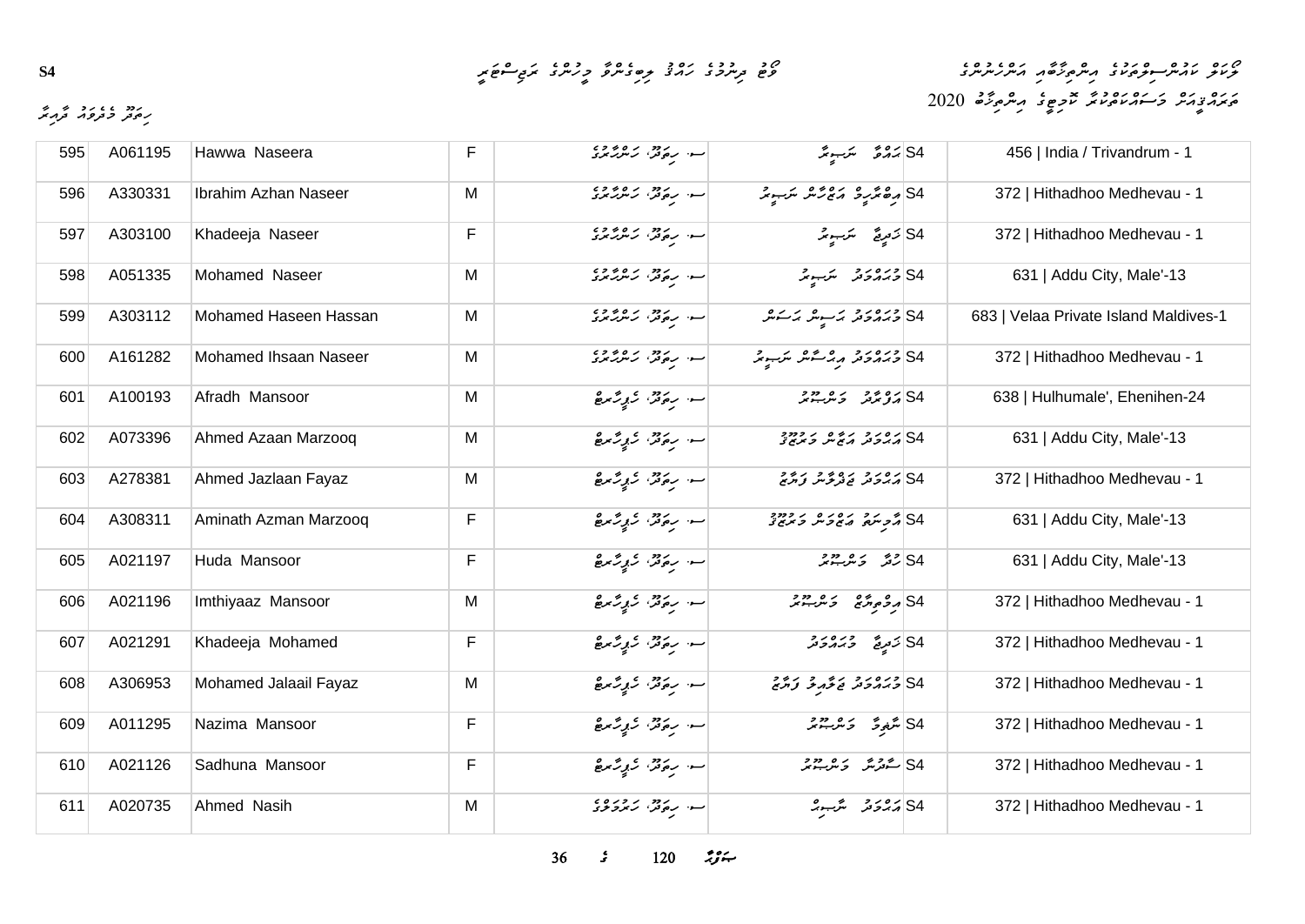*sCw7q7s5w7m< o<n9nOoAw7o< sCq;mAwBoEw7q<m; wBm;vB 2020 q9nOoAw7o< sCpHo>u; n8q;wAm;w<mEm> w6m<pYw<m8mA*

372 | Hithadhoo Medhevau - 1

and the contract

## 612 A277965 Ahmed Viam Shahidh M *egclwmurwh ,Udwtih .s udihWx umWaiv udwmcHwa* S4 ردد ، ، ، *، د » .*<br>ر<sub>حوتر</sub> و تروبر تربر *ب*ر

| 613 | A050413 | Aishath Hussain        | $\mathsf F$ | سه ریزه ریزده و              | S4 مەم ئىسكىم بىر شىرىشر                        | 372   Hithadhoo Medhevau - 1 |
|-----|---------|------------------------|-------------|------------------------------|-------------------------------------------------|------------------------------|
| 614 | A156706 | Aminath Maimoona       | $\mathsf F$ | سر رود روره د                | S4 مُجَمِّسَمَّةَ حَمَدَّةَ مَّدَّ              | 631   Addu City, Male'-13    |
| 615 | A316861 | Mohamed Anaf           | M           | - رەۋە ئەدەرە                | S4 <i>ۋېرودو مەترى</i>                          | 372   Hithadhoo Medhevau - 1 |
| 616 | A021426 | Abdulla Mohamed        | M           | سور رو دو پر                 | S4 مَرْهُ قُرَاللّه وَبَرْمُ دَيْرٍ             | 373   Hithadhoo Medhevau - 2 |
| 617 | A021538 | Ali Abdulla            | M           | سە رەۋىش ئەھەتگە             | S4 <i>مَجِ     مَەعْدَ</i> اللّه                | 373   Hithadhoo Medhevau - 2 |
| 618 | A308717 | Fathimath Naseera      | $\mathsf F$ | ب رەد روپ                    | S4 ۇ <sub>جو</sub> رَمْ سَر <sub>ْس</sub> بِرَّ | 373   Hithadhoo Medhevau - 2 |
| 619 | A164503 | Hassan Shujau          | M           | سە بەھ ئۇنىگە                | S4 كەسكەش ھە <i>قەق</i>                         | 373   Hithadhoo Medhevau - 2 |
| 620 | A021425 | Hawwa Didi             | F           | سە رەۋىش ئەقەتتى             | S4 كەمگە توپىر                                  | 373   Hithadhoo Medhevau - 2 |
| 621 | A308718 | Ibrahim Shinaz         | M           | ب رود رو و                   | S4 مەھەرگەر ئىستىدىكى ئى                        | 127   B. Hithaadhoo - 1      |
| 622 | A308719 | Shihaan Abdulla        | M           | سەر رودى روغ                 | S4 شو <i>رٌ مَدْ قَدْ</i> اللّه                 | 373   Hithadhoo Medhevau - 2 |
| 623 | A308710 | Shinaah Abdulla        | M           | سە رەۋرى ئەھ ئىر             | S4 حو <i>مترك<sub>ة ق</sub>رقة و</i> رالله      | 373   Hithadhoo Medhevau - 2 |
| 624 | A150538 | Aaminathu Shaza Naseer | $\mathsf F$ | ے رکبردہ میں مریکر           | S4 أَمَّ <i>حِ سَرَةً</i> مَنْ سَرَسِيْرَ مَنْ  | 372   Hithadhoo Medhevau - 1 |
| 625 | A033997 | Adil Rasheed           | M           | ے رکبردہ میں مریکر           | S4 صَّمِر حَمَّ سَمَّدِ مِّرْ                   | 372   Hithadhoo Medhevau - 1 |
| 626 | A323608 | Ahmed Rasheed          | M           | ے رکبوتر، رکبھ پر مگر        | S4 <i>م برون</i> محمد محرجة محر                 | 372   Hithadhoo Medhevau - 1 |
| 627 | A021091 | Aishath Dhiye          | $\mathsf F$ | سه سره در در مورد محمد می شر | S4 ۾ م شمو مرمز                                 | 372   Hithadhoo Medhevau - 1 |
| 628 | A113882 | Aishath Shafa Naseer   | $\mathsf F$ | سە رەۋر، ئەج بەھر            | S4 مُدمِ حُمَدِ حَمَوَّ سَرَجِعْ                | 631   Addu City, Male'-13    |

**37** *s* **120** *n***<sub>s</sub>***n***<sub>s</sub>**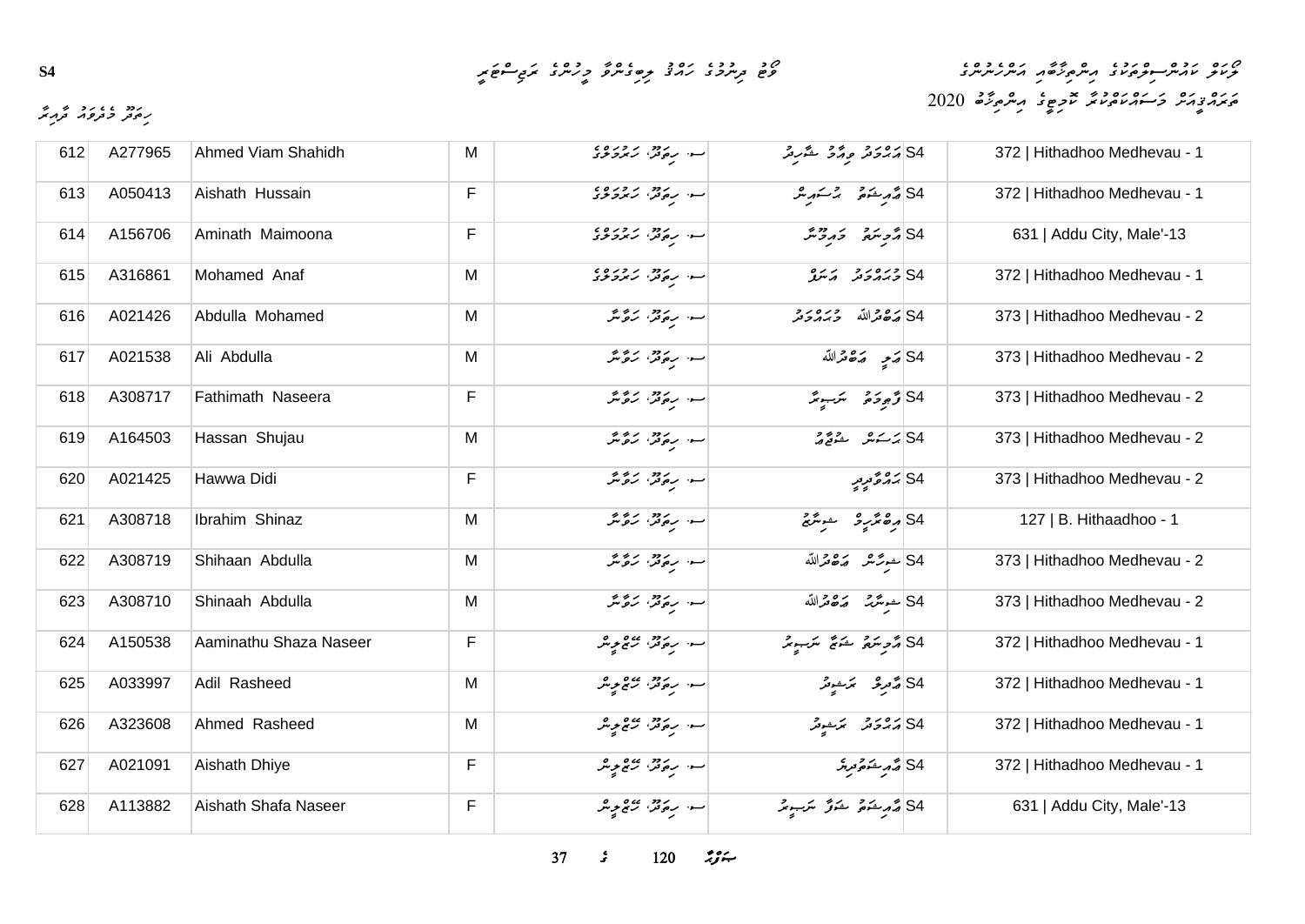*sCw7q7s5w7m< o<n9nOoAw7o< sCq;mAwBoEw7q<m; wBm;vB 2020<sup>, م</sup>وسوق المسجد التحقيق وسرمونية والم*جمع المسجد المسجد المسجد المسجد المسجد المسجد المسجد المسجد المسجد ال

| 629 | A278189 | Aminath Maasy Ahmad       | F           | ے رکبوتر، رکبھ بر مگر | S4  <i>مڈج ینٹی ڈیپ مذک</i> وتر                  | 372   Hithadhoo Medhevau - 1 |
|-----|---------|---------------------------|-------------|-----------------------|--------------------------------------------------|------------------------------|
| 630 | A278190 | Fathimath Uzaiba Ali      | F           | ے رکبردہ میں مریکر    | S4 <i>وُّجِرْدَة مُتَمَ</i> رِّةً مَرْمِ         | 372   Hithadhoo Medhevau - 1 |
| 631 | A026151 | Hussain Rasheed           | M           | سە رەد بىرە دەر       | S4 پرڪيريش پرڪيونگر                              | 631   Addu City, Male'-13    |
| 632 | A278186 | <b>Mohamed Althaf Ali</b> | M           | ے رکبردہ میں مریکر    | S4 ويرەرو رەرە ھېر                               | 372   Hithadhoo Medhevau - 1 |
| 633 | A060644 | Nashid Rasheed            | M           | ے رپوتر، رپوچھ        | S4 سَرَشونڈ کرشونڈ                               | 372   Hithadhoo Medhevau - 1 |
| 634 | A323607 | Rasheed Hussain           | M           | ے رکبوتر، رکبھ بر مگر | S4 بَرَسْوِتْر کے کہ بگر                         | 372   Hithadhoo Medhevau - 1 |
| 635 | A021055 | Saadhuna Rasheed          | $\mathsf F$ | ے رکبردہ میں مریکر    | S4 سەمەتىر ئىر ئىرىسىزلىر                        | 372   Hithadhoo Medhevau - 1 |
| 636 | A308999 | Ahmed Raiz                | M           | ب رەدە رەۋەر ھ        | S4 <i>مُمْدَوَنِّرَ مُحَمِّدٍ عُ</i>             | 631   Addu City, Male'-13    |
| 637 | A309001 | Ali Roazneen              | M           | سە رەتر، رەۋرىرچى     | S4 <i>ھَ۔ چ</i> ھ سرچر                           | 373   Hithadhoo Medhevau - 2 |
| 638 | A277837 | Aminath Raya Moosa Didi   | $\mathsf F$ | ب، رەۋر، رەگەرەش چ    | S4 أَمَّ مِ سَمَّ مَّرْ مَّرَ مَّسْمَّ مِرِ مِرِ | 373   Hithadhoo Medhevau - 2 |
| 639 | A307333 | Fathimath Hidhaya         | $\mathsf F$ | سە رەتر، رەۋرەش ئو    | S4 زَّەپە ئەھمە سِتَرْمَّزْ                      | 373   Hithadhoo Medhevau - 2 |
| 640 | A020488 | Mariyam Fauziyya          | F           | سە رەتر، رەۋرىرچى     | S4 كرەرە برو ەم                                  | 373   Hithadhoo Medhevau - 2 |
| 641 | A307330 | Mohamed Roazmeen          | M           | ب، رەۋر، رەگەرەش چ    | S4 درورو موجو مر                                 | 373   Hithadhoo Medhevau - 2 |
| 642 | A146480 | Moosa Ahmed Didi          | M           | ب رەۋر، رۇزۇڭروشوڭ    | S4  تۆگ كەنگە تەرىپرىيە                          | 373   Hithadhoo Medhevau - 2 |
| 643 | A296756 | Aishath Hana              | F           | سىز سەنتىر، سەنق ھ    | S4 مەم ئىسىم ئىگر                                | 373   Hithadhoo Medhevau - 2 |
| 644 | A302017 | Aminath Ahmed             | F           | سود برجون برقع ه      | S4 مُجِسَعَةِ مَبْحَدَثَر                        | 373   Hithadhoo Medhevau - 2 |
| 645 | A366166 | Asiyath Hafaafu Hassan    | F           | سىز سەنتىر، سەنق ھ    | S4 ۾ سوهري ترويج برڪس                            | 373   Hithadhoo Medhevau - 2 |

*38 sC 120 nNw?mS*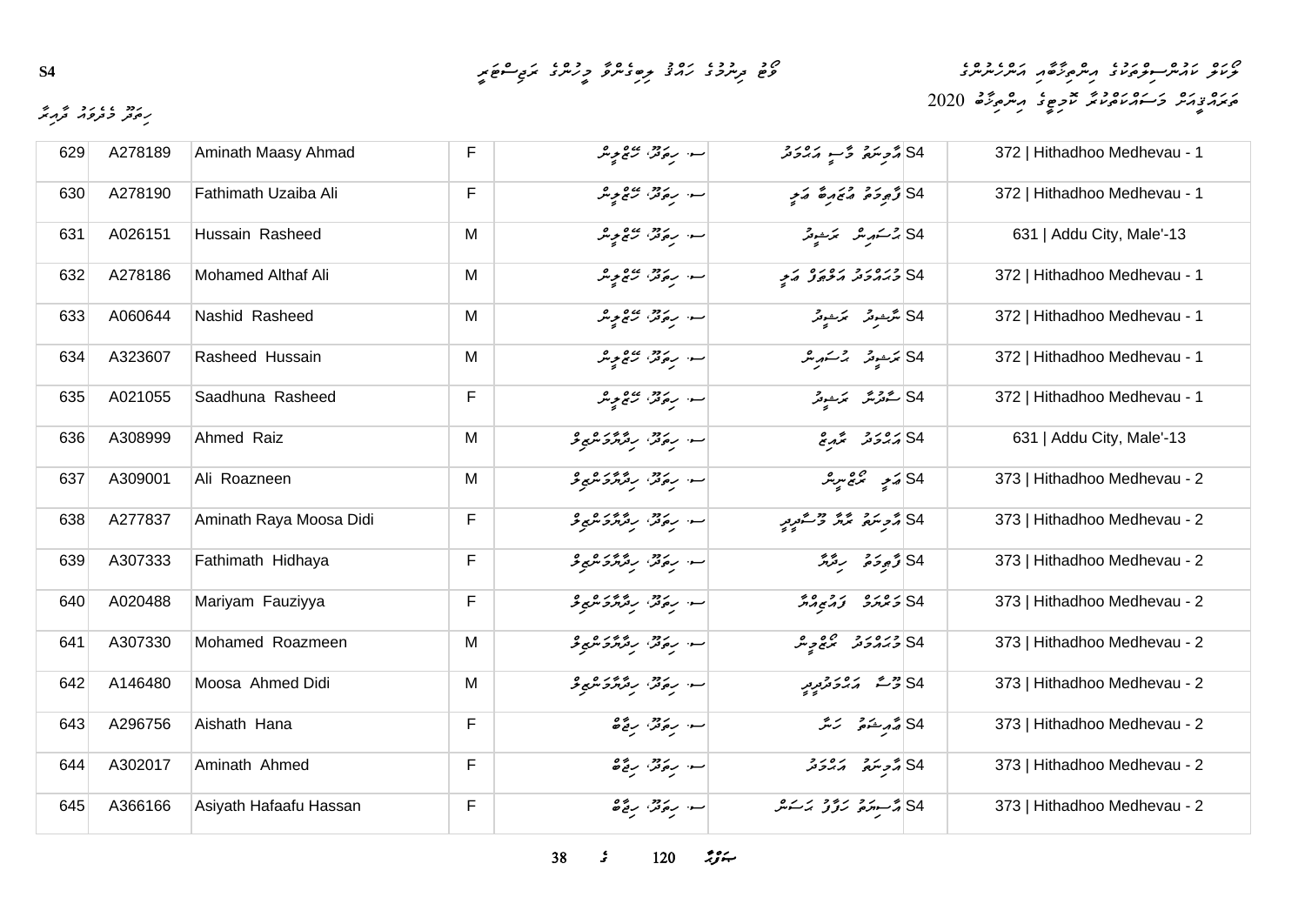*sCw7q7s5w7m< o<n9nOoAw7o< sCq;mAwBoEw7q<m; wBm;vB 2020<sup>, م</sup>وسوق المسجد التحقيق وسرمونية والم*جمع المسجد المسجد المسجد المسجد المسجد المسجد المسجد المسجد المسجد ال

| 646 | A296755 | Fathmath Hashma        | F | سىز سەنتىر، سەنق ھ             | S4 ۇ <sub>ج</sub> وڭ ئەشۇ                | 373   Hithadhoo Medhevau - 2 |
|-----|---------|------------------------|---|--------------------------------|------------------------------------------|------------------------------|
| 647 | A277485 | Mariyam Hooriya Hassan | F | سىز سەقىر، سەقىھ               | S4 وبروره دو وو بر کرد                   | 373   Hithadhoo Medhevau - 2 |
| 648 | A020797 | Abdulla Jameel         | M | سە رەۋىش رەپر                  | S4 كەچ قىراللە     قى يە قى              | 108   R. In'guraidhoo - 1    |
| 649 | A308221 | Aminath Rafeeu         | F | سىز سەۋىرى سەھ بىر             | S4 مُتَّحِسَّعَ مَرْدِمُ                 | 631   Addu City, Male'-13    |
| 650 | A326143 | Fathimath Rafeeu       | F | سىز سەۋىش سەھ ئىكە             | S4 ۇ <sub>جو</sub> رۇ ئرې <sub>ر</sub> ۇ | 631   Addu City, Male'-13    |
| 651 | A147256 | Hussain Rafeeu         | M | سە رەۋىش رەيخ                  | S4 بر <i>کے <sub>م</sub>ربٹر کرو</i> یر  | 88   N. Velidhoo - 3         |
| 652 | A020802 | Mariyam Zahira         | F | سە رەۋىش رەپر                  | S4 <i>5 بر مرد 3 بأب</i> بگر             | 372   Hithadhoo Medhevau - 1 |
| 653 | A019800 | Mohamed Rafeeu         | M | سە رەۋىش رەپر                  | S4 <i>2222 برود</i>                      | 372   Hithadhoo Medhevau - 1 |
| 654 | A307636 | Abdulla Shahid         | M | سە رەۋىش رىكىر                 | S4 مَەڤْتَراللَّه شَّرَتْرُ              | 747   Heritance Aarah-1      |
| 655 | A123674 | Ahmed Shareef          | M | سە رەڭ رىكىر                   | S4 كەش <sup>ى</sup> رىق شەمرىر           | 372   Hithadhoo Medhevau - 1 |
| 656 | A330846 | Fathmath Lama Waheed   | F | سە رەڭ رىكىر                   | S4 ۇُھِ <i>دَەڭ ھُ ب</i> ِيىر            | 372   Hithadhoo Medhevau - 1 |
| 657 | A307635 | Hassan Shareef         | M | سە رەڭ رىكىر                   | S4 كەسكەش خەمبوقر                        | 372   Hithadhoo Medhevau - 1 |
| 658 | A141062 | Mariyam Rasheeda       | F | سە رەڭ رىكىر                   | S4 <i>كَرْمَرْدْ بْرَ</i> حْمِيْرَ       | 372   Hithadhoo Medhevau - 1 |
| 659 | A278776 | Mariyam Ifaaf Ali      | F | سە رەۋە رىكىر                  | S4 <i>5 چرىزى ھۆ</i> ۋ كەمچ              | 119   B. Dharavandhoo - 1    |
| 660 | A307642 | Shaahyn Ibrahim        | F | سە رەڭ رىكىر                   | S4 ڪُنڀش پرڪشير ئ                        | 372   Hithadhoo Medhevau - 1 |
| 661 | A307641 | Shaama Ibrahim         | F | سە رەڭ رىكىر                   | S4 شَرَقَ مِنْ صَحَّرِ فِي               | 372   Hithadhoo Medhevau - 1 |
| 662 | A308540 | Aishath Hamdhana       | F | سە رەۋى رورۇ،<br>سەرەقىي رورۇ، | S4 مەم ئىسكىمە خەم <i>ھەت</i> تىر        | 372   Hithadhoo Medhevau - 1 |

*39 sC 120 nNw?mS*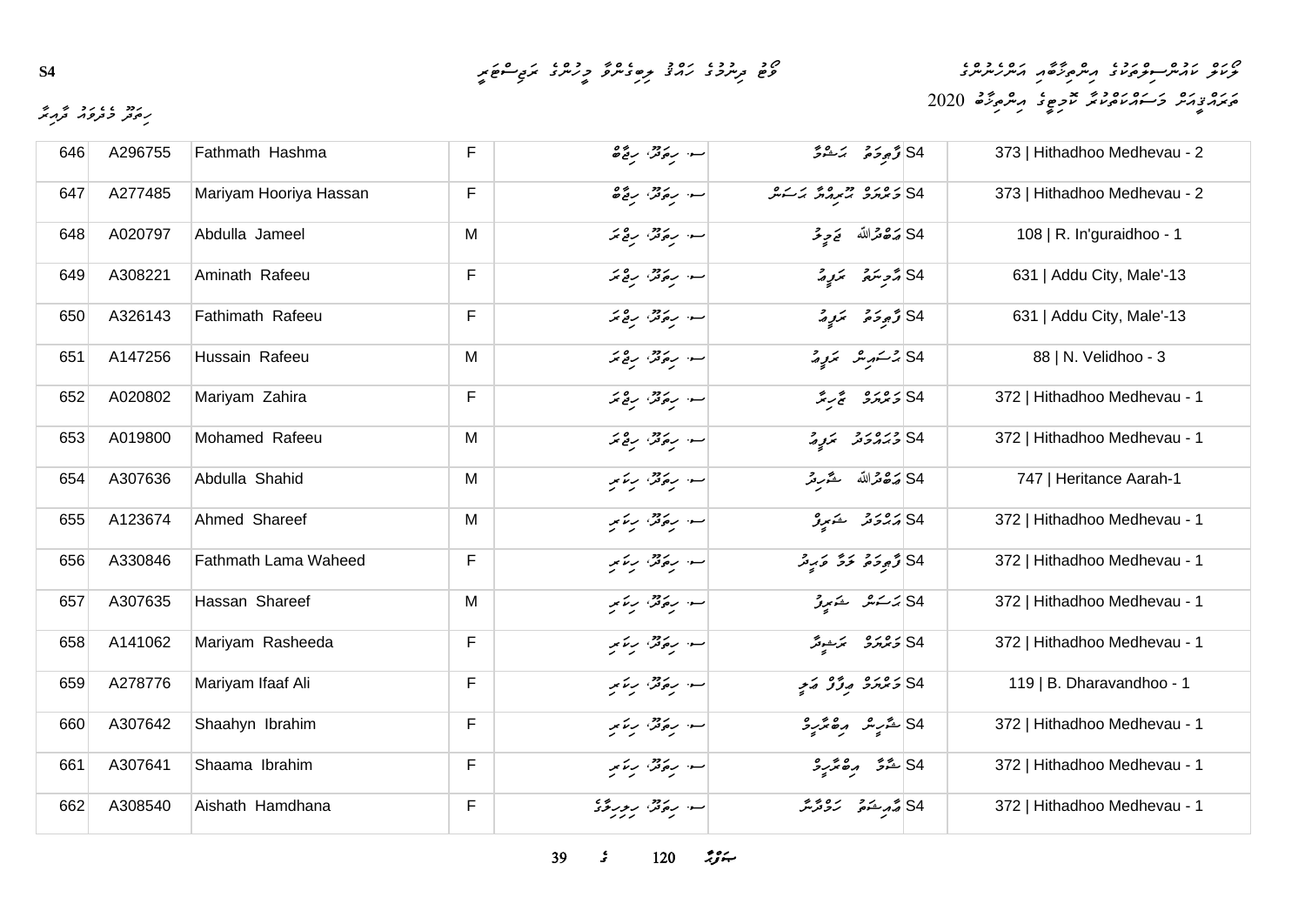*sCw7q7s5w7m< o<n9nOoAw7o< sCq;mAwBoEw7q<m; wBm;vB 2020<sup>, م</sup>وسوق المسجد التحقيق وسرمونية والم*جمع المسجد المسجد المسجد المسجد المسجد المسجد المسجد المسجد المسجد ال

| 663 | A278492 | Aishath Dhahaa Abdullah    | F           | سە رەۋش رورۇقى<br>سەر مۇقش رورۇقى                   | S4 صَّهرِ مُشْعَرِّهِ مَتَّ صَنْعَةَ لِللَّهُ     | 372   Hithadhoo Medhevau - 1 |
|-----|---------|----------------------------|-------------|-----------------------------------------------------|---------------------------------------------------|------------------------------|
| 664 | A278493 | Ali Shinaan Rasheed        | M           | سەر يەر ئەر يەر ئۇيج<br>  سەر يەر ئەر يەر ئەر ئۇيجى | S4 كەنوپ سىيەتگەنگر <i>مۇ</i> سىيەت <i>گ</i>      | 631   Addu City, Male'-13    |
| 665 | A021218 | Aminath Moosa              | F           | سە رەۋە رورۇئى                                      | S4 مُرْحِسَمُ حَرْثَ                              | 372   Hithadhoo Medhevau - 1 |
| 666 | A021329 | Hawwa Didi                 | F           | سە رەتۇ، رورۇئى                                     | S4 كەرگە ئويى <sub>ر</sub>                        | 372   Hithadhoo Medhevau - 1 |
| 667 | A021392 | Hussain Moosa              | M           | سە رەتقى رورۇئى                                     | S4 پر شہر میں مقرشہ                               | 372   Hithadhoo Medhevau - 1 |
| 668 | A308533 | <b>Ibrahim Didi</b>        | M           | سە رەۋە رورۇئى                                      | S4 <sub>مر</sub> ھ بَرَّرٍ وَ م <sub>َ</sub> مِرٍ | 372   Hithadhoo Medhevau - 1 |
| 669 | A308536 | Inaayath Moosa             | F           | سە رەتۇ، رورۇئى                                     | S4 مېشتر <i>ە دى</i> شە                           | 372   Hithadhoo Medhevau - 1 |
| 670 | A021345 | Khadheeja Moosa            | F           | سە رەتقى رورۇئى                                     | S4 كَرْمِرِيحٌ مَحْرٌ مُتَحَمَّ                   | 372   Hithadhoo Medhevau - 1 |
| 671 | A308538 | Mohamed Shaniz             | M           | سەر ئەقرى سەر ئەنجى                                 | S4 <i>وُبَهُ وَبَرْ</i> مِنْ مِنْ مِنْ مِنْ مِنْ  | 372   Hithadhoo Medhevau - 1 |
| 672 | A278491 | Mohamed Dhahushaan Abdulla | M           | سەر رەۋش رورۇغ                                      | S4 3 بروبر و بروث مرد برگ قرالله                  | 372   Hithadhoo Medhevau - 1 |
| 673 | A296407 | Ahmed Shareef              | M           | سە رەۋرا رىردىگە ئ                                  | S4 كەبرى قىر ئىقدىن كىلىن ئىن ئىلىن ئىل           | 372   Hithadhoo Medhevau - 1 |
| 674 | A077708 | Aishath Naseera            | F           | سە رەۋر رىرىگر <i>ە</i> دى                          | S4 مەمرىسىمۇ سىرسىتىگە                            | 372   Hithadhoo Medhevau - 1 |
| 675 | A019990 | Aminath Zahira             | $\mathsf F$ | سە رەۋە رىرىرە دى                                   | S4 مُتَّحِبَّعَةٌ تَجْرِبَّتُهُ                   | 372   Hithadhoo Medhevau - 1 |
| 676 | A100304 | Hawwa Hafeeza              | F           | سە رەۋر رىردىگە دى                                  | S4 <i>بَدْهُ جَ بَيْ وَ</i>                       | 372   Hithadhoo Medhevau - 1 |
| 677 | A296410 | Hussain Shareef            | M           | سە رەۋە رىرىزمۇرۇ                                   | S4 پرستمبر محمد مقدمری ک                          | 421   Velassaru Maldives - 1 |
| 678 | A284341 | Mohamed Afrah              | M           | - رەقرا رىرىزمۇمۇم                                  | S4 دره ده برونوه                                  | 631   Addu City, Male'-13    |
| 679 | A296400 | <b>Mohamed Maniku</b>      | M           | سە رەۋە رىرى <i>زە</i> ر ئ                          | S4 دېمه د د ترد سره                               | 372   Hithadhoo Medhevau - 1 |

*40 sC 120 nNw?mS*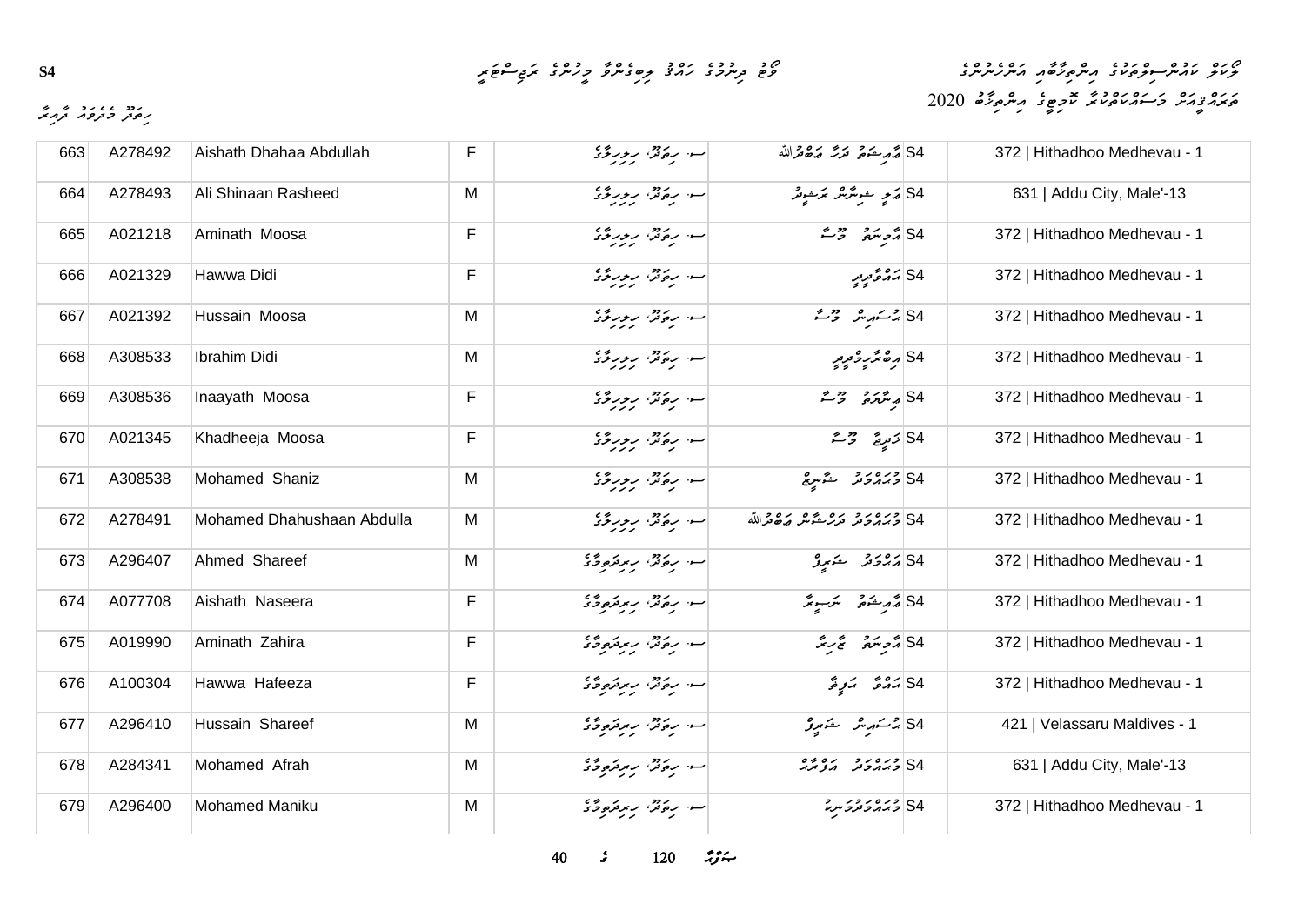*sCw7q7s5w7m< o<n9nOoAw7o< sCq;mAwBoEw7q<m; wBm;vB 2020<sup>, م</sup>وسوق المسجد التحقيق وسرمونية والم*جمع المسجد المسجد المسجد المسجد المسجد المسجد المسجد المسجد المسجد ال

| 680 | A277322 | Mohamed Shamam Rasheed      | M            | - رەڭ رىرىزمۇر ئ                      | S4 <i>وبروبر و شرک</i> و برخونر                     | 372   Hithadhoo Medhevau - 1                |
|-----|---------|-----------------------------|--------------|---------------------------------------|-----------------------------------------------------|---------------------------------------------|
| 681 | A296414 | Neesha Rasheed              | F            | سە رەۋرا رىردىگە دى                   | S4 سرینڈ کمرشوٹر                                    | 456   India / Trivandrum - 1                |
| 682 | A296413 | Nuha Rasheed                | F            | سە رەۋە رىرىرەدە                      | S4 ىترت <sub>ش</sub> تىرىش <sub>و</sub> تتر         | 372   Hithadhoo Medhevau - 1                |
| 683 | A019665 | Saeeda Mohamed              | $\mathsf{F}$ | - رەقرا رىرىزەرگە                     | S4 سَمهِ شَرِ 25 دوسر                               | 372   Hithadhoo Medhevau - 1                |
| 684 | A296479 | Agleema Hassan              | $\mathsf{F}$ | ر دو .<br>  سه ره ولمر ، ره تری       | S4 كەتۋىچە ئەسكىلى                                  | 372   Hithadhoo Medhevau - 1                |
| 685 | A163025 | Ahmed Amir                  | M            | سه ره ده دوه                          | S4 كەبروتىر گەج ئى                                  | 372   Hithadhoo Medhevau - 1                |
| 686 | A068300 | Ahmed Hassan                | M            | ر دو به دود .<br>سه برخوش برخوندی     | S4 كەبروتىر كەسكەنلە                                | 372   Hithadhoo Medhevau - 1                |
| 687 | A321676 | Ahmed Shirufan              | M            | ر دود روده<br> سوسرحوفر، رحوفری       | S4 كەبرىق ھەمرۇش                                    | 372   Hithadhoo Medhevau - 1                |
| 688 | A277326 | <b>Ahmed Khalaf Mohamed</b> | M            | سه رکوفر، رکوفری                      | S4   رەر د ترکو د درەر د                            | 631   Addu City, Male'-13                   |
| 689 | A277327 | Ahmed Rushdaan Adhil        | M            | ( دود ۱۶۶۷ کردود )<br>  سوء سره توري  | S4 كەردى تەرەپ ھەر ئەربى                            | 372   Hithadhoo Medhevau - 1                |
| 690 | A113840 | Aishath Inaya               | F            | سه ره ده دوه                          | S4 مەم ئىستىر مەمتىگر                               | 372   Hithadhoo Medhevau - 1                |
| 691 | A322965 | Aishath Nadhiya             | F            | ر دود.<br>سه ره تر، ره ترد            | S4 م <i>ەم ھەم ئىقىدى</i> گە                        | 631   Addu City, Male'-13                   |
| 692 | A277334 | Alif Hassan                 | M            | ر دو به برود دود.<br>سه برخوش برخوندی | S4 م <i>جمعرة بم</i> سك <i>م</i> ر                  | 432   Waldorf Astoria Maldives Ithaafushi - |
| 693 | A113839 | Aminath Inaza               | F            | ر دود.<br>سود مردود، مردود و          | S4 مُرْحِسَةٌ مِسَّنَةٌ                             | 631   Addu City, Male'-13                   |
| 694 | A296480 | Azlifa Hassan               | F            | سه ره ده دوه                          | S4 كەيج مۇغ بىر سىكىلىر                             | 372   Hithadhoo Medhevau - 1                |
| 695 | A068008 | Azlifa Ibrahim              | F            | ے روڈ رودہ                            | S4 أ <i>مَّ جُودٌ م</i> ِ هُ مَّر <sub>ْبِ</sub> دُ | 372   Hithadhoo Medhevau - 1                |
| 696 | A296493 | Azmeel Ahmed                | M            | سه ره ده رود،                         | S4 , جو چو د مرکز ته                                | 453   Maafushi Jail - 2                     |

*41 sC 120 nNw?mS*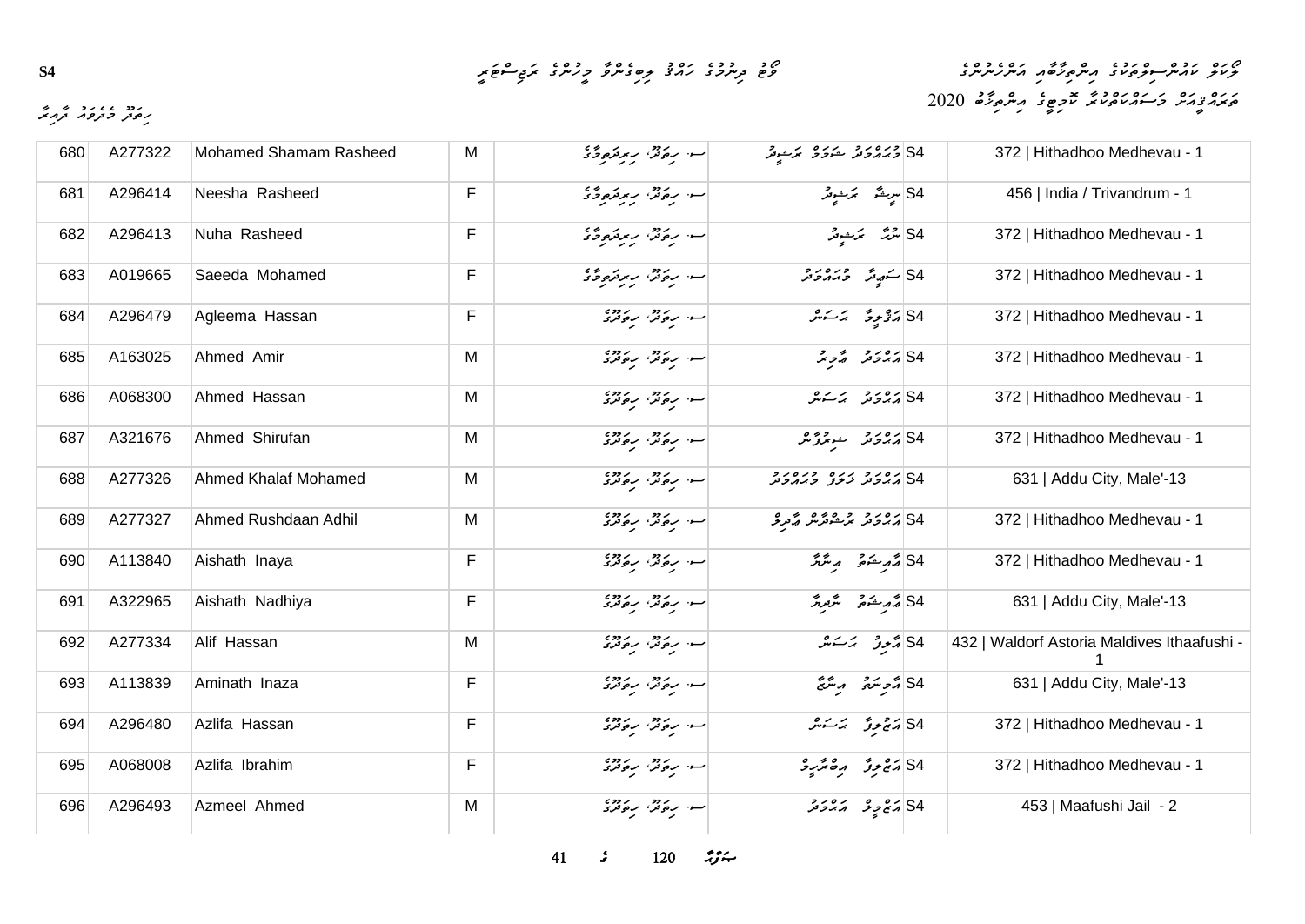*sCw7q7s5w7m< o<n9nOoAw7o< sCq;mAwBoEw7q<m; wBm;vB 2020<sup>, م</sup>وسوق المسجد التحقيق وسرمونية والم*جمع المسجد المسجد المسجد المسجد المسجد المسجد المسجد المسجد المسجد ال

| 697 | A111026 | Fathimath Rukhsana     | F           | ر دو به دود .<br>سه به دون به برود .            | S4 ۇ <sub>جو</sub> رۇ برزىش <i>ت</i> ر      | 372   Hithadhoo Medhevau - 1  |
|-----|---------|------------------------|-------------|-------------------------------------------------|---------------------------------------------|-------------------------------|
| 698 | A034007 | Mariyam Hassan         | F           | سه ره ده روه                                    | S4 <i>ۇيۇه بىر ئەسە</i> ش                   | 631   Addu City, Male'-13     |
| 699 | A296497 | Mohamed Irufaan Zuhair | M           | ( دو به دره به دود )<br>  سود به ده در به دود ک | S4 دره در در دور در در د                    | 372   Hithadhoo Medhevau - 1  |
| 700 | A378456 | Mohamed Khalaf Mohamed | M           | ( دو بره تر بر دود )<br>  سوسر موفر المرجوعری   | S4 ورەرو رىرە ورەرو                         | 372   Hithadhoo Medhevau - 1  |
| 701 | A296496 | Mohamed Nasrulla Adhil | M           | سور سر دود به دود به<br>  سور سره قرار مردود به | S4 <i>ورەبەد برجەن</i> داللە م <i>ەبو</i> گ | 372   Hithadhoo Medhevau - 1  |
| 702 | A296491 | Nashfa Hassan Didi     | $\mathsf F$ | سه ره ده روه                                    | S4  سَرَشْوَرٌ    بَرَسَة سَرْمِرِمِرِ      | 631   Addu City, Male'-13     |
| 703 | A296478 | Rasheeda Hassan        | F           | سه ربرود روده                                   | S4 بَرَجونَ <i>رٌ بَرَ سَ</i> مَسُ          | 372   Hithadhoo Medhevau - 1  |
| 704 | A019553 | Riyasa Fahmy           | $\mathsf F$ | سه ره ده روه                                    | S4 مرمَّزَ تَرَكْزِ                         | 372   Hithadhoo Medhevau - 1  |
| 705 | A076222 | Saeedha Hassan         | $\mathsf F$ | سه ربرود روده                                   | S4 س <i>َم<sub>ع</sub>ِینَ بَرَسَ</i> سَ    | 631   Addu City, Male'-13     |
| 706 | A277336 | Saifulla Adhil         | M           | ر دود.<br>  سوسر موفر، سرحوفری                  | S4 كورتر الله محمور محر                     | 631   Addu City, Male'-13     |
| 707 | A033969 | Samiya Hassan          | $\mathsf F$ | سه ره ده روه                                    | S4 گ <i>ے <sub>ج</sub>و بگر پر کے ب</i> ھر  | 567   Villimale' Ehenihen - 2 |
| 708 | A303182 | Abdulla Shaheed        | М           | سە رەۋرى رەۋە                                   | S4 كەڭ قىراللە خىمرىتر                      | 631   Addu City, Male'-13     |
| 709 | A020622 | Ahmed Jabir            | M           | سە رەۋە رەۋە                                    | S4 كەنزىقىر قى <sup>م</sup> ئىر             | 372   Hithadhoo Medhevau - 1  |
| 710 | A020135 | Aishath Haneefa        | F           | ے رکوش روزہ                                     | S4 مەم شىم سىس كىلىنى ئىس                   | 372   Hithadhoo Medhevau - 1  |
| 711 | A020140 | Ali Ibrahim            | M           | سە رەۋر رۇۋى                                    | S4  رَمِ مِهْ مَرْرِدْ                      | 397   Sirru Fen Fushi - 1     |
| 712 | A303181 | Aminath Shahula        | F           | ے رکوش روموی                                    | S4 مَّ حِسَمَةٌ شَمَّ مِّ                   | 631   Addu City, Male'-13     |
| 713 | A303185 | Aminath Inaa Nizar     | F           | سە رەۋر روزۇ                                    | S4 مُرْحِسَةً مِسَّر سِيَّتْمَ              | 372   Hithadhoo Medhevau - 1  |

*n8o<n@ q<m=s@s> r@mAo5*

*42 sC 120 nNw?mS*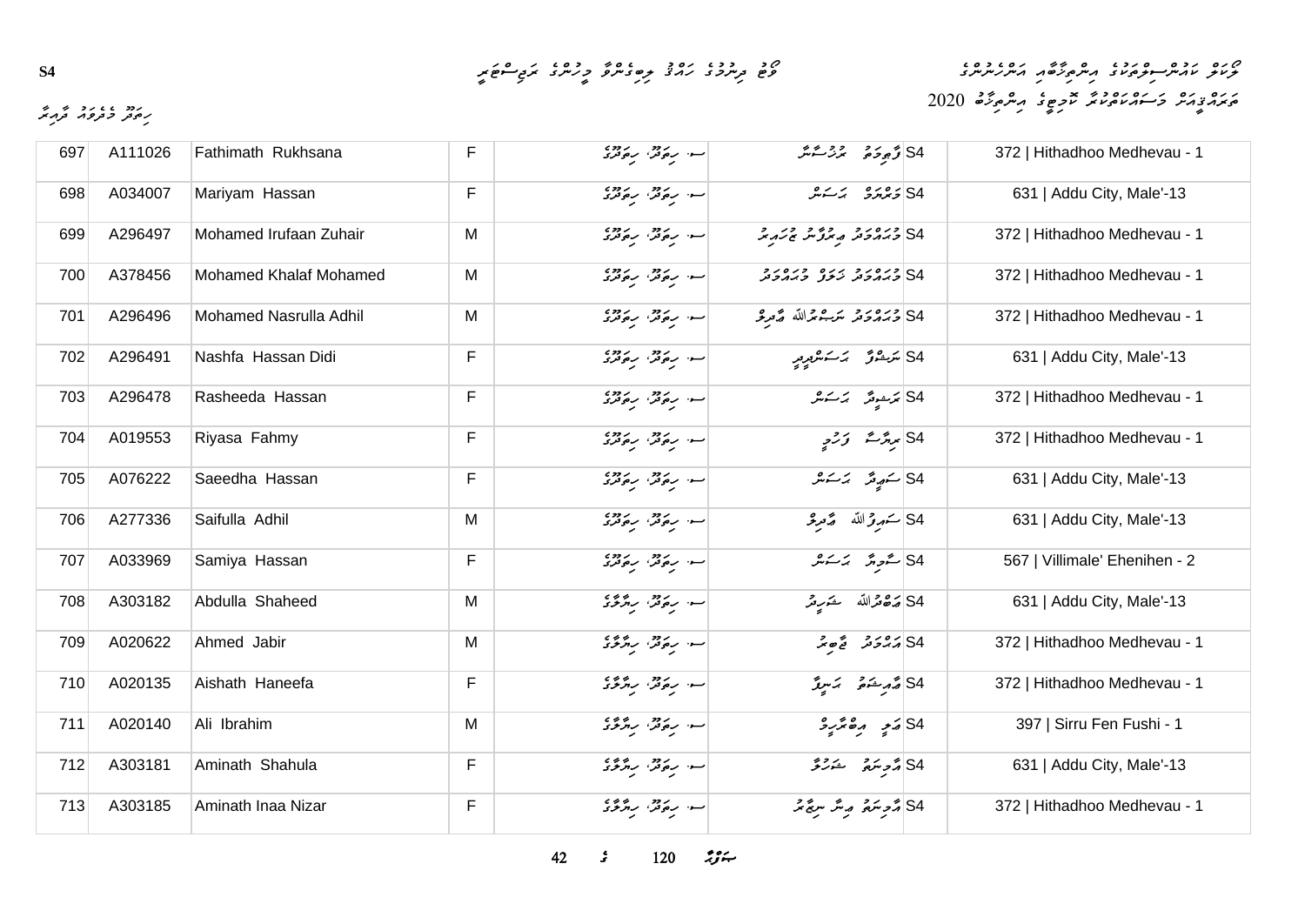*sCw7q7s5w7m< o<n9nOoAw7o< sCq;mAwBoEw7q<m; wBm;vB 2020<sup>, م</sup>وسوق المسجد التحقيق وسرمونية والم*جمع المسجد المسجد المسجد المسجد المسجد المسجد المسجد المسجد المسجد ال

| 714 | A277665 | Ibrahim Shaan Ahmed     | M           | سە رەۋىر، رەزۇر  | S4 مەھەر بۇ ھەمدى ئەرەپرى                      | 372   Hithadhoo Medhevau - 1 |
|-----|---------|-------------------------|-------------|------------------|------------------------------------------------|------------------------------|
| 715 | A020281 | Leena Jabir             | F           | سە رەۋر رۇۋى     | S4 م <sub>ج</sub> سَّر قُ <sub>ص</sub> مَّر    | 372   Hithadhoo Medhevau - 1 |
| 716 | A020320 | Mohamed Jabir           | M           | سە رەۋىش رەۋە    | S4 جرەر جۇھ بۇ                                 | 372   Hithadhoo Medhevau - 1 |
| 717 | A303179 | Mohamed Shahudh         | M           | سە رەۋى رەپرى    | S4 دېرونو خونو                                 | 631   Addu City, Male'-13    |
| 718 | A330075 | Aishath Noora Saeed     | $\mathsf F$ | سە رەۋرى رەزەر   | S4 مَّەمِ شَمَّة مَّتَهَدَّ سَمَهِ مَّرَ       | 372   Hithadhoo Medhevau - 1 |
| 719 | A330070 | Fathmath Nuha Saeed     | $\mathsf F$ | سە رەۋر روزۇر    | S4 ۇي <i>وخۇ بىرگ سەيدى</i> ر                  | 631   Addu City, Male'-13    |
| 720 | A075984 | Hawwa Ibrahim Didi      | $\mathsf F$ | سە رەۋش رەزەر    | S4 <i>جَهُرةٌ وهُ مُرْبِ</i> وْمِرِمِرِ        | 631   Addu City, Male'-13    |
| 721 | A020333 | Ahmed Shujau            | M           | سە رەۋى رەكروكى  | S4 كەبەر ئەرەپىيە ئەرەپىيە ئەنق                | 372   Hithadhoo Medhevau - 1 |
| 722 | A020433 | Mohamed Nasir           | M           | سە رەۋى رىزىرى   | S4 <i>دېمم</i> ونو گرسونو                      | 372   Hithadhoo Medhevau - 1 |
| 723 | A020676 | Abdulla Jamaal          | M           | ے روڈن کیریاؤ    | S4 مَرْهُ مِّرَاللَّهُ      مَوَكَّرْ          | 373   Hithadhoo Medhevau - 2 |
| 724 | A308234 | Ahmed Sobah             | M           | ے رہے تی کیریاؤ  | 222.581                                        | 373   Hithadhoo Medhevau - 2 |
| 725 | A308229 | Aishath Dhiye           | $\mathsf F$ | ے روڈن رسرچو     | S4 ۾ پر ڪوچورمر                                | 599   Fuvammulah Ehenihen-1  |
| 726 | A020730 | Ali Jamaal              | M           | ے رکھڑی کیریاؤ   | S4 كەنچە ئەڭ ئى                                | 631   Addu City, Male'-13    |
| 727 | A277949 | Ali Zihaan Salaah       | M           | ے روڈن کیرمامی   | S4 كەبىي بىر ئىگە سەنگەنز                      | 373   Hithadhoo Medhevau - 2 |
| 728 | A308247 | Aminath Madheeha        | $\mathsf F$ | ے روڈن کیریاؤ    | S4 مُتَّحِسَّعَةُ ۖ حَسِيَّةٌ                  | 373   Hithadhoo Medhevau - 2 |
| 729 | A277955 | Aminath Miska Rasheed   | $\mathsf F$ | ے رہے تر رسر عمر | S4 مُرْحِسَمْ وَسَنْتُمْ تَمْسُومُرْ           | 373   Hithadhoo Medhevau - 2 |
| 730 | A277945 | Fathimath Zainaa Salaah | F           | ے روڈن کیریاؤ    | S4 ۇ <sub>جو</sub> رَى <sub>كەر</sub> ىئر جۇير | 373   Hithadhoo Medhevau - 2 |

*43 sC 120 nNw?mS*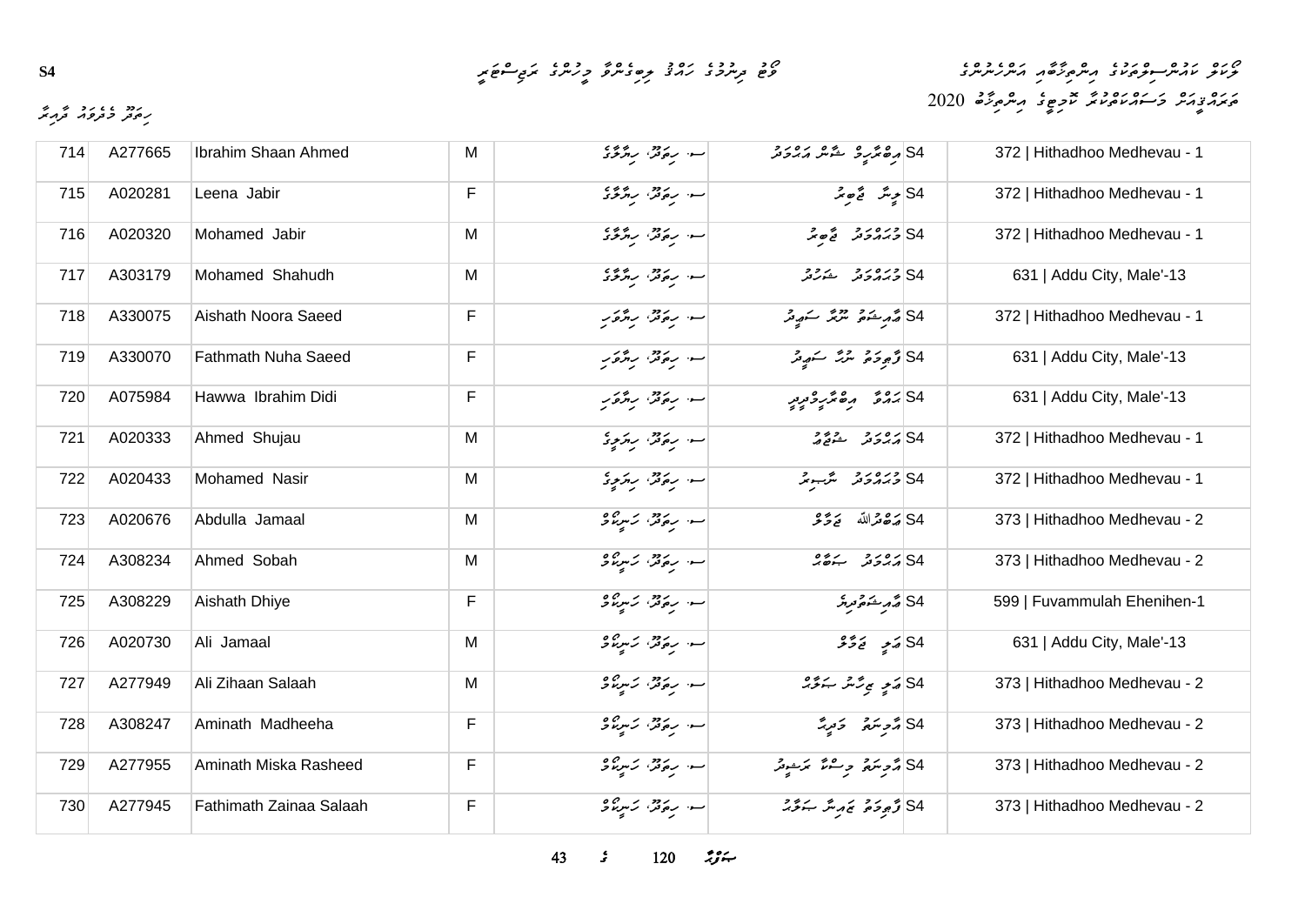*sCw7q7s5w7m< o<n9nOoAw7o< sCq;mAwBoEw7q<m; wBm;vB 2020<sup>, م</sup>وسوق المسجد التحقيق وسرمونية والم*جمع المسجد المسجد المسجد المسجد المسجد المسجد المسجد المسجد المسجد ال

| 731 | A308230 | Fathmath Rizna         | $\mathsf F$ | ے روڈن کیریاؤ                             | S4 ۇج <sub>و</sub> ىزىق مېنى <i>زىنگ</i>         | 373   Hithadhoo Medhevau - 2 |
|-----|---------|------------------------|-------------|-------------------------------------------|--------------------------------------------------|------------------------------|
| 732 | A308240 | Hassan Thaufeeg        | M           | ے روڈن کیرمامی                            | S4 بَرَسَىسْ مَح <i>ورْوِ</i> تْح                | 373   Hithadhoo Medhevau - 2 |
| 733 | A308236 | Hawwa Nahidha          | $\mathsf F$ | ے رکھڑی کیریاؤ                            | S4 كَ <i>مْ دُمْرةْ</i> سُرْمَرْ                 | 373   Hithadhoo Medhevau - 2 |
| 734 | A308232 | Hussain Thifah         | M           | ے روڈن کیریاؤ                             | S4 برسىمبر م <sub>و</sub> رَ بر                  | 373   Hithadhoo Medhevau - 2 |
| 735 | A308244 | Ibrahim Falaah         | M           | ے روڈن کیریاؤ                             | S4 مەھەر ئۇر ئۇرگە                               | 373   Hithadhoo Medhevau - 2 |
| 736 | A308243 | Ibrahim Samaah         | M           | ے رکھڑی کیریاؤ                            | S4 مەھم <i>گرى</i> ئىنگە                         | 373   Hithadhoo Medhevau - 2 |
| 737 | A277947 | Ibrahim Zain Salaah    | M           | ے رہی کیریاؤ                              | S4 مەھەر بىر ئەر سىر ئىكىنى كىلەر كىلە           | 373   Hithadhoo Medhevau - 2 |
| 738 | A308233 | Mariyam Didi           | $\mathsf F$ | ے روزہ رسر وہ                             | S4 كەبھەر 2 مرىر                                 | 373   Hithadhoo Medhevau - 2 |
| 739 | A308239 | Mohamed Shareef        | M           | ے روڈن کیریاؤ                             | S4 <i>وُبَهُ وَبَنْ</i> مِسْتَمَيْرُ             | 373   Hithadhoo Medhevau - 2 |
| 740 | A043058 | Mohamed Solah          | M           | ے روڈن کیریاؤ                             | S4 <i>جەممىتە بىر بىرى</i>                       | 373   Hithadhoo Medhevau - 2 |
| 741 | A308245 | Moosa Jamaal           | M           | ے روڈن کیریاؤ                             | $332223$ S4                                      | 373   Hithadhoo Medhevau - 2 |
| 742 | A308241 | Najah Ali              | M           | ے روڈن رسرچو                              | S4 سَرَةٌ بَرَ صَ <sub>حِ</sub>                  | 631   Addu City, Male'-13    |
| 743 | A308226 | Shaugee                | M           | ے ریڈی کیریڈی                             | S4 ڪم <i>۾ ت</i> و                               | 373   Hithadhoo Medhevau - 2 |
| 744 | A277960 | Zuraaru Salaah         | M           | ے روڈن کیریاؤ                             | S4يو محمد سيۇر                                   | 373   Hithadhoo Medhevau - 2 |
| 745 | A137858 | Abdulla Zuhair Mohamed | M           | ر دو وره ده ده.<br>سه رجون رتوسره بود     | S4 مَەھْرَاللَّهُ تُحْرَمَ مِرَّ وَبَرَمْرَ فَرَ | 372   Hithadhoo Medhevau - 1 |
| 746 | A308170 | Aminath Malak Moosa    | $\mathsf F$ | ر دو در ه ر د ه<br>سه رجونز، رتوسره برو ه | S4 أَمُّ <i>جِسَعْهُ حَجَّدٌ حَ</i> سُمُّ        | 372   Hithadhoo Medhevau - 1 |
| 747 | A308169 | Faseeha Moosa          | F           | ر دود وره ده ده.<br>سوسره فرا رفز سره مرد |                                                  | 372   Hithadhoo Medhevau - 1 |

*n8o<n@ q<m=s@s> r@mAo5*

*44 sC 120 nNw?mS*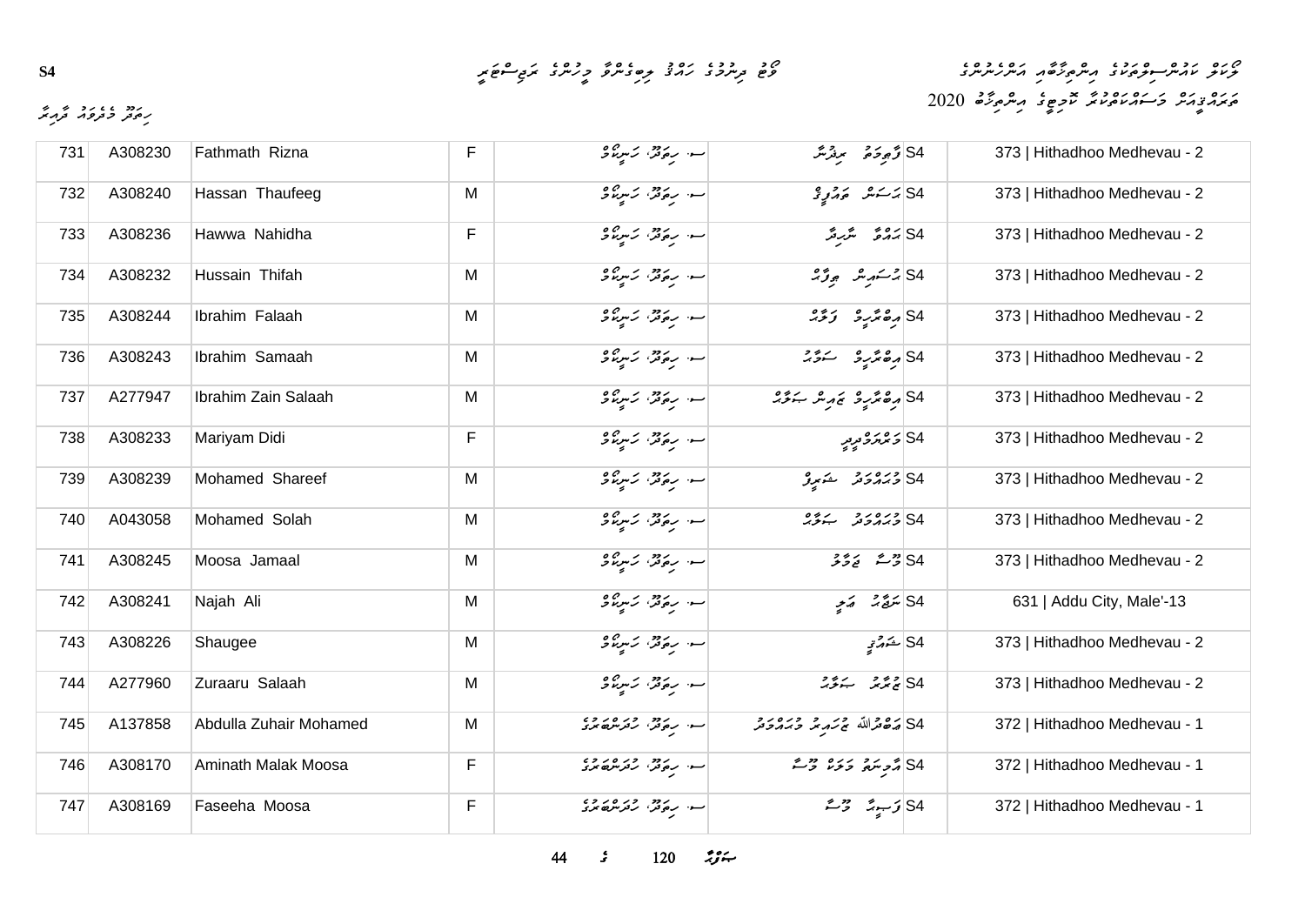*sCw7q7s5w7m< o<n9nOoAw7o< sCq;mAwBoEw7q<m; wBm;vB 2020<sup>, م</sup>وسوق المسجد التحقيق وسرمونية والم*جمع المسجد المسجد المسجد المسجد المسجد المسجد المسجد المسجد المسجد ال

| 748 | A308159 | Hawwa Mohamed               | $\mathsf F$  | ر دود - در ۵ در د د<br>سو، ره تر، رترس        | S4 يَرْمُوَّ وَيَرْمُرُونَّر                 | 372   Hithadhoo Medhevau - 1 |
|-----|---------|-----------------------------|--------------|-----------------------------------------------|----------------------------------------------|------------------------------|
| 749 | A308175 | <b>Mohamed Muslim Moosa</b> | M            | --- رود وره دوه<br>--- رونر، رنرس             | S4 دره دو د عبود و هنگ                       | 372   Hithadhoo Medhevau - 1 |
| 750 | A308168 | Wilshaana Moosa             | F            | ر دود وره ده ده.<br>پ. روفر، رفر مهمه         | S4 <sub>حە</sub> رشە ئىشر تۆرگ               | 631   Addu City, Male'-13    |
| 751 | A308166 | Wilshan Moosa               | M            | ر دو ور ه ر و ع<br>سه رجونس رتوسره بود        | S4 <sub>ح</sub> وثوشتر ويسته                 | 253   ADh. Fenfushi - 1      |
| 752 | A307437 | Ahmed Jaamiz                | M            | سە رەۋىش شەرىر                                | S4   <i>مرد جن في م</i> ح                    | 631   Addu City, Male'-13    |
| 753 | A080939 | Mohamed Fazleen             | M            | سە رەۋىر، روزىر                               | S4  <i>\$نەم</i> ۇمۇ كەنج م <sub>چ</sub> ىتر | 93   R. Rasgetheemu - 1      |
| 754 | A027962 | Mohamed Musthafa            | M            | سە رەۋرى رقرۇر                                | S4 ديره د د م د و                            | 373   Hithadhoo Medhevau - 2 |
| 755 | A163077 | Nasreena Moosa              | $\mathsf{F}$ | سە رەۋىش رودى                                 | S4 ىترىشمېرىتى ق <sup>4</sup> ىگە            | 373   Hithadhoo Medhevau - 2 |
| 756 | A020639 | Fathimath Shareefa          | F            | ے روکن رفروسوی وی                             | S4 تَرْجِرَةَ صَنَّمِيرَّ                    | 372   Hithadhoo Medhevau - 1 |
| 757 | A059227 | Hussain Rasheed Moosa       | M            | ے رکوبر، رکور سرو مرکز                        | S4 پرڪمرين پر <sub>ڪو</sub> بر وحڪ           | 631   Addu City, Male'-13    |
| 758 | A020703 | Latheefa Moosa              | $\mathsf{F}$ | ے رکوش رفروسوی مصر                            | S4 كَرْجِورٌ وَ <sup>2</sup> َتْ             | 372   Hithadhoo Medhevau - 1 |
| 759 | A307768 | Mariyam Shifaza             | F            | ىسە بەردە جۇرىپىدىكەن ئى                      | S4 <i>د مر<sub>م</sub>رو جوڙي</i> َ          | 372   Hithadhoo Medhevau - 1 |
| 760 | A355107 | Meeza Shareef               | $\mathsf F$  | ر داردو در در در در در د                      | S4 <i>ڇي شميرو</i>                           | 631   Addu City, Male'-13    |
| 761 | A307770 | Mohamed Latheef             | M            | ے روکن رفروسوی وی                             | S4 دېرو دي ځېږو                              | 372   Hithadhoo Medhevau - 1 |
| 762 | A307769 | Muththalib Shareef          | M            | ے رکوبر، رکور سرو مرکز                        | S4 <i>جەمۇجى شەيرۇ</i>                       | 372   Hithadhoo Medhevau - 1 |
| 763 | A296546 | Hawwa Latheefa              | $\mathsf{F}$ | ر دود. ووه در د و ،<br>سه رجونس رتون وربوی    | S4 <i>جَهُوَّ خَف</i> ِرَّ                   | 372   Hithadhoo Medhevau - 1 |
| 764 | A020001 | Ibrahim Luthfy              | M            | ر دود وولار د د و ه<br>سه روفرا رتزو وربر د ه | S4 م <i>ەھتىب</i> ۇ خ <sub>ى</sub> جى        | 372   Hithadhoo Medhevau - 1 |

*45 sC 120 nNw?mS*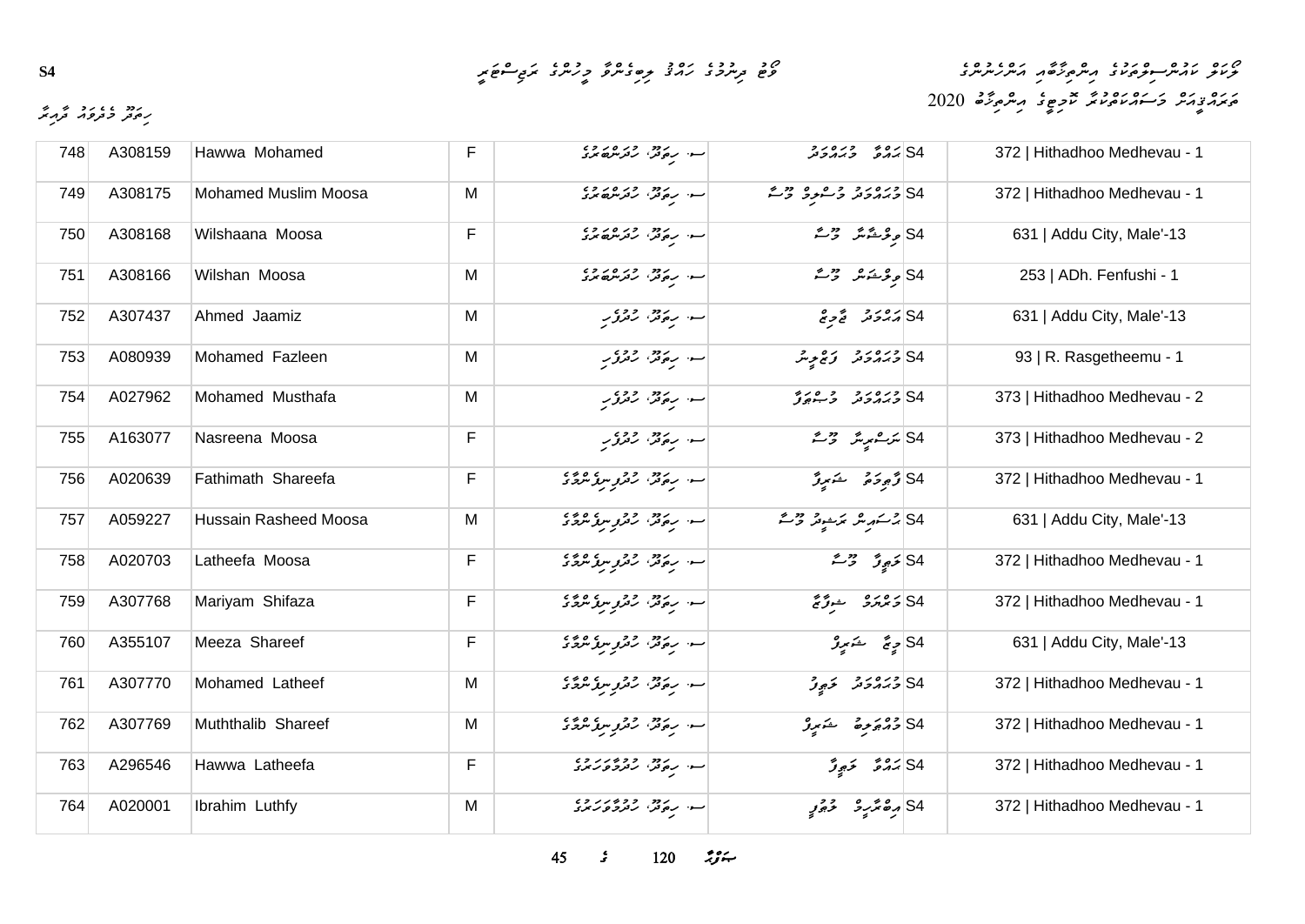*sCw7q7s5w7m< o<n9nOoAw7o< sCq;mAwBoEw7q<m; wBm;vB 2020<sup>, م</sup>وسوق المسجد التحقيق وسرمونية والم*جمع المسجد المسجد المسجد المسجد المسجد المسجد المسجد المسجد المسجد ال

| 765 | A084635 | Khalid Ahmed          | M            | ر دود. وولار د و ه<br>سه رمونس رتون وربوی        | S4 دَّىرى <i>زْ مَدْدَى</i> رْ      | 372   Hithadhoo Medhevau - 1  |
|-----|---------|-----------------------|--------------|--------------------------------------------------|-------------------------------------|-------------------------------|
| 766 | A309300 | Ahmed Hussain         | M            | ر ده و ووړر وه ده.<br>سه رهي رتون درکاري         | S4 كەبروتىر ب <sub>ە</sub> شىرىش    | 372   Hithadhoo Medhevau - 1  |
| 767 | A020372 | Aishath Soodha        | F            | ر دو ووډرر وه ده.<br>سو روتر، رترولوربر ده.      | S4 مُدمِسْدَهْ سُفْرَةَ <i>رٌ</i>   | 372   Hithadhoo Medhevau - 1  |
| 768 | A382167 | Ali Naasih            | M            | ر دو وولار د د وه در<br>سو روتر، رترو وربر د د د | S4  كەمچە مەش <i>بەي</i> گ          | 372   Hithadhoo Medhevau - 1  |
| 769 | A309304 | Asiyath Hussain       | F            | ر دو وودرد ودود.<br>سه ره تول رتون وربود و       | S4 مەسى <i>رەتى جىسكى</i> رىنگ      | 638   Hulhumale', Ehenihen-24 |
| 770 | A309294 | Fazna Hussain         | $\mathsf{F}$ | ر دو ووجدر وه ده.<br>سوا ره ترا رترو وربود و ده  | S4 كۈنچ يىگە ب <sub>ە</sub> شكىرىشە | 372   Hithadhoo Medhevau - 1  |
| 771 | A020215 | Hawwa Seena           | F            | ر دود و و در در دره<br>سه رهون رتورور در در      | S4 كەنزۇ سېتىر                      | 372   Hithadhoo Medhevau - 1  |
| 772 | A019664 | Hussain Habeeb        | M            | ر دود و و در در دره<br>سه رهون رتورور در در      | S4 بر <i>کم بره فی</i> م            | 372   Hithadhoo Medhevau - 1  |
| 773 | A309302 | Ibrahim Hussain       | M            | ر ده وود دروه ده ده.<br>پ روتو، رتوروربردو       | S4 مەھەرىرى ب <sub>ى</sub> شەمبىر   | 372   Hithadhoo Medhevau - 1  |
| 774 | A309288 | Mariyam Shahidha      | F            | ر دو ووډر روه ده.<br>سو رونل، رنوچور پروه د      | S4 كەنگەرگە شەرىگە                  | 372   Hithadhoo Medhevau - 1  |
| 775 | A309290 | Mohamed Hussain       | M            | ر دو وولار د د وه در<br>سو روتر، رترو وربر د د د | S4 دېرم د د مرمر                    | 372   Hithadhoo Medhevau - 1  |
| 776 | A161306 | Aishath Shahza        | F            | ر دود و دور ه دون<br>سه ره تر، رسری د سهرس       | S4 مەم ئىشەر ئىيەر يىلى ئىشەر ئىس   | 631   Addu City, Male'-13     |
| 777 | A301811 | Hassan Mohamed        | M            | ر دو در ورد و بروه<br>سوسر مرکز رسمه و سوتر در   | S4 ټريىش د <i>جره د</i> ور          | 638   Hulhumale', Ehenihen-24 |
| 778 | A301812 | Ibrahim Kalo          | M            | ر دود و دور ورد و د<br>سه رمونس رسری رستوربری    | S4 <sub>مەھ</sub> مَّر پەدىم        | 373   Hithadhoo Medhevau - 2  |
| 779 | A165231 | Miz'han Ali           | M            | ر دود. د در ۲۶۵ وی.<br>سه ره ترکی رسری سه ترس    | S4 <sub>ح</sub> وثر شمیر کامیر      | 373   Hithadhoo Medhevau - 2  |
| 780 | A301819 | Shaan Mohamed Ibrahim | M            | ر دود و دور ه دون<br>سه ره تر رسری دستربری       | S4 ڪُمبر <i>دبرونڊ م</i> ڪٽربر      | 373   Hithadhoo Medhevau - 2  |
| 781 | A301825 | Shafa Ali             | F            | ر دو و دور ه دوه.<br>سه ره تر، رسری د سهرس       | S4 شترق ت <sub>ھ</sub> ر            | 373   Hithadhoo Medhevau - 2  |

*46 sC 120 nNw?mS*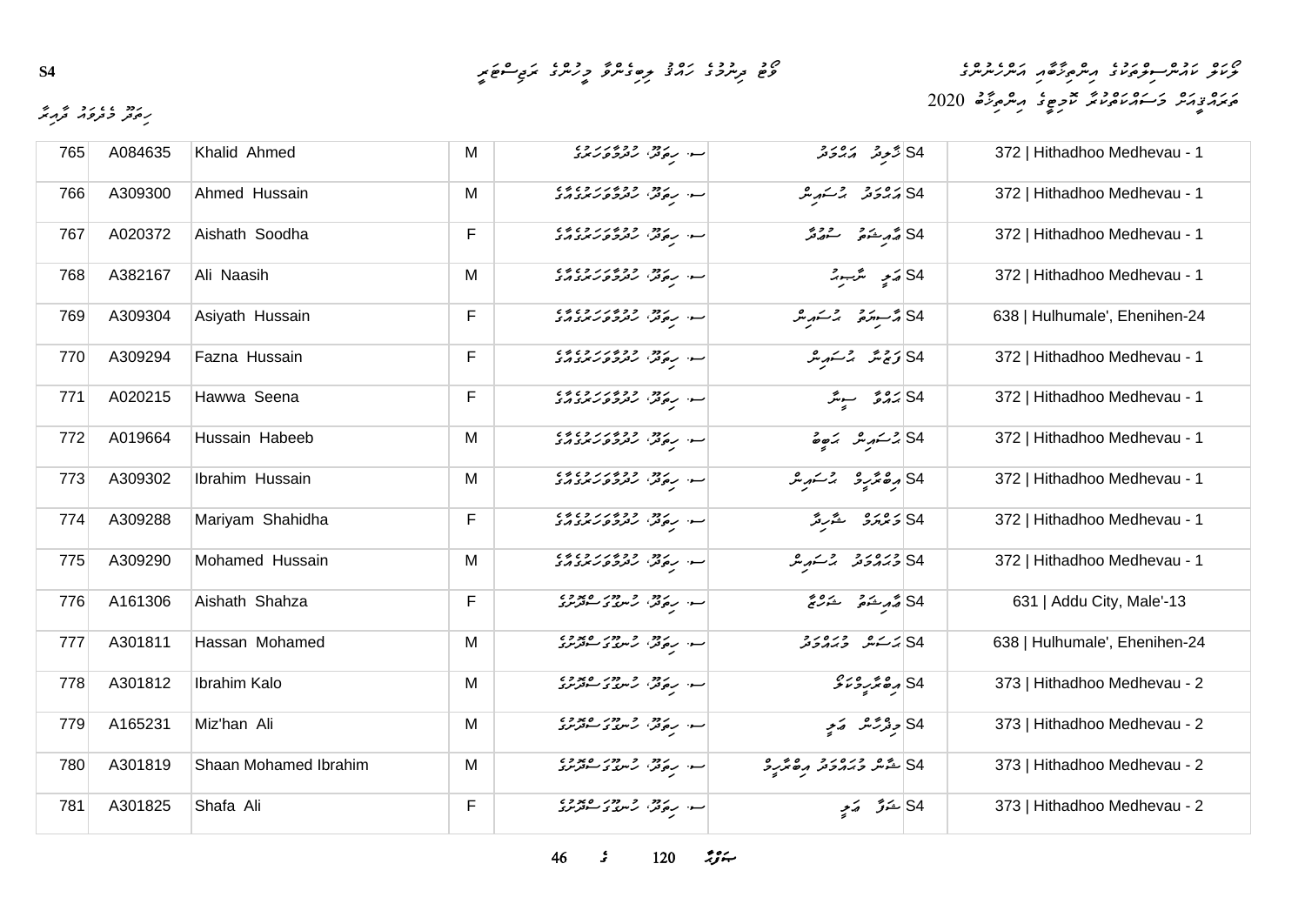*sCw7q7s5w7m< o<n9nOoAw7o< sCq;mAwBoEw7q<m; wBm;vB 2020<sup>, م</sup>وجدة المصرورة المجموعة المستورجة والم*جموعة والمجموعة والمجموعة والمجموعة والمجموعة والمجموعة والمجموعة

| 782 | A301820 | Sharumaanaa Mohamed Ibrahim | F            | ر دود و دود ه بروه<br>سه ره تش گرسری سه توسری | S4 خوړو ته د د د د د ه ټرگرو           | 631   Addu City, Male'-13    |
|-----|---------|-----------------------------|--------------|-----------------------------------------------|----------------------------------------|------------------------------|
| 783 | A301824 | Shifa Ali                   | F            | ر دو و دور ه دوه.<br>سه ره تر، رسری د سهرس    | S4 شوتر ک <i>ے م</i> ح                 | 631   Addu City, Male'-13    |
| 784 | A278544 | Mariyam Hulma Mashkoor      | $\mathsf F$  | ے رہور ور                                     | S4   د ۱۵ د مورد و د ۱۵ د د و          | 372   Hithadhoo Medhevau - 1 |
| 785 | A278542 | Mohamed Madhuhu Mashkoor    | M            | سە رەۋر، مەڭ                                  | S4 دره د د د در د دورو                 | 460   Srilanka / Colombo - 1 |
| 786 | A026339 | Abdul Gayyoom Ibrahim       | M            | ب ر <sub>یم</sub> وژ، مرعوفه د                | S4 בספק פרס בי פיציק כ                 | 373   Hithadhoo Medhevau - 2 |
| 787 | A094527 | Abdulla Miyaz               | M            | ب ر <sub>و</sub> ود، م <b>ر</b> موخه          | S4 مَرْه قرالله حرمَّز ج               | 373   Hithadhoo Medhevau - 2 |
| 788 | A161300 | Aishath Zeenath             | F            | - رەۋر مەمرىقى<br>سەر بەر                     | S4 مُدمِسْمَة بِمِسَمَّة               | 373   Hithadhoo Medhevau - 2 |
| 789 | A321686 | Aishath Rafahath Ibrahim    | F            | ۔ رەۋر مەم بەدى                               | S4 مەم شەھ مرزىرى مەھمەر 2             | 631   Addu City, Male'-13    |
| 790 | A302269 | Ali Nihad                   | M            | ب رړونه رعوفور                                | S4 کی میرشتر                           | 373   Hithadhoo Medhevau - 2 |
| 791 | A069865 | Aminath Hussain             | $\mathsf{F}$ | ے ر <sub>یم</sub> ور، <sub>مر</sub> طور دی    | S4 مَّ <i>جِسَمَّةَ بِرْسَمَ بِ</i> رْ | 631   Addu City, Male'-13    |
| 792 | A302260 | Fauziyya Ibrahim            | F            | ے ر <sub>یم</sub> وری مرعوفی ک                | S4 زَرَمِ مِهْرٌ مِهْتَرِ وَ           | 373   Hithadhoo Medhevau - 2 |
| 793 | A302273 | Hassan Naasih               | M            | ب ر <sub>و</sub> ږد را د دی                   | S4 ئەسەنلەر ش <i>ەسەن</i> ج            | 373   Hithadhoo Medhevau - 2 |
| 794 | A302270 | Hussain Ali                 | M            | ب ره ده مراجعه                                | S4 پرستوپە ئەمچە                       | 373   Hithadhoo Medhevau - 2 |
| 795 | A302265 | Ibrahim Nisham              | M            | - ر <sub>ەۋتى</sub> مەمزىرى                   | S4  مەھەر بەر سرىشى                    | 631   Addu City, Male'-13    |
| 796 | A033263 | Mohamed Ibrahim             | M            | - رەۋر مەمرىقى<br>سەر بەر                     | S4 دېممرد مقترب                        | 373   Hithadhoo Medhevau - 2 |
| 797 | A161299 | Mohamed Nizam               | M            | سە رەق <sup>ى</sup> مەمۋىرى                   | S4 <i>\$222 مِيغٌو</i>                 | 631   Addu City, Male'-13    |
| 798 | A302272 | Mohamed Wisam Ibrahim       | M            | سه ره در مره پروی                             | S4 درور د عرفه مقتربه                  | 631   Addu City, Male'-13    |

*47 sC 120 nNw?mS*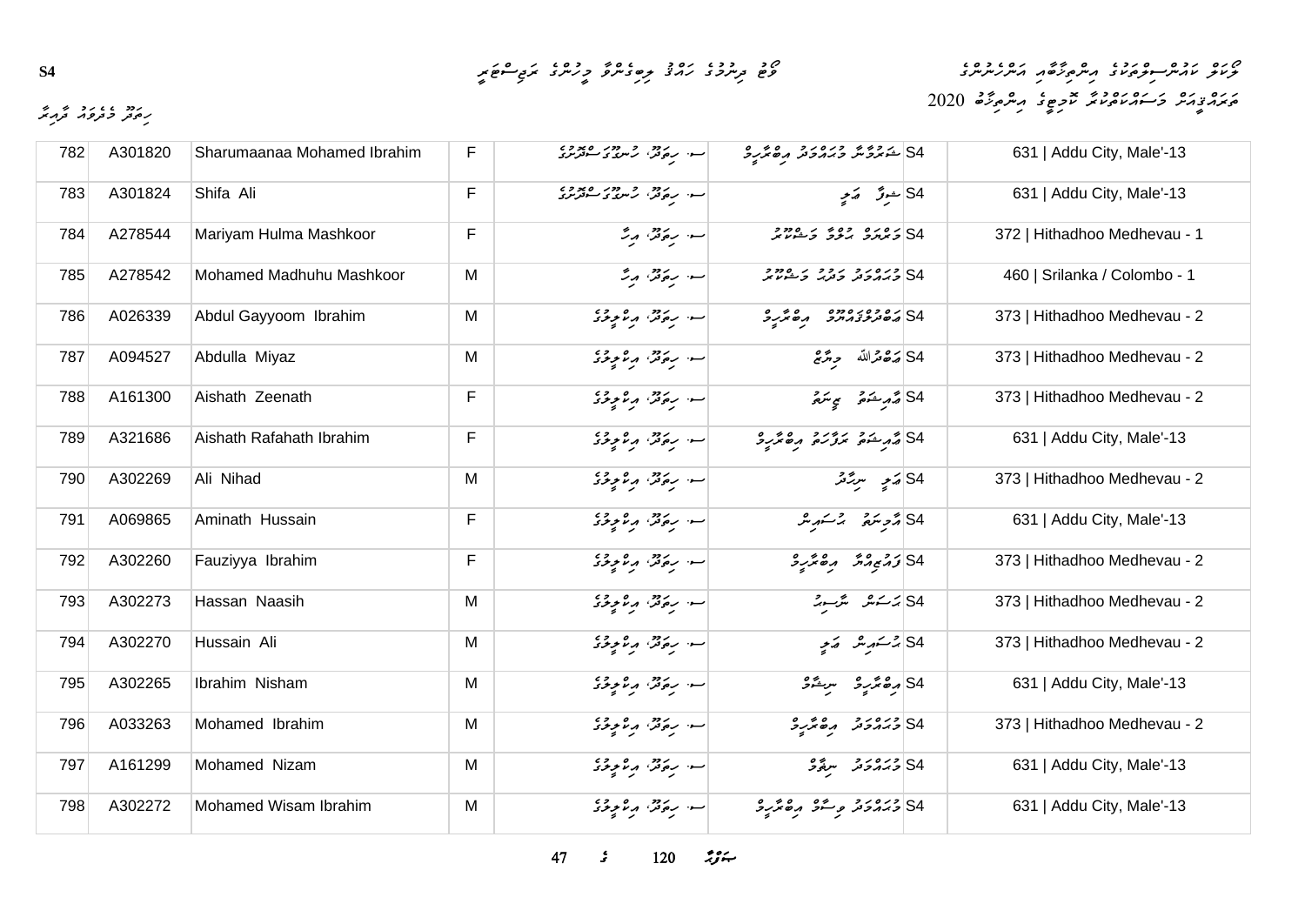*sCw7q7s5w7m< o<n9nOoAw7o< sCq;mAwBoEw7q<m; wBm;vB 2020<sup>, م</sup>وسوق المسجد التحقيق وسرمونية والم*جمع المسجد المسجد المسجد المسجد المسجد المسجد المسجد المسجد المسجد ال

| 799 | A065385 | Ahmed Saeed                  | M           | سە رەۋىش مەمدىرىش | S4 كەبروتر س <i>ەپە</i> تر                | 631   Addu City, Male'-13    |
|-----|---------|------------------------------|-------------|-------------------|-------------------------------------------|------------------------------|
| 800 | A021010 | Aishath Didi                 | F           | ے رکوش مکہ مرے    | S4 ۾ مرڪو <i>مو</i> مبر                   | 631   Addu City, Male'-13    |
| 801 | A323646 | Ali Ibrahim                  | M           | سە رەۋىش مەمدىرىش | S4 <i>مَج م</i> ەم <i>َّرى</i> د          | 372   Hithadhoo Medhevau - 1 |
| 802 | A323790 | Asiyath Ibrahim              | F           | سە رەۋىش مەمدىرىش | S4 أَرَّ سِيرَةَ مِنْ مَرْبِرَةَ          | 631   Addu City, Male'-13    |
| 803 | A323792 | Asma Ibrahim                 | F           | سە رەۋىش مەمدىرىش | S4  مَسْعَرٌ مِعْمَدٍ حِ                  | 631   Addu City, Male'-13    |
| 804 | A099555 | Hassan Ibrahim               | M           | سە رەۋىش مەمدىرىش | S4 ئەسەمىر مەھ <i>مگرى</i> ۋ              | 631   Addu City, Male'-13    |
| 805 | A323791 | Hawwa Ibrahim                | F           | سە رەۋىش مەمدىرىش | S4 <i>بَهُمَّة مِعْتَرِدْ</i>             | 631   Addu City, Male'-13    |
| 806 | A323868 | Ibrahim Hussain              | M           | سە رەۋىش مەمدىرىش | S4  مەھەرىرى جەسىمبەسىر                   | 372   Hithadhoo Medhevau - 1 |
| 807 | A323645 | Khadheeja Ibrahim            | F           | ے رکھ مہرے        | S4 كَتَعِيقٌ مِنْ صُحَّرِ فِي             | 631   Addu City, Male'-13    |
| 808 | A021056 | Maryam Saeeda                | F           | سە بەھ ئەرەبىر شە | S4 كەندىرى سى <i>مبەن</i> گە              | 631   Addu City, Male'-13    |
| 809 | A011890 | Mohamed Iqbal                | M           | سە رەۋىش مەمدىرىش | S4 درور درور                              | 372   Hithadhoo Medhevau - 1 |
| 810 | A278203 | Mohamed Suaidh Shafeeq       | M           | سە رەۋىش مەمدىرىش | S4 <i>دبروبر دبر مقریفر شوی</i> تخ        | 631   Addu City, Male'-13    |
| 811 | A323794 | Saara Ibrahim                | $\mathsf F$ | سە رەۋىش مەمدىرىش | S4 سَمَعَہُ م <i>ِ ھ</i> غرب <sup>و</sup> | 372   Hithadhoo Medhevau - 1 |
| 812 | A303510 | <b>Ahmed Saaif Haneef</b>    | M           | سە رەۋىش مەمرەم   | S4   ئەبەد ئەرقى ئەس <i>ب</i> ۇ           | 372   Hithadhoo Medhevau - 1 |
| 813 | A294004 | Fathimath Haneef             | $\mathsf F$ | سە رەقق مەمگەم    | S4 رَّج <i>وحَمْ بَ</i> سِرِرْ            | 631   Addu City, Male'-13    |
| 814 | A308427 | <b>Fathimath Amal Hassan</b> | F           | سە رەقق مەمگەم    | S4 ۇ <sub>جوخت</sub> ى مەدى ئەسەنلە       | 631   Addu City, Male'-13    |
| 815 | A122879 | <b>Fathimath Dhie</b>        | F           | سە رەتر مەرەم     | S4 ۇ <sub>جو</sub> رَ م <sub>ۇ</sub> رىر  | 631   Addu City, Male'-13    |

*48 sC 120 nNw?mS*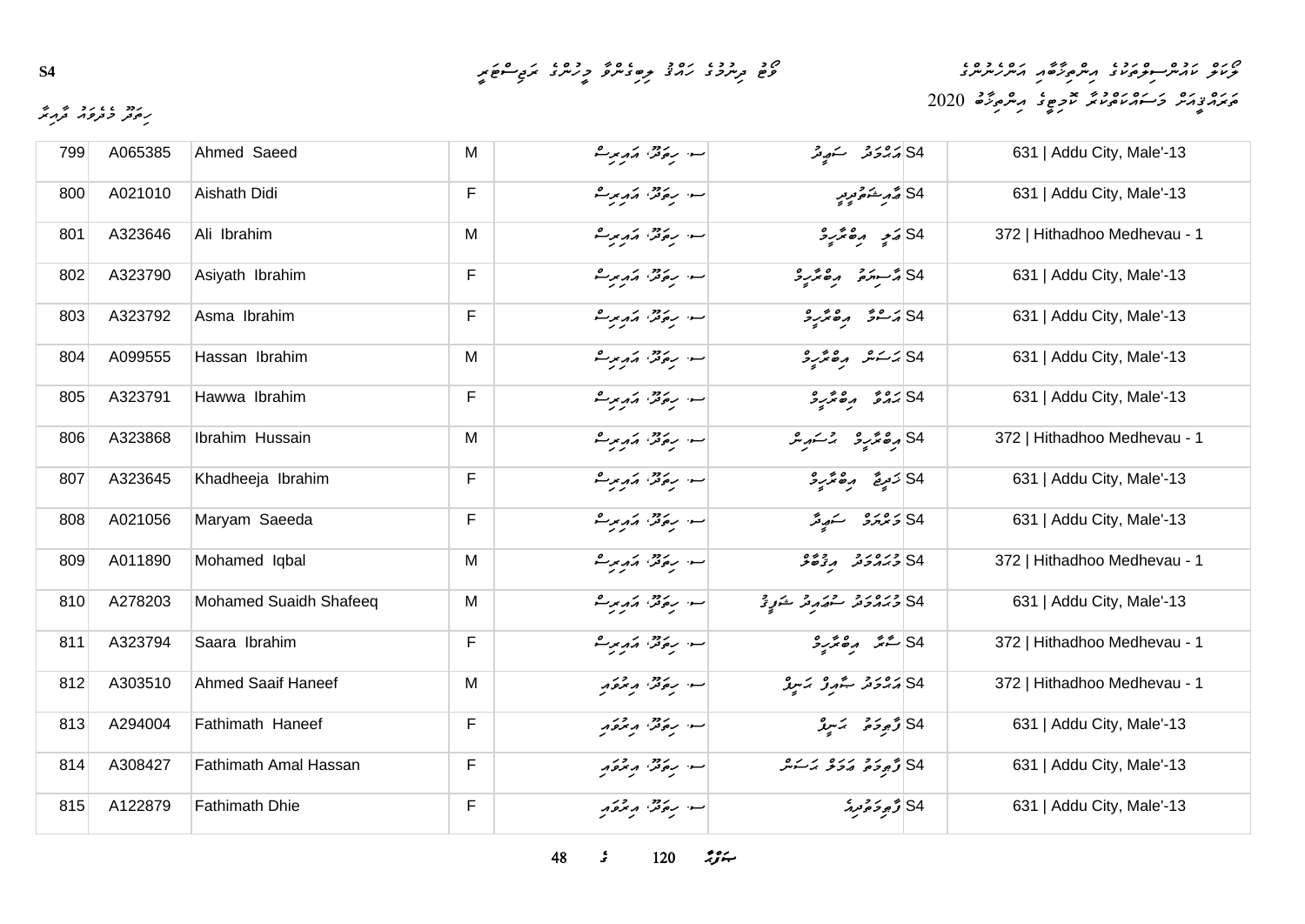*sCw7q7s5w7m< o<n9nOoAw7o< sCq;mAwBoEw7q<m; wBm;vB* م من المرة المرة المرة المرجع المرجع في المركبة 2020<br>مجم*د المريض المربوط المربع المرجع في المراجع المركبة* 

| 816 | A294005 | Hawwa Haneef            | $\mathsf F$ | سە رەۋر مەرەم                                                | S4 ئەبرق ئەس <i>ب</i> ر                       | 372   Hithadhoo Medhevau - 1  |
|-----|---------|-------------------------|-------------|--------------------------------------------------------------|-----------------------------------------------|-------------------------------|
| 817 | A050528 | Hussain Didi            | M           | سە رەتر مەرەم                                                | S4 ترڪ <i>ر ت</i> ٿوپور                       | 567   Villimale' Ehenihen - 2 |
| 818 | A132446 | Mariyam Haneef          | $\mathsf F$ | سة رەقق مەختىر                                               | S4 <i>جىمىر ئىبى ئىبى</i> ر                   | 372   Hithadhoo Medhevau - 1  |
| 819 | A278583 | Mohamed Affan Hassan    | M           | سه ره ده مروم                                                | S4 ديره د د بروژه ټر شهر                      | 631   Addu City, Male'-13     |
| 820 | A303511 | Safwath Haneef          | F           | سة رەقق مەمدەم                                               | S4 بەدىرە بەيدى <sub>س</sub> ىر               | 372   Hithadhoo Medhevau - 1  |
| 821 | A049553 | Ahmed Hassan Didi       | M           | ر دود دره ۵۵۵۰<br>سه روتر، تع ۱۳۶۴ و                         | S4 كەندى كە ئەسەئىر بىر                       | 372   Hithadhoo Medhevau - 1  |
| 822 | A296470 | Ahmed Hayyan Rasheed    | M           | ر دود ده ۵۵۵ وه.<br>سه رونر، نوځ د د د د                     | S4 <i>גېرو د و</i> ه په کرېږمن                | 631   Addu City, Male'-13     |
| 823 | A019860 | Aishath Manikfaanu      | $\mathsf F$ | ر دود ده ۵۵۵ وه و.<br>سه روتر، نع ۱۳۶۴ و د                   | S4 ۇرمەمۇر <i>كىرىدۇ تى</i> ر                 | 372   Hithadhoo Medhevau - 1  |
| 824 | A069297 | Aminath Zahira          | $\mathsf F$ | ر دود ده ۵۵۵ وي.<br>سه رونر، ن <sub>ځ</sub> ۱۵ <i>بر</i> ون  | S4 مُتَصِبَعَةً تَجْرِبَتَّهُ                 | 631   Addu City, Male'-13     |
| 825 | A052897 | Asiyath Hassan Didi     | F           | ر دود دره ۵۵۵ وی<br>سه روتر، تع ۱۳۶۴ و                       | S4 ۾ُ <i>سبوري پر سنگهويو</i> ر               | 631   Addu City, Male'-13     |
| 826 | A351633 | Fathimath Azka Mohamed  | $\mathsf F$ | ر دود دره ۵۵۵ وی<br>سه روتر، تع ۱۳۶۴ و                       | S4 ژُجِرَ وَ رَه وَ وَرَه دِ                  | 372   Hithadhoo Medhevau - 1  |
| 827 | A019139 | Hassan Didi             | M           | ر دو ره ۵۵۵ وه.<br>سه روتر، ن <sub>و</sub> ه بروژ            | S4 ټرسکوپوپور                                 | 372   Hithadhoo Medhevau - 1  |
| 828 | A296461 | Mariyam Zahira          | $\mathsf F$ | ر دود دره ۵۵۵۰<br>سه روتر، تع ۱۳۶۴ و                         | S4 <i>خىمىدۇ</i> ت <sub>ى</sub> رىگە          | 372   Hithadhoo Medhevau - 1  |
| 829 | A021636 | Mohamed Hassan Didi     | M           | ر دود دره ۵۵۵ وی<br>سه روتر، تع ۱۳۶۴ و                       | S4 <i>ڈیزوونو پر کے نگ</i> ورمی               | 372   Hithadhoo Medhevau - 1  |
| 830 | A296469 | Mohamed Hassaan Rasheed | M           | ر دو ده ده ۵۵۰ وي.<br>سه رونز، ده دود د                      | S4 <i>دره د د ده گس</i> گس مر <sub>شو</sub> ر | 372   Hithadhoo Medhevau - 1  |
| 831 | A019859 | Musharraf Hassan Didi   | M           | ر دود دره ۵۵۵ وی<br>سه روتر، تع ۱۳۶۴ و                       | S4 ۇشەھەتدى كەسكەتلىرىنى                      | 3   HA. Molhadhoo - 1         |
| 832 | A099566 | Saudhath Hassan Didi    | F           | ر دود ده ۵۵۵ وي.<br>سه رونر، ن <sub>ځ</sub> ۱۵ <i>بر</i> و د | S4  سەھەتەھە - ئەسەھەتەپەتەر                  | 631   Addu City, Male'-13     |

## ردد ، ، ، ر د م*ع*د بر<br>برحو<sub>م</sub> و ترجمہ تحریر بر

*49 sC 120 nNw?mS*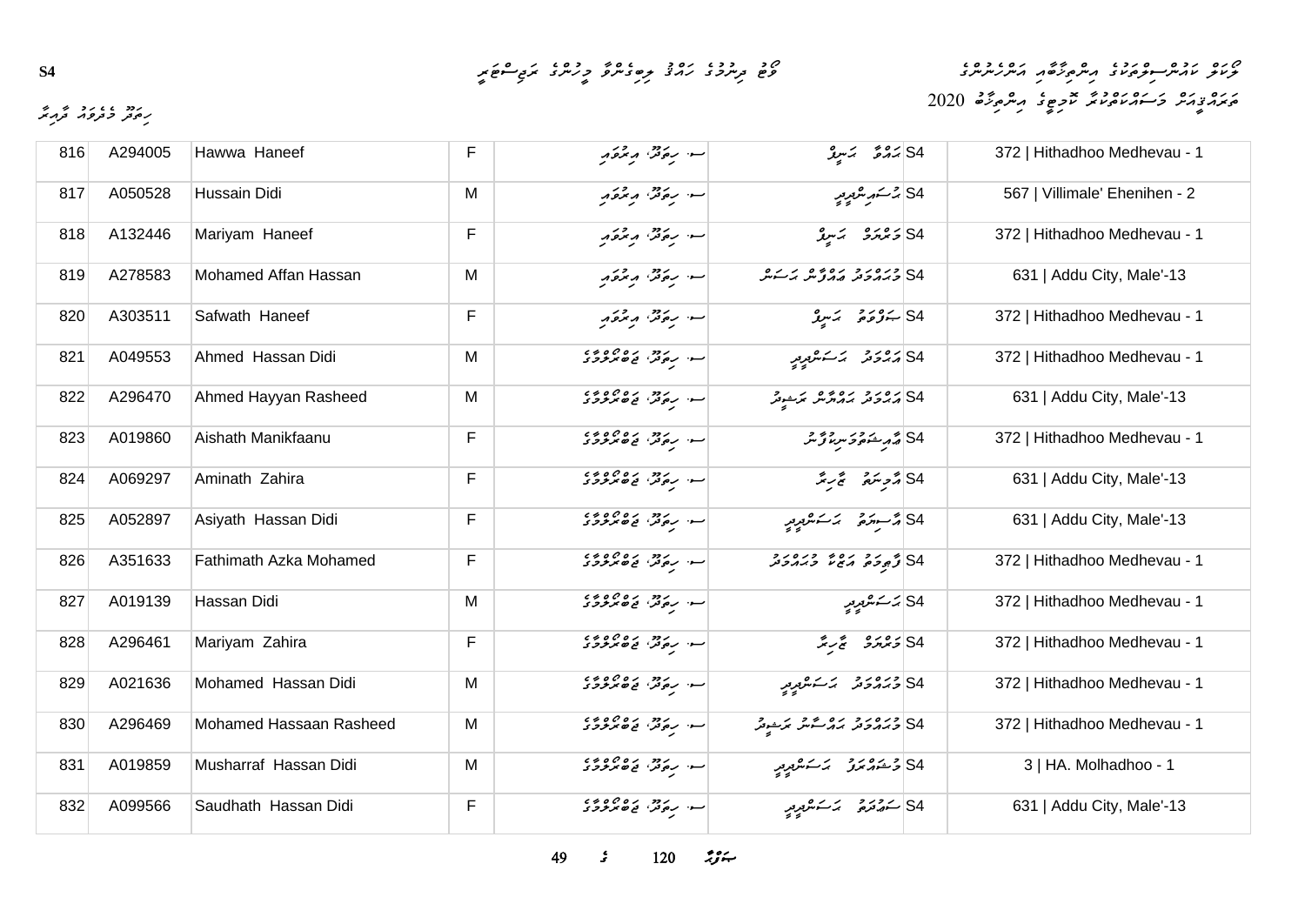*sCw7q7s5w7m< o<n9nOoAw7o< sCq;mAwBoEw7q<m; wBm;vB 2020<sup>, م</sup>وجدة المصرورة المجموعة المستورجة والم*جموعة والمجموعة والمجموعة والمجموعة والمجموعة والمجموعة والمجموعة

| 833 | A308320 | Aisha Mohamed Naseer    | F           | سه ره در در در در        | S4 مُهرِسُہٗ وَرَوْرُو سَرَجِرَ                                                                                                                                                                                                     | 631   Addu City, Male'-13    |
|-----|---------|-------------------------|-------------|--------------------------|-------------------------------------------------------------------------------------------------------------------------------------------------------------------------------------------------------------------------------------|------------------------------|
| 834 | A132445 | Fathimath Raheega Fahmy | F           | سه رەۋە روپ              | S4 ژَّجِوَدَ تَرَبِرُّ وَرَّحِ                                                                                                                                                                                                      | 631   Addu City, Male'-13    |
| 835 | A049421 | Mohamed Naseer          | M           |                          | S4 <i>ڈیزہ دور</i> س <i>رجن</i> گ                                                                                                                                                                                                   | 631   Addu City, Male'-13    |
| 836 | A308322 | Zayan Mohamed Naseer    | M           | سه ره ده کرده.           | S4 ىڭ ئۇنىڭ ئەتكەر ئەس ئىرىبولىر                                                                                                                                                                                                    | 631   Addu City, Male'-13    |
| 837 | A144872 | Aishath Hassan          | F           | سور پره ده وه            | S4 <i>ھي مڪمر ترڪيش</i>                                                                                                                                                                                                             | 631   Addu City, Male'-13    |
| 838 | A099270 | Fathimath Nasheeda      | F           | سه رود ده وه             | S4 گەچە كەش سىزىسى ئىشرىتىگە                                                                                                                                                                                                        | 237   AA. Rasdhoo - 2        |
| 839 | A020136 | Khadeeja Hassan         | F           | سه ره ده ده ور           | S4 زَمِرِیَّ بَرَسَہْر                                                                                                                                                                                                              | 372   Hithadhoo Medhevau - 1 |
| 840 | A124368 | Mariyam Manike          | $\mathsf F$ | سه ره ده ره وی           | S4 كەبر <i>ھەكە بىرىت</i>                                                                                                                                                                                                           | 372   Hithadhoo Medhevau - 1 |
| 841 | A020122 | Mohamed Hassan          | M           | سه ره ده کار شد          | S4 دېم د دي بر شهر                                                                                                                                                                                                                  | 372   Hithadhoo Medhevau - 1 |
| 842 | A020283 | Mohamed Nizar           | M           | سور سره ده وره وره ده به | S4 دېرورو سرچ تر                                                                                                                                                                                                                    | 372   Hithadhoo Medhevau - 1 |
| 843 | A282411 | Neena Nizar             | F           | سه ره دوه ره وه و        | S4 سریئر سریج تر                                                                                                                                                                                                                    | 372   Hithadhoo Medhevau - 1 |
| 844 | A303243 | Nizna Nizar             | F           | سه ره ده ره ده د         | S4 سرچ مٿر سرچ تٽر                                                                                                                                                                                                                  | 401   Dhigali Maldives - 1   |
| 845 | A020345 | Zeena Nizar             | $\mathsf F$ | سه ره ده کار شد          | S4 پویٹر سرگائٹر                                                                                                                                                                                                                    | 372   Hithadhoo Medhevau - 1 |
| 846 | A306959 | Ahmed Hunain Ibrahim    | M           | - رود دود.               | S4 رُورُ 3 رَسُمُ مِنْ مِرْهُ مُرِيْرِ                                                                                                                                                                                              | 373   Hithadhoo Medhevau - 2 |
| 847 | A306544 | Fathimath Afza          | F           | ے رکھی محمدہ             | S4 ۇج <sub>و</sub> خى مۇيج                                                                                                                                                                                                          | 373   Hithadhoo Medhevau - 2 |
| 848 | A306536 | Hussain Zameel          | M           | سه رجون و موده           | S4 پر <i>شہر میں چار</i> ی                                                                                                                                                                                                          | 631   Addu City, Male'-13    |
| 849 | A020491 | Hussain Manika          | M           | سه رود. د ه دوه          | S4 پر مستعد شریع میں پاکستانی کے ایک ایک پاکستانی کے ایک پاکستان کے ایک پاکستان کے ایک پاکستان کے ما<br>مسائلہ کا مسائلہ کا مسائلہ کا ایک پاکستان کے بارے کے ساتھ ایک پاکستان کے بارے کے بارے کے بارے کے بارے کے بارے<br>ایک پاکستا | 373   Hithadhoo Medhevau - 2 |

 $50$  *s*  $120$  *z*  $\frac{2}{3}$  *x*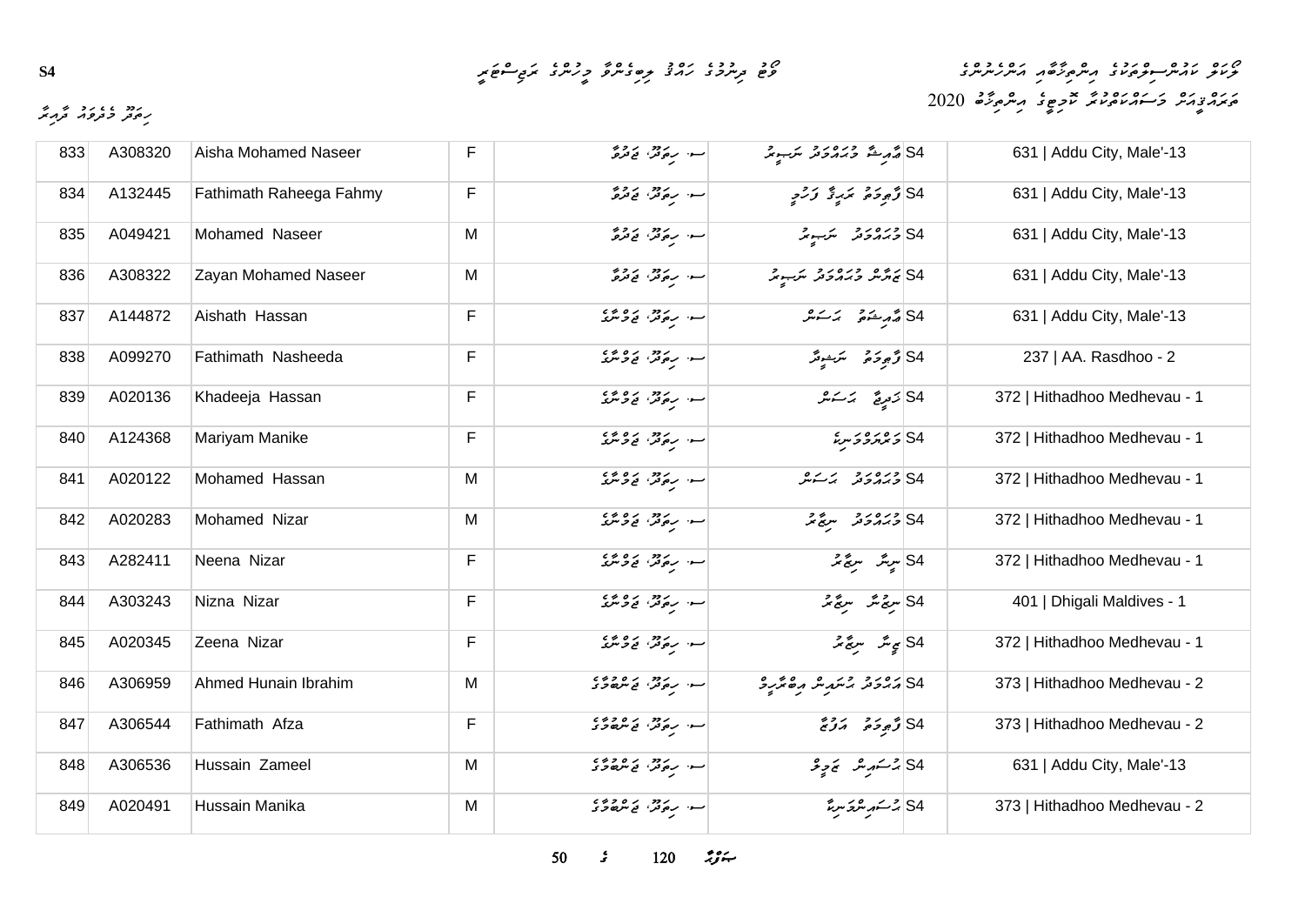*sCw7q7s5w7m< o<n9nOoAw7o< sCq;mAwBoEw7q<m; wBm;vB* م من المسجد المسجد المسجد المسجد المسجد العام 2020<br>مسجد المسجد المسجد المسجد المسجد المسجد المسجد المسجد المسجد ال

| 850 | A065051 | Ibrahim Hussain        | M           | سه رود دروده     | S4 مەھەرىرى ب <sub>ى</sub> شەمبەش    | 373   Hithadhoo Medhevau - 2              |
|-----|---------|------------------------|-------------|------------------|--------------------------------------|-------------------------------------------|
| 851 | A060757 | Ibrahim Shameel        | M           | سه ریږد د ه د ده | S4  مەھم <i>گىر ئى</i> ھ سىمبار ئىچە | 631   Addu City, Male'-13                 |
| 852 | A020529 | Mariyam Hussain        | F           | سه رود دروده     | S4 كەبىر بىر يەسىر بىر               | 373   Hithadhoo Medhevau - 2              |
| 853 | A099533 | Mohamed Aneel          | M           | ر دو ره وه وه    | S4 <i>3222 كەبىرى</i>                | 373   Hithadhoo Medhevau - 2              |
| 854 | A022867 | Mohamed Hussain        | M           | سه رود. د ۱۶۶۵   | S4 دېرم د د مشهد ش                   | 373   Hithadhoo Medhevau - 2              |
| 855 | A306543 | Mohamed Haneen Ibrahim | M           | ے رود دودہ       | S4 دبرو دی کریر مرگ برد و            | 373   Hithadhoo Medhevau - 2              |
| 856 | A101745 | Waseefa Hassan         | F           | سە رەۋىر، ئەۋرىر | S4 كۈسبوتۇ - ئەسكەنلە                | 373   Hithadhoo Medhevau - 2              |
| 857 | A062139 | Ahmed Zahir            | M           | سه ره ده نموسر   | S4 <i>مَدْدَوَنْتْ</i> يُحْرِيْرُ    | 373   Hithadhoo Medhevau - 2              |
| 858 | A073360 | Hawwa Zahira           | $\mathsf F$ | سه ره ده نموس    | S4 بَرْدْتَرْ تَجْرِبْتُهِ           | 631   Addu City, Male'-13                 |
| 859 | A063837 | Hussain Zahir          | M           | سه ره ده نموس    | S4 برسکوریٹر گاریٹر                  | 373   Hithadhoo Medhevau - 2              |
| 860 | A043453 | Mohamed Zahir          | M           | سه ریږدو ځې پر   | S4 <i>دېم دې چې پ</i> ر              | 373   Hithadhoo Medhevau - 2              |
| 861 | A100388 | Abdulla Adhuham        | M           | سە رەۋىر، ئايونى | S4 مَەشراللە مَەرىرد                 | 599   Fuvammulah Ehenihen-1               |
| 862 | A303543 | Ahmed Azumeel          | M           | سة رەۋر ئورى     | S4   دیرو ته از دیم و ی              | 372   Hithadhoo Medhevau - 1              |
| 863 | A303551 | Ahmed Nishaath         | M           | سو رەۋر، ئاياتى  | S4 كەبرى كىر سرىش <i>ۇ ئ</i> و       | 372   Hithadhoo Medhevau - 1              |
| 864 | A303553 | Ahmed Yameen           | M           | سو ره ده عمومی   | S4   كەبرى قىر قىرىپىتىر             | 372   Hithadhoo Medhevau - 1              |
| 865 | A020227 | Aishath Mohamed        | $\mathsf F$ | سە رەۋر، ئاپارى  | S4 مەم شەھرىم <i>25مەدىر</i>         | 372   Hithadhoo Medhevau - 1              |
| 866 | A303541 | Ali Anweel             | M           | سىز رەۋر، ئاپاي  | S4   كەمچە سىم كەنگە ئىچە ئىس        | 425   One & Only Reethi Rah, Maldives - 1 |

*n8o<n@ q<m=s@s> r@mAo5*

 $51$  *s*  $120$  *z***<sub>3</sub>**  $\frac{2}{3}$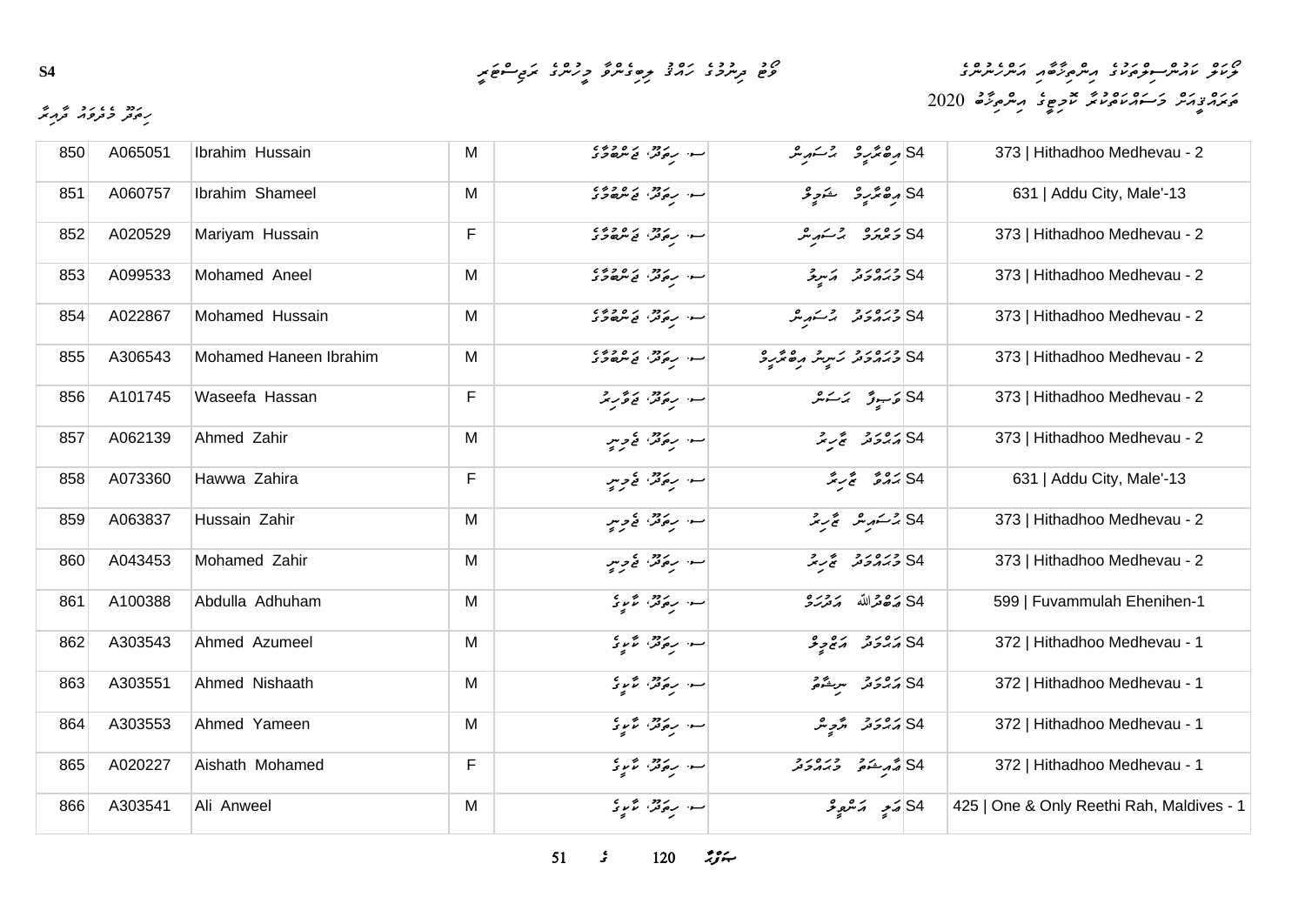*sCw7q7s5w7m< o<n9nOoAw7o< sCq;mAwBoEw7q<m; wBm;vB 2020<sup>, م</sup>وسوق المسجد التحقيق وسرمونية والم*جمع المسجد المسجد المسجد المسجد المسجد المسجد المسجد المسجد المسجد ال

| 867 | A303527 | Aminath Mohamed         | F           | سە رەۋر ئىرى                | S4 أوسَعة وبرەرو                                | 372   Hithadhoo Medhevau - 1 |
|-----|---------|-------------------------|-------------|-----------------------------|-------------------------------------------------|------------------------------|
| 868 | A303544 | Aminath Mohamed         | F           | سه ره ده مي ک               | S4 مُوسَع ويرەرو                                | 372   Hithadhoo Medhevau - 1 |
| 869 | A303545 | Aminath Shahmaa Ibrahim | F           | سە رەۋر ئىرى                | S4 مُجِسَعَةٍ حَدَثَةً مِـ صَغَّرِةً            | 372   Hithadhoo Medhevau - 1 |
| 870 | A303533 | Azeema Mohamed          | F           | سە رەۋىش ئايىرى             | S4 كەيپى قەممىر دىر                             | 372   Hithadhoo Medhevau - 1 |
| 871 | A020144 | Hassan Mohamed          | M           | سىز رەۋەر ئەرى              | S4 ئەسەمبر <i>25,050</i>                        | 372   Hithadhoo Medhevau - 1 |
| 872 | A303552 | Hassan Shihan Ibrahim   | M           | سە رەۋر ئىرى                | S4 ئەسەنگە ھەر <i>گە مەھەتگەي</i> 3             | 372   Hithadhoo Medhevau - 1 |
| 873 | A100294 | Hussain Asad            | M           | سە رەۋر، ئاپار              | S4 پر کے مرکز مرکز میں تعدید ال                 | 372   Hithadhoo Medhevau - 1 |
| 874 | A020289 | Kadda                   | F           | سە رەۋىش ئايدى              | S4 ئەۋەتىر                                      | 372   Hithadhoo Medhevau - 1 |
| 875 | A303548 | Mariyam Imaarath        | F           | سە رەۋر، ئاپار              | S4 ويرمزو بروبرو                                | 372   Hithadhoo Medhevau - 1 |
| 876 | A075886 | Mohamed Amjad           | M           | سة رەۋر ئورى                | S4 دره در بره دو                                | 631   Addu City, Male'-13    |
| 877 | A303549 | Mohamed Yaaniu          | M           | سە رەۋىر، ئاي <sub>رى</sub> | S4 3222 <i>مرسمة</i>                            | 372   Hithadhoo Medhevau - 1 |
| 878 | A277672 | Nazaahath Mohamed       | F           | سو رەۋر، ئاياتى             | S4 شەرە مەدەرە                                  | 251   ADh. Dhangethi - 2     |
| 879 | A019756 | Abdulla Nazeer          | M           |                             | S4 صَرْحَةَ لِللّه سَمْعِرِيْتَر                | 373   Hithadhoo Medhevau - 2 |
| 880 | A302218 | Aishath Waheed          | F           | $\frac{1}{2}$               | S4 مُدمِسَمَ وَبِيْدَ                           | 373   Hithadhoo Medhevau - 2 |
| 881 | A001478 | Ali Shareef             | M           | سه رود رود ده               | S4 كەمچە سىمب <i>و</i> گر                       | 373   Hithadhoo Medhevau - 2 |
| 882 | A302220 | Aminath Saman Waheed    | $\mathsf F$ |                             | S4 مَّ <i>جِ سَعْہ سَخ</i> س حَ بِرِ قَر        | 373   Hithadhoo Medhevau - 2 |
| 883 | A316860 | Fathimath Zeen Maahir   | F           | $\frac{1}{2}$               | S4 ژ <sub>ن</sub> جوځنځ ب <sub>ې</sub> ش وگرېټر | 373   Hithadhoo Medhevau - 2 |

*n8o<n@ q<m=s@s> r@mAo5*

 $52$  *s*  $120$  *z***<sub>3</sub>**  $\frac{2}{3}$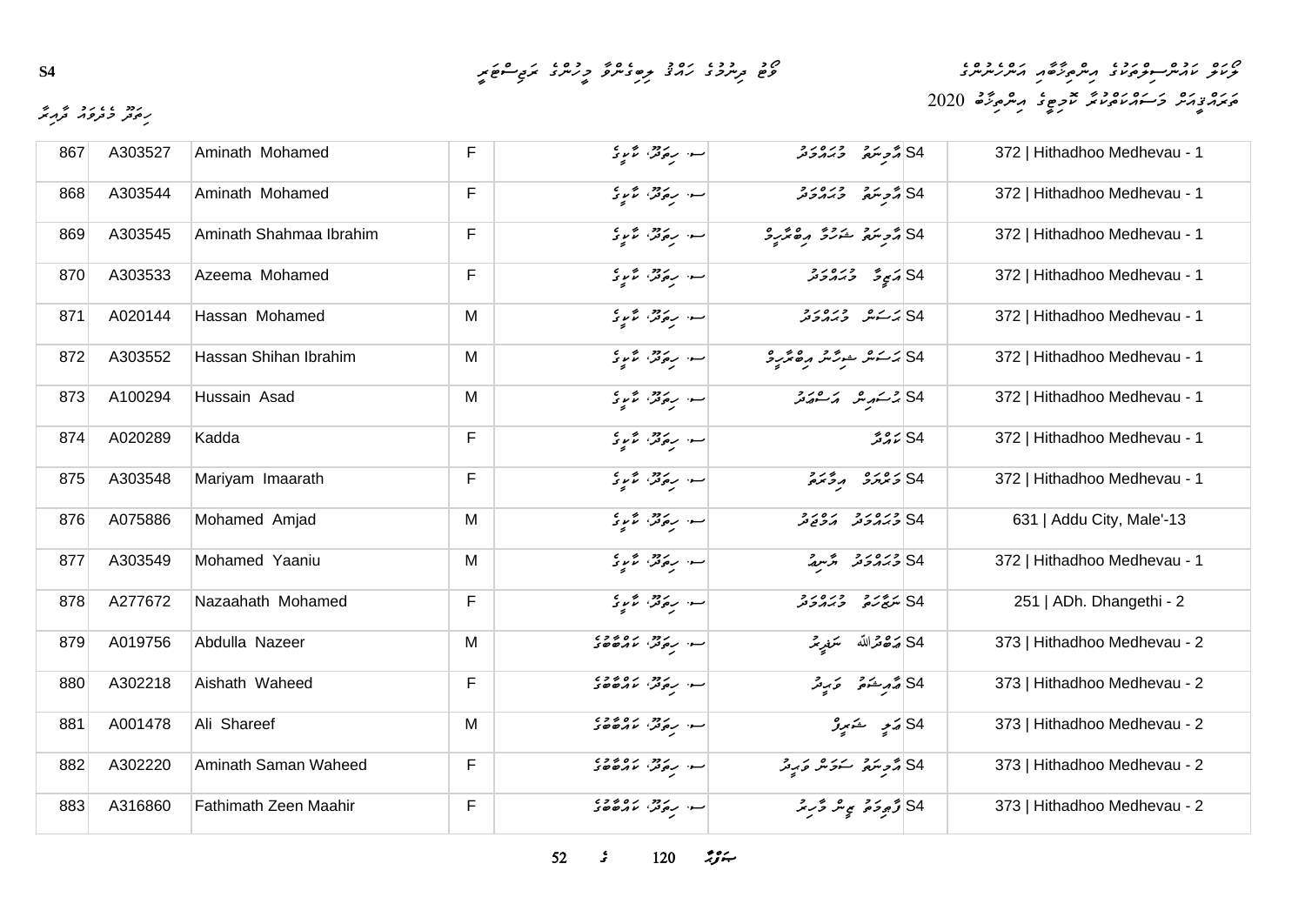*sCw7q7s5w7m< o<n9nOoAw7o< sCq;mAwBoEw7q<m; wBm;vB 2020<sup>, م</sup>وسوق المسجد التحقيق وسرمونية والم*جمع المسجد المسجد المسجد المسجد المسجد المسجد المسجد المسجد المسجد ال

| 884 | A340992 | <b>Fathimath Zeew Waheed</b> | F | ب رود رود ده                       | S4 ژَّجِرَدَةُ بِيَّةُ كَابِرِيْرُ                                                                                      | 373   Hithadhoo Medhevau - 2  |
|-----|---------|------------------------------|---|------------------------------------|-------------------------------------------------------------------------------------------------------------------------|-------------------------------|
| 885 | A019754 | Hawwa Dhiye                  | F | $\frac{1}{2}$                      | S4 كەرگە ئورىگە                                                                                                         | 373   Hithadhoo Medhevau - 2  |
| 886 | A027490 | Hussain Zareer               | M | $\frac{1}{2}$                      | S4 بر سک <i>م بند</i> ہے ہو بڑ                                                                                          | 373   Hithadhoo Medhevau - 2  |
| 887 | A001500 | Ibrahim Nazeef               | M |                                    | S4 مەھەر ئىچە ئىنتى ئىچە ئىچە ئىچە ئىچە ئىككەن ئىنتى ئىچە ئىككەن ئىنتى ئىچە ئىككەن ئىنتى ئىچە ئىنتى ئىنتى ئىنت<br>مەنبە | 631   Addu City, Male'-13     |
| 888 | A019823 | Kadha Dhie                   | F |                                    | S4 كەچرى <i>رى</i> گە                                                                                                   | 373   Hithadhoo Medhevau - 2  |
| 889 | A019791 | Mariyam Ameena               | F |                                    | S4 <i>جامع</i> مرو م <i>زہ</i> میں                                                                                      | 373   Hithadhoo Medhevau - 2  |
| 890 | A277519 | Mariyam Minan Waheed         | F | $\frac{1}{2}$                      | S4 كەبۇرگە بەيرىگە كەببەتر                                                                                              | 373   Hithadhoo Medhevau - 2  |
| 891 | A058184 | Mohamed Naseeh               | M | $\frac{1}{50000}$                  | S4 <i>ڈیزوونو س کیبوی</i> ژ                                                                                             | 638   Hulhumale', Ehenihen-24 |
| 892 | A165789 | Mohamed Yaeesh Ali           | M |                                    | S4 <i>وُټرونر <sub>م</sub>ز<sub>م</sub>یش <sub>م</sub>زم</i> ر                                                          | 373   Hithadhoo Medhevau - 2  |
| 893 | A277518 | Mohamed Zayaan Waheed        | M | $\frac{1}{2}$                      | S4 درەرو روما ھارى                                                                                                      | 373   Hithadhoo Medhevau - 2  |
| 894 | A019712 | Nasheedha Hassan             | F |                                    | S4   سَرَڪونَدُ /  پرڪسُر                                                                                               | 373   Hithadhoo Medhevau - 2  |
| 895 | A040019 | Afsar Naseer                 | M | ر دود روده در<br>سه روفر، متروی    | S4 كەنۇسىنىڭ سىنېدىتىر                                                                                                  | 372   Hithadhoo Medhevau - 1  |
| 896 | A059461 | Ahmed Naseer                 | M | ر رود روده و<br>سو روتر، ماترو د   | S4 كەبرو تەربىيە ئىر                                                                                                    | 631   Addu City, Male'-13     |
| 897 | A040041 | Fathimath Asna               | F | ر دود روده در<br>سه روفر، ماترو د  | S4 ۇ <sub>جو</sub> رَى مەسىر                                                                                            | 631   Addu City, Male'-13     |
| 898 | A050964 | Ibrahim Ansar Naseer         | M | ( دو برووړي)<br>سوند بروتر المتروی | S4 رەڭرىرى كەش <i>بەكى</i> س <i>رجىرى</i> گە                                                                            | 631   Addu City, Male'-13     |
| 899 | A303206 | Imran Naseer                 | м | سه رقص رووی                        | S4 مەقەممىش سىببولىم                                                                                                    | 631   Addu City, Male'-13     |
| 900 | A303203 | Mariyam Naseera              | F | ر به رود دود د<br>د روتر، ماترو د  | S4 كەبىر بىر سىر يىتىر ئىكتىر يىتىل                                                                                     | 372   Hithadhoo Medhevau - 1  |

*n8o<n@ q<m=s@s> r@mAo5*

 $53$   $\cancel{5}$   $120$   $\cancel{5}$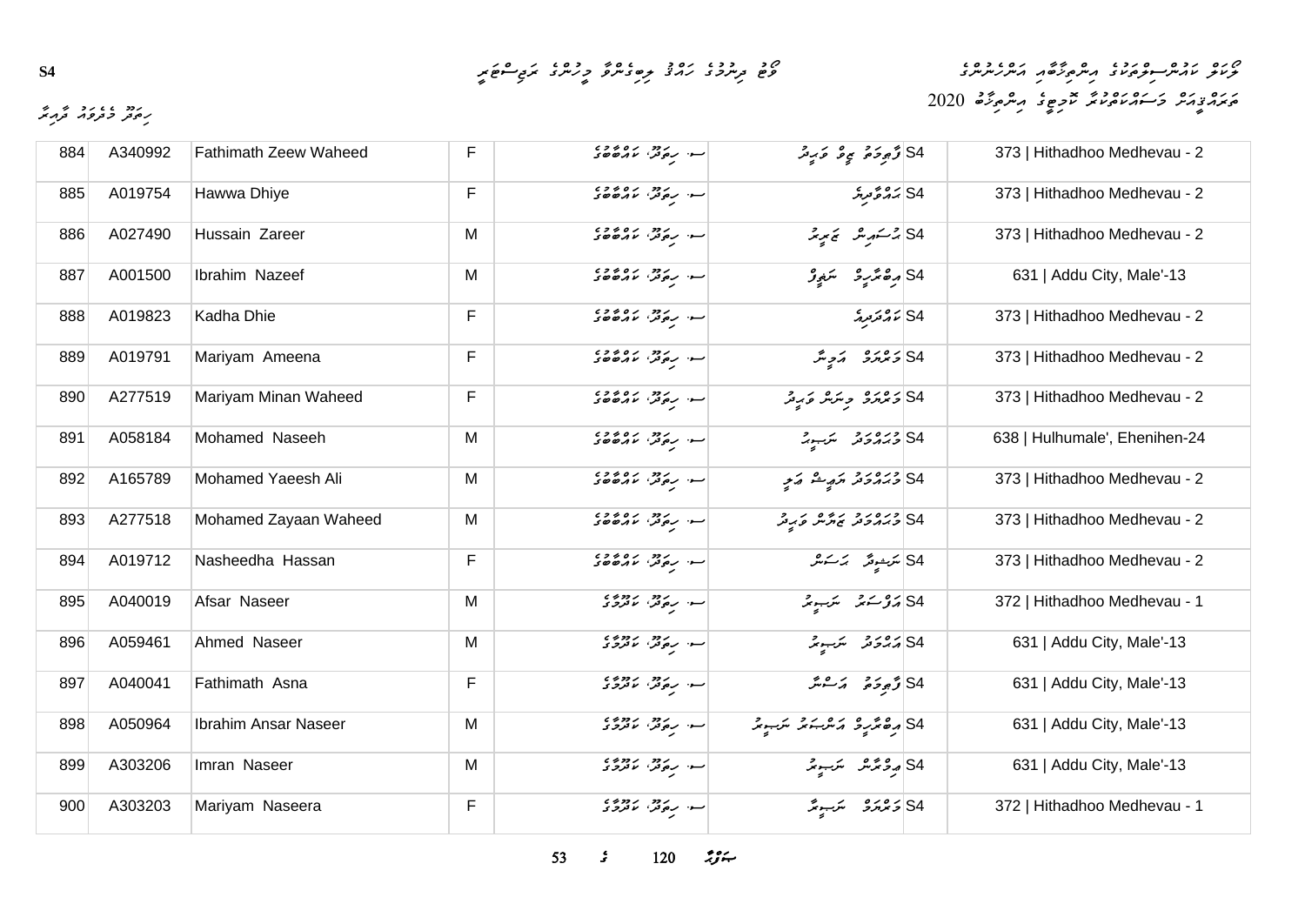*sCw7q7s5w7m< o<n9nOoAw7o< sCq;mAwBoEw7q<m; wBm;vB 2020<sup>, م</sup>وسوق المسجد التحقيق وسرمونية والم*جمع المسجد المسجد المسجد المسجد المسجد المسجد المسجد المسجد المسجد ال

| 901 | A303210 | Safwaan Naseer     | M            | ر رود رود در<br>د روتر، ماترو د | S4 بەر ئۇرۇش ئىزبىر                         | 631   Addu City, Male'-13    |
|-----|---------|--------------------|--------------|---------------------------------|---------------------------------------------|------------------------------|
| 902 | A323951 | Mariyam Eman Iqbal | F            | سە رەۋر، ئەھ شورى               | S4 <i>وَجْهَدُوْ بِرِدُّهْرِ بِرِدْهُوْ</i> | 373   Hithadhoo Medhevau - 2 |
| 903 | A021019 | Adhil              | M            | سە رەۋرى ئايور تىرى             | S4 صحيو عمر                                 | 372   Hithadhoo Medhevau - 1 |
| 904 | A122314 | Afrah Shakir       | M            | سە رەۋىش ئۈرگەيدى               | S4 مۇتترىيە شىرىتى                          | 372   Hithadhoo Medhevau - 1 |
| 905 | A307756 | Afzal Shakir       | M            | سە رەۋى ئىرگىرى                 | S4 كەنزىسىز ھەمبەتر                         | 372   Hithadhoo Medhevau - 1 |
| 906 | A307766 | Ameen Shakir       | M            | سە رەۋى ئارىرىمى                | S4 كەچەش ھەمبەتتى                           | 372   Hithadhoo Medhevau - 1 |
| 907 | A307762 | Asadh Ali          | M            | سە رەۋىش ئۈرگىرى                | S4 كەشھەتىر كەيجە                           | 372   Hithadhoo Medhevau - 1 |
| 908 | A020710 | Ashraf Shakir      | M            | سە رەۋرى ئايور تىرى             | S4 كەشقىمىر شىرىم                           | 372   Hithadhoo Medhevau - 1 |
| 909 | A307763 | Fathimath Ali      | F            | سە رەۋىش ئۈرگەيدى               | S4 وَّج <i>وحَ</i> هُ صَعِي                 | 631   Addu City, Male'-13    |
| 910 | A020648 | Fathimath Nasreena | F            | سە رەۋىش ئۈرگىرى                | S4 ۇ <sub>جو</sub> رۇ مىر سىمبەتر           | 631   Addu City, Male'-13    |
| 911 | A277875 | Mohamed Areesh     | M            | سە رەۋىش ئۈرگەيدى               | S4 <i>وُبَرودو مَبِرِ</i> ّ ش               | 372   Hithadhoo Medhevau - 1 |
| 912 | A307757 | Nihan Shakir       | F            | سە رەۋرى ئايور تىرى             | S4 سربر مگر مگر مربز                        | 372   Hithadhoo Medhevau - 1 |
| 913 | A307760 | Nihula Shakir      | F            | سە رەۋىش ئۈرگەيدى               | S4 سربرگر گھر مگر بر                        | 372   Hithadhoo Medhevau - 1 |
| 914 | A020649 | Nisreen Ahmed      | F            | سە رەۋى ئارگىرى                 | S4 سرے پر شہر کر کر دیگر<br>ا               | 372   Hithadhoo Medhevau - 1 |
| 915 | A307753 | Quraishath Eysiyaa | $\mathsf{F}$ | سە رەۋىش ئۈرگەرى                | S4 تۇتترەپ ئىش قرىسىدىگر                    | 372   Hithadhoo Medhevau - 1 |
| 916 | A020709 | Zaahira Ahmed Didi | F            | سە رەۋىق ئۈرگىرى                | S4 تج بريتر به براكرد قرور مربع             | 372   Hithadhoo Medhevau - 1 |
| 917 | A019911 | Abdulla Sinaan     | M            | ر دود. رود وه د                 | S4 كەھەراللە سومگرى <i>گر</i>               | 373   Hithadhoo Medhevau - 2 |

 $54$  *s*  $120$  *z*  $29$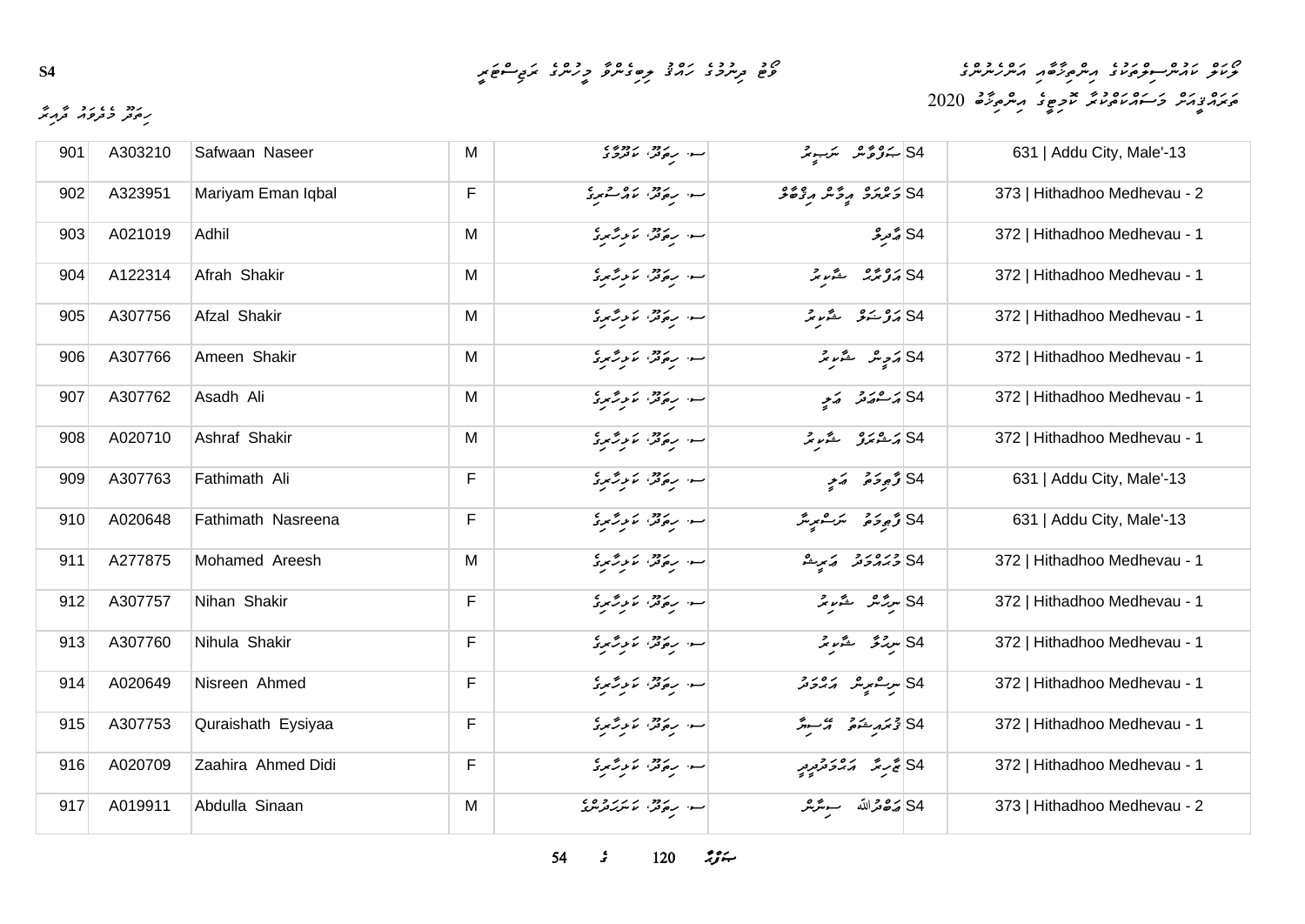*sCw7q7s5w7m< o<n9nOoAw7o< sCq;mAwBoEw7q<m; wBm;vB 2020<sup>, م</sup>وجدة المصرورة المجموعة المستورجة والم*جموعة والمجموعة والمجموعة والمجموعة والمجموعة والمجموعة والمجموعة

| 918 | A295453 | Ahmed Sameeu                   | M            | سه ره ده کامرزوه و                                     | S4 كەبروتىر سە <i>جە</i> كە                          | 373   Hithadhoo Medhevau - 2  |
|-----|---------|--------------------------------|--------------|--------------------------------------------------------|------------------------------------------------------|-------------------------------|
| 919 | A019910 | Aishath Hassan                 | $\mathsf F$  | سه ریزود کامرکروه د                                    | S4 مەم يىقىمە كەسكەنلىر                              | 373   Hithadhoo Medhevau - 2  |
| 920 | A295452 | Aishath Siyana                 | $\mathsf{F}$ | سه ره دود. کامکر وه ده                                 | S4 قەم شەھ سىي <i>رىتى</i> ر                         | 373   Hithadhoo Medhevau - 2  |
| 921 | A366125 | Aminath Minhath Hussain Ali    | $\mathsf F$  | ے رود ریزدوہ                                           | S4 مُجَرِسَمَةٌ وِسْرَبَهُمْ يُرْسَمَهِ شَرْ مَهِ وَ | 373   Hithadhoo Medhevau - 2  |
| 922 | A068040 | Fathimath Niyaza               | F            | ر در در در ده در ده د                                  | S4 زَّجِرْۃَ مِّ سِرْبَعَ                            | 631   Addu City, Male'-13     |
| 923 | A295432 | <b>Fathmath Dhiye</b>          | $\mathsf F$  | ر دود. زبر ده و ده<br>سه ره تر نامبرژ ترمبرد           | S4 ۇ <sub>جو</sub> رۇمۇمېرىر                         | 373   Hithadhoo Medhevau - 2  |
| 924 | A019731 | Khadeeja Hassan                | $\mathsf F$  | سه رړود تر بروه د                                      | S4 كَتَعِيقٌ - بَرْسَتَاسٌ                           | 373   Hithadhoo Medhevau - 2  |
| 925 | A019799 | Mohamed Ihsan                  | M            | سه ره دود. کامکر وه ده                                 | S4 دېم ده د مرگ مر                                   | 373   Hithadhoo Medhevau - 2  |
| 926 | A295454 | Mohamed Iyad Ibrahim           | M            | سه رود رسروه و                                         | S4 درور د مرد مقترب                                  | 373   Hithadhoo Medhevau - 2  |
| 927 | A295439 | Mohamed Thakhkhan              | M            | ر در در در ده و ده و<br>سه روفر، م <i>اس تر تو</i> سری | S4 دېره پروره ويه په                                 | 373   Hithadhoo Medhevau - 2  |
| 928 | A307977 | Ahmed Saeed                    | M            | ر دو رود .<br>سه روفر، ما سرس دود                      | S4 كەبرى ئىم يىتىمبە ئىش                             | 372   Hithadhoo Medhevau - 1  |
| 929 | A021704 | Aminath Zahira                 | F            | ر در برود که کاروده<br>سوسر بروتر، که کرس              | S4 مَّ حِ سَمَعَ تَجْ سِمَّرَ                        | 372   Hithadhoo Medhevau - 1  |
| 930 | A348885 | <b>Fathimath Hamdha Naseer</b> | $\mathsf F$  | ر دود. زر دوده<br>سه ره تر، نامبرس                     | S4 رَّج <i>ودَه بردندَ</i> سَ <i>بِ</i> ومُر         | 372   Hithadhoo Medhevau - 1  |
| 931 | A307975 | Hassan                         | M            | ر دو رود .<br>سه روفر، ما سرس دود                      | S4 ئەستەنلە                                          | 372   Hithadhoo Medhevau - 1  |
| 932 | A024119 | Ibrahim Asim                   | M            | ر دود.<br>سه رجونس کامکرس                              | S4  مەھەرىرى كەسىرى                                  | 638   Hulhumale', Ehenihen-24 |
| 933 | A303591 | Ahmed Shiaar                   | M            | سه رود رده وه                                          | S4 كەبرى ئىرگە ئىر                                   | 372   Hithadhoo Medhevau - 1  |
| 934 | A303586 | Aishath Sheran                 | F            | سه ره ده کارگاه د                                      | S4 مەمرىش <i>ەم شەم</i> رى <i>ش</i>                  | 372   Hithadhoo Medhevau - 1  |

## *n8o<n@ q<m=s@s> r@mAo5*

 $55$   $\frac{2}{3}$   $120$   $\frac{2}{3}$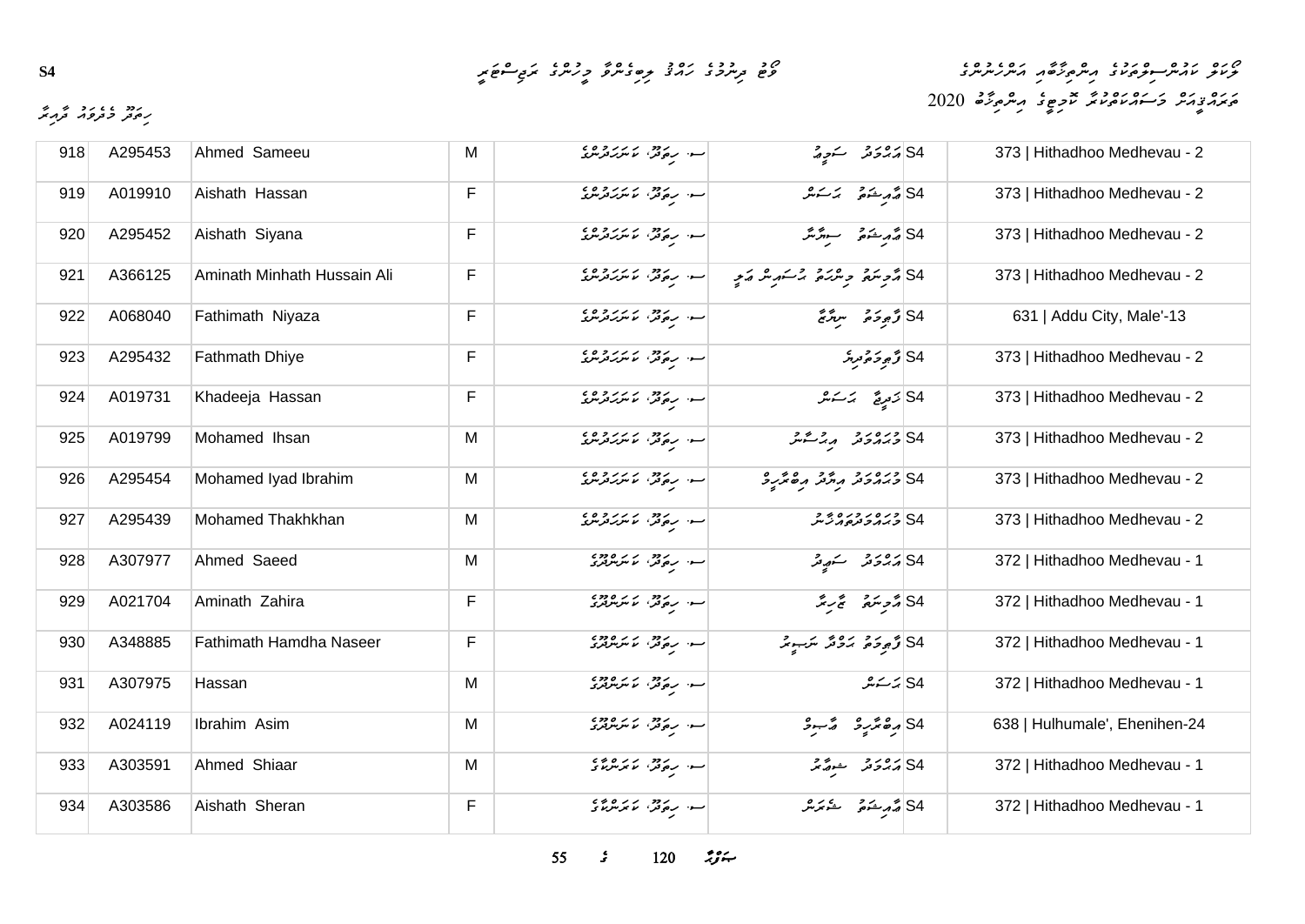*sCw7q7s5w7m< o<n9nOoAw7o< sCq;mAwBoEw7q<m; wBm;vB 2020<sup>, م</sup>وسوق المسجد التحقيق وسرمونية والم*جمع المسجد المسجد المسجد المسجد المسجد المسجد المسجد المسجد المسجد ال

| 935 | A303564 | Aishath Didi              | F           | سه رړود نمرس                    | S4   مُذْمِر شَوَجْوِيعِيهِ                     | 372   Hithadhoo Medhevau - 1 |
|-----|---------|---------------------------|-------------|---------------------------------|-------------------------------------------------|------------------------------|
| 936 | A303590 | Ali Niushaad              | M           | سه رود ریز وی                   | S4 كەمچە سىمەئىسىگەنتر                          | 682   Crossroads Maldives-1  |
| 937 | A303562 | Aminath Didi              | F           | سه رود رره ده                   | S4 مَرْحِ سَرَةَ مِرِمِرِ                       | 372   Hithadhoo Medhevau - 1 |
| 938 | A356487 | Aminath Rafha Rasheed     | $\mathsf F$ | ر دو رر ه ده.<br>پ. روتر، منرس  | S4 مُرْحِ سَمَّةَ - سَرْشِيْتَرَ - سَرْشِيْتَرَ | 372   Hithadhoo Medhevau - 1 |
| 939 | A020339 | Fathimath Abdulla         | F           | سه رود رره ده.<br>سه روفر، مترس | S4 وَجِعِدَ صَدَّقَ اللّه                       | 372   Hithadhoo Medhevau - 1 |
| 940 | A303584 | Fathimath Sharoona        | $\mathsf F$ | ر دو رر ه ده.<br>پ. روتر، منرس  | S4 ۇ <sub>جو</sub> رَى <sub>م</sub> شەنزىتر     | 372   Hithadhoo Medhevau - 1 |
| 941 | A020366 | Hawwa Didi                | F           | سه رقص بره ده.<br>سه رقص بایرس  | S4 كەرگە ئويور                                  | 372   Hithadhoo Medhevau - 1 |
| 942 | A303578 | Mariyam Abdulla           | $\mathsf F$ | سه رود رره دره<br>سه رون        | S4 <i>5 بترمزد من ه</i> ترالله                  | 372   Hithadhoo Medhevau - 1 |
| 943 | A155668 | Mariyam Ali Didi          | F           | سه رود رره ده.                  | S4  <i>ويمەدۋە مۇم</i> رىر                      | 372   Hithadhoo Medhevau - 1 |
| 944 | A366284 | Mariyam Rafahiya Rasheed  | F           | سه رود رره ده                   | S4 كەممەر ئەرگەر ئىز ئىر ئىر                    | 372   Hithadhoo Medhevau - 1 |
| 945 | A131602 | Mohamed Abdulla           | M           | سه رود رره ده.                  | S4 32025 مَرْهُ قَدَاللّه                       | 372   Hithadhoo Medhevau - 1 |
| 946 | A034012 | Mohamed Hassan Didi       | M           | سه رود رره ده.<br>سه روفر، مترس | S4 <i>ڈیزور و</i> پر کے مگرمی <sub>ر</sub> میں  | 682   Crossroads Maldives-1  |
| 947 | A277674 | Mohamed Rafah Rasheed     | M           | سه ره ده کرده وی                | S4 <i>وبروبرو برؤ? برَخوبر</i>                  | 372   Hithadhoo Medhevau - 1 |
| 948 | A019202 | Ahmed Mohamed             | M           | سه رود روی                      | S4 ג׳כית כג' בינ                                | 373   Hithadhoo Medhevau - 2 |
| 949 | A341168 | <b>Ahmed Aaish Naseer</b> | M           | سه ره ده کاستن                  | S4 كەبردى قەم ھەسىم ئىسبوبى                     | 373   Hithadhoo Medhevau - 2 |
| 950 | A370052 | Aishath Maisha            | $\mathsf F$ | سه رود کاست                     | S4 مُدِينَة دَرِيْتُهِ                          | 460   Srilanka / Colombo - 1 |
| 951 | A020814 | Aishath Mohamed           | F           | سه ره ده کاستون                 | S4 مُصِيَّمَة وَيَسْرَونَّر                     | 373   Hithadhoo Medhevau - 2 |

*n8o<n@ q<m=s@s> r@mAo5*

 $56$  *s*  $120$  *z*  $29$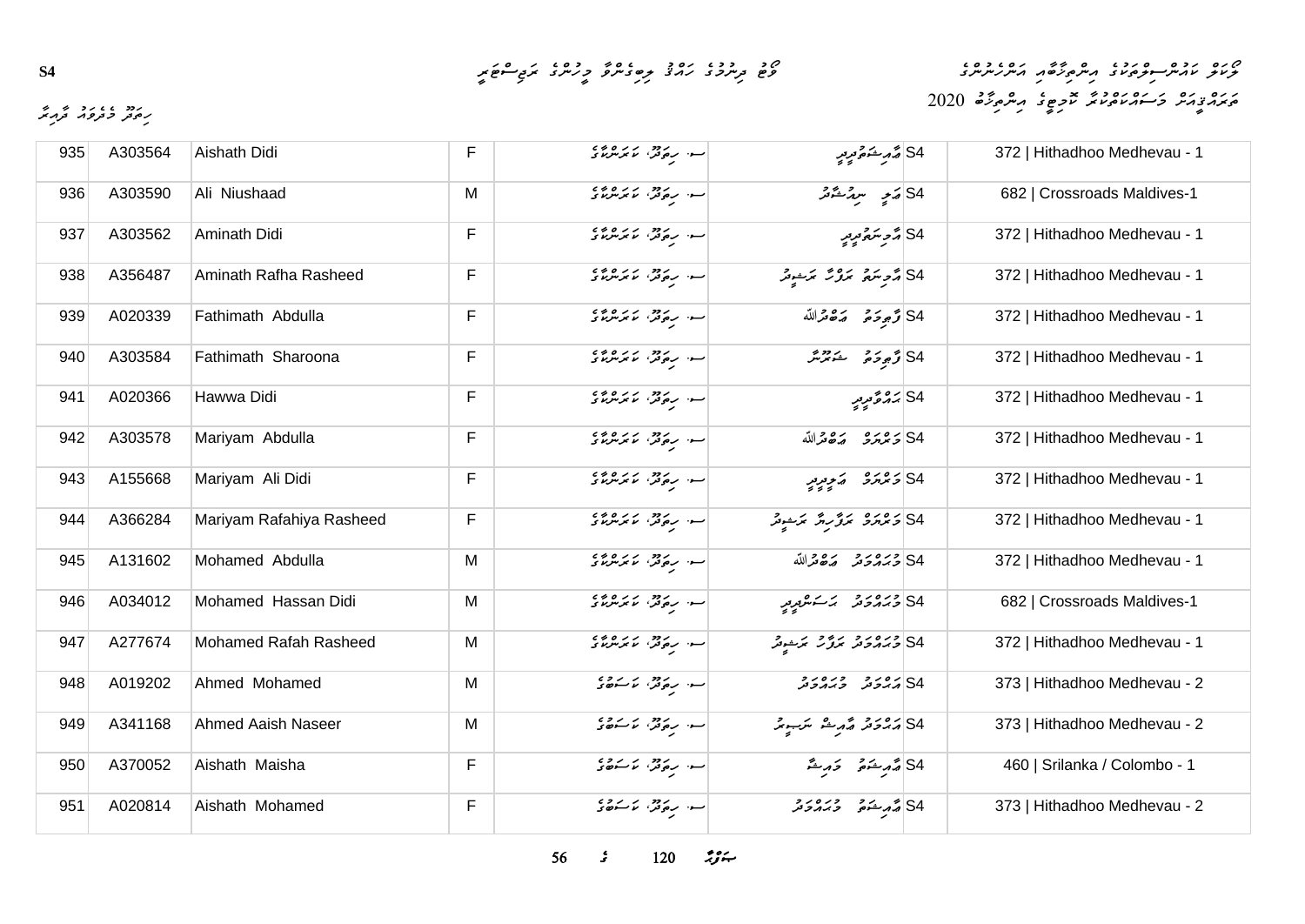*sCw7q7s5w7m< o<n9nOoAw7o< sCq;mAwBoEw7q<m; wBm;vB 2020<sup>, م</sup>وسوق المسجد التحقيق وسرمونية والم*جمع المسجد المسجد المسجد المسجد المسجد المسجد المسجد المسجد المسجد ال

| 952 | A307548 | Aminath Saariya  | $\mathsf F$ | سه رود. کاست       | S4 مُرْحِسَمُ مُسْتَمِيدً           | 460   Srilanka / Colombo - 1 |
|-----|---------|------------------|-------------|--------------------|-------------------------------------|------------------------------|
| 953 | A307553 | Fathimath Maasha | F           | سه رپه در ده د     | S4 وَم <i>ُوحَمَّة</i> حَشَّة       | 460   Srilanka / Colombo - 1 |
| 954 | A020813 | Hassan Jaaweed   | M           | سه رود. کاست       | S4 بَرَسَہْ مَ <i>وَّوِم</i> ْ      | 373   Hithadhoo Medhevau - 2 |
| 955 | A307549 | Hawwa Rajna      | F           | سه رود روی         | S4 كَ <i>مْ مْدْ مِنْ</i> مَدْ      | 373   Hithadhoo Medhevau - 2 |
| 956 | A021073 | Hussain Shafeeq  | M           | سه رود روی         | S4 پرڪ <i>مبر هر ڪوپ</i> و          | 373   Hithadhoo Medhevau - 2 |
| 957 | A020815 | Ibrahim Faisal   | M           | سه رقمی کاست       | S4  مەھەرىرى ق.م.سكى                | 373   Hithadhoo Medhevau - 2 |
| 958 | A062861 | Mariyam Zareena  | F           | سه رکوش کاستھائی   | S4 <i>خەمدى ئىم ئىرىنگ</i>          | 373   Hithadhoo Medhevau - 2 |
| 959 | A307551 | Moosa Asadh      | M           | سه رود روی         | S4 چې پر مه پر د                    | 373   Hithadhoo Medhevau - 2 |
| 960 | A019691 | Ahmed Kalo       | M           | سه ره ده کاریده    | S4 كەبر <i>ە دىرى</i>               | 372   Hithadhoo Medhevau - 1 |
| 961 | A296280 | Aishath Shifza   | F           | سه رجود کامریوی    | S4 مَدْمِرْ مَشْمَرَ مَسْوَرْحَ     | 137   Lh. Naifaru - 2        |
| 962 | A296275 | Ali Nizar        | M           | سه رړود کامرداوی   | S4 کیمو سرچ تم                      | 372   Hithadhoo Medhevau - 1 |
| 963 | A296282 | Aminath Shurufa  | F           | ے رکوفر، ماہر میرہ | S4 مُرْحِبَتَهُمْ شَمَعَتْرَ        | 372   Hithadhoo Medhevau - 1 |
| 964 | A296279 | Fathimath Shazfa | $\mathsf F$ | سه رړود کامریون    | S4 تَ <i>وْجِوْحَةْ</i> شَوْيَحْتَّ | 372   Hithadhoo Medhevau - 1 |
| 965 | A277311 | Hassan Anoof     | М           | ے رود ریو          | S4 ئەسەھەر بەيد <i>ۇ</i>            | 372   Hithadhoo Medhevau - 1 |
| 966 | A296277 | Hussain Azmee    | M           | ے رود ریو          | S4 بر سَمبر شرح پر چ                | 372   Hithadhoo Medhevau - 1 |
| 967 | A020454 | Ahmed Didi       | M           | سە رەۋرى ئابرۇ ئ   | S4 كەبر 3 قرىرىر                    | 372   Hithadhoo Medhevau - 1 |
| 968 | A306533 | Aishath Naseera  | F           | سە رەۋر ئابرۇي     | S4 مَدْمِرْ يَحْمَدُ مَدَسِرِيْرَ   | 372   Hithadhoo Medhevau - 1 |

*n8o<n@ q<m=s@s> r@mAo5*

 $57$  *s*  $120$   $29$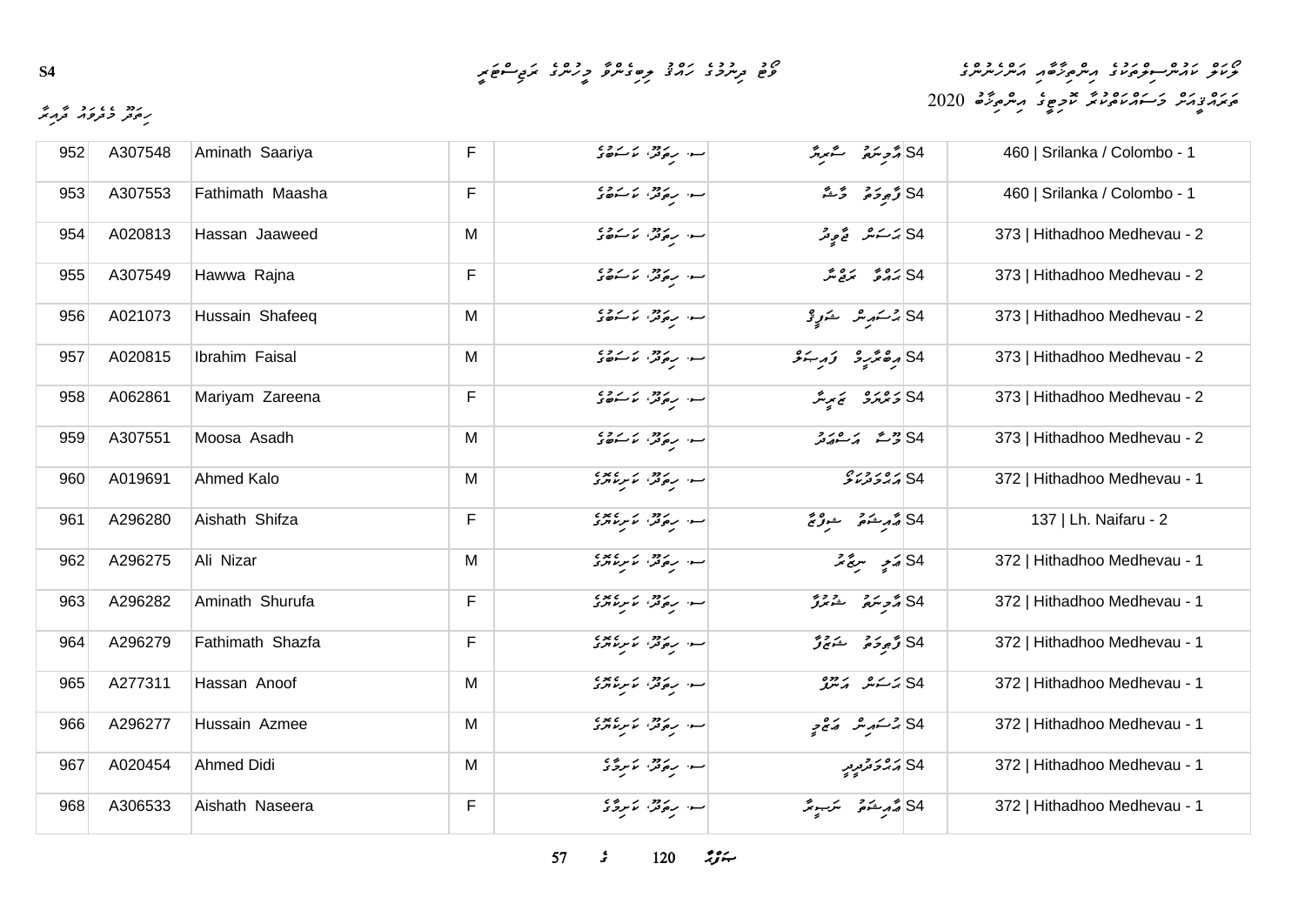*sCw7q7s5w7m< o<n9nOoAw7o< sCq;mAwBoEw7q<m; wBm;vB 2020*<br>*په پوهر وسوډيرونو لومو د موجو د مرمونه* 2020

| 969 | A387424 | Ali Zahir               | M           | سە رەۋىر، ئابرۇ ئ | S4  مَعٍ گارِیْر                                                    | 372   Hithadhoo Medhevau - 1  |
|-----|---------|-------------------------|-------------|-------------------|---------------------------------------------------------------------|-------------------------------|
| 970 | A136829 | Fathimath Hasratu       | F           | سە رەۋر ئابرۇي    | S4 ۇج <sub>و</sub> رى ئەسىمبى                                       | 372   Hithadhoo Medhevau - 1  |
| 971 | A100292 | Fathimath Neena         | $\mathsf F$ | سە رەۋرى ئايرۇ ئ  | S4 ۇ <sub>جو</sub> رۇ س <sub>ې</sub> تر                             | 326   GA. Maamendhoo - 1      |
| 972 | A252324 | Hassan Ahmed Didi       | M           | سە رەۋرى ئايرۇ ئ  | S4 كەسكەش كەبمى <i>قىرىپرى</i> ر                                    | 372   Hithadhoo Medhevau - 1  |
| 973 | A306535 | Hussain Shareef         | M           | سە رەۋى ئابرۇي    | S4 پر <i>کمبر پر شمېرو</i>                                          | 372   Hithadhoo Medhevau - 1  |
| 974 | A020532 | Mohamed Nazim           | M           | سە رەۋىش ئابرۇ ئ  | S4 <i>25222 سَمْع</i> و                                             | 453   Maafushi Jail - 2       |
| 975 | A036272 | Moosa Didi              | M           | سە رەۋرى ئايرۇ ئ  | S4  تۆسىھورىيە                                                      | 631   Addu City, Male'-13     |
| 976 | A301939 | Zulaikha Mohamed        | F           | سە رەۋرى ئايرۇ ئ  | S4يح تر مقدم تر مقدم حسنه جنوب<br>المحمد تحصيل المحمد المحمد المحمد | 372   Hithadhoo Medhevau - 1  |
| 977 | A057094 | Abdulla Naseer          | M           | ے رکوش پر مرد دی  | S4 مَـُـهُمْرالله سَرَسِوِيْر                                       | 372   Hithadhoo Medhevau - 1  |
| 978 | A277659 | Ahmed Zahil Imadh       | M           | ے رود برتر وی     | S4   كەبرى مەرىخە مەدىخەر                                           | 372   Hithadhoo Medhevau - 1  |
| 979 | A020078 | Aishath Zareena         | $\mathsf F$ | ے رکوش پر مرد دی  | S4 مەم بەيئەتقى سىم ئىرىنگر                                         | 372   Hithadhoo Medhevau - 1  |
| 980 | A366286 | Ali Inaan Ahmed         | M           | ے رود برتروی      | S4 كەبىر بەيدىكە ئەبرەتر                                            | 372   Hithadhoo Medhevau - 1  |
| 981 | A303073 | Fathimath Hanaan Ahmed  | F           | ے رود برتر وی     | S4 ۇَج <sup>و</sup> حەم بەش <i>ىر مەدە</i> ر                        | 372   Hithadhoo Medhevau - 1  |
| 982 | A277657 | Fathimath Minya Abdulla | $\mathsf F$ | ے رکوش پر مرد دی  | S4 وَج <i>وِدَه وِ مَهْتَر مَ</i> صَ <sub>ّ</sub> قَراللّه          | 372   Hithadhoo Medhevau - 1  |
| 983 | A342717 | Ibrahim Janah Ahmed     | M           | ے رود برتر وی     | S4 رەئزىرى ئەشرىم مەدىر                                             | 372   Hithadhoo Medhevau - 1  |
| 984 | A303072 | Mohamed Janaan Ahmed    | M           | ے رکوش پر مرکزی   | S4 درەرد <sub>كى</sub> رترىر مەردىر                                 | 372   Hithadhoo Medhevau - 1  |
| 985 | A057752 | Moosa Naseer            | M           | ے رود برتر ووی    | S4 رششہ سرسومر                                                      | 638   Hulhumale', Ehenihen-24 |

 $58$  *s*  $\cancel{120}$  *z*  $\cancel{25}$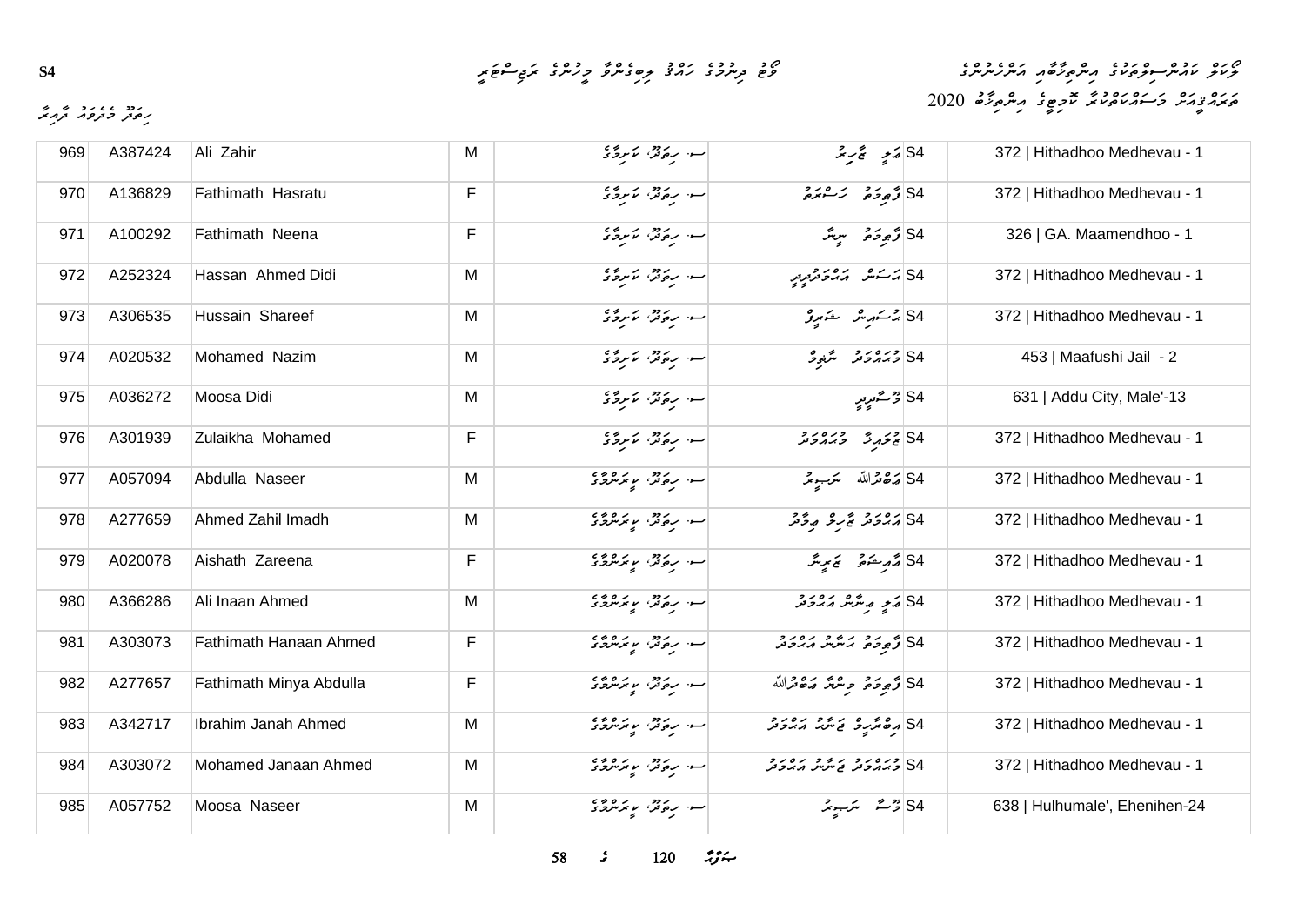*sCw7q7s5w7m< o<n9nOoAw7o< sCq;mAwBoEw7q<m; wBm;vB 2020<sup>, م</sup>وسوق المسجد التحقيق وسرمونية والم*جمع المسجد المسجد المسجد المسجد المسجد المسجد المسجد المسجد المسجد ال

| 986  | A303070 | Naseera Ibrahim Didi      | F           | ے رکوش پانگلزدی      | S4 كەسبەتمە بەھ <i>تۈر</i> ۋىرىر                                                                      | 372   Hithadhoo Medhevau - 1  |
|------|---------|---------------------------|-------------|----------------------|-------------------------------------------------------------------------------------------------------|-------------------------------|
| 987  | A088568 | Fareeda Ibrahim           | F           | سه رود ، دره         | S4 كۆمىرى <i>گە مەھەتگەي</i> ىۋ                                                                       | 372   Hithadhoo Medhevau - 1  |
| 988  | A410577 | Maryam Faiha Mohamed Didi | F           | سه رود ، را د        | S4 د ورو زمر د دروردبر                                                                                | 372   Hithadhoo Medhevau - 1  |
| 989  | A307025 | Abdulla Naweed            | M           | سە رەۋىق ئەيرو ئ     | S4 مَەقْرَاللە مَرَمِّدْ                                                                              | 373   Hithadhoo Medhevau - 2  |
| 990  | A020537 | Ahmed Nadeem              | M           | سە رەۋى ئامرىرى      | S4   كەندى كىلى ئىكتىر ئىكتىر ئىكتىر ئىكتار ئىكتاب ئىكتاب ئىكتاب ئىكتاب ئىكتاب ئىكتاب ئىكتاب ئىكتاب ئ | 373   Hithadhoo Medhevau - 2  |
| 991  | A085835 | Aishath Rasheeda          | F           | سەر سەقىرى ئەسرىيە ئ | S4 م <i>ەم ھەم مەھبىرى</i> گە                                                                         | 373   Hithadhoo Medhevau - 2  |
| 992  | A277829 | Aishath Fauza Ali Rasheed | F           | - رەۋش ئەبروكى       | S4 مەم شەھ كەم كەم كەسپىد                                                                             | 631   Addu City, Male'-13     |
| 993  | A012901 | Ali Rasheed               | M           | سە رەۋش ئەيرو ئ      | S4 كەمچە كەش <sub>ت</sub> وتر                                                                         | 631   Addu City, Male'-13     |
| 994  | A307022 | Aminath                   | $\mathsf F$ | سە رەۋىق ئەيرو ئ     | S4 مَج يَتَعْدَ                                                                                       | 373   Hithadhoo Medhevau - 2  |
| 995  | A277828 | Aminath Zaha Nizar        | F           | سە رەۋر، ئەيروپۇ     | S4 أَمُّ حِسَمَةً بِحَثَّ سِبِجَ مُّرَ                                                                | 631   Addu City, Male'-13     |
| 996  | A020461 | <b>Fathimath Dhie</b>     | F           | سە رەۋش ئەروكى       | S4 ۇج <sub>و</sub> ئەمۇمەر                                                                            | 373   Hithadhoo Medhevau - 2  |
| 997  | A021443 | Hawwa Najma               | F           | سە رەۋىق ئەيرو ئ     | \$2 <i>بَہُمْ مَیْ</i> مَعْ                                                                           | 373   Hithadhoo Medhevau - 2  |
| 998  | A020460 | Khadheeja Abdulla         | F           | سە رەۋش ئەبروكى      |                                                                                                       | 631   Addu City, Male'-13     |
| 999  | A307027 | Lahufa Gasim              | F           | سە رەۋىق ئەيروپى     | S4 كَرْكَرُ تَوْسِرْتُ                                                                                | 638   Hulhumale', Ehenihen-24 |
| 1000 | A124488 | Mohamed Najmi             | M           | سە رەۋىق ئەيروپى     | S4 <i>\$22,23 مرة و</i>                                                                               | 373   Hithadhoo Medhevau - 2  |
| 1001 | A321357 | <b>Mohamed Yasin Ali</b>  | M           | سە رەۋش ئەروكى       | S4 دېزه د ته پژسونتر ډ <i>ړ</i> مو                                                                    | 631   Addu City, Male'-13     |
| 1002 | A111470 | Abdulla Manikufaanu       | M           | ے رکوش کروروی        | S4   رَحْمَةَ اللَّهُ حَسِرِيمْ وَ تَعْر                                                              | 631   Addu City, Male'-13     |

 $59$  *s*  $120$  *z*  $29$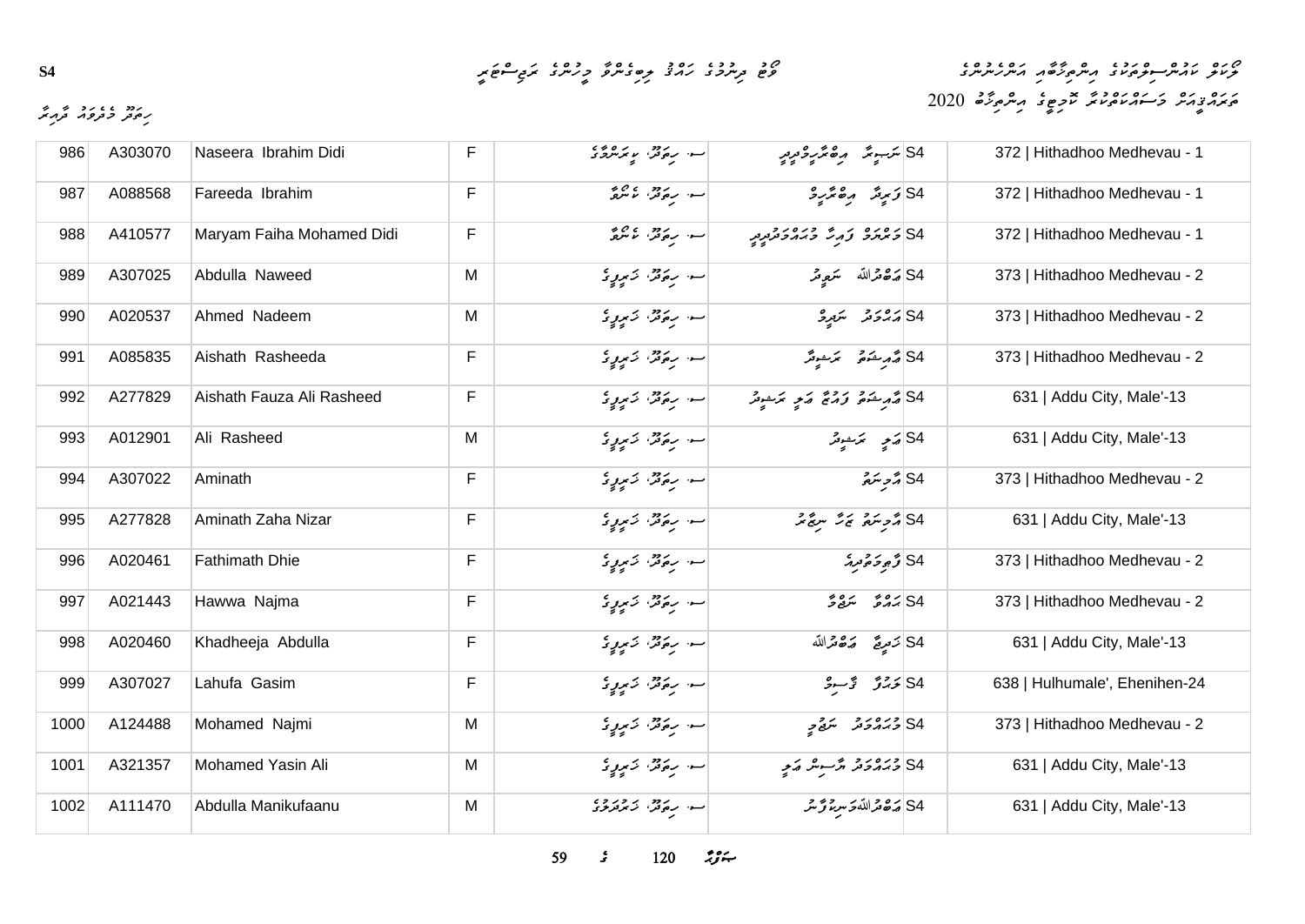*sCw7q7s5w7m< o<n9nOoAw7o< sCq;mAwBoEw7q<m; wBm;vB 2020<sup>, م</sup>وسوق المسجد التحقيق وسرمونية والم*جمع المسجد المسجد المسجد المسجد المسجد المسجد المسجد المسجد المسجد ال

| 1003 | A111519 | Ahmed Hussain          | M | سه ره دو زروه<br>سه ره تون   | S4 كەبروتىر ب <sub>ە</sub> شكەر بىر      | 373   Hithadhoo Medhevau - 2 |
|------|---------|------------------------|---|------------------------------|------------------------------------------|------------------------------|
| 1004 | A369351 | Anaf Abdulla           | M | سه ره دو زروه<br>سه ره تون   | S4تر <i>متر مەھىر</i> اللە               | 631   Addu City, Male'-13    |
| 1005 | A342012 | Fathimath Ahlam        | F | ب رړو. زېږدو،                | S4 ۇ <sub>ج</sub> و <i>دەر ئەرگە</i>     | 373   Hithadhoo Medhevau - 2 |
| 1006 | A307990 | Hussain Ahmed          | M | ر رود دوره<br>سه روس زیرتروی | S4 يُر سَمه شرح مَدَّ تَدَوَّ مَد        | 373   Hithadhoo Medhevau - 2 |
| 1007 | A308000 | Huzaimath Hussain      | F | ے رکوش کر تر تر دی           | S4 يُسَمَّ مِرْحَمَّةٍ مِنْ سَمَّ مِنْدَ | 631   Addu City, Male'-13    |
| 1008 | A020672 | Jameela Manike         | F | ے رکوش کروروی                | S4 کے <i>ج</i> و تحریکو سرینا            | 373   Hithadhoo Medhevau - 2 |
| 1009 | A125145 | Mariyam Zamath Hussain | F | سه ره دو زوروه               | S4 كى مەدە بەدە ج سكەش                   | 373   Hithadhoo Medhevau - 2 |
| 1010 | A307998 | Moosa Manik            | M | ے رکوش کروروی                | S4 تۈشكە ئەس <sup>رىز</sup>              | 373   Hithadhoo Medhevau - 2 |
| 1011 | A065649 | Aminath Azmeela        | F | سه ره ده بره ده              | S4 مَّحِسَمَۃ مَیْحِوَّدَّ               | 373   Hithadhoo Medhevau - 2 |
| 1012 | A096943 | Fathmath Faruhath      | F | سه روده موده                 | S4 زُجِرْدَ مَرْبَرْدَ مِنْ              | 373   Hithadhoo Medhevau - 2 |
| 1013 | A100268 | Haniyyath Ibrahim      | F | ٢٠ رەقر، بوھ دى              | S4 كسيمه مره مصر د د                     | 631   Addu City, Male'-13    |
| 1014 | A307462 | Hawwa Rasheeda         | F | سة رەقرا بوھى د              | S4 بَرْدُعٌ - بَرَحْوِنَّرُ              | 373   Hithadhoo Medhevau - 2 |
| 1015 | A020570 | Ibrahim Moosa Didi     | M | سة رەۋر بوھ دى               | S4  مەھەرىرى قاسىمىرىر                   | 373   Hithadhoo Medhevau - 2 |
| 1016 | A307459 | Mariyam Ali            | F | سة رەۋر بوھ دى               | S4 <i>5 پر پڑو م</i> ی پر                | 373   Hithadhoo Medhevau - 2 |
| 1017 | A307464 | Nafaahath Ibrahim      | F | سە رەتر، بىرە دى             | S4 <i>تروَّزه م</i> ەھرَّرٍ 3            | 631   Addu City, Male'-13    |
| 1018 | A020490 | Nasra Ibrahim          | F | سة رەقرا بوھى د              | S4 ىتربىقى مەھ <i>ت</i> رىيى             | 373   Hithadhoo Medhevau - 2 |
| 1019 | A100267 | Nihayath Ibrahim       | F | سه ره ده موځ د               | S4 س <i>رتەمزە مەھەترىي</i> ئ            | 631   Addu City, Male'-13    |

*n8o<n@ q<m=s@s> r@mAo5*

 $60$  *s*  $120$  *z*  $25$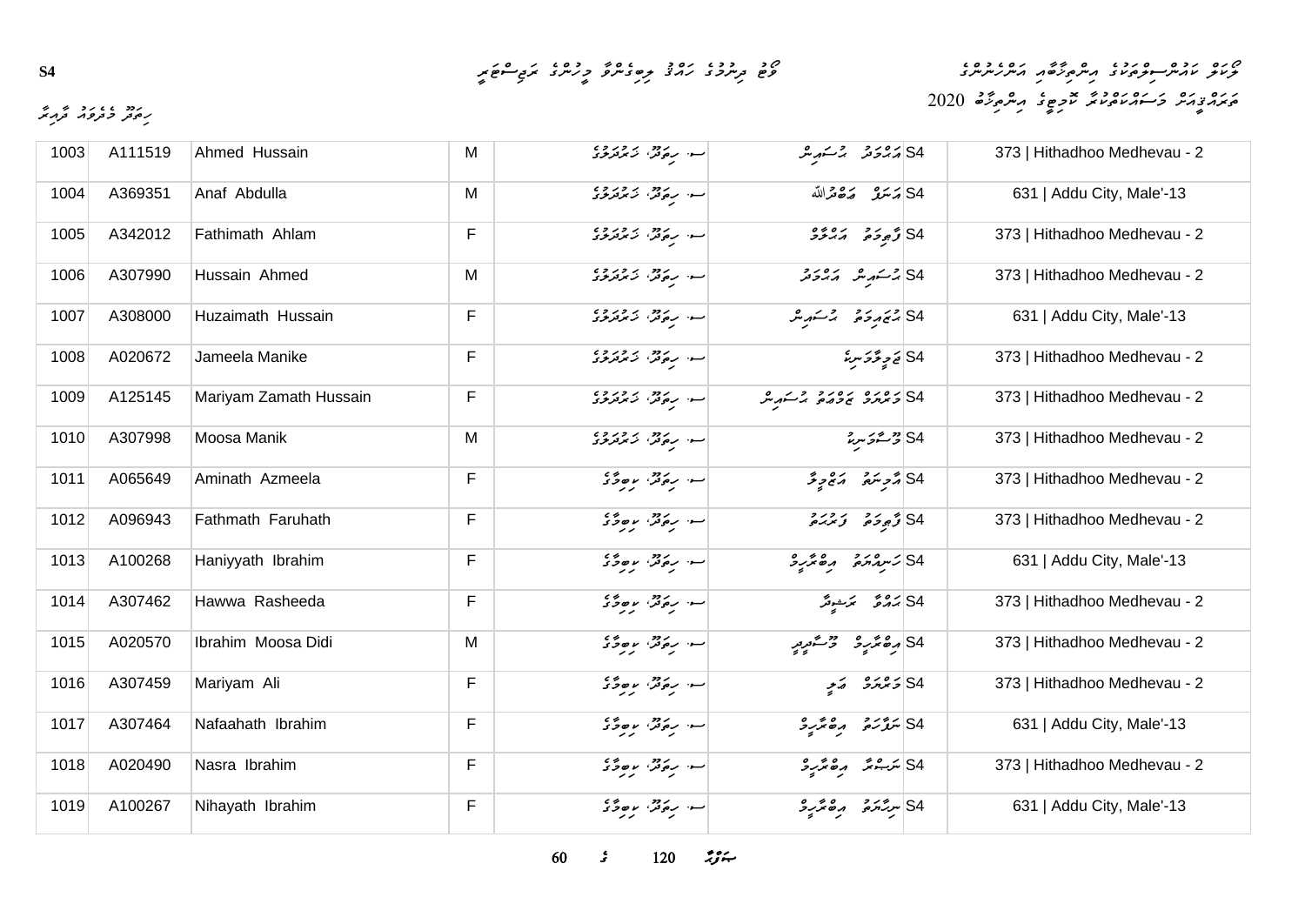*sCw7q7s5w7m< o<n9nOoAw7o< sCq;mAwBoEw7q<m; wBm;vB 2020<sup>, م</sup>وسوق المسجد التحقيق وسرمونية والم*جمع المسجد المسجد المسجد المسجد المسجد المسجد المسجد المسجد المسجد ال

| 1020 | A277844 | Sabaahath Ibrahim           | F | ے روڈر، روڈ                        | S4 يەھەم مەھەربى                                | 631   Addu City, Male'-13    |
|------|---------|-----------------------------|---|------------------------------------|-------------------------------------------------|------------------------------|
| 1021 | A277377 | <b>Mohamed Yamin Naseer</b> | M | سه رجوفر، مرغبه                    | S4 <i>دېم</i> رونر تر <sub>و</sub> نر تربېږ     | 451   Male' Jail - 1         |
| 1022 | A082460 | Ahmed Nasih                 | M | ر دو وووه.<br>پ روتر، مصرور        | S4   دېرو تر مگرسه پر                           | 631   Addu City, Male'-13    |
| 1023 | A306601 | Aishath Leena               | F | גדר בכביר.<br>היי תוקיטי מים זהב ב | S4 مەمرىشىق <sub>ە م</sub> ېرى <i>گ</i>         | 372   Hithadhoo Medhevau - 1 |
| 1024 | A020494 | Aishath Moosa               | F | ر دود و و و ده و ده و به د         | S4 مەم ئىستىم ق <sup>ىم م</sup> ە               | 372   Hithadhoo Medhevau - 1 |
| 1025 | A020449 | Aminath Sheema              | F | ر دو وووه.<br>پ ره ترکي            | S4 مُرْحِسَمُ مِشْرِحٌ                          | 372   Hithadhoo Medhevau - 1 |
| 1026 | A321709 | Fathmath Jana Ali           | F | ر دو دووه<br>پ روتر، ماه بروی      | S4 ژ <sub>ن</sub> ج دَ مَ يَرَ مَ مِ            | 372   Hithadhoo Medhevau - 1 |
| 1027 | A082742 | Haseena Moosa               | F | ر دو دووه<br>د روتر مهمزد          | S4 كەسپەنتر ق <sup>ىم</sup> شق                  | 372   Hithadhoo Medhevau - 1 |
| 1028 | A020493 | Maryam Dhie                 | F | ر دو وووی<br>سه روتر، مهمزدی       | S4 كەبىر <i>مەرەبىر</i> گە                      | 372   Hithadhoo Medhevau - 1 |
| 1029 | A020450 | Moosa Ali                   | M | ر دو وووي<br>پ ره تر لاه بروي      | S4 چڪ <i>چ</i> و                                | 372   Hithadhoo Medhevau - 1 |
| 1030 | A111924 | Ahmed Naseer                | M | ے رکوفر، عقررونج                   | S4 <i>م برون مگر م</i> ترسومگر                  | 373   Hithadhoo Medhevau - 2 |
| 1031 | A277474 | Ahmed Zayaan                | M | ے رکوفر، عظر کوئی کا               | S4 كەبر <i>ە دىغ ئەر</i> تىر                    | 373   Hithadhoo Medhevau - 2 |
| 1032 | A155480 | Aishath Lifsan              | F | ے رکوش عظر کوئی                    | S4 مەمرىشىق <sub>ە مو</sub> ۋىتەنگر             | 373   Hithadhoo Medhevau - 2 |
| 1033 | A019906 | Aishath Mohamed             | F | ے رکوبی وی وی                      | S4 مەم ئىق ئەم ئەرەبىر                          | 373   Hithadhoo Medhevau - 2 |
| 1034 | A277459 | Aishath Nahudha Naseer      | F | ے رکوش عظر کوئی                    | S4 <i>مُذْمِ شَوَةْ مَرْرَةُدْ</i> سَرَسِوِيْرَ | 373   Hithadhoo Medhevau - 2 |
| 1035 | A295421 | Aminath Himya Abdulla       | F | - رەۋر دىرەي                       | S4 مُرْحِسَمْ رِحْمُ مُصْعَرِ اللَّه            | 631   Addu City, Male'-13    |
| 1036 | A130591 | Fathimath Shakeela          | F | ىسە رەۋىقى مەق <i>رىر</i> ۇ ئ      | S4 رَّجوحَۃ صَنَّہِ مَ                          | 373   Hithadhoo Medhevau - 2 |
|      |         |                             |   |                                    |                                                 |                              |

 $61$  *s*  $120$  *z***<sub>3</sub>**  $\frac{2}{3}$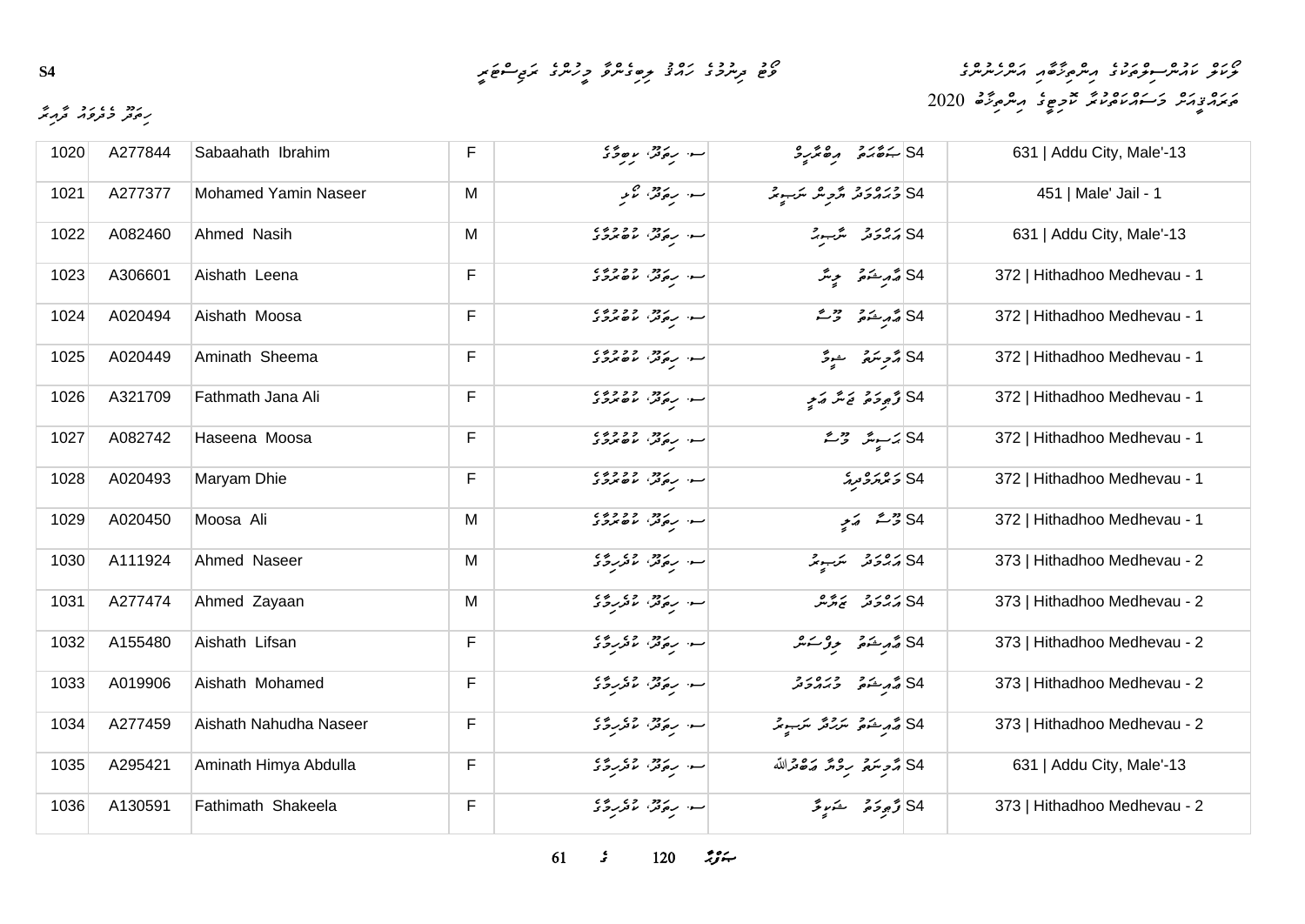*sCw7q7s5w7m< o<n9nOoAw7o< sCq;mAwBoEw7q<m; wBm;vB 2020<sup>, م</sup>وسوق المسجد التحقيق وسرمونية والم*جمع المسجد المسجد المسجد المسجد المسجد المسجد المسجد المسجد المسجد ال

| 1037 | A130468 | Mariyam Raya             | F           | ے رکوفر، عظر کوئ                           | S4 دېمه دي پېڅه                                 | 373   Hithadhoo Medhevau - 2 |
|------|---------|--------------------------|-------------|--------------------------------------------|-------------------------------------------------|------------------------------|
| 1038 | A295425 | Mohamed Lisaam           | M           | ۔ رِیروز وی دی                             | S4 <i>جەنەدىتە</i> مەشۇ                         | 373   Hithadhoo Medhevau - 2 |
| 1039 | A123820 | Mohamed Shareef          | M           | ے رکوفر، عظر کری                           | S4 <i>وُبَهُ وَبَنْ</i> سُوَمِرِتْرِ            | 373   Hithadhoo Medhevau - 2 |
| 1040 | A019802 | Shabnam Rasheed          | $\mathsf F$ | سە رەۋر دى دى                              | S4 ش <i>ەھ ئىرقى تىرىش</i> وتر                  | 373   Hithadhoo Medhevau - 2 |
| 1041 | A277405 | Ali Evan Shareef         | M           | ب رود در در                                | S4 کیم پیوگر شہرو                               | 373   Hithadhoo Medhevau - 2 |
| 1042 | A277396 | Fathmath Jaahath Shareef | F           | ے روڈر انگرمیں                             | S4 وَجِعِدَمُ فَيَمَمْ شَهْرِوْ                 | 373   Hithadhoo Medhevau - 2 |
| 1043 | A131610 | Hassan Shareef           | M           | سە رەۋىش ئاتىرىدىمە                        | S4 كەسكەش خۇمبوتر                               | 373   Hithadhoo Medhevau - 2 |
| 1044 | A301889 | Mohamed Ayaaz            | M           | سە رەۋر مىمەر                              | S4 در دور د برود                                | 373   Hithadhoo Medhevau - 2 |
| 1045 | A301881 | Rugiyya Ibrahim          | $\mathsf F$ | سە رەدە جوڭلىرىد                           | S4 ىزى <sub>ر</sub> مۇ مەھزىرى                  | 373   Hithadhoo Medhevau - 2 |
| 1046 | A019758 | Ahmed Nazeef             | M           | سه ره ده کموه د                            | S4 كەش <sup>ى</sup> ر قىر سىنجى تو              | 373   Hithadhoo Medhevau - 2 |
| 1047 | A302255 | Aishath Afaa Fayaaz      | F           | سە رەۋر ئىمرە ئ                            | S4 مەم ئىقىم مەتر توم <sup>ىرى</sup>            | 67   Sh. Funadhoo - 1        |
| 1048 | A019830 | Aminath Shaheena         | F           | سە رەۋر ئىمرە ئ                            | S4 مَرْحِ مَتَمَعٌ مَسْتَسِسَّرَ                | 161   K. Guraidhoo - 2       |
| 1049 | A156756 | Ahmed Zahir              | M           | ر دو و و و و ده د<br>سه ره تر سر سر سر بر  | S4 كەندى قىلى ئىچە يەنتىكى ئىس                  | 631   Addu City, Male'-13    |
| 1050 | A020312 | Aishath Zulfa            | F           | ر دو و و و و ده د<br>سه ره تر سر سر سر بر  | S4 مەم يىلىم ئىم ئىم ئى                         | 372   Hithadhoo Medhevau - 1 |
| 1051 | A303129 | Aminath Nasreena         | F           | ر دو و و و و ده و.<br>سه رجونس لامریم مرحو | S4 مٌ <i>ج</i> سَمَ <i>وْ سَرَ شَهْرِ مَدَّ</i> | 372   Hithadhoo Medhevau - 1 |
| 1052 | A154178 | Fathimath Mausooma       | F           | ر دو و و و و ده و<br>سه رجونس لا بولا بول  | S4 زُب <i>وِدَه دَه</i> جو                      | 372   Hithadhoo Medhevau - 1 |
| 1053 | A155565 | Hawwa Zahira             | F           | ر در دو د د د ده و.<br>سه روتر، ماندماندوی | S4 كەندۇ ئى <i>بە</i> نگە                       | 631   Addu City, Male'-13    |

 $62$  *s*  $120$  *z***<sub>3</sub>**  $\frac{2}{3}$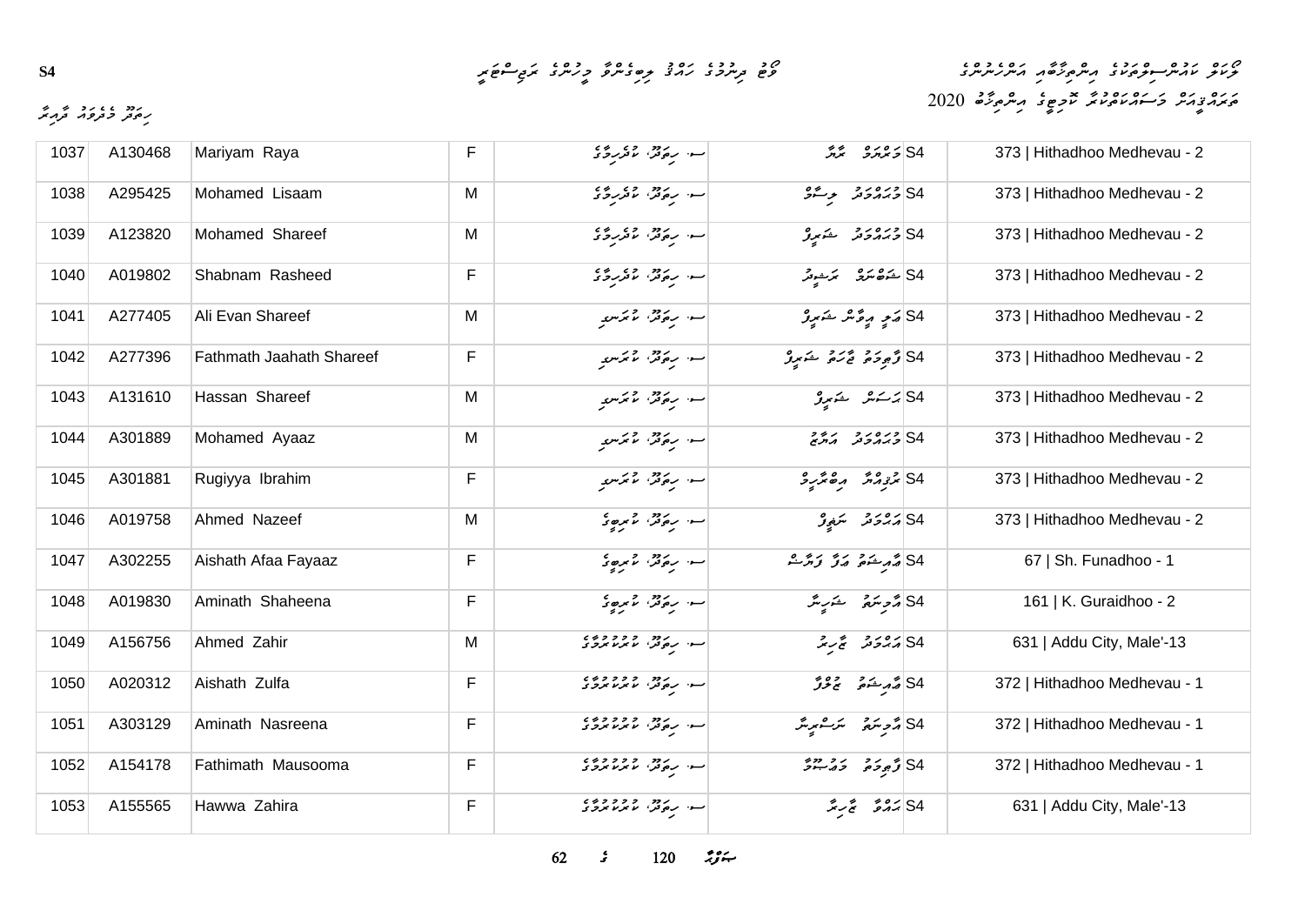*sCw7q7s5w7m< o<n9nOoAw7o< sCq;mAwBoEw7q<m; wBm;vB 2020<sup>, م</sup>وسوق المسجد التحقيق وسرمونية والم*جمع المسجد المسجد المسجد المسجد المسجد المسجد المسجد المسجد المسجد ال

| 1054 | A020432 | Mariyam Zahira       | F | ر دو و و و و ده و<br>سه ره تر لا برلا برو و | S4 <i>جەمەدى تج</i> ارىتى                                                                           | 638   Hulhumale', Ehenihen-24 |
|------|---------|----------------------|---|---------------------------------------------|-----------------------------------------------------------------------------------------------------|-------------------------------|
| 1055 | A308960 | Ahmed Fayaz          | M | ب رەۋر، ئۇسەر                               | S4 كەبردىر زېر شە                                                                                   | 372   Hithadhoo Medhevau - 1  |
| 1056 | A100297 | Aishath Faruzana     | F | سە رەۋرى ئۇسەس                              | S4 مەم ئىسكىمە ئ <i>ىرتى ئى</i> ر                                                                   | 631   Addu City, Male'-13     |
| 1057 | A296345 | Ali Hussain          | M | سە رەۋرى ئۇسەمىر                            | S4 كەمچە ج <i>ەستىمبەنل</i> ە                                                                       | 631   Addu City, Male'-13     |
| 1058 | A019707 | Aminath Ali          | F | سە رەۋر، ئۇسۇس                              | S4 مُجمِعَتِهِ مَعِ                                                                                 | 372   Hithadhoo Medhevau - 1  |
| 1059 | A379775 | Faisal Ali           | M | سە رەۋرى ئۇسەمبر                            | S4 كۆم يىچە ھەمچە                                                                                   | 631   Addu City, Male'-13     |
| 1060 | A308952 | Fathimath Faiza      | F | ب رەۋر، ئۇسەمبر                             | S4 وَج <i>ُوحَةَ</i> وَمِعَ                                                                         | 638   Hulhumale', Ehenihen-24 |
| 1061 | A308954 | Fazana Ali           | F | سە رەۋرى ئۇسەمىر                            | S4 زیچ تئر <sub>ص</sub> َعِ                                                                         | 638   Hulhumale', Ehenihen-24 |
| 1062 | A308958 | Hassan Haneef        | M | سە رەۋرى ئۇسەمىر                            | S4 ئەستەمىش ئەس <i>بى</i> تى                                                                        | 372   Hithadhoo Medhevau - 1  |
| 1063 | A308956 | Hussain Haneef       | M | سە رەۋرى ئۇستىر                             | S4 پر کے ہر پر بربرو<br>ا                                                                           | 631   Addu City, Male'-13     |
| 1064 | A158181 | Mariyam Rasheeda     | F | سە رەۋىر، ئۇس <sup>ت</sup> ەس               | S4 كەمھەر تەرىئون <i>گ</i> ە                                                                        | 372   Hithadhoo Medhevau - 1  |
| 1065 | A057432 | Mohamed Faiz         | M | ب رىدۇر، ئۇسەبىر                            | S4 <i>جەنە جىرى ئۇرى</i>                                                                            | 631   Addu City, Male'-13     |
| 1066 | A308953 | Naaila Ali           | F | سە رەۋىر، ئۇس <sup>ت</sup> ەس               | S4 سَمَدِ تَرَ مَرَ ج                                                                               | 372   Hithadhoo Medhevau - 1  |
| 1067 | A278754 | Zayaan Abdul Gaadhir | M | ب رەۋر، ئۇسەمبر                             | S4 يخ تر شهر مردم در محمد بر حرار در حرار در حرار الله عن الله عن الله عن الله عن الله عن الله عن ا | 631   Addu City, Male'-13     |
| 1068 | A057100 | Ahmed Mausoom        | M | سه رود روه دوه                              | S4 كەبرو بول دەپلىتو                                                                                | 372   Hithadhoo Medhevau - 1  |
| 1069 | A053061 | Fathmath Ameena      | F | ر دود ره ۵۶۵۶<br>سه رپه تر کرد کرد          | S4 ۇ <sub>جو</sub> رَمْ كەرپىگە                                                                     | 372   Hithadhoo Medhevau - 1  |
| 1070 | A020705 | Abdulla Shareef      | M | ے رہوش وعص                                  | S4 كەھەراللە خ <i>ەمرى</i> ر                                                                        | 372   Hithadhoo Medhevau - 1  |

 $63$  *s*  $120$  *z*  $29$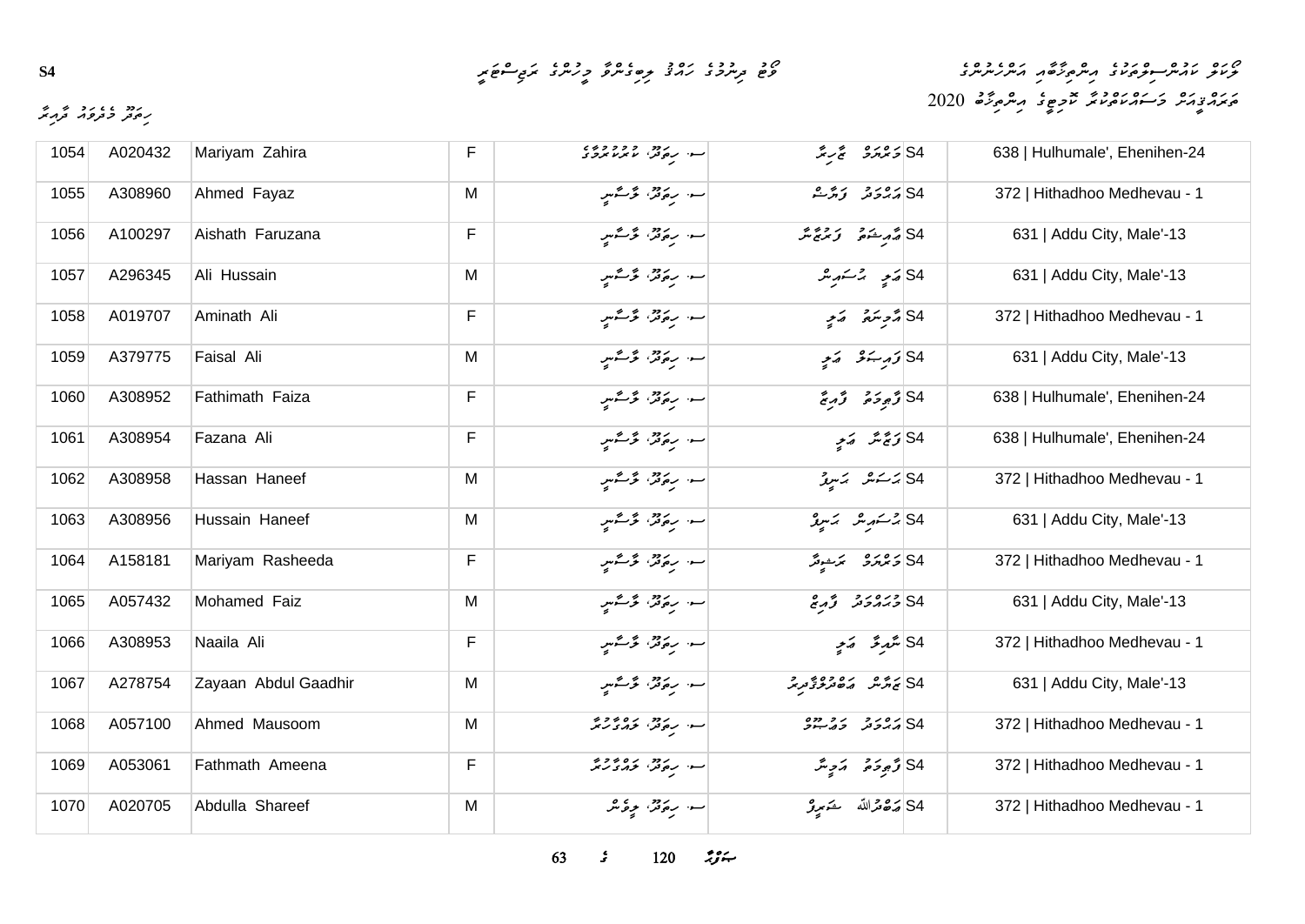*sCw7q7s5w7m< o<n9nOoAw7o< sCq;mAwBoEw7q<m; wBm;vB 2020<sup>, م</sup>وسر در مدد مدرج به مدرم مقرم قرار 2020*<br>موسر المستقرم المستقرم المستقرم المستقرم المستقرم المستقرم المستقرم المستقرم المستقرم المستقرم المستقرم المستقر

| 1071 | A307708 | Aishath Shareef      | F | ے رکوش موکو مگر   | S4 مۇم شىم سىم ئىي بوقر              | 372   Hithadhoo Medhevau - 1 |
|------|---------|----------------------|---|-------------------|--------------------------------------|------------------------------|
| 1072 | A121401 | Fathimath Shareef    | F | سە رەۋىر، بوھ بىر | S4 تَرْجِرَة حَمَّ مِيْتَر           | 372   Hithadhoo Medhevau - 1 |
| 1073 | A121457 | Khadheeja Mohamed    | F | ے رہوش وعص        | S4 كَتْمَرِيحٌ      وَيُرْمُرْوَمْرُ | 372   Hithadhoo Medhevau - 1 |
| 1074 | A344511 | Mohamed Shareef      | M | سە رەۋىر، بوھ بىر | S4 <i>\$ برو ج</i> ور شميرو          | 372   Hithadhoo Medhevau - 1 |
| 1075 | A307920 | Ahmed Hassan         | M | سە رەۋى دىدە،     | S4 كەبروتىر كەسكەنلە                 | 372   Hithadhoo Medhevau - 1 |
| 1076 | A393031 | Aishath Zuha Fahumee | F | سە رەۋى دىدە،     | S4 مُگرِسْدَهُ جُرَّ وَرُحٍ          | 372   Hithadhoo Medhevau - 1 |
| 1077 | A020661 | Aminath Mohamed      | F | سه ره تر وروی     | S4 مُوسَرَ ورورو                     | 372   Hithadhoo Medhevau - 1 |
| 1078 | A307926 | Aminath Shibana      | F | سه ره تر وروی     | S4 مُتَّحِسَةٌ مُشَوَّمَّةٌ          | 372   Hithadhoo Medhevau - 1 |
| 1079 | A307932 | Fathimath Nazuhath   | F | سە رەۋى دىدە،     | S4 ژ <sub>ېج</sub> و تم شي شره د     | 372   Hithadhoo Medhevau - 1 |
| 1080 | A020789 | Fathmath Hassan      | F | سه ره تر وروی     | S4 ۇ <sub>جو</sub> رَى ئەسكەش        | 372   Hithadhoo Medhevau - 1 |
| 1081 | A111973 | Ibrahim Hassan       | M | سە رەۋى دىدە،     | S4 مەھەر بەر ئەسەملىر                | 372   Hithadhoo Medhevau - 1 |
| 1082 | A307919 | Mariyam Hassan       | F | سه ره تر وروی     | S4 كەبىر بەر بەر يەر يەر             | 372   Hithadhoo Medhevau - 1 |
| 1083 | A007164 | Mohamed Hassan       | M | سه ره تر وروی     | S4 دېره د تر تر تر                   | 372   Hithadhoo Medhevau - 1 |
| 1084 | A396027 | Mohamed Zain Fahmy   | M | سە رەۋى دىدە،     | S4 <i>ڈیز مرد تا م</i> یگر کرتے      | 372   Hithadhoo Medhevau - 1 |
| 1085 | A307924 | Naseera Hassan       | F | سە رەۋر جەدى      | S4 ىترىيەن <i>گە بەسكەنل</i>         | 372   Hithadhoo Medhevau - 1 |
| 1086 | A307933 | Nasra Mohamed        | F | سه ره تر وروی     | S4 مَرْبَدْعُرَّ حِرُودُورَ          | 372   Hithadhoo Medhevau - 1 |
| 1087 | A307927 | Seena Mohamed        | F | سە رەۋە دىرە،     | S4 سېنگر د <i>جن</i> گردند           | 372   Hithadhoo Medhevau - 1 |

 $64$  *s*  $120$  *z*  $29$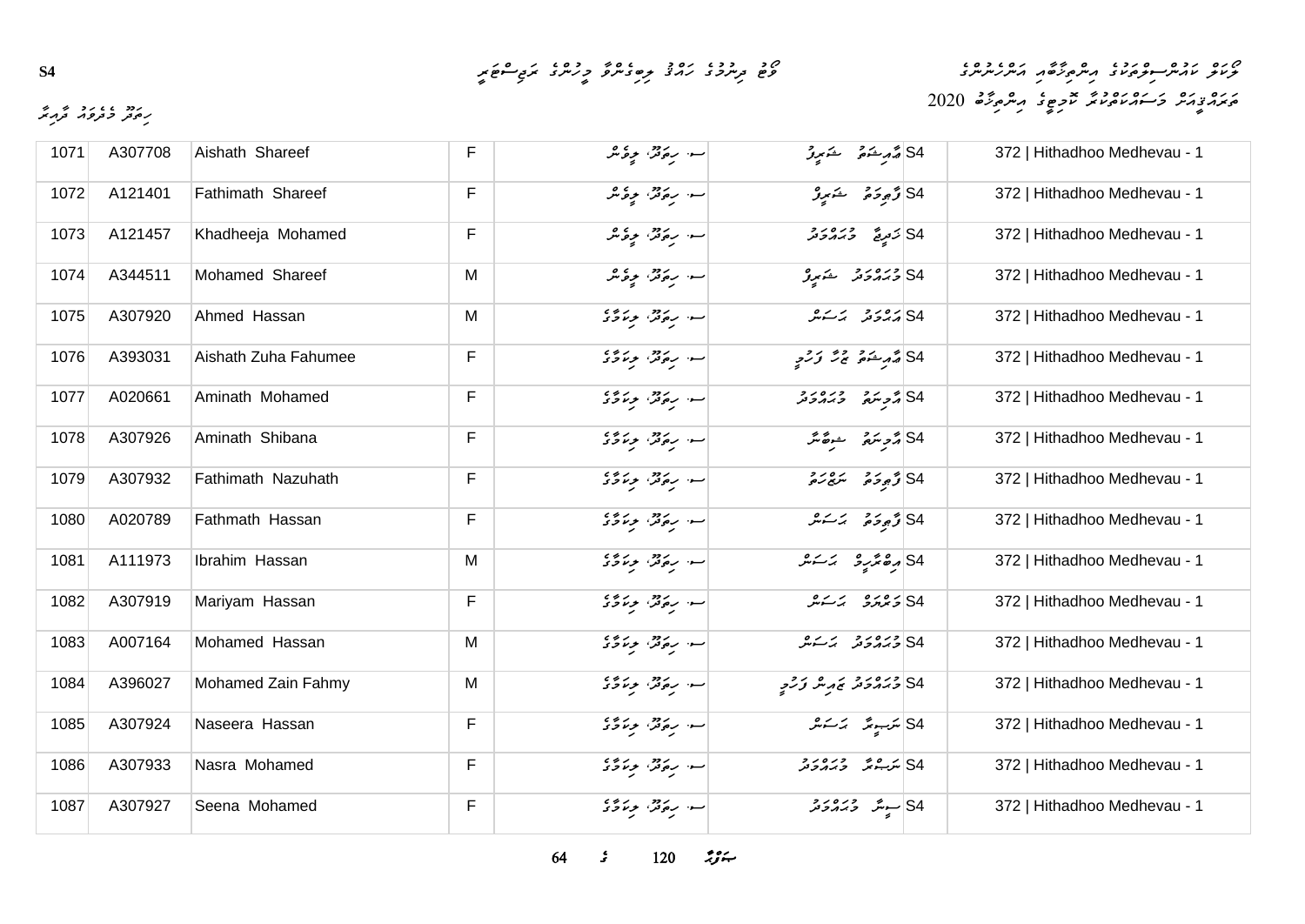*sCw7q7s5w7m< o<n9nOoAw7o< sCq;mAwBoEw7q<m; wBm;vB 2020<sup>, م</sup>وسوق المسجد التحقيق وسرمونية والم*جمع المسجد المسجد المسجد المسجد المسجد المسجد المسجد المسجد المسجد ال

| 1088 | A020665 | Zeenath Hassan              | F | سه ره ده ورو،   | S4ع يىتىق <sub>ە</sub> ئەسەنلەر                        | 372   Hithadhoo Medhevau - 1  |
|------|---------|-----------------------------|---|-----------------|--------------------------------------------------------|-------------------------------|
| 1089 | A020561 | Aminath Shaheema            | F | - رەمز، جۇر،    | S4 مُتَّحِسَمَةٌ حَسَبِةٌ                              | 373   Hithadhoo Medhevau - 2  |
| 1090 | A099550 | Azheen Rasheed              | F | سە رەتر، دۆر    | S4 كەنقرىرىش - ئىزىشونتر                               | 631   Addu City, Male'-13     |
| 1091 | A278003 | Hussain Aman Zuhair         | M | سە رەۋە بوۇر    | S4 يُرْسَمَ مِهْ مَدَ مِنْ مِنْ مِرْمِهْ حَرْبِهِ مِرْ | 373   Hithadhoo Medhevau - 2  |
| 1092 | A341003 | Mariyam Afza Zuhair         | F | سە رەتر، دۇر    | S4 كەممەدى مەدىج ئەرمەر                                | 373   Hithadhoo Medhevau - 2  |
| 1093 | A307656 | <b>Mohamed Faris Zuhair</b> | M | سە رەتۇ، جەنئ   | S4 دېممرد ژبرت تر <i>دي</i> ر                          | 373   Hithadhoo Medhevau - 2  |
| 1094 | A020914 | Ahmed Fareed                | M | سە رەترا ۋرى    | S4 كەندى قىرىتر                                        | 373   Hithadhoo Medhevau - 2  |
| 1095 | A020844 | Aishath Ali                 | F | سە رەتر، ۋرى    | S4 مُگهرڪو مَعِ                                        | 373   Hithadhoo Medhevau - 2  |
| 1096 | A342189 | Aishath Nuha                | F | سە رەترا ۋرى    | S4 مەم ئىقىمە ئىرگە                                    | 373   Hithadhoo Medhevau - 2  |
| 1097 | A309167 | Aishath Sana                | F | سە رەترا ۋرى    | S4 مەم ئىستىر كەنگە                                    | 61   Sh. Narudhoo - 1         |
| 1098 | A020859 | Aminath Zahira              | F | سە رەترا ۋرى    | S4 مُجِسَعَةٍ تَجْرِبَتُهِ                             | 373   Hithadhoo Medhevau - 2  |
| 1099 | A309168 | Aminath Saba Mohamed        | F | - رەپى ئەرىخ    | S4 أَرْحِ سَيْءَ مَدَ وَبَرْ الْمَرْحَةِ مِنْ          | 373   Hithadhoo Medhevau - 2  |
| 1100 | A309160 | Fathmath Asiya              | F | سه ربردو به ربر | S4 ۇج <sub>و</sub> چۇ ئەسىتە                           | 373   Hithadhoo Medhevau - 2  |
| 1101 | A225902 | Hassan Abdulla              | M | سە رەترا ۋرى    | S4 بَرَسَة مَّة قَدَاللَّه                             | 638   Hulhumale', Ehenihen-24 |
| 1102 | A020766 | Hawwa Zahira                | F | سە رەترا ۋرى    | S4 ئەبرق <sub>ى</sub> ئىم <i>ب</i> ىر                  | 373   Hithadhoo Medhevau - 2  |
| 1103 | A020858 | Hussain Shareef             | M | سە رەۋە ئەتەق   | S4 پرستمبر مش <i>مین</i> گی                            | 638   Hulhumale', Ehenihen-24 |
| 1104 | A309165 | Ibrahim Abdulla             | M | سه ربوده وری    | S4 م <i>وھ مگرچ</i> و محکم همرالله                     | 373   Hithadhoo Medhevau - 2  |

*n8o<n@ q<m=s@s> r@mAo5*

 $65$  *s*  $120$  *z***<sub>3</sub>**  $\frac{2}{3}$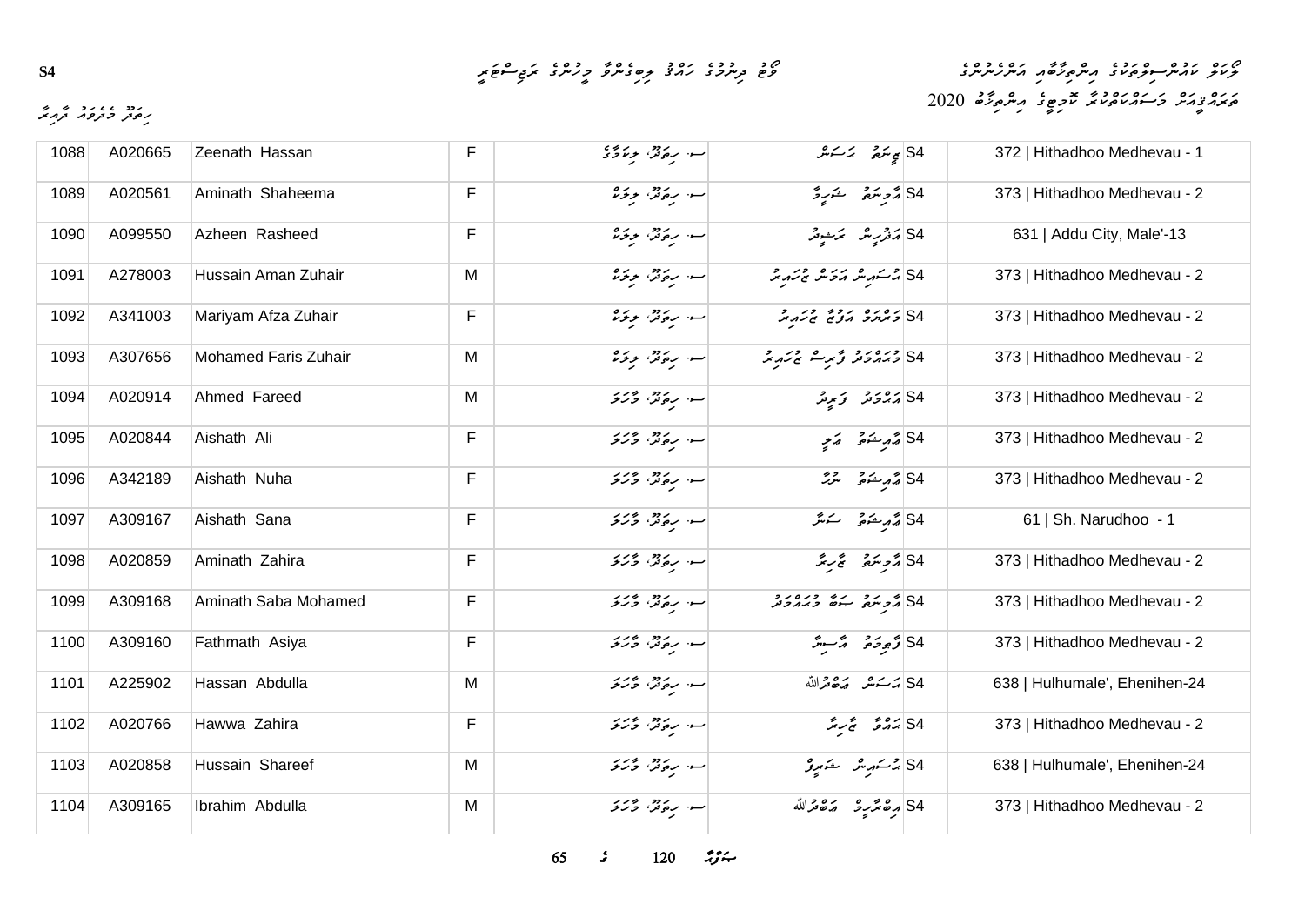*sCw7q7s5w7m< o<n9nOoAw7o< sCq;mAwBoEw7q<m; wBm;vB 2020<sup>, م</sup>وسر در مدد مدرج به مدرم مقرم قرار 2020*<br>موسر المستقرم المستقرم المستقرم المستقرم المستقرم المستقرم المستقرم المستقرم المستقرم المستقرم المستقرم المستقر

| 1105 | A309164 | Khadheeja Abdulla             | F | سە رەۋە ئەتەق    |                                        | 373   Hithadhoo Medhevau - 2 |
|------|---------|-------------------------------|---|------------------|----------------------------------------|------------------------------|
| 1106 | A309161 | Mariyam Zoona                 | F | - رەپىر، ئەزى    | S4 كەبىر بىر تەرىپى ئى                 | 373   Hithadhoo Medhevau - 2 |
| 1107 | A019218 | Mohamed Abdulla               | M | - رەتر، ۋرى      | S4 وبرورو ركاة الله                    | 394   Addu Meedhoo - 3       |
| 1108 | A309169 | Mohamed Nasih                 | M | سە رەتر، ۋرى     | S4 <i>ۋېرو دو</i> سرگېدنه              | 373   Hithadhoo Medhevau - 2 |
| 1109 | A309166 | Sabeeha Abdulla               | F | - رەپىر، ئەرىخ   | S4 جَمْعِيمٌ صَرْحَةَ لِللَّه          | 373   Hithadhoo Medhevau - 2 |
| 1110 | A309162 | Zulaikha                      | F | سە رەتر، ۋرى     | S4ج تحرمر جح                           | 373   Hithadhoo Medhevau - 2 |
| 1111 | A056413 | Ahmed Zahir                   | M | سه ره ده ځ       | S4   <i>مَدْدَوَنْتْهِ</i> مِحْرِ مِرْ | 373   Hithadhoo Medhevau - 2 |
| 1112 | A349504 | Sajaaya Ahmed                 | F | سە رەۋر، ۋر      | S4 سەقەم ئەرەبەر                       | 373   Hithadhoo Medhevau - 2 |
| 1113 | A278510 | <b>Ahmed Dhanish Inaz</b>     | M | ے روڈر، ڈریٹرنگر | S4  كەندى كەرىرىشە مەيگەنج             | 373   Hithadhoo Medhevau - 2 |
| 1114 | A148088 | Aishath Hussain               | F | ے رکوش ڈریگریئر  | S4 مەم شىم ئىس ئىسكىرىش                | 631   Addu City, Male'-13    |
| 1115 | A308410 | Aminath Nauma Hussain         | F | ۔ رہوش ڈریگریئر  | S4 مُعِسَمٌ سَمَعٌ بِرَ سَمبِ سُمَّ    | 631   Addu City, Male'-13    |
| 1116 | A021577 | <b>Fathmath Didi</b>          | F | ۔ رہوش ڈریگریئر  | S4 وَّجوحَ مُحْمَّدِيدٍ                | 631   Addu City, Male'-13    |
| 1117 | A068104 | Hussain Manikfaanu            | M | ے رکوش ڈریگریئر  | S4 ئەسەمەبىرى سرىر ئۇ تىر              | 631   Addu City, Male'-13    |
| 1118 | A021578 | Ibrahim Azheem                | M | ے روڈر، ڈریٹرنگر | S4  مەھەر يەرق مەنجارىيەتى<br>         | 373   Hithadhoo Medhevau - 2 |
| 1119 | A065066 | Mohamed Inaz                  | M | ے رکوش ڈریگریئر  | S4 <i>2222 م</i> ىتىنى                 | 373   Hithadhoo Medhevau - 2 |
| 1120 | A278923 | Aishath Ahlam Habeeb          | F | سە رەتر، 35      | S4 مەم شىم مەم <i>دەھ</i>              | 372   Hithadhoo Medhevau - 1 |
| 1121 | A296675 | <b>Fathimath Almas Habeeb</b> | F | سه رحوص نحتی     | S4 زُب <i>ودو م</i> ورُ مُ رَبِّ هُ    | 631   Addu City, Male'-13    |

*n8o<n@ q<m=s@s> r@mAo5*

 $66$  *s*  $120$  *z*  $29$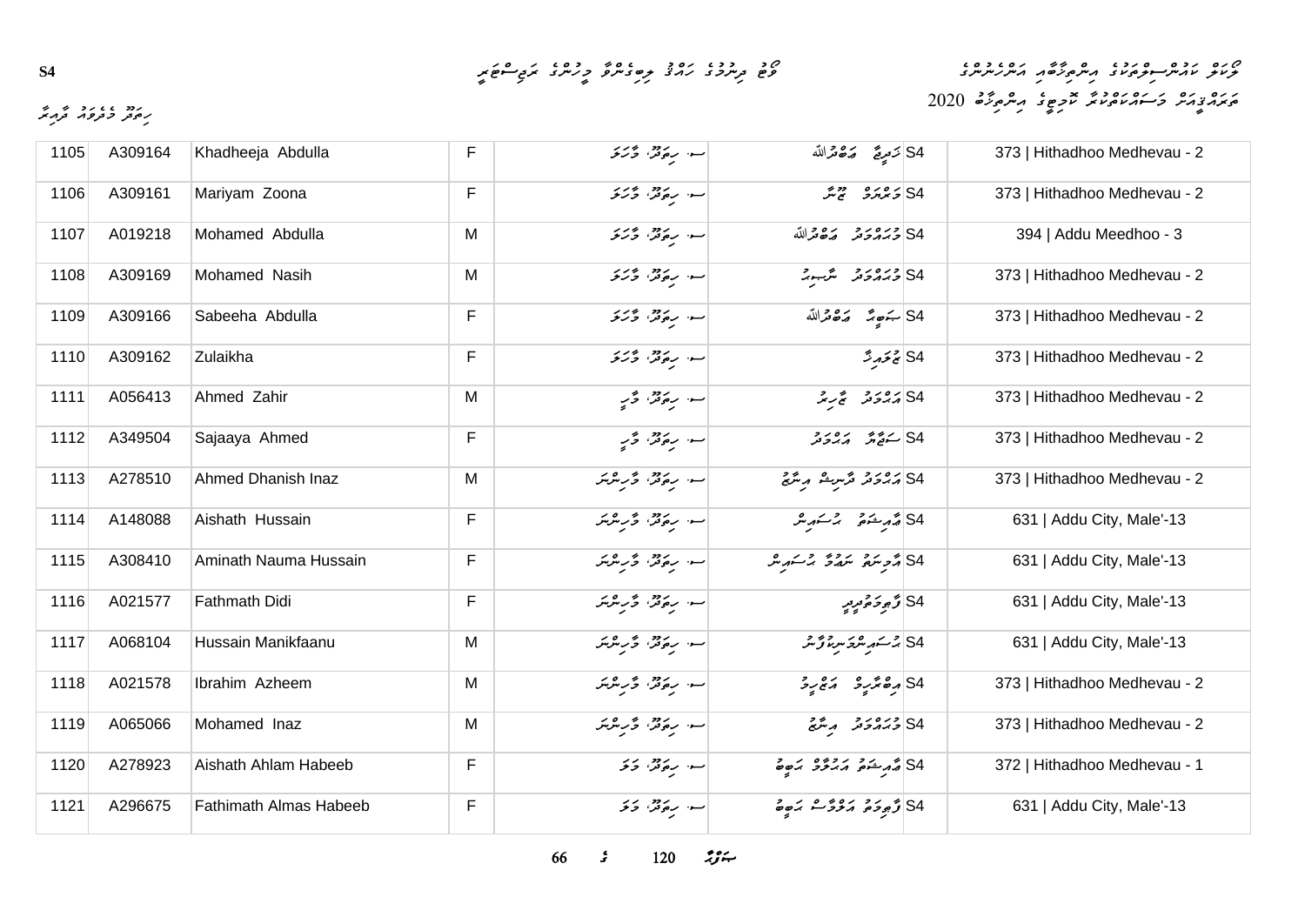*sCw7q7s5w7m< o<n9nOoAw7o< sCq;mAwBoEw7q<m; wBm;vB 2020<sup>, م</sup>وسوق المسجد التحقيق وسرمونية والم*جمع المسجد المسجد المسجد المسجد المسجد المسجد المسجد المسجد المسجد ال

| 1122 | A148096 | Mariyam Nisreen                   | F | سە رەپى ى ئ          | S4 5 <i>بروزي سرڪيمبرنگر</i>                      | 372   Hithadhoo Medhevau - 1 |
|------|---------|-----------------------------------|---|----------------------|---------------------------------------------------|------------------------------|
| 1123 | A148235 | Mohamed Aiman Habeeb              | M | سە رەپى ئ            | S4 <i>دېم</i> دېمر <i>م</i> ه کړه کم په           | 453   Maafushi Jail - 2      |
| 1124 | A041876 | Moosa Habeeb                      | M | سە رەپىر، ئەتى       | $202 \div 23$ S4                                  | 372   Hithadhoo Medhevau - 1 |
| 1125 | A020954 | Ahmed Shareef                     | M | سه رود و پر ۱۵۵۵     | S4 كەندى قىرىق ھەمرىر                             | 372   Hithadhoo Medhevau - 1 |
| 1126 | A065589 | Ali Ibrahim                       | M | ے رکوبرا کے مرتفق وہ | S4 <i>جَرِم م</i> ِ <i>مَدْبِ</i> دْ              | 372   Hithadhoo Medhevau - 1 |
| 1127 | A245995 | <b>Fathimath Sidhrath Shareef</b> | F | ے رکوش کے مرکز وہ    | S4 ۇي <sub>م</sub> وڭ مەشكەر شىرو                 | 631   Addu City, Male'-13    |
| 1128 | A024607 | Fathmath Fauziyya                 | F | ے رکوبرا کے مرتفق وہ | S4 ژٌجوحَمَد وَمَعِ مَمَّرَ                       | 372   Hithadhoo Medhevau - 1 |
| 1129 | A082849 | Hawwa Didi                        | F | سه ریږونه و بر ۱۵۵۵  | S4 كەمگە توپىر                                    | 372   Hithadhoo Medhevau - 1 |
| 1130 | A161317 | Hussain Habeeb                    | M | سه رود و ره ۵۵۵      | S4 بر سَمبر شَر سَمَّةٍ صَنْعَةٍ مُحَمَّدٍ        | 372   Hithadhoo Medhevau - 1 |
| 1131 | A064755 | Ibrahim Shihab                    | M | سه رود عروه وه       | S4 مەھم <i>گرى</i> شى <i>ڭ ق</i>                  | 372   Hithadhoo Medhevau - 1 |
| 1132 | A100301 | Juwairiyya Ali                    | F | سه رود و روماه       | S4اقح <i>قرم برونگر وک</i> یر                     | 372   Hithadhoo Medhevau - 1 |
| 1133 | A144607 | Mariyam Faanu                     | F | سه رود عر ۱۵۵۵       | S4 ئەنزىردۇ ئەتر                                  | 372   Hithadhoo Medhevau - 1 |
| 1134 | A125160 | Shamsiyya Ali                     | F | سه رود عربره وه      | S4 شەۋىس <i>ەمەڭ ھ</i> ېر                         | 631   Addu City, Male'-13    |
| 1135 | A082299 | Aminath Shareefa                  | F | سه رود ، وه وه وه.   | S4 مَرْحِ سَمَّ سَمَ سِرَدَّ                      | 373   Hithadhoo Medhevau - 2 |
| 1136 | A330371 | Asadulla Ali Shaheed              | M | سه رود ، وه وه وه.   | S4 كَرْسَةَ قَرْاللَّهُ     كَمَعٍ   مَشَرَبِقَرْ | 373   Hithadhoo Medhevau - 2 |
| 1137 | A020784 | Fathmath Khalidha                 | F | سه رود ، وه وه وه .  | S4 وَّجِ دَمَّةَ مَتَّحِمَّدَ                     | 631   Addu City, Male'-13    |
| 1138 | A309263 | Ithaaf Ali Shaheedh               | F | سه ره د ، وه وه وه . | S4 مِي <i>وُدْ مَ</i> ي حَ <i>ي</i> تْر           | 631   Addu City, Male'-13    |

 $67$  *s*  $120$  *i*<sub>s</sub>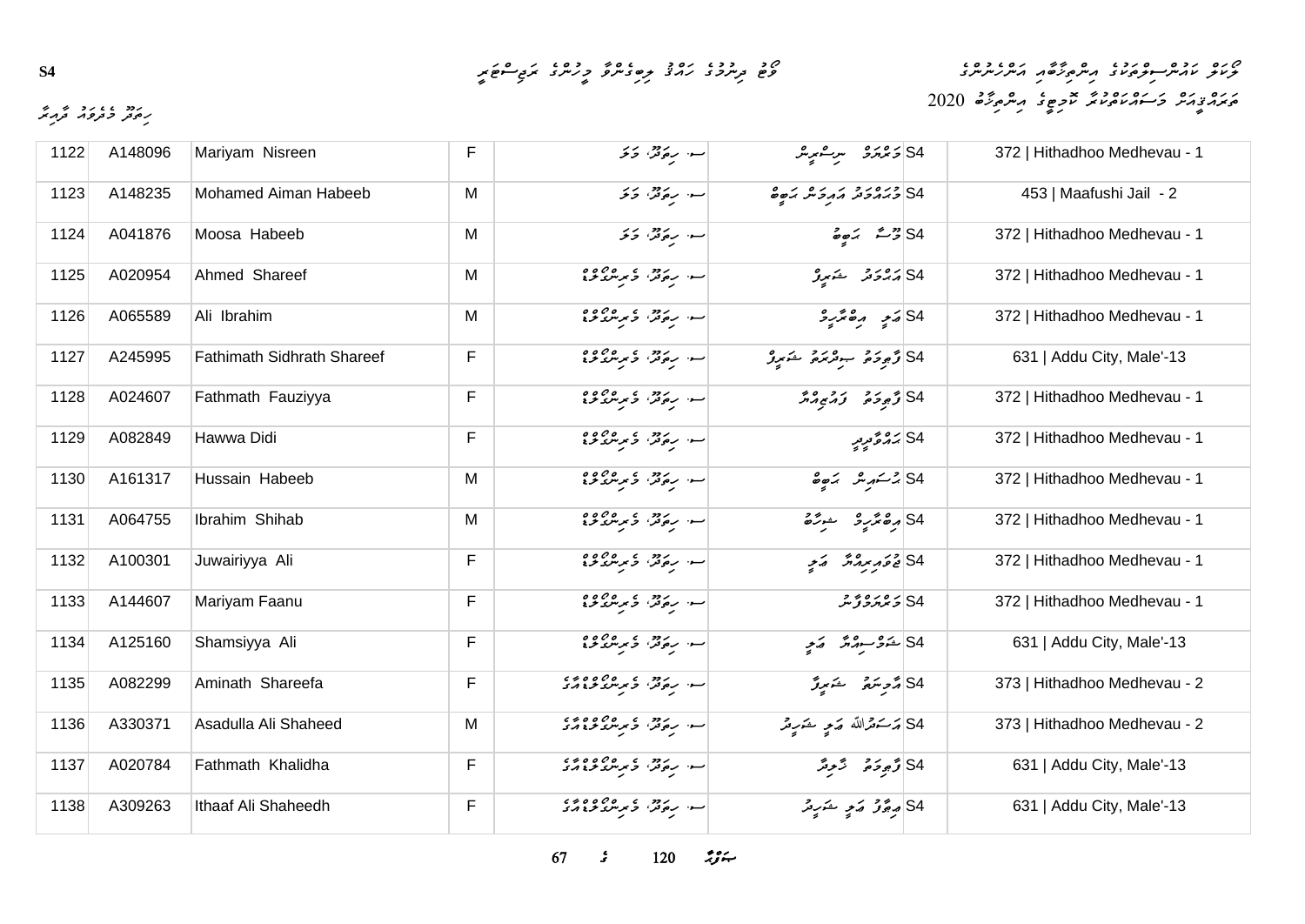*sCw7q7s5w7m< o<n9nOoAw7o< sCq;mAwBoEw7q<m; wBm;vB 2020<sup>, م</sup>وسوق المسجد التحقيق وسرمونية والم*جمع المسجد المسجد المسجد المسجد المسجد المسجد المسجد المسجد المسجد ال

| 1139 | A365269 | <b>Mohamed Anoof Ali</b> | M           | ے روز ، ویرسی وہ وہ ،                     | S4 دېرولر مشرق مخې                 | 373   Hithadhoo Medhevau - 2             |
|------|---------|--------------------------|-------------|-------------------------------------------|------------------------------------|------------------------------------------|
| 1140 | A309269 | Saifullah Ali Shaheed    | M           | ر دو در ۵۵۵۵ وي.<br>سه رپوتر، ومرس ورو در | S4 سَمَرِوْ اللّه صَعِي حَمَدِيثَر | 373   Hithadhoo Medhevau - 2             |
| 1141 | A161533 | Abdulla Muaz             | M           | سە رەۋر، ئ <i>ۇرۇ</i> ئ                   | S4 كەھەراللە ئەھمىز                | 373   Hithadhoo Medhevau - 2             |
| 1142 | A393281 | Ahzam Afeef              | M           | ب ر <sub>يم</sub> ون ورو و                | S4 <i>جَدْجَ جَ وَفِ</i>           | 567   Villimale' Ehenihen - 2            |
| 1143 | A271717 | Aishath Afa              | F           | سە رەۋر ئ                                 | S4 مەم ئىقى ھۆ                     | 373   Hithadhoo Medhevau - 2             |
| 1144 | A102144 | Ali Ihusan               | M           | ب ريږي ور <sub>و</sub> و                  | S4 كەمبە مەرشىشىر                  | 373   Hithadhoo Medhevau - 2             |
| 1145 | A046898 | Aminath Riyasa           | F           | سە رەۋە ئەرولى                            | S4 أَمَّ حِبَّرَتَهُ مَسِّرَّتَ ا  | 567   Villimale' Ehenihen - 2            |
| 1146 | A332609 | Aminath Aika Waseem      | F           | ر بەردە ئەربى                             | S4 مُتَعِسَمَ مَهِنَّ عَــوْ       | 638   Hulhumale', Ehenihen-24            |
| 1147 | A413172 | Arsham Afeef             | M           | ب رەتر، ئ <sup>و</sup> رو ئ               | S4 كەيمرىش <i>ەۋ كەن</i> وتۇ       | 373   Hithadhoo Medhevau - 2             |
| 1148 | A309106 | Dhon Rahaa               | M           | ب رەتر، ئ <sup>و</sup> رو ئ               | S4 تريريز مح                       | 373   Hithadhoo Medhevau - 2             |
| 1149 | A309135 | Fathimath Athfa          | F           | ر بەردە ئەربى                             | S4 وَجوحَمَ صَعِرَ                 | 373   Hithadhoo Medhevau - 2             |
| 1150 | A018133 | Hawwa Dhie               | F           | ب ريږي ور <sub>و</sub> و                  | S4 ئەۋۋىرو                         | 373   Hithadhoo Medhevau - 2             |
| 1151 | A271715 | Hussain Iyaz             | M           | ب رەتر، ئ <sup>و</sup> رو ئ               | S4 پرسمبر مرمزشہ                   | 373   Hithadhoo Medhevau - 2             |
| 1152 | A309128 | Ibrahim Aalam            | M           | ر بەردە ئەربى                             | S4 مەھ <i>مگىي</i> ھە <i>مگى</i>   | 373   Hithadhoo Medhevau - 2             |
| 1153 | A040335 | Abdulla Khalid           | M           | سه رود ۵۵ وی<br>سه روتر، ووسو             | S4 مَەشراللە شەرىتر                | 684   LUX* North Male Atoll-1            |
| 1154 | A020477 | Fazna Ibrahim            | $\mathsf F$ | سه رود وه وه<br>سه روز، ووسو              | S4 زېږ مەمۇر ئ                     | 373   Hithadhoo Medhevau - 2             |
| 1155 | A020514 | Hassan Saeed             | M           | ردو ۵۵ وه<br>سه رونز، ووسو                | S4 كەسكەر سەم <sub>و</sub> قر      | 419   Paradise Island Resort and Spa - 1 |

 $68$  *s*  $120$  *z*  $29$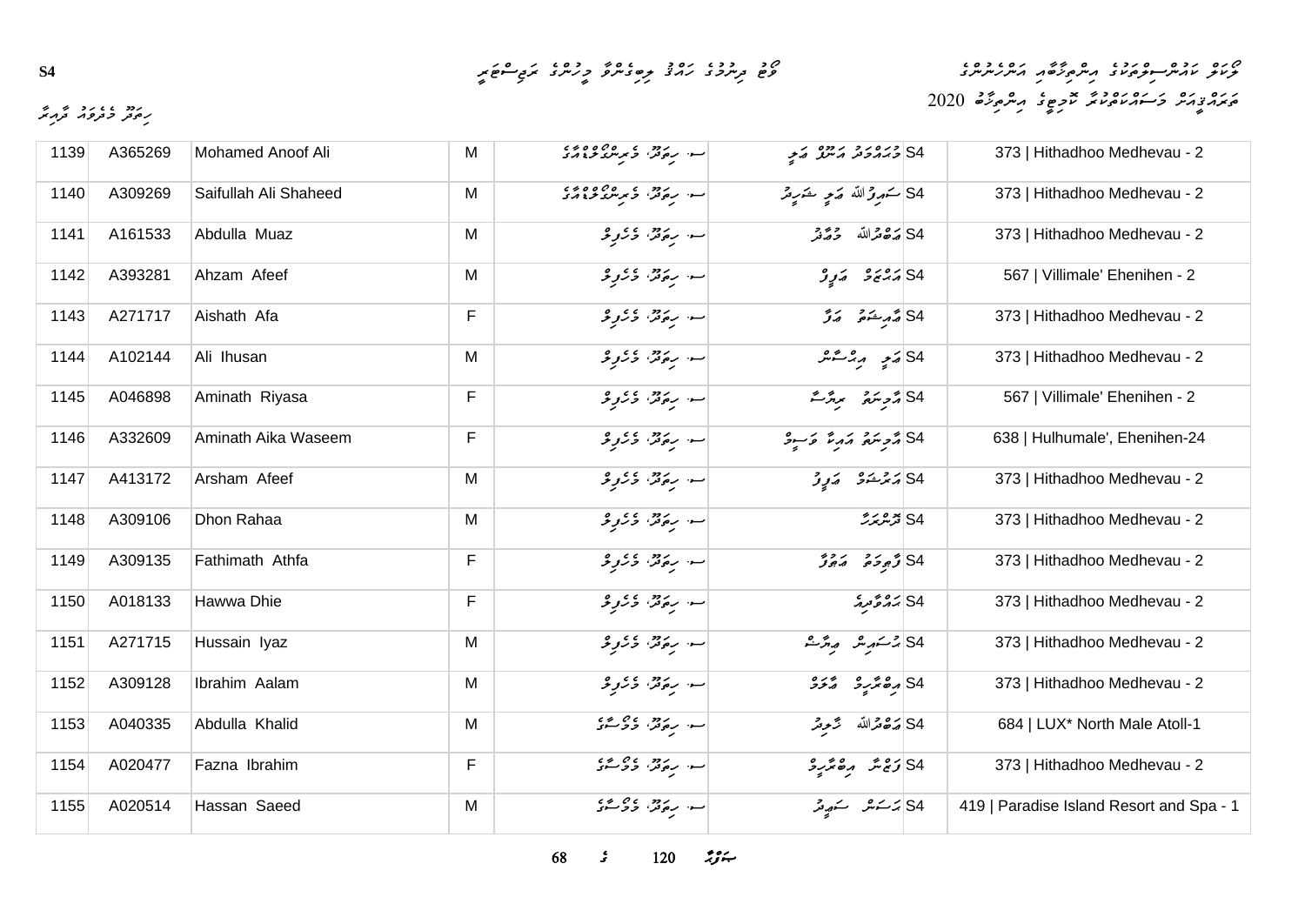*sCw7q7s5w7m< o<n9nOoAw7o< sCq;mAwBoEw7q<m; wBm;vB 2020*<br>*په پوهر وسوډيرونو لومو د موجو د مرمونه* 2020

| 1156 | A277831 | Zaamaa Hassan Saeed     | F           | سه رود وه وه                                                                                                                                                                                                                   | S4 ئچ ئ <i>ۇ ئەسەھى سەمبەت</i> ر    | 373   Hithadhoo Medhevau - 2 |
|------|---------|-------------------------|-------------|--------------------------------------------------------------------------------------------------------------------------------------------------------------------------------------------------------------------------------|-------------------------------------|------------------------------|
| 1157 | A277832 | Zimaam Khalid           | M           | سه رود ۵۵ وی<br>سه روتر، ووسو                                                                                                                                                                                                  | S4 ى <sub>م</sub> ۇق گې <i>رى</i> گ | 373   Hithadhoo Medhevau - 2 |
| 1158 | A020889 | Aishath Ibrahim Didi    | F           | ے روزہ میں روزہ ہے                                                                                                                                                                                                             | S4 مەم شىم مەھەر دورىر              | 631   Addu City, Male'-13    |
| 1159 | A119971 | Ali Ibrahim Didi        | M           | سو، زەۋىن كەرگەردە ئە                                                                                                                                                                                                          | S4 كەبىر بەھ ئ <i>ۇر ۋىرىر</i>      | 372   Hithadhoo Medhevau - 1 |
| 1160 | A045426 | Dhon Didi               | F           | سه رود ، و رورو ه                                                                                                                                                                                                              | S4 كَرْسْرِيرِ                      | 372   Hithadhoo Medhevau - 1 |
| 1161 | A075985 | Fathimath Ahmed Didi    | F           | سه رود ، و رورو ه                                                                                                                                                                                                              | S4 ۇي <i>وخۇ مەدە</i> ترىرىر        | 372   Hithadhoo Medhevau - 1 |
| 1162 | A121423 | <b>Ibrahim Didi</b>     | M           | ے روزہ میں روزہ ہے                                                                                                                                                                                                             | S4 مەھ ئۇر <sub>3 تو</sub> ير       | 372   Hithadhoo Medhevau - 1 |
| 1163 | A020924 | Mohamed Ibrahim Didi    | M           | سه رود ، و رورو ه                                                                                                                                                                                                              | S4 دېم د د موغربوتر                 | 372   Hithadhoo Medhevau - 1 |
| 1164 | A059767 | Aishath Ibrahim         | F           | سه رود ٥٥٥ مي                                                                                                                                                                                                                  | S4 مەم شەم مەھەرد                   | 372   Hithadhoo Medhevau - 1 |
| 1165 | A308132 | Aishath Shanooza        | $\mathsf F$ | ر دور موجود عام ده شرح محر                                                                                                                                                                                                     | S4 مەمۇمۇس ئىقتى <i>رىنى</i>        | 372   Hithadhoo Medhevau - 1 |
| 1166 | A321755 | Aishath Rafaaha Rasheed | F           | ے روز ءە موتى                                                                                                                                                                                                                  | S4 مەم شەقر بىرۇ <i>ر بىر</i> خوند  | 372   Hithadhoo Medhevau - 1 |
| 1167 | A317150 | Ali Nawaaz Amjad        | M           | ے روز یہ میں گھر                                                                                                                                                                                                               | S4 בَ مِي سَمَّةٌ مَرْدَّةٍ مَرْ    | 372   Hithadhoo Medhevau - 1 |
| 1168 | A020850 | Azma Mohamed            | $\mathsf F$ | ر در در ۵۵۰ ورم محمد برگرانی به سورت برگرانی کرد و برگرانی برگرانی برگرانی برگرانی برگرانی برگرانی برگرانی برگ<br>مرکز برگرانی برگرانی برگرانی برگرانی برگرانی برگرانی برگرانی برگرانی برگرانی برگرانی برگرانی برگرانی برگرانی | S4 كەنبى قەرەر د                    | 631   Addu City, Male'-13    |
| 1169 | A308135 | Fathimath Nuzuna        | F           | سە رەبىر، ئەھ ئىرە ئى                                                                                                                                                                                                          | S4 ۇ <sub>جو</sub> رَمْ مېرىمىگە    | 372   Hithadhoo Medhevau - 1 |
| 1170 | A317148 | Mariyam Nahula Amjadh   | F           | ے روزہ وہ میں گھر                                                                                                                                                                                                              | S4  محمد مربر محمد مردح تر          | 372   Hithadhoo Medhevau - 1 |
| 1171 | A308134 | Mohamed Ihusaan         | M           | ے روز ءە موتى                                                                                                                                                                                                                  | S4 دېرونو مرحمش                     | 372   Hithadhoo Medhevau - 1 |
| 1172 | A020848 | Nahida Mohamed          | F           | ب رود وه وه وهم                                                                                                                                                                                                                | S4 مَرْرِمَّر حَمَدُ حَرَّمَ        | 372   Hithadhoo Medhevau - 1 |

*n8o<n@ q<m=s@s> r@mAo5*

*69 sC 120 nNw?mS*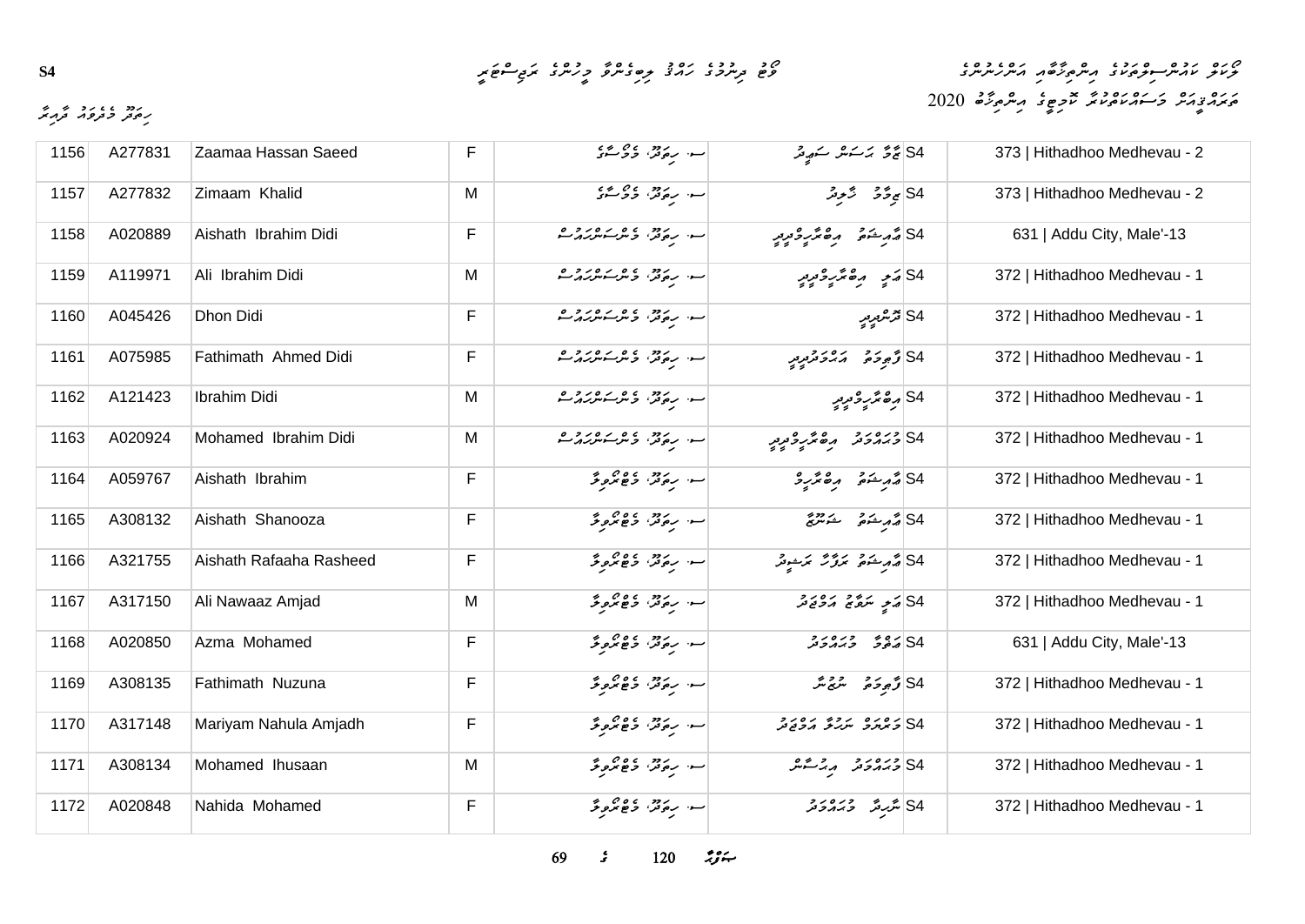*sCw7q7s5w7m< o<n9nOoAw7o< sCq;mAwBoEw7q<m; wBm;vB* م من المرة المرة المرة المرجع المرجع في المركبة 2020<br>مجم*د المريض المربوط المربع المرجع في المراجع المركبة* 

|  |  | 4 4 3 266 322    |  |
|--|--|------------------|--|
|  |  | رمير وتروم ترمير |  |
|  |  |                  |  |

| 1173 | A020760 | Nashid Mohamed         | M           | ۔ ریزوز، ڈھ ٹرو ڈ                                                                                                                                                      | S4 سُرْسِوتْر   تَرَكْرُدُوتْرُ          | 698   Vilamendhoo Island Resort and Spa- |
|------|---------|------------------------|-------------|------------------------------------------------------------------------------------------------------------------------------------------------------------------------|------------------------------------------|------------------------------------------|
| 1174 | A020761 | Niumath Mohamed        | $\mathsf F$ | ر دور مومور عام دیگر دیگر در شده در شده برگزار باشد.<br>مسیر از سره مومور در سره مومور شده برگزار برگزار برگزار برگزار برگزار برگزار برگزار برگزار برگزار برگزار برگزا | $52025 - 522$ S4                         | 631   Addu City, Male'-13                |
| 1175 | A020849 | Rahma Mohamed          | F           |                                                                                                                                                                        | S4 يَرْدَرُّ وَبَرْدُونَر                | 122   B. Eydhafushi - 2                  |
| 1176 | A308129 | Rifa Mohamed           | $\mathsf F$ | سه روور، وه موځ                                                                                                                                                        | S4 بروٌ وبرودورٌ                         | 372   Hithadhoo Medhevau - 1             |
| 1177 | A095196 | Shahid                 | M           | ١                                                                                                                                                                      | S4 ڪمبرمتر                               | 117   B. Kihaadhoo - 1                   |
| 1178 | A021089 | Abdulla Saeed          | M           | سه ره تر، د مگر                                                                                                                                                        | S4 كەھەراللە ك <i>ەم</i> ەتر             | 372   Hithadhoo Medhevau - 1             |
| 1179 | A309066 | Abdulla Rahim Ibrahim  | M           | سه ره تر و مگر                                                                                                                                                         | S4 رَصْرَاللّه عَرَبِ 3 رِصْعَرِبِ 3     | 372   Hithadhoo Medhevau - 1             |
| 1180 | A018825 | Sheela Saeed           | F           | سه ره تر، دیگر                                                                                                                                                         | S4  شوقز    ستم <i>وي</i> ٹر             | 372   Hithadhoo Medhevau - 1             |
| 1181 | A055948 | Ali Mohamed            | M           | سه رړونه وېررون                                                                                                                                                        | S4 <i>جَرِجِہ ج</i> گہ جو حر             | 373   Hithadhoo Medhevau - 2             |
| 1182 | A141268 | Hassan Mohamed         | M           | سه رودو وبرروی                                                                                                                                                         | S4 ئەسەھرە <i>دەرەرە</i>                 | 373   Hithadhoo Medhevau - 2             |
| 1183 | A020646 | Hawwa Khalida          | F           | ے رکوش ویرروی                                                                                                                                                          | S4 بَرْدُوَّ رَّحِيَّرَ                  | 373   Hithadhoo Medhevau - 2             |
| 1184 | A020811 | Hussain Haneef         | M           | سه رەۋە دېرىدۇ ك                                                                                                                                                       | S4 پر کے پر پر بر کیلی تھا۔<br>ا         | 373   Hithadhoo Medhevau - 2             |
| 1185 | A020687 | Jamsheeda Mohamed      | $\mathsf F$ | سه رړونه وبررون                                                                                                                                                        | S4 كۆم <i>ھەمەھەرە</i>                   | 373   Hithadhoo Medhevau - 2             |
| 1186 | A020706 | Maryam Naseera         | F           | سه رړونه وېررون                                                                                                                                                        | S4 كەبىر بىر سىر يىتىسى ئىككى ئىستىك     | 373   Hithadhoo Medhevau - 2             |
| 1187 | A020644 | Naseema Mohamed        | F           | ے رکھی ویرزوگی                                                                                                                                                         | S4 ىترسوى ئ <i>ەتمەدى</i> ر              | 373   Hithadhoo Medhevau - 2             |
| 1188 | A020595 | Naseera Mohamed        | $\mathsf F$ | سه ره ده و برروی                                                                                                                                                       | S4 ىترىبوبتر - <i>3×20رو</i>             | 335   GDh. Thinadhoo - 1                 |
| 1189 | A032342 | Abdulla Saeed Ali Didi | M           | سه ره دو و سوره بود و ،                                                                                                                                                | S4  جەھەتراللە س <i>ەمپەتر مەم</i> بىرىر | 631   Addu City, Male'-13                |

 $70$  *s*  $120$   $29$   $\div$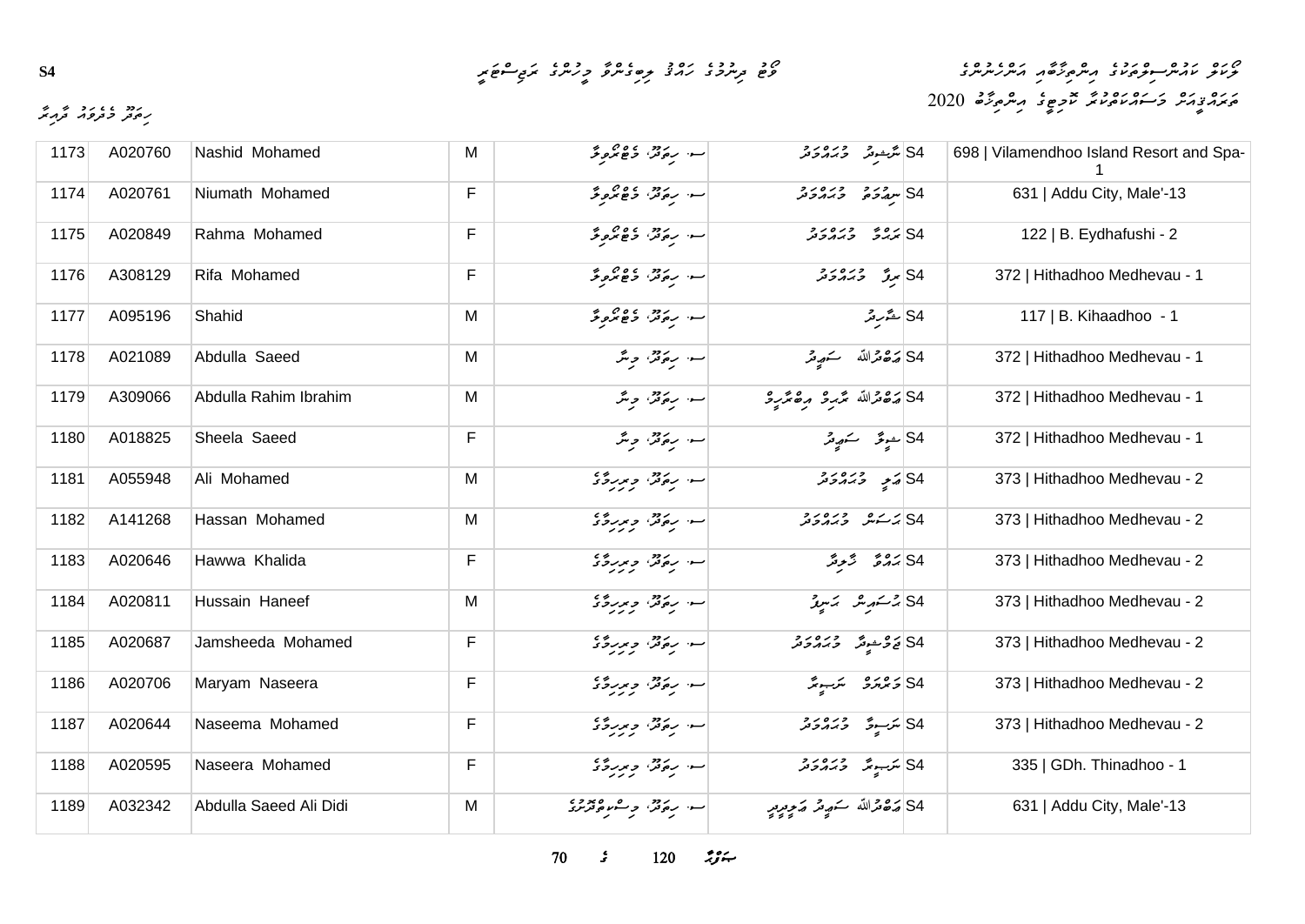*sCw7q7s5w7m< o<n9nOoAw7o< sCq;mAwBoEw7q<m; wBm;vB 2020<sup>, م</sup>وسوق المسجد التحقيق وسرمونية والم*جمع المسجد المسجد المسجد المسجد المسجد المسجد المسجد المسجد المسجد ال

| 1190 | A302080 | Abdulla Sulaim Sabir       | M | سه ره ده و شره بود و ،    | S4 كَ صَعْرَاللَّهُ تَحْتَوَبُّهِ سَنَّوْصِهُ   | 372   Hithadhoo Medhevau - 1 |
|------|---------|----------------------------|---|---------------------------|-------------------------------------------------|------------------------------|
| 1191 | A012177 | Ahmed Solah Ali Didi       | M | سه ره ده و سر و و ده      |                                                 | 631   Addu City, Male'-13    |
| 1192 | A303060 | Aishath Sadha Solah        | F | سه ره ده و سر و و ده      | S4 مەم شەھ سەنگر سەن <i>گە</i>                  | 631   Addu City, Male'-13    |
| 1193 | A021524 | Aishath Shaza Saeed        | F | سه رود و شروعه            | S4 مُگرِسْدَمُ شَوَتَر سَورٍثَر                 | 460   Srilanka / Colombo - 1 |
| 1194 | A303058 | Aminath Sana Salaah        | F | سه ره دود. د شره ورود و د | S4 مٌ <i>وِ سَهْ</i> سَمَّرٌ سِمَوْ يَرُ        | 631   Addu City, Male'-13    |
| 1195 | A150254 | Aminath Wafa Saeed         | F | سه ره تر، د شره ورود      | S4 مَّ <i>حِ سَهْءَ کَ مَ مِ</i> مِرْ           | 631   Addu City, Male'-13    |
| 1196 | A302079 | Fathimath Zeena Sobir      | F | سه رود و شره ودوه         | S4 ژَّجِردَةُ بِي سُّ سُدَّحَةٍ مُرَّ           | 372   Hithadhoo Medhevau - 1 |
| 1197 | A340923 | Hawwa Afa Saeed            | F | سه ره دو د شما ه بود و    | S4 بَرْدَةَ   يَرَوَّ   سَميرةَ ل               | 682   Crossroads Maldives-1  |
| 1198 | A303053 | Hussain Siraj Saeed        | M | سه ره ده و سر و و ده      | S4 بر سور مگر مگر ہے کہ مگر مگر مگر مگر مگر ایک | 631   Addu City, Male'-13    |
| 1199 | A021177 | Khadheeja Razeena          | F | سه رود و شره وبوده        | S4 كَتْمِيعٌ - مَرْبِحِ مَّرْ                   | 372   Hithadhoo Medhevau - 1 |
| 1200 | A152744 | Mariyam Safa Saeed         | F | سه ره ده و شوه وده و      | S4 كەنگەر ئەسىر ئىس سىر ئىر                     | 372   Hithadhoo Medhevau - 1 |
| 1201 | A152743 | <b>Mohamed Riyaz Saeed</b> | м | سه ره ده و سر و و ده      | S4 <i>دېمم</i> ونر بروگ س <i>وړ</i> تر          | 372   Hithadhoo Medhevau - 1 |
| 1202 | A093558 | Ahmed Azleen               | M | سه رەۋر، درىرى            | S4   كەبروتىر    كەنج يوپىر                     | 373   Hithadhoo Medhevau - 2 |
| 1203 | A302307 | Ahmed Manih                | M | سە رەۋر بورىم             | S4 كەندى قى ئەرگ                                | 373   Hithadhoo Medhevau - 2 |
| 1204 | A302305 | Aishath Haany              | F | سه رەۋە بورىدى            | S4 مُدمِسْمَعُ رَّسِ                            | 373   Hithadhoo Medhevau - 2 |
| 1205 | A302311 | Fathimath Hanaa            | F | سە رەۋر بورىم             | S4 ۇج <sub>و</sub> خ <sub>ە</sub> جە ئەنگە      | 373   Hithadhoo Medhevau - 2 |
| 1206 | A037311 | Hassan Ibrahim             | M | سە رەۋر ئۆزىرە            | S4 ئەسەمىر مەھ <i>م</i> ۇرىي<br>                | 373   Hithadhoo Medhevau - 2 |

 $71$  *s*  $120$  *z***<sub>3</sub>**  $\frac{2}{3}$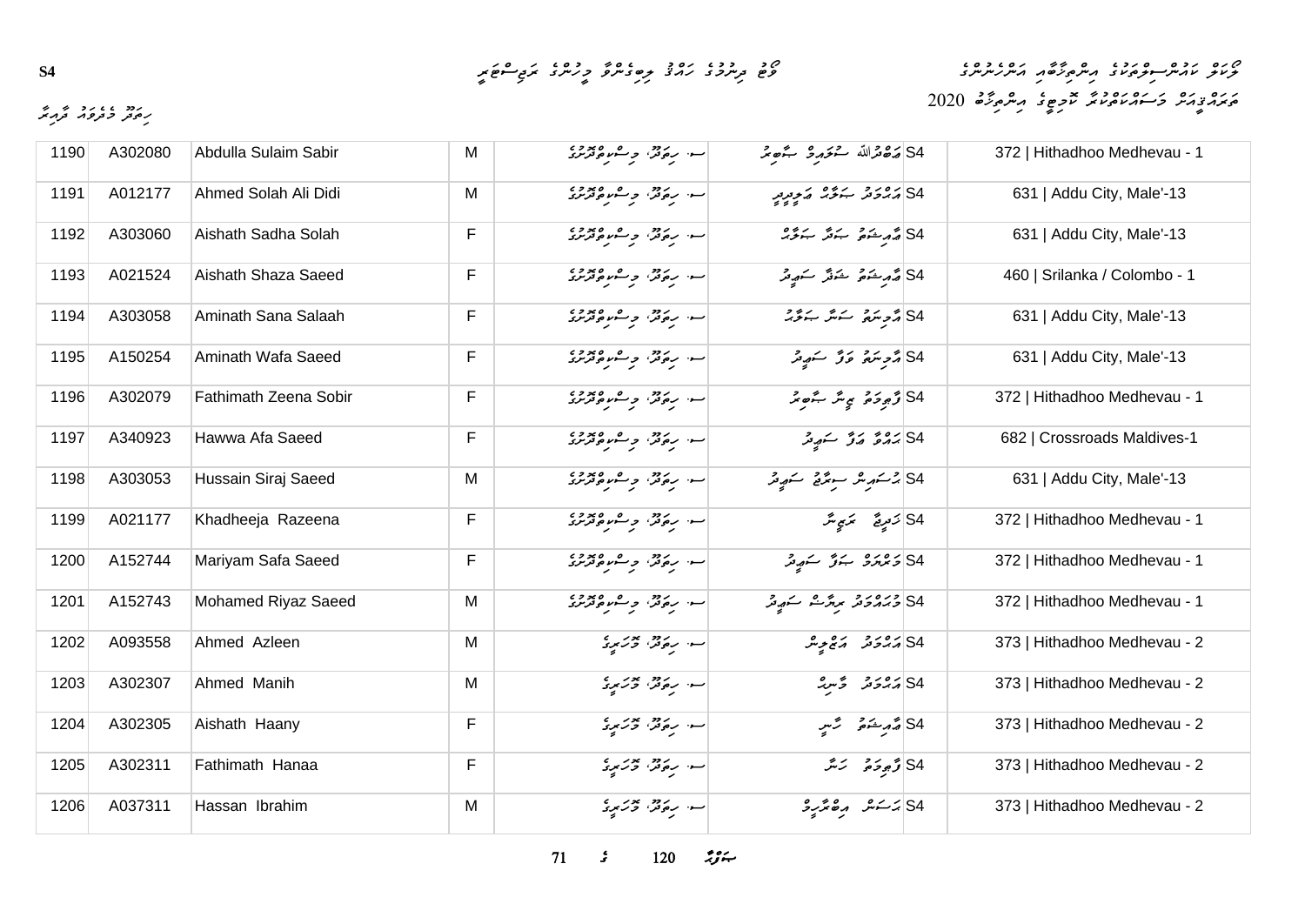*sCw7q7s5w7m< o<n9nOoAw7o< sCq;mAwBoEw7q<m; wBm;vB* م من المرة المرة المرة المرجع المرجع في المركبة 2020<br>مجم*د المريض المربوط المربع المرجع في المراجع المركبة* 

| 1207 | A331113 | Hussain Usaam        | M | سە رەۋر ئەرىرى           | S4 پرستمبر مر پر شوتر                         | 373   Hithadhoo Medhevau - 2 |
|------|---------|----------------------|---|--------------------------|-----------------------------------------------|------------------------------|
| 1208 | A157694 | Ibrahim Amjadh       | M | سە رەۋر ئەرىرى           | S4 مەھەر بەر مەدە تەر                         | 373   Hithadhoo Medhevau - 2 |
| 1209 | A277522 | Mariyam Rifgaa       | F | سه ره ده پر ره           | S4 كەممەر ئەرگە ئىروگە                        | 373   Hithadhoo Medhevau - 2 |
| 1210 | A027791 | Mohamed Ibrahim      | M | سه ره ده پورنده          | S4 دره در ده تربرد                            | 373   Hithadhoo Medhevau - 2 |
| 1211 | A302320 | Mohamed Rifaau       | M | سه رەۋر، ئەرىرى          | S4 <i>322,25 بروَّة</i>                       | 373   Hithadhoo Medhevau - 2 |
| 1212 | A277524 | Usama Mohamed        | M | سە رەۋر ئەرىرى           | S4 پر شوی دیرورو                              | 373   Hithadhoo Medhevau - 2 |
| 1213 | A309444 | Mariyam Ahmed Didi   | F | ب ریږد ه پرېږمونکوي      | S4 كەبەر <i>25 كەبەر تو</i> يرىر              | 599   Fuvammulah Ehenihen-1  |
| 1214 | A154013 | Ahsan Haleem         | M | ے روڈن ویرمز             | S4  كەبۇسىگە كەب <i>و</i> گ                   | 372   Hithadhoo Medhevau - 1 |
| 1215 | A308357 | Athhar Haleem        | M | ے روڈن ڈیریڈر            | S4 <i>جَهْدُ جَ</i> وِدْ                      | 631   Addu City, Male'-13    |
| 1216 | A020732 | Hawwa Zahira         | F | ے رکوئر، ڈیرمگز          | S4 ئەمەم ئى ئىرىتى                            | 631   Addu City, Male'-13    |
| 1217 | A076929 | Muaz Haleem          | M | ے رکوش ویرس              | S4 دَمَّةْرْ      بَرِوْ                      | 372   Hithadhoo Medhevau - 1 |
| 1218 | A100382 | Saba Haleem          | F | ے ریزور ویرس             | S4 سَتَرَّةَ كَمَرْتِرْدُ                     | 372   Hithadhoo Medhevau - 1 |
| 1219 | A308356 | Samaa Haleem         | F | ے ریڈی ڈیرمگ             | S4 جَدَمَّة - بَرْمِرْدُ                      | 372   Hithadhoo Medhevau - 1 |
| 1220 | A277620 | Ahmed Nabeel Didi    | M | سه ره ده وو د            | S4 كەبروتر سىھىمى مەمىر<br>S4 كەبرى قىر       | 372   Hithadhoo Medhevau - 1 |
| 1221 | A308685 | Aishath Nashfa       | F | ے روزہ مگھ مرکز مگھو     | S4 <sub>م</sub> َّەمِ شَمَّعْ سَرَسْتْرَ      | 373   Hithadhoo Medhevau - 2 |
| 1222 | A060968 | Aishath Nushooza     | F | سە رەڭزا مۇھ مېرىگىرى ئى | S4 مەم ئىشقى ھەردىنى ئى                       | 631   Addu City, Male'-13    |
| 1223 | A278636 | Aminath Shaila Nazyf | F | ے روتر، سگھ سرکاسی ک     | S4 مَّ <i>حِ سَمَّۃُ</i> حَمَدِ مََّ سَمْوِرْ | 631   Addu City, Male'-13    |

 $72$  *s*  $120$   $23$   $\div$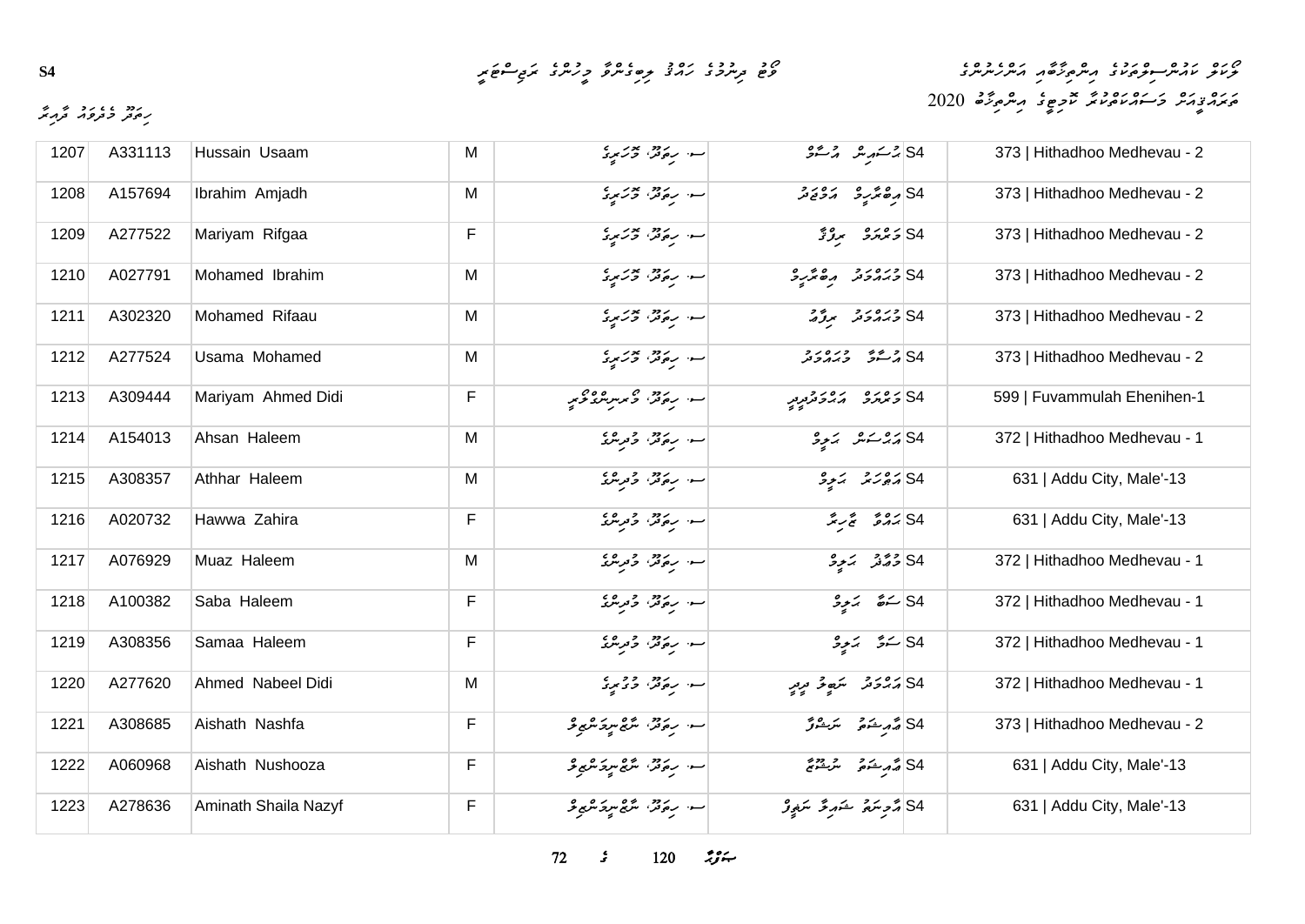*sCw7q7s5w7m< o<n9nOoAw7o< sCq;mAwBoEw7q<m; wBm;vB 2020<sup>, م</sup>وسوق المسجد التحقيق وسرمونية والم*جمع المسجد المسجد المسجد المسجد المسجد المسجد المسجد المسجد المسجد ال

| 1224 | A278641 | Nadhir Moosa                    | M | سە رەۋر، ئۇچ ئېرى ئىز چى | S4 سَّرْمِرِ سَمَّ حَ-شَّ               | 373   Hithadhoo Medhevau - 2       |
|------|---------|---------------------------------|---|--------------------------|-----------------------------------------|------------------------------------|
| 1225 | A020502 | Shaaz Ahmed                     | M | سە رەۋر، ئۇچ ئېرى ئىرىج  | S4 شَمَوْ <i>مَدْدَود</i> ْ             | 416   Innahura Maldives Resort - 1 |
| 1226 | A277520 | Ahmed Nihaal                    | M | ے رکھی ترکی ویرج کے      | S4 كەنزى قىر س <i>رگى</i> ئى            | 373   Hithadhoo Medhevau - 2       |
| 1227 | A365362 | Aminath Nadhuhaa                | F | ے روز روز دیکھی          | S4 أَمَّ مِ سَمَّ مِنْ مَسْتَمَرَّتَّ   | 373   Hithadhoo Medhevau - 2       |
| 1228 | A302281 | <b>Fathimath Nahula Mohamed</b> | F | ے روزہ روڈ زمرو          | S4 تُرجوحه سُهُ تُوَ وَبِرودِ د         | 373   Hithadhoo Medhevau - 2       |
| 1229 | A020016 | Mohamed                         | M | ے رکھڑا اسرائی کرھی گھر  | S4 دېږ د ته                             | 373   Hithadhoo Medhevau - 2       |
| 1230 | A131704 | Ahmed                           | M | سه ره ده شهر ۲۶۵         | S4 پر برخ متر                           | 567   Villimale' Ehenihen - 2      |
| 1231 | A020977 | Ahmed Nizam                     | M | ے رود شہر محمد           | S4 كەبرى قىر سى <i>نگى</i>              | 631   Addu City, Male'-13          |
| 1232 | A303314 | Aishath Shizna                  | F | ے رود شہر محمد           | S4 م <i>ەڭمە</i> شكەم ھەمتىگە           | 373   Hithadhoo Medhevau - 2       |
| 1233 | A307584 | Aishath Dhiye                   | F | ے رود شہر محمد           | S4 ۾ پر ڪوچوريز                         | 373   Hithadhoo Medhevau - 2       |
| 1234 | A330407 | Aishath Eeshan Nizam            | F | ے رکھڑ شہر محمد          | S4 مَّەمِ شَمَّ مِرْ شَمَّىر سِيَّةَ وَ | 631   Addu City, Male'-13          |
| 1235 | A303322 | Aminath Shiyana                 | F | ے رود شہر محمد           | S4 مَرْحِ سَمَعَ مَسْتَرْسَرَ           | 631   Addu City, Male'-13          |
| 1236 | A020251 | Azra Mohamed                    | F | ے رود شہر محمد           | S4 كەنىرىتر <i>27070</i> ر              | 373   Hithadhoo Medhevau - 2       |
| 1237 | A277852 | Fathimath Nasha                 | F | ے رود شہر محمد           | S4 ۇ <sub>جو</sub> رَمْ سَرْشَ          | 631   Addu City, Male'-13          |
| 1238 | A307586 | Hawwa Shifana Mohamed           | F | ے رکھڑ شہر محمد          | S4 يَهُمَّ شِوَّسَّر وَيَهُ وَمَ        | 631   Addu City, Male'-13          |
| 1239 | A020314 | Hussain Shaniz                  | M | ے رود شہر محمد           | S4 ئر <i>كىمبىر ئىشتىرىنى</i> ز         | 373   Hithadhoo Medhevau - 2       |
| 1240 | A020010 | Ibrahim Shiyam                  | M | ے روڈ سکر وی             | S4  مەھمىرى <sub>د</sub> ى ھوشى         | 373   Hithadhoo Medhevau - 2       |

## *n8o<n@ q<m=s@s> r@mAo5*

 $73$  *s*  $\qquad$  120  $29$   $\qquad$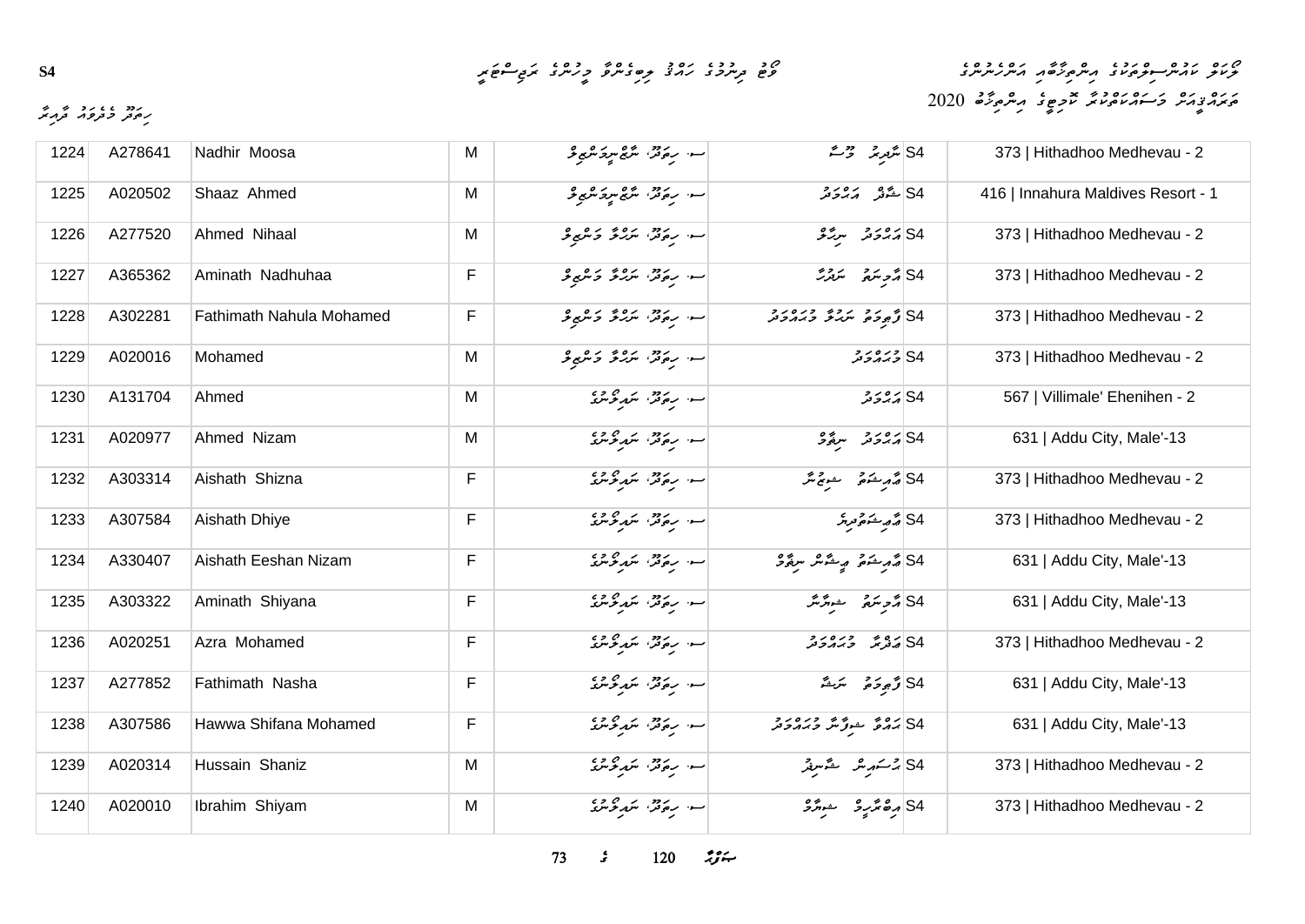*sCw7q7s5w7m< o<n9nOoAw7o< sCq;mAwBoEw7q<m; wBm;vB 2020<sup>, م</sup>وسر در مدد مدرج به مدرم مقرم قرار 2020*<br>موسر المستقرم المستقرم المستقرم المستقرم المستقرم المستقرم المستقرم المستقرم المستقرم المستقرم المستقرم المستقر

| 1241 | A020138 | Mariyam Dhiye                 | F           | ے رکوش سکر محمد            | S4 كەممەر 2 مەرگە                                                                                              | 373   Hithadhoo Medhevau - 2 |
|------|---------|-------------------------------|-------------|----------------------------|----------------------------------------------------------------------------------------------------------------|------------------------------|
| 1242 | A307585 | Mohamed Abdulla               | M           | ے رود شہر وی               | S4 <i>جەمەدە مەھ</i> تراللە                                                                                    | 373   Hithadhoo Medhevau - 2 |
| 1243 | A154000 | Shaarif Mohamed               | M           | ے رود شہر محمد             | S4 شَمِرُوْ دَبَرْدُدَتْر                                                                                      | 373   Hithadhoo Medhevau - 2 |
| 1244 | A020272 | Aaminath Naseem               | $\mathsf F$ | سە رەۋر، ئىرى ئىرە         | S4 مُجِسَعَةٍ سَرَسِيط                                                                                         | 373   Hithadhoo Medhevau - 2 |
| 1245 | A306410 | Aaniyath Naseem               | $\mathsf F$ | سە رەۋش ئىركىرىدۇ          | S4 مُس <i>ِمَرَة مَرَسِرة</i>                                                                                  | 373   Hithadhoo Medhevau - 2 |
| 1246 | A306412 | Abdulla Nasym                 | M           | سە رەۋىش ئىركىزىدە ئ       | S4 كَەڭ قىراللە س <i>رسى</i> ۋ                                                                                 | 373   Hithadhoo Medhevau - 2 |
| 1247 | A020338 | Ahmed Naseem                  | M           | سە رەۋر، ئىركە بىرە ئ      | S4 كەبرى تەربىر ئى                                                                                             | 373   Hithadhoo Medhevau - 2 |
| 1248 | A410049 | Ahmed Maisaan Roohul Ameen    | M           | سە رەۋە ئىرى بىرە          | S4  مددور تهرسته مدروروس                                                                                       | 373   Hithadhoo Medhevau - 2 |
| 1249 | A112225 | Aishath Naseem                | F           | ے رکوش مرکز مرکز ک         | S4 مەم يىسىم ھىر بىرى ئى                                                                                       | 373   Hithadhoo Medhevau - 2 |
| 1250 | A277806 | Aishath Sauna Roohul Ameen    | $\mathsf F$ | ے رکوش مرکز مرکز ک         | S4 محمد شوق سور محمد العرب محمد المحمد المحمد المحمد المحمد المحمد المحمد المحمد المحمد المحمد المحمد المحمد ا | 373   Hithadhoo Medhevau - 2 |
| 1251 | A304983 | Ali Naseem                    | M           | سە رەۋە ئىرى بور           | S4  رَمِ سَرَسِوْ                                                                                              | 373   Hithadhoo Medhevau - 2 |
| 1252 | A020436 | Asiyath Naseem                | F           | ب رەقرا ئىركىرە ئ          | S4 مُنْ سِبْرَةٌ مَدَ سِبْرَةٌ                                                                                 | 631   Addu City, Male'-13    |
| 1253 | A277802 | Fathimath Zahuwa Roohul Ameen | $\mathsf F$ | سە رەۋە ئىرىجىدە ئ         | S4 ژُجِرَمُ مِن دِ دِ دِ دِ مِنْ دِ مِنْ                                                                       | 373   Hithadhoo Medhevau - 2 |
| 1254 | A277805 | Hassan Naseem                 | M           | ىسە رەۋش مە <i>كەنبە</i> ئ | S4   ئەسەنلەر    سەرسونى                                                                                       | 373   Hithadhoo Medhevau - 2 |
| 1255 | A020437 | Hawwa Ahmed Didi              | F           | سە رەۋە ئىرى بىرە          | S4   يروثر   مركزة مرمرمبر<br> -                                                                               | 373   Hithadhoo Medhevau - 2 |
| 1256 | A306411 | Hussain Naseem                | M           | سە رەۋر، ئىرى ئىرە         | S4 يُرْسَمْ مِيْنْ مَرْسِيْرَتْ                                                                                | 373   Hithadhoo Medhevau - 2 |
| 1257 | A153922 | Khadeeja Naseem               | F           | ب رەقرا ئىگە بومۇ          | S4 كَتْرِيعٌ = سَرَسِيوْ =                                                                                     | 373   Hithadhoo Medhevau - 2 |

*n8o<n@ q<m=s@s> r@mAo5*

 $74$  *s*  $120$   $29$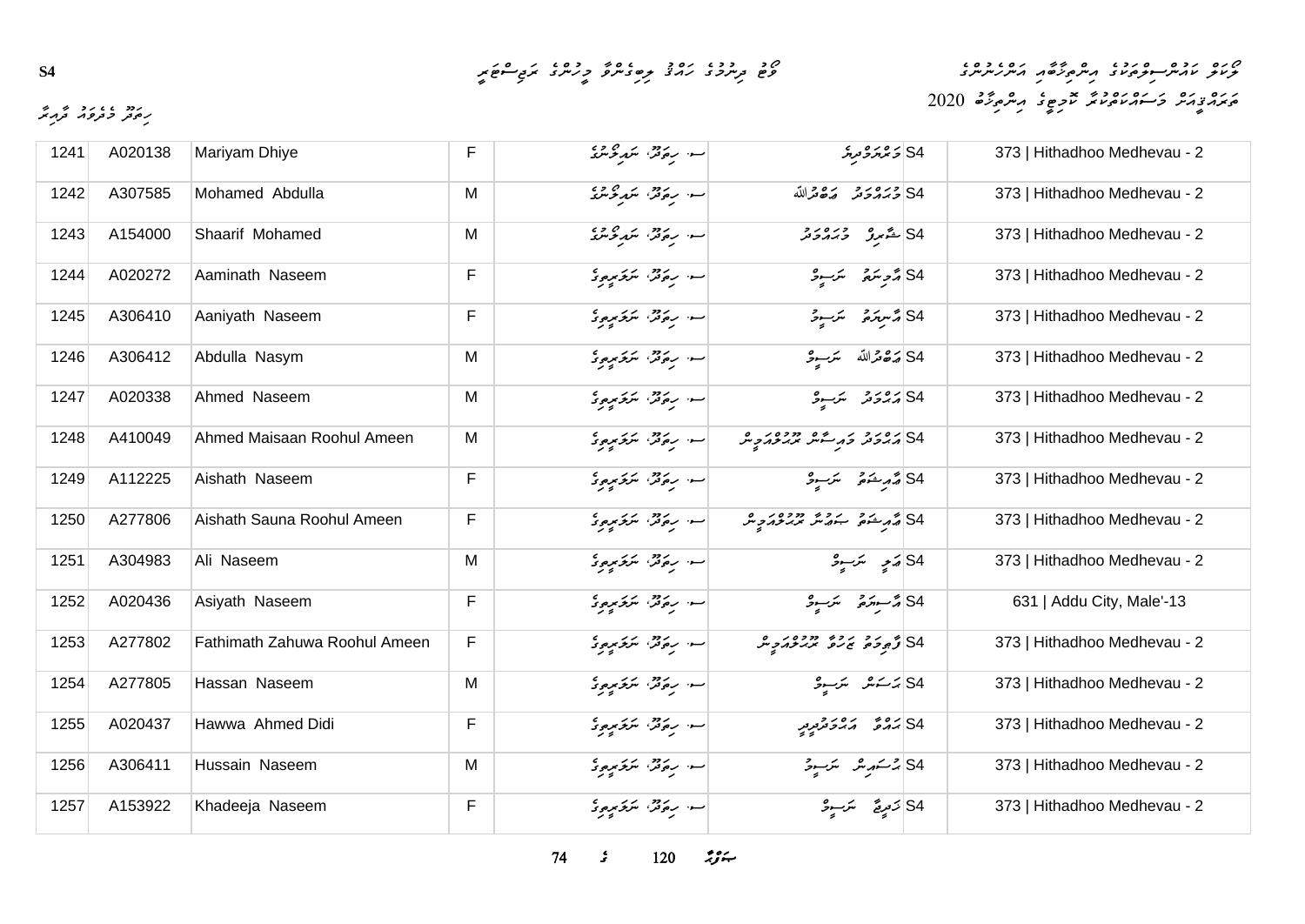*sCw7q7s5w7m< o<n9nOoAw7o< sCq;mAwBoEw7q<m; wBm;vB 2020<sup>, م</sup>وسوق المسجد التحقيق وسرمونية والم*جمع المسجد المسجد المسجد المسجد المسجد المسجد المسجد المسجد المسجد ال

| 1258 | A020435 | Maryam Nasym           | F | سە رەۋە ئىركەرە ئ     | S4 كەمەد مىز بىر                                       | 373   Hithadhoo Medhevau - 2  |
|------|---------|------------------------|---|-----------------------|--------------------------------------------------------|-------------------------------|
| 1259 | A048239 | Ibrahim Mohamed        | M | سە رەۋر، ئىرىرى سورۇ  | S4 مەھمگىر <i>25050 د</i>                              | 638   Hulhumale', Ehenihen-24 |
| 1260 | A020201 | Aishath Hussain        | F | سه رړود ترکړي سوی     | S4 مەمرىشىق ب <sub>ە</sub> شكىرىش                      | 372   Hithadhoo Medhevau - 1  |
| 1261 | A303080 | Amanath Moosa          | F | سه رړود ترکړي سوی     | S4 أَمَرَّسْهُمْ حَرْبٌ                                | 372   Hithadhoo Medhevau - 1  |
| 1262 | A164510 | Amir Moosa             | M | سه رړود ترکړي سوی     | S4 پڑ جيم ترمشم                                        | 372   Hithadhoo Medhevau - 1  |
| 1263 | A141365 | Halath Moosa           | F | سە بەرەد شرىرى سىزى   | S4 بَرْتَرَ <i>هِ 2</i> ْ بَرْ                         | 372   Hithadhoo Medhevau - 1  |
| 1264 | A020203 | Imran Moosa            | м | سە رەۋە ئەروپەسىدى    | S4 مەنزىگە يەسىم                                       | 599   Fuvammulah Ehenihen-1   |
| 1265 | A138148 | Moosa Abdulla          | M | سە رەۋر، سەر دەپرى    | S4 تُرْسَمُ بَرَهْتِمْرَاللّهِ                         | 372   Hithadhoo Medhevau - 1  |
| 1266 | A034874 | Hussain Ahmed          | M | ے رکوئی شھارتی        | S4 يُرْسَمَ بِهِ مَدْحَقَّدَ                           | 372   Hithadhoo Medhevau - 1  |
| 1267 | A323765 | Mariyam Theeba Hussain | F | ے رکوش شھارتی         | S4 كەبۇر ئەھ ئەسەمب                                    | 372   Hithadhoo Medhevau - 1  |
| 1268 | A061500 | Khadeeja Manikufaanu   | F | ے رکوش سرور کو مگر    | S4 كەيرى <i>ق كەبىرىدۇ</i> تىر                         | 372   Hithadhoo Medhevau - 1  |
| 1269 | A001859 | Abdullah Sadiq         | M | ے روتر، سَرے عامر مگر | S4 مَەھْمَراللە ج <sup>ە</sup> مِر <i>قى</i>           | 631   Addu City, Male'-13     |
| 1270 | A021706 | Ahmed Mohamed          | M | ے روتر، سَرے عامر مگر | S4 كەبرو مەمدە 32                                      | 256   ADh. Maamigili - 2      |
| 1271 | A020673 | Aishath Saeeda         | F | ے روتر، سَرے عامر مثر | S4 م <i>ۇم شۇمۇ</i> سى <i>مپى</i> گر                   | 373   Hithadhoo Medhevau - 2  |
| 1272 | A308224 | Aishath Alsan Sadiq    | F | - رەتر، سَرەغ ئوس     | S4 مەم ئىكىم مەكرىكەش ج <sup>ە</sup> مرى <sup>تى</sup> | 631   Addu City, Male'-13     |
| 1273 | A020803 | Ali Shareef            | M | ے روڈن سکرھ مار مگر   | S4 <i>۾َ جِ</i> شَمَرِوْ                               | 631   Addu City, Male'-13     |
| 1274 | A020733 | Aminath Zaahira        | F | ے روتر، سَرے عامہ س   | S4 مُتَّحِسَّعَةً تَجْرِبَّتُهُ                        | 373   Hithadhoo Medhevau - 2  |

 $75$  *s*  $120$   $29$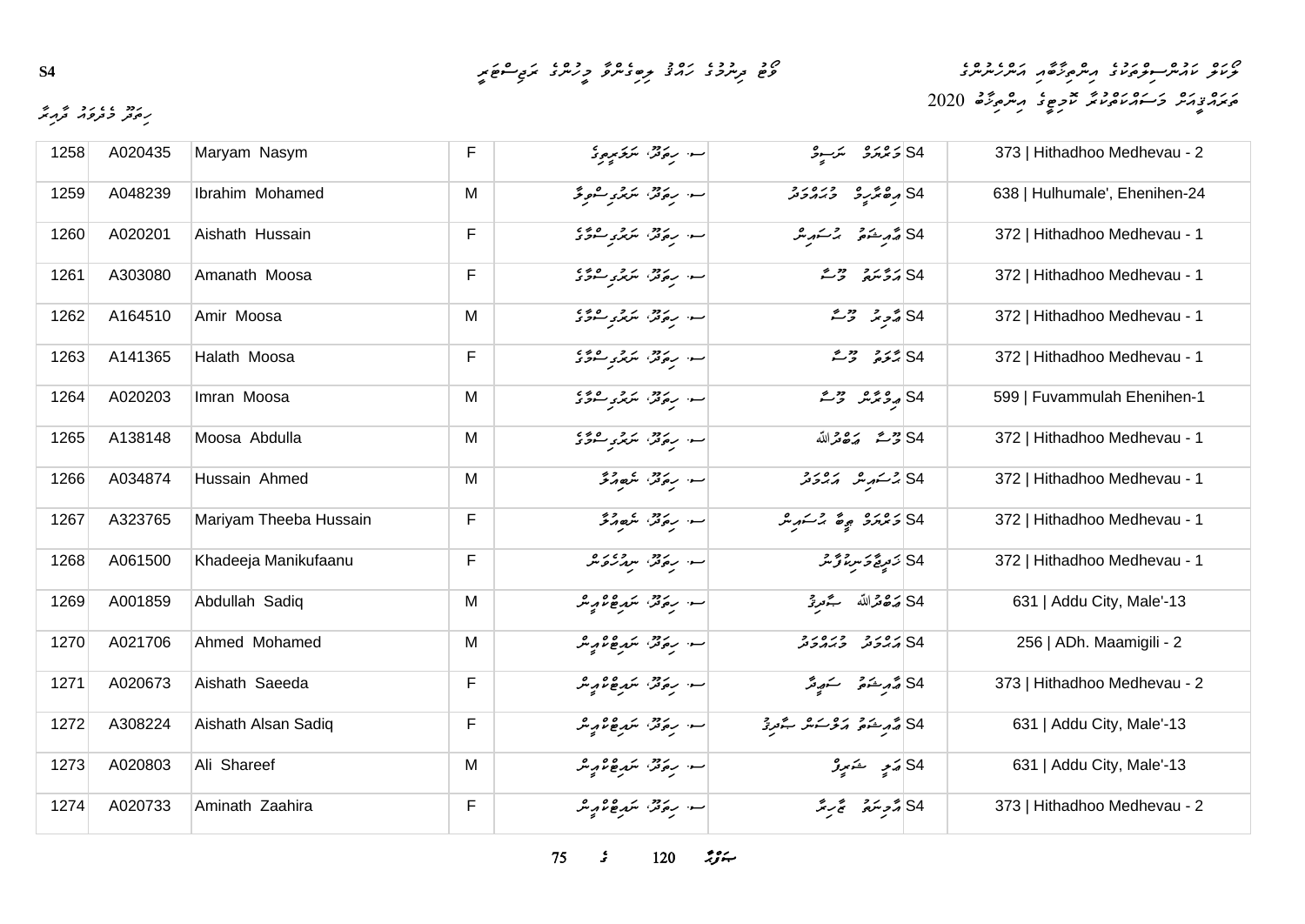*sCw7q7s5w7m< o<n9nOoAw7o< sCq;mAwBoEw7q<m; wBm;vB 2020<sup>, م</sup>وسوق المسجد التحقيق وسرمونية والم*جمع المسجد المسجد المسجد المسجد المسجد المسجد المسجد المسجد المسجد ال

| 1275 | A326696 | Azka Sadiq               | F | ے روتر، سَرے عامر مگر   | S4 كەنتى ئىش ئىستى <i>رىتى</i>          | 373   Hithadhoo Medhevau - 2  |
|------|---------|--------------------------|---|-------------------------|-----------------------------------------|-------------------------------|
| 1276 | A023845 | Hassan Zahir             | M | ے روتر، سَرے عامر مگر   | S4  > ئەسىكە ئ <sub>ە</sub> رىتى        | 631   Addu City, Male'-13     |
| 1277 | A058271 | Hussein Zahir            | M | ے روتر، سکرھ مار مگر    | S4 بر سے ہر سی سی سر بر                 | 631   Addu City, Male'-13     |
| 1278 | A100245 | Mizna Mohamed            | F | ے روتر، سَرے عامر مگر   | S4 جەنمىگە ئ <i>ەيمەدە</i> تر           | 373   Hithadhoo Medhevau - 2  |
| 1279 | A020682 | Mohamed Moosa            | M | ے روتر، سکرھ مار مگر    | S4 دېم دې ه د ح                         | 373   Hithadhoo Medhevau - 2  |
| 1280 | A161504 | <b>Mohamed Auf Ahmed</b> | M | ے روتر، سَرے عامر مثر   | S4 כממכנג ממג ממכנג S4                  | 373   Hithadhoo Medhevau - 2  |
| 1281 | A308222 | Moosa Faheem             | M | ے روتر، سَروع ماہرِ مگر | S4 چې ئەربى                             | 373   Hithadhoo Medhevau - 2  |
| 1282 | A099509 | Shiuna Mohamed           | F | ے روتر، سَرے عامر مگر   | S4 شوړنگر ور د د د                      | 373   Hithadhoo Medhevau - 2  |
| 1283 | A278781 | Minsar Shareef           | M | ے رکوئی سرگے مگر        | S4 <i>جىنگە بىكە يو</i> تۇ              | 638   Hulhumale', Ehenihen-24 |
| 1284 | A303421 | Aishath Nadhaa Mohamed   | F | سە رەقرا سرەً           | S4 مُهرِشَمُ سَرَبَّرُ وَبَرَهُ وَبَرْ  | 372   Hithadhoo Medhevau - 1  |
| 1285 | A295479 | Aminath Yumna Mohamed    | F | سە بەھ بىر سىرگە        | S4 جُرِ سَرَ وَ وَ وَ رَوَ دَ وَ رَ     | 372   Hithadhoo Medhevau - 1  |
| 1286 | A295477 | Ashraf Mohamed           | M | سە رەقرا سرەگە          | S4 كەشىمى دىرەرد                        | 372   Hithadhoo Medhevau - 1  |
| 1287 | A303419 | Aslam Mohamed            | M | ے رہ قرار سرگا          | S4 كەسىرە مەمەدىر                       | 372   Hithadhoo Medhevau - 1  |
| 1288 | A020133 | Fathimath Ali            | F | ے روتر، سرو             | S4 وَج <i>وحَ</i> هُمَ مِيسِ            | 372   Hithadhoo Medhevau - 1  |
| 1289 | A303413 | Mushrif                  | M | ب رەقرا بىرگە           | S4 ۇيۇمر <i>ۇ</i>                       | 372   Hithadhoo Medhevau - 1  |
| 1290 | A303411 | Yasrif Mohamed           | M | ے رکوش سرچ              | S4 يرجع و مردور د                       | 372   Hithadhoo Medhevau - 1  |
| 1291 | A301850 | Abdulla Rameez Ali       | M | ے رکوش سرگرمرون         | S4 كَرْھْتْرَاللَّهُ عَرَجٍ مَّ كَرَمِّ | 373   Hithadhoo Medhevau - 2  |

 $76$  *s*  $120$   $29$   $\div$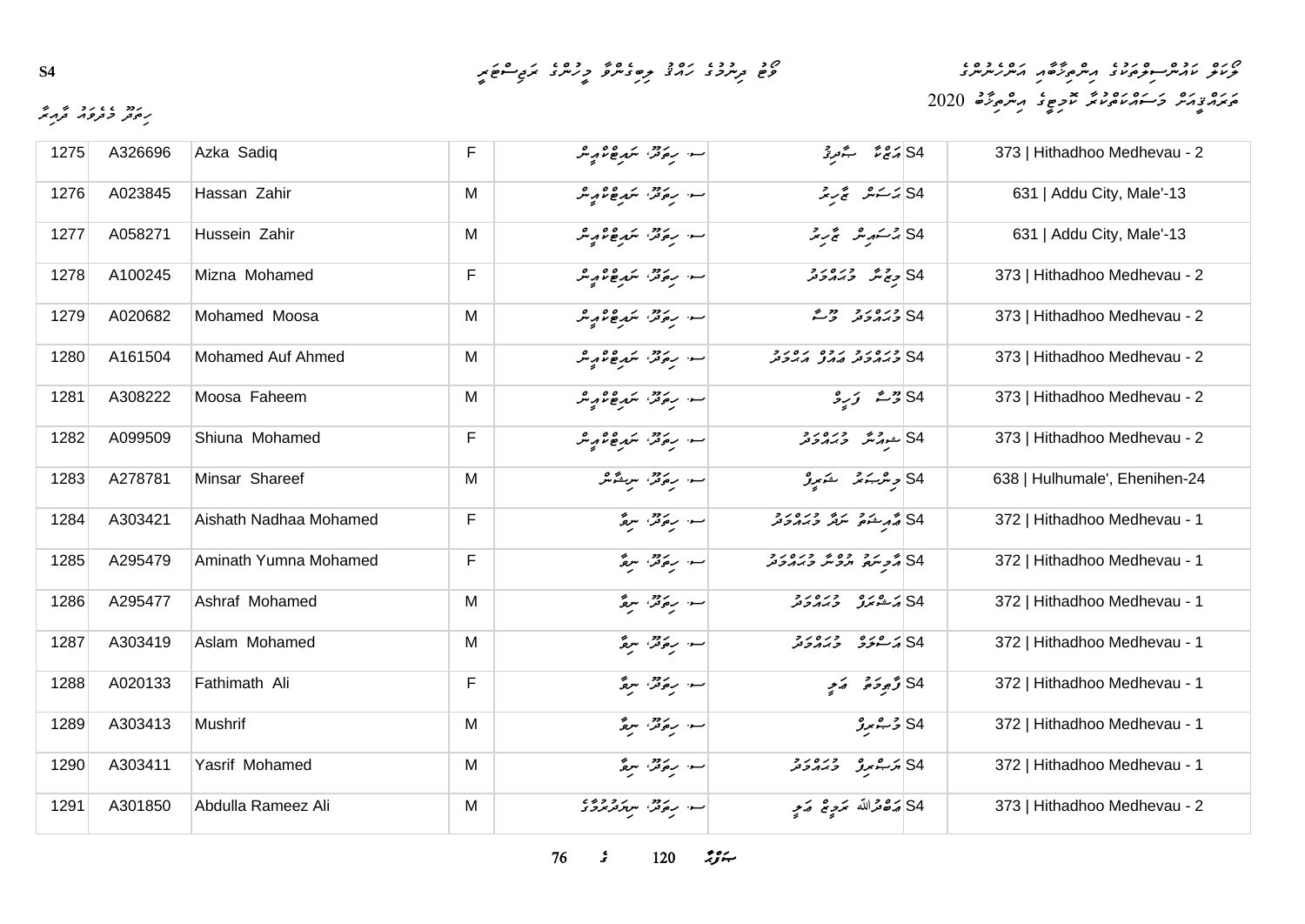*sCw7q7s5w7m< o<n9nOoAw7o< sCq;mAwBoEw7q<m; wBm;vB 2020<sup>, م</sup>وسوق المسجد التحقيق وسرمونية والم*جمع المسجد المسجد المسجد المسجد المسجد المسجد المسجد المسجد المسجد ال

| 1292 | A164829 | Ahmed Basith Ali    | M           | ے رکبور سرگرفربرو ک         | S4 كەبر <i>2 ھەسوچە كەب</i> ر      | 373   Hithadhoo Medhevau - 2 |
|------|---------|---------------------|-------------|-----------------------------|------------------------------------|------------------------------|
| 1293 | A019787 | Hawwa Manikufaanu   | F           | ے رکوش سرگر مرکز وہ ہ       | S4 <i>بَهُموُّدَ مِرِينُوَ</i> مَر | 373   Hithadhoo Medhevau - 2 |
| 1294 | A080924 | Mohamed Ali         | M           | ر در در برود و ده و         | S4  <i>وبزودو م</i> َع             | 373   Hithadhoo Medhevau - 2 |
| 1295 | A301849 | Ramaaza Ali         | F           | ے رکوبر، سرگرگرمرون         |                                    | 373   Hithadhoo Medhevau - 2 |
| 1296 | A301848 | Zahadha Ali         | F           | ے رکوش سرگر گردی            | S4 ىخ تىگر گەمچە                   | 373   Hithadhoo Medhevau - 2 |
| 1297 | A020549 | Ahmed Zahir         | M           | ے روزہ مرکز کو اس           | S4 كەبرى قىم ئىچ بىر ئىل           | 373   Hithadhoo Medhevau - 2 |
| 1298 | A278107 | Aishath Nuhaa       | F           | ے رود مرکز کے ایک           | S4 گەم شىم ھەر                     | 373   Hithadhoo Medhevau - 2 |
| 1299 | A342237 | Aishath Afaaf Ali   | $\mathsf F$ | ے رود عدادت                 | S4 صَّمِ مُشَمَّدٍ صَوَّرٌ صَعِ    | 373   Hithadhoo Medhevau - 2 |
| 1300 | A150745 | Aminath Azuhaara    | F           | ے رود مرکز کے گرم           | S4 مُجِسَعَةِ مَتَحَدَّثَمُ        | 373   Hithadhoo Medhevau - 2 |
| 1301 | A020513 | Fathimath Rasheeda  | F           | ے رود مرد شرق و مرد         | S4 ۇج <sub>و</sub> دۇ مەسىر        | 373   Hithadhoo Medhevau - 2 |
| 1302 | A020543 | Fathimath Zulfa     | F           | ے رکوش مرکز کر ک            | S4 وَج <i>ُوحَة بِحَوْدٌ</i>       | 78   N. Lhohi - 1            |
| 1303 | A277835 | Fathimath Afaa Ali  | F           | ے رود مرکز شرکے شرکتے       | S4 وَّجِوحَۃ مَتَرَ مَی            | 631   Addu City, Male'-13    |
| 1304 | A395863 | Hassan Janaan       | M           | ے رود مرد شرق و مرد         | S4   پرسكىش ئى ئىگەنلىر            | 373   Hithadhoo Medhevau - 2 |
| 1305 | A307321 | Mariyam Hussain     | F           | سە رەۋر، سرە ھەر            | S4 كەبىر بىر ئەسكىرىش              | 373   Hithadhoo Medhevau - 2 |
| 1306 | A298423 | Mohamed Jailam      | M           | ے رود مرد شرق و مرد         | S4 دُبَرْدَدَ مَدَرَدْ             | 373   Hithadhoo Medhevau - 2 |
| 1307 | A153921 | Neelee Mohamed Didi | F           | ے رود میں شروع ہوت          | S4 سرچ <i>دی۔ دیو</i> توپر         | 373   Hithadhoo Medhevau - 2 |
| 1308 | A019880 | Ahmed Habeeb        | M           | ب رەۋر، تر <sub>ە</sub> رۇ، | $50 - 55.5$ S4                     | 372   Hithadhoo Medhevau - 1 |

## *n8o<n@ q<m=s@s> r@mAo5*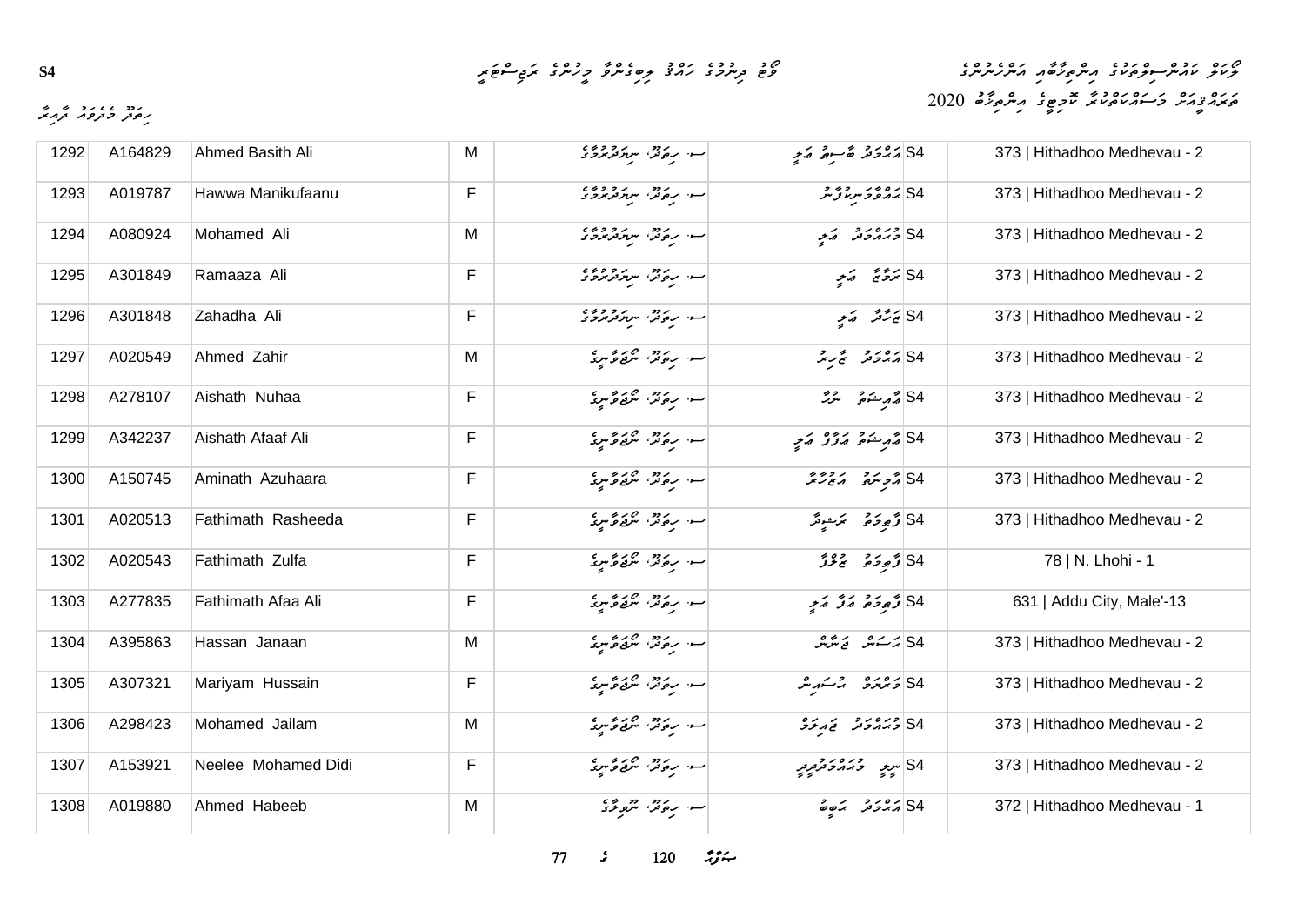*sCw7q7s5w7m< o<n9nOoAw7o< sCq;mAwBoEw7q<m; wBm;vB 2020<sup>, م</sup>وسوق المسجد التحقيق وسرمونية والم*جمع المسجد المسجد المسجد المسجد المسجد المسجد المسجد المسجد المسجد ال

| 1309 | A069855 | Ahmed Ali Habeeb               | M | سە رەۋر، «مۇڭ                               | S4 كەبرى <i>تىر كىچ ھ</i>                                                                            | 631   Addu City, Male'-13     |
|------|---------|--------------------------------|---|---------------------------------------------|------------------------------------------------------------------------------------------------------|-------------------------------|
| 1310 | A127962 | Aishath Habeeb                 | F | ب رەق شوڭرى                                 | $50 - 50$ $\frac{2}{3}$ $\frac{2}{3}$ $\frac{2}{3}$ $\frac{2}{3}$                                    | 638   Hulhumale', Ehenihen-24 |
| 1311 | A103561 | Aminath Ali Habeeb             | F | ے روتو، دو دی<br>۔ روتو، متبوتون            | S4 أَدُّحِ سَمَّةَ ۖ اَدَّمِ سَمَّةٍ ۖ اللَّهُ عَلَيْهِ ۖ وَاللَّهِ ۖ وَاللَّهِ ۖ وَاللَّهُ وَاللَّه | 631   Addu City, Male'-13     |
| 1312 | A069726 | Fathimath Habeeb               | F | سە رەۋىش شرەر ئى                            | S4 وَّجِوحَمْ بَرَصِهُ                                                                               | 122   B. Eydhafushi - 2       |
| 1313 | A100329 | <b>Fathimath Hassan Habeeb</b> | F | سە سەۋىرى قرىم ئىگە<br>سەس سەۋىرى ئىشھوقىدى | S4 زُودو برڪش برُھ ھ                                                                                 | 631   Addu City, Male'-13     |
| 1314 | A019862 | Hassan Habeeb                  | M | سە رەۋر ترەۋى                               | S4 كەسكە <i>كەھ</i>                                                                                  | 372   Hithadhoo Medhevau - 1  |
| 1315 | A120291 | Hassan Ali Habeeb              | M | سە رەۋىش شھرۇر                              | S4 كەسكەنگە م <i>ەي مەھ</i>                                                                          | 372   Hithadhoo Medhevau - 1  |
| 1316 | A027262 | Hussain Habeeb                 | M | سە رەۋر ترەۋى                               | S4 بر سَمبر مَرَ سَمَعِ صَ                                                                           | 631   Addu City, Male'-13     |
| 1317 | A075023 | Hussain Ali Habeeb             | M | سە رەۋىق شرەر ئ                             | S4 يُرْسَمبر شَرِ مَرَ مَرَ 2⁄2                                                                      | 631   Addu City, Male'-13     |
| 1318 | A127912 | Ibrahim Anwar                  | M | سە رەۋر ترەۋى                               | S4  مەھم <i>گىرى مەھ</i> مە                                                                          | 372   Hithadhoo Medhevau - 1  |
| 1319 | A082458 | Ibrahim Ali Habeeb             | M | ب رەق شوڭرى                                 | S4 مەھمگىر 3 مگر مگرم ق                                                                              | 372   Hithadhoo Medhevau - 1  |
| 1320 | A065563 | Mohamed Ali Habeeb             | M | سە رەۋىق شھوقۇي                             | S4 <i>وُبَهُ وَبَرٍ يَوْ يَوْ هُ</i>                                                                 | 372   Hithadhoo Medhevau - 1  |
| 1321 | A296669 | Mohamed Hassan Habeeb          | M | ب رەق شوڭرى                                 | S4 درەردە برخش بر ق                                                                                  | 372   Hithadhoo Medhevau - 1  |
| 1322 | A296676 | Mohamed Raaee Ahmed            | M | ب رەدە « ئوغ                                | S4 دُبَرُ مِرْمٍ مَدَّومٌ                                                                            | 631   Addu City, Male'-13     |
| 1323 | A075876 | Zeenath Ali Habeeb             | F | سە رەۋر ترەۋى                               | S4 پ <i>ې ترکې هغې بر کو</i> ځ                                                                       | 631   Addu City, Male'-13     |
| 1324 | A020752 | Abdulla Rasheed                | M | سه ره ده ۲۵ وره                             | S4 كَەھقراللە كَرىشوقر                                                                               | 404   You & Me By Cocoon - 1  |
| 1325 | A020843 | Aishath Rasheeda               | F | ر دو مره<br>پ ر <sub>مون</sub> س اردو       | S4 مَ <i>ذِرِ شَعْرِ مَرْ</i> شِي <i>دَ</i>                                                          | 638   Hulhumale', Ehenihen-24 |

 $78$  *s*  $\qquad$  **120** *z*  $\frac{2}{3}$  *k*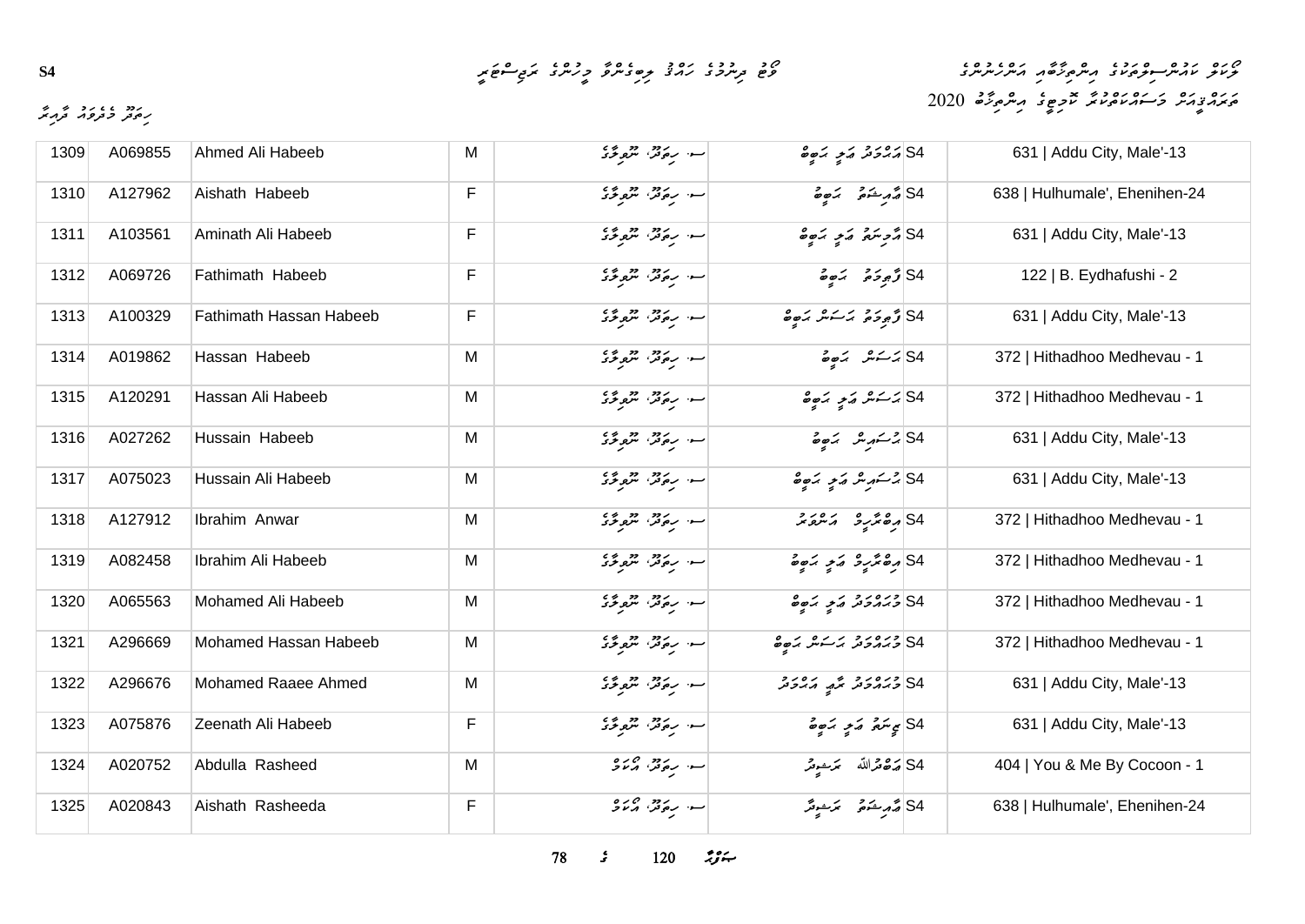*sCw7q7s5w7m< o<n9nOoAw7o< sCq;mAwBoEw7q<m; wBm;vB 2020<sup>, م</sup>وسوق المسجد التحقيق وسرمونية والم*جمع المسجد المسجد المسجد المسجد المسجد المسجد المسجد المسجد المسجد ال

| 1326 | A152530 | Aminath Rasheeda      | F | سه ربود ۲۷۵                              | S4 مُجِسَمَةٌ مَمَسِّبِةٌ                       | 638   Hulhumale', Ehenihen-24 |
|------|---------|-----------------------|---|------------------------------------------|-------------------------------------------------|-------------------------------|
| 1327 | A120109 | Fathmath Hussain      | F | سه ره ده ۲۵ وره                          | S4 ۇ <sub>جو</sub> رَى ئەسەر ش                  | 638   Hulhumale', Ehenihen-24 |
| 1328 | A020754 | Ibrahim Rasheed       | M | سه رود ۲۷۵<br>سه روفرا ارلام             | S4 مەھەمگەر تەسىم ئىسىمىتى كى                   | 638   Hulhumale', Ehenihen-24 |
| 1329 | A308157 | Khadheejath Rasheedh  | F | $310 - 362 = -1$                         | S4 كَرْمَتِيْتُهُمْ = مَرْسُومْرُ               | 638   Hulhumale', Ehenihen-24 |
| 1330 | A020751 | Mohamed Rasheed       | M | $310^{22}$                               | S4 <i>وُبَرُوْدُو مَرْ</i> خِيْتَر              | 631   Addu City, Male'-13     |
| 1331 | A278073 | Mohamed Zahraan Ahmed | M | سه ره ده ۲۵ وره                          | S4 ورەرو روپوە رەرو                             | 372   Hithadhoo Medhevau - 1  |
| 1332 | A277381 | Abdulla Nazeeh Naeem  | M | ر دود ۵ وه<br>سو ر <sub>کو</sub> تر، دود | S4 كەھەراللە ئىرىم ئىر ئىر                      | 373   Hithadhoo Medhevau - 2  |
| 1333 | A301804 | Afseena Abdulla       | F | $550^{32} - 20$                          | S4 مَوْسِعِتَر مَ <b>صْ</b> قَرَاللَّه          | 373   Hithadhoo Medhevau - 2  |
| 1334 | A020068 | Ahmed Yasir           | M | ر دو ۶۵ وی<br>سو روفرا ۶۶۸               | S4 كەبرى قرىسىتىر                               | 373   Hithadhoo Medhevau - 2  |
| 1335 | A161305 | Asna Abdulla          | F | سه رود ۵ ده                              | S4 كەشقىق كەھقراللە                             | 373   Hithadhoo Medhevau - 2  |
| 1336 | A301805 | Hassan Yarudhu        | м | سه ره ده ۲۶۵ ک                           | S4 ئەسەئىر مەئرىتر                              | 373   Hithadhoo Medhevau - 2  |
| 1337 | A091933 | Mariyam Nizna         | F | سه ره ده ۶۶۵<br>سه ره در ۶۶۸             | S4 كەممە <i>ھ</i> ى سىنى ئىگە                   | 373   Hithadhoo Medhevau - 2  |
| 1338 | A081079 | Mariyam Manike        | F | سه ره ده ۲۶۵ و                           | S4 كەبھە <i>ر 25 س</i> رىئ <i>ا</i>             | 373   Hithadhoo Medhevau - 2  |
| 1339 | A019876 | Nasreena Abdulla      | F | $550, 350 - -$                           | S4 <del>مَرْ</del> ــْمَعِيمَّر كَمْـ8مْراللَّه | 373   Hithadhoo Medhevau - 2  |
| 1340 | A019713 | Ahmed Hailam          | M | ے روزہ میں مور                           | S4   كەبرى كەرىخە                               | 631   Addu City, Male'-13     |
| 1341 | A307149 | Aishath Ma'ash Shihab | F | ے رکوش مر شکر مرد و                      | S4 مەم ئىم ئەرگىشى ئىرگە                        | 373   Hithadhoo Medhevau - 2  |
| 1342 | A019900 | Aminath Sheela        | F | ب ربردد می شود.                          | S4 مُرْحِسَمُ مُسِوَّر                          | 373   Hithadhoo Medhevau - 2  |

*79 sC 120 nNw?mS*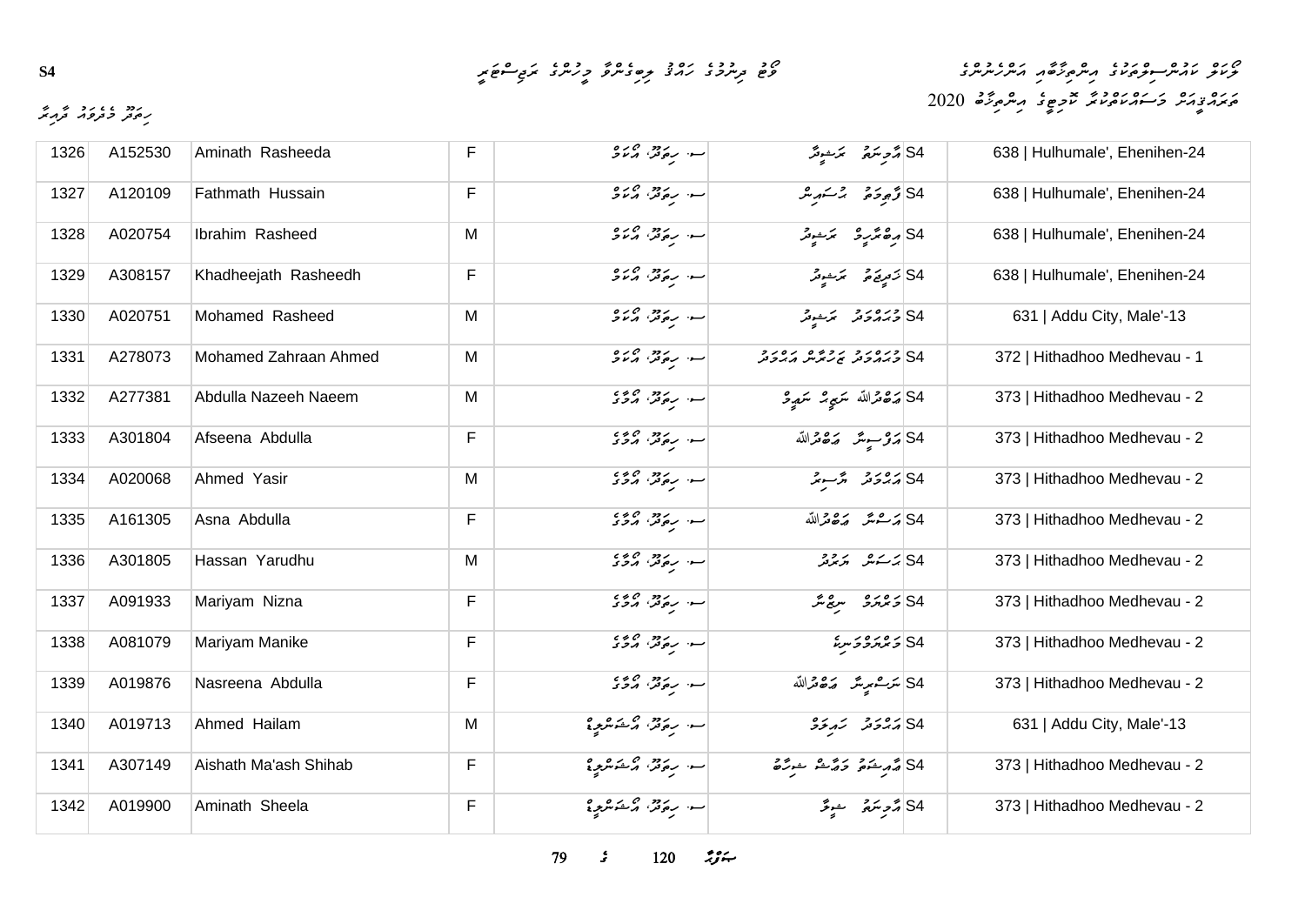*sCw7q7s5w7m< o<n9nOoAw7o< sCq;mAwBoEw7q<m; wBm;vB* م من المرة المرة المرة المرجع المرجع في المركبة 2020<br>مجم*د المريض المربوط المربع المرجع في المراجع المركبة* 

| 1343 | A277441 | Aminath Najiyath Shareef     | F | ۔ رومز، مشکر                                                        | S4 مُرْحِ سَرَمْۃُ سُرْمِ مُرْحَمَّةٍ مِسْتَمَهِ فِرْ | 631   Addu City, Male'-13    |
|------|---------|------------------------------|---|---------------------------------------------------------------------|-------------------------------------------------------|------------------------------|
| 1344 | A019887 | Azeeza                       | F | ے روزہ کرے مرورہ                                                    | S4 ڪيپوتنج                                            | 373   Hithadhoo Medhevau - 2 |
| 1345 | A295201 | Fathmath Naja Shareef        | F | ے روزہ کرے مرورہ                                                    | S4 ژ <sub>َّب</sub> ودَنْ سَنَّے شَہرِرٌ              | 631   Addu City, Male'-13    |
| 1346 | A295197 | Hassan Shah                  | M | ے روزہ مشکر                                                         | S4 پرسته شر ش <sup>و</sup> ژ                          | 373   Hithadhoo Medhevau - 2 |
| 1347 | A019789 | Ibrahim Shihab               | M | ب رود محمد من                                                       | S4 مەھم <i>گىر</i> ئىشرىقى ئىش                        | 373   Hithadhoo Medhevau - 2 |
| 1348 | A019717 | Mariyam Fazeela              | F | سە رەۋىر، كەشكەردى                                                  | S4 <i>5 پروژه ق-پ</i> وگ                              | 373   Hithadhoo Medhevau - 2 |
| 1349 | A295199 | <b>Mohamed Nawaz Shareef</b> | M | ۔ رومن مشکر                                                         | S4 دېم ده ده ترو ځيږو                                 | 631   Addu City, Male'-13    |
| 1350 | A331847 | Mohamed Yaseen Hassan        | M | ب رود محمد و                                                        | S4 دره در و محب محمد بر کندگر                         | 373   Hithadhoo Medhevau - 2 |
| 1351 | A308561 | Abdulla Zaheen               | M | سه ره ده مهم د د                                                    | S4 مَەھىراللە ت <sub>ى كى</sub> رىتر                  | 373   Hithadhoo Medhevau - 2 |
| 1352 | A308564 | Hassan Zareer                | M | ے رکوش مردوند                                                       | S4   پرسته س <i>ي پېر پر</i>                          | 373   Hithadhoo Medhevau - 2 |
| 1353 | A099553 | Ibrahim Shafeeq              | M | سه ره ده مهم در د                                                   | S4  مەھەر ئەرق ھەرقى                                  | 631   Addu City, Male'-13    |
| 1354 | A308565 | Mariyam Nuzuhath             | F | سه ره ده مهم در د                                                   | S4 كەبىر بىر يېزىق                                    | 335   GDh. Thinadhoo - 1     |
| 1355 | A308566 | Nazil Hussain                | M | سە رەتر، مەركە                                                      | S4 سگیر تحریف جمعہ جنگ ک                              | 454   Asseyri Jail - 1       |
| 1356 | A307285 | Ahmed Shifaz                 | M | سه ریزود ۱۶۸۵                                                       | S4 كەبرى قىر ئىس ئىس ئىس ئىس ئى                       | 373   Hithadhoo Medhevau - 2 |
| 1357 | A307292 | Aishath Maldha               | F | - رود موده                                                          | S4 مەم ئىشقى ئىقى ئى                                  | 373   Hithadhoo Medhevau - 2 |
| 1358 | A307294 | Amsad Najmy                  | M | $\begin{pmatrix} 0 & 0 & 0 \\ 0 & 0 & 0 \\ 0 & 0 & 0 \end{pmatrix}$ | S4 كەبۇسىقىر سى <i>نق</i> و                           | 373   Hithadhoo Medhevau - 2 |
| 1359 | A043485 | Hassan Najmy                 | M | سه ریزه به ده با                                                    | S4 كەسكەشى ئىز <sub>ق</sub> ى ج <sub>ە</sub>          | 373   Hithadhoo Medhevau - 2 |

 $80$  *s*  $120$  *n***<sub>s</sub>**  $\frac{2}{3}$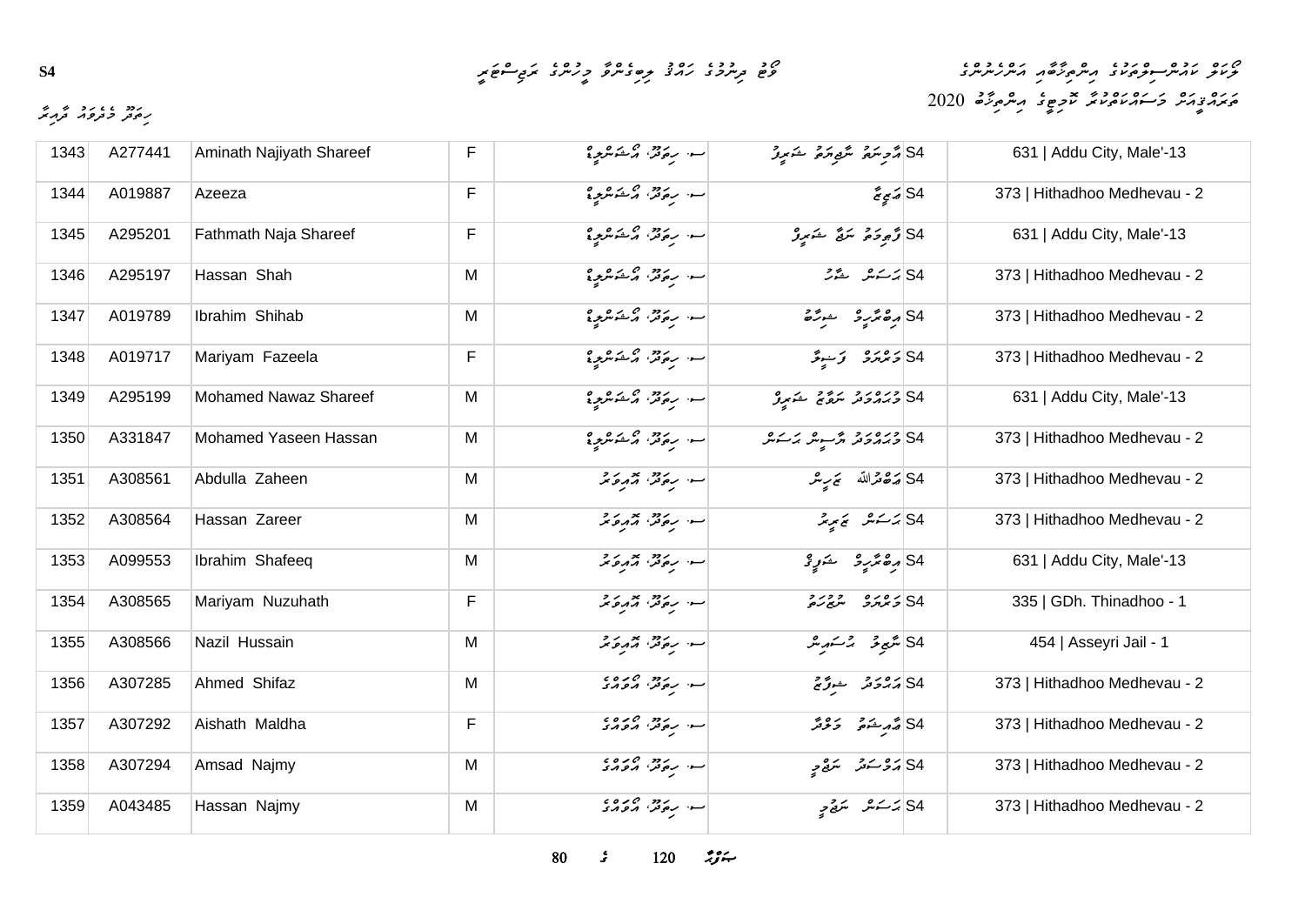*sCw7q7s5w7m< o<n9nOoAw7o< sCq;mAwBoEw7q<m; wBm;vB 2020<sup>, م</sup>وسر در مدد مدرج به مدرم مقرم قرار 2020*<br>موسر المستقرم المستقرم المستقرم المستقرم المستقرم المستقرم المستقرم المستقرم المستقرم المستقرم المستقرم المستقر

| 1360 | A307284 | Ibrahim Asad          | M | سه ریزه ۲۰۰۵<br>سه ریونس اروادی                                                  | S4 مەھەترىر قەرىسىتىر                       | 373   Hithadhoo Medhevau - 2                  |
|------|---------|-----------------------|---|----------------------------------------------------------------------------------|---------------------------------------------|-----------------------------------------------|
| 1361 | A307286 | Mariyam Mausoodha     | F |                                                                                  | S4 كەبەرە بەر دەپىر                         | 631   Addu City, Male'-13                     |
| 1362 | A307791 | Abdulla Hassan        | M | سى رەتئى، ئۇچرىسى                                                                | S4 مَرْجَعْهُ اللّه بَرَسَهْ                | 373   Hithadhoo Medhevau - 2                  |
| 1363 | A307789 | Ahmed Faseeh          | M | سى رەۋىش بۇر شوم                                                                 | S4   <i>مەندى قىبەن</i>                     | 447   Pullman Maldives Maamutaa Resort<br>- 1 |
| 1364 | A307785 | Aishath Nishaamaa Ali | F | سى رود بوە مەە                                                                   | S4 صَّەتْ مِنْ مِنْ مِنْتَمَعَ صَرْحِ       | 373   Hithadhoo Medhevau - 2                  |
| 1365 | A021257 | Aminath Dhiye         | F | $\begin{pmatrix} 0 & 0 & 0 & 0 \\ 0 & -1 & 0 & 0 \\ 0 & 0 & 0 & 0 \end{pmatrix}$ | S4 مَرْحِ سَرْمَرْ مَرِ مَرْ                | 373   Hithadhoo Medhevau - 2                  |
| 1366 | A038063 | Fathimath             | F | سه رود وه ده و                                                                   | S4 رَّجوحر                                  | 631   Addu City, Male'-13                     |
| 1367 | A307788 | Fathmath Hushama      | F | سه رود وه ده و                                                                   | S4 تَ <i>وْجِوَةْ</i> رَّسْتَرَّ            | 373   Hithadhoo Medhevau - 2                  |
| 1368 | A078154 | Hussain Fayaz         | M | سە بەھ بۇر بۇرغ                                                                  | S4 پرستمبر تر تژر می                        | 373   Hithadhoo Medhevau - 2                  |
| 1369 | A307790 | Ibrahim Ali Didi      | M | سه رود وه ده و                                                                   | S4  مەھەرىرى كەمەمەمەد                      | 373   Hithadhoo Medhevau - 2                  |
| 1370 | A307786 | Mariyam Didi          | F | سە بەھ بۇر بۇرغ                                                                  | S4 كەچرىر 3 مرىر                            | 373   Hithadhoo Medhevau - 2                  |
| 1371 | A100334 | Ushan Ali             | M | سە رەۋر ئۇچرىققى                                                                 | S4 پر شمس ک <i>ے یو</i>                     | 84   N. Holhudhoo - 2                         |
| 1372 | A100314 | Abdulla Zuhury        | M | سە رەۋىش ۋىروي                                                                   | S4  رَجْعَة اللَّهُ بِحْرَمِي               | 746   Sun Siyam Iru Veli Maldives-1           |
| 1373 | A161307 | Aminath Shahidha      | F | سة رەۋە ئەروە                                                                    | S4 مُرْحِسَةً شَّرِيْتُر                    | 631   Addu City, Male'-13                     |
| 1374 | A277389 | Fathmath Nuha Yasir   | F | سە رەۋىش تۇرىرى                                                                  | S4 رَّج <i>و دَوْ</i> مَرْبَّہُ مَرَّسِمَہُ | 373   Hithadhoo Medhevau - 2                  |
| 1375 | A301886 | Hussain Zihuny        | M | سە رەۋىش ۋىروي                                                                   | S4  پرستمبر عمر فریر سر                     | 373   Hithadhoo Medhevau - 2                  |
| 1376 | A019316 | Ibrahim Futha         | M | سة رەۋىش كەردە                                                                   | S4 <sub>مەھ</sub> مۇر <i>ج</i> ۇرۇ          | 373   Hithadhoo Medhevau - 2                  |

*n8o<n@ q<m=s@s> r@mAo5*

 $81$  *s*  $120$  *n***<sub>s</sub>**  $\frac{2}{3}$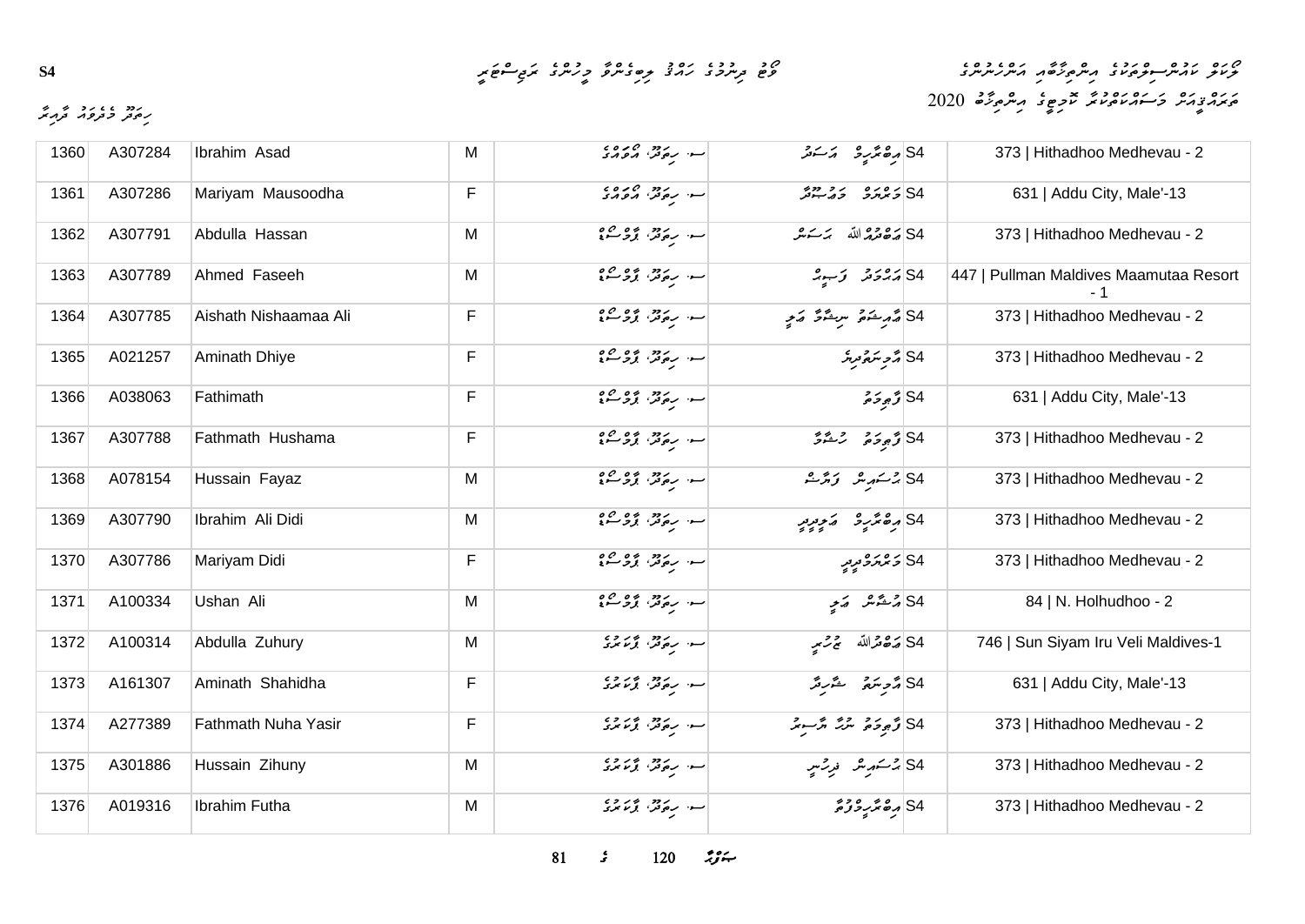*sCw7q7s5w7m< o<n9nOoAw7o< sCq;mAwBoEw7q<m; wBm;vB 2020<sup>, م</sup>وسوق المسجد التحقيق وسرمونية والم*جمع المسجد المسجد المسجد المسجد المسجد المسجد المسجد المسجد المسجد ال

| 1377 | A019677 | Saudiyya Ibrahim  | F | سە رەۋە ئۇروپ                                        | S4 سَمَ <i>دِيدةَ م</i> ِعْتَرِيْتَ                                                                                   | 373   Hithadhoo Medhevau - 2           |
|------|---------|-------------------|---|------------------------------------------------------|-----------------------------------------------------------------------------------------------------------------------|----------------------------------------|
| 1378 | A101387 | Shadhiya Ibrahim  | F | سە رەۋىش ۋىروي                                       | S4 شَمَعِيهُ مِنْ مُرْسِرْ .                                                                                          | 567   Villimale' Ehenihen - 2          |
| 1379 | A301882 | Shaziyya Ibrahim  | F | سة رەقق ۋىروپى                                       | S4 شَو <i>َډِرْ جَه وَ هُجُرِ دُ</i>                                                                                  | 373   Hithadhoo Medhevau - 2           |
| 1380 | A308016 | Ali Ahmed         | M | ر دود.<br>سه روون پرسربر دسر                         | S4 كەبىر كەبر <i>ى</i> رد                                                                                             | 373   Hithadhoo Medhevau - 2           |
| 1381 | A096650 | Fareeda Ahmed     | F | ر دو ده وه ده ده<br>پ. رونز، په دیگرس                | S4 كۆي <sub>ى</sub> نگە كەش <sup>ى</sup> دىكى                                                                         | 373   Hithadhoo Medhevau - 2           |
| 1382 | A277925 | Maadhih Raafiu    | M | ر دود. ده ده ده ده.<br>پ. روتر، برسرو سر             | S4 دَّمِيدُ گُرُوِيْر                                                                                                 | 373   Hithadhoo Medhevau - 2           |
| 1383 | A308029 | Mariyam Asfa      | F | ر در برود و ۵۶۵ و د و د<br>سه بروتر، پرسرو پرسرو د   | S4 ئەبىر بەر يەر ئەنگەنز                                                                                              | 631   Addu City, Male'-13              |
| 1384 | A020791 | Mariyam Rasheedha | F | ر دود.<br>سه رمونس پرسرو تسری د                      | S4 ك <i>ر جرمر \$ مرَسْ</i> وِمَّرُ                                                                                   | 373   Hithadhoo Medhevau - 2           |
| 1385 | A308033 | Mauzam Rafiu      | M | ر به رود و ۵۵ وه و د و د<br>سوسر مرکز به به برند و د | S4 كەندىمى ئىگى <i>مى</i> ئىگەنىمىتى ئىگەنىيەت ئىگەن ئىگەن ئىگەن كەنتە كەنتەت كەنتەت كەنتەت كەنتەت كەنتەت كەنتەت كەنت | 373   Hithadhoo Medhevau - 2           |
| 1386 | A020788 | Mohamed Mueen     | M | ر دود. ده ده ده ده.<br>پ. روتر، برسرو سر             | S4 <i>\$222 \$ي. م</i>                                                                                                | 291   Th. Dhiyamigili - 1              |
| 1387 | A020721 | Naseera Ahmed     | F | ر به رود و ۵۵ وه و د و د<br>سوسر مرکز به به برند و د | S4 سَرَسِوِسَّر     مَرْكَرْ قَدْ                                                                                     | 631   Addu City, Male'-13              |
| 1388 | A308019 | Shameema Ahmed    | F | ر به رود و ۵۵ وه و د و د<br>سوسر مرکز به به برند و د | S4 شَوِرَ 5.2 دَرَ 1                                                                                                  | 373   Hithadhoo Medhevau - 2           |
| 1389 | A308024 | Shanoof Ali       | M | ر به رود و ۵۵ وه و د و د<br>سوسر مرکز به به برند و د | S4 ڪيترو <i>۾ ج</i>                                                                                                   | 373   Hithadhoo Medhevau - 2           |
| 1390 | A020790 | Shareefa Ahmed    | F | ر دود.<br>سه ره ترکي پرسري تسري د                    | S4 شەمرى <sup>ت</sup> ە ئەرەتمە                                                                                       | 373   Hithadhoo Medhevau - 2           |
| 1391 | A308026 | Shazman Hussain   | M | ر دود. ده ده ده ده.<br>پ. روتر، برسرو سر             | S4 شىم تەكتىر بىر شەر بىر                                                                                             | 373   Hithadhoo Medhevau - 2           |
| 1392 | A308034 | Shazmeena Solah   | F | ر دود.<br>سه روون پرسربر دسر                         | S4 شۇر <sub>ىر</sub> شەئەتە                                                                                           | 373   Hithadhoo Medhevau - 2           |
| 1393 | A025613 | Ahmed Nabeel      | M | ے روفرا بر مردمی                                     | S4   <i>م بروتر متھ</i> و                                                                                             | 739   Centara Ras Fushi Resort & Spa-1 |

*n8o<n@ q<m=s@s> r@mAo5*

 $82$  *s*  $120$  *n***<sub>s</sub>**  $\frac{2}{3}$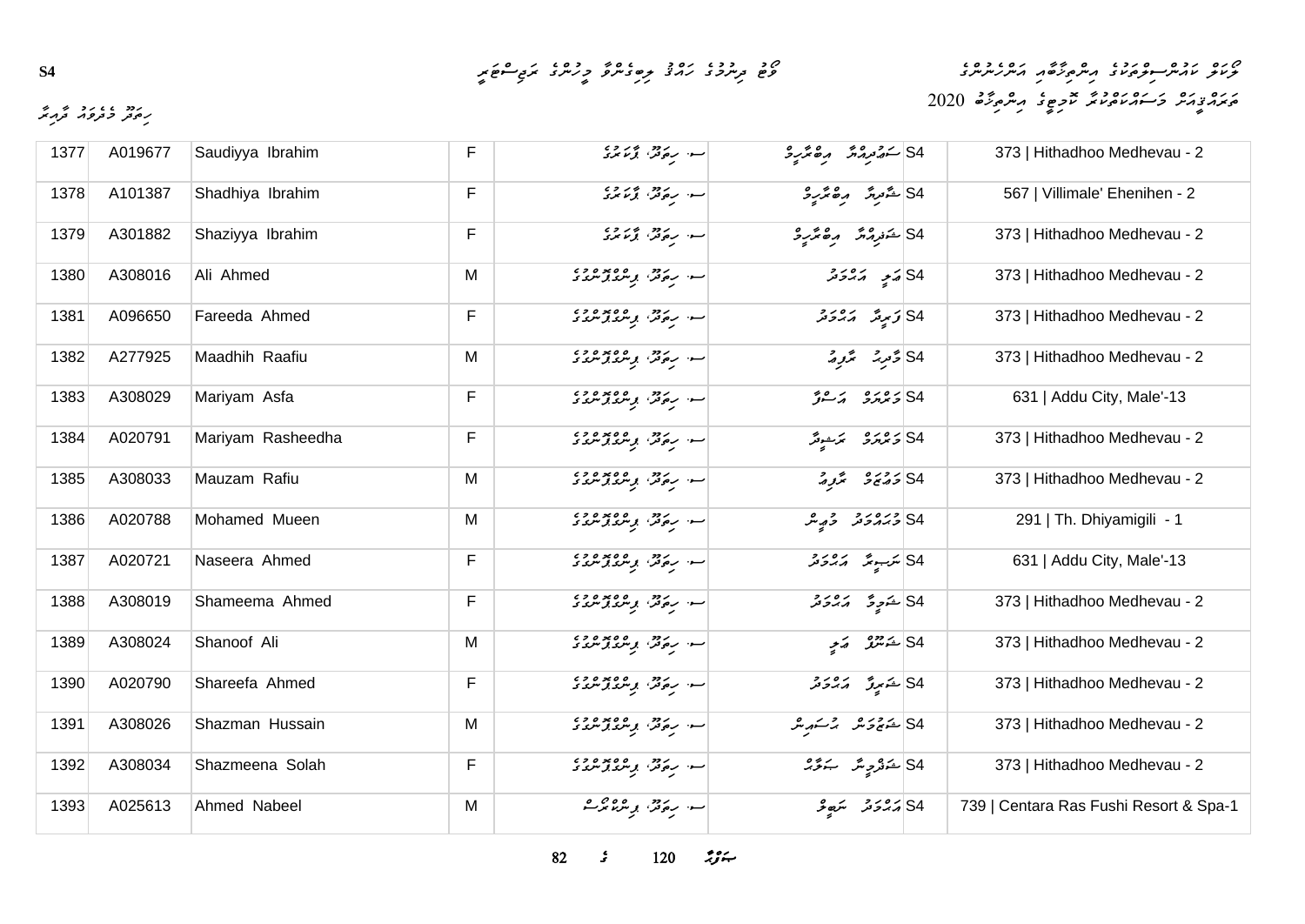*sCw7q7s5w7m< o<n9nOoAw7o< sCq;mAwBoEw7q<m; wBm;vB 2020<sup>, م</sup>وسوق المسجد التحقيق وسرمونية والم*جمع المسجد المسجد المسجد المسجد المسجد المسجد المسجد المسجد المسجد ال

| 1394 | A020324 | Aishath Shaziyya     | F | ے روزش برم <i>زدو</i> ک                     | S4 مُذْمِرْ مُشْمَعْ مُشْمَعِ مُرْمَّرٌ                 | 373   Hithadhoo Medhevau - 2 |
|------|---------|----------------------|---|---------------------------------------------|---------------------------------------------------------|------------------------------|
| 1395 | A306360 | Aminath Ashfa        | F | ے ر <sub>وک</sub> ر برم <i>رد و</i>         | S4 مَّ <i>جِسَعَة مَ</i> شَوْرً                         | 373   Hithadhoo Medhevau - 2 |
| 1396 | A306364 | Fathimath Naseem     | F | ے ر <sub>یم</sub> ون بریکر کو مح            | S4 ۇج <sub>و</sub> دۇ مەسىر                             | 373   Hithadhoo Medhevau - 2 |
| 1397 | A306361 | Hassan Nazeer        | M | ے ر <sub>مو</sub> رم بر عروفہ               | S4  ئەسىھرى سىپى تىر                                    | 631   Addu City, Male'-13    |
| 1398 | A021623 | Hawwa Ali            | F | ے ر <sub>مو</sub> رم بر عروفہ               | S4 كەبۇر كەمب <i>ى</i>                                  | 373   Hithadhoo Medhevau - 2 |
| 1399 | A306362 | Hussain Nabeel       | M | ے رہے تر برندو ڈ                            | S4 پر کے مربعہ محمد اس کی تعلیم کی ایک                  | 373   Hithadhoo Medhevau - 2 |
| 1400 | A293752 | Ibrahim Nabeel       | M | ے ر <sub>مو</sub> ر برمرم کو مح             | S4  مەھەردى سەھى                                        | 373   Hithadhoo Medhevau - 2 |
| 1401 | A304150 | Ismail Ali           | M | ۔ روژه ویثراوڈ                              | S4 ۾ ڪوڻي قريمبر                                        | 373   Hithadhoo Medhevau - 2 |
| 1402 | A020275 | Mariyam Zahira       | F | ے ر <sub>یم</sub> ون بریکر کو مح            | S4 <i>جەمەدى تج ب</i>                                   | 373   Hithadhoo Medhevau - 2 |
| 1403 | A027814 | Mohamed Nabeel       | M | سە رەۋىر، ب <sub>و</sub> يرى <i>مام</i> وڭر | S4 دېم دېمر تر موقع                                     | 373   Hithadhoo Medhevau - 2 |
| 1404 | A277786 | Nabeeh Mohamed       | M | ۔ روژه ویثراوڈ                              | S4 سَهِ پَر دِروتر                                      | 373   Hithadhoo Medhevau - 2 |
| 1405 | A065170 | Abdulla Mohamed Didi | M | سە رەۋر، بۇ ئۇ                              | S4  جەھەراللە <i>دېرەردىرى</i> ر                        | 373   Hithadhoo Medhevau - 2 |
| 1406 | A048924 | Ahmed Mohamed Didi   | M | سور روم ووي                                 | S4 كەبرو بول مەمروپىرىيە                                | 373   Hithadhoo Medhevau - 2 |
| 1407 | A048943 | Aishath Moosa Didi   | F | سە رەۋر دوم                                 | S4 مُەرشەق ق <sup>ىر</sup> شەربىر                       | 373   Hithadhoo Medhevau - 2 |
| 1408 | A062557 | Ali Mohamed Didi     | M | سە رەۋر دوم                                 | S4 كەي تەركە ئەتەرىپە                                   | 631   Addu City, Male'-13    |
| 1409 | A077709 | Aminath Mohamed Didi | F | ب رەقرى بۇ ئۇچ                              | S4 مُرْجِسَمْ وَبَرْمُ وَتَرْتَزِيرِ                    | 373   Hithadhoo Medhevau - 2 |
| 1410 | A138867 | Asiyath Mohamed Didi | F | سور سردو و و څخه                            | S4 جُرِ مِيرَ حَ بِرُ وَ بِرَ وَ بِرِ وَ بِرِ بِرِ بِرِ | 373   Hithadhoo Medhevau - 2 |

*n8o<n@ q<m=s@s> r@mAo5*

**83** *s* **120** *n***<sub>s</sub>***n***<sub>s</sub>**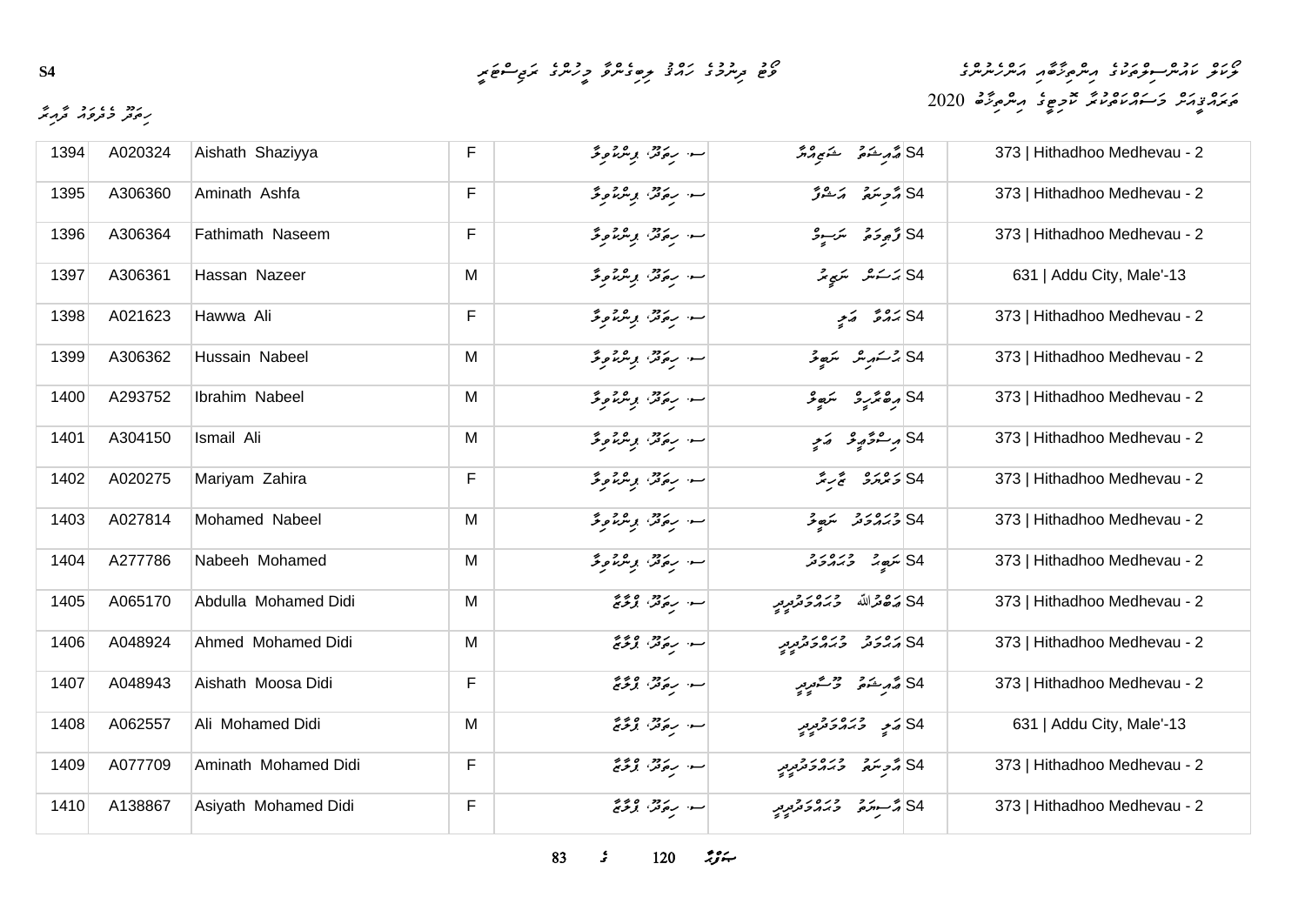*sCw7q7s5w7m< o<n9nOoAw7o< sCq;mAwBoEw7q<m; wBm;vB 2020<sup>, م</sup>وسوق المسجد التحقيق وسرمونية والم*جمع المسجد المسجد المسجد المسجد المسجد المسجد المسجد المسجد المسجد ال

| 1411 | A139086 | Fathulla Mohamed Didi | M            | سه رِهِ دَرْ بِرْمَزْ حَمْ                    | S4 وَحَدَّ اللّهُ وَبَرَهْ وَمُرْمِرِمِرِ   | 373   Hithadhoo Medhevau - 2  |
|------|---------|-----------------------|--------------|-----------------------------------------------|---------------------------------------------|-------------------------------|
| 1412 | A069149 | Hussain Mohamed Didi  | M            | سه ره در ووځ                                  | S4 پر کے مربع کے مربع مربع ہے<br>ا          | 373   Hithadhoo Medhevau - 2  |
| 1413 | A026041 | Ibrahim Mohamed Didi  | M            | سور سره در در در در                           | S4 مەھگرى <sup>1</sup> ئەمەم ئىرىرىر        | 373   Hithadhoo Medhevau - 2  |
| 1414 | A152003 | Lubana Abdul Hakeem   | $\mathsf F$  | سە رەۋر ووم                                   | S4 ژەڭش مەھىر <i>دىن</i> دە                 | 373   Hithadhoo Medhevau - 2  |
| 1415 | A138868 | Nasrulla Mohamed Didi | M            | سە رەملە بۇلۇم                                | S4 ىزبە تراللە <i>ھەدە ت</i> رىرىر          | 373   Hithadhoo Medhevau - 2  |
| 1416 | A019638 | Abdulla Imad          | M            | سە رەۋش بۇ ئۇيغۇر                             | S4 مَ <i>ـُهِ مَ</i> رَّاللَّهُ مِتَرَمَّرُ | 372   Hithadhoo Medhevau - 1  |
| 1417 | A294279 | Aminath Ibrahim Didi  | F            | سەرەقتى بۇترىچ بوڭر                           | S4 <i>مُجرِسَعْة م</i> ِهْ مُرْسِوْمِيْرِ   | 372   Hithadhoo Medhevau - 1  |
| 1418 | A026982 | Hassan Ahmed          | M            | سە رەقرا ۋىزچوقە                              | S4 ئەسەمب <i>ى مەدە</i> مر                  | 372   Hithadhoo Medhevau - 1  |
| 1419 | A309368 | Junaid Hassan         | M            | ۔ رِيونُ بُرَيْرِ جِوَ تَرَ                   | S4 فے س <i>کہ وڈ</i> کے سکھ                 | 638   Hulhumale', Ehenihen-24 |
| 1420 | A309371 | Nadha Hassan          | $\mathsf{F}$ | ب رەقرا ۋىزچورۇ                               | S4 سَرْمَّر بَرَسَكَسْر                     | 638   Hulhumale', Ehenihen-24 |
| 1421 | A324264 | Nasrullah Hassan      | M            | ب رەقۇر، بۇترىچ بوڭر                          | S4 يتربح بحرالله بركت محر                   | 158   K. Maafushi - 2         |
| 1422 | A324384 | Naufa Hassan          | F            | ب رەقۇر، بۇترىچ بوڭر                          | S4 ئىرتى <i>ر ئەسكى</i> ر                   | 631   Addu City, Male'-13     |
| 1423 | A309369 | Nihaal Hassan         | M            | ب رەقر، ژىزچورۇ                               | S4 س <i>رگی بر ش</i> کر                     | 631   Addu City, Male'-13     |
| 1424 | A309370 | Niumath Hassan        | F            | ۔ رِيُوتُو، وَيَرْجِعِ وَ                     | S4 س <i>مەڭ ئۇسى</i> ر                      | 372   Hithadhoo Medhevau - 1  |
| 1425 | A308807 | Ahmed Jeneez Ali      | M            | 7.810318.76                                   | S4 كەبرى قى ئاس كە كەب                      | 373   Hithadhoo Medhevau - 2  |
| 1426 | A308804 | Aishath Juneena Ali   | F            | سه رود وروه دود                               | S4 مٌہرِ مُتَوَمٌ   تي سرِ سَرٌ   مَرْمِرِ  | 373   Hithadhoo Medhevau - 2  |
| 1427 | A026669 | Ali Hassan            | M            | גדי הקבל יוני גורד.<br>היי הקבל יוניקאי היסוג | S4   كەمچە    ئەسكەنلەر                     | 373   Hithadhoo Medhevau - 2  |

 $84$  *s*  $\cancel{0}$  **120** *n***<sub>s</sub>**  $\cancel{0}$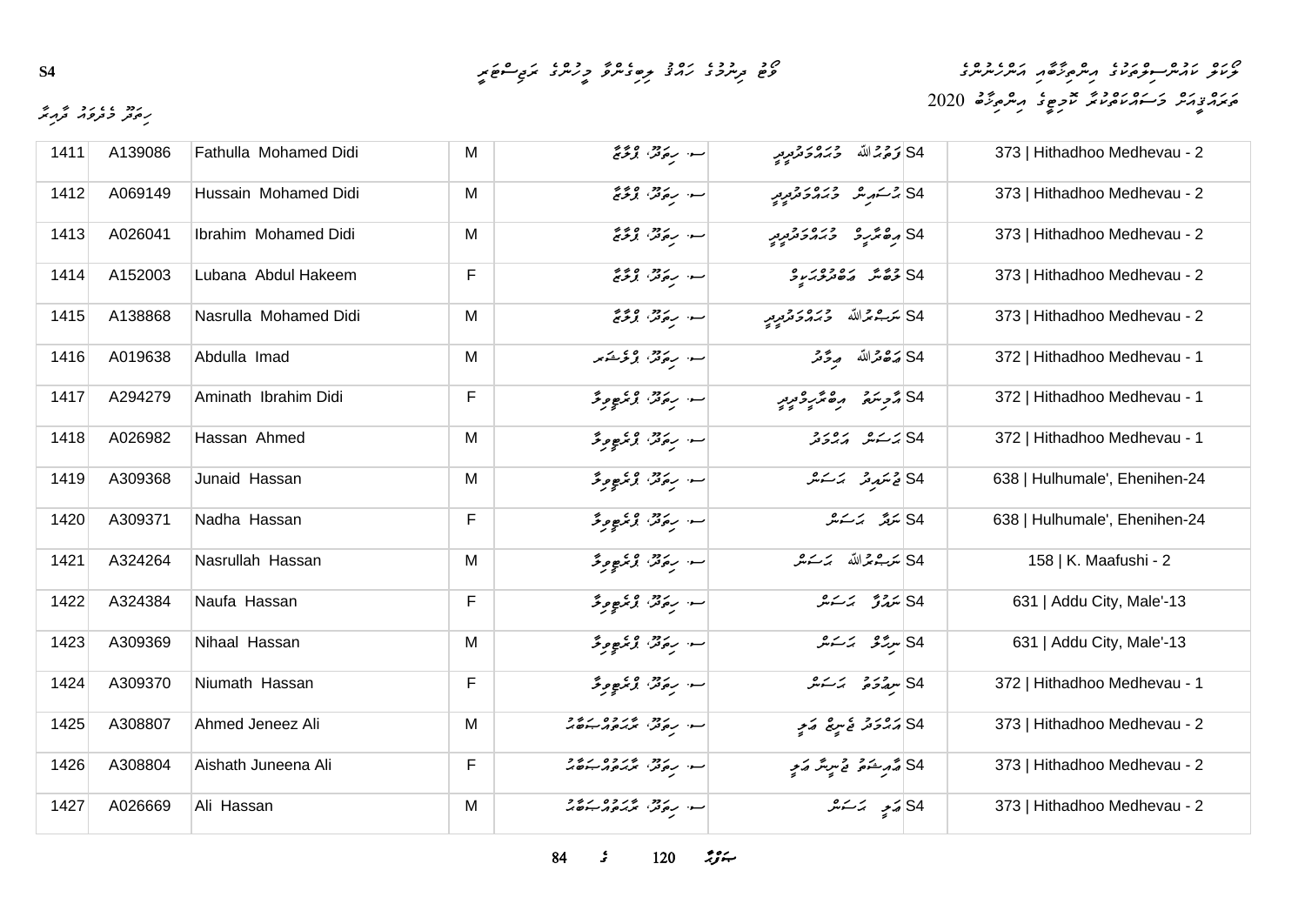*sCw7q7s5w7m< o<n9nOoAw7o< sCq;mAwBoEw7q<m; wBm;vB 2020<sup>, م</sup>وجدة المصرورة المجموعة المستورجة والم*جموعة والمجموعة والمجموعة والمجموعة والمجموعة والمجموعة والمجموعة

| 1428 | A021532 | Fathimath Ibrahim                  | F | سه ره در ۱۶۷۶ ده د                   | S4 ژ <sub>ن</sub> جو دَمْ مِهْ مَ <sup>حْ</sup> دِدْ          | 373   Hithadhoo Medhevau - 2 |
|------|---------|------------------------------------|---|--------------------------------------|---------------------------------------------------------------|------------------------------|
| 1429 | A308806 | Mariyam Jumna Ali                  | F | ر دو دروه ددون<br>د روتر، ترزوه برده | S4 كا <i>كار جمهري محمد مك</i> و                              | 373   Hithadhoo Medhevau - 2 |
| 1430 | A308805 | Mohamed Junain Ali                 | M | $7.870278$<br>- 1941 x 1944          | S4  <i>دبرہ دو</i> وسر مگر مگر کے ب                           | 631   Addu City, Male'-13    |
| 1431 | A019627 | Abdulla Ibrahim                    | M | ٢٠٠ مرح و ٢٠٠                        | S4 مَصْعَداللّه مِصْعَرِ وَ                                   | 372   Hithadhoo Medhevau - 1 |
| 1432 | A296681 | Ahmed Nazil                        | M | היי הפרקי הביטוריים מביעים בי        | S4 كەنزى قىرىم ئىلىنى ئىلىن ئىلىن ئىلىن ئىلىن ئىلىن ئىلىن ئىل | 372   Hithadhoo Medhevau - 1 |
| 1433 | A400686 | Ahmed Shahudu Abdulla              | M | رود رود                              | S4 كەبرى ئەرەر كەھەر للە                                      | 372   Hithadhoo Medhevau - 1 |
| 1434 | A019788 | Aminath Shadhiya                   | F | ٢٠٠ مرح و ٢٠٠                        | S4 مُرْحِسَمُ مُشْعِرْ مُرْ                                   | 372   Hithadhoo Medhevau - 1 |
| 1435 | A122387 | Fathimath Mohamed                  | F | גדו מדער ביט<br>היי מפלקי מסמכב      | S4 ۇج <sub>و</sub> خى خەممەد                                  | 372   Hithadhoo Medhevau - 1 |
| 1436 | A340428 | <b>Mohamed Mishal Ahmed Husnee</b> | M | سه رجونو، مرد و ده و                 | S4 ويشهر وبروتر برحس ح                                        | 631   Addu City, Male'-13    |
| 1437 | A084831 | Sheeza Abdulla                     | F | ردو بره وه د                         | S4 حوتم كەھەتراللە                                            | 631   Addu City, Male'-13    |
| 1438 | A077710 | Abdulla Zuhuree                    | M | ٢٠٠ رود، عرود و دره                  | S4 مَەھتراللە ي <i>ج</i> رىمبر                                | 631   Addu City, Male'-13    |
| 1439 | A020209 | Ahmed Ali                          | M | سو رەمى مودە دەرە                    | S4 كەبردىق كەي <sub>ج</sub>                                   | 372   Hithadhoo Medhevau - 1 |
| 1440 | A321691 | Ahmed Zaidaan                      | M | سو روده عموم دو دره                  | S4   <i>مەدەنى ئەمەم</i> گىتر                                 | 372   Hithadhoo Medhevau - 1 |
| 1441 | A160431 | Aminath Azra                       | F | سو روده عموم دو خرم                  | S4 مُرْحِ سَمَعُ مَقْرَ مَمَّ                                 | 372   Hithadhoo Medhevau - 1 |
| 1442 | A303416 | Aminath Nuha Haneef                | F | سو رەتر، مروكروگور                   | S4 مَّ <i>جِ سَمَّةَ سَنَّہُ بَسِيدُ</i>                      | 372   Hithadhoo Medhevau - 1 |
| 1443 | A303422 | <b>Fathimath Nasha Mohamed</b>     | F | سو رود عدد و دوره                    | S4 تُرجوحَمُ سَمَيْتُمْ وَبَرْمُ وَسَ                         | 372   Hithadhoo Medhevau - 1 |

*n8o<n@ q<m=s@s> r@mAo5*

 $85$  *s*  $\frac{120}{56}$  *n***<sub>3</sub>** *i***<sub>3</sub>** *i*<sub>3</sub>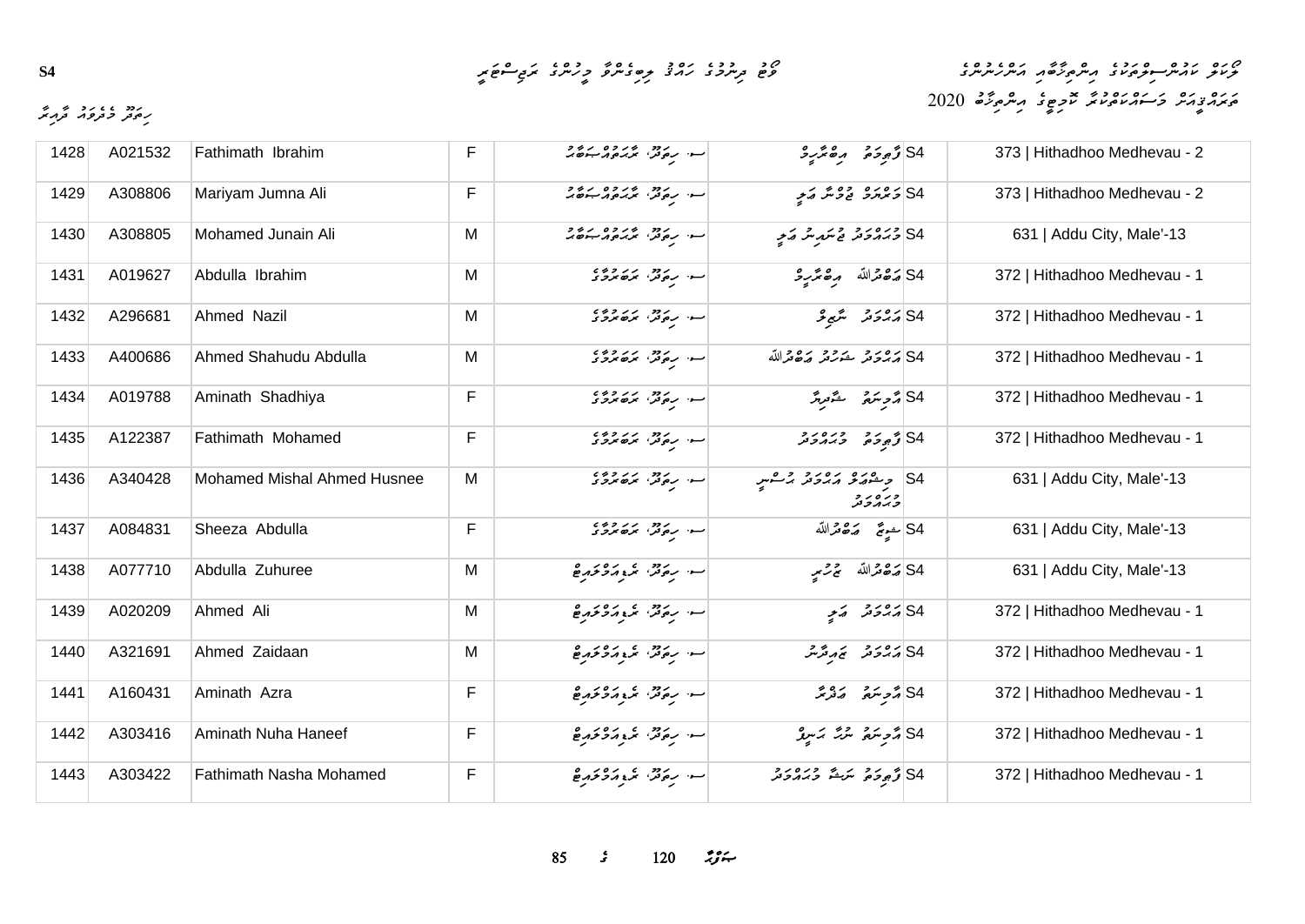*sCw7q7s5w7m< o<n9nOoAw7o< sCq;mAwBoEw7q<m; wBm;vB 2020<sup>, م</sup>وسر در مدد مدرج به مدرم مقرم قرار 2020*<br>موسر المستقرم المستقرم المستقرم المستقرم المستقرم المستقرم المستقرم المستقرم المستقرم المستقرم المستقرم المستقر

| 1444 | A090083 | Hawwa Ali                 | F | سوا رەترا مروزكروگو      | S4 <i>جَهُرَّةً مَ</i> حِ        | 631   Addu City, Male'-13    |
|------|---------|---------------------------|---|--------------------------|----------------------------------|------------------------------|
| 1445 | A020282 | Hussain Ali               | M | ٢٠٠ رود ، مرورد و دره    | S4 پر سمبر م <i>گرم</i> چ        | 372   Hithadhoo Medhevau - 1 |
| 1446 | A132759 | Ibrahim Naseer            | M | سو رەتر، ئوروگروڭ        | S4 مەھەر ئىر سىزىيە ئىككى ئىستىد | 372   Hithadhoo Medhevau - 1 |
| 1447 | A151350 | Mariyam Rashydha          | F | سو روده عرود و دو        | S4 <i>5 بروكر فى برَحيا قر</i> ّ | 372   Hithadhoo Medhevau - 1 |
| 1448 | A303414 | Mohamed Shifaaz           | M | سوا رود عدد و دوره       | S4 <i>ۇنەۋەتر شوۋى</i>           | 372   Hithadhoo Medhevau - 1 |
| 1449 | A020134 | Mohamed Faiz Ali          | M | سوا رود عدد و دوره       | S4 دُبَرُمْ دَيْرٍ وَمِنْ مَرْمِ | 372   Hithadhoo Medhevau - 1 |
| 1450 | A020341 | Zulfa Ali                 | F | ٢٠٠ رود ، مرد مرد و در ه | S4 ج فوتر - <i>م</i> َج          | 372   Hithadhoo Medhevau - 1 |
| 1451 | A317226 | Ahmed Shaikhan Shaheem    | M | سه ره ده کرده د          | S4 <i>בکرد و تذریح شری</i>       | 372   Hithadhoo Medhevau - 1 |
| 1452 | A277668 | Fathimath Sham'aa Shaheem | F | سه رود و ره و            | S4 تَهوِمَ تَمَوَّثَ حَدِمَّ     | 372   Hithadhoo Medhevau - 1 |
| 1453 | A019809 | Ibrahim Shaheem           | M | سه رکړي شوه ده ده        | S4  مەھم <i>گرى</i> شىرى         | 372   Hithadhoo Medhevau - 1 |
| 1454 | A303443 | Mohamed Shammakh Ibrahim  | M | سه رکړې لره ده ده        | S4 دره در دره ده ده مرده         | 372   Hithadhoo Medhevau - 1 |
| 1455 | A151781 | Abdulla Ahmed             | M | سە رەۋر، ئۇھ بۇ ئ        | S4 مَەمْراللە مَ <sup>رەرو</sup> | 372   Hithadhoo Medhevau - 1 |
| 1456 | A120803 | Ahmed Abdulla             | M | سە رەۋر، ئۇھ بۇ ئ        | S4 كەبروتىر كەھىراللە            | 372   Hithadhoo Medhevau - 1 |
| 1457 | A296645 | Ali Abdulla               | M | ب رەدد ئەھ بۇ            | S4  تەمچ    تەڭ قىراللە          | 372   Hithadhoo Medhevau - 1 |
| 1458 | A021515 | Aminath Ahmed             | F | ے رکوش ترکوعرمی          | S4 مُجِسَعَةِ مَبْحَدَثَ         | 372   Hithadhoo Medhevau - 1 |
| 1459 | A099511 | Aminath Naazly            | F | ے رکوش ترکویوی           |                                  | 372   Hithadhoo Medhevau - 1 |
| 1460 | A076877 | Fathimath Abdulla         | F | ب رەقرى ئۇھ بۇ           | S4 قُرْجِرَة مَرْكَ مَدْاللّه    | 372   Hithadhoo Medhevau - 1 |

*n8o<n@ q<m=s@s> r@mAo5*

 $86$  *s*  $120$  *n***<sub>3</sub>** *i***<sub>3</sub>** *i***<sub>3</sub>** *i***<sub>3</sub>**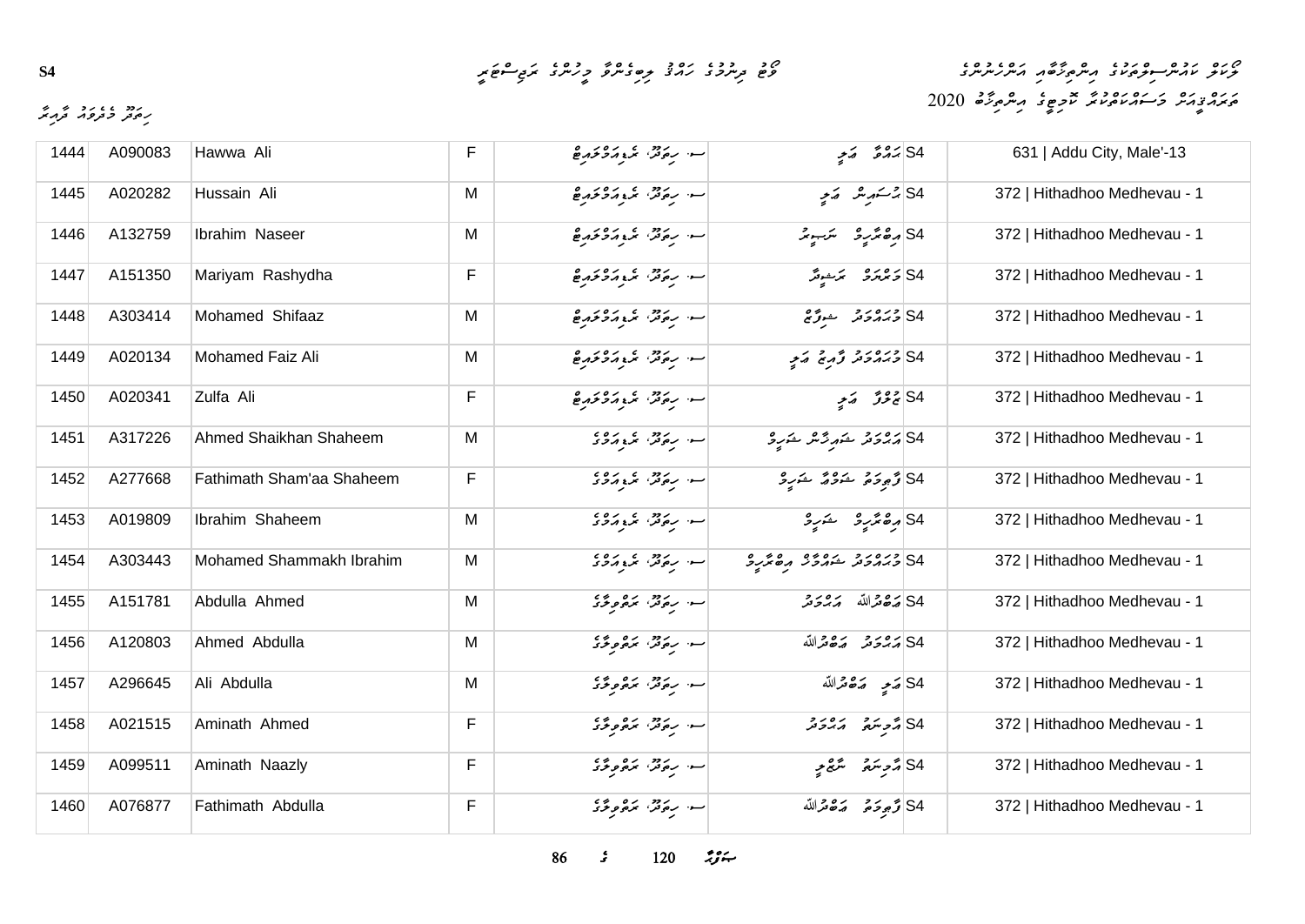*sCw7q7s5w7m< o<n9nOoAw7o< sCq;mAwBoEw7q<m; wBm;vB 2020<sup>, م</sup>وسوق المسجد التحقيق وسرمونية والم*جمع المسجد المسجد المسجد المسجد المسجد المسجد المسجد المسجد المسجد ال

| 1461 | A296649 | Hawwa Abdulla           | F | ے رکھڑی مرکزوری                            | S4 بَرْمَوْ بَرْصْوَراللّه             | 638   Hulhumale', Ehenihen-24 |
|------|---------|-------------------------|---|--------------------------------------------|----------------------------------------|-------------------------------|
| 1462 | A296647 | Hussain Abdulla         | M | سە رەۋىش ئۇھ بۇ ئى                         | S4 يُرْسَمَّرِ مُثْرَّ مُدَّالِلَّهُ   | 372   Hithadhoo Medhevau - 1  |
| 1463 | A019792 | Khadeeja Ahmed          | F | سە رەۋىش ئۇھ بۇي                           | S4 كَتْمِيعٌ مَدْوَمْرٌ                | 372   Hithadhoo Medhevau - 1  |
| 1464 | A104546 | Mariyam Abdulla         | F | سە رەۋىش ئۇھ بۇي                           | S4 كر مرد مركاته بين                   | 631   Addu City, Male'-13     |
| 1465 | A019863 | Mariyam Ahmed           | F | ب رەق ئەۋرى                                | S4 كرمرده بره رو                       | 631   Addu City, Male'-13     |
| 1466 | A094275 | Mohamed Abdulla         | M | سە رەۋىش ئۇھ بۇي                           | S4 3223 مَرْهُولله                     | 631   Addu City, Male'-13     |
| 1467 | A082120 | Nazira Abdulla          | F | ے رکوش ترکوعرمی                            | S4 سَمْعِيمَتْہ صَ <b>صْ</b> قَرْاللّه | 372   Hithadhoo Medhevau - 1  |
| 1468 | A296646 | Razeena                 | F | ب رەۋر برە دە                              | S4 ئىزىپەتتر                           | 372   Hithadhoo Medhevau - 1  |
| 1469 | A151242 | <b>Ahmed Auf Hafeez</b> | M | سە رەۋىق ئۇچ ئ                             | S4 <i>הככת החצ</i> ה <sub>ک</sub> رچ   | 243   AA. Himendhoo - 1       |
| 1470 | A041694 | Aminath Waleedha        | F | سە رەۋىر ئەۋىئ                             | S4 مَّ <i>جِ مَنْ جَهْ بِ</i> مََّ     | 373   Hithadhoo Medhevau - 2  |
| 1471 | A161036 | Aminath Iufaf Hafeez    | F | سە رەۋى ئۇۋېرى                             | S4 مُرْحِسَمُ مِمْرُوْ رَبِي           | 373   Hithadhoo Medhevau - 2  |
| 1472 | A307346 | Hawwa Qismath           | F | سه رەۋر، ئرومى                             | S4 بروء ت <sub>و</sub> سعر             | 373   Hithadhoo Medhevau - 2  |
| 1473 | A307345 | Mariyam Shuhbath        | F | ب رەۋىق ئەۋىبى                             | S4 كەبىرە مەدەم                        | 319   L. Kunahandhoo - 1      |
| 1474 | A277838 | Mohamed Shimhaan        | M | سه رېږده بروېږي                            | S4 دېرمان سورېمبر                      | 373   Hithadhoo Medhevau - 2  |
| 1475 | A308539 | Ahmed Shinaaz Mohamed   | M | سه رود رود وه ور                           | S4 ג د د و شوشی تاره د و               | 372   Hithadhoo Medhevau - 1  |
| 1476 | A021217 | Aishath Aneesa          | F | سه رود رود وه وه.                          | S4 گەم شەھ كەسرىگ                      | 372   Hithadhoo Medhevau - 1  |
| 1477 | A321766 | Ali Shaeem Mohamed      | M | ر دو ده وه وه ده ده<br>سو روتر، مرس ها موس | S4 كەبچ شەمەق <i>دىمەدىر</i>           | 372   Hithadhoo Medhevau - 1  |

*87 sC 120 nNw?mS*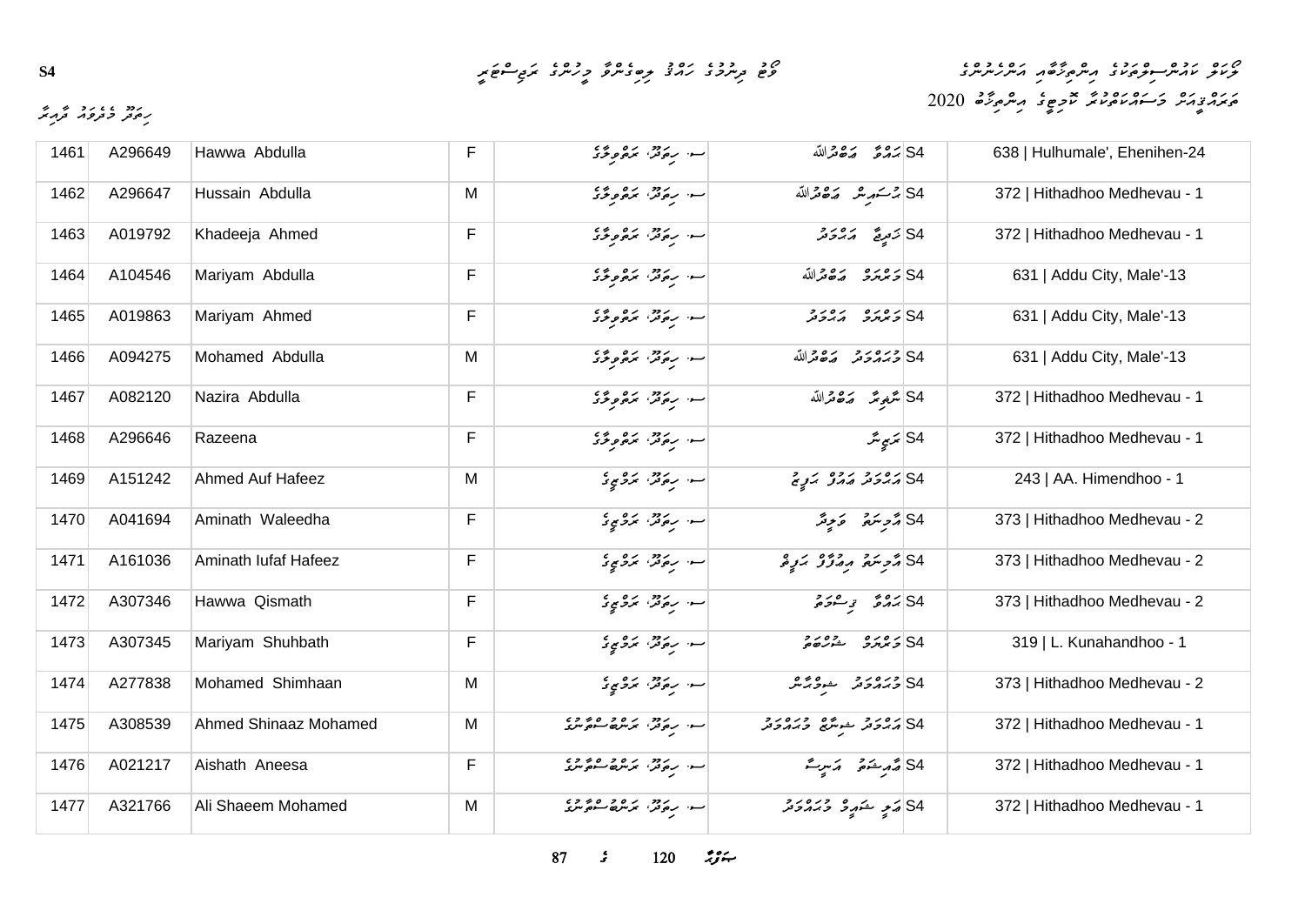*sCw7q7s5w7m< o<n9nOoAw7o< sCq;mAwBoEw7q<m; wBm;vB 2020<sup>, م</sup>وسوق المسجد التحقيق وسرمونية والم*جمع المسجد المسجد المسجد المسجد المسجد المسجد المسجد المسجد المسجد ال

| 1478 | A278494 | Fathimath Shahaama Mohamed | $\mathsf F$ | ر دو دره وه وه ده.<br>سو، رجوتر، برس        | S4 ژُجِ دَمَ ۾ رُمُ دره رو                         | 372   Hithadhoo Medhevau - 1  |
|------|---------|----------------------------|-------------|---------------------------------------------|----------------------------------------------------|-------------------------------|
| 1479 | A021498 | Mohamed Hassan             | M           | ر در در دوره ده ده<br>سوسره تر مرسره سوه سر | S4 دېرورو برخو                                     | 372   Hithadhoo Medhevau - 1  |
| 1480 | A308673 | Fathimath Ibrahim          | $\mathsf F$ | ر دو در ۵۶۵ و ۶۵ و ۶۵ و د م                 | S4 ژ <sub>ن</sub> جو دَمْ مِهْ مَرْرِدْ            | 372   Hithadhoo Medhevau - 1  |
| 1481 | A084234 | Abdulla Thasneem           | M           | ے رود رود دی                                | S4 صَدَّةَ مِّرَ اللَّهُ مَوَ سَمْسِرَةَ           | 373   Hithadhoo Medhevau - 2  |
| 1482 | A295307 | Ahmed Shiaar               | M           | ر به رود.<br>به رود. نرمهروز برد            | S4 كەبرى ئىرگە ئىر                                 | 373   Hithadhoo Medhevau - 2  |
| 1483 | A019628 | Ahmed Waheed               | M           | ب رود. نرونوژنوژن                           | S4 <i>مَدْدَوَنْتْ وَبِ</i> يْرَ                   | 373   Hithadhoo Medhevau - 2  |
| 1484 | A295301 | Aishath Dhiye              | $\mathsf F$ | ر دود. ده ده د ده.<br>پ. روتر، مرمونویوی    | S4 ۾ پر ڪوچرير                                     | 373   Hithadhoo Medhevau - 2  |
| 1485 | A295298 | Aminath Naeema             | F           | ر دود. ده ده د ده.<br>پ. روتر، مرمونویوی    | S4 مُجِسَعَة سَمِيعً                               | 373   Hithadhoo Medhevau - 2  |
| 1486 | A295304 | Nandha Jaleel              | $\mathsf F$ | ر دود. بره دوم د وه<br>سه روفر، برگرفرفرن   | S4  سَرشرنگر کے م <sub>ح</sub> وثر                 | 373   Hithadhoo Medhevau - 2  |
| 1487 | A295305 | Neeveen Jaleel             | $\mathsf F$ | ر در دور بر ده در ده د                      | S4 س <sub>م</sub> مبر کے پی                        | 631   Addu City, Male'-13     |
| 1488 | A295309 | Nuha Jaleel                | $\mathsf F$ | ر دود. ده ده د ده د<br>سه رمونژ، مرس ترویزی | S4 يُرْرٌ <sub>گَي</sub> چو                        | 638   Hulhumale', Ehenihen-24 |
| 1489 | A277893 | Aaish Fahumy               | M           | سە رەۋر. ئەس دەر ،                          | S4 م <i>گهر</i> يش تر <sup>ح</sup> رم <sub>ي</sub> | 372   Hithadhoo Medhevau - 1  |
| 1490 | A120450 | Ahmed Shameem              | M           | ے رود بردوں                                 | S4 <i>252.5 مشو</i> ر                              | 631   Addu City, Male'-13     |
| 1491 | A020796 | Ali Fahmy                  | M           | سه رود. نرمزمزمرد                           | S4 کړ <i>ي ذ</i> رحي                               | 372   Hithadhoo Medhevau - 1  |
| 1492 | A021282 | Azraf Ali                  | M           | سه رود تر همروره                            | S4 كەنچ ئىرق كەنجە                                 | 372   Hithadhoo Medhevau - 1  |
| 1493 | A027020 | Mohamed Fahmy              | M           | ے رود تر مصر دی                             | S4 <i>\$22,23 قررّو</i>                            | 372   Hithadhoo Medhevau - 1  |
| 1494 | A099508 | Eenas Mohamed              | $\mathsf F$ | سە رەۋىش ئەس <i>رىق ش</i>                   | S4 مەنگەشقا بەيھەدىتە                              | 373   Hithadhoo Medhevau - 2  |

## *n8o<n@ q<m=s@s> r@mAo5*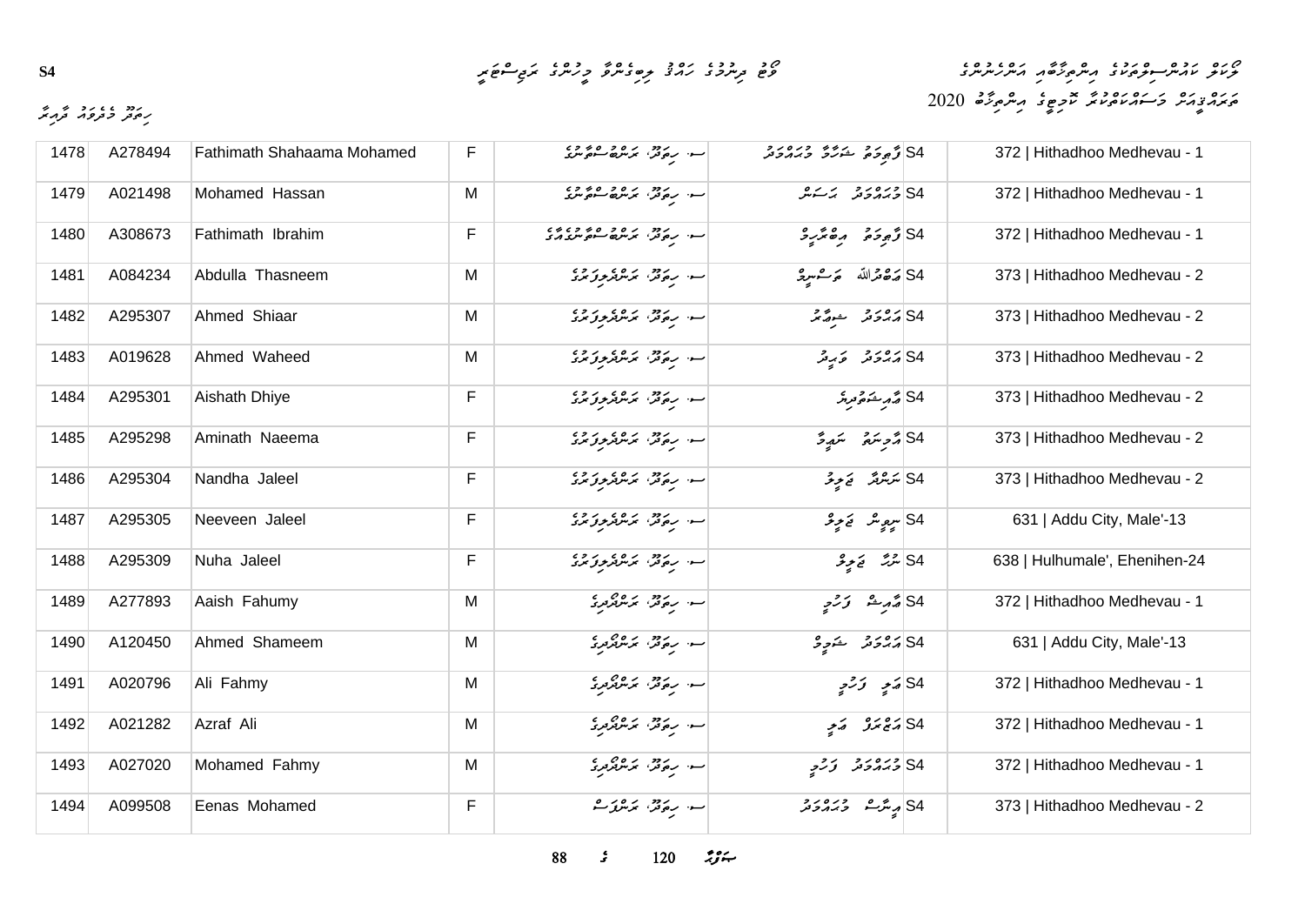*sCw7q7s5w7m< o<n9nOoAw7o< sCq;mAwBoEw7q<m; wBm;vB 2020<sup>, م</sup>وسوق المسجد التحقيق وسرمونية والم*جمع المسجد المسجد المسجد المسجد المسجد المسجد المسجد المسجد المسجد ال

| 1495 | A149649 | Harisath Mohamed        | F           | سە رەۋىر، ئەسرى ك                | S4 جُمِيهُم وَبَرْمُ وَبِرَ                                      | 373   Hithadhoo Medhevau - 2  |
|------|---------|-------------------------|-------------|----------------------------------|------------------------------------------------------------------|-------------------------------|
| 1496 | A035118 | Hassan Luthfee          | M           | ۔ رِیرُوْرُ، بَرَسْرُ ک          | S4 كەس <i>تەنلە</i> ق <i>وتۇ</i> ر                               | 373   Hithadhoo Medhevau - 2  |
| 1497 | A132150 | Mohamed Hussain         | M           | ے رکھوڑی مرکٹروگ                 | S4 دېرمه د مختصر شر                                              | 373   Hithadhoo Medhevau - 2  |
| 1498 | A021208 | Abbas Ibrahim           | M           | ب رود. برمور                     | $5.500$ $2.500$ $\sqrt{5.4}$                                     | 119   B. Dharavandhoo - 1     |
| 1499 | A278453 | Ahmed Afras Adnan       | M           | - رود بره به                     | S4 كەبرو برەپرىشە كەترىگەش                                       | 372   Hithadhoo Medhevau - 1  |
| 1500 | A021999 | Aminath Ameena Ibrahim  | $\mathsf F$ | - سە ئەقرى ئەسھەسمە              | S4 أُمُّ جِسَمَةَ أُمَّ جِسَّرٌ أَمِنَّةٌ مِنْ الْمَسْتَخْرِجَةُ | 638   Hulhumale', Ehenihen-24 |
| 1501 | A021137 | Fathmath Ali            | F           | سە رەۋر، ئەسمەر                  | S4 وَجوحَمَ صَعِ                                                 | 372   Hithadhoo Medhevau - 1  |
| 1502 | A021308 | Ibrahim Mohamed Didi    | M           | ب رود. ئرمۇم                     | S4 مەھەر بەر مەدەر بويدىر<br>S4 مەھەربىرى مەدەر مەدىرىدىر        | 372   Hithadhoo Medhevau - 1  |
| 1503 | A021304 | Mohamed Mumthaz         | M           | - رەقرا ئەندەبر                  | S4 ديره د ده ده و                                                | 372   Hithadhoo Medhevau - 1  |
| 1504 | A278450 | Mohamed Zayaan Abbas    | M           | سە رەۋر، ئەندە ئېر               | S4 دره رو بروه روه م                                             | 638   Hulhumale', Ehenihen-24 |
| 1505 | A021136 | Naseera Ibrahim         | $\mathsf F$ | - سە ئەقرى ئەسھەسمە              | S4 <del>مرجو عرب</del> مقدر پرو                                  | 638   Hulhumale', Ehenihen-24 |
| 1506 | A366127 | Ibrahim Rahi Ahmed      | M           | ے رہوش ہروے                      | S4 مەھەر بەر ئەرەر دېرىد                                         | 372   Hithadhoo Medhevau - 1  |
| 1507 | A062704 | Dr. Shaffa Ibrahim      | F           |                                  | $5.20$ $1.00$ $1.00$ $1.00$ $8.4$                                | 631   Addu City, Male'-13     |
| 1508 | A112423 | Fathimath Shaheema      | F           |                                  | S4 زَّەپرىق شَىرِدَّ                                             | 373   Hithadhoo Medhevau - 2  |
| 1509 | A051094 | Ibrahim Moosa           | M           |                                  | S4  مەھمەر ئەستە                                                 | 373   Hithadhoo Medhevau - 2  |
| 1510 | A278430 | Ibrahim Shaihaan Zahidh | M           |                                  | S4 مەھەر يەھ ئەم بەشىر تم <i>بە</i> ر                            | 373   Hithadhoo Medhevau - 2  |
| 1511 | A021127 | Khadheeja Ali           | F           | ر دو ده ده ده<br>سو روتر، برون د | S4 كَتَمْرِيعٌ - مَدْمٍ -                                        | 631   Addu City, Male'-13     |
|      |         |                         |             |                                  |                                                                  |                               |

*89 sC 120 nNw?mS*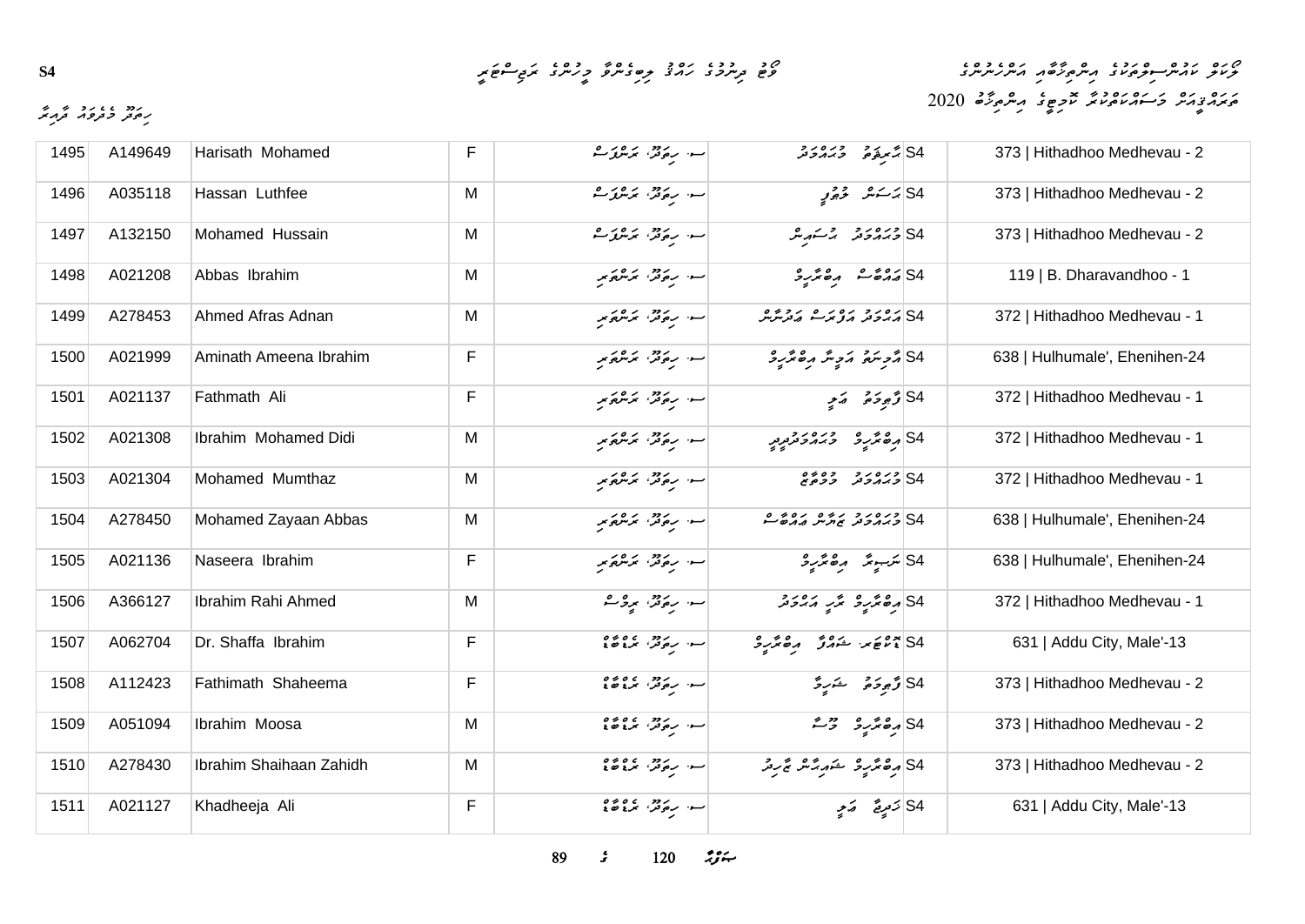*sCw7q7s5w7m< o<n9nOoAw7o< sCq;mAwBoEw7q<m; wBm;vB 2020<sup>, م</sup>وسوق المسجد التحقيق وسرمونية والم*جمع المسجد المسجد المسجد المسجد المسجد المسجد المسجد المسجد المسجد ال

| 1512 | A032837 | Mohamed Arif          | M |                                                               | S4 <i>2222 مجبر</i> و                  | 373   Hithadhoo Medhevau - 2             |
|------|---------|-----------------------|---|---------------------------------------------------------------|----------------------------------------|------------------------------------------|
| 1513 | A308055 | Mohamed Zahaan Zahidh | M | سه رود ۶۵۷ و.                                                 | S4 <i>دېرو دو نرگنگ ځ</i> رنگ          | 373   Hithadhoo Medhevau - 2             |
| 1514 | A020207 | Ahmed Ansar           | M | سه ره ده ۶۵ وی                                                | S4 كەبروتىر كەنگەنىيەتتىر              | 372   Hithadhoo Medhevau - 1             |
| 1515 | A020145 | Aishath Azleena       | F | سه ره ده وه ده و                                              | S4 مَەم شەھ مەتىم <i>جى</i> ش          | 372   Hithadhoo Medhevau - 1             |
| 1516 | A072030 | Anwar Ibrahim         | M | سه ره ده وه ده و                                              | S4 كەشھەم مەھەربە                      | 372   Hithadhoo Medhevau - 1             |
| 1517 | A303504 | Hawwa Shana           | F | سه ره ده وه ده و                                              | S4 يَرْدُوَّ شَدَّسَّ                  | 372   Hithadhoo Medhevau - 1             |
| 1518 | A020357 | Mariyam Nasreen       | F | سه ره ده وه ده و                                              | S4 كەبۇر <i>ۇ بىرگىمى</i> رى <i>گ</i>  | 372   Hithadhoo Medhevau - 1             |
| 1519 | A303505 | Sheeneez Ibrahim      | F | سه ره ده ده د                                                 | S4 سيسرچ م <i>ي شرق</i> ر              | 372   Hithadhoo Medhevau - 1             |
| 1520 | A308027 | Aishath Salveena      | F | سە سەھ ئىرى ئىرى ئىگە                                         | S4 مەم ئىقق سىمۇم <i>و</i> مىگە        | 373   Hithadhoo Medhevau - 2             |
| 1521 | A308031 | Aminath Shauzoona     | F | سە سەھەر ئەھم بىگە                                            | S4 مُرْحِسَمُ مُسَمَّدَ مِسَمَّد       | 373   Hithadhoo Medhevau - 2             |
| 1522 | A018649 | Hussain Ali           | M | سە سەھ ئىرى ئىگە بىر<br>سەر سەھەر ئىرى ئىگ                    | S4 پر کے پر میں کی تھا۔<br>ا           | 373   Hithadhoo Medhevau - 2             |
| 1523 | A279052 | Sulthana Hussain      | F | سە سەھەر ئىم ئىرى <i>مى</i><br>سەر سەھەر، ئىرى <i>م</i> ى ئىر | S4 جۇيچە شەر ب <sub>ىر</sub> مەر بىر   | 373   Hithadhoo Medhevau - 2             |
| 1524 | A020601 | Aishath Manikfaanu    | F | سه ره ده برو ده                                               | S4 <mark>مۇر سەمۇر ئىرىدۇ ئ</mark> ىتر | 372   Hithadhoo Medhevau - 1             |
| 1525 | A020633 | Ali Manikufaanu       | M | سه ره ده بروی                                                 | S4 كەبىرى ئىرىدۇ ئەيگە                 | 438   Conrad Maldives Rangali Island - 1 |
| 1526 | A307628 | Aminath Manikufaanu   | F | سه ره ده برو ده                                               | S4 مەھ ئىرىمۇ ئەس <sup>رى</sup> ئەش    | 391   Hulhudhoo - 3                      |
| 1527 | A020625 | Faheema Ahmed         | F | سه ره ده برو ده                                               | S4 ۇرِ <i>52.5 مەدى</i> تى             | 372   Hithadhoo Medhevau - 1             |
| 1528 | A307633 | Hussain Manikfaan     | M | سه رەۋر برەبرد                                                | S4 ئرسىم بەش <i>ۇ سرىن</i> ۇ تىر       | 372   Hithadhoo Medhevau - 1             |

## *n8o<n@ q<m=s@s> r@mAo5*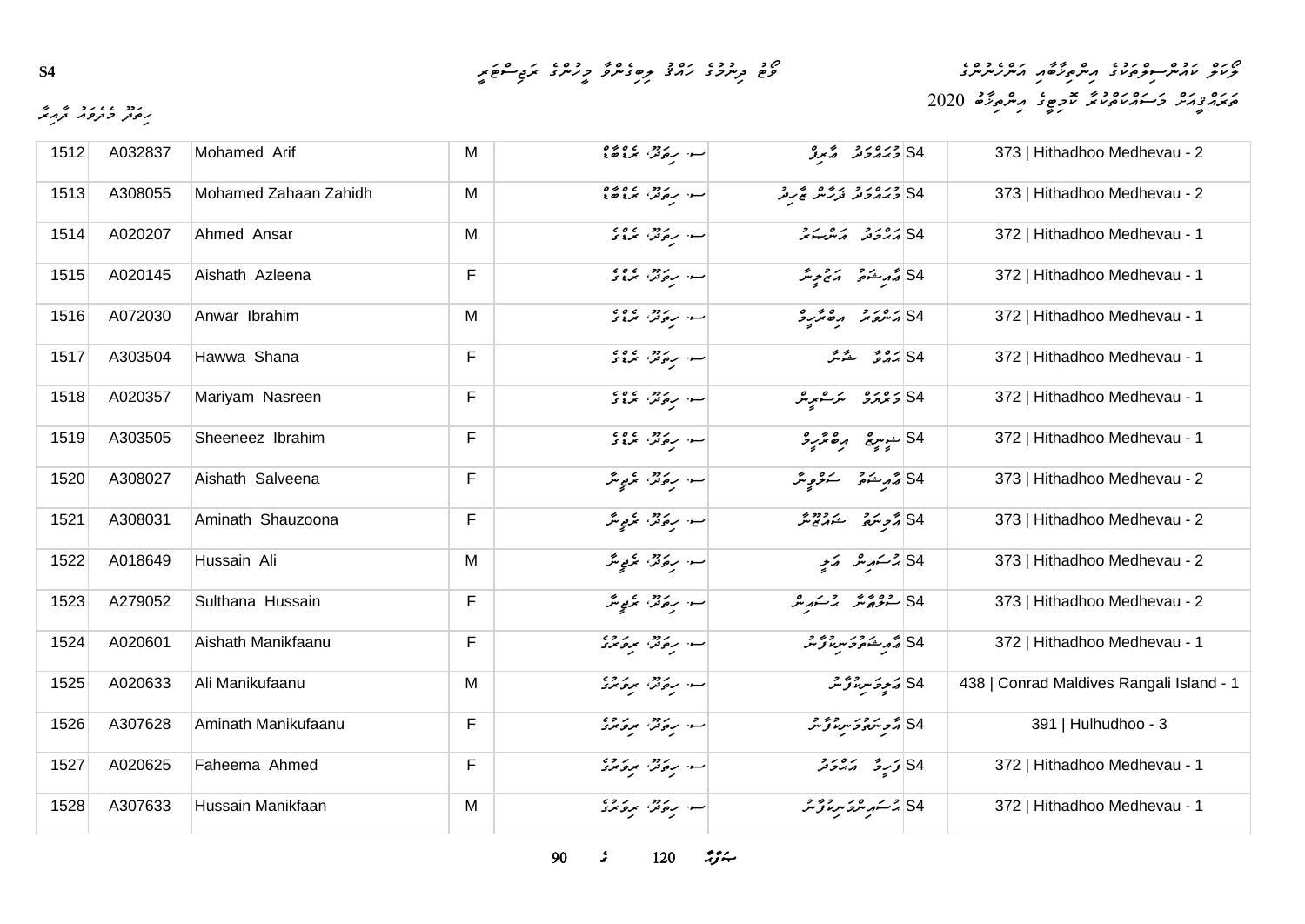*sCw7q7s5w7m< o<n9nOoAw7o< sCq;mAwBoEw7q<m; wBm;vB 2020<sup>, م</sup>وسوق المسجد التحقيق وسرمونية والم*جمع المسجد المسجد المسجد المسجد المسجد المسجد المسجد المسجد المسجد ال

| 1529 | A307638 | Mohamed Asif            | M | سه ره ده برو ده                                                                               | S4 <i>جەنەدى ھ</i> ېرۇ                              | 631   Addu City, Male'-13     |
|------|---------|-------------------------|---|-----------------------------------------------------------------------------------------------|-----------------------------------------------------|-------------------------------|
| 1530 | A020623 | Mohamed Manikfaan       | M | سه ره ده بروی                                                                                 | S4 <i>ۋېرو د وگرو تېرىز ۋ</i> ىتر                   | 372   Hithadhoo Medhevau - 1  |
| 1531 | A020605 | Aminath Umniyya         | F | سە رەۋىق ئىرىم ج                                                                              | S4 مُوسَمَّة مُحسِمَّةً                             | 373   Hithadhoo Medhevau - 2  |
| 1532 | A042449 | Fathimath Neelee        | F | سە رەۋىق ئىرىم ج                                                                              | S4 رَّ <sub>جو</sub> حَمَّ سِعِي                    | 631   Addu City, Male'-13     |
| 1533 | A020582 | <b>Fathimath Dhie</b>   | F | ے ریزودی مرج ح و ہ                                                                            | S4 ۇ <sub>جو</sub> رَ <sub>حو</sub> رِ گ            | 373   Hithadhoo Medhevau - 2  |
| 1534 | A307524 | Hawwa Nafa              | F | سە رەۋىر، ئۇچ دە                                                                              | S4 كَ <i>مَدْهُ</i> مَعَدٌ                          | 373   Hithadhoo Medhevau - 2  |
| 1535 | A031901 | Hawwa Zahira            | F | سە رەۋىش ئىرىم ج                                                                              | S4 ئەبرقە ئ <sub>ى</sub> ئەرىتى                     | 631   Addu City, Male'-13     |
| 1536 | A343328 | Mariyam Rayyaan Rushdhy | F | سە رەۋىر، ئىرىم ج                                                                             | S4 <i>ב</i> بروره بروبرمر برشوبر                    | 373   Hithadhoo Medhevau - 2  |
| 1537 | A161291 | Mohamed Rizween         | M | سە رەۋىق ئىرىم ج                                                                              | S4 <i>وُبَرُودَوَ مِنْ مِي مَّ</i>                  | 631   Addu City, Male'-13     |
| 1538 | A020626 | <b>Mohamed Manika</b>   | M | سه روده وه وه                                                                                 | S4 دېم د دېرو سرچ                                   | 373   Hithadhoo Medhevau - 2  |
| 1539 | A307515 | Neeza Abdulla           | F | سە رەۋىق ئوچ دە                                                                               | S4 سِمَّۃ صَرَّحْمَدَاللَّه                         | 373   Hithadhoo Medhevau - 2  |
| 1540 | A307525 | Raihaan Abdulla         | M | سە رەۋىق ئوچ دە                                                                               | S4 <i>تتم مرشد من ه</i> قرالله                      | 373   Hithadhoo Medhevau - 2  |
| 1541 | A307505 | Seema Mohamed           | F | سە رەۋىر، ئىرىم ج                                                                             | S4 سوءً ويممونه.                                    | 373   Hithadhoo Medhevau - 2  |
| 1542 | A021162 | Abdulla Mueez           | M | $\varphi$ $\mathcal{L}$ $\mathcal{L}$ $\mathcal{L}$ $\mathcal{L}$ $\mathcal{L}$ $\mathcal{L}$ | S4 مَەھىراللە خ <sub>ەرم</sub> ى                    | 373   Hithadhoo Medhevau - 2  |
| 1543 | A052827 | Ahmed Zaneef            | M | ر دو دو<br>سه رموند، بوده                                                                     | S4 كەش <sup>ى</sup> ر تىكى ئىس بىر ئىكى ئىس بىر ئىك | 638   Hulhumale', Ehenihen-24 |
| 1544 | A021161 | Aishath Gainoosa        | F | سە رەتر، ترە                                                                                  | S4 مۇم ھۇم قوم تىرىشى<br>ئ                          | 335   GDh. Thinadhoo - 1      |
| 1545 | A308530 | Ali Asadh               | M | سه ره در در پره                                                                               | S4 <i>جَرْحِيہ مَرْ حَمَدَ قَرْ</i>                 | 373   Hithadhoo Medhevau - 2  |

## *n8o<n@ q<m=s@s> r@mAo5*

 $91$  *s*  $120$  *z***<sub>3</sub>**  $\frac{2}{3}$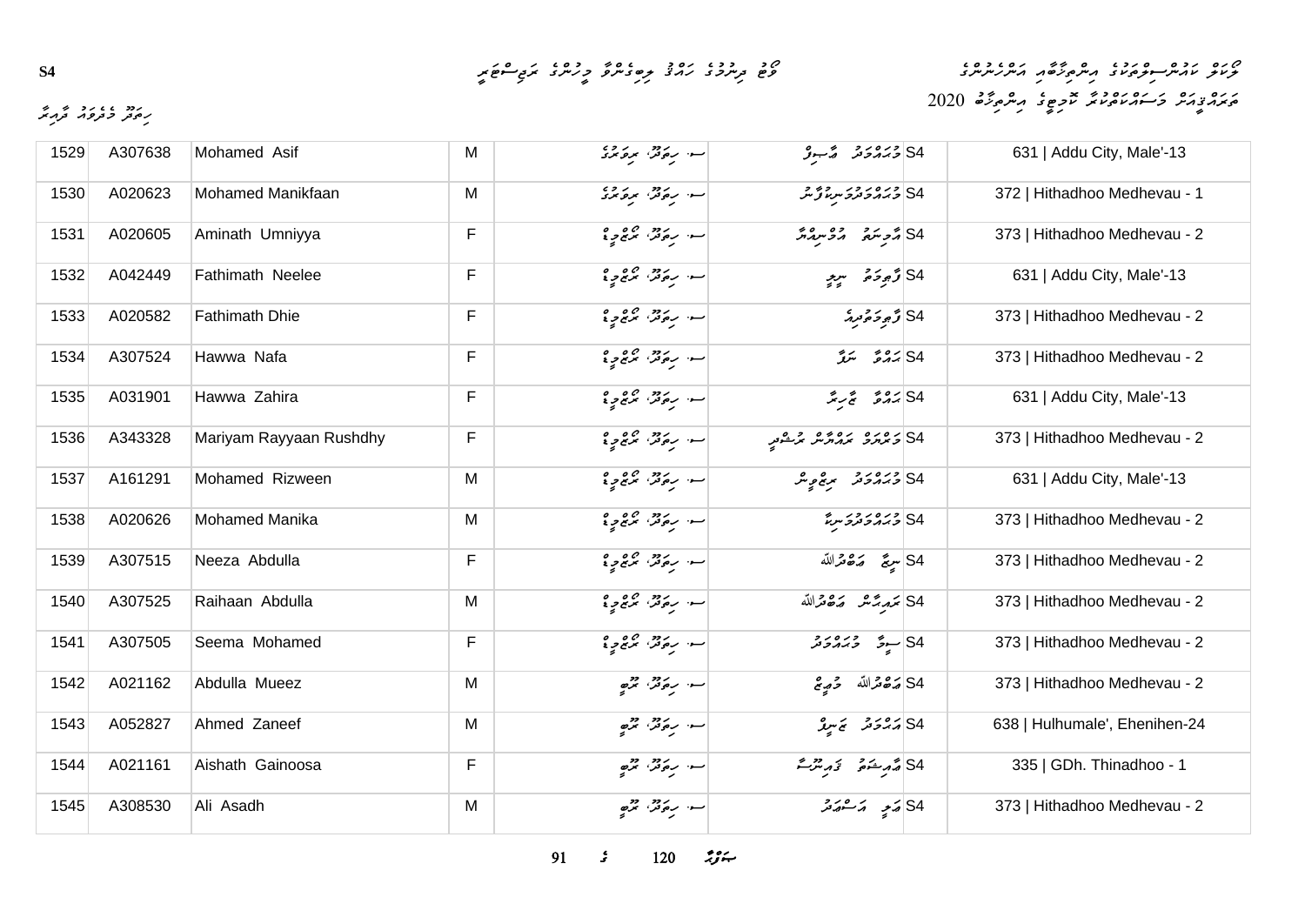*sCw7q7s5w7m< o<n9nOoAw7o< sCq;mAwBoEw7q<m; wBm;vB 2020<sup>, م</sup>وسوق المسجد التحقيق وسرمونية والم*جمع المسجد المسجد المسجد المسجد المسجد المسجد المسجد المسجد المسجد ال

| A308531 | Aminath Aneega              | F | سه ره در در                    | S4 مَّ <i>جِ مَعْهَ م</i> َ مِيَّةً                                                                    | 631   Addu City, Male'-13           |
|---------|-----------------------------|---|--------------------------------|--------------------------------------------------------------------------------------------------------|-------------------------------------|
| A278538 | <b>Fathimath Maiz Musid</b> | F | ب رود ده                       | S4 ۇَمِوَدَةَ دَرِجْ دَمبۇر                                                                            | 373   Hithadhoo Medhevau - 2        |
| A021399 | Fathmath Mufeeda            | F | سه ره ده چې                    | S4 زَّجِ دَمَ مَ دَرِ مَّر                                                                             | 373   Hithadhoo Medhevau - 2        |
| A308541 | Fawwaz Moosa                | M | سه رود دو                      | S4 زەۋىج ج <sup>ەم</sup>                                                                               | 373   Hithadhoo Medhevau - 2        |
| A021163 | Hassan Shafeeg              | M | سه ره در در                    | S4 كەسكەنلەر ئىك <i>رو</i> تۇ                                                                          | 631   Addu City, Male'-13           |
| A308535 | Hussain Shiham              | M | سه ره ده چې                    | S4 يُرْسَمَ مِيْشَ سُورَّدَةِ الْمَسْتَقَدِّرَةِ الْمُسْتَقَدِّرَةِ الْمُسْتَقَدِّرَةِ الْمُسْتَقَدِّر | 373   Hithadhoo Medhevau - 2        |
| A308532 | Ibrahim Nasru               | M | سە رەۋر ترە                    | S4 مەھەر ئىر سىر ئىسىم                                                                                 | 408   Milaidhoo Island Maldives - 1 |
| A021231 | Moosa Naseer                | M | سە رەۋر، جۇھ                   | S4 رششہ سرسویٹر                                                                                        | 373   Hithadhoo Medhevau - 2        |
| A306651 | Abdullah Sodiq              | M | سه ره دوم<br>سه ره وش          | S4 كَەھەراللە ج <sup>ە</sup> مرتى                                                                      | 373   Hithadhoo Medhevau - 2        |
| A306656 | Adam Aafy Ibrahim Asrar     | M | سه ره ده ده به ده به           | S4 أَمْتَرَدُّ أَمَّةٍ أَمْرَةٌ مَنْ الْمُسْتَمَّةِ                                                    | 460   Srilanka / Colombo - 1        |
| A020453 | Ahmed Ashraf                | M | سە رەۋش سەتىرى                 | S4 كەبروتر كەش <i>ەتر</i> ۇ                                                                            | 373   Hithadhoo Medhevau - 2        |
| A020500 | Aishath Rasheeda            | F | سه ره دوم<br>سه ره وش          | S4 م <i>ۇم ھۇم مۇ</i> ھيوم <i>گ</i>                                                                    | 373   Hithadhoo Medhevau - 2        |
| A020524 | Ali Ibrahim                 | M | سه ره دوم شور و                | S4 <i>ھَجِ م</i> ُھڻَ <i>رِ دُ</i>                                                                     | 373   Hithadhoo Medhevau - 2        |
| A020495 | Aminath Zeena               | F | سه ره دوم<br>سه ره وش          | S4 مُرْحِسَمُ مِسَّر                                                                                   | 373   Hithadhoo Medhevau - 2        |
| A020452 | Fathimath Ali               | F | سە رەۋىقى سەترى                | S4 وَج <i>وحَ</i> هُ صَعِ                                                                              | 373   Hithadhoo Medhevau - 2        |
| A306654 | Fathmath Amaany Abdulla     | F | ر دود.<br>سه ره تونس سه تری    | S4 تَ <i>جِ حَ</i> هُم مَرَّسٍ مَ <b>صْ</b> مَرْاللَّه                                                 | 373   Hithadhoo Medhevau - 2        |
| A075269 | Ibrahim Mohamed             | M | ر دو دی دی.<br>سه رجوتر، سهمزی | S4 مەھەر بەر 27مەدىر                                                                                   | 373   Hithadhoo Medhevau - 2        |
|         |                             |   |                                |                                                                                                        |                                     |

*92 sC 120 nNw?mS*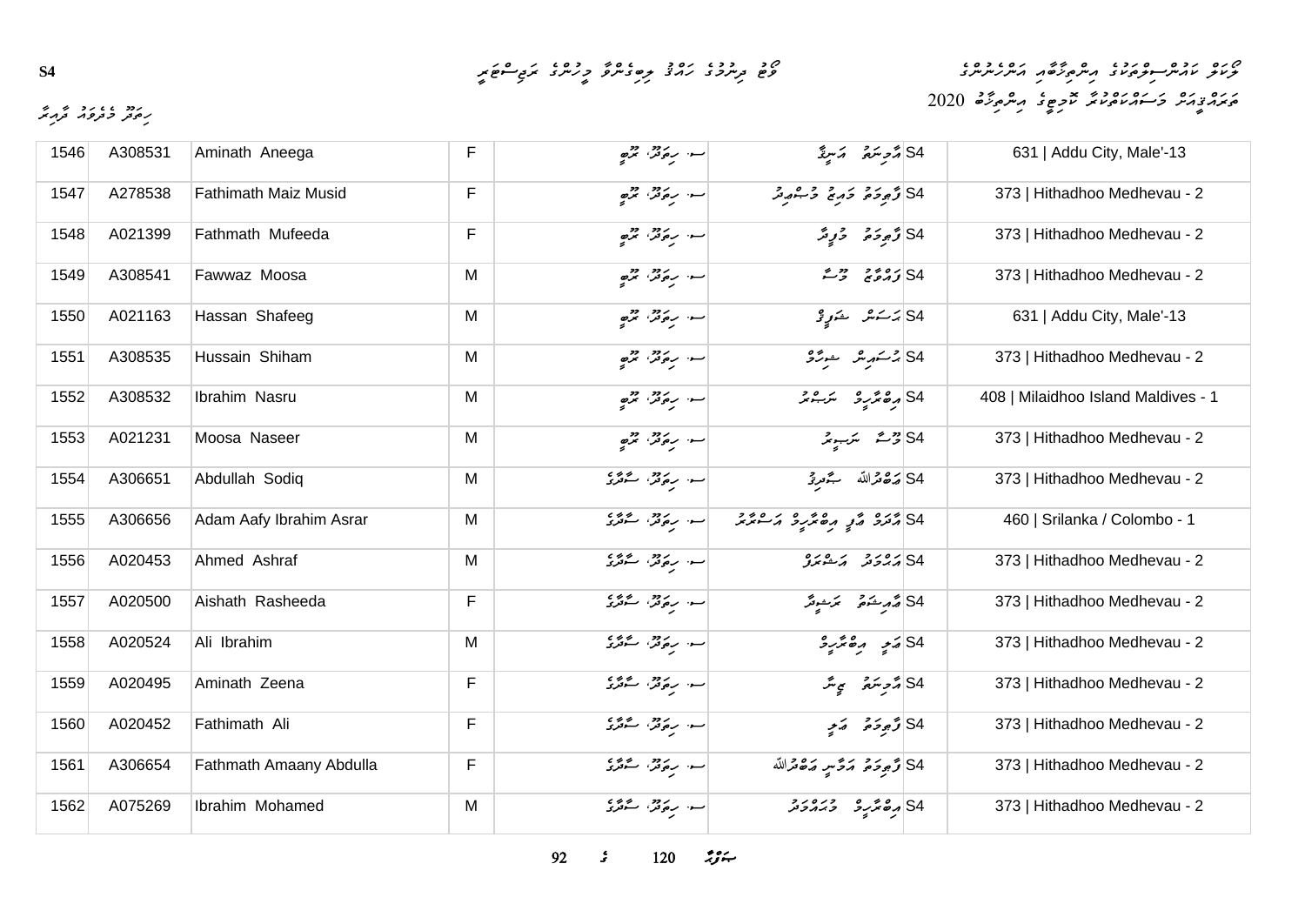*sCw7q7s5w7m< o<n9nOoAw7o< sCq;mAwBoEw7q<m; wBm;vB 2020<sup>, م</sup>وسوق المسجد التحقيق وسرمونية والم*جمع المسجد المسجد المسجد المسجد المسجد المسجد المسجد المسجد المسجد ال

## *n8o<n@ q<m=s@s> r@mAo5*

| 1563 | A306655 | Mohamed Samaah Abdulla       | M           | ے روڈن گوری                    | S4 <i>وَبَرُورُورْ سَوَّرْ مُ</i> هُ قُرَاللَّهُ | 447   Pullman Maldives Maamutaa Resort |
|------|---------|------------------------------|-------------|--------------------------------|--------------------------------------------------|----------------------------------------|
| 1564 | A070105 | Moosa Fath-hy                | M           | ر دو دی دی.<br>سه رجونس، ستوری | S4 تۇشقە ئۇغۇر                                   | 373   Hithadhoo Medhevau - 2           |
| 1565 | A158628 | Neena Ibrahim                | F           | سه ره دوم شوید و               | S4 سرینگر بر <i>ے تذک</i> ر م                    | 373   Hithadhoo Medhevau - 2           |
| 1566 | A021033 | Ali Hassan                   | M           | ے رہ بھی گرو                   | S4 كەبىي ئەس <i>ە</i> ش                          | 372   Hithadhoo Medhevau - 1           |
| 1567 | A020981 | Aminath Ali                  | F           | سە رەۋر، سەربۇ                 | S4 مُرْحِسَةً صَعِ                               | 631   Addu City, Male'-13              |
| 1568 | A048025 | Jamsheeda Ali                | F           | سە رەۋىش شەرقى                 | S4 كۆرىيەن <i>گە كەي</i>                         | 631   Addu City, Male'-13              |
| 1569 | A120562 | Mohamed Ali                  | M           | سە رەۋر، سۇرۇ                  | S4 <i>دېمبروته مکم</i>                           | 372   Hithadhoo Medhevau - 1           |
| 1570 | A308707 | Aishath Shifna               | F           | ے روڈن سامبر                   | S4 قەمرىشقى ھورىگر                               | 373   Hithadhoo Medhevau - 2           |
| 1571 | A308703 | Haseena Hassan               | F           | ب رەۋر، سەمبەر                 | S4 برَسوِیٹر برَسک <i>یٹر</i>                    | 373   Hithadhoo Medhevau - 2           |
| 1572 | A308705 | Imraan Hassan                | M           | ے روڈن سامبر                   | S4 مەمەممىر ئەسەمىر                              | 373   Hithadhoo Medhevau - 2           |
| 1573 | A021414 | Khadeeja Ali                 | F           | ے روڈن سامبر                   | S4 كَتَمِيعٌ - مَتَحٍ                            | 373   Hithadhoo Medhevau - 2           |
| 1574 | A308704 | Saamiya Hassan               | F           | ے رہ بھی گسرم <i>گ</i>         | S4 ست <sub>م</sub> وپژ برسکار                    | 373   Hithadhoo Medhevau - 2           |
| 1575 | A146662 | Ahmed Naail Rasheed          | M           | ے رکھوڑ، سکھ مگر               | S4 كەردى تەر ئىم كىرىسى تەر                      | 372   Hithadhoo Medhevau - 1           |
| 1576 | A052454 | Aishath Fareedha             | $\mathsf F$ | ے رہ قدا سکھ ملک               | S4 مَ <i>ذْمِ شَمَّة وَم</i> ِيثَر               | 372   Hithadhoo Medhevau - 1           |
| 1577 | A099510 | Ali Salim Rasheed            | M           | ے رکوش کے بدیگر                | S4 كەي سەمرۇ  برىشوش                             | 372   Hithadhoo Medhevau - 1           |
| 1578 | A144817 | Hassan Faris                 | M           | ے رہ بھی کہ مگر                | S4   يز سنه على محر مركز من                      | 372   Hithadhoo Medhevau - 1           |
| 1579 | A308915 | <b>Hussain Hamid Rasheed</b> | M           | سە رەۋش سەرىتر                 | S4 پُرکرمرنگر برگرم بَرَنْسِوتَر                 | 372   Hithadhoo Medhevau - 1           |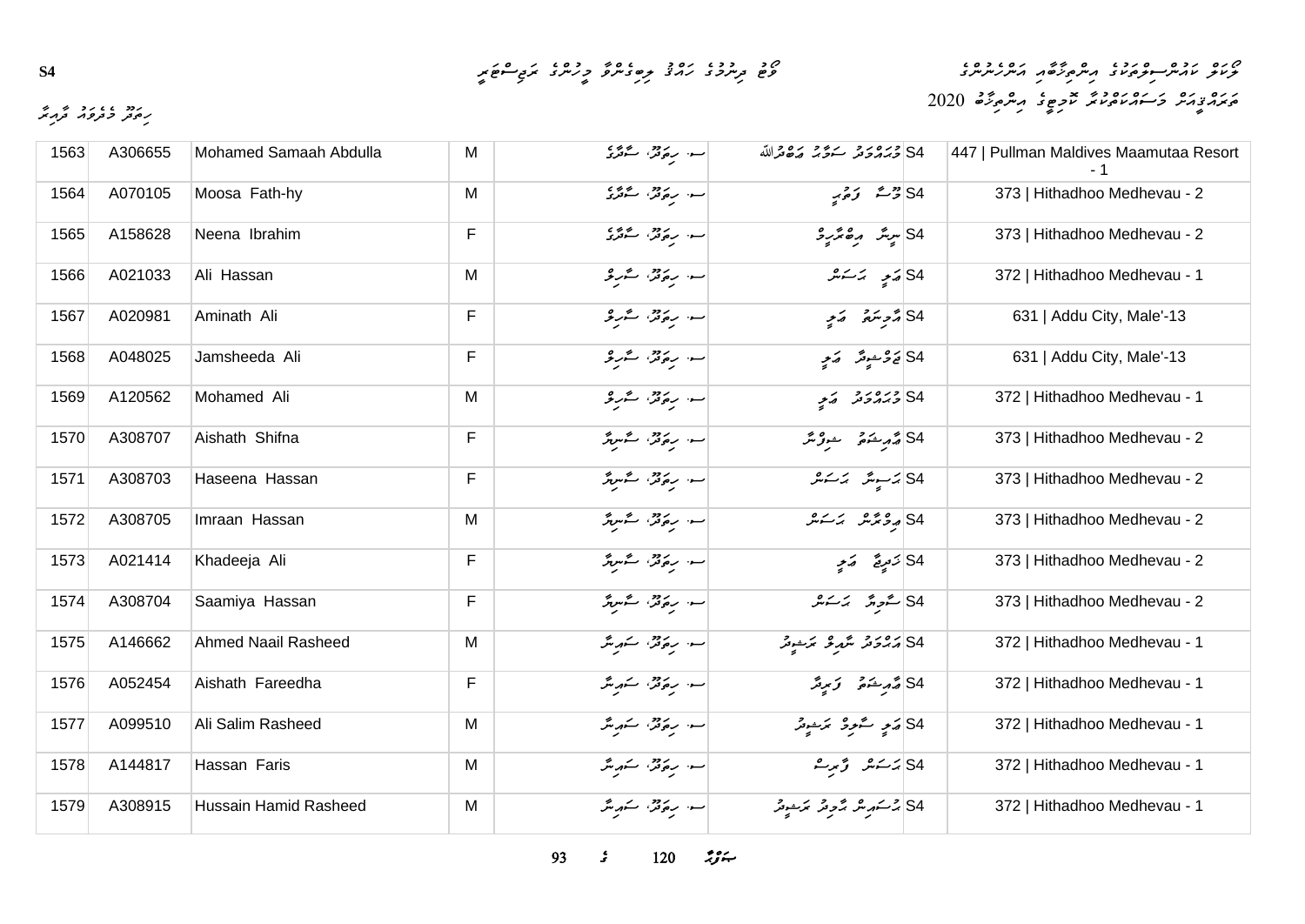*sCw7q7s5w7m< o<n9nOoAw7o< sCq;mAwBoEw7q<m; wBm;vB 2020*<br>*په پوهر وسوډيرونو لومو د موجو د مرمونه* 2020

| 1580 | A308911 | Ibrahim Sajid                 | M | سە رەۋىش سەرىتر                                                                                                                                                                                                                  | S4 م <i>وھنڑر پڑھ گون</i> ڈ                        | 631   Addu City, Male'-13    |
|------|---------|-------------------------------|---|----------------------------------------------------------------------------------------------------------------------------------------------------------------------------------------------------------------------------------|----------------------------------------------------|------------------------------|
| 1581 | A332920 | Ibrahim Hoodh Nail            | M | سە رەۋش سەرىش                                                                                                                                                                                                                    | S4  مەھەرىرى خىمە مى <i>گە</i> بى                  | 372   Hithadhoo Medhevau - 1 |
| 1582 | A001091 | Ahmed Thahir                  | M | ر دود در ۵۵ ماره ۵<br>سه روتر، سه سره صریر                                                                                                                                                                                       | S4 كەبرى قىرىتى بىر                                | 373   Hithadhoo Medhevau - 2 |
| 1583 | A307936 | Aishath Shifna                | F | ر دوسری ده ده ده ده ده<br>سه روتر، سه سرع تصمیم                                                                                                                                                                                  | S4 مَ <i>ذْمِرْ مَشَمَّة مُسْبِرْ مَدَّ</i>        | 327   GA. Nilandhoo - 1      |
| 1584 | A307931 | Aminath Shizna                | F | ر دود ده ده ده ده ده ده دارد کاربرد در داران در داران در داران در داران در داران در داران داران داران داران د<br>در داران داران داران داران داران داران داران داران داران داران داران داران داران داران داران داران داران داران  | S4 مَرْحِ سَرَمَ مَسْوِيمْ مَتَر                   | 373   Hithadhoo Medhevau - 2 |
| 1585 | A301745 | Hawwa Shifzaanaa              | F | ر دود ده ده ده ده ده ده دارد کاربرد در داران در داران در داران در داران داران داران داران داران داران داران دا<br>در داران داران داران داران داران داران داران داران داران داران داران داران داران داران داران داران داران داران | S4 <i>تەمۇھىيىتى</i> ر                             | 373   Hithadhoo Medhevau - 2 |
| 1586 | A277905 | Ibrahim Shafy Ahmed Thohir    | M | ر دوسری وه ده ده و ده ده د                                                                                                                                                                                                       | S4  مەھمەر ئاھىرى مەدەبىر ئاھىرىم                  | 373   Hithadhoo Medhevau - 2 |
| 1587 | A307935 | <b>Mohamed Ahmed Thahir</b>   | M | ر دود ده ده ده ده ده<br>سه روز سه ده سرد                                                                                                                                                                                         | S4 دره در ده درو پورتز                             | 373   Hithadhoo Medhevau - 2 |
| 1588 | A068425 | Ahmed Zaid                    | M | ر دود دره دوره در<br>سه روز سه رود در                                                                                                                                                                                            | S4 كەبروتىر ئىم بىر                                | 373   Hithadhoo Medhevau - 2 |
| 1589 | A306889 | Aishath Sana                  | F | سه ردود کشور دوره در                                                                                                                                                                                                             | S4 مەمرىشىق <sub>ە</sub> سەنئر                     | 631   Addu City, Male'-13    |
| 1590 | A037511 | Aminath Bushra                | F | ر دود دره دوره در<br>سه روز سه رود در                                                                                                                                                                                            | S4 مُتَعِسَمَةٌ صَشْعَتُ                           | 373   Hithadhoo Medhevau - 2 |
| 1591 | A277819 | Fathmath Safa Ibrahim         | F | ر دو رود ده دوره ده د                                                                                                                                                                                                            | S4 زَ <sub>ّەپ</sub> رَ ت <sub>ە</sub> ئۇ رەھرىر ئ | 373   Hithadhoo Medhevau - 2 |
| 1592 | A020504 | Haseena Mohamed               | F | ر دود دره دوره در<br>سه روز سه رود در                                                                                                                                                                                            | S4 ئەسەن <i>ىگە قەتمەدى</i> ر                      | 373   Hithadhoo Medhevau - 2 |
| 1593 | A033840 | Hussain Rasheed               | M | ر دود دره دوره ده.<br>پ روس کشور دور                                                                                                                                                                                             | S4 پرڪ <i>مبر بھر سمڪونگر</i>                      | 373   Hithadhoo Medhevau - 2 |
| 1594 | A076216 | Kudhu Kamana                  | F | ر دود دره ورود.<br>سه روس سه روس                                                                                                                                                                                                 | S4 ئەقرىمۇ ئەتىر                                   | 373   Hithadhoo Medhevau - 2 |
| 1595 | A032013 | Mariyam Labeeba               | F | ر دود دره دوره در<br>سه روز سه رود در                                                                                                                                                                                            | $502$ $502$ $54$                                   | 373   Hithadhoo Medhevau - 2 |
| 1596 | A277817 | <b>Mohamed Saneem Ibrahim</b> | M | سه رود سوره در ۱۶ دره<br>  سه رودر، سوسرو ۱۶ دره                                                                                                                                                                                 | S4 <i>دېمگ</i> ونکر سکېږي مرگ <i>مگړ</i> و         | 373   Hithadhoo Medhevau - 2 |

*n8o<n@ q<m=s@s> r@mAo5*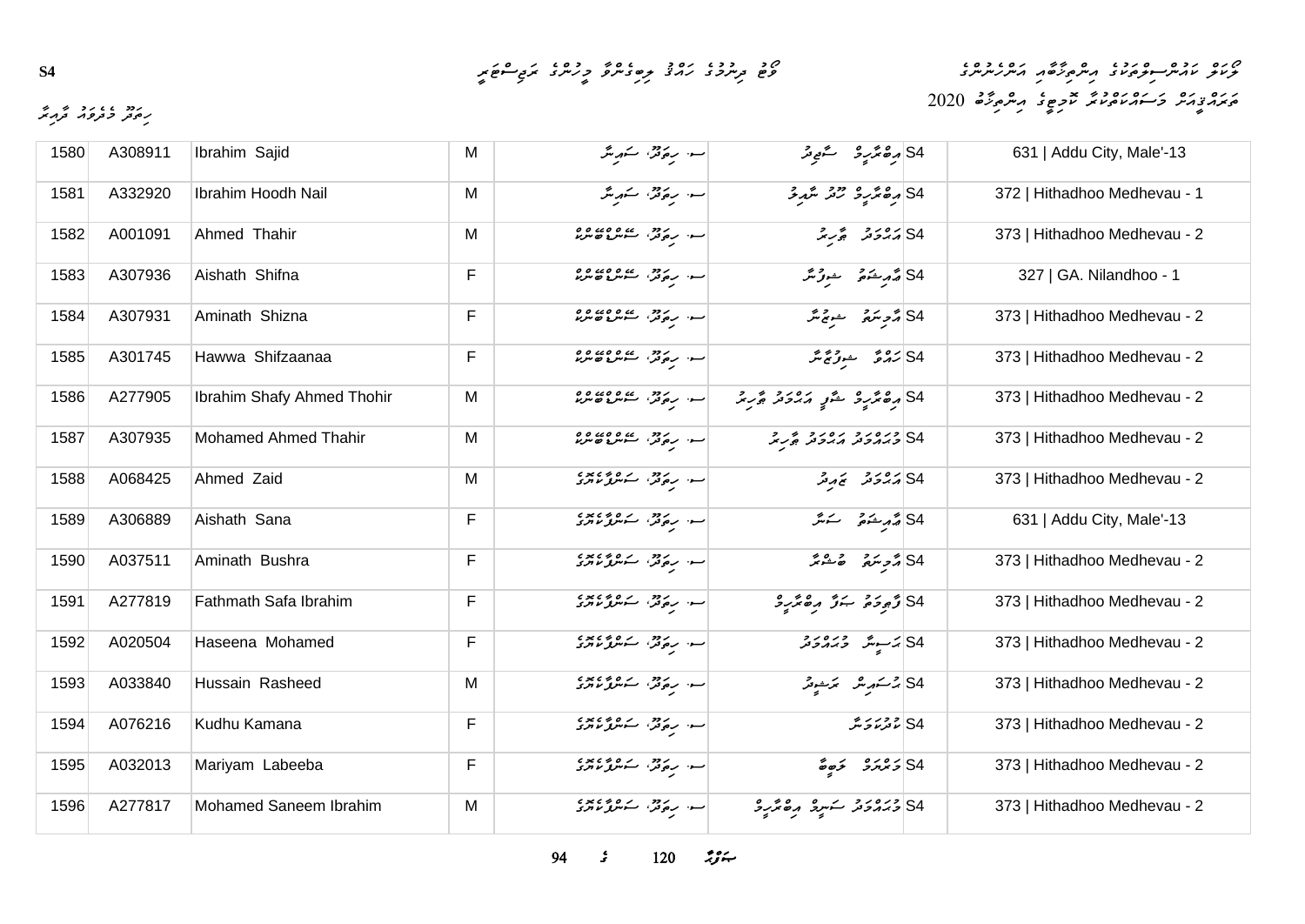*sCw7q7s5w7m< o<n9nOoAw7o< sCq;mAwBoEw7q<m; wBm;vB 2020<sup>, م</sup>وسوق المسجد التحقيق وسرمونية والم*جمع المسجد المسجد المسجد المسجد المسجد المسجد المسجد المسجد المسجد ال

| 1597 | A081160 | Neesha Naseer                  | F | سه رود درود و                                   | S4 سرینڈ کربوٹر                                      | 373   Hithadhoo Medhevau - 2 |
|------|---------|--------------------------------|---|-------------------------------------------------|------------------------------------------------------|------------------------------|
| 1598 | A037712 | Shaziyya Mohamed               | F | سه رود کشور دوره در                             | S4 شَوَ <i>بْرْهُ مَذَ دُور</i>                      | 631   Addu City, Male'-13    |
| 1599 | A028119 | Abbas Mohamed                  | M | ر دو در ده در در در<br>سه روتر، سهرو بروبرد     | $52025 - 2625$ S4                                    | 631   Addu City, Male'-13    |
| 1600 | A085055 | Ahmed Niyaz                    | M | ر دو ده د ۱۶۵۶ وروده<br>سوا روتر، سوسری مرد مرد | S4 كەبرى قىر سى <i>رگى</i> ج                         | 372   Hithadhoo Medhevau - 1 |
| 1601 | A365943 | <b>Ahmed Aahil Rasheed</b>     | M | ر دود. رود وروه<br>سه روتر، سهرد دبروبرد        | S4   كەردە ئەرىگە ئەر كەردىنى ئ                      | 372   Hithadhoo Medhevau - 1 |
| 1602 | A334494 | Aishath Inaan Abbas Mohamed    | F | ر دو در در در در در                             | S4 په شهر محمده دره د د<br>وگرم شکره<br>م            | 631   Addu City, Male'-13    |
| 1603 | A058268 | Athifa Mohamed                 | F | ر دو در ده در در در<br>سه روتر، سهرو بروبرد     | S4 مَهورٌ حيد معر                                    | 460   Srilanka / Colombo - 1 |
| 1604 | A296293 | <b>Fathimath Azuha Rasheed</b> | F | ر دو در ده در در در<br>سه روتر، سهرو برو برد    | S4 ۇَج <sup>و</sup> د قرىر ئەر ئىرىش <sub>ى</sub> نى | 372   Hithadhoo Medhevau - 1 |
| 1605 | A047772 | Hanima Mohamed                 | F | ر دو روه ده در در ده                            | S4 گەسرىگە ئ <i>ەندە</i> ئىر                         | 631   Addu City, Male'-13    |
| 1606 | A019656 | Hussain Rasheed                | M | ر دود. رود ورود و                               | S4 پر کے ہر مگر سو تھر                               | 372   Hithadhoo Medhevau - 1 |
| 1607 | A047320 | Ibrahim Shafeeu                | M | ر دو در ده در در در<br>سه روتر، سهرو برو برد    | S4  مەھەرىرى سى <i>زو</i> گ                          | 372   Hithadhoo Medhevau - 1 |
| 1608 | A083786 | Khadeeja Ali                   | F | ر دود. در ۲۶ در ور ور<br>سه ره تون              | S4 تزمریح ک <i>ے م</i>                               | 372   Hithadhoo Medhevau - 1 |
| 1609 | A146916 | Mariyam Narmeen Mohamed        | F | ر دود. رود ورود و                               | S4 تره بره مربر په در در د                           | 631   Addu City, Male'-13    |
| 1610 | A296291 | Mohamed Ismail Rasheed         | M | ر دو در ۲۶۵۰ در ور<br>  سه رجونس، سهسری مرح مرد | S4 دبره دیگر مرتفقهر مرشوم                           | 631   Addu City, Male'-13    |
| 1611 | A031834 | Mohamed Manikfaan              | M | ر دود. در ۲۶ در ور ور<br>سه ره تون              | S4 <i>ۋېرو د وېر مربرو</i> تر                        | 372   Hithadhoo Medhevau - 1 |
| 1612 | A090012 | Nasreena Mohamed               | F | ر دود. رود ورود و                               | S4 ىترىشمېرى <i>ش دېمبرونت</i> ر                     | 372   Hithadhoo Medhevau - 1 |

*n8o<n@ q<m=s@s> r@mAo5*

 $95$  *s*  $120$  *z*  $\frac{2}{3}$  *k*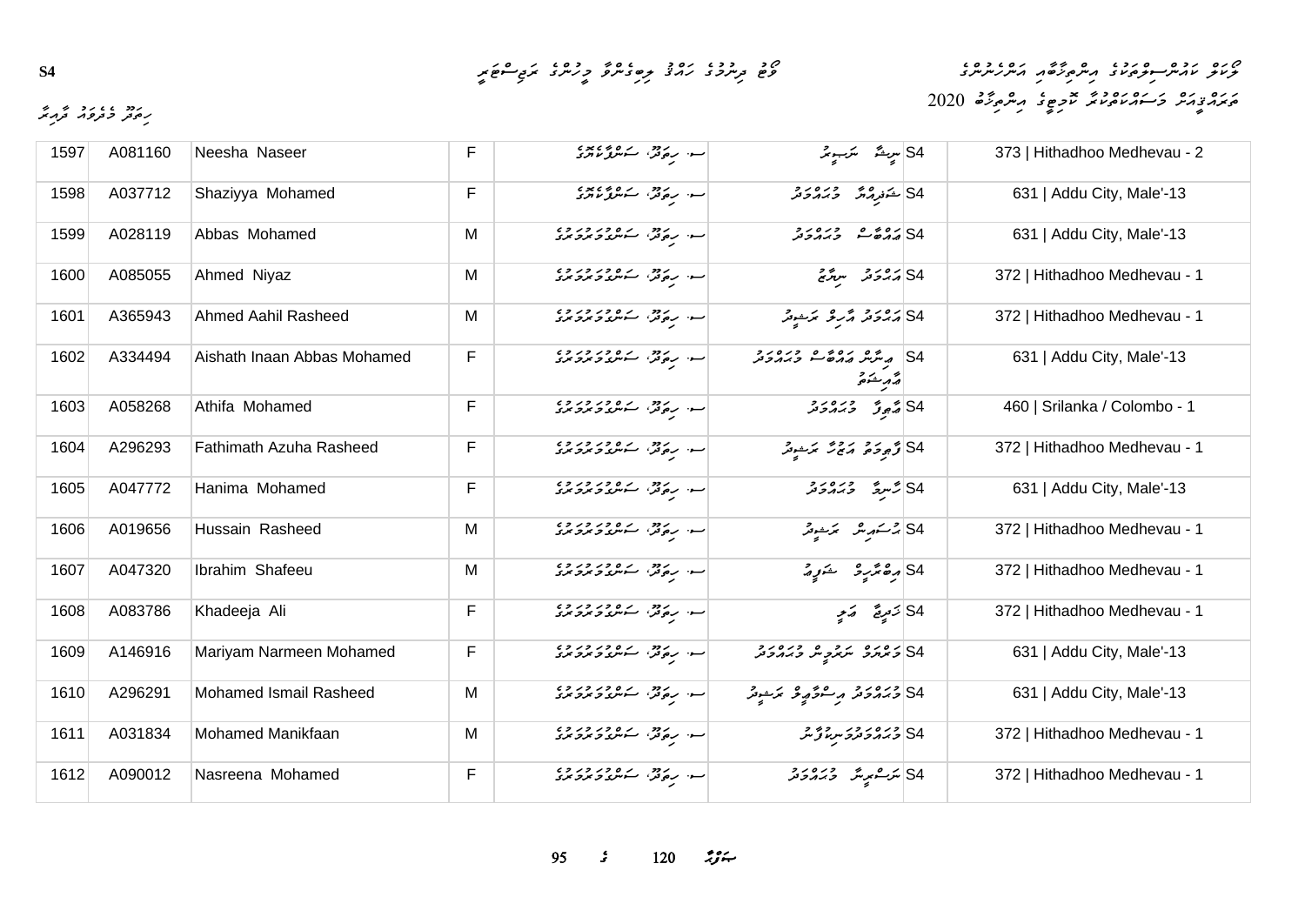*sCw7q7s5w7m< o<n9nOoAw7o< sCq;mAwBoEw7q<m; wBm;vB 2020<sup>, م</sup>وسوق المسجد التحقيق وسرمونية والم*جمع المسجد المسجد المسجد المسجد المسجد المسجد المسجد المسجد المسجد ال

| 1613 | A166122 | Sara Abdul Ghanee           | F | ر دو روه ده دور وروه<br>سو روند، سوسرو برو برد        | S4 فۇتمە ئەھەر <i>خەن</i> زىبر                        | 460   Srilanka / Colombo - 1  |
|------|---------|-----------------------------|---|-------------------------------------------------------|-------------------------------------------------------|-------------------------------|
| 1614 | A032526 | Ibrahim Moosa Didi          | M | سه ره ده کنگرستری                                     | S4  مەھەرىرى ق <sup>ەر</sup> ئەربىر                   | 372   Hithadhoo Medhevau - 1  |
| 1615 | A308787 | Ahmed Moosa Didi            | M | سه رەپىر، سەندىسەندە بەر                              | S4 كەبرو تەرىخ سەربىر                                 | 631   Addu City, Male'-13     |
| 1616 | A278662 | Ahmed Riyan Mohamed Didi    | M | سە رەۋە سەرگەردە دە                                   | S4 كەبرو تەرگىر 22025 كىرلىرلىر                       | 372   Hithadhoo Medhevau - 1  |
| 1617 | A146173 | Aishath Faiza               | F | ر دود. درواده در درواد                                | S4 مەم ئىشقى قى بەلتى                                 | 631   Addu City, Male'-13     |
| 1618 | A278661 | Aishath Zakaa Zahir         | F |                                                       | S4 مەم ھەقق تى ئەسىم يىلىمىتى بىر                     | 631   Addu City, Male'-13     |
| 1619 | A154179 | Ali Moosa Didi              | M | ر دود. رود ده در د                                    | S4  رَمِي گَرْ شَ <sub>ّ</sub> مُورِمِ <sub>ر</sub> ِ | 631   Addu City, Male'-13     |
| 1620 | A064141 | Aminath Moosa Didi          | F | سه رەپىر، سەندىسەندە بەر                              | S4 مُّ <i>جِ سَمْہُ ۔ ح</i> َ گُورِمِرِ               | 631   Addu City, Male'-13     |
| 1621 | A057346 | Fathimath Shifaa Moosa Didi | F | ر ده در در در ده ده د<br>سوسر موفر، سومر شور در د     | S4 ۇي <sub>م</sub> وكى شوۇ ق <sup>ىر</sup> كېرىر      | 631   Addu City, Male'-13     |
| 1622 | A099516 | Mohamed Moosa Didi          | M | سه رەپىر، سەندىسەندە بەر                              | S4 دېرو دو د مختور تو                                 | 631   Addu City, Male'-13     |
| 1623 | A085866 | Moosa Mohamed Didi          | M |                                                       | S4 تۆگ ئەتمەتمەترى <i>رى</i> ر                        | 372   Hithadhoo Medhevau - 1  |
| 1624 | A121175 | Ahmed Gasim                 | M | ر دو در دو دوه ده<br>سه روتر، سهرسه مرور              | S4 كەبر <i>5 - بى 3 - بى</i>                          | 567   Villimale' Ehenihen - 2 |
| 1625 | A277024 | Ahmed Raif Rasheed          | M | ر دود در د د ده ده د<br>سه رجونو، سهرسه سروی          | S4 كەبرو تەرىخ كىي ئىشرىتى                            | 373   Hithadhoo Medhevau - 2  |
| 1626 | A020545 | Aminath Dhiye               | F | ر دو ده ده ده دوه ده دارد.<br>سود برجونس سوموسومبردی  | S4 مُتَّحِ سَمَعُومِيرَ مَنْ                          | 373   Hithadhoo Medhevau - 2  |
| 1627 | A307257 | Fazeela Ibrahim             | F | ر دو در دوه ده دوه ده دارد.<br>سو، روکل، سوتورسوسرو د | S4 كۆسىد ھەمگەر ئى                                    | 373   Hithadhoo Medhevau - 2  |
| 1628 | A020475 | Hussain Shah                | M | ر دو در دوه ده دوه ده دارد.<br>سو، روکل، سوتورسوسرو د | S4 پر <i>کے میرنگر</i> گھنگ                           | 373   Hithadhoo Medhevau - 2  |
| 1629 | A020510 | Ibrahim Manika              | м | ر دو دوه در دوه ده دارد.<br>سه روس سهرسه دو د         | S4  مەھەمگەرى <sub>د</sub> ى <i>خىبرىقا</i>           | 373   Hithadhoo Medhevau - 2  |

 $96$  *s*  $120$  *z*  $3\frac{2}{3}$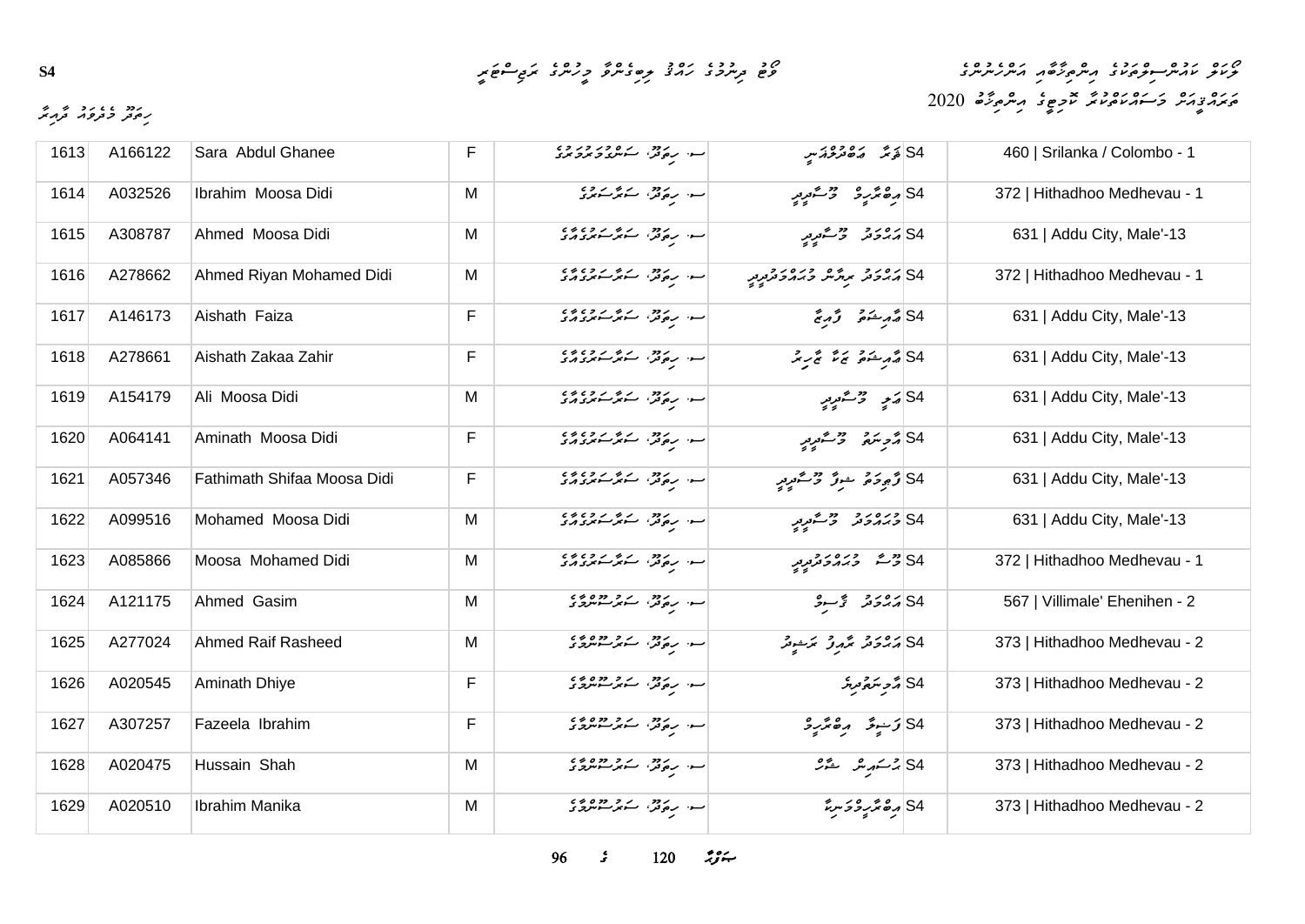*sCw7q7s5w7m< o<n9nOoAw7o< sCq;mAwBoEw7q<m; wBm;vB 2020<sup>, م</sup>وسوق المسجد التحقيق وسرمونية والم*جمع المسجد المسجد المسجد المسجد المسجد المسجد المسجد المسجد المسجد ال

| 1630 | A020546 | Mohamed Zaeem                 | M           | ر دود در د د ده ده.<br>سه روتر، سهرسه دور                                                                     | S4 <i>\$2923 حَمِي</i> و                          | 373   Hithadhoo Medhevau - 2  |
|------|---------|-------------------------------|-------------|---------------------------------------------------------------------------------------------------------------|---------------------------------------------------|-------------------------------|
| 1631 | A307258 | Ahmed Milson                  | M           | ر دو در دو دوره دوره دارد.<br>سود برجونس سومرسوس دور                                                          | S4 <i>גٔ ب</i> حقر ب <i>و</i> شکر                 | 373   Hithadhoo Medhevau - 2  |
| 1632 | A020947 | Aishath Ahmed                 | F           | ر د بروتور در دود و د د د د د د کار د کار د کار د کار د کار د کار د کار د کار د کار د د د د د د کار د کار د د | S4 مەم شەھ مەمەدىر                                | 373   Hithadhoo Medhevau - 2  |
| 1633 | A020512 | Ali Manika                    | M           | ر در دور در دوره دوره دارد.<br>سود برجوتس سوتوسوس                                                             | S4 كەمچە <i>خى</i> رىتم                           | 373   Hithadhoo Medhevau - 2  |
| 1634 | A307259 | Fathimath Maahe               | F           | ر د بروتور در دود و د د د د د د کار د کار د کار د کار د کار د کار د کار د کار د کار د د د د د د کار د کار د د | S4 <i>وَّجِوحَةْ</i> حَيِّ                        | 638   Hulhumale', Ehenihen-24 |
| 1635 | A277833 | Mariyam Minhath               | $\mathsf F$ | ر دو در دو دوره دوره دارد.<br>سو، برجونس، سومرسوس در                                                          | S4 ك <i>ويردو بەيدۇ</i>                           | 373   Hithadhoo Medhevau - 2  |
| 1636 | A307254 | Mohamed Ali                   | M           | ر د بروتور در دود و د د د د د د کار د کار د کار د کار د کار د کار د کار د کار د کار د د د د د د کار د کار د د | S4 <i>جنہ ج</i> و پر کام                          | 373   Hithadhoo Medhevau - 2  |
| 1637 | A020614 | Abdulla Moosa                 | M           | سە رەۋر، سەھ سەش                                                                                              | S4 مَرْحَدِّللَّهُ حَرْبَّہ                       | 373   Hithadhoo Medhevau - 2  |
| 1638 | A307479 | Aishath Ru-uya                | F           | سە بەردە سەھ سەش                                                                                              | S4 مُرمِشَمَ مَمَ <i>مَّةً</i>                    | 631   Addu City, Male'-13     |
| 1639 | A020616 | Aishath Shazra                | F           | ب رہوری ہے کہ کہ ک                                                                                            | S4 مەم ئىيەتتى ئىش ئىر                            | 373   Hithadhoo Medhevau - 2  |
| 1640 | A038043 | <b>Fathimath Ashan Habeeb</b> | F           | ے رپوتر، سورسیو                                                                                               | S4 زُّەِرَە مُسْتَمَّر رَهِ هُ                    | 567   Villimale' Ehenihen - 2 |
| 1641 | A069564 | Hassan Shah                   | M           | سە بەردە سەھ سەمگە                                                                                            | S4 پرسترس حد <i>و</i>                             | 373   Hithadhoo Medhevau - 2  |
| 1642 | A020572 | Hawwa Didi                    | F           | سە بەردە سەھ سەش                                                                                              | S4 كەمگە توپىر                                    | 373   Hithadhoo Medhevau - 2  |
| 1643 | A020573 | Khadheeja Shehena             | F           | سە بەردە سەھ سەمگە                                                                                            | S4 كَتْمِيعٌ صَّخْرَمَّرٌ                         | 631   Addu City, Male'-13     |
| 1644 | A022635 | Mariyam Shadhiya              | F           | ے رکھوں کے کامگر                                                                                              | S4 <i>وَجُهْرُوْ</i> َ شَمِّعِهِ کُمُ             | 373   Hithadhoo Medhevau - 2  |
| 1645 | A062297 | Mariyam Sheeneez              | F           | سە بەردە سەھ سەمگە                                                                                            | S4  <i>د مر<sub>ا</sub>رو</i> ش <sub>و</sub> سریم | 373   Hithadhoo Medhevau - 2  |
| 1646 | A307476 | Mohamed Shiham                | M           | سە رەۋر، سۇھ سۇس                                                                                              | S4 <i>\$222 مۇرگۇ</i>                             | 373   Hithadhoo Medhevau - 2  |

## *n8o<n@ q<m=s@s> r@mAo5*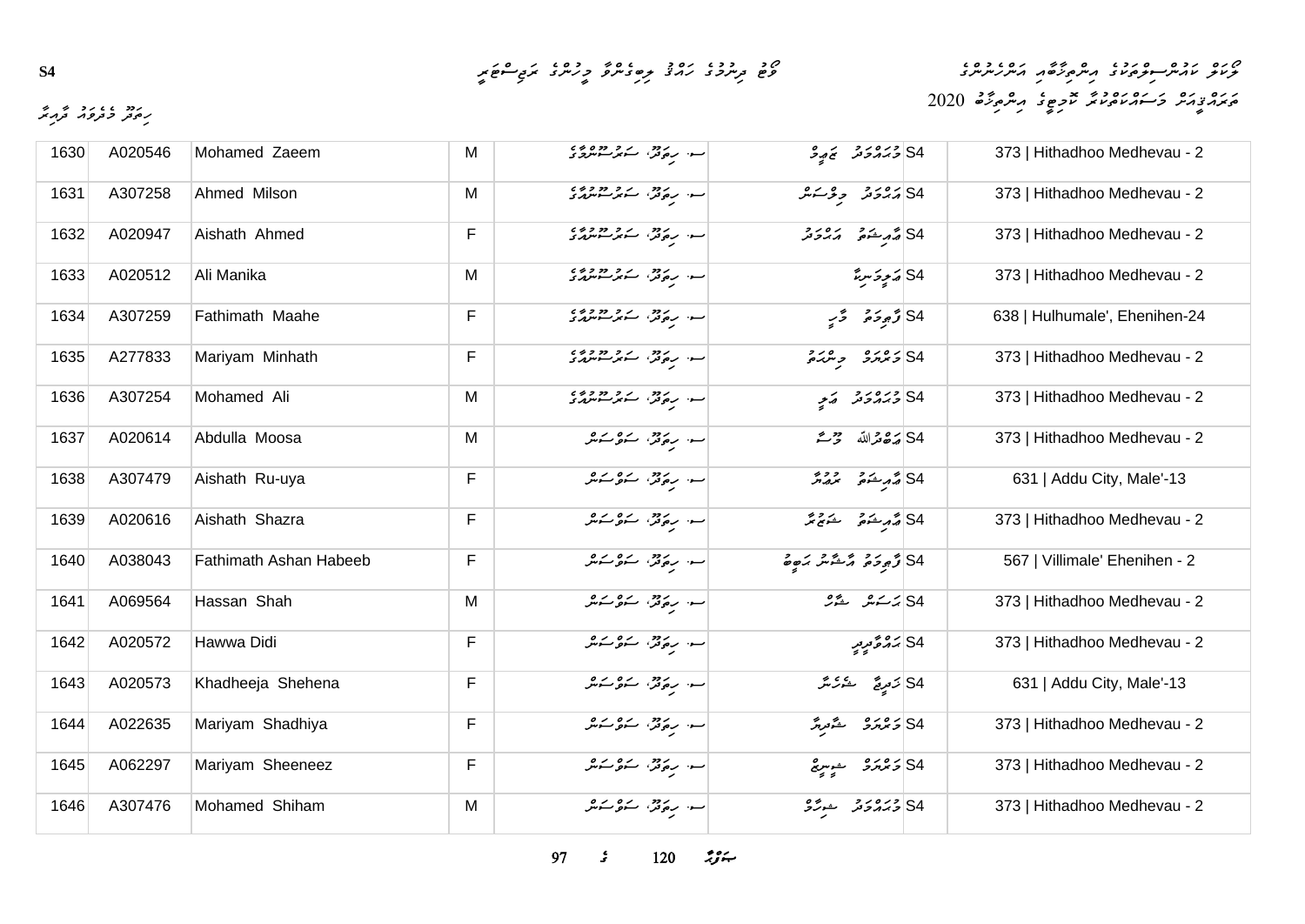*sCw7q7s5w7m< o<n9nOoAw7o< sCq;mAwBoEw7q<m; wBm;vB 2020<sup>, م</sup>وسوق المسجد التحقيق وسرمونية والم*جمع المسجد المسجد المسجد المسجد المسجد المسجد المسجد المسجد المسجد ال

| 1647 | A022634 | Shaheedha Abdulla | F | ے رود رہ ے ک       | S4 خَمَرِتَمَّر <b>صَ</b> 8هُدَاللَّه | 631   Addu City, Male'-13    |
|------|---------|-------------------|---|--------------------|---------------------------------------|------------------------------|
| 1648 | A023008 | Shahida Abdulla   | F | ے رکوئن کے مرکب کر | S4 ڪُرِيَّر صَرَّهُ لِللَّه           | 373   Hithadhoo Medhevau - 2 |
| 1649 | A020106 | Aishath Dhiye     | F | سە رەتر، سوخ ھ     | S4 ۾ مرڪو <i>قر</i> وگر               | 373   Hithadhoo Medhevau - 2 |
| 1650 | A148733 | Ali Javiz         | M | سە رەۋش سوۋە       | S4 <i>ھَ۔ جِ</i> قُمَّ مِنْدُ         | 373   Hithadhoo Medhevau - 2 |
| 1651 | A306913 | Aminath Dhiyana   | F | سە رەۋر، سوۋە      | S4 مُرْحِ مَرَمْ مِرمَّرْ مَرْ        | 373   Hithadhoo Medhevau - 2 |
| 1652 | A306923 | Hassan Fayaz      | M | سە رەۋش سوخرە      | S4 ئەسەنى <i>ش قەت</i> مەشە           | 373   Hithadhoo Medhevau - 2 |
| 1653 | A306910 | Hussain Fayaaz    | M | سە رەۋش سوۋە       | S4 پرستمبر ترتگر شہ                   | 453   Maafushi Jail - 2      |
| 1654 | A306924 | Ibrahim Fiyaz     | M | سە رەۋر، سوۋە      | S4 مەھمگىيە ئەمەسىمىسى                | 373   Hithadhoo Medhevau - 2 |
| 1655 | A306929 | Mariyam Nasra     | F | سە رەۋش سوخرە      | S4 كەممەرە سىبەتمە                    | 631   Addu City, Male'-13    |
| 1656 | A130521 | Mohamed Faheem    | M | سە رەۋر، سوۋە      | S4 <i>\$ \$ \$ \$ ير</i> و            | 373   Hithadhoo Medhevau - 2 |
| 1657 | A021589 | Nadhiya Ahmed     | F | سە رەۋىر، سوخرە    | S4 سَّٰہِ پہْنَ کَہُ کُے تَعَمَّدُ ا  | 631   Addu City, Male'-13    |
| 1658 | A048483 | Adhuham Ali       | M | ے رکوش سودگری      | S4   پر <i>پڑے پہ چ</i>               | 372   Hithadhoo Medhevau - 1 |
| 1659 | A277863 | Ahmed Alyan Aslam | M | ے رکوش سودگری      | S4 كەبرو بر كەرەر كەسىۋى              | 631   Addu City, Male'-13    |
| 1660 | A307724 | Ali Hussain       | M | ب رەۋر، سورۇرى     | S4   تەمەكتىم بىر مىلكە ئىس بىر ئىس   | 372   Hithadhoo Medhevau - 1 |
| 1661 | A100290 | Asrar Ali         | F | ب رەۋش سورورى      | S4 كەشەيى <i>گە كەي</i> ر             | 372   Hithadhoo Medhevau - 1 |
| 1662 | A021071 | Hawwa Salma       | F | ب رەۋش سورورى      | S4 پُرومُ سُوْرَ                      | 372   Hithadhoo Medhevau - 1 |
| 1663 | A021022 | Mariyam Hussain   | F | ے روڈن سورڈی       | S4 كەبەد بەر بەر بىر بىر              | 372   Hithadhoo Medhevau - 1 |
|      |         |                   |   |                    |                                       |                              |

*98 sC 120 nNw?mS*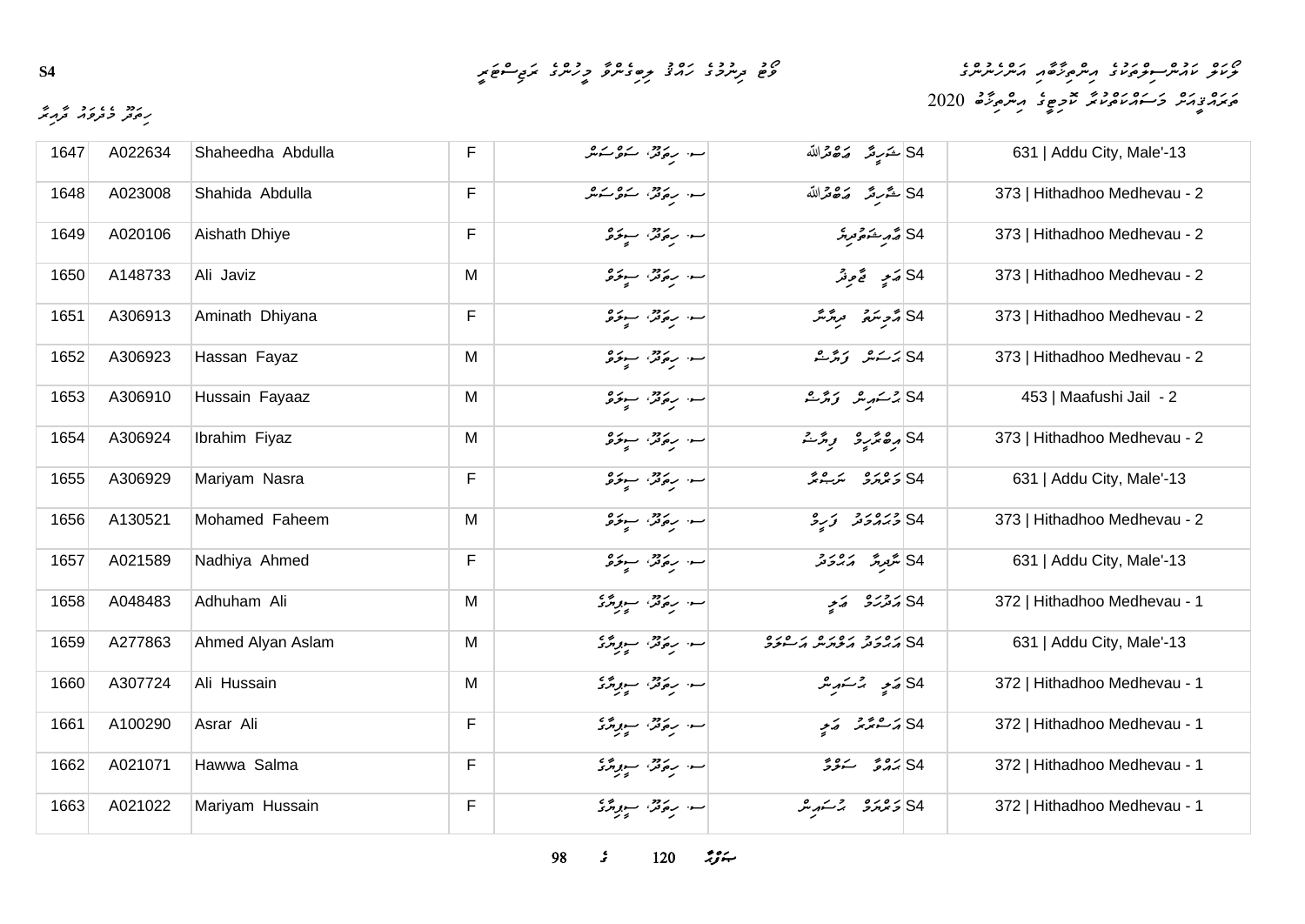*sCw7q7s5w7m< o<n9nOoAw7o< sCq;mAwBoEw7q<m; wBm;vB 2020<sup>, م</sup>وسوق المسجد التحقيق وسرمونية والم*جمع المسجد المسجد المسجد المسجد المسجد المسجد المسجد المسجد المسجد ال

| 1664 | A307725 | Mariyam Thahaanee Ibrahim    | F | ب رەۋش سورورى        | S4 كەمەرە بەر مەھەر ك                         | 372   Hithadhoo Medhevau - 1                      |
|------|---------|------------------------------|---|----------------------|-----------------------------------------------|---------------------------------------------------|
| 1665 | A161293 | Maryam Moosa                 | F | ب رەۋش سودىرى        | S4 دېمبرو ديگ                                 | 631   Addu City, Male'-13                         |
| 1666 | A056002 | Mohamed Aslam                | M | ب رەۋش سودىرى        | S4 دېرونو تر موره                             | 372   Hithadhoo Medhevau - 1                      |
| 1667 | A277867 | Mohamed Aaleen Ibrahim       | M | ے رکوش سوویز         | S4 دبره برد و محمد مقتربرد                    | 683   Velaa Private Island Maldives-1             |
| 1668 | A306977 | Mohamed Abaan Rasheed        | M | ب رەۋر، سودىرى       | S4 <i>وبروبرو بره و برخ</i> ینر               | 372   Hithadhoo Medhevau - 1                      |
| 1669 | A153995 | Aishath Sheneena Waheed      | F | سە رەۋر، ئەمگە       | S4 مَ <i>ذہبخوش خوسپنگر وَ برِ قر</i>         | 638   Hulhumale', Ehenihen-24                     |
| 1670 | A155139 | Hassan Nishaam Waheed        | M | سە رەۋىش شەمگە       | S4 كەسكەش س <sub>رى</sub> شگار قارىقر         | 372   Hithadhoo Medhevau - 1                      |
| 1671 | A021200 | Hawwa Ali                    | F | سە رەۋىش ھەتگە       | S4 كەبىر قىمىيە                               | 638   Hulhumale', Ehenihen-24                     |
| 1672 | A308044 | <b>Hussain Shinad Waheed</b> | M | سە رەۋىش شەمگە       | S4 پُرکربر شوسَّرْتَر وَبِرِتْرَ              | 372   Hithadhoo Medhevau - 1                      |
| 1673 | A066981 | Lirar Waheed                 | M |                      | S4 سى <i>بىرىگە قەبىي</i> تر                  | 631   Addu City, Male'-13                         |
| 1674 | A308045 | Mariyam Shiura Waheed        | F | سە رەۋر، ئەمگە       | S4 كەبۇر ئۇرگە كەبەتر                         | 638   Hulhumale', Ehenihen-24                     |
| 1675 | A049770 | Ahmed Moosa                  | M | ب رەقرا شۇيدا ھىر    | S4 كەبرى قويىتە                               | 372   Hithadhoo Medhevau - 1                      |
| 1676 | A323771 | Aishath Shazaa               | F | ب رەقرا شوپاھ ش      | S4 مُجْمَّدِ مِنْدَمُّ مُنْدَمِّيَّ           | 372   Hithadhoo Medhevau - 1                      |
| 1677 | A323770 | Fathimath Nasira             | F | سە رەۋىش شۇپرىۋە بىر | S4 ۇ <sub>جو</sub> رَمْ سَرَ <sub>ْس</sub> ىر | 372   Hithadhoo Medhevau - 1                      |
| 1678 | A100224 | Hawwa Dhiye                  | F | ب رەقرا شۇر ئومبار   | S4 كەرگە توپر                                 | 372   Hithadhoo Medhevau - 1                      |
| 1679 | A323766 | Mariyam Moosa                | F | سە رەۋىش شۇپرىئومىر  | S4 كەنگەر 3 تەسىر                             | 372   Hithadhoo Medhevau - 1                      |
| 1680 | A077043 | Mohamed Ahmed                | M | ب رەۋىش كەبە ئومۇر   | S4 درەرو رەرو                                 | 754   Taj Coral Reef Resort and Spa<br>Maldives-1 |

*99 sC 120 nNw?mS*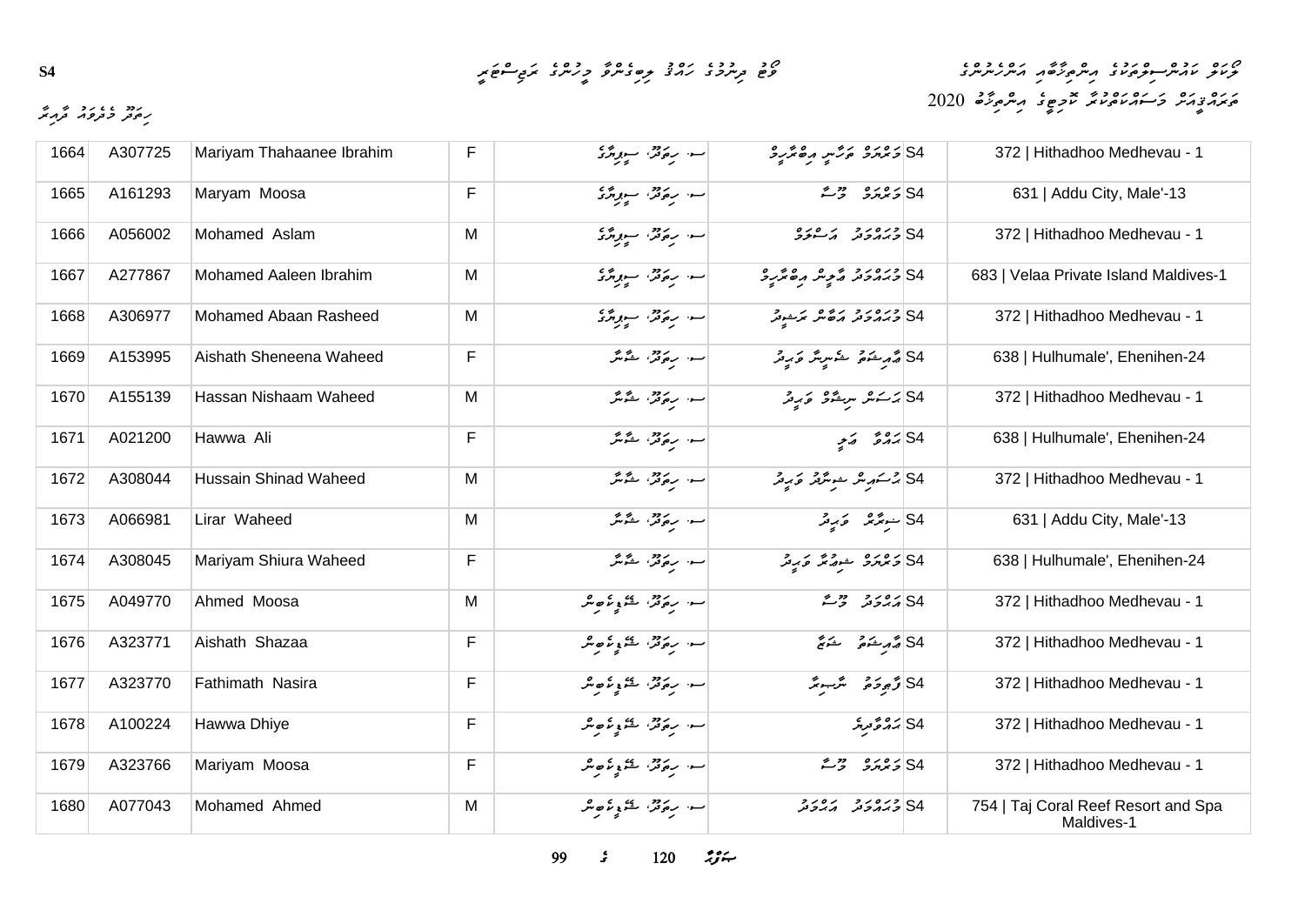*sCw7q7s5w7m< o<n9nOoAw7o< sCq;mAwBoEw7q<m; wBm;vB* م من المرة المرة المرة المرجع المرجع في المركبة 2020<br>مجم*د المريض المربوط المربع المرجع في المراجع المركبة* 

| 1681 | A323772 | Mohamed Muzamilu        | M           | ب رەقرا شۇر ئومبار                                 | S4  <i>دېمم</i> ونر دېممونو                                               | 372   Hithadhoo Medhevau - 1              |
|------|---------|-------------------------|-------------|----------------------------------------------------|---------------------------------------------------------------------------|-------------------------------------------|
| 1682 | A309156 | Aishath Sheeath Shafeeq | F           | سە رەۋش شۇرۇ                                       | S4 مُتَبَرِ مُشَمَّرٌ مُتَبَرِّ مُتَبَرِّ تَحْرَبُّ فِي الْمَجْرِيَّةِ وَ | 373   Hithadhoo Medhevau - 2              |
| 1683 | A052312 | Ibrahim Shafeeq         | M           | سە رەۋىش شۇرقى                                     | S4 مەھەر ئەرقى ھەرقى                                                      | 688   Eriyadu Island Resort-1             |
| 1684 | A019909 | Zulaikha Hassan         | F           | سە رەۋش شۇرۇ                                       | S4يح تر تر بر سکاهر<br>استحصر شرکت بر سکاهر                               | 373   Hithadhoo Medhevau - 2              |
| 1685 | A131476 | Mohamed Naseem          | М           | سه رود دره                                         | S4 <i>وُبَهُ دُونَةَ</i> سَرَسِيْنَ                                       | 372   Hithadhoo Medhevau - 1              |
| 1686 | A035364 | Aishath Shirany         | F           | سه رود دوره د                                      | S4 <i>۾ مرڪمو ھومگر</i> س                                                 | 373   Hithadhoo Medhevau - 2              |
| 1687 | A019107 | Ibrahim Shareef         | M           | سه رود دوره و                                      | S4  مەھەرىرى ھەمرى                                                        | 373   Hithadhoo Medhevau - 2              |
| 1688 | A284335 | Abdulla Shufaau Afeef   | M           | سه رود عده د                                       | S4 كەھەراللە ش <i>ەۋە كەر</i> ۇ                                           | 631   Addu City, Male'-13                 |
| 1689 | A154326 | Aminath Afeef           | F           | ر دو ده وه ده.<br>پ روتر، شور برنا                 | S4 مَّحِسَمَةً مَرْرِزٌ                                                   | 631   Addu City, Male'-13                 |
| 1690 | A099513 | Hawwa Shiunee Mansoor   | $\mathsf F$ | ر دود.<br>سه رجونس شور بوره                        | S4 كەرگە ئەرگىس كەردە 37                                                  | 425   One & Only Reethi Rah, Maldives - 1 |
| 1691 | A028025 | Hussain Afeef Ali       | M           | ر دو ده وه ده.<br>پ روتر، شور برنا                 | S4 پر <i>ڪمبر نگه چو</i> ڙ ڪيميو                                          | 631   Addu City, Male'-13                 |
| 1692 | A019647 | Mariyam Hussain         | F           | سه رود عوضوه                                       | S4 كەبىر بىر ئەسكەر بىر                                                   | 631   Addu City, Male'-13                 |
| 1693 | A104499 | Shujau Afeef            | M           | ر دود.<br>سه روتر، شو <i>وبور</i>                  | S4 حُمْقَة <i>مَرِوْ</i>                                                  | 631   Addu City, Male'-13                 |
| 1694 | A019938 | Ahmed Imadh             | M           | سە رەڭز، ھوقوچ بېرىكرىنى ئى                        | S4 <i>جَهْدُدُ م</i> ِدَّمَّرُ                                            | 373   Hithadhoo Medhevau - 2              |
| 1695 | A293515 | Ahmed Shiyaz            | M           | سە رەۋر. ھوق <sub>ە</sub> چ س <sub>و</sub> چ شھوقە | S4 كەبرى قىر ئىشلارنى ئىشلارنى ئى                                         | 373   Hithadhoo Medhevau - 2              |
| 1696 | A293516 | Aishath Shizny          | F           | سە رەڭز، ھوقوچ بېرىكرىنى ئى                        | S4 <i>۾ مرڪمو ھوچ س</i>                                                   | 373   Hithadhoo Medhevau - 2              |
| 1697 | A265826 | Aminath Dhie            | F           | سە رەۋر. ھوق <sub>ە</sub> چ س <sub>و</sub> چ شھوقە | S4 مُتَرجة مَعْرَضَةً                                                     | 373   Hithadhoo Medhevau - 2              |

*n8o<n@ q<m=s@s> r@mAo5*

 $100$  *s*  $120$  *n***<sub>s</sub>**  $\frac{2}{3}$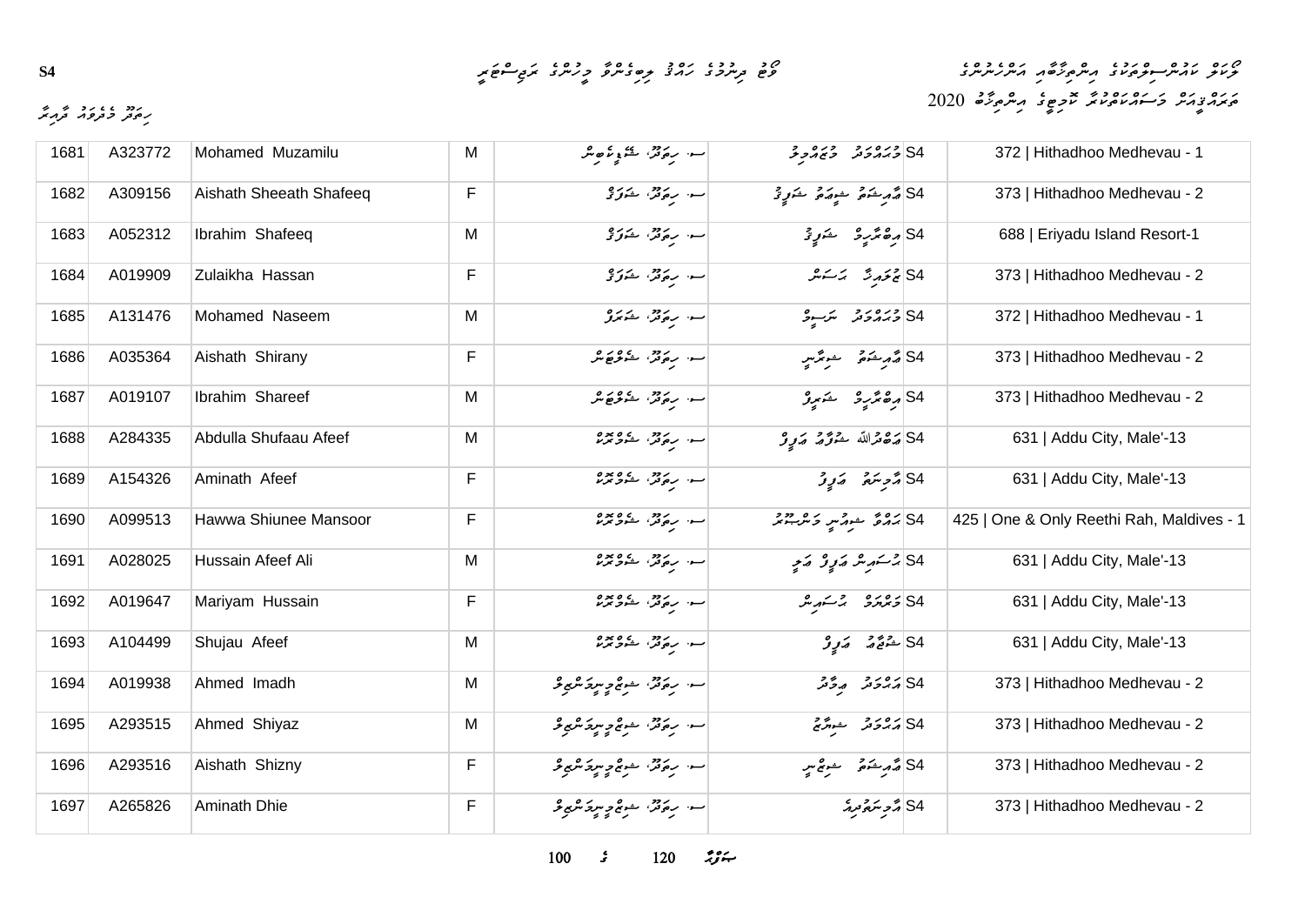*sCw7q7s5w7m< o<n9nOoAw7o< sCq;mAwBoEw7q<m; wBm;vB 2020<sup>, م</sup>وسوق المسجد التحقيق وسرمونية والم*جمع المسجد المسجد المسجد المسجد المسجد المسجد المسجد المسجد المسجد ال

| 1698 | A302237 | Khadeeja Sammath     | F | سە رەڭ ھوڭ چوپرەكرى گو | S4 زَمَرِيحٌ سَوَوَةٌ                | 373   Hithadhoo Medhevau - 2 |
|------|---------|----------------------|---|------------------------|--------------------------------------|------------------------------|
| 1699 | A302236 | Mariyam Shazuna      | F | سە رەڭ شوڭ بېرەكرى ئ   | S4 كەندىر ئىس ئىس ئىس ئىس            | 373   Hithadhoo Medhevau - 2 |
| 1700 | A163110 | Shizleen             | F | سە رەڭ شوڭ بېرەكرى ئ   | S4  سوچ م <sub>ح</sub> مد            | 631   Addu City, Male'-13    |
| 1701 | A296659 | Aishath Ali          | F | سە رەۋىر، ھەد مەھ      | S4 م <i>ەمبەشقى مەم</i> ر            | 372   Hithadhoo Medhevau - 1 |
| 1702 | A113419 | Aishath Zulfishan    | F | سە رەۋىر، ھەد مەھ      | S4 مەم شەھ سىم ئورىشىش               | 372   Hithadhoo Medhevau - 1 |
| 1703 | A290533 | Ajumal Abdulla Ali   | M | سە رەدى ھەدر ھ         | S4 كەنق <b>ەت كەھەر</b> اللە كەمچ    | 631   Addu City, Male'-13    |
| 1704 | A019869 | Fathimath Ali        | F | ب رود شود و            | S4 <i>وَّجوحَ</i> هُمَ مِي           | 372   Hithadhoo Medhevau - 1 |
| 1705 | A001245 | Gasim Ali            | M | سە رەۋىر، ھەد بەھ      | S4 تخ سوڤر <i>مک</i> مير             | 631   Addu City, Male'-13    |
| 1706 | A296656 | Hussain Ali          | M | سە رەمى ھەدر ھ         | S4 پرستمبر میں تی <del>ر</del>       | 631   Addu City, Male'-13    |
| 1707 | A296658 | Ibrahim Ali          | M | سه رود شود د           | S4 مەھم <i>گىي</i> ۇ ك <i>ەي</i>     | 372   Hithadhoo Medhevau - 1 |
| 1708 | A121600 | Mohamed Ali          | M | ب رود. شود به          | S4 <i>دېمبرونه مکم</i>               | 372   Hithadhoo Medhevau - 1 |
| 1709 | A344338 | Mohamed Zain Ibrahim | M | سه رود مشوره           | S4 دبرورد برمر مرگزیرد               | 372   Hithadhoo Medhevau - 1 |
| 1710 | A062238 | Naiween Abdulla      | F | سە رەۋىر، ھەد مەھ      | S4 <i>سَموِمٍ شہر مُن</i> ھ قراللّٰہ | 631   Addu City, Male'-13    |
| 1711 | A025670 | Naween Abdulla       | M | سە رەۋىر، ھەد مەھ      | S4 سَمِيسْ سَ§مِّداللَّه             | 631   Addu City, Male'-13    |
| 1712 | A067893 | Nisam Anwar          | M | سه رود شود د           | S4 سرگە ئەستىمىسى ئىس                | 372   Hithadhoo Medhevau - 1 |
| 1713 | A153572 | Shamoona Abdulla     | F | سە رەدى ھەدر ھ         | S4 خوص م ه قرالله                    | 631   Addu City, Male'-13    |
| 1714 | A141530 | Sheneen Abdulla      | F | ب رەقر، شۇھ بە         | S4 كحمسرينر ك <sub>ە</sub> ھەراللە   | 372   Hithadhoo Medhevau - 1 |

*n8o<n@ q<m=s@s> r@mAo5*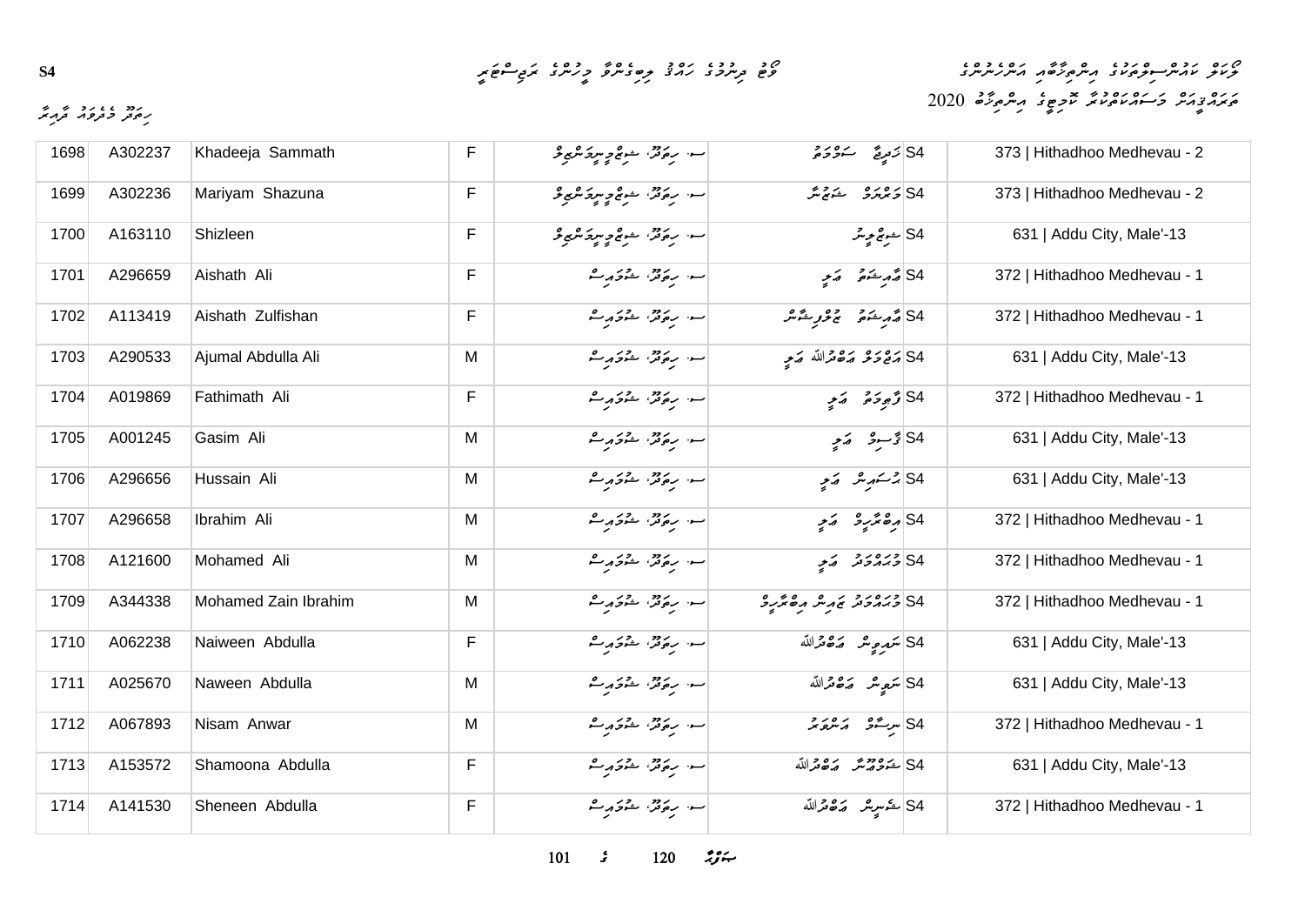*sCw7q7s5w7m< o<n9nOoAw7o< sCq;mAwBoEw7q<m; wBm;vB* م من المسجد المسجد المسجد المسجد المسجد العام 2020<br>مجم*د المسجد المسجد المستجد المسجد المسجد المسجد المسجد المسجد المسجد المسجد المسجد المسجد المسجد المسجد المسجد* 

| 1715 | A021293 | Ahmed Hussain                 | M | سە رەۋر، سوۋە           | S4 كەبروتىر ب <sub>ە</sub> شكەر بىر         | 372   Hithadhoo Medhevau - 1                        |
|------|---------|-------------------------------|---|-------------------------|---------------------------------------------|-----------------------------------------------------|
| 1716 | A019687 | Hawwa Didi                    | F | سة ريدون سوفريج         | .<br>S4 ئەۋگە توپىر                         | 372   Hithadhoo Medhevau - 1                        |
| 1717 | A021288 | Mariyam Sharoona              | F | سه رود سروه             | S4 كەبىر بىر يەدە بىر يىل                   | 372   Hithadhoo Medhevau - 1                        |
| 1718 | A278445 | <b>Mohamed Sharih Shareef</b> | M | سه ره ده<br>سه ره در ده | S4 <i>دېمم</i> وتر څېرتر ځېږو               | 372   Hithadhoo Medhevau - 1                        |
| 1719 | A269854 | Asrar                         | F | سە رەۋر، شۇ             | S4 كەشە <u>ترى</u> ر                        | 373   Hithadhoo Medhevau - 2                        |
| 1720 | A301684 | <b>Ibrahim Manik</b>          | М | اسه رجونو، من د         | S4 مەھەرىپەدىمىز                            | 373   Hithadhoo Medhevau - 2                        |
| 1721 | A301688 | Naseer Ibrahim                | M | سه ربود مي              | S4 سَرَسِوِيْرَ مِنْ مُرْكَبِيْرَ \$        | 373   Hithadhoo Medhevau - 2                        |
| 1722 | A301689 | Naseera Ibrahim               | F | سە رەۋر، شۇ             | S4 ىترىپوتتى ب <i>ەھ ت</i> رىپ <sup>ى</sup> | 373   Hithadhoo Medhevau - 2                        |
| 1723 | A307568 | Shafeeg Ibrahim               | M | سه رجونو، سوځ           | S4 ڪَوِٽِ مِ®مَّرِگ                         | 454   Asseyri Jail - 1                              |
| 1724 | A307566 | Shareef Ibrahim               | M | ے رہوش ہے               | S4 ڪمبرو م <i>ھنگ</i> رو                    | 631   Addu City, Male'-13                           |
| 1725 | A124166 | Ahmed Shafiu                  | M | ب رود شهره و            | S4 كەبرى قىر ئىگە ئورگە                     | 445   The St. Regis Vommuli Resort,<br>Maldives - 1 |
| 1726 | A049836 | Ahmed Shareef                 | M | ب رود شهره و            | S4 كەبرى قىرىق ھەمب <i>و</i> گە             | 631   Addu City, Male'-13                           |
| 1727 | A059587 | Ibrahim Shareef               | M | سه رود همسه سوره د      | S4 مەھم <i>گرى</i> شىمبرو                   | 372   Hithadhoo Medhevau - 1                        |
| 1728 | A161292 | Maryam Gasim                  | F | ب رود عمره و            | S4 كا <i>نتىدۇ</i> تۇسىۋ                    | 631   Addu City, Male'-13                           |
| 1729 | A021721 | Mohamed Shamoon               | M | ب رود عمله ده د         | S4 دره د د دوره دره د                       | 372   Hithadhoo Medhevau - 1                        |
| 1730 | A106635 | Rasheeda Abdulla Didi         | F | ب رود شهره به           | S4 مَرْشِوِتَر 50ْقَرْاللَّهَ مِرْمِرِ      | 372   Hithadhoo Medhevau - 1                        |
| 1731 | A024225 | Seema Moosa                   | F | ب رکھ شکستان            | S4 سوءً تق <sup>س</sup> مً                  | 638   Hulhumale', Ehenihen-24                       |

## ردد ، ، ، ر د م*ع*د بر<br>برحو<sub>م</sub> و ترجمہ تحریر بر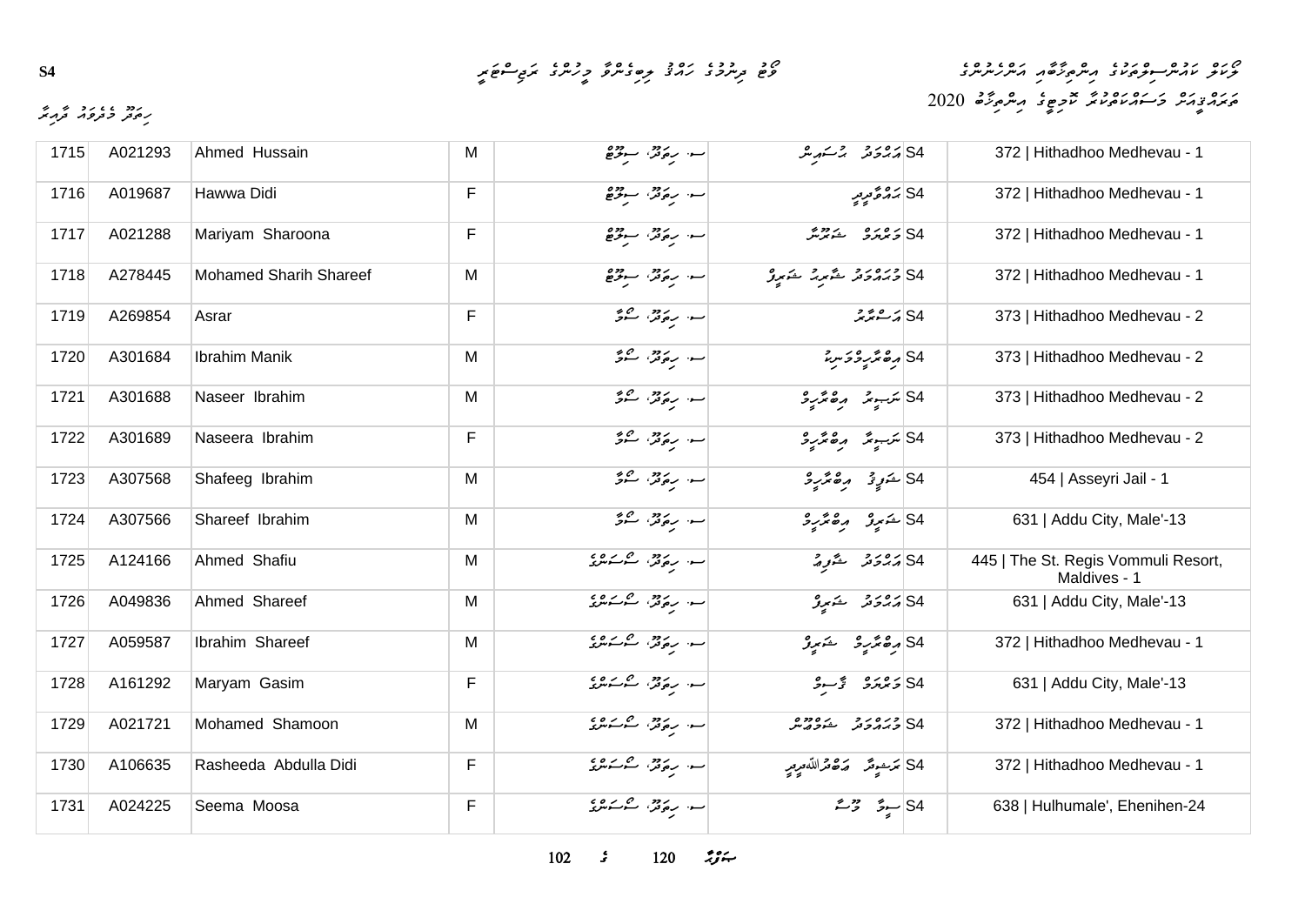*sCw7q7s5w7m< o<n9nOoAw7o< sCq;mAwBoEw7q<m; wBm;vB 2020<sup>, م</sup>وسر در مدد مدرج به مدرم مقرم قرار 2020*<br>موسر المستقرم المستقرم المستقرم المستقرم المستقرم المستقرم المستقرم المستقرم المستقرم المستقرم المستقرم المستقر

| 1732 | A100320 | Shamweel Qasim        | M           | ب رود همسوره د   | S4 حَمَوْمٍ عَلَى اللَّهِ عَلَيْهِ عَلَيْهِ مِنْ الْمَرْجَعِينَ | 372   Hithadhoo Medhevau - 1 |
|------|---------|-----------------------|-------------|------------------|-----------------------------------------------------------------|------------------------------|
| 1733 | A125137 | Sheena Qasim          | F           | ب رود می شوده به | S4  سموسر گرسوگر                                                | 372   Hithadhoo Medhevau - 1 |
| 1734 | A020594 | Shiyama Moosa         | F           | ب رود شهره و     | S4 شەھرىتە ئۆگ                                                  | 372   Hithadhoo Medhevau - 1 |
| 1735 | A307569 | Asim Ibrahim          | M           | سه رود وه در و   | S4 م <sup>ح م</sup> حبو من محمد محمد محمد محمد محمد مح          | 155   K. Hinmafushi - 2      |
| 1736 | A020586 | Ibrahim Futhaa        | M           | سه رود وړه د     | S4 <sub>مەھ</sub> مۇر <i>ەدۇم</i>                               | 373   Hithadhoo Medhevau - 2 |
| 1737 | A126093 | Kadhdha Ibrahim Futha | F           | سه رود ده د د    | S4 ئەمەمئە مەھ <i>مگىر دو</i> م                                 | 373   Hithadhoo Medhevau - 2 |
| 1738 | A307565 | Khadheeja Ali         | F           | سه رود وه در و   | S4 كَتَمْرِيحٌ     وَكَمْ يَوْ                                  | 373   Hithadhoo Medhevau - 2 |
| 1739 | A307567 | Mansoor Ibrahim       | M           | سه رود وړه ده.   | S4 كەشرىيە ئەھەر يەھ                                            | 454   Asseyri Jail - 1       |
| 1740 | A091078 | Mausoom Ibrahim       | M           | سه رود وه دره    | $5.222$ $-2.55$ S4                                              | 631   Addu City, Male'-13    |
| 1741 | A020607 | Niyaz Ibrahim         | M           | سه رود وه در و   | S4 سِرْج مِنْ حَمْدِ وَ                                         | 373   Hithadhoo Medhevau - 2 |
| 1742 | A166254 | Aika Ibrahim          | F           | ب رەقرا سەھرەر   | S4 <i>مەمەتتىم مەھەتتى</i> 34                                   | 372   Hithadhoo Medhevau - 1 |
| 1743 | A278195 | Ainee Ibrahim         | F           | ۔ روزہ کے شرح و  | S4  مەرس مەھم <i>گرى</i> ۋ                                      | 372   Hithadhoo Medhevau - 1 |
| 1744 | A323789 | Aishath Minhath Saeed | F           | ۔ رہوش سکس و     | S4 مُەم شەق بەر ئەر ئىكەن كەرلىر                                | 460   Srilanka / Colombo - 1 |
| 1745 | A058448 | Aminath Hafeeza       | $\mathsf F$ | ے روتر، سکروری   | S4 مٌحِ سَعَةٍ مَعَ يَوْمَّةِ                                   | 372   Hithadhoo Medhevau - 1 |
| 1746 | A278198 | Fathimath Rafa Shah   | F           | ے روزہ کے شروع   | S4 <i>وَّجِ دَمَّةَ مَرَدَّ حَدَّثَ</i>                         | 372   Hithadhoo Medhevau - 1 |
| 1747 | A044346 | Maharath Saeed        | F           | ے رکوش کے مربوط  | S4 ئەرمىق سىھەتتە                                               | 372   Hithadhoo Medhevau - 1 |
| 1748 | A044437 | Mohamed Saeed         | M           | ے روتر، کے شرح و | S4 <i>ۇنەۋەقە</i> س <i>ەمبەت</i> ر                              | 372   Hithadhoo Medhevau - 1 |

## *n8o<n@ q<m=s@s> r@mAo5*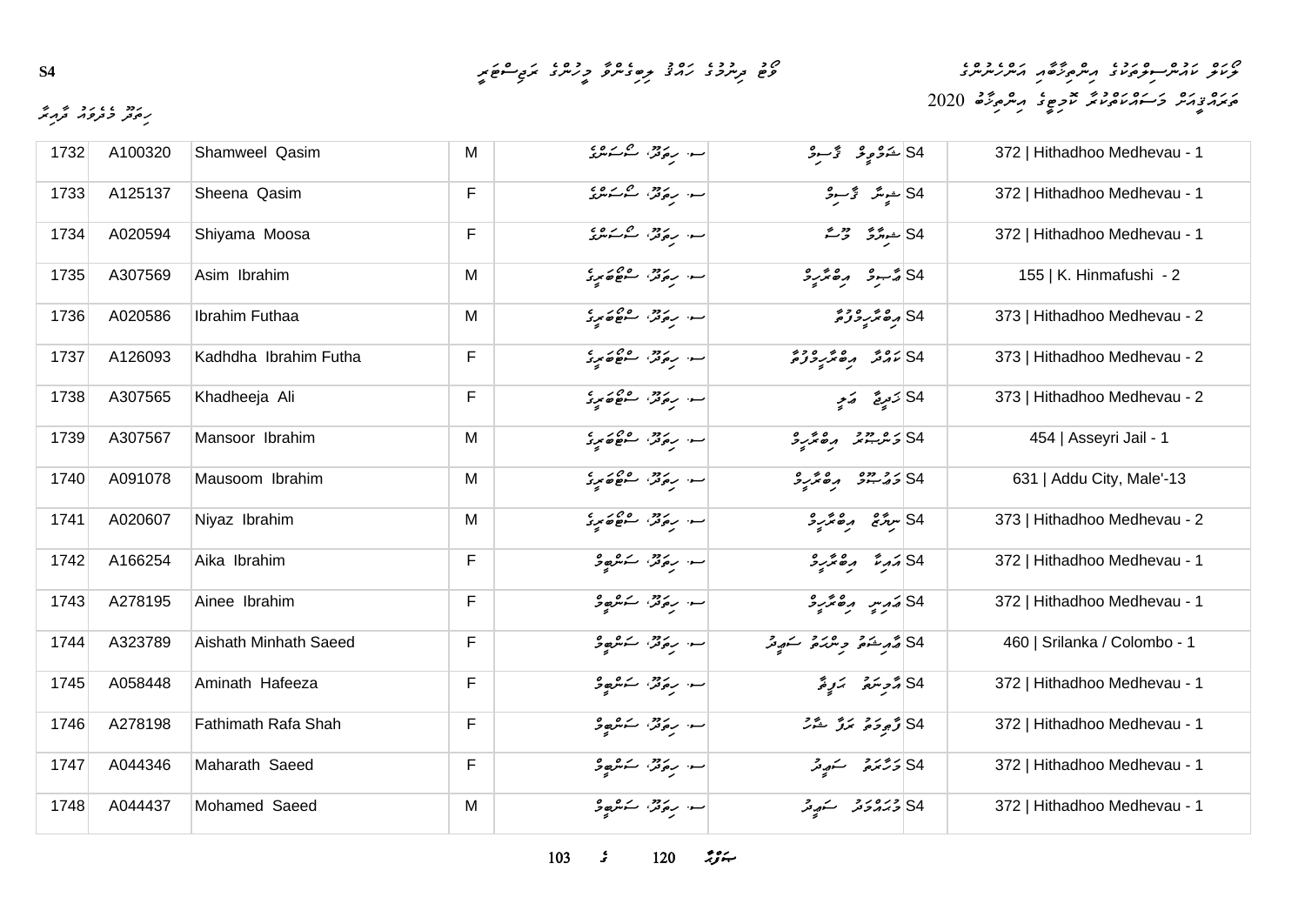*sCw7q7s5w7m< o<n9nOoAw7o< sCq;mAwBoEw7q<m; wBm;vB 2020<sup>, م</sup>وسر در مدد مدرج به مدرم مقرم قرار 2020*<br>موسر المستقرم المستقرم المستقرم المستقرم المستقرم المستقرم المستقرم المستقرم المستقرم المستقرم المستقرم المستقر

| 1749 | A032471 | Shah Saeed           | M | ے روزہ کشور              | S4 گەشتر سى <i>مبە</i> تر                  | 372   Hithadhoo Medhevau - 1  |
|------|---------|----------------------|---|--------------------------|--------------------------------------------|-------------------------------|
| 1750 | A025163 | Ahmed Rasheed        | M | ب رەقۇ، سەھرىرۇ          | S4 كەبر <i>ە بىر كەنبونت</i> ر             | 373   Hithadhoo Medhevau - 2  |
| 1751 | A301771 | Aishath Shirmeen     | F | ب رەۋش سەھرىرى           | S4 <i>مگرمشمر شومگرم</i> چ مگر             | 373   Hithadhoo Medhevau - 2  |
| 1752 | A301787 | Ali As'ar            | M | ے رکوش کے شرمرو          | S4 <i>جَمْعِيہ مُ</i> شْ <i>ھَ</i> مْد     | 373   Hithadhoo Medhevau - 2  |
| 1753 | A296765 | Aminath Nashath      | F | ے رکوش کے مگر مرو        | S4 مُّحِسَمُ مَنْ مِمْشَمْ                 | 373   Hithadhoo Medhevau - 2  |
| 1754 | A019730 | Fathimath Asma       | F | ب رەۋش سەھرىرى           | S4 ۇ <sub>جو</sub> رَمْ مَ <sup>0</sup> رْ | 373   Hithadhoo Medhevau - 2  |
| 1755 | A278810 | Hassan Rafeeu        | M | ے رکوش کے شرمرو          | S4   يَرْسَسْ بَرَوِ <sub>هِ</sub>         | 373   Hithadhoo Medhevau - 2  |
| 1756 | A026454 | Ibrahim Fahmee       | M | ے رکوش کے شرمرو          | S4 م <i>وھنگرد</i> و ت <i>رک</i> و         | 373   Hithadhoo Medhevau - 2  |
| 1757 | A019898 | Mariyam Dhiye        | F | ب، رەۋش سەھرىرى          | S4 كەممەر 2 مر <mark>م</mark> ز            | 373   Hithadhoo Medhevau - 2  |
| 1758 | A278811 | Mariyam Maldha Moosa | F | ے رکوش کے شرموثر         | S4 ۈيرە بەھ دەپيە                          | 373   Hithadhoo Medhevau - 2  |
| 1759 | A323137 | Mohamed Muizzu       | M | ے رکوش کے شرموثر         | $50, 50, 20, 35$ S4                        | 453   Maafushi Jail - 2       |
| 1760 | A278809 | Shamaail Ibrahim     | F | ے رکوش کے شرموثر         | S4 شَوَّرِ وَ مِرْهَ يَرْرِدُ              | 373   Hithadhoo Medhevau - 2  |
| 1761 | A019804 | Sharmeela Ibrahim    | F | ے رکوش کے شرمرو          | S4 ڪنگر <i>چو ڏهنگرچ</i>                   | 343   GDh. Madaveli - 2       |
| 1762 | A296766 | Sheereen Ibrahim     | F | ے روقرا سکھریو           | S4 سىمبەش م <i>ەھترى</i><br>               | 567   Villimale' Ehenihen - 2 |
| 1763 | A304387 | Aishath Zamaarath    | F | ب رەۋر، سەرھىكەر شھوڭ    | S4 مەم ئىسكەم ئىر <i>مۇنىزە</i>            | 373   Hithadhoo Medhevau - 2  |
| 1764 | A132876 | Ali Hussain          | M | ب، رەۋر، سەھرىشەر شرەر ئ | S4 كەبىر ب <sub>ە</sub> شكەپىر             | 373   Hithadhoo Medhevau - 2  |
| 1765 | A278352 | Mohamed Zayan Ali    | M | ب، رەۋر، سەھرىشەر شرەر ئ | S4 دېره د د پروگر ډېر                      | 373   Hithadhoo Medhevau - 2  |

*104 sC 120 nNw?mS*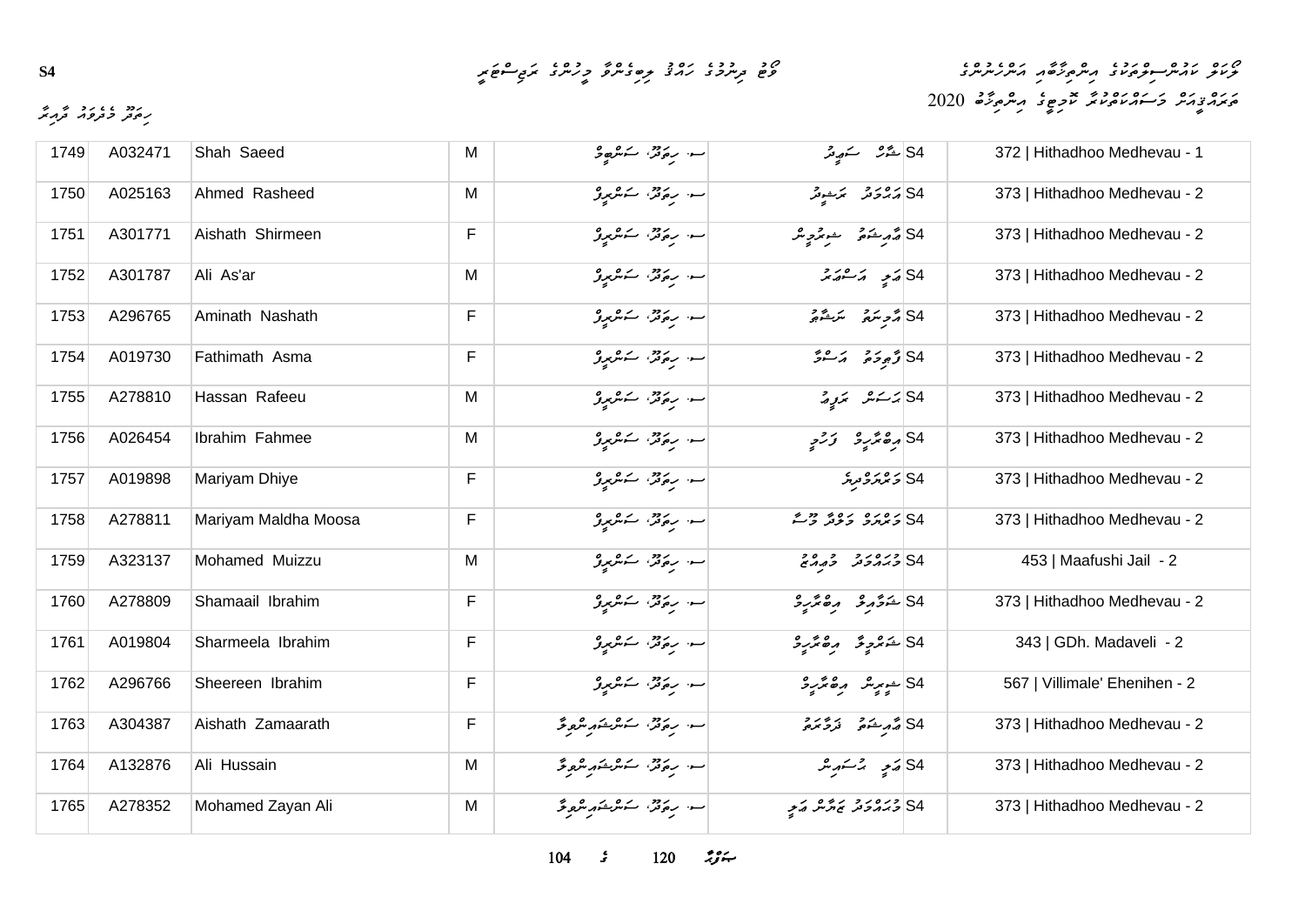*sCw7q7s5w7m< o<n9nOoAw7o< sCq;mAwBoEw7q<m; wBm;vB 2020<sup>, م</sup>وسوق المسجد التحقيق وسرمونية والم*جمع المسجد المسجد المسجد المسجد المسجد المسجد المسجد المسجد المسجد ال

| 1766 | A153980 | Ahmed Mauroof           | M | سة رەڭ سەس          | S4 كەبرو بەدە 20                                   | 638   Hulhumale', Ehenihen-24                           |
|------|---------|-------------------------|---|---------------------|----------------------------------------------------|---------------------------------------------------------|
| 1767 | A021370 | Aishath Sobira          | F | سة رەڭ سەس          | S4 مەم ئىقىم ئىستى <i>م ئى</i>                     | 372   Hithadhoo Medhevau - 1                            |
| 1768 | A309192 | Ali Mauroof             | M | سە رەۋش سەمبر       | S4 كەمچە ئەمەمىر <i>ۇ</i>                          | 372   Hithadhoo Medhevau - 1                            |
| 1769 | A309193 | Aminath Mauroof         | F | سە، سەكتى، سەمىر    | S4 مُرْحِسَمُ حَصَمَرُ                             | 372   Hithadhoo Medhevau - 1                            |
| 1770 | A099497 | Fathimath Mauroof       | F | سە رەۋش سەمبر       | S4 زُجِرَة رَحمَّة بَ                              | 372   Hithadhoo Medhevau - 1                            |
| 1771 | A278549 | Hassan Mauroof          | M | سة رەڭ سەس          | S4 ئەسەمبىر بەھ بىر <i>و</i>                       | 715   Four Seasons Resort Maldives at<br>Kuda Huraa-1   |
| 1772 | A403363 | Hussein Mauroof         | M | سة رەڭ سەس          | S4 بر مسر مگر دوره در حمد بود                      | 638   Hulhumale', Ehenihen-24                           |
| 1773 | A021369 | Mohamed Shaheed         | M | سە رەۋىش سەس        | S4 <i>وُبَهُ وَبَدْ</i> مُسَ مِسْرِيْر             | 372   Hithadhoo Medhevau - 1                            |
| 1774 | A308133 | Aishath Safwath Shafeeu | F | سه رود سه در ۵۰     | S4 مُرمِشَمَ سِنَرُومَ شَرَرٍ مُ                   | 372   Hithadhoo Medhevau - 1                            |
| 1775 | A277935 | Ali Saffah Shafeeu      | M | سە رەۋر، سەھرىرە ئ  | S4 كەنچ سەرگەنز شەر <sub>گە</sub> ر                | 756   Centara grand island resort and spa<br>Maldives-1 |
| 1776 | A020720 | Aminath Hussain         | F | سە رەۋر، سەھرىرە ئ  | S4 مُرْحِبَتِهُ بِمُ سَنَ <sub>ّ</sub> مِبِيْر     | 372   Hithadhoo Medhevau - 1                            |
| 1777 | A308130 | Aminath Nafaahath       | F | سە رەۋر، سەھەر دە   | S4 مُرْحِسَمْ مَرْتَمَتْهُ مِنْ                    | 372   Hithadhoo Medhevau - 1                            |
| 1778 | A277936 | Fathmath Zaha Saeedhu   | F | سە رەۋر، سەھرىرە ئ  | S4 ۇَج <sup>و</sup> حَمْ يَحْرُ سَمَ <i>وِيْرْ</i> | 372   Hithadhoo Medhevau - 1                            |
| 1779 | A112674 | Hassan Saeed            | M | سە رەۋر، سەنكرىرى ئ | S4 ئەسەمىر سى <i>مەيى</i> ر                        | 372   Hithadhoo Medhevau - 1                            |
| 1780 | A152592 | Hawwa Nafeesa           | F | سە رەۋر، سەنكرىرى ئ | S4  يَهُمَّ سَمِيتَّہ                              | 372   Hithadhoo Medhevau - 1                            |
| 1781 | A308123 | Mariyam Zahira          | F | سە رەۋر، سەھرىرە ئ  | S4 كەبرىرى ئ <sub>ى</sub> ئەرىئە                   | 372   Hithadhoo Medhevau - 1                            |
| 1782 | A277937 | Mohamed Anis            | M | ب رەقرا سەھەر دە    | S4 <i>ڈیزوونز بڑ</i> یرے                           | 372   Hithadhoo Medhevau - 1                            |

*105 sC 120 nNw?mS*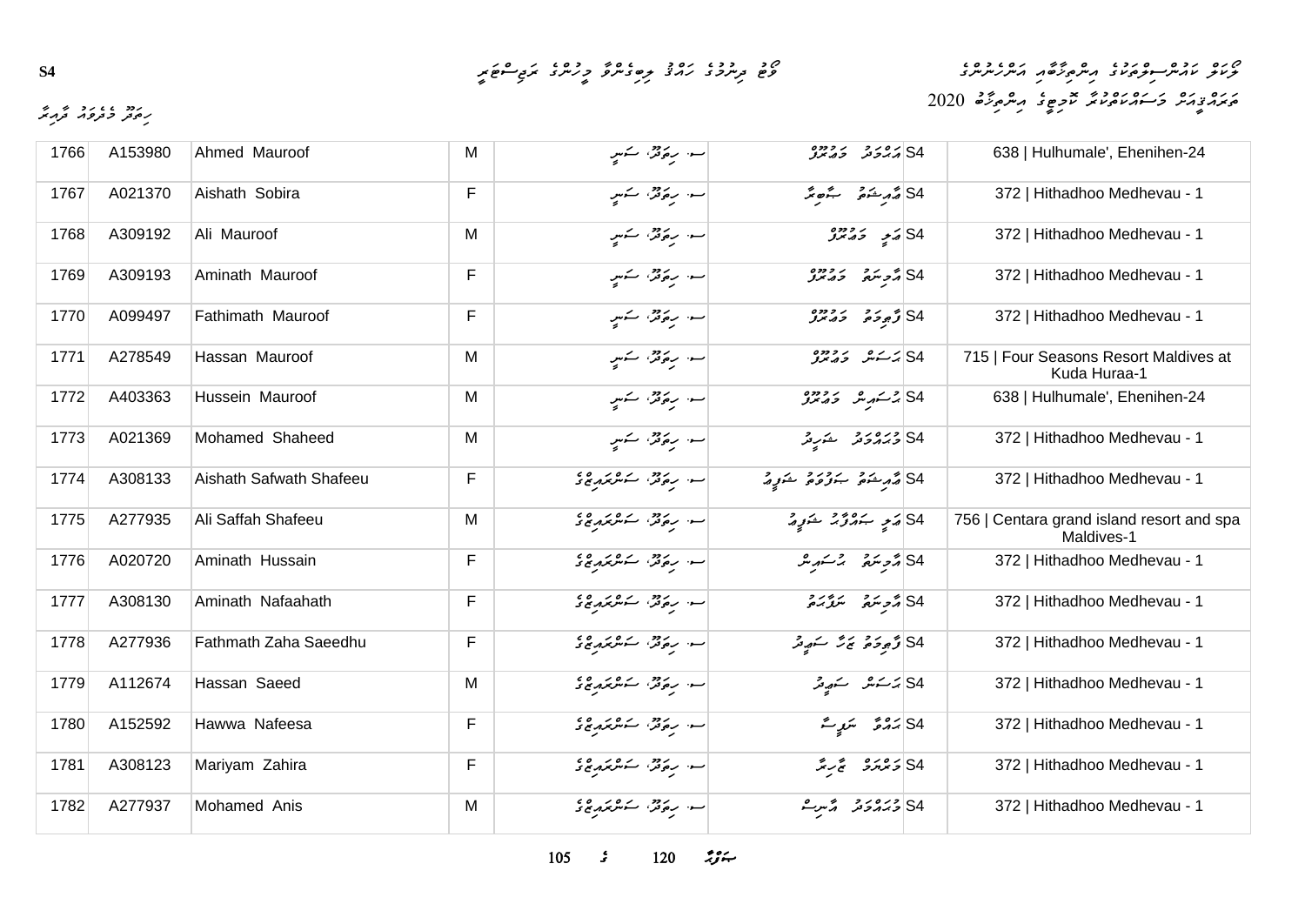*sCw7q7s5w7m< o<n9nOoAw7o< sCq;mAwBoEw7q<m; wBm;vB 2020<sup>, م</sup>وسوق المسجد التحقيق وسرمونية والم*جمع المسجد المسجد المسجد المسجد المسجد المسجد المسجد المسجد المسجد ال

| 1783 | A152079 | Mohamed Mush-hid        | M | سە بەرەد سەھەر دە  | S4 دېرو د و شرير                       | 631   Addu City, Male'-13                |
|------|---------|-------------------------|---|--------------------|----------------------------------------|------------------------------------------|
| 1784 | A065965 | Mohamed Shafeeu         | M | سە رەۋر، سەھەر 20  | S4 <i>جەنەدى ئىمۇرۇ</i>                | 372   Hithadhoo Medhevau - 1             |
| 1785 | A278958 | Mohamed Zihaan          | M | سە بەرەد سەھەر دە  | S4 <i>\$ جەم</i> كەتر بېرىمىتىلىك      | 137   Lh. Naifaru - 2                    |
| 1786 | A027334 | Rauf Ahmed              | M | سە رەۋر، سەھەر دە  | S4 پروه بره بر چ                       | 372   Hithadhoo Medhevau - 1             |
| 1787 | A277934 | Sahwath Mohamed Shafeeu | F | سە رەۋر، سەھرىرى ئ | S4 بەردە درەردە ئىر <i>و</i>           | 372   Hithadhoo Medhevau - 1             |
| 1788 | A121133 | Ahmed Imthiyaz          | M | سه ره ده دوه       | S4 كەبرىق مەھمەتتى                     | 426   Anantara Resort and Spa Maldives - |
| 1789 | A099539 | Aishath Shifala         | F | سه رود روه و       | S4 مَەرىشەم ھورَدَّ                    | 631   Addu City, Male'-13                |
| 1790 | A307619 | Ali Moosa               | M | سه ره ده دوه و     | S4  پَه حِي حَيْثَة                    | 373   Hithadhoo Medhevau - 2             |
| 1791 | A100428 | Aminath Sudhuna         | F | سه رود روه و       | S4 مَرْحِ سَوَ صَعْرَ سَرْ مَرْ مِرْ   | 373   Hithadhoo Medhevau - 2             |
| 1792 | A307625 | Hassan Nafaz            | M | سه رود روه د       | S4 ئەسەھ ئىر <i>ۇغ</i>                 | 373   Hithadhoo Medhevau - 2             |
| 1793 | A307624 | Hussain Infaz           | M | سه رود روه و       | S4 ئرسىمبرىش م <i>ې</i> تتى <i>ڭ چ</i> | 631   Addu City, Male'-13                |
| 1794 | A307621 | Mariyam Shafaza         | F | سه رود رووه        | S4 كۆ <i>چرىرى خۇقى</i> م              | 373   Hithadhoo Medhevau - 2             |
| 1795 | A085552 | Munawwar Ali            | M | سه رود رووه        | S4 دسم محمد محمو                       | 373   Hithadhoo Medhevau - 2             |
| 1796 | A307620 | Sharumeela Ibrahim      | F | سه رود روده        | S4 خىترى <sub>چ</sub> ى مەھترىرى       | 318   L. Hithadhoo - 1                   |
| 1797 | A306890 | Ahla Rasheed            | F | سه رەۋە رورى       | S4 كەر2ى كەن كەر بىر                   | 373   Hithadhoo Medhevau - 2             |
| 1798 | A334552 | <b>Ahmed Ahil Azzam</b> | M | سه رەۋە روزىرە     | S4 ג׳כ ב ג' ב ג' ב ב                   | 373   Hithadhoo Medhevau - 2             |
| 1799 | A326141 | Aishath Azfa            | F | سە رەۋش ئەردۇر ئ   | S4 مەم شىم مەيزى                       | 373   Hithadhoo Medhevau - 2             |

*n8o<n@ q<m=s@s> r@mAo5*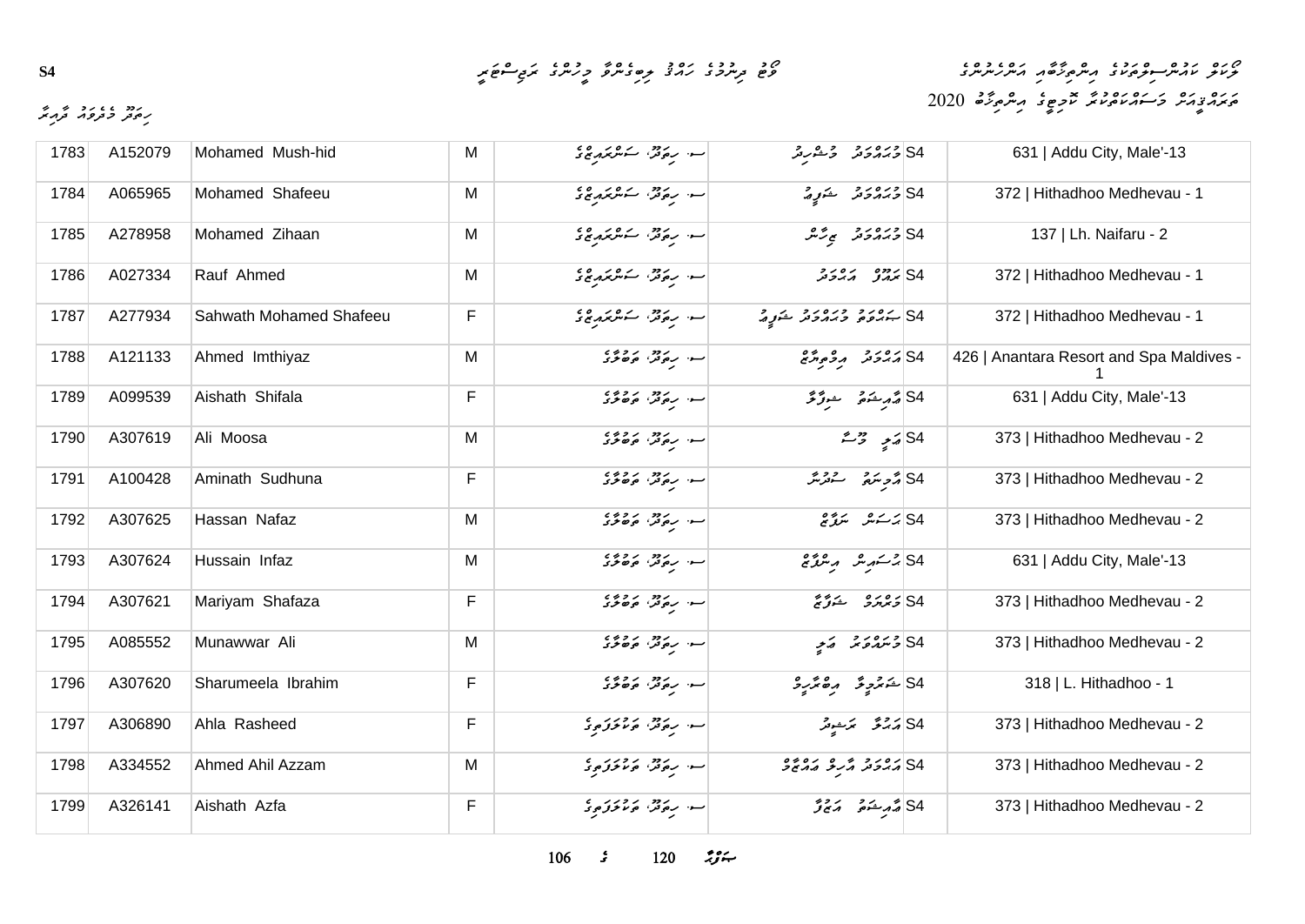*sCw7q7s5w7m< o<n9nOoAw7o< sCq;mAwBoEw7q<m; wBm;vB 2020*<br>*په پوهر وسوډيرونو لومو د موجو د مرمونه* 2020

| 1800 | A020527 | Ali Rasheed       | M | سە رەۋىش ئەمزۇمۇ                | S4  كەمچە    ئىزىش <sub>ىر</sub> ىتر        | 373   Hithadhoo Medhevau - 2 |  |
|------|---------|-------------------|---|---------------------------------|---------------------------------------------|------------------------------|--|
| 1801 | A306773 | Azma Ali          | F | ب رەدد، ئەردىرە                 | S4 <i>چي چي چي</i>                          | 373   Hithadhoo Medhevau - 2 |  |
| 1802 | A100299 | Azurar Rasheed    | M | سه رەۋە روزىرى                  | S4 ەيىم ئىرىتىر ئىمزىش <sub>ى</sub> قر      | 373   Hithadhoo Medhevau - 2 |  |
| 1803 | A020280 | Fathimath Hafeeza | F | سه رړود رورړ ،                  | S4 زَّج <i>وحَمْ بَرَوٍخَ</i> ّ             | 373   Hithadhoo Medhevau - 2 |  |
| 1804 | A306768 | Hawwa Azra        | F | سه رەۋە روزىرى                  | S4 يَهْدُمَّ صَبِحْتُمْ                     | 373   Hithadhoo Medhevau - 2 |  |
| 1805 | A020525 | Ibrahim Azwar     | M | سە رەۋە روزىرى                  | S4 مەھەر بەر مەمەر                          | 373   Hithadhoo Medhevau - 2 |  |
| 1806 | A020619 | Mohamed Azzam     | M | سە رەۋىش ئەم ئۆزۈكى             | SA <i>SLOVE LOVE</i>                        | 373   Hithadhoo Medhevau - 2 |  |
| 1807 | A306776 | Nathif Ali        | M | سه رەۋە روزرە                   | S4 سُمب <i>وڙ مَ</i> حِرِ                   | 373   Hithadhoo Medhevau - 2 |  |
| 1808 | A306782 | Nathij Ali        | M | سه رەۋە روزىرە                  | S4 سُمُعِ فَتَ صَلَحِيَّةِ مِنْ سَنَةِ بِهِ | 373   Hithadhoo Medhevau - 2 |  |
| 1809 | A157971 | Abdulla Waheed    | M | سه رود رووه د                   | S4 مَەھمَراللە ئ <i>ۇب</i> وتر              | 373   Hithadhoo Medhevau - 2 |  |
| 1810 | A020469 | Ahmed Saeed       | M | ر دو روه ده<br>پ روتر، ولایروی  | S4 كەبرى ئىم يىتىمبە ئىش                    | 373   Hithadhoo Medhevau - 2 |  |
| 1811 | A020466 | Aishath Waruda    | F | ر دو روه ده<br>پ ره نوم         | S4 مەم ھەم ئىقرىمبىتىكى S4                  | 373   Hithadhoo Medhevau - 2 |  |
| 1812 | A306983 | Ali Shafy         | M | ر دو رووه در<br>پ رونز، وړ بردر | S4  رَمٍ شَ <i>ّورٍ</i>                     | 631   Addu City, Male'-13    |  |
| 1813 | A020509 | Hassan Zareef     | M | ر دو روه ده<br>پ رجونس جمعه     | S4 كەسكەنلەر قۇمبر <i>ۇ</i>                 | 278   Dh. Meedhoo - 1        |  |
| 1814 | A054940 | Hussain Azeez     | M | سه رود رووه د                   | S4 بر <i>کے مربٹر مربح چ</i>                | 373   Hithadhoo Medhevau - 2 |  |
| 1815 | A020541 | Imran Mohamed     | M | ر دو روه ده<br>پ رونز، وار دوه  | S4 مەئەتتىر مەمدەتر                         | 373   Hithadhoo Medhevau - 2 |  |
| 1816 | A020507 | Mariyam Nasheeda  | F | ر دو د دوه<br>پ روتر، وړممدن    | S4 كەبرىزى سىنى <sub>شى</sub> قە            | 373   Hithadhoo Medhevau - 2 |  |

*107 sC 120 nNw?mS*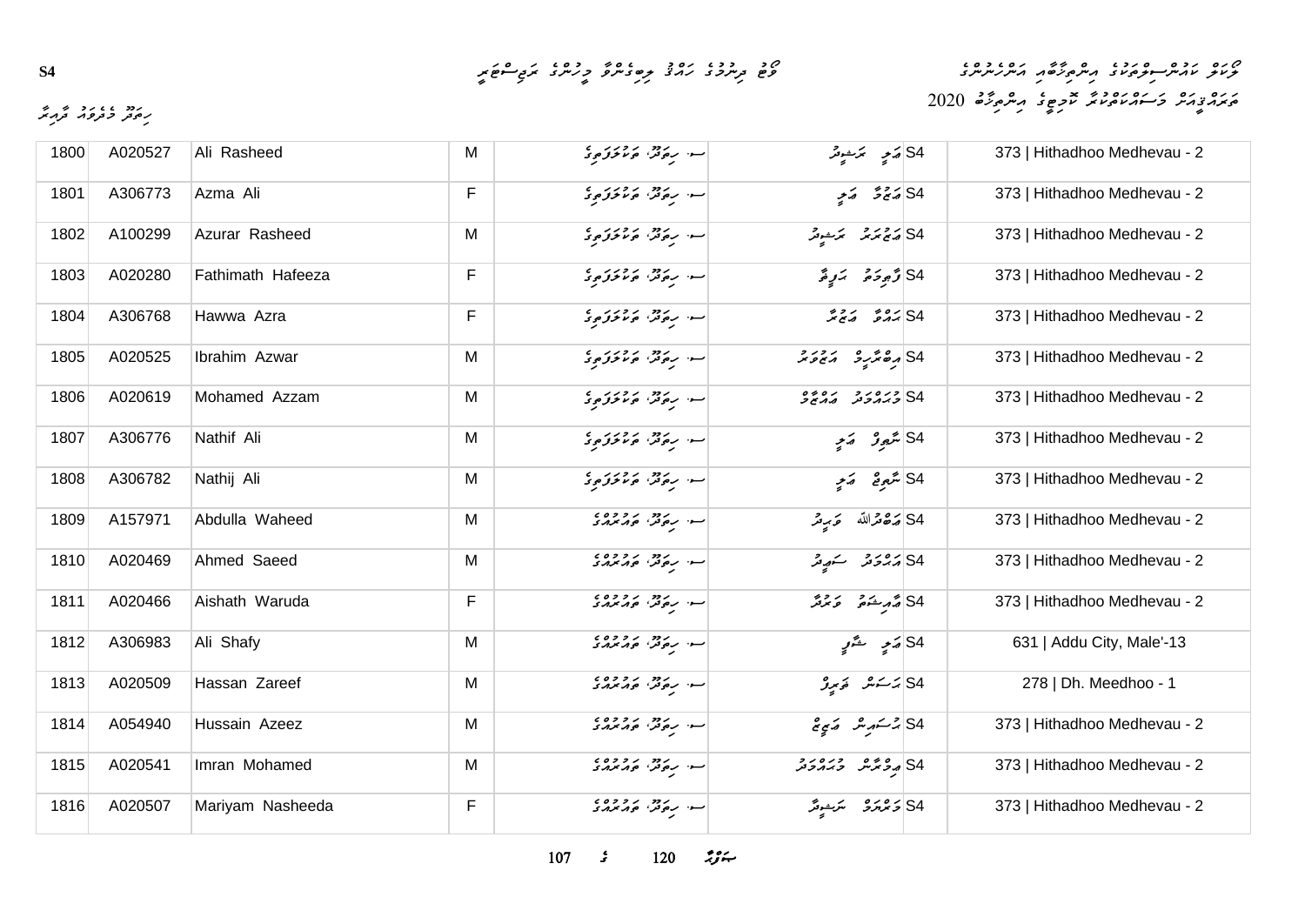*sCw7q7s5w7m< o<n9nOoAw7o< sCq;mAwBoEw7q<m; wBm;vB 2020<sup>, م</sup>وسر در مدد مدرج به مدرم مقرم قرار 2020*<br>موسر المستقرم المستقرم المستقرم المستقرم المستقرم المستقرم المستقرم المستقرم المستقرم المستقرم المستقرم المستقر

| 1817 | A020506 | Mariyam Dhie               | F | ر دود دوده د<br>سوسرچون جمهوری                                                                                                                                                                                                                                                                                                                                                                                                                                                                                                                                                                                        | S4 كەممە <i>مرى قى</i> رىگە                      | 373   Hithadhoo Medhevau - 2 |
|------|---------|----------------------------|---|-----------------------------------------------------------------------------------------------------------------------------------------------------------------------------------------------------------------------------------------------------------------------------------------------------------------------------------------------------------------------------------------------------------------------------------------------------------------------------------------------------------------------------------------------------------------------------------------------------------------------|--------------------------------------------------|------------------------------|
| 1818 | A094857 | Moosa Khaalid              | M | سه رود رووه و                                                                                                                                                                                                                                                                                                                                                                                                                                                                                                                                                                                                         | S4 چرمئر گرونگر                                  | 652   Fari Island-1          |
| 1819 | A020468 | Shahida Mohamed            | F | ر دو روه ده<br>پ رجونس جمعه                                                                                                                                                                                                                                                                                                                                                                                                                                                                                                                                                                                           | S4 شَرىرَ 3 <i>7.5 م</i>                         | 373   Hithadhoo Medhevau - 2 |
| 1820 | A324248 | <b>Mohamed Yasin Azeez</b> | M | سه ره ده ترتزم ه                                                                                                                                                                                                                                                                                                                                                                                                                                                                                                                                                                                                      | S4 <i>\$2,022 گرسونتر م<sub>ک</sub>ې</i> غ       | 631   Addu City, Male'-13    |
| 1821 | A121975 | Abdulla Asim               | M | سه ره ده می سره سی                                                                                                                                                                                                                                                                                                                                                                                                                                                                                                                                                                                                    | S4 مَەقراللە مەجو                                | 373   Hithadhoo Medhevau - 2 |
| 1822 | A306508 | Aishath Shufana            | F | سه رود ه سره سر                                                                                                                                                                                                                                                                                                                                                                                                                                                                                                                                                                                                       | S4 مەم ئىكتى ھەر ئىگەنگىر                        | 373   Hithadhoo Medhevau - 2 |
| 1823 | A020274 | Aishath Ugail              | F | سه ره در می ده مه                                                                                                                                                                                                                                                                                                                                                                                                                                                                                                                                                                                                     | S4 مەم ئىقتىم قىرىم ئى                           | 373   Hithadhoo Medhevau - 2 |
| 1824 | A020273 | Aminath Ugail              | F | سه ره در میکرد می                                                                                                                                                                                                                                                                                                                                                                                                                                                                                                                                                                                                     | S4 مُتَعِسَمَة مُتَوَمِّدَ                       | 373   Hithadhoo Medhevau - 2 |
| 1825 | A020334 | Azmeela Nasir              | F | سه رود ه سره سر                                                                                                                                                                                                                                                                                                                                                                                                                                                                                                                                                                                                       | S4 كەيج ب <sub>و</sub> قى س <sup>ى</sup> رىبونمى | 373   Hithadhoo Medhevau - 2 |
| 1826 | A020337 | Fathmath Hafeeza           | F | ب رود ه سره عبر                                                                                                                                                                                                                                                                                                                                                                                                                                                                                                                                                                                                       | S4 ۇ <sub>جو</sub> رۇ ئې <sub>رى</sub> ئۇ        | 373   Hithadhoo Medhevau - 2 |
| 1827 | A306510 | Fathmath Muna              | F | سە رەۋدا ھەمدەر ئەس                                                                                                                                                                                                                                                                                                                                                                                                                                                                                                                                                                                                   | S4 ۇ <sub>جو</sub> رَى ئەش                       | 373   Hithadhoo Medhevau - 2 |
| 1828 | A020431 | Hawwa Ugail                | F | سه ره در می بره عمر                                                                                                                                                                                                                                                                                                                                                                                                                                                                                                                                                                                                   |                                                  | 373   Hithadhoo Medhevau - 2 |
| 1829 | A138456 | Ibrahim Ugail              | M | $\begin{array}{cc} \overbrace{\phantom{\alpha}}^{c} & \overbrace{\phantom{\alpha}}^{c} & \overbrace{\phantom{\alpha}}^{c} & \overbrace{\phantom{\alpha}}^{c} & \overbrace{\phantom{\alpha}}^{c} & \overbrace{\phantom{\alpha}}^{c} & \overbrace{\phantom{\alpha}}^{c} & \overbrace{\phantom{\alpha}}^{c} & \overbrace{\phantom{\alpha}}^{c} & \overbrace{\phantom{\alpha}}^{c} & \overbrace{\phantom{\alpha}}^{c} & \overbrace{\phantom{\alpha}}^{c} & \overbrace{\phantom{\alpha}}^{c} & \overbrace{\phantom{\alpha}}^{c} & \overbrace{\phantom{\alpha}}^{c} & \overbrace{\phantom{\alpha}}^{c} & \overbrace{\phant$ | S4 مەھم <i>گىي</i> ھەتىمبى                       | 373   Hithadhoo Medhevau - 2 |
| 1830 | A020428 | Mariyam Ugail              | F | سه ره در می بره عمر                                                                                                                                                                                                                                                                                                                                                                                                                                                                                                                                                                                                   | S4 <i>جېرو هڅو</i> نو                            | 373   Hithadhoo Medhevau - 2 |
| 1831 | A032843 | Zarifa Ahmed               | F | ب رود ه سره عبر                                                                                                                                                                                                                                                                                                                                                                                                                                                                                                                                                                                                       | S4 تجمعرتش م <i>م</i> حوصر                       | 373   Hithadhoo Medhevau - 2 |
| 1832 | A307742 | Ali Didi                   | M | ر دود بروده د<br>پ ره دره و برو د                                                                                                                                                                                                                                                                                                                                                                                                                                                                                                                                                                                     | S4 ۾ پوپور                                       | 373   Hithadhoo Medhevau - 2 |
| 1833 | A307777 | Aminath Shizmeen Ali Didi  | F |                                                                                                                                                                                                                                                                                                                                                                                                                                                                                                                                                                                                                       | S4 ۾ <i>جو سکي شوچ جي مگر چوپو</i> پر            | 373   Hithadhoo Medhevau - 2 |

*108 sC 120 nNw?mS*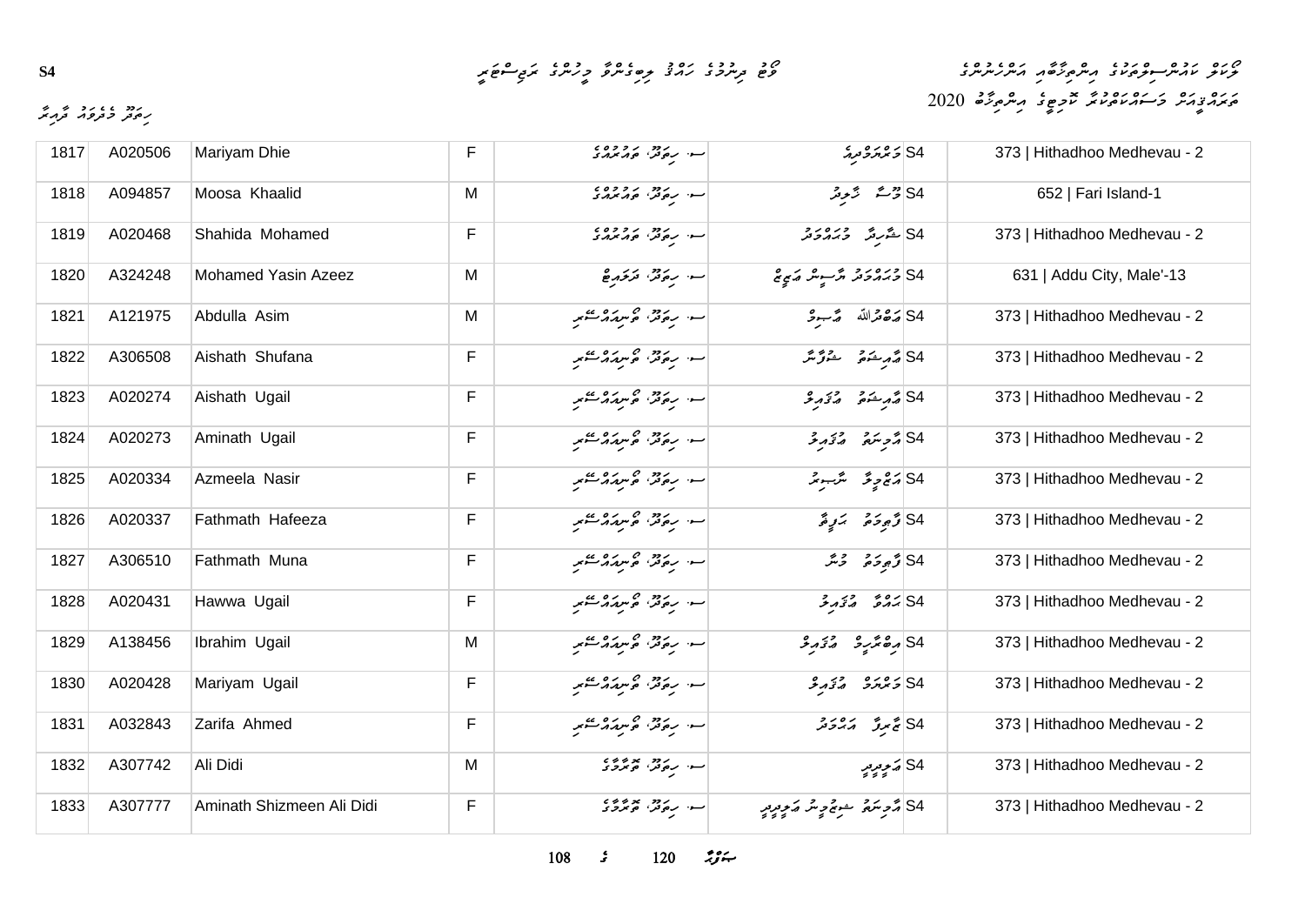*sCw7q7s5w7m< o<n9nOoAw7o< sCq;mAwBoEw7q<m; wBm;vB 2020<sup>, م</sup>وسوق المسجد التحقيق وسرمونية والم*جمع المسجد المسجد المسجد المسجد المسجد المسجد المسجد المسجد المسجد ال

| 1834 | A307778 | Eanas Ali            | F | ر به روز برونوي<br>د بروتر، وبروي                                                                              | S4 میں بمرے م <i>ے پ</i> ر            | 373   Hithadhoo Medhevau - 2   |
|------|---------|----------------------|---|----------------------------------------------------------------------------------------------------------------|---------------------------------------|--------------------------------|
| 1835 | A020487 | Fathimath Ali        | F | ر به روم برونوي<br>د بروتر، وبروي                                                                              | S4 <i>وَّجِوحَ</i> هُمَ مِي           | 373   Hithadhoo Medhevau - 2   |
| 1836 | A277836 | Fathimath Aruwa      | F | ر دود بودون<br>سه ره تره ه بروی                                                                                | S4 وَّجِعَة مَعْرَفَة                 | 373   Hithadhoo Medhevau - 2   |
| 1837 | A052259 | <b>Mohamed Didi</b>  | M | ر دود بدوده د<br>سه رهوش همدود                                                                                 | S4   3 <i>2 2 3 قر</i> مرمر           | 335   GDh. Thinadhoo - 1       |
| 1838 | A161289 | Shahuseena Ali       | F | سه ره ده پروه د                                                                                                | S4 ڪنگ سوسگر ڪ <sup>ي</sup> چي        | 373   Hithadhoo Medhevau - 2   |
| 1839 | A307773 | Zeenath Ali          | F | ر دود بدوده د<br>سه رهون همدود                                                                                 | S4 پې <i>منځ قم</i> ړ                 | 638   Hulhumale', Ehenihen-24  |
| 1840 | A040081 | Hassan Ahmed         | M | ر دود ۵ در ۵ د د ۲<br>سو، روتر، ووژنرد د د                                                                     | S4 ئەسەمبىر مەئە <del>دى</del> ر      | 631   Addu City, Male'-13      |
| 1841 | A131966 | Hussain Nazim        | M | ر دود ۵ در ۵ د د د<br>سه روتر، ووژنردو                                                                         | S4 پر کے ہر ش سنگھوی کی تھا۔<br>ا     | 687   ROBINSON CLUB MALDIVES-1 |
| 1842 | A020832 | Mariyam Nizna        | F | ر دود ۵ در ۵ ده.<br>پ روتر، ووژنردو                                                                            | S4 <i>5 بر مربی مربی مگ</i> ر         | 373   Hithadhoo Medhevau - 2   |
| 1843 | A301761 | Shahud Abdul Hakeem  | M | ر دود ۵ در ۵ ده.<br>پ روتر، ووژنردو                                                                            | S4 شریع مصر ده در د                   | 373   Hithadhoo Medhevau - 2   |
| 1844 | A153454 | Zulaikha Ali         | F | ر دود ۵ در ۵ د د ۲<br>سو، روتر، ووژنرد د د                                                                     | S4 يح <i>قرق مک</i> و                 | 373   Hithadhoo Medhevau - 2   |
| 1845 | A308318 | Abdulla Naseer       | M | ر دو د دره وه در د                                                                                             | S4 مَەھىراللە سَرىبومْر               | 372   Hithadhoo Medhevau - 1   |
| 1846 | A021187 | Ahmed Naseer         | M | ر دود د وړه وه در.<br>سوسرې د کارې مرکز څوند                                                                   | S4 <i>مەنزىقى</i> سىبب                | 372   Hithadhoo Medhevau - 1   |
| 1847 | A050994 | Aishath Naseer       | F | ر دو د دره وه در م                                                                                             | S4 مۇم يىسكە قىم ئىكرىسى ئىككە        | 372   Hithadhoo Medhevau - 1   |
| 1848 | A056227 | Ali Naseer           | M | ر دود د دره ۵۵ در ۲۵۵ در سور ۲۰۰۶ در سور ۲۰۰۶ در سور ۲۰۰۶ در سور ۲۰۰۶ در سور ۲۰۰۶ در سور ۲۰۰۵ در سور ۲۰۰۵ در س | S4 <i>ھَ۔ پہ مَہوم</i> ُ              | 631   Addu City, Male'-13      |
| 1849 | A021284 | Aminath Hilala       | F | ب رەپىر بەدىرە ەھەر                                                                                            | S4 مَّ <i>جِسَعَةَ</i> بِگُرَّ        | 372   Hithadhoo Medhevau - 1   |
| 1850 | A052042 | Asiyath Ibrahim Afif | F | سە رەۋر رورەە دىر                                                                                              | S4 أَرْسِيرَةَ مِنْ مَرْرِدْ مَرْدِرْ | 372   Hithadhoo Medhevau - 1   |

*109 sC 120 nNw?mS*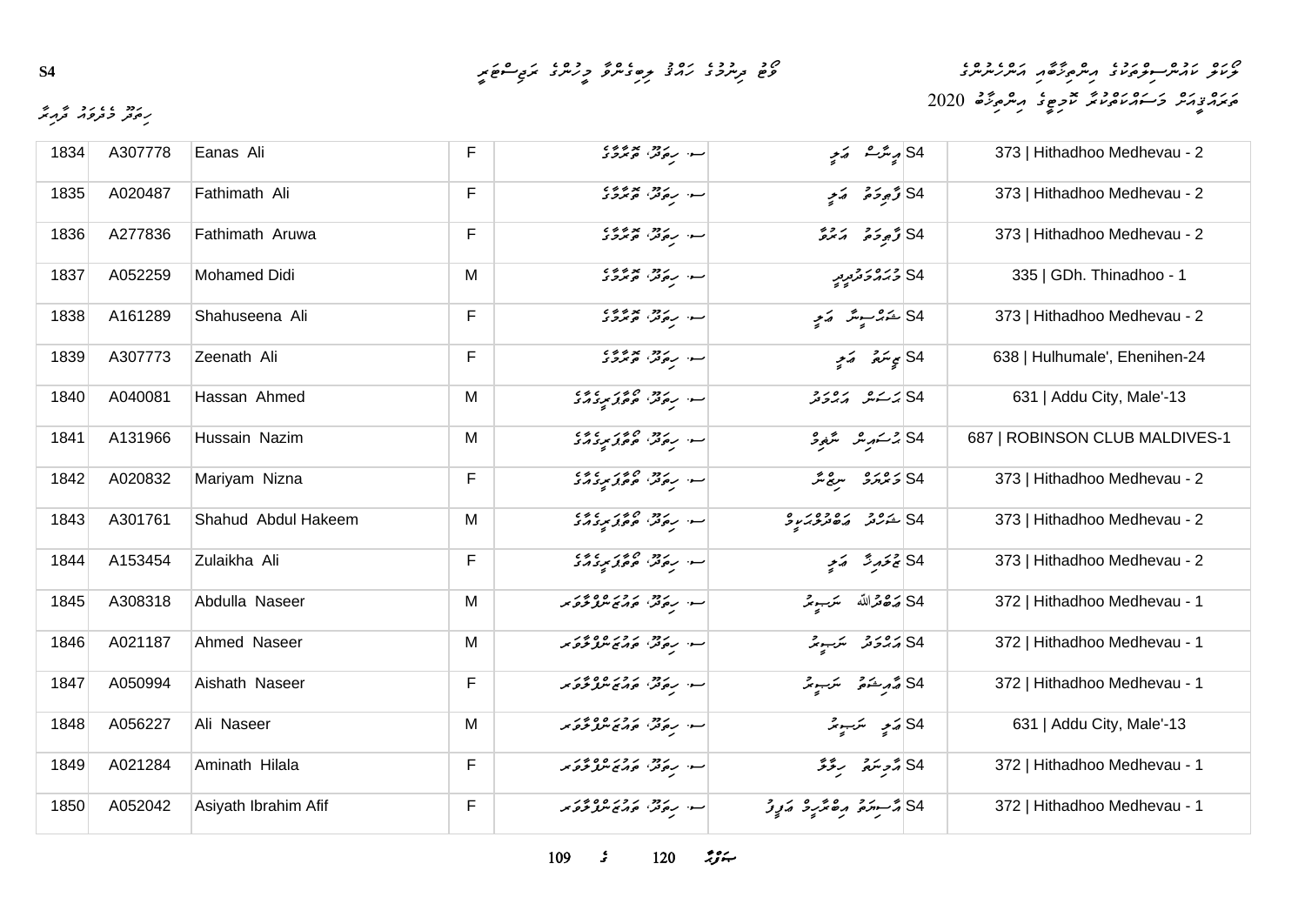*sCw7q7s5w7m< o<n9nOoAw7o< sCq;mAwBoEw7q<m; wBm;vB 2020<sup>, م</sup>وسوق المسجد التحقيق وسرمونية والم*جمع المسجد المسجد المسجد المسجد المسجد المسجد المسجد المسجد المسجد ال

| 1851 | A021120 | Fathimath Naseer  | F | سە بەردە بەدە بەر ئەر                          | S4 ۇج <sub>و</sub> ئەتمە سىسبەتمە         | 372   Hithadhoo Medhevau - 1 |
|------|---------|-------------------|---|------------------------------------------------|-------------------------------------------|------------------------------|
| 1852 | A278385 | Hassan Naseer     | M | سە رەۋر مەدرەە ئەر                             | S4   ئەسەنلەر سىربىرىگە                   | 372   Hithadhoo Medhevau - 1 |
| 1853 | A050995 | Hawwa Naseer      | F | سە رەۋرى رورە ەھرىر                            | S4 <i>بَدْهُ مَّ</i> سَرَبِيْتُر          | 631   Addu City, Male'-13    |
| 1854 | A308317 | Hussain Naseer    | M |                                                | S4 يُرْسَمْ مِيْتَ سَرَسِيْتَمْ           | 372   Hithadhoo Medhevau - 1 |
| 1855 | A021283 | Khadeeja Naseer   | F | سە رەترى ھەيمىروتكەر                           | S4 كَتْرِيعٌ - سَرَسِيْتُر                | 372   Hithadhoo Medhevau - 1 |
| 1856 | A021186 | Maryam Naseer     | F | سە رەۋە رورەە ئەر                              | S4 كەبىر بىر ئىر ئىرىدىگە                 | 372   Hithadhoo Medhevau - 1 |
| 1857 | A021080 | Naseer Ibrahim    | M | ب رەھرىدى 2009مىز<br>ب رەھرى ھەم ئىس ئۇ ئۇ ئىر | S4 سَرَسِي مَر مِر مِرْسِ فِي مِرْسِ      | 372   Hithadhoo Medhevau - 1 |
| 1858 | A050997 | Nihal Ali Rasheed | M | سە رەۋە رورەە ئەر                              | S4 سِرْدَتْرَ مَرْمٍ مَرَسْوِمْرَ         | 372   Hithadhoo Medhevau - 1 |
| 1859 | A050998 | Nihla Ali Rasheed | F | سە رەۋر رورەە ئەر                              | S4 سِرْدَ تَرَمِّ بَرَسْوِتْر             | 631   Addu City, Male'-13    |
| 1860 | A371193 | Nihya Ali Rasheed | F | سە رەترى ھەيمىروتكەر                           | S4 سر <i>دگر مکمی مک</i> شوتر             | 631   Addu City, Male'-13    |
| 1861 | A308321 | Ramla Naseer      | F | سە رەۋر بەدرەە ئەر                             | S4 ىَرْدَ تَرْ سَرَ-بِرْ حَرْ             | 372   Hithadhoo Medhevau - 1 |
| 1862 | A153989 | Zainab Naseer     | F | ب رەھرىدى 2009مىز<br>ب رەھرى ھەم ئىس ئۇ ئۇ ئىر | S4 ئم مرىكى قىم ئىسبونىم                  | 372   Hithadhoo Medhevau - 1 |
| 1863 | A066043 | Ahmed Naseem      | M | سه رود « و د و د                               | S4 كەبرى قىر سىز سىرتى                    | 373   Hithadhoo Medhevau - 2 |
| 1864 | A021330 | Ali Marsoom       | M | سه رود دو در                                   | S4   كەبىي بالاردە 29                     | 631   Addu City, Male'-13    |
| 1865 | A021391 | Aminath Didi      | F | سه رود وړه ع                                   | S4   مُتَّحِر سَمَعْ مَدِيدٍ              | 373   Hithadhoo Medhevau - 2 |
| 1866 | A308555 | Hassan Mirsaam    | M | سه رود وړه د                                   | S4   يَرْسَمْرُ - <sub>حِي</sub> رْسُمْرَ | 373   Hithadhoo Medhevau - 2 |
| 1867 | A156040 | Hussein Mirzag    | M | سه رود وړه ع                                   | S4 برستمبر شر مرسم قریبر                  | 373   Hithadhoo Medhevau - 2 |

## *n8o<n@ q<m=s@s> r@mAo5*

 $110$  *s*  $120$  *n***<sub>s</sub>**  $\frac{2}{3}$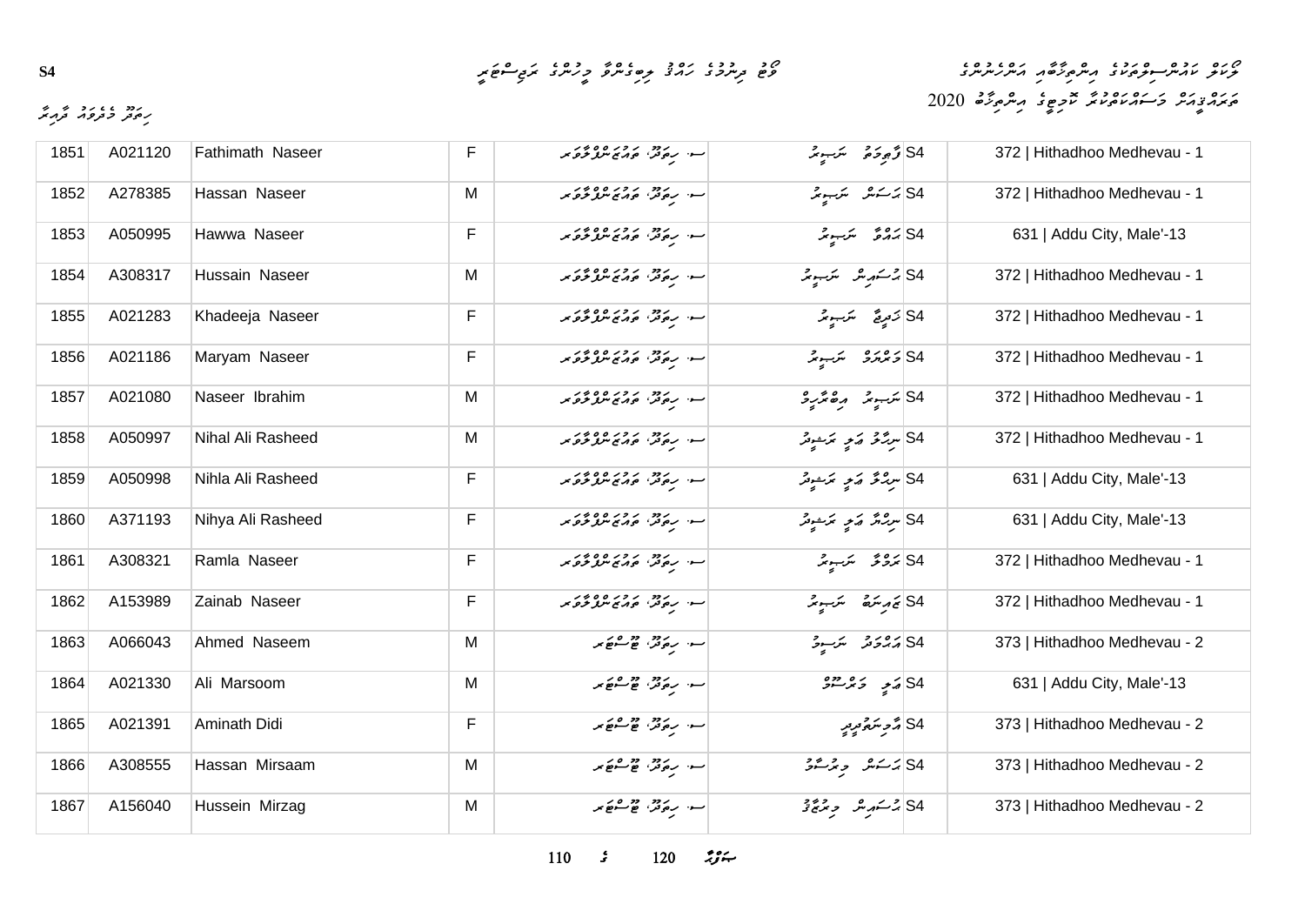*sCw7q7s5w7m< o<n9nOoAw7o< sCq;mAwBoEw7q<m; wBm;vB 2020<sup>, م</sup>وسوق المسجد التحقيق وسرمونية والم*جمع المسجد المسجد المسجد المسجد المسجد المسجد المسجد المسجد المسجد ال

| 1868 | A308556 | Mariyam Manaarath      | F | سه رجون مع شوم بر | S4 كەبىر كەش <i>ىرە</i>                | 373   Hithadhoo Medhevau - 2 |
|------|---------|------------------------|---|-------------------|----------------------------------------|------------------------------|
| 1869 | A021340 | Mohamed Shakir         | M | سه رود دو در      | S4 دېم د متر په ک                      | 373   Hithadhoo Medhevau - 2 |
| 1870 | A308557 | Moosa Mathloob         | M | سه رود دو ۵ دید   | $\frac{2722}{2582}$ $\frac{2}{3}$ S4   | 373   Hithadhoo Medhevau - 2 |
| 1871 | A366054 | Nasaim Nasym           | F | $-$               | S4   بَرَسَّم دِ حَمَد بِرَحْ          | 373   Hithadhoo Medhevau - 2 |
| 1872 | A303067 | Hawwa Zahira           | F | - رەقرى مۇشكۈم    | S4 ئەمەم ئى ئىرىتى                     | 460   Srilanka / Colombo - 1 |
| 1873 | A021521 | Ibrahim Hamdhoon       | M | ب رەقرى مۇشھۇر    | S4 مەھمگرىرى بەدەرە                    | 372   Hithadhoo Medhevau - 1 |
| 1874 | A278976 | Mariyam Saula Hamdhoon | F | سه رود در وره و   | S4  مصرح مستروح بره دوره               | 460   Srilanka / Colombo - 1 |
| 1875 | A303055 | Mohamed Saaif Hamdhoon | M | ے رود وروی        | S4 دره در ورو بروده در                 | 372   Hithadhoo Medhevau - 1 |
| 1876 | A309056 | Ahmed Hassan           | M | سه ره ده کرده و   | S4 كەبر <i>ەر بىر كەنگە</i> ر          | 373   Hithadhoo Medhevau - 2 |
| 1877 | A064101 | Adhuham Mufeed         | M | سە رەۋر كەترىرى   | S4   كەندىرى ئىتى ئىتى ئىتىلىدىن ئىتىل | 373   Hithadhoo Medhevau - 2 |
| 1878 | A295343 | Afzal Mufeed           | M | سە رەۋىر، ئەترىرى | S4 <i>ډون ي</i> و ورتر                 | 373   Hithadhoo Medhevau - 2 |
| 1879 | A391564 | Aishath Nadha Adhuham  | F | سە رەۋر ئەركىرى   | S4 مەم ئىسىم ئىش مەمەر 2               | 373   Hithadhoo Medhevau - 2 |
| 1880 | A024387 | Akram Basheer          | M | سه رەتر، ئەترىرى  | S4 كەندىكى ھەھبىر                      | 373   Hithadhoo Medhevau - 2 |
| 1881 | A126520 | Ali Mufeed             | M | سە رەۋر ئەركىرى   | S4 <i>۾َ جِه - ڏُوِيمُ</i>             | 373   Hithadhoo Medhevau - 2 |
| 1882 | A295332 | Anoosha Mufeed         | F | سە رەۋر كەترىرى   | S4  كەنترىشق ق <i>ۇي</i> تر            | 373   Hithadhoo Medhevau - 2 |
| 1883 | A277451 | Azhad Mufeed           | M | سە رەۋىر، ئەترىرى | S4  كەنجە <i>كەنى قۇي</i> قە           | 373   Hithadhoo Medhevau - 2 |
| 1884 | A021463 | Azraf Basheer          | M | سە رەۋر ئەترىرى   | S4 كەنج <i>بىرۇ ھەھى</i> پەتر          | 631   Addu City, Male'-13    |

*n8o<n@ q<m=s@s> r@mAo5*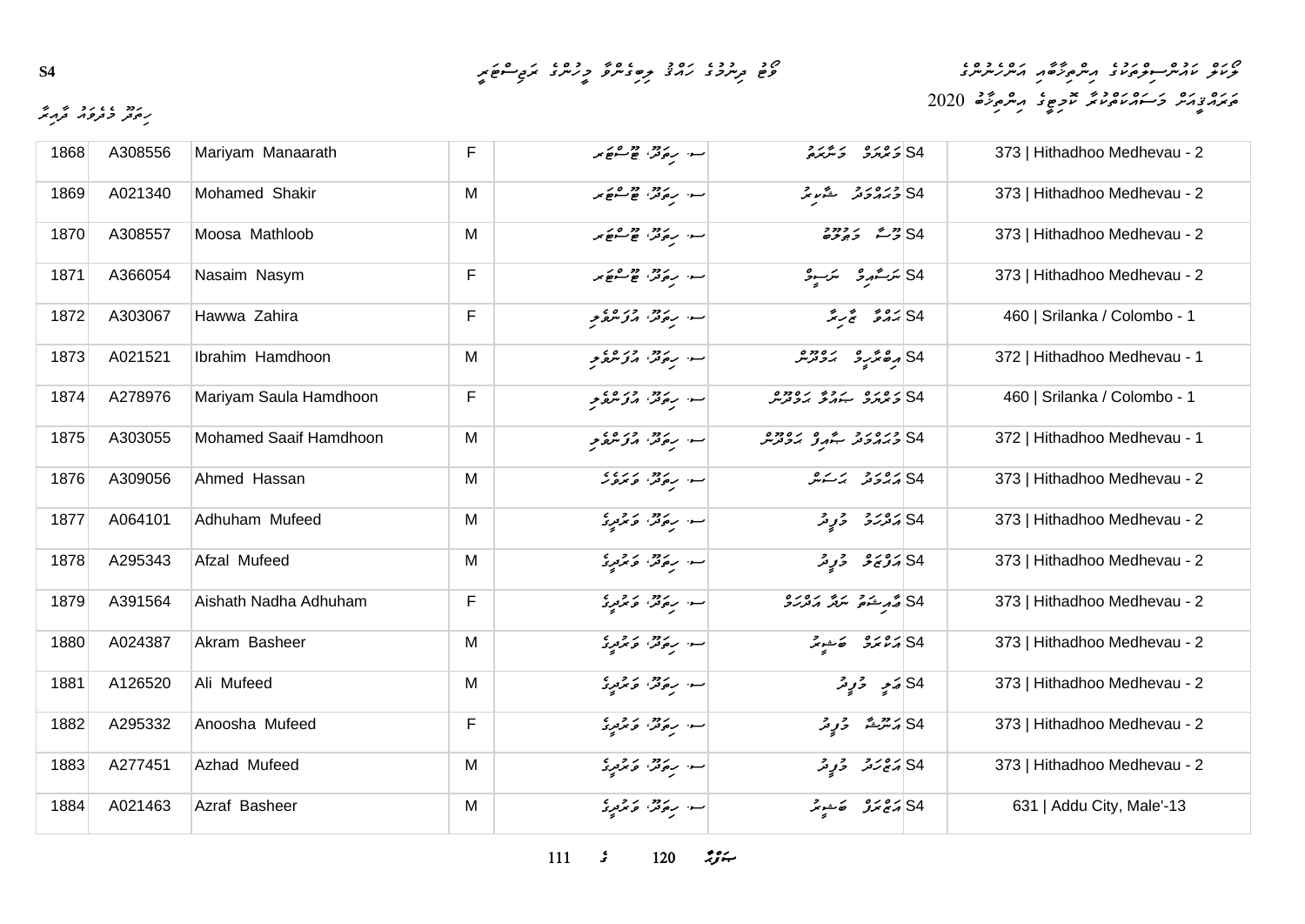*sCw7q7s5w7m< o<n9nOoAw7o< sCq;mAwBoEw7q<m; wBm;vB 2020*<br>*په پوهر وسوډيرونو لومو د موجو د مرمونه* 2020

| 1885 | A354470 | Azwar Basheer               | M           | سە رەۋش كەترىرى                               | S4 كەنىم <i>ھىرى ھەش</i> ونتى             | 373   Hithadhoo Medhevau - 2 |
|------|---------|-----------------------------|-------------|-----------------------------------------------|-------------------------------------------|------------------------------|
| 1886 | A295322 | Fathimath Shamoona Mufeed   | F           | سە رەۋر ئەرەر ئا                              | S4 ژَجِ دَمَ ۽ شَوَهُ شَرُ دَرِ تَرُ      | 373   Hithadhoo Medhevau - 2 |
| 1887 | A073462 | Jamsheeda Mufeed            | $\mathsf F$ | ے رکوش کا مرموری                              | S4 كۆگ ھۆكىلىرىنى ئىلگىنىڭ S4             | 631   Addu City, Male'-13    |
| 1888 | A295348 | Luthfa Luthfy               | $\mathsf F$ | سه رەۋش كەترىرى                               | S4 څ <sub>م</sub> ونځ څمون <sub>و</sub>   | 631   Addu City, Male'-13    |
| 1889 | A295317 | Mariyam Basheera            | F           | سه ره ده کرد د                                | S4 <i>دې جو چې</i> توپه شو                | 373   Hithadhoo Medhevau - 2 |
| 1890 | A100432 | Shaffa Basheer              | $\mathsf F$ | سە رەۋىر، ئەترىرى                             | S4 خىتەر <i>ۇ خى</i> مىسىر                | 373   Hithadhoo Medhevau - 2 |
| 1891 | A043854 | Shahma Basheer              | $\mathsf F$ | سه ره ده کرد ک                                | S4 ش <i>ترد\$ ھ</i> َ ش <sub>و</sub> مَدُ | 631   Addu City, Male'-13    |
| 1892 | A121000 | Shauya Luthfy               | $\mathsf F$ | سە رەۋى كەربىرى                               | S4 شتەپىر ئىقجى ئو                        | 631   Addu City, Male'-13    |
| 1893 | A143858 | Shiusa Basheer              | $\mathsf F$ | سە رەۋى كەربىرى                               | S4 شور <sup>ح</sup> مح صَشومَر            | 373   Hithadhoo Medhevau - 2 |
| 1894 | A295338 | Shiya Mufeed                | $\mathsf F$ | سه ره ده کرد د                                | S4  شېگر گر <i>و</i> گر                   | 373   Hithadhoo Medhevau - 2 |
| 1895 | A330505 | Unais Luthfy                | M           | سە رەۋى كەربىرى                               | S4 مەسىمبە ئىقجىمىيە ئى                   | 631   Addu City, Male'-13    |
| 1896 | A021236 | Ali Mohamed                 | M           | سە رەھرىم ھەم ئە                              | S4  كەمچە ئەممەدىر                        | 372   Hithadhoo Medhevau - 1 |
| 1897 | A021405 | Aminath Walyda              | $\mathsf F$ | ے رکھ وی کا میں تھا۔<br>مسرح کی موقعہ میں تھا | S4 مَّ <i>جِ مَعَ تَقْرِ مَدَّ</i>        | 372   Hithadhoo Medhevau - 1 |
| 1898 | A021404 | Fathimath Waleeda           | $\mathsf F$ | ب رکړي ووگ                                    | S4 <i>وَّجِ حَقَّ</i> صَحِيقًا            | 372   Hithadhoo Medhevau - 1 |
| 1899 | A082462 | <b>Fathmath Isam Saalih</b> | F           | ے رپوتر، ووٹ                                  | S4 ۇ <sub>جو</sub> رۇ مەشۇر شۇر           | 372   Hithadhoo Medhevau - 1 |
| 1900 | A021167 | Haleema                     | $\mathsf F$ | ے رہوش ہوتے                                   | S4 كەمچە گە                               | 372   Hithadhoo Medhevau - 1 |
| 1901 | A082790 | Mohammad Waleed             | M           | ب رەتر، ەۋش                                   | S4 دُبَرْدْدَتْرْ کَرْمِتْر               | 631   Addu City, Male'-13    |

## *n8o<n@ q<m=s@s> r@mAo5*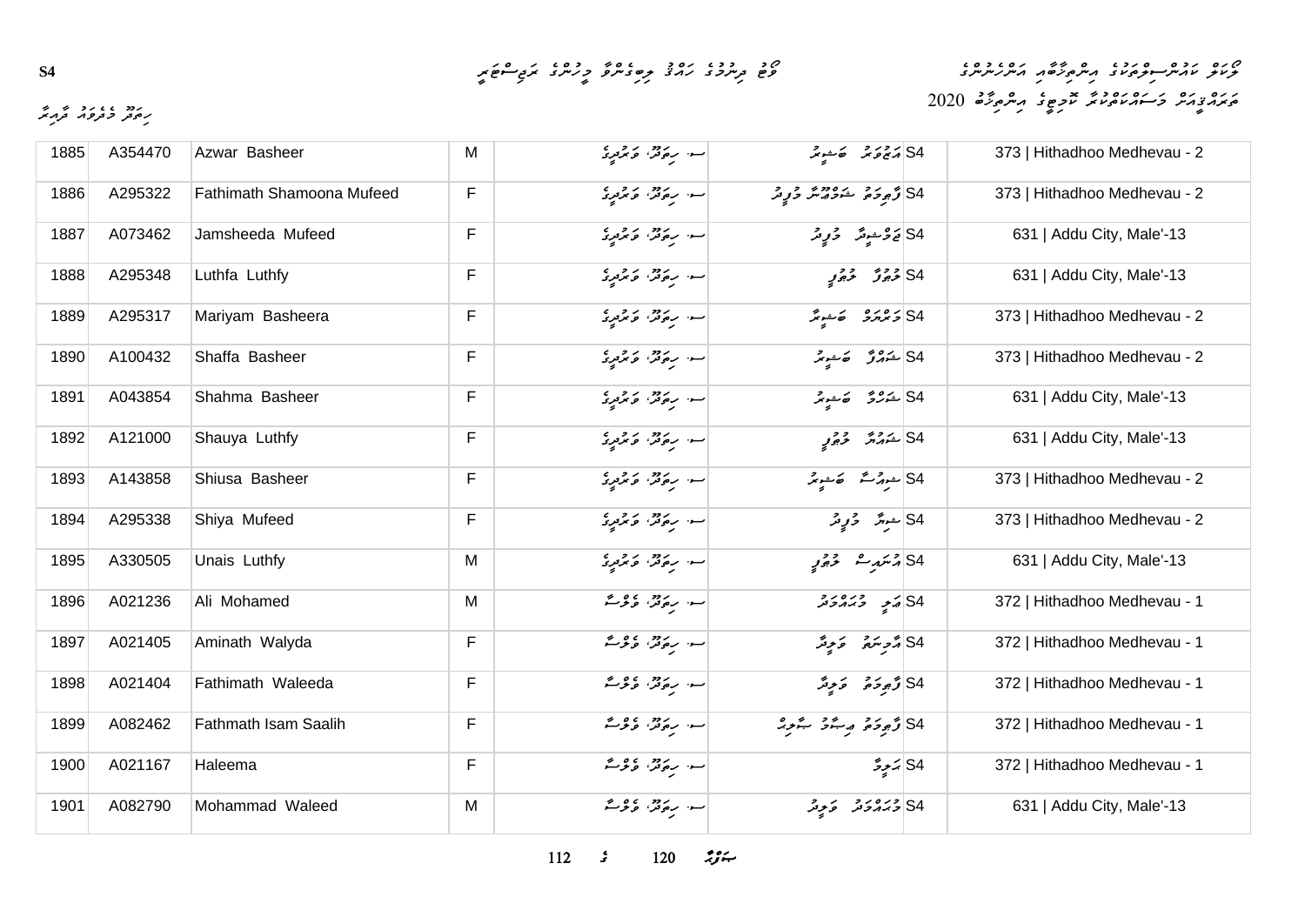*sCw7q7s5w7m< o<n9nOoAw7o< sCq;mAwBoEw7q<m; wBm;vB 2020*<br>*په پوهر وسوډيرونو لومو د موجو د مرمونه* 2020

| 1902 | A094040 | Ahmed Manikufaanu             | м | ر دود ده و دور ه پرون<br>سو، ره <sub>و</sub> تر، و سوسری سوتر <i>بری</i> | S4 <i>ה' بە دېنگەرىنى</i> ر             | 373   Hithadhoo Medhevau - 2                |
|------|---------|-------------------------------|---|--------------------------------------------------------------------------|-----------------------------------------|---------------------------------------------|
| 1903 | A277812 | Aishath Ahmed                 | F | ر دود ده ور ویروه<br>سه روتر، و سه در میرور                              | S4 مەم ئەم ئەيرى ئەر                    | 456   India / Trivandrum - 1                |
| 1904 | A306732 | Ali Amir                      | M | ر دود ده و دور ه پود و د<br>سود برخون کوسوسری سوتوبری                    | S4 کیمبر گ <sup>ر</sup> جی گ            | 404   You & Me By Cocoon - 1                |
| 1905 | A379349 | Aminath Ahmed                 | F | ر دود ده ده دود و دود.<br>سه رمونس و سهسری سهترس                         | S4 مُجرِسَمَ مَدَحَمَّر                 | 373   Hithadhoo Medhevau - 2                |
| 1906 | A161288 | Fathmath Ahmed                | F | ر دود ده ور ویروه<br>سه رمونژ، و سهسری سهترس                             | S4 رَّجِودَة مَدَدَّتر                  | 373   Hithadhoo Medhevau - 2                |
| 1907 | A306730 | Hassan Imran                  | M | ر دود ده دور ه بود و د<br>سه روتر، و سهری سهربری                         | S4 ئەسەمىر ب <i>ە</i> ۋىترى <i>ر</i>    | 373   Hithadhoo Medhevau - 2                |
| 1908 | A306731 | Hussain Riyas                 | M | ر دود ده ودر ه پروه<br>سه رجون و سهسری سهترس                             | S4 پر کے ہر مریز کے                     | 373   Hithadhoo Medhevau - 2                |
| 1909 | A306733 | Ibrahim Zareer                | M | ر دو ده ده ده ده ده ود.<br>سود برخوش کوسوسری سوتر برد                    | S4 مەھەر بىر سىمبىر مىز                 | 432   Waldorf Astoria Maldives Ithaafushi - |
| 1910 | A020447 | Mariyam Manikfaan             | F | ر دود ده ور ویروه<br>سه روتر، و سهری سهرس                                | S4 كەبرىزى كەس <i>لەۋ</i> ىتر           | 373   Hithadhoo Medhevau - 2                |
| 1911 | A020448 | Mohamed Manikufaan            | M | ر دو ده ده وور ه پوده<br>سوا ره ترا و سوسری سوتر بری                     | S4 دېم ده د وگړينل                      | 373   Hithadhoo Medhevau - 2                |
| 1912 | A019793 | Abdulla Nabeel                | M | سه رود دود                                                               | S4 مَەقْرَاللە سَرەقْر                  | 373   Hithadhoo Medhevau - 2                |
| 1913 | A295289 | Ibrahim Nazeel                | м | سه رود دود                                                               | S4  مەھەر بەر ئىسى ئىچە خ               | 373   Hithadhoo Medhevau - 2                |
| 1914 | A019893 | Mohamed Suneel                | M | ر دون وړي<br>سوسي وړي                                                    | S4 دېم دې شمېر ش                        | 631   Addu City, Male'-13                   |
| 1915 | A295242 | Ahmed Juman Mohamed           | M | سه رمونه عدد و<br>سه رمونه، حرمونه                                       |                                         | 373   Hithadhoo Medhevau - 2                |
| 1916 | A018627 | Ali Rasheed                   | м | سه ره ده په په                                                           | S4  رَمِ - بَرَش <sub>وِ</sub> ثَر      | 373   Hithadhoo Medhevau - 2                |
| 1917 | A068628 | Aminath Rasheeda              | F | سه ره ده پر و                                                            | S4 مَّ حِسَمَةً مَنْ مِنْ مِنْ          | 373   Hithadhoo Medhevau - 2                |
| 1918 | A295250 | <b>Hassan Shaarih Rasheed</b> | M | سە رەۋر ، ئوي                                                            | S4  كەسكەش ئىگە <i>بىر كىر ئىبرىدۇر</i> | 373   Hithadhoo Medhevau - 2                |

*113 sC 120 nNw?mS*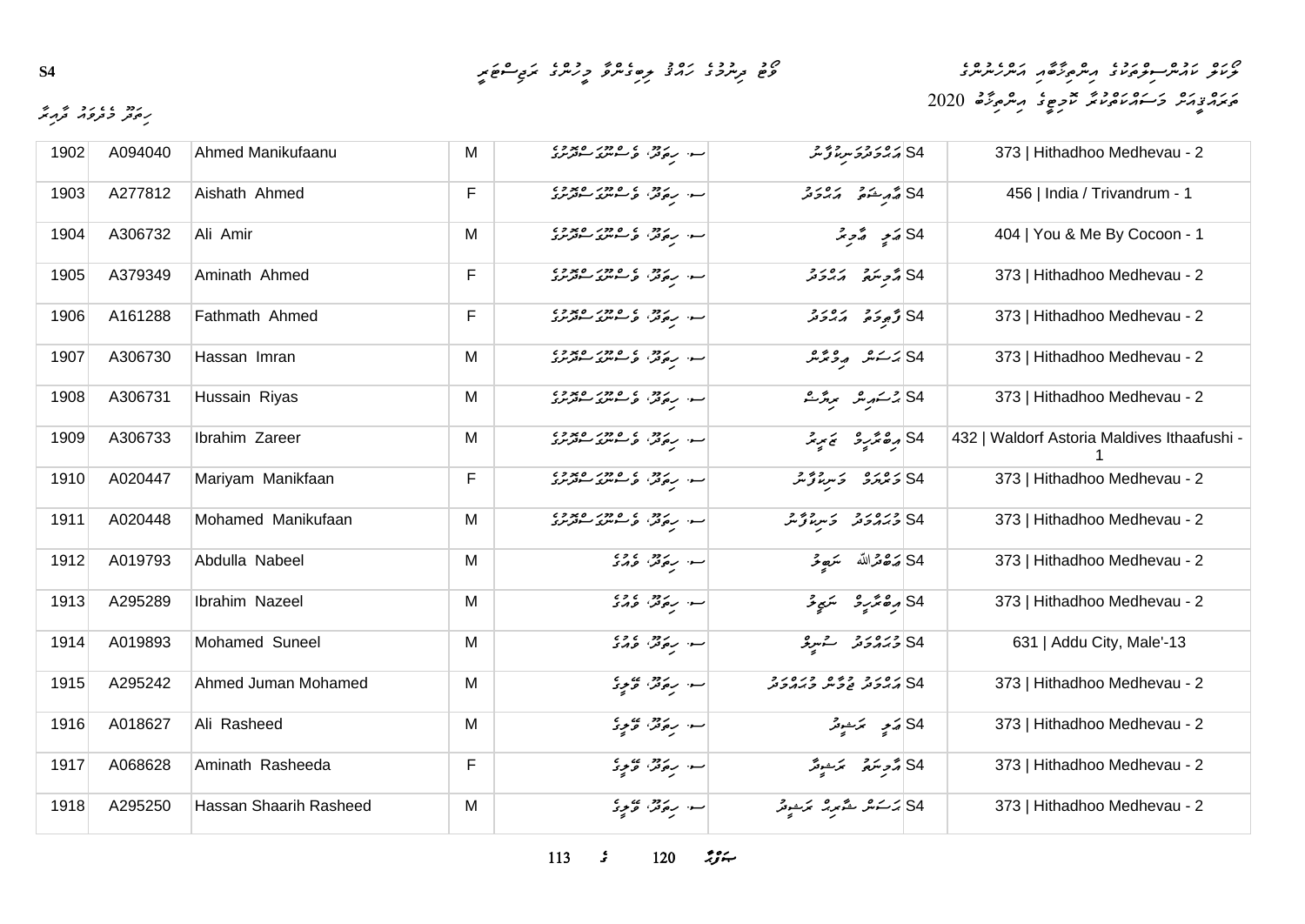*sCw7q7s5w7m< o<n9nOoAw7o< sCq;mAwBoEw7q<m; wBm;vB 2020<sup>, م</sup>وسوق المسجد التحقيق وسرمونية والم*جمع المسجد المسجد المسجد المسجد المسجد المسجد المسجد المسجد المسجد ال

| 1919 | A019719 | Hawwa Rashydha             | F           | سه ره ده پر و                          | S4 بَرْدُعٌ کَرَسْوِنَّرٌ              | 373   Hithadhoo Medhevau - 2 |
|------|---------|----------------------------|-------------|----------------------------------------|----------------------------------------|------------------------------|
| 1920 | A295248 | Ibrahim Jinan              | M           | سه ره ده می د و                        | S4  مەھەرىرى يېڭرىتى                   | 153   K. Huraa - 2           |
| 1921 | A021700 | Ibrahim Rashydh Mohamed    | M           | سه ره ده پر و                          | S4 رەڭرىرى كەندىر <i>دىمەدىر</i>       | 373   Hithadhoo Medhevau - 2 |
| 1922 | A295235 | Shiraanee Rasheed          | F           | سه ره ده په په                         | S4 سومگرس کرسومگر                      | 373   Hithadhoo Medhevau - 2 |
| 1923 | A019895 | Shiraaz Rasheed            | M           | سه ره ده ، ه و ،                       | S4 شومگرمج كرشونگر                     | 373   Hithadhoo Medhevau - 2 |
| 1924 | A295238 | Shirunee Rasheed           | $\mathsf F$ | سه ره ده ده و                          | S4 سومرس مرسور                         | 373   Hithadhoo Medhevau - 2 |
| 1925 | A020588 | Mohamed Ahmed              | M           | היי הפני המניקים.<br>היי הפני פונציביב | S4 درور د درور                         | 373   Hithadhoo Medhevau - 2 |
| 1926 | A277443 | Ahmed Amru                 | M           | سة رەقر، وراغىرىزلار                   | S4 كەبروتر كەرگە                       | 373   Hithadhoo Medhevau - 2 |
| 1927 | A045046 | Ali Waheed                 | M           | سة رەقر، وراغىرىزلار                   | S4 <i>ھَ جِه حَ پ</i> وتر              | 631   Addu City, Male'-13    |
| 1928 | A295260 | Ameen Faisal               | M           | سە رەتر، وىكەرىرە م                    | S4  مَرِيش ق <i>ەمبەنى</i>             | 127   B. Hithaadhoo - 1      |
| 1929 | A064377 | Hassan Waheed              | M           | سە رەۋر، وتاغېرىرد ق                   | S4  پرسترېش ئ <i>ۆپەت</i> ر            | 373   Hithadhoo Medhevau - 2 |
| 1930 | A125822 | Ibrahim Faisal             | M           | سە رەتر، وراغېرىزلەك                   | S4 مەھم <i>گىر تۇم بى</i> كى           | 373   Hithadhoo Medhevau - 2 |
| 1931 | A295254 | Saudhiyya                  | F           | سە رەۋر، وتاغېرىرد ق                   | S4 سەھەمدەرىم                          | 373   Hithadhoo Medhevau - 2 |
| 1932 | A295262 | Yaameen Faisal             | M           | سە رەتر، وىكەرىرە م                    | S4 مَرْحٍ شَرَ وَمِ جَمَعْ             | 373   Hithadhoo Medhevau - 2 |
| 1933 | A295263 | Yousuf Yoomy Hassan Waheed | M           | سە رەڭر، وتاغېرىر قرا                  | S4 مرت وہ دیں برے مگر ت <i>و ب</i> وتر | 373   Hithadhoo Medhevau - 2 |
| 1934 | A290986 | Afiya Ahmed                | F           | سه رړود که دووی                        | S4 مَّرُومَّ مَ <sup>رو</sup> دَ مَ    | 631   Addu City, Male'-13    |
| 1935 | A020189 | Ahmed Hassan               | M           | سه رود و ده وه                         | S4 كەبروتىر كەسكەنلەر                  | 372   Hithadhoo Medhevau - 1 |

## *n8o<n@ q<m=s@s> r@mAo5*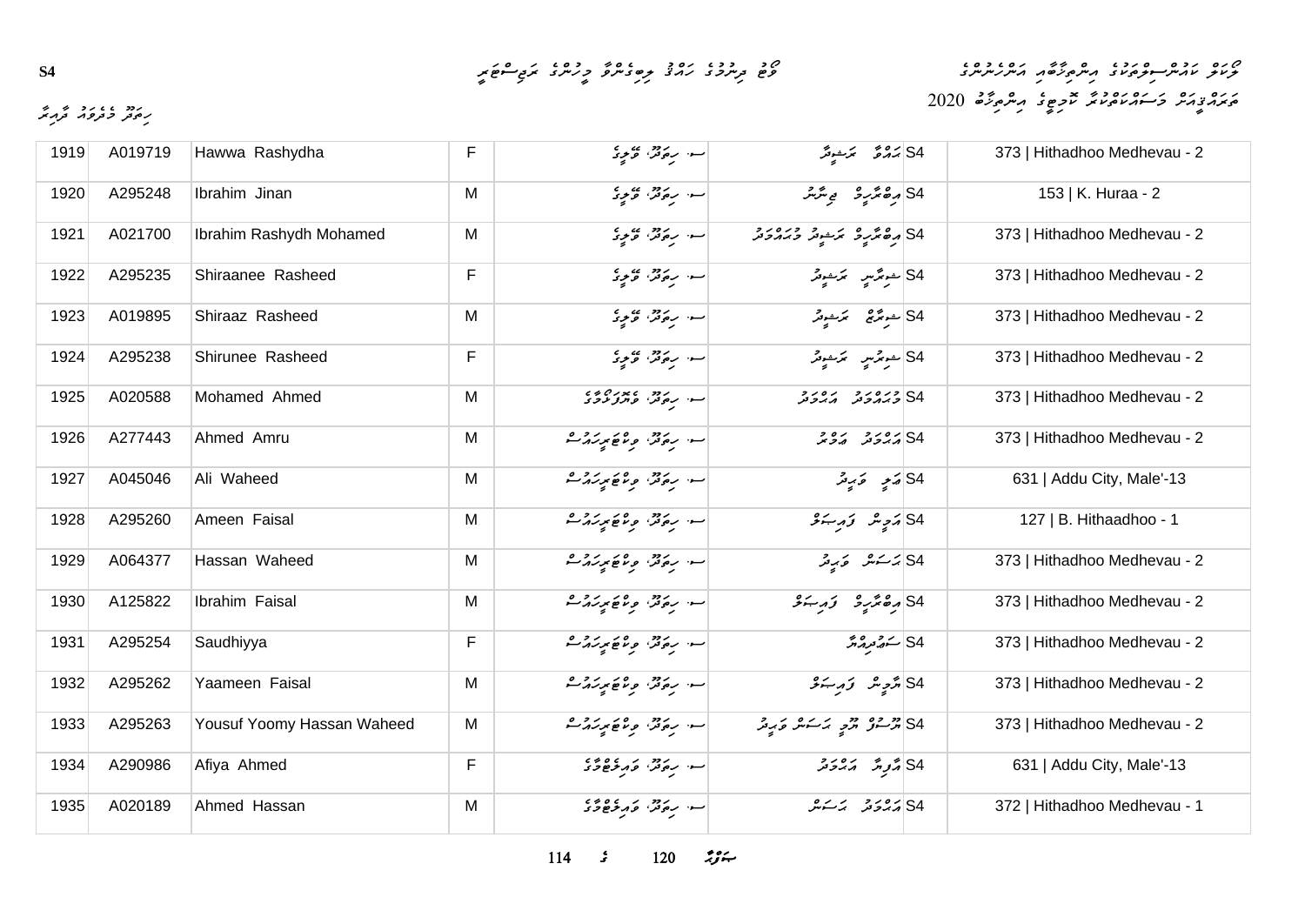*sCw7q7s5w7m< o<n9nOoAw7o< sCq;mAwBoEw7q<m; wBm;vB 2020<sup>, م</sup>وسوق المسجد التحقيق وسرمونية والم*جمع المسجد المسجد المسجد المسجد المسجد المسجد المسجد المسجد المسجد ال

| 1936 | A290988 | Amaany Ahmed      | F           | سه رړود ځمه د ۱۶۶۶                 | S4  كەڭرىيە كەبردىگر          | 631   Addu City, Male'-13    |
|------|---------|-------------------|-------------|------------------------------------|-------------------------------|------------------------------|
| 1937 | A019239 | Aminath Fahmy     | F           | سه رړونه و د وه ده                 | S4 مَّ <i>جِينَهُ وَرَّجِ</i> | 631   Addu City, Male'-13    |
| 1938 | A339386 | Lam-aa Ahmed      | F           | سه رړود که د ووی                   | S4 كرويم برەر د               | 372   Hithadhoo Medhevau - 1 |
| 1939 | A290984 | Mohamed Shuaau    | M           | سه رړونه که دی ده                  | $222 - 222$ $54$              | 372   Hithadhoo Medhevau - 1 |
| 1940 | A277321 | Sana Ahmed        | F           | سه رود و ده وه                     | S4 سەنى <i>ش مەنبەدى</i> ر    | 372   Hithadhoo Medhevau - 1 |
| 1941 | A290978 | Shiranee Ahmed    | $\mathsf F$ | سه رړونه و د ده ده                 | S4 شومگرس <i>مرکز دی</i>      | 372   Hithadhoo Medhevau - 1 |
| 1942 | A308292 | Ahmed Fawaaz      | M           | سة رەۋىر، و ئ ھ                    | S4 كەبرىر ئوقەتتى             | 372   Hithadhoo Medhevau - 1 |
| 1943 | A018489 | Ali Ahmed         | M           | سه رود. وی ه                       | S4 <i>جَرْحِي جَدْدَ</i> قْر  | 372   Hithadhoo Medhevau - 1 |
| 1944 | A160311 | Fathimath Mohamed | F           | سو رود وی ه                        | S4 ژُجِرَة در در در           | 372   Hithadhoo Medhevau - 1 |
| 1945 | A308293 | Liyagath Ali      | M           | سه رود. وی ه                       | S4 مِتَرَدِّهُ     رَمِ       | 243   AA. Himendhoo - 1      |
| 1946 | A308298 | Sa-aadhath Ali    | F           | سه رەۋىر، وېي                      | S4 ڪن <i>م ٿيو چي</i>         | 372   Hithadhoo Medhevau - 1 |
| 1947 | A021097 | Ahmed Waheed      | M           | ب رەتر، ئەيرىكى ئى                 | S4 <i>كەندى قىي</i> قر        | 372   Hithadhoo Medhevau - 1 |
| 1948 | A021986 | Fathimath Samiya  | F           | ب رەتر، ئەيرىكى ئى                 | S4 ۇ <sub>جو</sub> رَة مەھبەر | 372   Hithadhoo Medhevau - 1 |
| 1949 | A021295 | Ibrahim Shahid    | M           | ے روڈن وَرِمِردَ مَرْہِ وَ         | S4 م <i>وڭ مۇرىرى</i> ھەرىتر  | 372   Hithadhoo Medhevau - 1 |
| 1950 | A021296 | Mariyam Adeela    | F           | - سەنىڭ ئۇيە بېرىكىلى بى           | S4 كەبھە <i>دى كەبىرى</i> گە  | 372   Hithadhoo Medhevau - 1 |
| 1951 | A041565 | Mohamed Shaany    | M           | ب رەتر، ئەيرىكى ئى                 | S4 <i>\$222 كم م</i> دَّسِ    | 372   Hithadhoo Medhevau - 1 |
| 1952 | A021201 | Saniya Waheed     | F           | ىسە بەردە ئەرىرى <i>جى</i> گىرى ئى | S4 گەسىد ق <i>ەب</i> ىد       | 372   Hithadhoo Medhevau - 1 |

*115 sC 120 nNw?mS*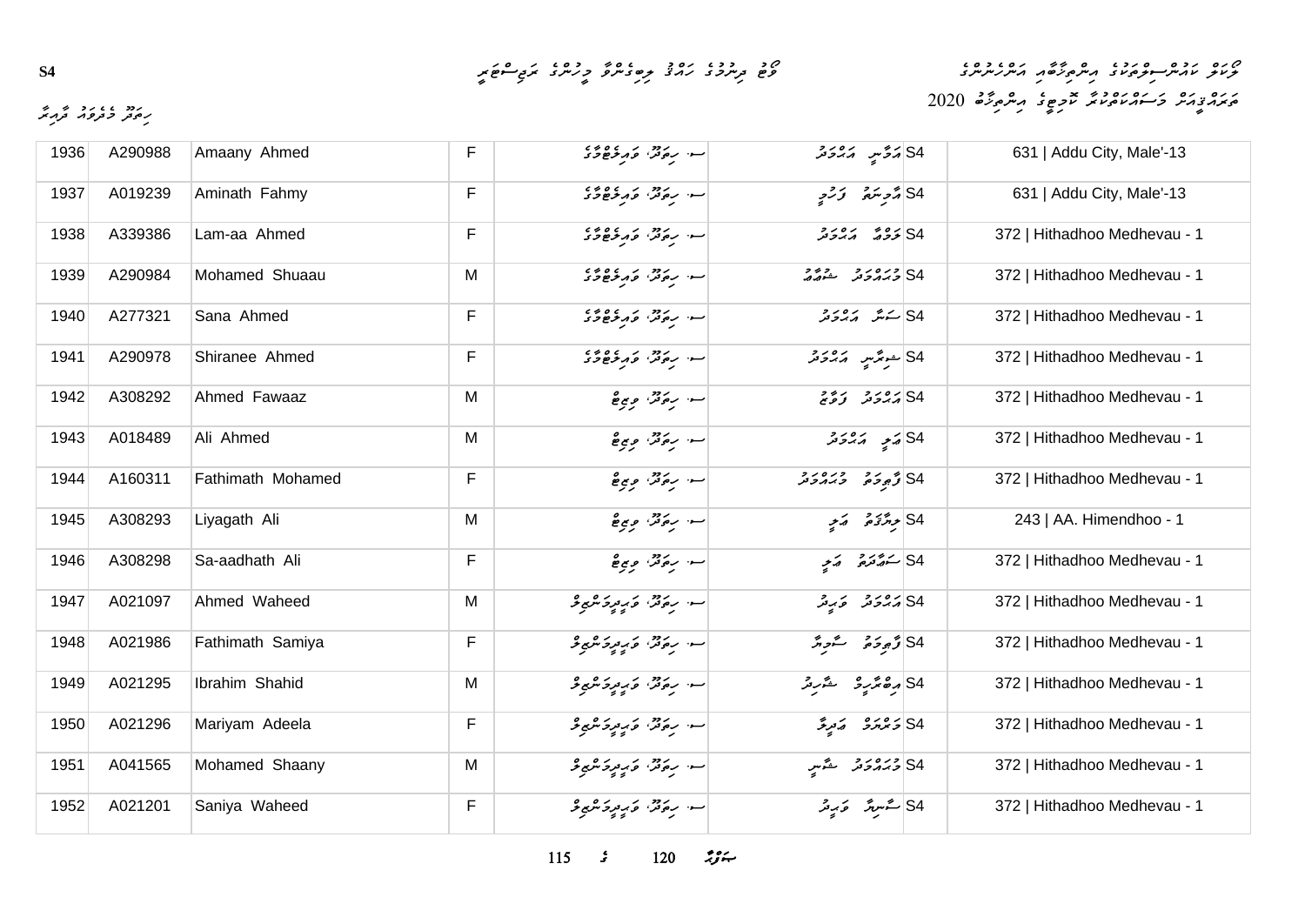*sCw7q7s5w7m< o<n9nOoAw7o< sCq;mAwBoEw7q<m; wBm;vB 2020<sup>, م</sup>وسوق المسجد التحقيق وسرمونية والم*جمع المسجد المسجد المسجد المسجد المسجد المسجد المسجد المسجد المسجد ال

| 1953 | A021128 | Shad Waheed         | M | – رۇش ئەيرىكىرىگى  | S4 ڪُنگر ق <i>رب</i> وگر                         | 372   Hithadhoo Medhevau - 1 |
|------|---------|---------------------|---|--------------------|--------------------------------------------------|------------------------------|
| 1954 | A063574 | Ahmed Mohamed       | M | ے رکوتر، تحویر میں | S4 ג׳כנר כגמכנר                                  | 373   Hithadhoo Medhevau - 2 |
| 1955 | A021395 | Aishath Manikufaanu | M | سه رود به ۵ و.     | S4 <sub>مەم</sub> رىئەمۇ <i>خەسرىدۇ</i> تىر      | 373   Hithadhoo Medhevau - 2 |
| 1956 | A308738 | Aminath Zimna       | F | ے رکوتر، تحویر میں | S4 مَّحِسَمَّةَ بِمَحَسَّ                        | 373   Hithadhoo Medhevau - 2 |
| 1957 | A278539 | Aminath Azha Ahmed  | F | سه رود به ۵ و.     | S4 أُمُّ مِسْمَدٍ مَنْ مَدَّدَ مَدِ              | 631   Addu City, Male'-13    |
| 1958 | A082463 | Ahmed Rasheed       | M | سه رپه وروسی       | S4 كەبرى قىر سىزىقر                              | 631   Addu City, Male'-13    |
| 1959 | A021233 | Aminath Latheefa    | F | سە رەۋە ئەۋرە      | S4 مَّ <i>جِسَعَةَ خَيْرٍ وَّ</i>                | 372   Hithadhoo Medhevau - 1 |
| 1960 | A308765 | Hamdhan Rasheed     | M | سور سره ده ده ده   | S4 كەۋگە كەن كەر يىلىنى ئالىرى ئالىرى بىر        | 404   You & Me By Cocoon - 1 |
| 1961 | A308762 | Hassan Rasheed      | M | سە رەۋە ئەۋرە      | S4  كەسكەنلەر كىزىغى <sub>ي</sub> ەتت <i>ى</i> ر | 372   Hithadhoo Medhevau - 1 |
| 1962 | A308763 | Hussain Rasheed     | M | سە رەۋە ئەۋرە      | S4 پر کے مریشہ متر سوشر                          | 372   Hithadhoo Medhevau - 1 |
| 1963 | A308764 | Ismail Rasheed      | M | سە رەۋە ئەۋرە      | S4 مرڪو <i>گھي</i> و - مَرَڪ <i>ومَرَ</i>        | 372   Hithadhoo Medhevau - 1 |
| 1964 | A253838 | Khadeeja Rasheed    | F | سە رەۋە ئەۋرە      | S4 كَتْرِيعٌ - مَرْشُوْتْرُ                      | 372   Hithadhoo Medhevau - 1 |
| 1965 | A021401 | Mohamed Rasheed     | M |                    | S4 <i>وُبَرُوونَوْ بَرَحْبِيْنْ</i>              | 372   Hithadhoo Medhevau - 1 |
| 1966 | A121323 | Abdulla Zuhuree     | M | سو رەقرا ھەج       | S4 مَەھتراللە ت <sub>ى</sub> ترىميە              | 453   Maafushi Jail - 2      |
| 1967 | A144125 | Ahmed Shazy         | M | سو رەقرا ەرە       | S4  كەنئەكە ئىس ئىستىنىيە <b>S</b> 4             | 372   Hithadhoo Medhevau - 1 |
| 1968 | A303092 | Aishath Fasana      | F | سوا رەق ئوم ھ      | S4 گەم شەق ئ <i>ۇ</i> شىگە                       | 372   Hithadhoo Medhevau - 1 |
| 1969 | A020346 | Aishath Raihan      | F | سى رەتر، ەرھ       | S4 مَّەمِسْمَعْ مَدَبِّسْ                        | 372   Hithadhoo Medhevau - 1 |

*n8o<n@ q<m=s@s> r@mAo5*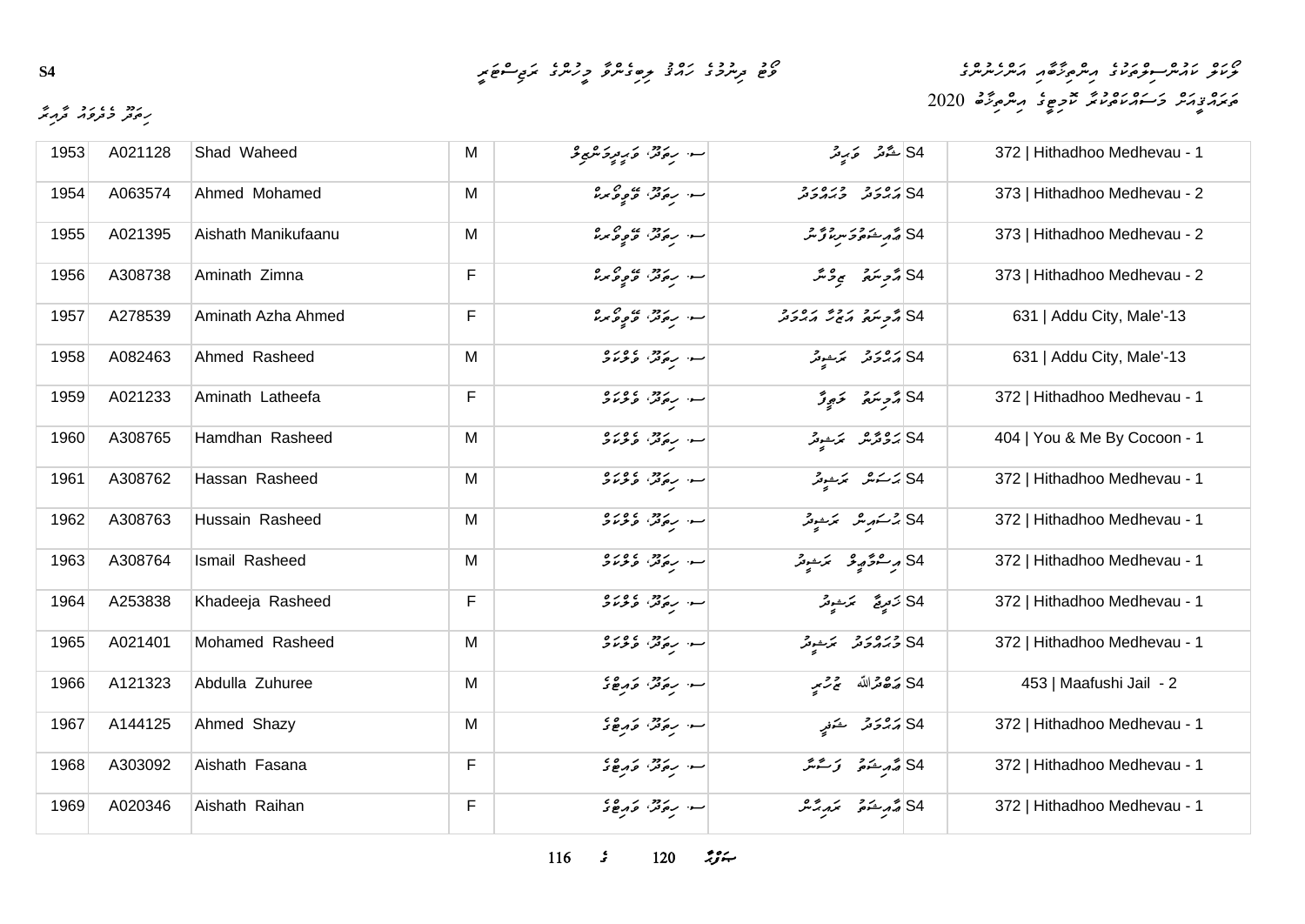*sCw7q7s5w7m< o<n9nOoAw7o< sCq;mAwBoEw7q<m; wBm;vB 2020*<br>*په پوهر وسوډيرونو لومو د موجو د مرمونه* 2020

| 1970 | A316929 | Ali Naffah            | M           | سه رەتر، ئورۇپم  | S4 <i>ھَ جِ</i> سَم <i>دُوْ بُ</i>          | 372   Hithadhoo Medhevau - 1 |
|------|---------|-----------------------|-------------|------------------|---------------------------------------------|------------------------------|
| 1971 | A020137 | <b>Fathimath Didi</b> | F           | سو رەتر، ئورە ئ  | S4 وَّجوحَة ويرميهِ                         | 372   Hithadhoo Medhevau - 1 |
| 1972 | A294751 | Gubath Mohamed        | M           | سه رودو، وروه    | S4 تِی صَدِ دِر دِ                          | 110   R. Meedhoo - 1         |
| 1973 | A321690 | Ibrahim Nawaal        | M           | سه ره ده کرده و  | S4 مەھ <i>مگىي</i> ئىستىمى                  | 372   Hithadhoo Medhevau - 1 |
| 1974 | A303093 | Mariyam Farashath     | F           | سه روده وروه     | S4 كەندىرى تەنگەشقى                         | 372   Hithadhoo Medhevau - 1 |
| 1975 | A303095 | Mohamed Naisam        | M           | سو رەق قەم ئ     | S4 دېم ديو شمه شو                           | 372   Hithadhoo Medhevau - 1 |
| 1976 | A303088 | Nasrulla Mohamed      | M           | سه رودو، وروء    | S4 يَرْبُ مِرَّ اللَّهُ وَبَرُ مُرْدَّ مَرْ | 372   Hithadhoo Medhevau - 1 |
| 1977 | A020629 | Aishath Faiza         | F           | سە رەۋىر، ئىم بۇ | S4 مەم شىم قى بىرىتى                        | 373   Hithadhoo Medhevau - 2 |
| 1978 | A069160 | Naseer Ali            | M           | سە رەقرا ئارۇ    | S4 سَرَسومِرٌ     رَمِرٍ                    | 373   Hithadhoo Medhevau - 2 |
| 1979 | A277457 | Zaahee Zahir          | M           | سە رەۋىر، ئىم بۇ | S4 پج پی پی پی                              | 373   Hithadhoo Medhevau - 2 |
| 1980 | A295353 | Zahaa Zahir           | $\mathsf F$ | سە رەۋر، ئامرۇ   | S4 يَحَرَّ تَجْرِيْرَ                       | 373   Hithadhoo Medhevau - 2 |
| 1981 | A341604 | Zeeshaan Zahir        | M           | سە رەۋىر، ئارۇ   | S4 بېرىشتىر گ <sub>ە</sub> پرىتر            | 373   Hithadhoo Medhevau - 2 |
| 1982 | A295389 | Zimaam Zahir          | M           | سە رەۋىر، ئىم بۇ | S4 يې <i>\$3 قىلى</i> تىر                   | 373   Hithadhoo Medhevau - 2 |
| 1983 | A018810 | Mariyam Mohamed       | F           | سە رەۋە ئەتر     | S4 كرورو ورودو                              | 373   Hithadhoo Medhevau - 2 |
| 1984 | A308418 | Aishath Isra Riyaz    | $\mathsf F$ | سە رەۋر ئورگە    | S4 مەم شىم بىر سىمگىر بىر بىر ج             | 460   Srilanka / Colombo - 1 |
| 1985 | A020180 | Fathimath Waseela     | $\mathsf F$ | سە رەۋىر، ئى ھەر | S4 زَّەپرىق ھَ سِرْتَر                      | 372   Hithadhoo Medhevau - 1 |
| 1986 | A278526 | Mariyam Afaaf Riyaz   | F           | سە رەۋر ئورگە    | S4 كەبھە <i>كە كەنگە ئىبەرگى</i> شە         | 372   Hithadhoo Medhevau - 1 |

*n8o<n@ q<m=s@s> r@mAo5*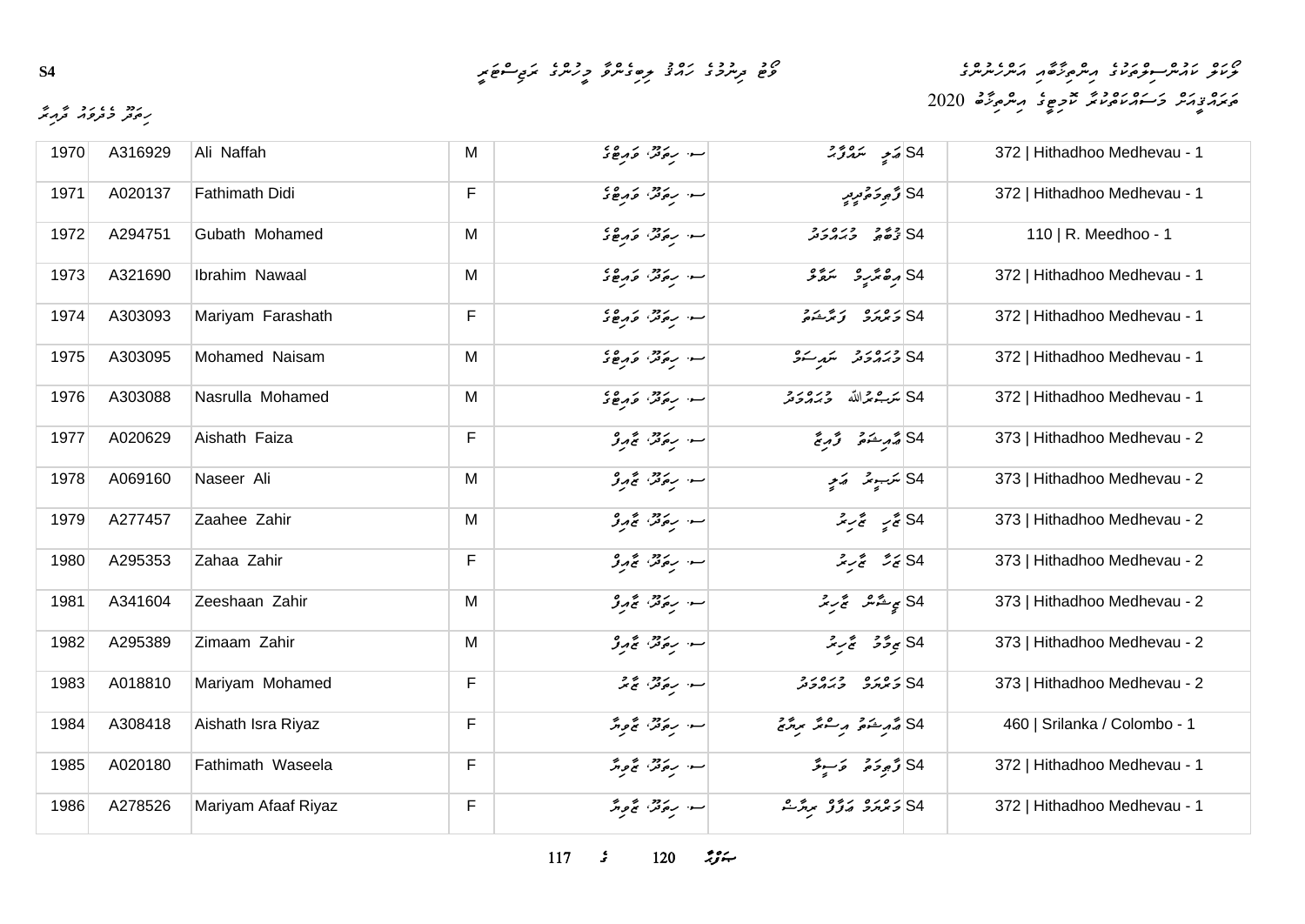*sCw7q7s5w7m< o<n9nOoAw7o< sCq;mAwBoEw7q<m; wBm;vB 2020<sup>, م</sup>وسوق المسجد التحقيق وسرمونية والم*جمع المسجد المسجد المسجد المسجد المسجد المسجد المسجد المسجد المسجد ال

| 1987 | A043558 | Mohamed Riyaz       | M           | سە رەۋىر، ئ <sub>ە</sub> ھ بۇ                      | S4 دېم دې مرگز شو                        | 372   Hithadhoo Medhevau - 1 |
|------|---------|---------------------|-------------|----------------------------------------------------|------------------------------------------|------------------------------|
| 1988 | A302297 | Abdulla Misthah     | M           | سه ره دو بره دود و                                 | S4 كەھەراللە ب <i>ەرەب</i> ۇ             | 373   Hithadhoo Medhevau - 2 |
| 1989 | A156000 | Ali Misbaah         | M           |                                                    | S4  روپه ویک <i>وټر</i>                  | 373   Hithadhoo Medhevau - 2 |
| 1990 | A073543 | Aminath Abdulla     | $\mathsf F$ | ر دو برد و و و و د<br>سه بروتر، نخ ه برقع تری      | S4 مُح <i>مِّدَة مُنْ مُ</i> قَدَّاللَّه | 373   Hithadhoo Medhevau - 2 |
| 1991 | A019881 | Mariyam Abdulla     | F           | ر دو بردو ده وده<br>سه بروگر، ناگانده در           | S4 كر مركز مركات الله                    | 373   Hithadhoo Medhevau - 2 |
| 1992 | A307829 | Mirsaam Hassan      | M           | ر دو بردو ده<br>سه بروتر، نان نرو ده               | S4 <i>وېژگن<sup>و</sup> برستر</i> گر     | 373   Hithadhoo Medhevau - 2 |
| 1993 | A307828 | Mohamed Mirzaaq     | M           | ر دو بردو ده وده<br>سه بروتر، نان نرج ترد          | S4 دُبرورو و مرتمّ دَ                    | 404   You & Me By Cocoon - 1 |
| 1994 | A301859 | Seena Hassan Didi   | F           | ر در دو برگر و و و تا<br>سو، برجوتر، نخ ت تربح تری | S4 سوپٹر کرکٹروپریور                     | 373   Hithadhoo Medhevau - 2 |
| 1995 | A301858 | Siyana Hassan Didi  | $\mathsf F$ | ر دو بردو ده وده<br>سه بروتر، نان نرود ده          | S4 سەئەتىگە كەسكەتلەرى <i>يە</i>         | 373   Hithadhoo Medhevau - 2 |
| 1996 | A301856 | Sudhuna Hassan Didi | F           |                                                    | S4 گەنزىگر كەسكەتلەرىر                   | 373   Hithadhoo Medhevau - 2 |
| 1997 | A362196 | Fathimath Emaan     | $\mathsf F$ | سە رەۋىر، ئاپەتر                                   | S4 زَّەپ <i>ەدَە</i> ب <sub>و</sub> ڭىر  | 631   Addu City, Male'-13    |
| 1998 | A020581 | Abdulla Amsood      | M           | ر دو به در و<br>سه رمونس مح و مر                   | S4 مَهْ مَرْاللّه مَرْحَسِّيْر           | 372   Hithadhoo Medhevau - 1 |
| 1999 | A020606 | Ahmed Afsar         | M           | سه ره ده برد و                                     | S4 كەبرو كەن ئەسكەتلىر                   | 372   Hithadhoo Medhevau - 1 |
| 2000 | A020583 | Aishath Asiya       | $\mathsf F$ | سه رود برد و                                       | S4 مۇم شىمۇ گەسىت <sup>ى</sup> ر         | 372   Hithadhoo Medhevau - 1 |
| 2001 | A308667 | Ali Athif           | M           | سه ره ده برد و                                     | S4 پَرمٍ پ <u>ُرو</u> ژ                  | 372   Hithadhoo Medhevau - 1 |
| 2002 | A308664 | Aminath Athifa      | $\mathsf F$ | سە بەھ قراشى ئەرج                                  | S4 مَّحِسَمَۃُ مََّہُوتَرُ               | 372   Hithadhoo Medhevau - 1 |
| 2003 | A308670 | Aminath Nasma       | F           | سه رود به د د                                      | S4 أَمَّ حِيثَهُمْ مَسَرَّحَةً           | 415   Kanuhura - 1           |

*n8o<n@ q<m=s@s> r@mAo5*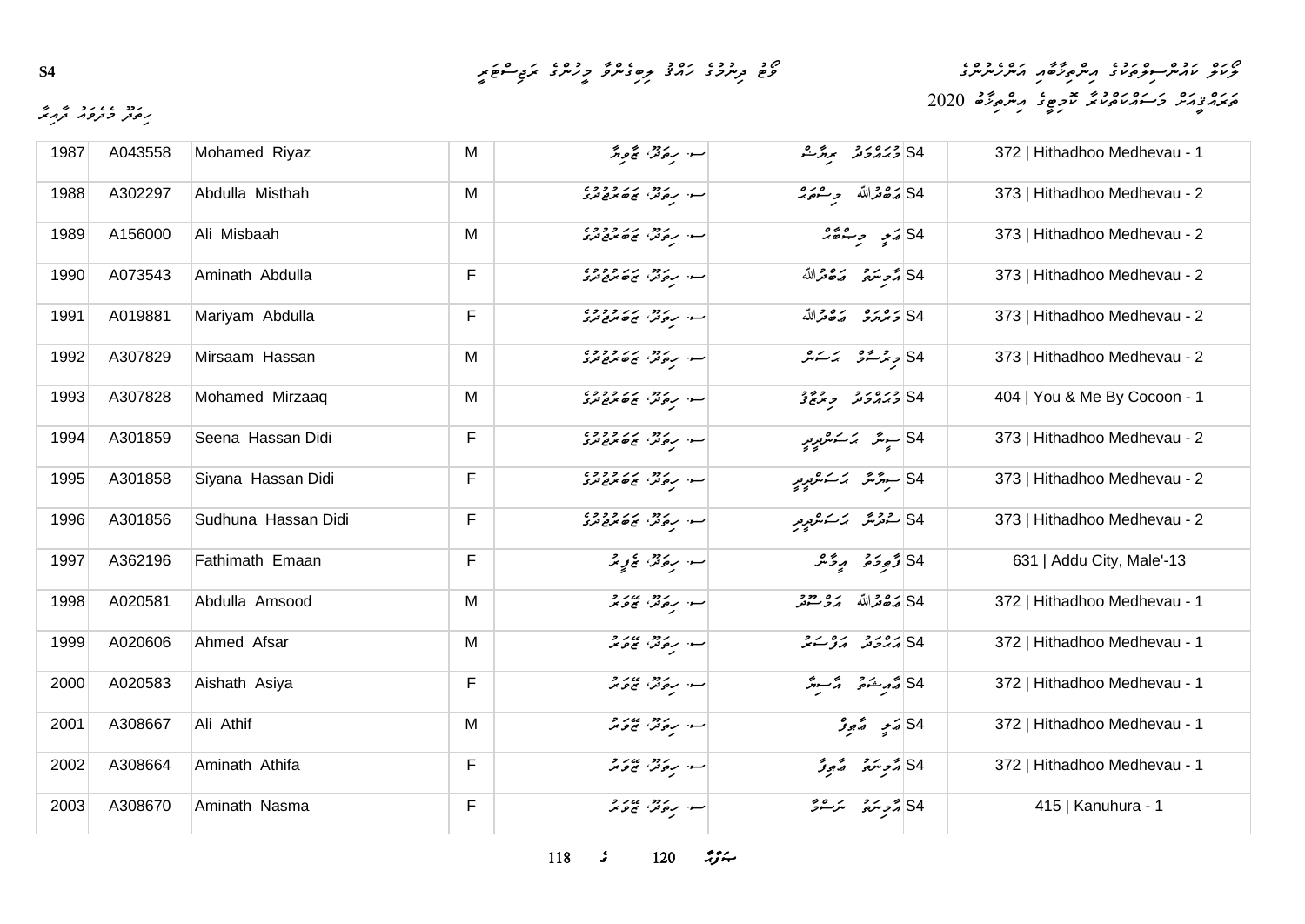*sCw7q7s5w7m< o<n9nOoAw7o< sCq;mAwBoEw7q<m; wBm;vB 2020<sup>, م</sup>وسوق المسجد التحقيق وسرمونية والم*جمع المسجد المسجد المسجد المسجد المسجد المسجد المسجد المسجد المسجد ال

| 2004 | A308669 | Fathmath Nashwa | F           | سه ره ده برد و                      | S4 ۇ <sub>جو</sub> رَمْ سَرَسْرَةْ                                         | 372   Hithadhoo Medhevau - 1 |
|------|---------|-----------------|-------------|-------------------------------------|----------------------------------------------------------------------------|------------------------------|
| 2005 | A308668 | Hassan Areef    | M           | سە رەۋىر ، بىر د                    | S4 بَرسَۃ مَہ بِروْ                                                        | 372   Hithadhoo Medhevau - 1 |
| 2006 | A308666 | Hawwa Azra      | F           | سه ره ده برد و                      | S4 ئەۋمۇس مەنى <i>رىتى</i>                                                 | 372   Hithadhoo Medhevau - 1 |
| 2007 | A308665 | Ibrahim Ansar   | M           | سە رەۋىر، تائەر 2                   | S4 مەھمەر بەر مەسىبەتلىر                                                   | 372   Hithadhoo Medhevau - 1 |
| 2008 | A020630 | Mariyam Dhiye   | F           | ر دو دره در د<br> سوا روفرا مح و مر | S4 كەمگەر <i>19 م</i> ېرىر                                                 | 372   Hithadhoo Medhevau - 1 |
| 2009 | A140923 | Mohamed Ashraf  | M           | سه ره ده برد و                      | S4 دېرورو ترشيزو                                                           | 372   Hithadhoo Medhevau - 1 |
| 2010 | A020118 | Abdullah Naseer | M           | سة رەۋر ئەرىرى                      | S4 صَدَّةَ مَثَّلَ مَدَّسِيْتَمَ                                           | 372   Hithadhoo Medhevau - 1 |
| 2011 | A070535 | Ahmed Naseer    | M           | سە رەۋىش بىر قىرىن                  | S4 <i>مەندىقى</i> سەببەتر                                                  | 372   Hithadhoo Medhevau - 1 |
| 2012 | A125136 | Aishath Naseer  | F           | سة رەۋىر، يورىرى                    | S4 مەم ئىقىم ئىسكىتى ئىش                                                   | 372   Hithadhoo Medhevau - 1 |
| 2013 | A020408 | Ali Naseer      | M           | سە رەۋىر، بېرىرىدە                  | S4  رَمِ سَرَجِيرٌ                                                         | 372   Hithadhoo Medhevau - 1 |
| 2014 | A308945 | Aminath Naseer  | F           | سة رەۋىر، بېرىرىد                   | S4 مُرْحِ مَرْتَهِ مَرْسِوِيْر                                             | 372   Hithadhoo Medhevau - 1 |
| 2015 | A308948 | Hassan Naseer   | M           | سة رەۋىش بېرىرىد                    | S4  يز سكة مسترسية مترسية متر                                              | 372   Hithadhoo Medhevau - 1 |
| 2016 | A308946 | Hussain Naseer  | M           | سە رەۋىر، بېرىرىدە                  | S4 پرڪيريش ڪرب پرچ                                                         | 372   Hithadhoo Medhevau - 1 |
| 2017 | A308944 | Ibrahim Naseer  | M           | سە رەڭ بېرىر ئا                     | S4 مەھەرىپ ھىرىپە ئىر                                                      | 372   Hithadhoo Medhevau - 1 |
| 2018 | A308950 | Mariyam Naseer  | $\mathsf F$ | سە رەۋر ئەرىرە                      | S4 كەبىر بىر ئىكى ئىككى ئىككى ئىككى ئىككى ئىككى ئىككى ئىككى ئىككى ئىككى ئا | 372   Hithadhoo Medhevau - 1 |
| 2019 | A019866 | Aishath Fareeda | F           | سه رموتر، محمود ده                  | S4 صَّەپسىسى توسمپىتَر                                                     | 373   Hithadhoo Medhevau - 2 |
| 2020 | A019905 | Aminath Azeeza  | F           | ے رود تر بربر دی                    | S4 مَرْحِسَعَۃ مَهِ يَحْ                                                   | 373   Hithadhoo Medhevau - 2 |

*119 sC 120 nNw?mS*